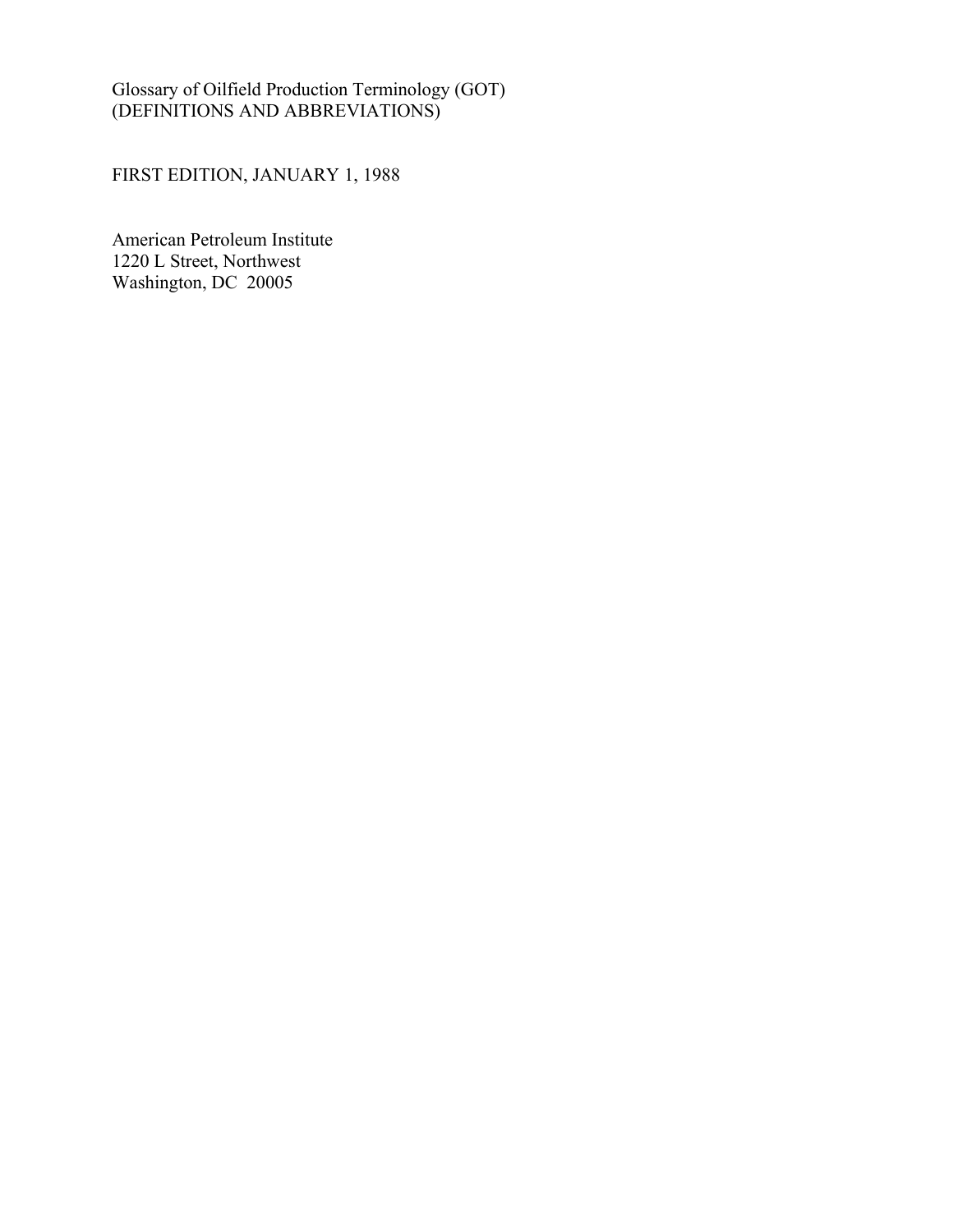Issued by AMERICAN PETROLEUM INSTITUTE Production Department

FOR INFORMATION CONCERNING TECHNICAL CONTENTS OF THIS PUBLICATION CONTACT THE API PRODUCTION DEPARTMENT, 2535 ONE MAIN PLACE, DALLAS, TX 75202-3904 – (214) 748-3841. SEE BACK SIDE FOR INFORMATION CONCERNING HOW TO OBTAIN ADDITIONAL COPIES OF THIS PUBLICATION.

Users of this publication should become familiar with its scope and content. This publication is intended to supplement rather than replace individual engineering judgment.

OFFICIAL PUBLICATION REG U.S. PATENT OFFICE

Copyright © 1988 American Petroleum Institute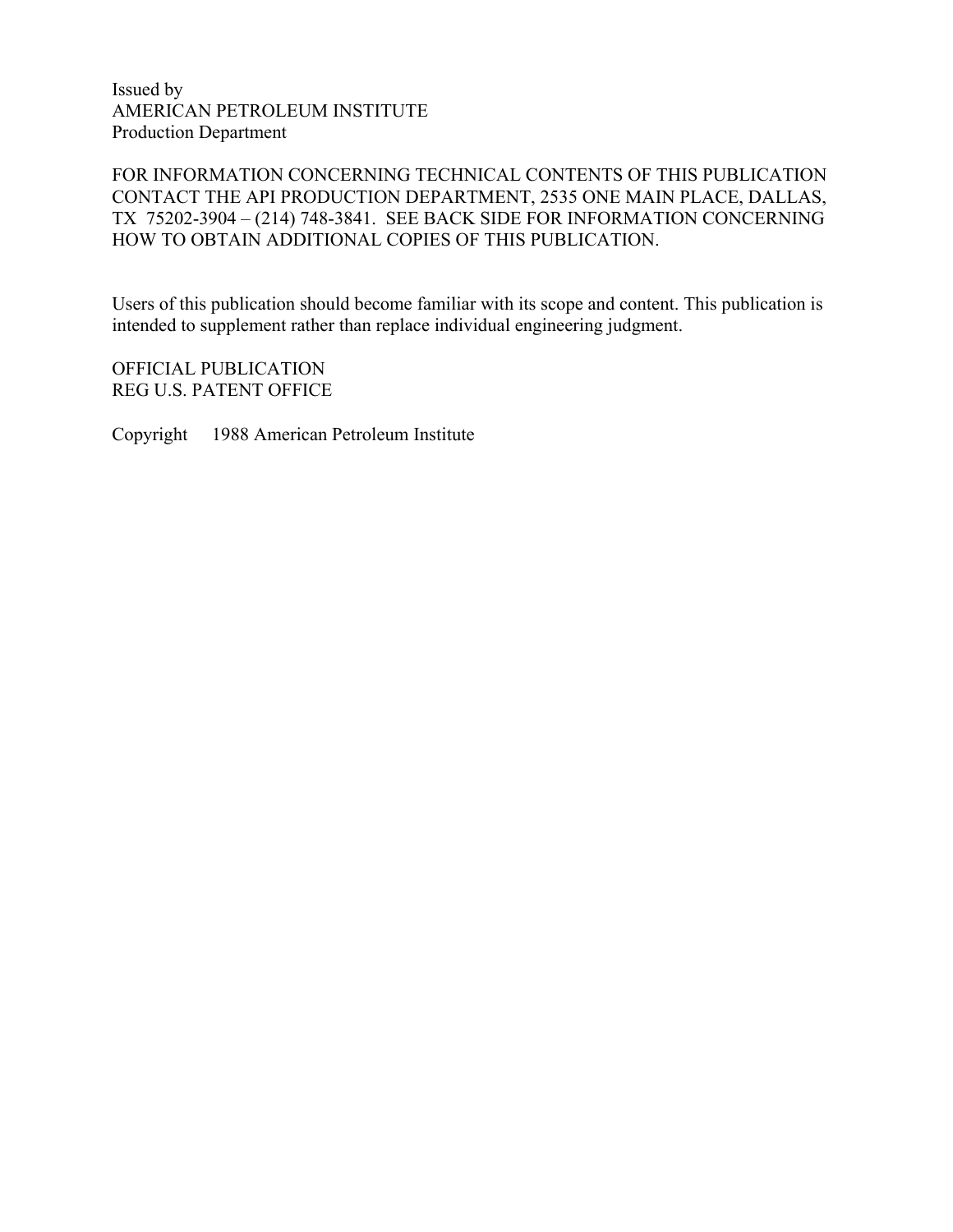## TABLE OF CONTENTS

Page FOREWORD 2 SECTION 1: LIST OF PUBLICATIONS 3 SECTION 2: ABBREVIATIONS AND DEFINITIONS 5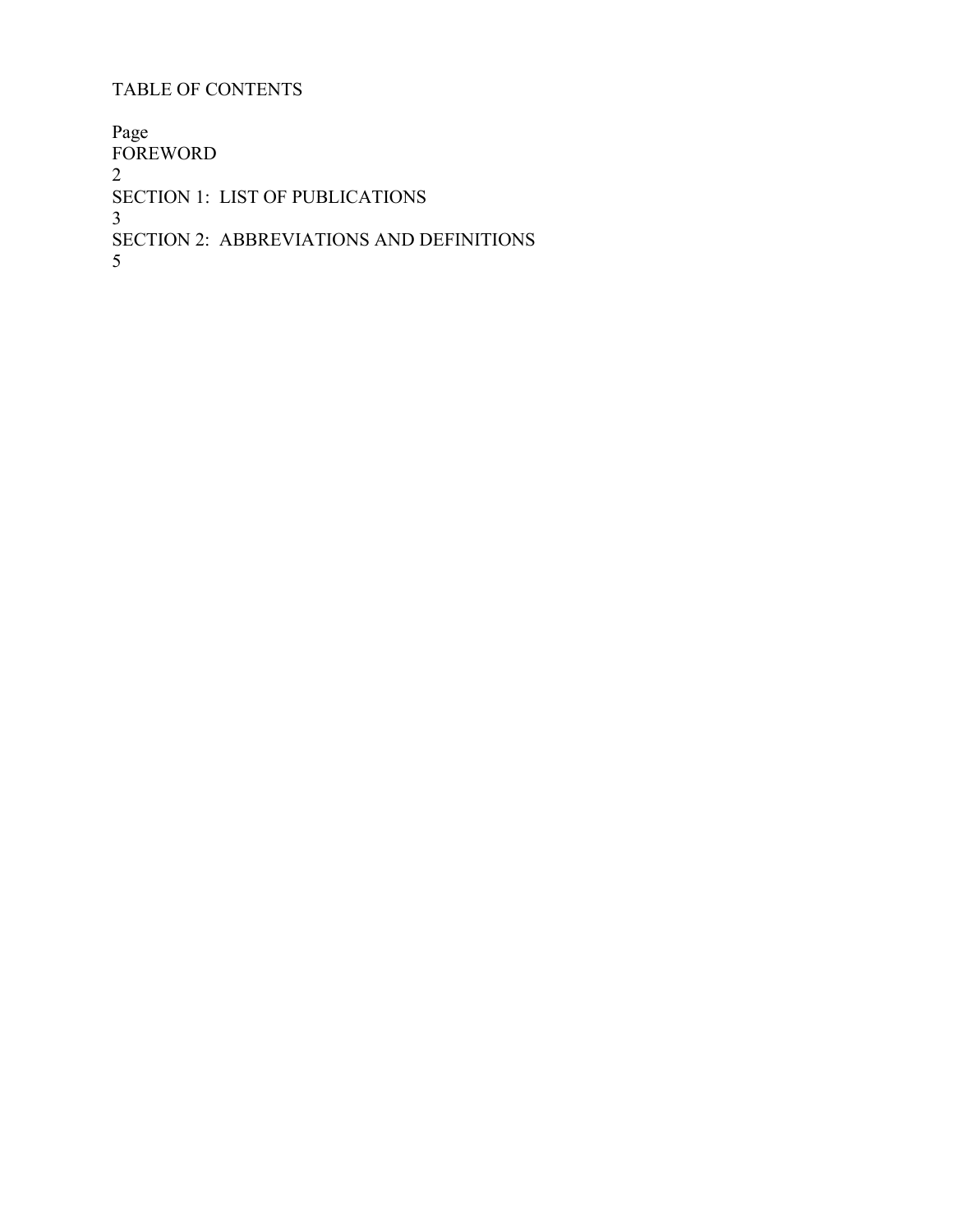## FOREWORD

A. This publication is under the jurisdiction of the API Executive Committee on Standardization of Oilfield Equipment and Materials.

B. The purpose of this publication is to provide standards writing groups access to previously used abbreviations and definitions. Standards writing groups are encouraged to adopt, when possible, the definitions found herein.

Attention Users of this Publication: Portions of this publication have been changed from the previous edition. The location of changes has been marked with a bar in the margin. In some cases the changes are significant, while in other cases the changes reflect minor editorial adjustments. The bar notations in the margins are provided as an aid to users to identify those parts of this publication that have been changed from the previous edition, but API makes no warranty as to the accuracy of such bar notations.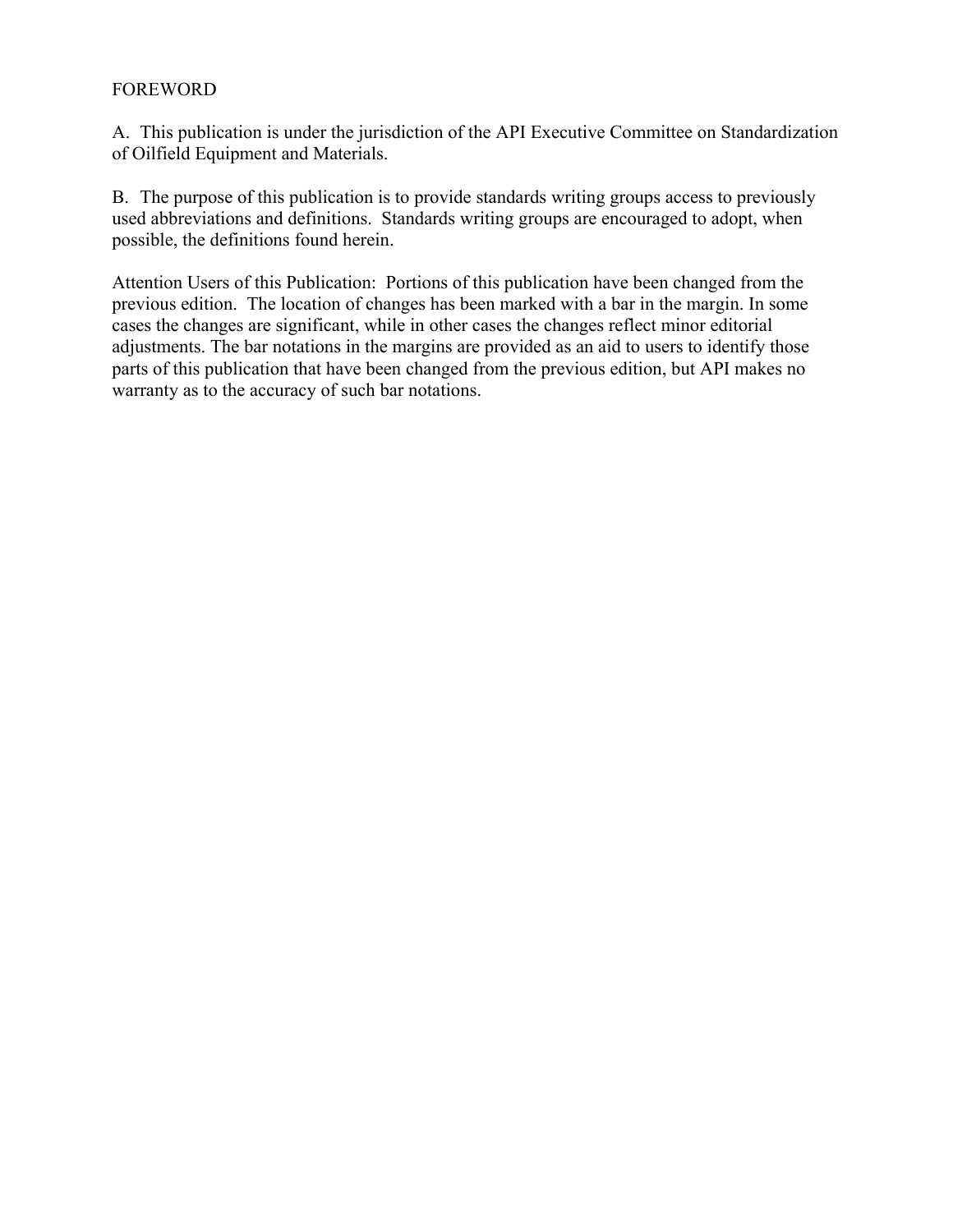Note: This is the first edition of this Glossary.

Requests for permission to reproduce or translate all or any part of the material published herein should be addressed to the Director, American Petroleum Institute, Production Department, 2535 One Main Place, Dallas, TX 75202-3904.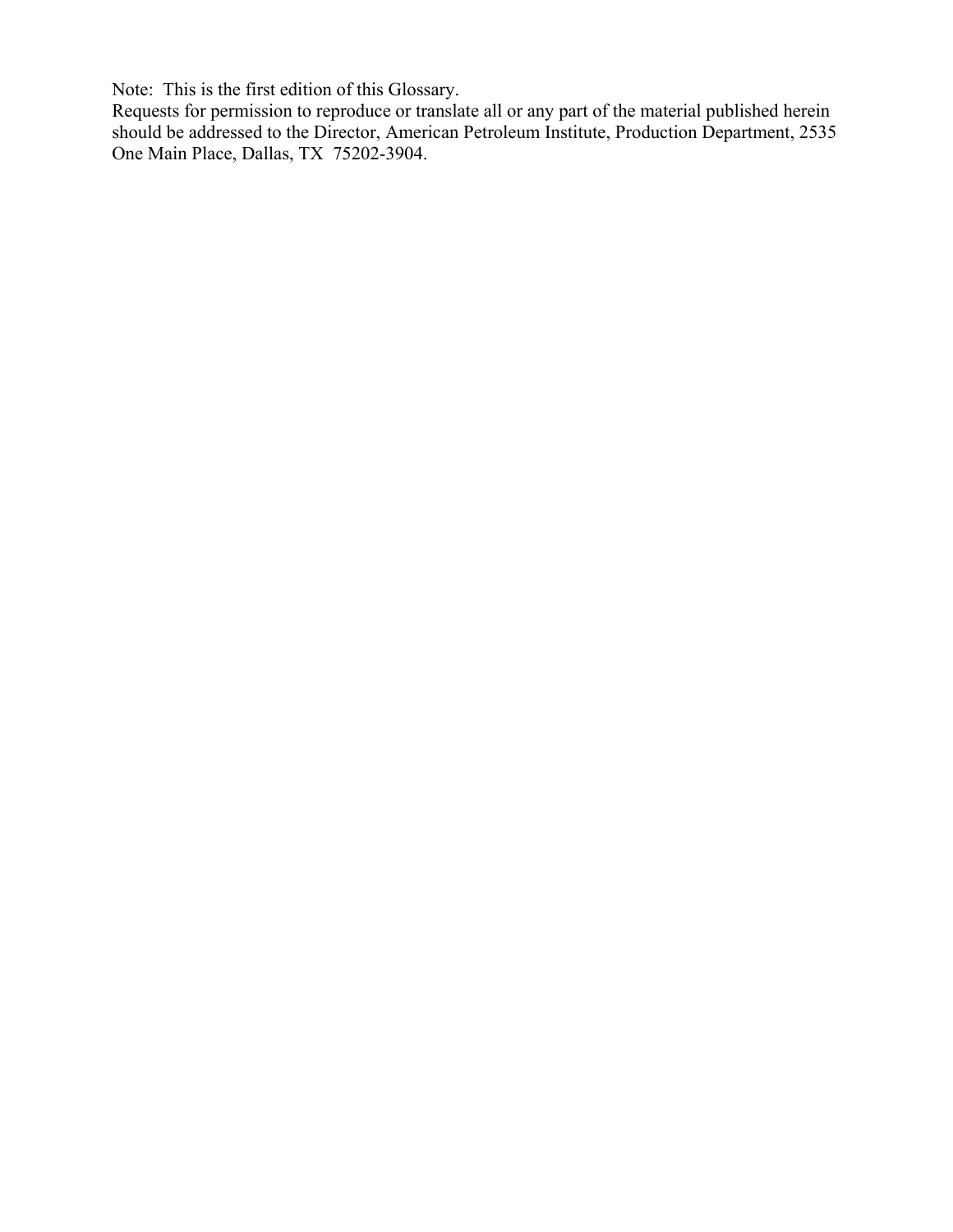## POLICY

API PUBLICATIONS NECESSARILY ADDRESS PROBLEMS OF A GENERAL NATURE. WITH RESPECT TO PARTICULAR CIRCUMSTANCES, LOCAL, STATE AND FEDERAL LAWS AND REGULATIONS SHOULD BE REVIEWED.

API IS NOT UNDERTAKING TO MEET DUTIES OF EMPLOYERS MANUFACTURERS OR SUPPLIERS TO WARN AND PROPERLY TRAIN AND EQUIP THEIR EMPLOYEES, AND OTHERS EXPOSED, CONCERNING HEALTH AND SAFETY RISKS AND PRECAUTIONS, NOR UNDERTAKING THEIR OBLIGATIONS UNDER LOCAL, STATE, OR FEDERAL LAWS.

NOTHING CONTAINED IN ANY API PUBLICATION IS TO BE CONSTRUED AS GRANTING ANY RIGHT, BY IMPLICATION OR OTHERWISE, FOR THE MANUFACTURE, SALE, OR USE OF ANY METHOD, APPARATUS, OR PRODUCT COVERED BY LETTERS PATENT. NEITHER SHOULD ANYTHING CONTAINED IN THE PUBLICATION BE CONSTRUED AS INSURING ANYONE AGAINST LIABILITY FOR INFRINGEMENT OF LETTERS PATENT.

GENERALLY, API STANDARDS ARE REVIEWED AND REVISED, REAFFIRMED, OR WITHDRAWN AT LEAST EVERY FIVE YEARS. SOMETIMES A ONE-TIME EXTENSION OF UP TO TWO YEARS WILL BE ADDED TO THIS REVIEW CYCLE. THIS PUBLICATION WILL NO LONGER BE IN EFFECT FIVE YEARS AFTER ITS PUBLICATION DATE AS AN OPERATIVE API STANDARD OR, WHERE AN EXTENSION HAS BEEN GRANTED, UPON REPUBLICATION. STATUS OF THE PUBLICATION CAN BE ASCERTAINED FROM THE API AUTHORING DEPARTMENT (TEL. 214-748-3841). A CATALOG OF API PUBLICATIONS AND MATERIALS IS PUBLISHED ANNUALLY AND UPDATED QUARTERLY BY API, 1220 L ST., NW., WASHINGTON, D.C. 20005.

This Glossary was adapted from several sources. It includes several terms for which there is no single, commonly accepted definition in the petroleum industry. Therefore, some firms within the industry may use definitions which vary somewhat from those contained herein.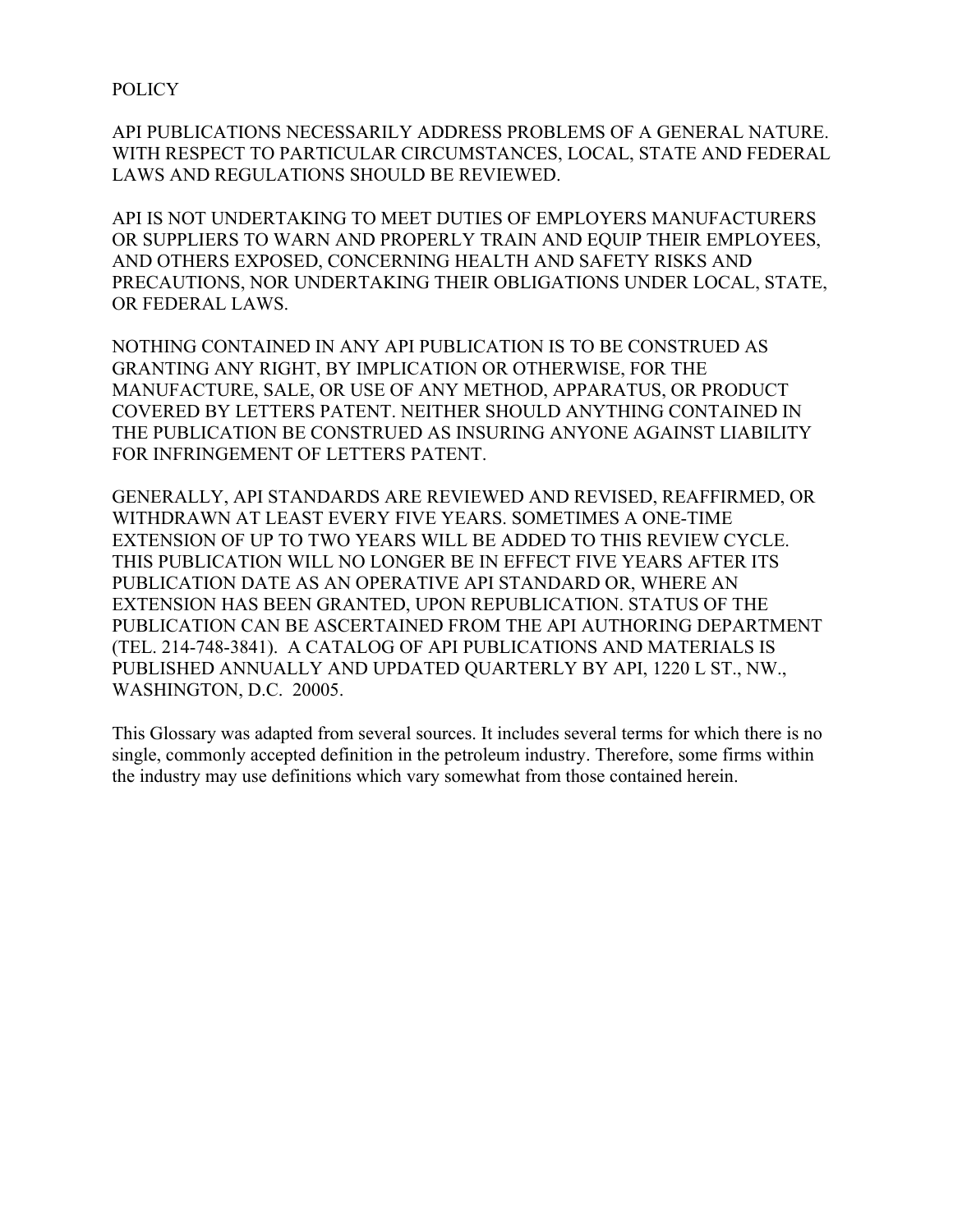- 1.1 The following API Publications were reviewed to compile the abbreviations and definitions found in Section 2 of this Bulletin.
- 1.2 List of Publications

Bul S1, Fourteenth Edition Spec Q1, Second Edition Spec 1B, Fifth Edition RP 2A, Seventeenth Edition Spec 2B, Third Edition Spec 2C, Third Edition, with Supp 1 RP 2D, Second Edition Spec 2E, First Edition, with Supp 1 Spec 2F, Fourth Edition RP 2G, First Edition, with Supp 1 Spec 2H, Fourth Edition RP 2I, First Edition Bul 2J, First Edition RP 2K, Second Edition RP 2L, Third Edition RP 2M, First Edition Bul 2N, First Edition RP 2P, Second Edition RP 2Q, Second Edition RP 2R, First Edition RP 2T, First Edition Bul 2U, First Edition Bul 2V, First Edition Spec 2W, First Edition RP 2X, First Edition, with Supp 1 Spec 2Y, First Edition RP 2Z, First Edition Spec 3, Twelfth Edition RP 3, First Edition STD 4A, Sixteenth Edition, with Supp 1 STD 4D, Sixth Edition, with Supp 1 Spec 4E, Second Edition, with Supp 3 Spec 4F, First Edition Spec 5A, Thirty-Ninth Edition Spec 5AC, Sixteenth Edition Spec 5AQ, Second Edition Spec 5AX, Fifteenth Edition Bul 5A2, Fifth Edition, with Supp 3 RP 5A5, Third Edition STD 5B, Twelfth Edition RP 5B1, Second Edition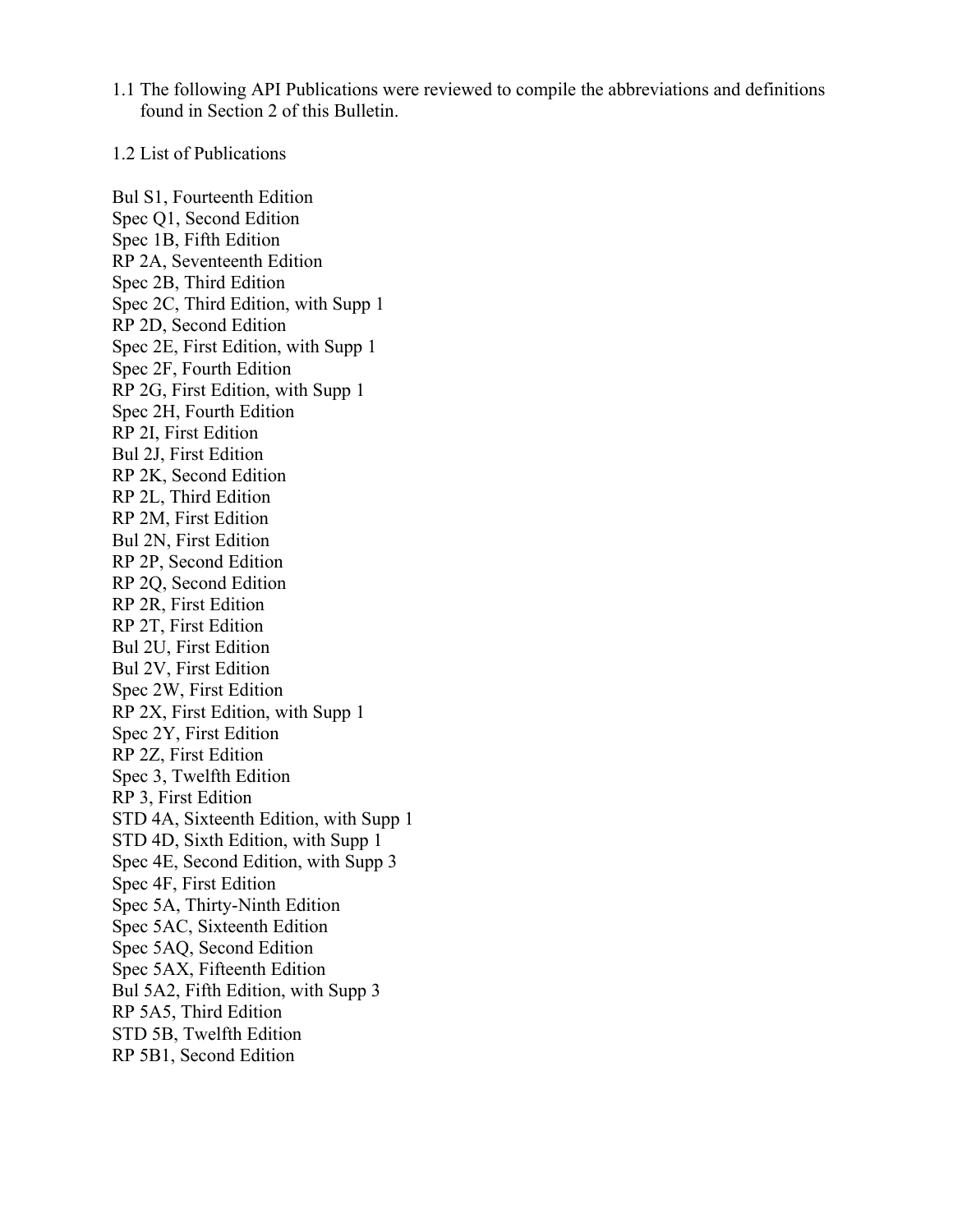RP 5C1, Fifteenth Edition Bul 5C2, Twentieth Edition Bul 5C3, Fourth Edition, with Supp 1 Bul 5C4, Second Edition Spec 5L, Thirty-Sixth Edition RP 5L1, Third Edition RP 5L2, Third Edition RP 5L3, Second Edition RP 5L5, First Edition, with Supp 1 RP 5L6, First Edition RP 5L7, First Edition Bul 5T1, Eighth Edition Spec 6A, Fifteenth Edition, with Supp 2 Spec 6AB, First Edition Spec 6D, Eighteenth Edition, with Supp 3 Spec 6FA, First Edition RP 6G, Third Edition Spec 7, Thirty-Fifth Edition, with Supp 2 STD 7B-11C, Eighth Edition RP 7C-11F, Fourth Edition Spec 7F, Fourth Edition, with Supp 1 RP 7G, Twelfth Edition RP 7H, Second Edition, with Supp l Spec 7J, First Edition, with Supp 1 Spec 8A, Eleventh Edition RP 8B, Fourth Edition, with Supp 2 Spec 9A, Twenty-Third Edition RP 9B, Ninth Edition Spec 10, Third Edition, with Supp 1 Bul 10C, Third Edition Spec 10D, Third Edition RP 10E, Second Edition RP11AR, Second Edition Spec 11AX, Eighth Edition Spec 11B, Twenty-Second Edition, with Supp 1 RP 11BR, Seventh Edition, with Supp 1 Spec 11C, First Edition Spec 11E, Fourteenth Edition RP 11ER, First Edition RP 11G, Second Edition, with Supp 3 Bul 11K, First Edition RP 11L, Third Edition, with Supp 1 Spec 11N, Second Edition Spec 11P, First Edition, with Supp 2 RP 11R, Second Edition RP 11S, Second Edition RP 11S1, First Edition RP 11T, First Edition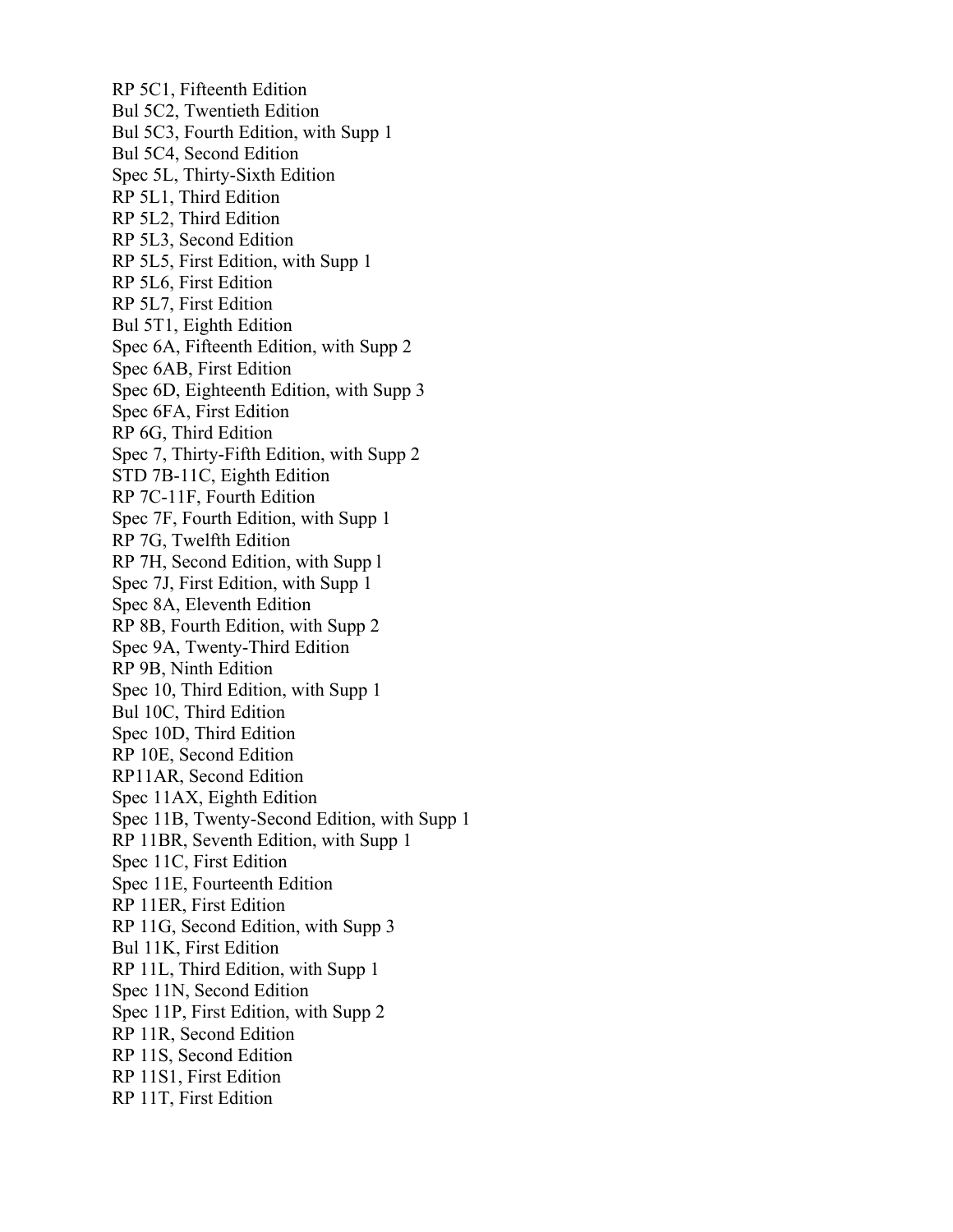RP 11U, Second Edition RP 500B, Third Edition Spec 12B, Twelfth Edition, with Supp 2 Spec 12D, Ninth Edition, with Supp 2 Spec 12F, Ninth Edition Spec 12J, Fifth Edition Spec 12K, Fifth Edition Spec 12L, Third Edition, with Supp 1 RP 12N, First Edition Spec 12P, First Edition RP 12R1, Third Edition Spec 13A, Eleventh Edition, with Supp 1 RP 13B, Eleventh Edition, with Supp 1 Bul 13C, First Edition Bul 13D, Second Edition RP 13E, Second Edition Bul 13F, First Edition RP 13G, Second Edition RP 13H, First Edition RP 13I, Second Edition, with Supp 1 RP 13J, First Edition Spec 14A, Sixth Edition, with Supp 2 RP 14B, Second Edition, with Supp 3 RP 14C, Fourth Edition Spec 14D, Sixth Edition, with Supp 2 RP 14E, Fourth Edition RP 14F, Second Edition RP 14G, Second Edition RP 14H, Second Edition Spec 15AR, Third Edition RP 15A4, First Edition Spec 15LE, Second Edition Sec 15LP, Sixth Edition Spec 15LR, Fifth Edition, with Supp 1 RP 15L4, Second Edition Spec 16A, First Edition RP 17A, First Edition RP 27, Third Edition RP 31, Third Edition RP 33, Third Edition RP 34, First Edition RP 35, First Edition RP 36, First Edition RP 37, Second Edition RP 38, Third Edition RP 39, Second Edition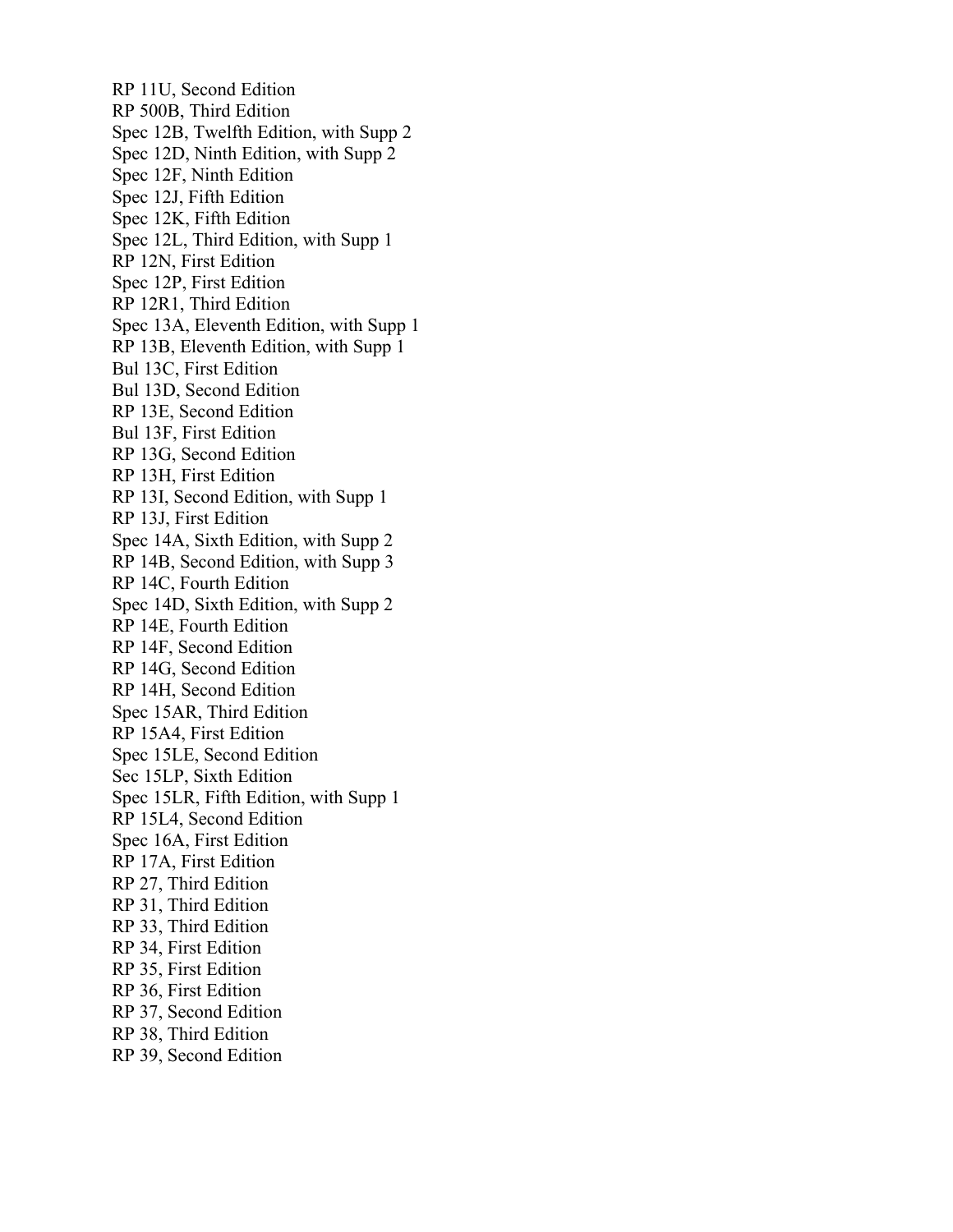RP 40, First Edition RP 41, First Edition RP 42, Second Edition RP 43, Fourth Edition RP 44, First Edition RP 45, Second Edition RP 46, First Edition RP 48, First Edition RP 49, Second Edition RP 52, First Edition RP 53, Second Edition RP 54, First Edition RP 56, First Edition RP 57, First Edition RP 58, First Edition Bul D4, March, 1963 Bul D8, September 1964 Bul D9, Third Edition Bul D10, Second Edition Bul D11, Second Edition Bul 12A, January 1979 Bul D14, Second Edition Bul D15, First Edition Bul D16, First Edition Bul D17, Second Edition Bul D19. First Edition Bul D20, First Edition Introduction to Oil & Gas Production (ITOGP), 1983 Corrosion of Oil and Gas-Well Equipment (COGWE), 1958 Subsurface Salt Water Injection and Disposal (SSWID), Second Edition Well Testing (WT), Second Edition Wireline Operations and Procedures (WLOP), 1983 Gas Lift (GL), Second Edition, 1984 RP T-1, Second Edition RP T-2, October 1975 RP T-3, First Edition RP T4, First Edition RP T-5, Second Edition RP T-6, First Edition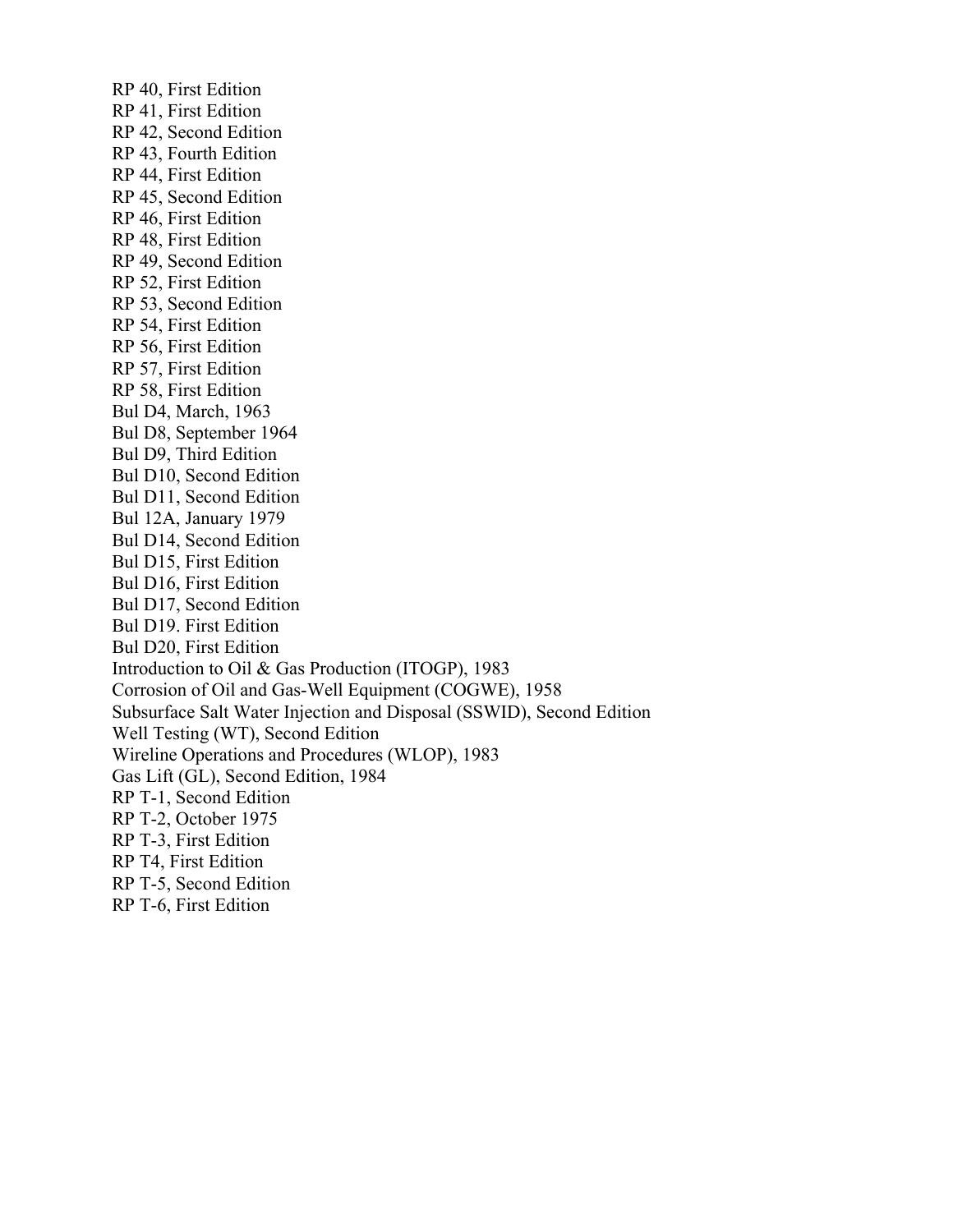## SECTION 2 ABBREVIATIONS AND DEFINITIONS

2.1 The following abbreviations and definitions were compiled from the API Publications listed in Section 1. Following each definition is, in parentheses, the publications(s) in which it is used. The definitions found herein have not been changed from their use in the indicated publication and in some cases there may be multiple definitions for the same word.

2.2 Abbreviations and Definitions

-A-

AAR – Association of American Railroads

ABANDON – To cease efforts to produce fluids from a well, in depleted formation and to plug the well without adversely affecting the environment. (Bul 10C)

ABANDON – To cease efforts to produce oil or gas from a well, and to plug a depleted formation and salvage all material and equipment. (ITOGP)

ABS – American Bureau of Shipping

ABATEMENT – The act or process of reducing the intensity of pollution; also, the use of some method of abating pollution. (Bul D11)

ABNORMAL OPERATING CONDITION – A condition which occurs in a process component when an operating variable ranges outside of its normal operating limits. (RP 14C)

ABRASIONS OR PEENING – Damage on the pipe resulting from a rubbing or pounding action against other pipe or some protrusion in the vessel. This latter condition may result in the initiation of fatigue cracks at the damaged areas during transit. (RP 5L5)

ABSOLUTE PRESSURE – Pressure measured from absolute zero pressure. It is ordinarily expressed as gage pressure (the pressure reading on a pressure gage) plus atmospheric pressure, and denoted in pounds per square inch absolute (psia). (WLOP)

ABSOLUTE VOLUME – The volume per unit mass, reciprocal of absolute density. (Bul 10C)

ABSORPTION – The penetration or apparent disappearance of molecules or ions of one or more substances into the interior of a solid or liquid. For example, in hydrated bentonite, the planar water that is held between the mica-like layers is the result of absorption. (Bul D11)

ABSORPTION - To soak up as a sponge takes water. (COGWE, ITOGP, SSWID)

AC FIELD – The active magnetic field produced by the use of alternating current. (RP 5A5)

ACCELERATION METHOD. Utilizes the angles at the top and bottom of the course length and from these generates a curve on the assumption that the measured angles change smoothly from top to bottom of the measured course as though under the influence of a constant force of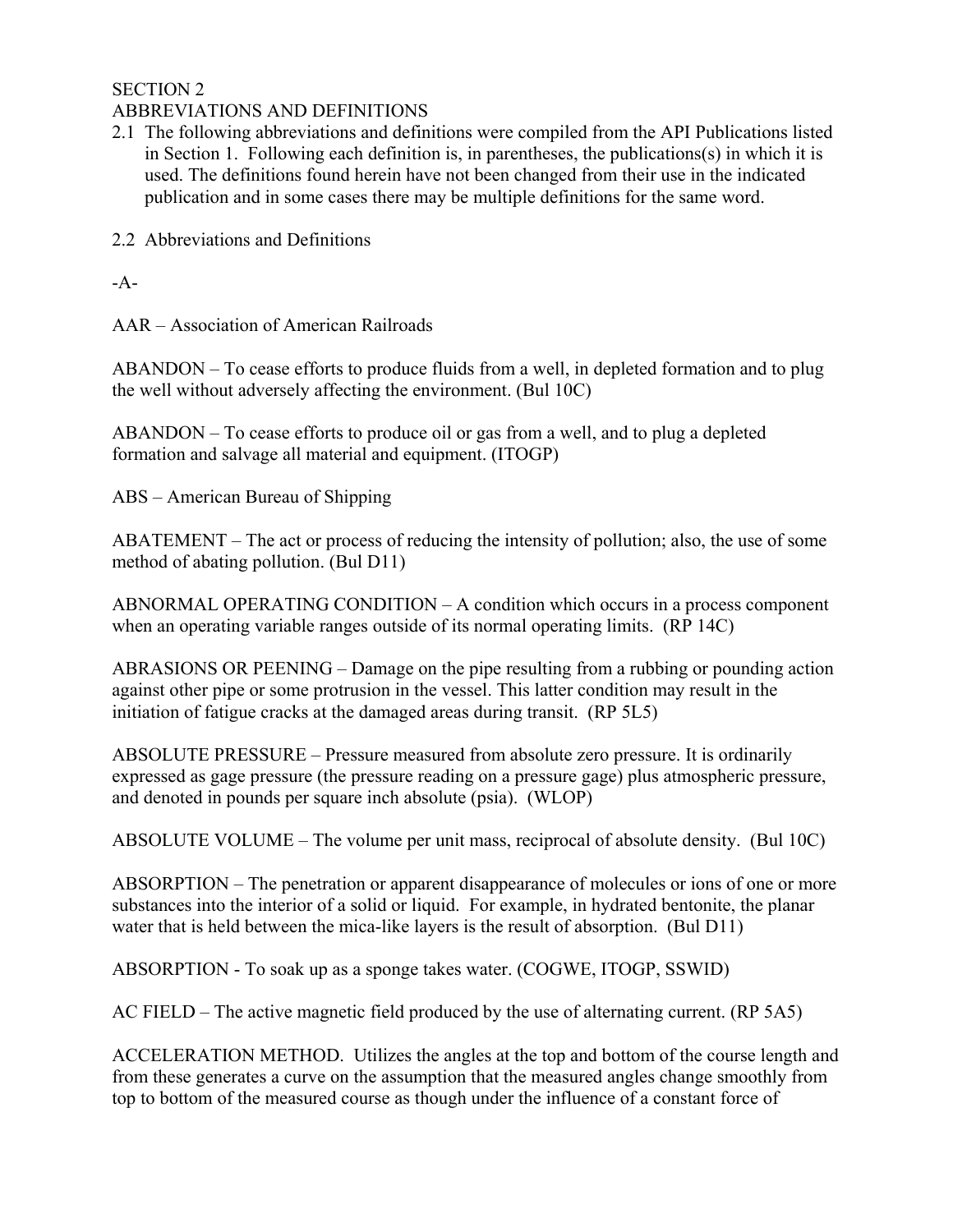acceleration. The results obtained are the same as the "Balanced Tangential," "Trapezoidal," and "Vector Averaging" Methods. (Bul D20).

ACCELERATOR – A material which accelerates or speeds up the normal rate of reaction between cement and water, resulting in an increase in the development of early strength, and, in some cases, a decrease in the setting time or thickening time. (Bul 10C)

ACCEPTANCE CRITERIA – Limit of shape, size, and position of discontinuities acceptable within the context of the specific design requirements. (RP 2X)

ACCEPTANCE CRITERIA – Defined limits placed on characteristics of materials, products, or services. (Spec 6A, Spec 16A, Spec Q1)

ACCESS OPENING – An opening which allows communication to the interior of the flame arrestor housing making the mixer, pilot, burner, etc., accessible. This opening is normally closed by a flat plug or plate 3" to 4" in diameter, securely attached to the housing and tightly sealed against the opening. (RP 12N)

ACCESSORY – A secondary part of assembly of parts which contributes to the overall function and usefulness of a machine. (Spec 2C)

ACCLIMATION – The process of adjusting or adapting to changes in climate or environment. (Bul D11)

ACCUMULATOR – A pressure vessel charged with nitrogen gas and used to store hydraulic fluid under pressure for operation of blowout preventers. (RP 53)

ACI – American Concrete Institute

ACID – Any chemical compound containing hydrogen capable of being replaced by positive elements or radicals to form salts. In terms of the dissociation theory, it is a compound which, on dissociation in solution, yields excess hydrogen ions. Acids lower the pH. Examples of acids or acidic substances are: hydrochloric acid, tannic acid, sodium acid pyrophosphate. (Bul D11)

ACID BOTTLE – Early method of measuring the angle of inclination. A glass bottle with hydrofluoric acid was lowered to the bottom and allowed to set until the acid etched the glass. The angle of inclination was determined by the etched line. (Bul D20)

ACID RESISTANCE – The ability of a hardened cement slurry to withstand the softening and corrosive effects of organic or mineral acids, or water solutions of these acids and their salts having a pH lower than 7.0. (Bul 10C)

ACIDITY – The relative acid strength of liquids as measured by pH. A pH value below 7. See pH. (Bul 10C, Bul D11)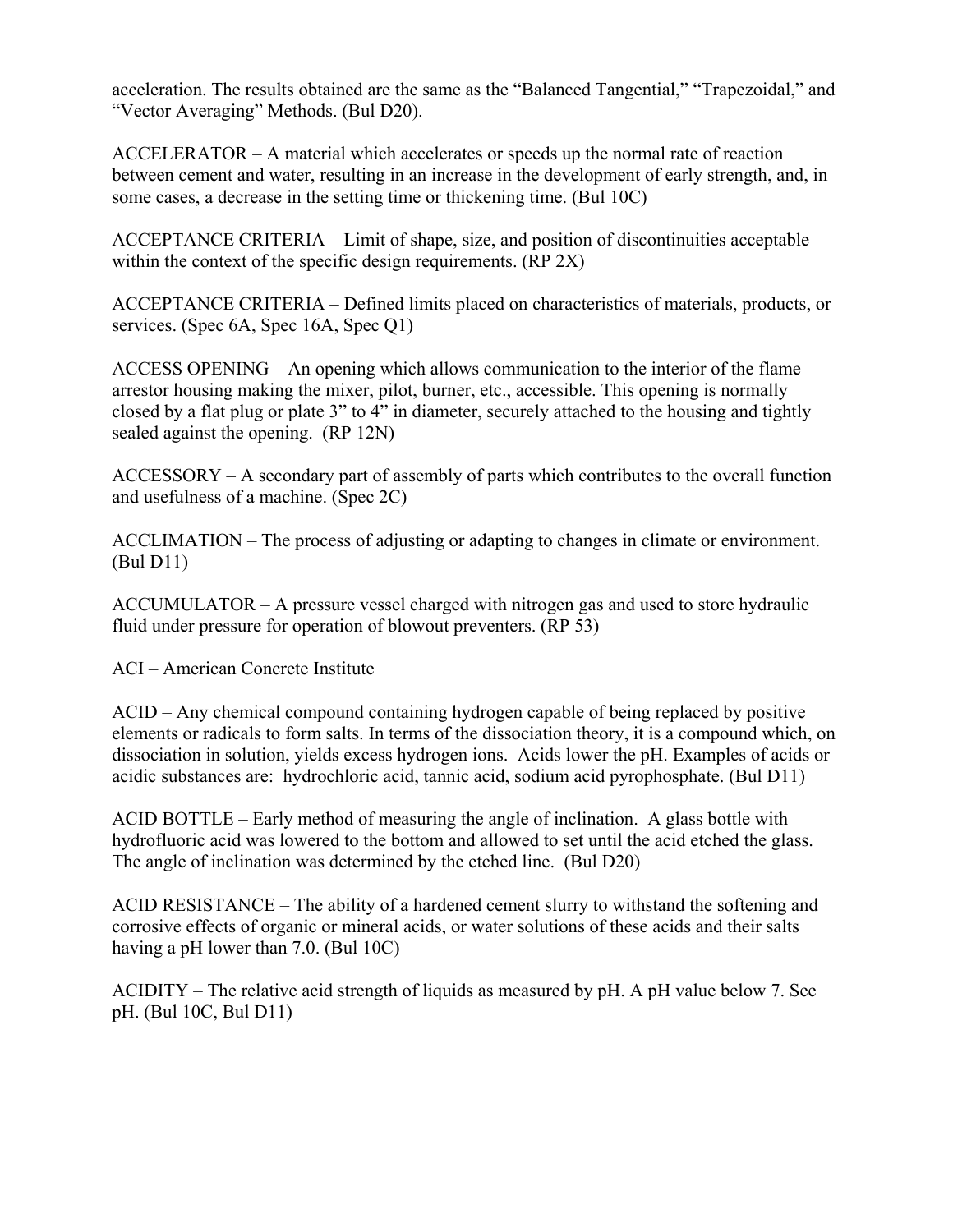ACIDIZING – The practice of injecting acids into rock formations to remove any blocking material or to enlarge the pores to enhance the movement of fluid through the rock. (Bul 10C)

ACIDIZING – The treatment of formations with hydrochloric or other type acids in order to increase production or injection. (ITOGP)

ACIDIZING – The act of pumping an acidic solution into a wellbore to remove materials from the perforations, pipe, and walls of the producing formation or pumping the solution into formations to improve permeability. (RP 54)

ACOUSTIC IMPEDANCE – The factor which controls the propagation of an ultrasonic wave at a boundary interface. It is the product of the material density and the acoustic wave velocity within the material. (RP 2X)

ACT – Automatic Custody Transfer

ACT – Automatic Custody Transfer: A unit designed to automatically move oil from lease storage to pipe line. Normally made up of a pump, back-pressure valve, BS&W monitor, and oil meter. (WT)

ACTIVE ZONE – A region in which the ice moves and deforms. (Bul 2N)

ACTUATION TEST, BLOWOUT PREVENTER – The closing and opening of a blowout preventer unit to assure mechanical functionability. (RP 57)

ACTUATOR – A mechanism for the remote or automatic operation of a valve or choke. (Spec 6A)

ACUTE TOXICITY – Any poisonous effect produced within a short period of time, usually up to 24-96 hrs., resulting in severe biological harm and often death. (Bul D11)

ADAPTER – A pressure containing piece of equipment having API end connections of different nominal sizes and/or pressure ratings, used to connect other pieces of equipment of different API nominal sizes and/or pressure ratings. (Spec 16A)

ADDED MASS – Effective addition to the system mass which is proportional to the displaced mass of water. (RP 2T)

ADDENDUM – The distance between the pitch line and crest of thread. (RP 5B1)

ADDITION – A material added to a cement clinker during manufacture, commonly gypsum/anhydrite and water. (Bul 10C)

ADDITIVE – A material other than cement or water which is added to a cement subsequent to its manufacture to modify properties. Equivalent of admixture in ASTM usage. (Bul 10C)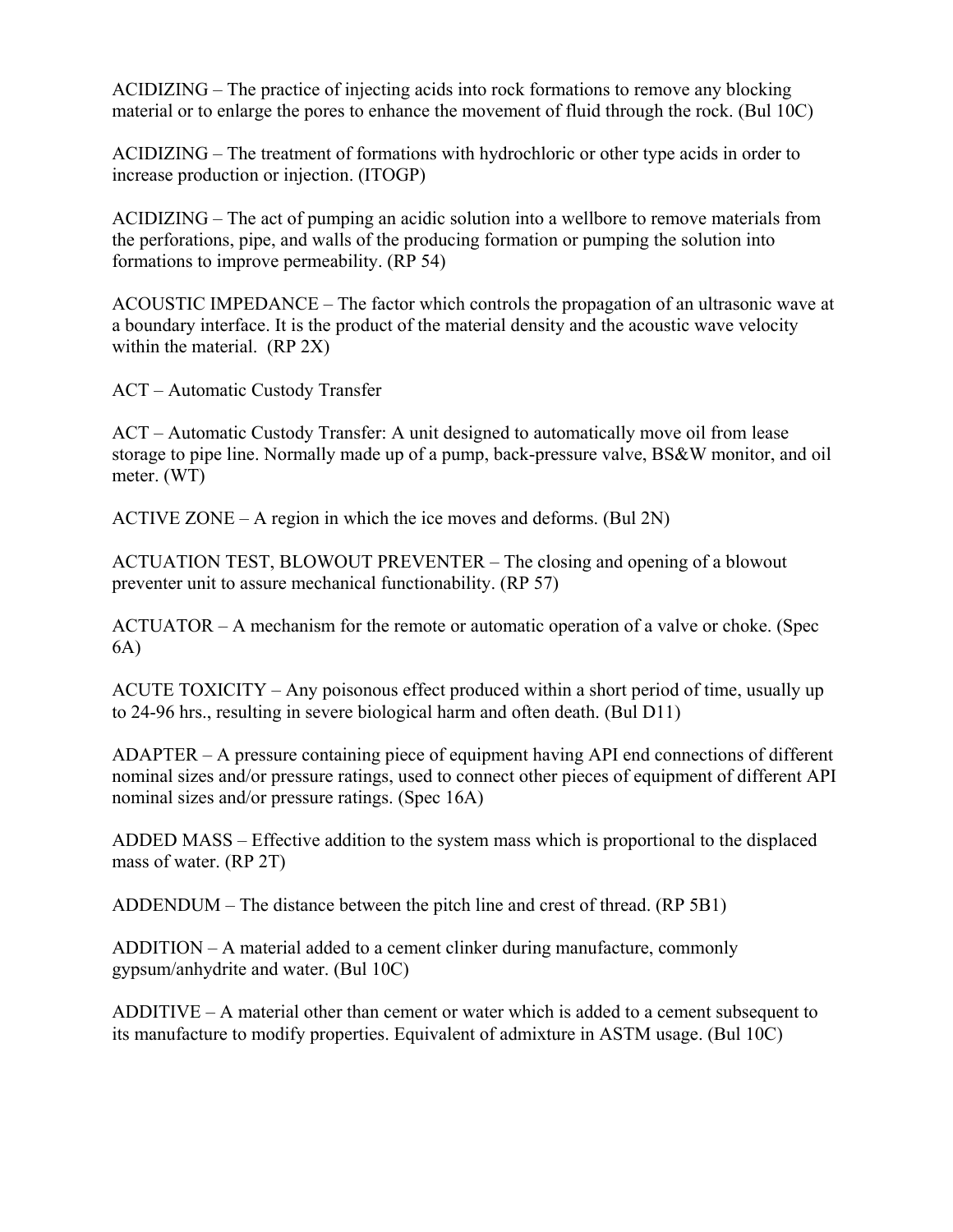ADEQUATE VENTILATION – Adequate ventilation is defined as ventilation (natural or artificial) which is sufficient to prevent the accumulation of significant quantities of vapor-air mixtures in concentration above 25% of their lower flammable (explosive) limit (LEL). (RP 500B)

ADEQUATELY VENTILATED AREA – An adequately ventilated area is an area that has a ventilation system (natural or artificial) which prevents the accumulation of gases to an explosive level. Adequate ventilation is provided by a change of air volume each five minutes, or 1.5 cubic feet of air volume flow per minute per square foot of floor area, whichever is greater. (RP 14F)

ADFREEZE- Adhesion between ice and a structural surface. (Bul 2N)

ADHESION – A physical attraction, operating on the molecular level, exerted between the surfaces of bodies in contact. (Bul 10C)

ADHESION – The molecular attraction or force exerted across the surfaces of contact between unlike liquids and solids which resist their separation. (Bul D11)

ADJUSTMENT – Activities associated with the sizing or setting of a SSCSV value as defined in the Manufacturer's Operating Manual. Adjustment may be performed at the well site or other location. Each part installed for the purpose of adjustment should be a qualified part. (RP 14B)

ADJUSTABLE CHOKE – A choke in which the position of a conical needle in a seat can be used to vary the rate of flow through the choke. (WLOP)

ADMINISTRATIVE OR REGULATORY AUTHORITY – Governmental agency or the employer in the absence of governmental jurisdiction. (Spec 2C)

ADMIX – To add one material to another by mixing. Note: Admix should not be used replaceably with addition, additive or admixture. (Bul 10C)

ADSORBED LIQUID – That liquid on the surfaces of solid particles that cannot be removed by draining, even with centrifugal force. (Bul 13C)

ADSORPTION – A surface phenomenon exhibited by a solid (adsorbent) to hold or concentrate gases, liquids, or dissolved substances (adsorptive) upon its surface, a property due to adhesion. For example, that water held to the outside surface of hydrated bentonite is absorbed water. (Bul D11)

ADSORPTION – The accumulation of a thin layer of molecules of gas or liquid on a solid surface. (COGWE, SSWID)

ADSORPTION – The attraction exhibited by the surface of a solid for a liquid or a gas when they are in contact. (ITOGP)

AERATE – Adding air into water by agitation. (SSWID)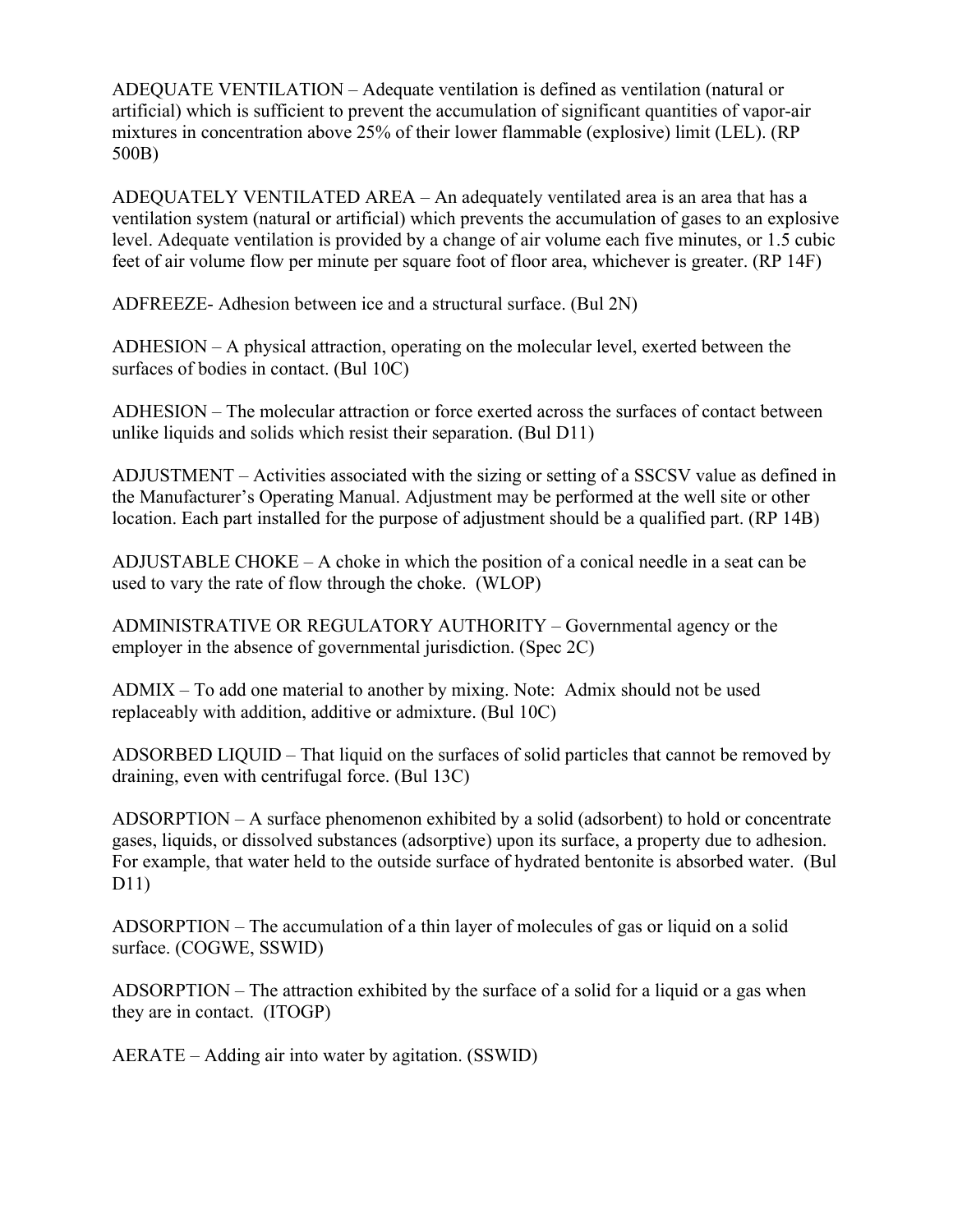AERATION – The technique of injecting air or gas in varying amounts into a fluid. (See Air Cutting.) (Bul 10C)

AERATION – The process of being supplied or permeated with air. (Bul D11)

AERATION – The technique of injecting air or gas in varying amounts into a drilling fluid for the purpose of reducing hydrostatic head. See Air Cutting. (Bul D11)

AEROBIC – With atmospheric oxygen present. (COGWE, SSWID)

AEROBIC – the condition associated with the presence of free oxygen in an environment; living, active, or occurring only in the presence of oxygen. (Bul D11)

AEROBIC BACTERIA – Bacteria that are active primarily in the presence of oxygen. (SSWID)

AEROSOL – Suspension of liquid or solid particles in air or gas. (Bul D11)

"A" FRAME – See Gantry also called Mast. (Spec 2C)

AGENCY – An organization or part of an organization selected by the owner to perform examinations as required by the specification or purchase order. (RP 2X)

AGENCY PERSONNEL – Technicians employed and trained by an independent organization, offered to the operator on a contract basis, for assisting in the construction inspections. (RP 2X)

AGER – A water filled pressure chamber used to apply external pressure to gas lift valves to flex the bellow during the pressure setting operation. (GL)

AGGLOMERATE – A mass of particles or substances closely associated and clustered together. (Bul D11)

AGGLOMERATION – The grouping of individual particles. (Bul D11)

AGGREGATE – An essentially inert material of mineral origin having a particle size predominately greater than 10 mesh. Also a group of two or more individual particles held together by strong forces which are not subject to dispersion by normal mixing or handling. (Bul 10C)

AGGREGATE – A group of two or more individual particles held together by strong forces. Aggregates are stable to normal stirring, shaking, or handling as powder or a suspension. They may be broken by drastic treatment such as ball milling a powder or by shearing a suspension. (Bul D11)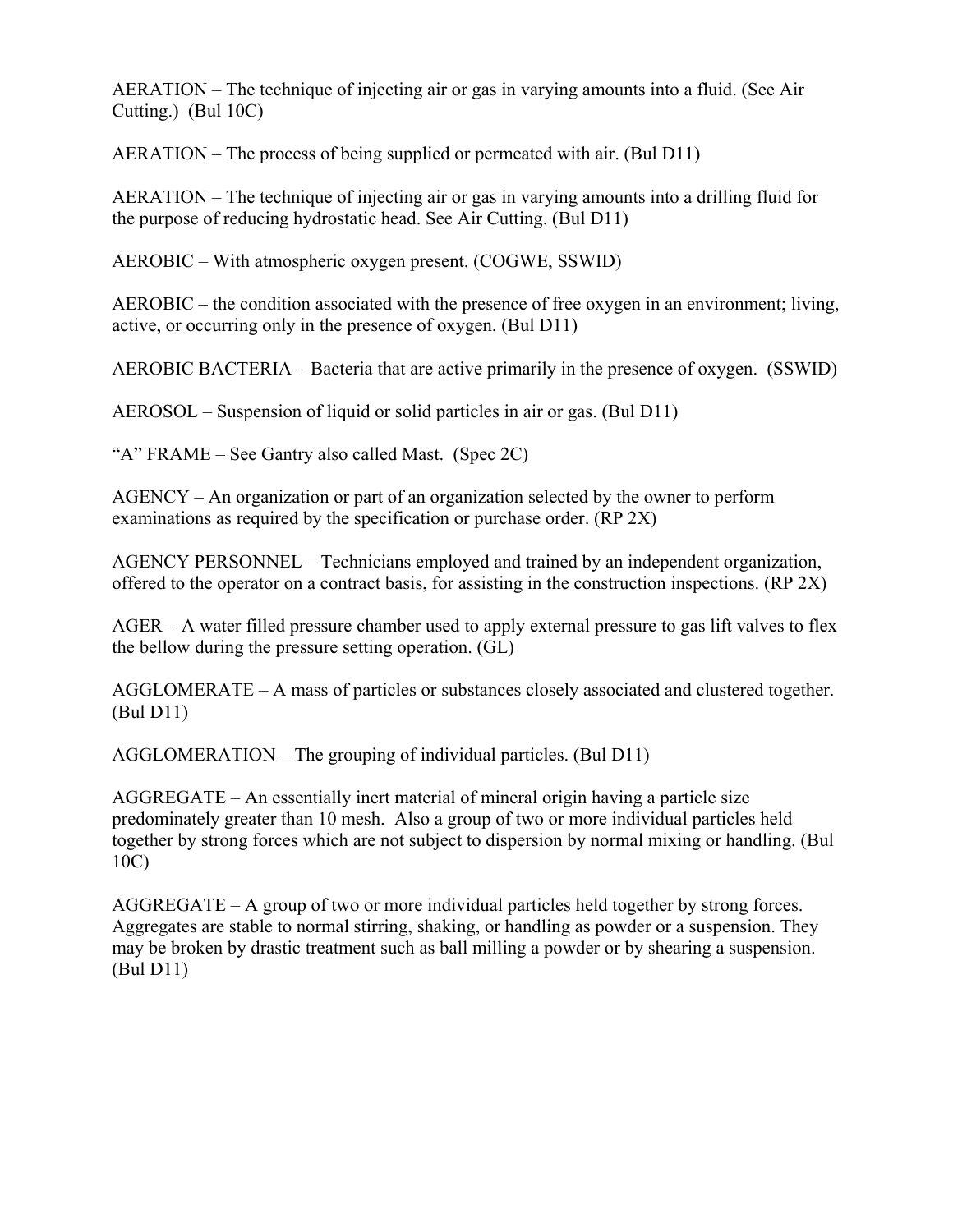AGGREGATION – Formation of aggregates. In drilling fluids, aggregation results in the stacking of the clay platelets face to face. The viscosity and gel strength decrease in consequence. (Bul D11)

AGING – Natural or artificial curing of cement, cement slurries, and hardened cement paste during which various physico-chemical changes take place. (Bul 10C)

AGMA – American Gear Manufacturers Association

AIEE – American Institute of Electrical Engineers

AIR CURTAIN – A method for mechanical containment of oil spills. Air is bubbled through a perforated pipe causing an upward water flow that retards the spreading of oil. Air curtains may also be used as barriers to prevent fish from entering a polluted body of water. (Bul D11)

AIR CUTTING – The inadvertent mechanical incorporation and dispersion of air into a wellfluid system. See Aeration. (Bul 10C)

AIR CUTTING – The inadvertent mechanical incorporation and dispersion of air into a drillingfluid system. (Bul D11)

AIR POLLUTION – The presence of contaminates in the air in concentrations that interfere directly or indirectly with human health, safety, comfort, or with the full use and enjoyment of property. (Bul D11)

AIR-QUALITY CRITERIA – The levels of pollution and lengths of exposure at which adverse effects on health and welfare occur. (Bul D11)

AIR-QUALITY STANDARDS – The prescribed level of pollutants in the outside air that cannot be exceeded legally during a specified time in a specified geographic area. (Bul D11)

AISC – American Institute of Steel Construction

AISI – American Iron and Steel Institute

ALKALI – Any compound having marked basic properties. See Base. (Bul 10C, Bul D11)

ALKALINITY – The combining power of a base measured by the maximum number of equivalents of an acid with which it can react to form a salt. In water analysis, it represents the carbonates, bi-carbonates, hydroxides, and occasionally the borates, silicates, and phosphates in the water. It is determined by titration with standard acid to certain datum points. (Bul 10C)

ALKALINITY – The combining power of a base measured by the maximum number of equivalents of an acid with which it can react to form a salt. In water analysis, it represents the carbonates, bi-carbonates, hydroxides, and occasionally the borates, silicates, and phosphates in the water. It is determined by titration with standard acid to certain datum points. See API RP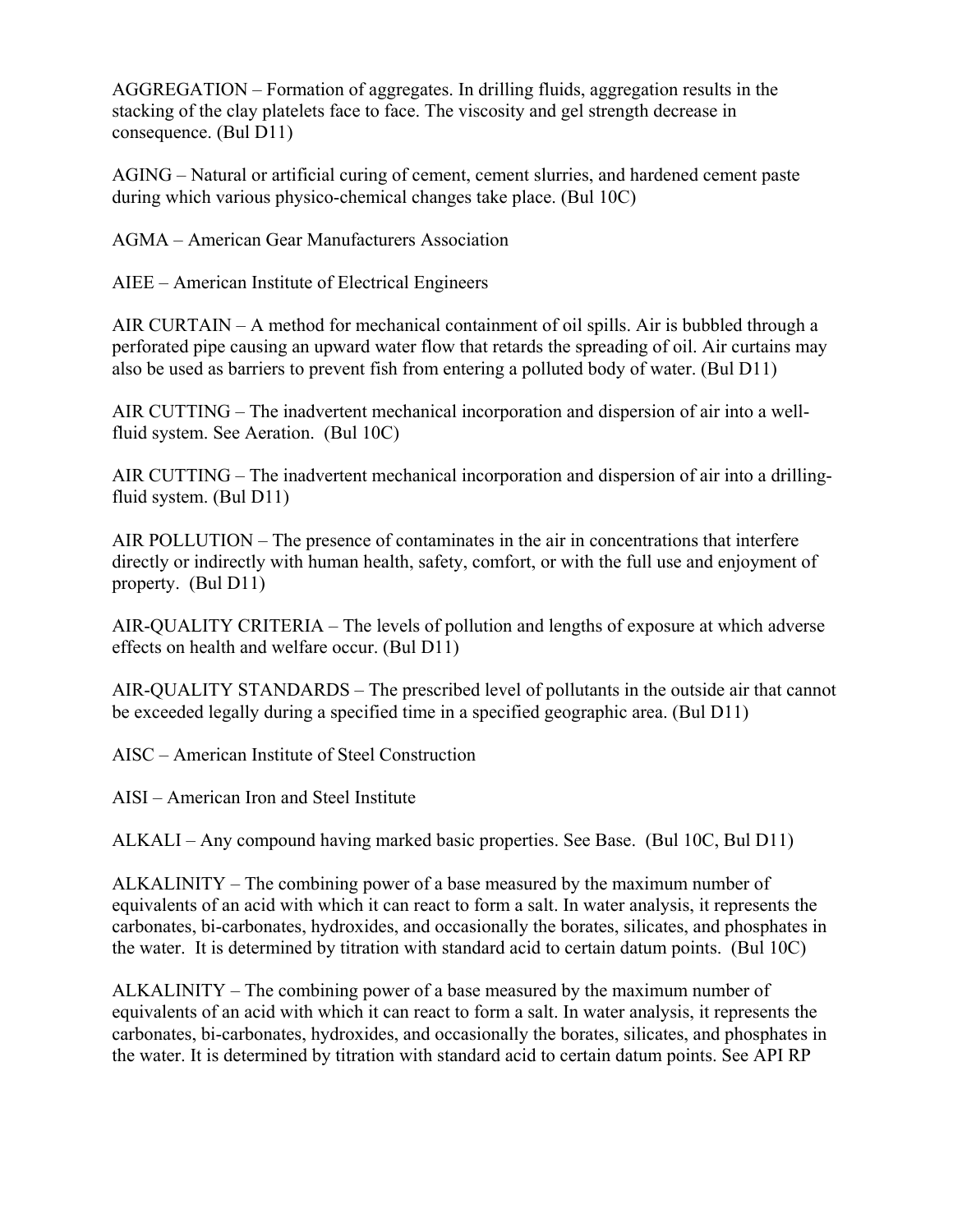13B for specific directions for determination of phenolphthalein (P) and methyl orange (M) alkalinities of the filtrate in drilling fluids and the alkalinity of the mud itself (P). Also, see (P), (M), and (P). (Bul D11)

ALL-ELECTRIC RIG – A rotary drilling rig using power from electric power line. (Bul D10)

ALLOWABLE – The amount of oil or gas that a well is authorized by the state regulatory agency to produce during a given period. (ITOGP)

ALLOWABLE – The producing rate of a well, lease or unitized property, as established by existing rules and regulations of governing bodies. Usually based on depth, and/or well capacity, for a specific period of time such as one day or one month. (WT).

ALLOWABLE ROPE HOLD – The "nominal" breaking strength of the rope divided by a design factor. (Spec 2C)

ALLOY – A metal composed of two or more elements, at least one of which has good metallic properties. (COGWE, SSWID)

ALLOY – A metal composed of two or more elements, combined to produce certain metallic properties. (WLOP)

ALTERNATING CURRENT (AC) – Alternating current is current that reverses its direction of flow at regular intervals. (RP 5A5)

ALUMINUM STEARATE – An aluminum salt of stearic acid used as a defoamer. See Stearate. (Bul D11)

AMINE – A compound generally used to "sweeten" sour fluids or gases. (SSWID)

AMPERE  $(A \text{ or amp}) - A$  unit of electrical current.  $(RP 5A5)$ 

AMPERE-TURNS  $(A-t)$  – The product of the number of turns in a coil and the number of amperes of current flowing through it. This is a measure of the magnetizing strength of the coil. For example: 800 amperes in a 6 turn coil = 800 x 4800 A-t. (RP 5A5)

AMPLIFICATION REDUCTION FACTOR (C) – Coefficient applied to bending term in interaction equation for members subjected to combined bending and axial compression to account for overprediction of secondary moment given by the amplication factor  $1/(1 - f/F')$ . (Bul 2U)

AMPLIFIER – A device to increase or amplify electric impulses. (RP 2X)

AMPLITUDE (See related term: Stroke) – The distance from the mean position to the point of maximum displacement. In the case of a vibrating screen with circular motion, amplitude would be the radius of the circle. In the case of straight-line motion or elliptical motion it would be onehalf of the total movement or one-half of the major axis of the ellipse; thus one-half stroke. (Bul 13C)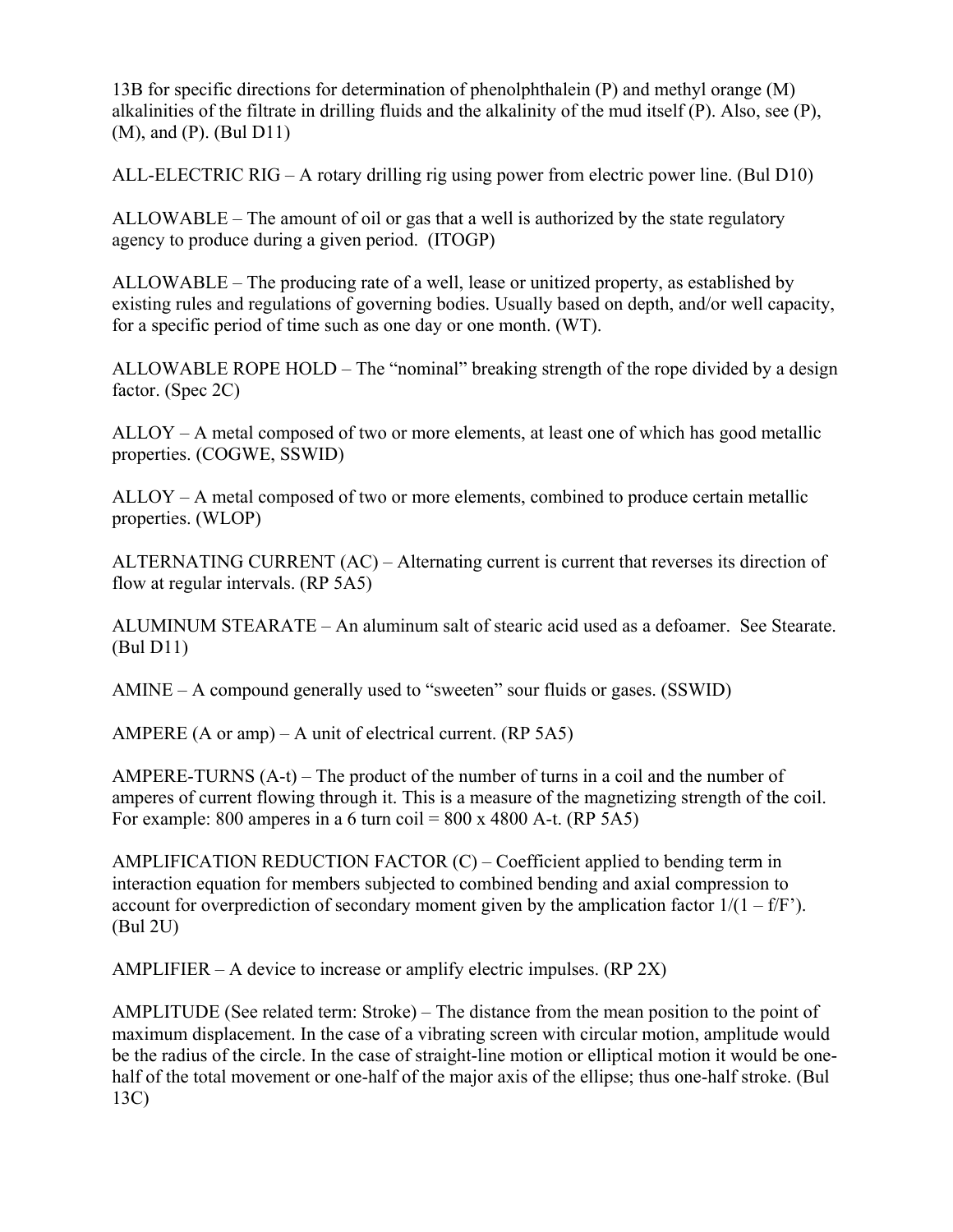AMPLITUDE ECHO – The vertical height of an A-scan received signal, measured from base-topeak or peak-to-peak. (RP 2X)

ANAEROBIC – With atmospheric oxygen absent. (COGWE, SSWID)

ANAEROBIC – Refers to life or processes that occur in the absence of oxygen. (Bul D11)

ANALYSIS, DRILLING-FLUID OR MUD – Examination and testing of the drilling fluid to determine its physical and chemical properties and condition. (Bul D11)

ANGLE BEAM – A wave train traveling at an angle, measured from the normal to the test surface to the centerline of the beam. (RP 2X)

ANGLE DROP-OFF – Rate of change (degrees/100 ft) of the inclination angle in the section of the wellbore that is decreasing toward vertical (refer to "Drop Off"). (Bul D20)

ANGLE INDICATOR – BOOM – An accessory which measures the angle of the boom above horizontal. (Spec 2C)

ANGLE OF ATTACK – Angle between the wellbore inclination/direction and the dip inclination/direction. (Bul D20)

ANGLE OF BUILDUP – Rate of change (degrees/100 ft) of the inclination angle in the section of the hole where the inclination from the vertical is increasing (refer to "Buildup"). (Bul D20)

ANGLE OF DRIFT – Refer to "Angle of Inclination." (Bul D20)

ANGLE OF INCLINATION – That angle in degrees, taken at one or at several points of variation, from the vertical as revealed by a deviation survey; sometimes called the inclination or angle of deviation. (Bul D20)

ANGLE OF INCIDENCE – The included angle between the direction of the transmitted wave and the normal to the interface at the point of incidence. (RP 2X)

ANGLE OF REFLECTION – The angle defined by the direction of the reflected wave and the normal to the interface at the point of incidence. The angle of reflection is equal to the angle of incidence. (RP 2X)

ANGLE OF REFRACTION – The angle between the refracted rays of an ultrasonic beam and the normal to the refracting surface. (RP 2X)

ANGLE OF TWIST – The azimuth change through which the drill stem must be turned to offset the twist caused by the reactive torque of the downhole motor. (Bul D20)

ANGLE TESTING – A testing method in which transmission is at an angle to one test surface. (RP 2X)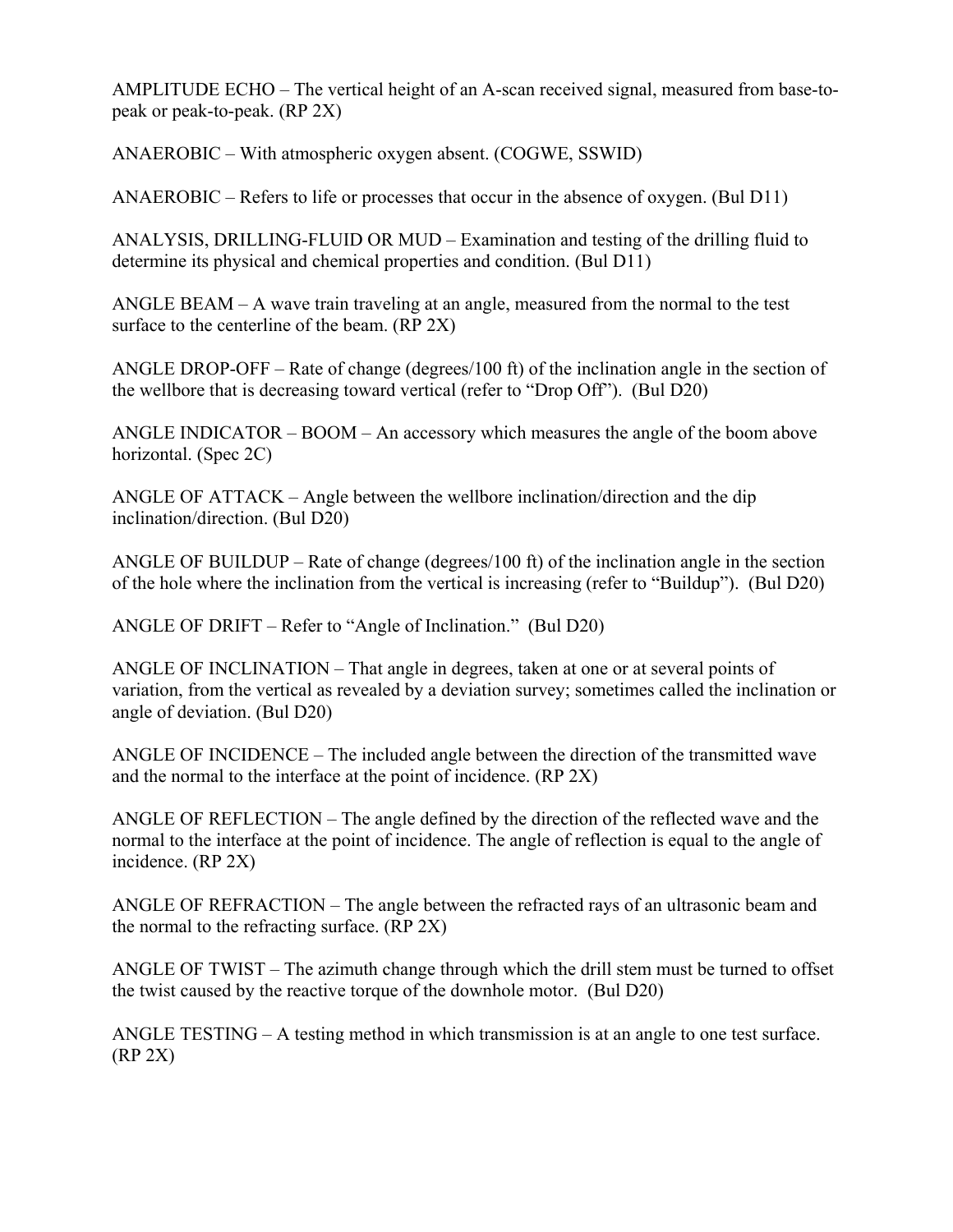ANGLE TRANSDUCER - A transducer that transmits or receives the acoustic energy at an acute angle to the surface to achieve a special effect such as the setting-up of shear waves in the part being inspected. (RP 2X)

ANGLE UNIT – Refer to "Inclinometer." (Bul D20)

ANHYDRITE – See Calcium Sulfate. (Bul 10C)

ANHYDRITE – See Calcium Sulfate. Anhydrite is often encountered while drilling. It may occur as thin stingers or massive formations. (Bul D11)

ANHYDROUS – Without water. (Bul 10C, Bul D11)

ANILINE POINT – The lowest temperate at which equal volumes of freshly distilled aniline and an oil which is being tested are completely miscible. This test gives an indication of the character (paraffinic, naphthenic, asphaltic, aromatic, mid-continent, etc.) of the oil. The aniline point of diesels or crudes used in drilling fluid is also an indication of the deteriorating effect these materials may have on natural or synthetic rubber. The lower the aniline point of an oil the more severe it usually is in damaging rubber parts. (Bul D11)

ANION – A negatively charged atom or radical, such as Cl-, OH-, etc. in solution of an electrolyte. (Bul 10C)

ANION - A negatively charged atom or radical, such as Cl-, OH-, etc. in solution of an electrolyte. Anions move toward the anode (positive electrode) under the influence of an electrical potential. (Bul D11)

ANISOTROPIC FORMATION THEORY – Stratified or anisotropic formations are assumed to possess different drillabilities parallel and normal to the bedding planes, with the result that the bit does not drill in the direction of the resultant force. (Bul D20)

ANNULAR FLOW – Formation fluids are produced up through the tubing-casing annulus and recovered at the surface. (GL)

ANNULAR PACKOFF – A mechanism that seals off annular pressure between the OD of a suspended tubular member or hanger and the ID of the head or thru spool which the tubular member passes or hanger is suspended. (Spec 6A)

ANNULAR PREVENTER – A device which can seal around any object in the wellbore or upon itself. Compression of a reinforced elastomer packing element by hydraulic pressure effects the seal. (RP 53)

ANNULAR SPACE – The space around a pipe (casing or tubing) suspended in a wellbore is often termed the ANNULUS, and its outer wall may be either the wall of the borehole or the casing. (ITOGP)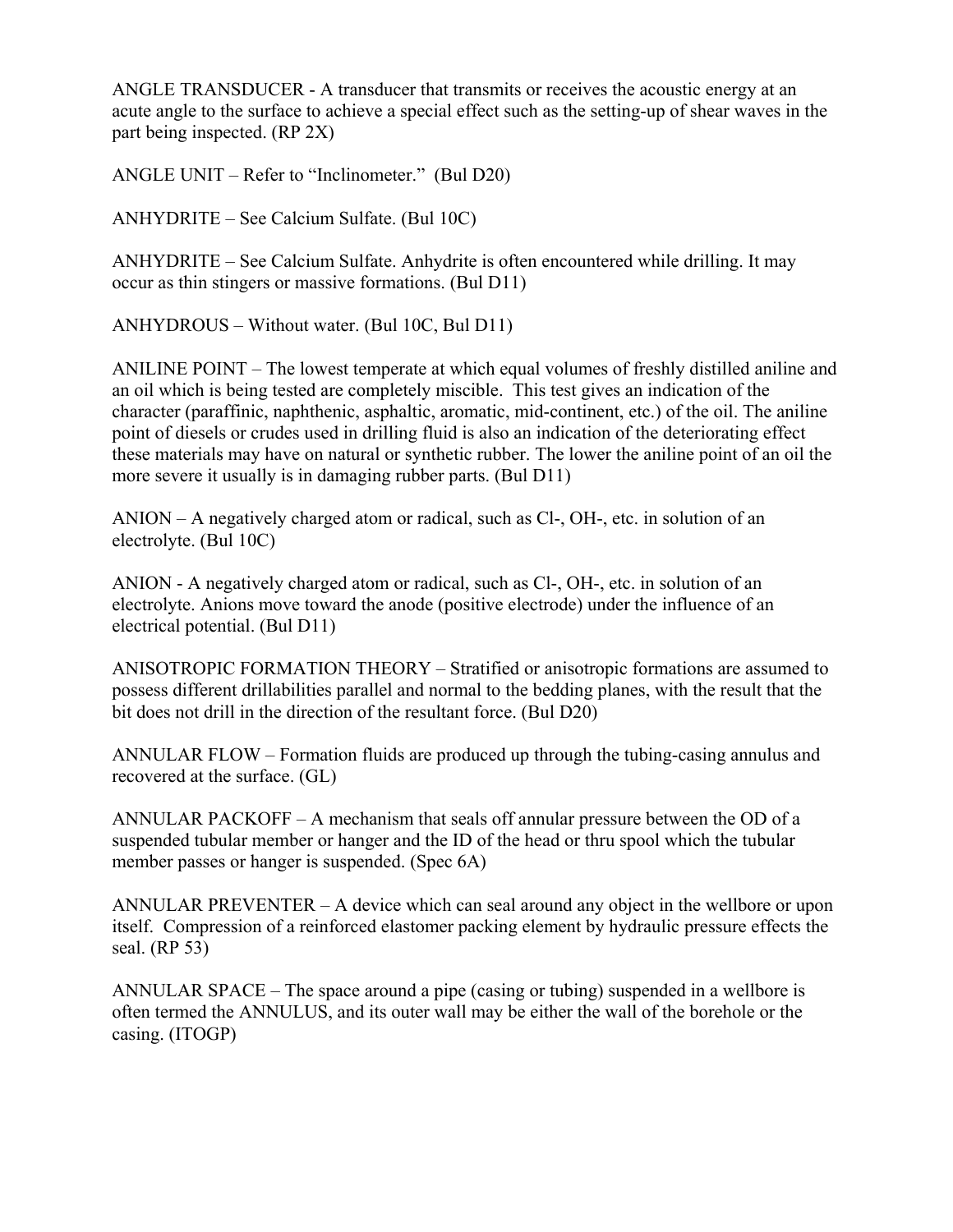ANNULAR SPACE – Space surrounding pipe in the wellbore. The outer wall of the annular space may be open hole or it may be pipe. (RP 54)

ANNULAR VELOCITY – The velocity of a fluid moving in the annulus. (Bul 10C, Bul D11)

ANNULUS – The space between tubing and casing. (GL)

ANNULUS (ANNULAR SPACE) – The space surrounding pipe suspended in the well bore. The outer wall of the annulus may be the wall of the bore hole or it may be larger pipe. (Bul 10C, SSWID, WLOP)

ANNULUS OR ANNULAR SPACE – The space between the drill string and the wall of the hole or casing. (Bul D11)

ANODE – The portion of a corrosion cell which corrodes. Oxidation always occurs at anode. (COGWE)

ANODE – The portion of a corrosion cell which corrodes. Oxidation always occurs at anode. Usually a piece of sacrificial metal connected to equipment for corrosion protection. (SSWID)

ANSI – American National Standards Institute.

ANTHRACITE MEDIUM – A type of coal which is commonly used in water filters. (SSWID)

ANTIDEGRADATION CLAUSE – A provision in air-quality and water-quality laws that prohibits deterioration of air or water quality in areas where the pollution levels are presently below those allowed. (Bul D11)

ANTIFOAM – (See Defoamer.) A substance to prevent foam formation by greatly decreasing the surface tension. (Bul 10C)

ANTIFOAM – A substance used to prevent foam by greatly increasing the surface tension. See Defoamer. (Bul D11)

AOGA – Alaska Oil and Gas Association

AOSC – Association of Oilwell Serving Contractors

APERTURE – (See Related Term: Mesh.) An opening; in a screening surface the clear opening between wires. (Bul 13C)

APEX – See Preferred Term: Underflow Opening. (Bul 13C)

APEX VALVE – See Preferred Term: Underflow Opening. (Bul 13C)

APEX – American Petroleum Institute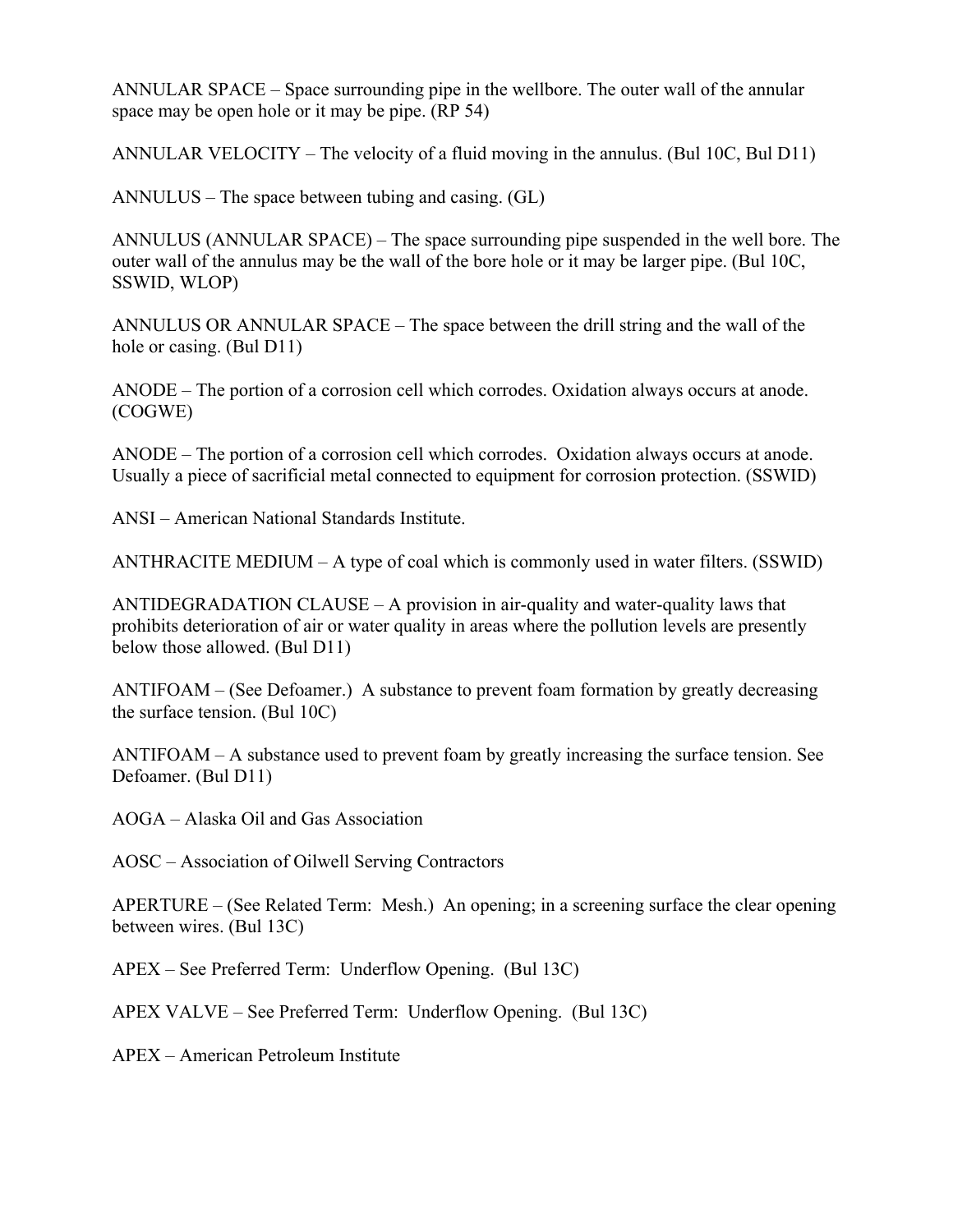API – American Petroleum Institute

API – Abbreviation for American Petroleum Institute, with headquarters in Washington, D.C. This is the trade association for the petroleum industry. The Institute's Production Department is located at 211 N. Ervay, Suite 1700, Dallas, TX 75201. (ITOGP)

API – American Petroleum Institute. Founded in 1920, this national oil industry trade association maintains a headquarters office in Washington, D.C., and a Production Department office in Dallas, Texas. It is also used as a slang expression for a job well done (that work is strictly API), or for utter confusion (it's API today, two engines are down). Standards for many items of drilling and producing equipment are produced by industry committees of the Production Department, including specifications for wire rope and solid wire line. (WLOP)

API CEMENT CLASSES – A classification system for well cements defined in API Spec 10. (Bul 10C)

API GRAVITY – The gravity (weight per unit volume) of crude oil or other related fluids as measured by a system recommended by the American Petroleum Institute. It is related to specific gravity by the following formula:

141.5  $Deg API =$  -131.5 Sp gr 60 F/60F (Bul D11)

API GRAVITY – Specific gravity of crude oil as measured by a system recommended by API. (GL)

API GRAVITY – The standard adopted by API for measuring the density of a liquid, expressed in degrees. It can be converted from specific gravity by the following equation:

141.5 Degrees API gravity = \_\_\_\_\_\_\_\_\_\_ - 131.5 Specific gravity (ITOGP)

API GRAVITY – An arbitrary scale to conveniently express the gravity or density of liquid petroleum products. The scale is derived from "specific gravity" according to the following equation:

141.5 API gravity =  $-131.5$ Specific Gravity API gravity is expressed in degrees, a specific gravity of 1.0 being equivalent to 10 API. (WLOP)

API MONOGRAM – A registered mark of the American Petroleum Institute. (Spec 6A)

API SAND – Solid particles in a drilling fluid that are too large to pass through a U.S.S. No. 200 screen (74 micron equivalent). See API RP 13B. (Bul 13C)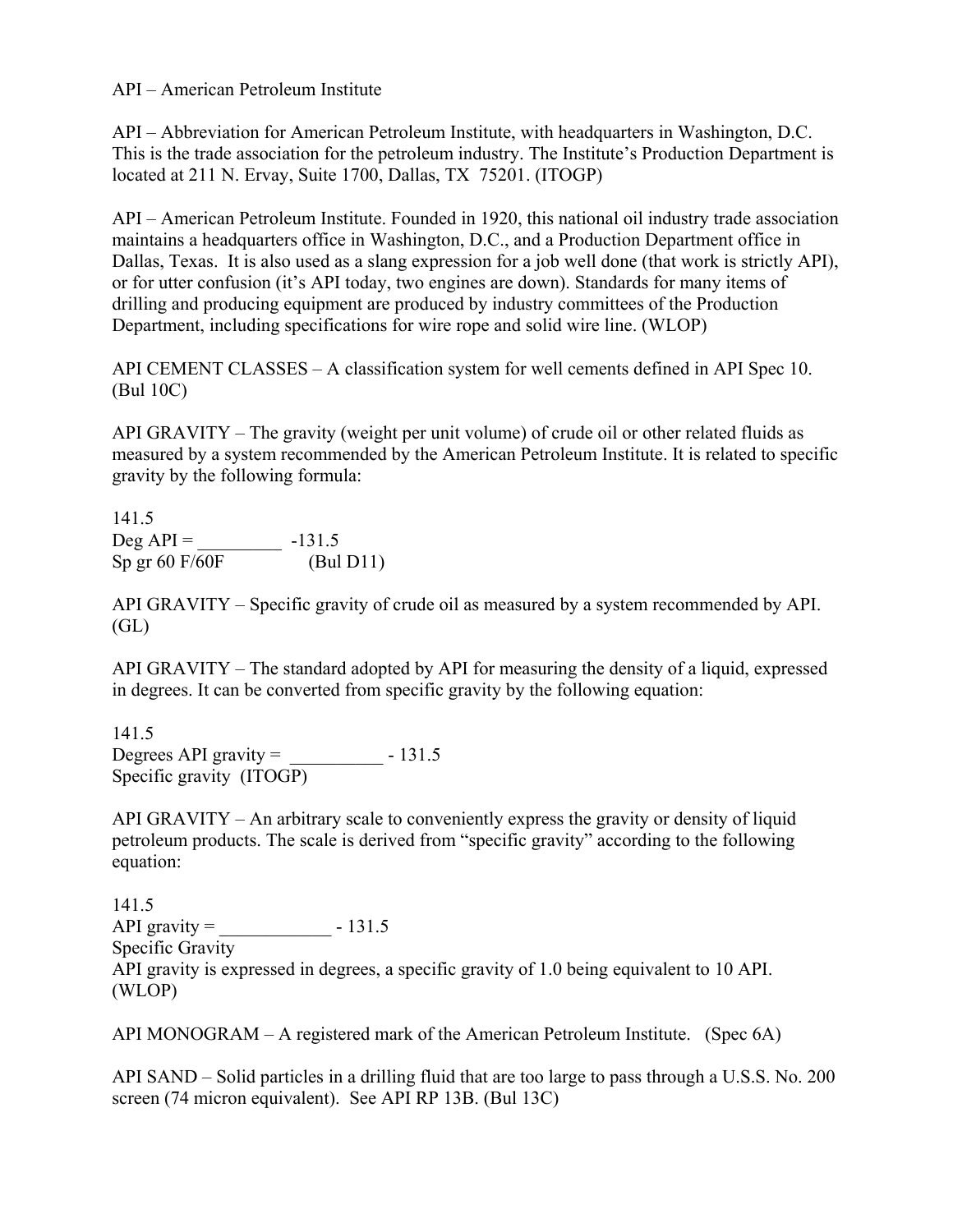API WELL NUMBER – A unique numeric identifier for a hole-in-the-ground. The identifier is assigned on the basis of surface location and extends from the surface to total depth. (Bul D12A)

APOA – Arctic Petroleum Operators Association.

APPARENT VISCOSITY – The viscosity a fluid appears to have on a given instrument at a stated rate of shear. It is a function of the fluid's plastic viscosity and the yield point. The apparent viscosity in centipoises, as determined by the direct-indicating viscometer (see Viscometer Direct-Indicating), is equal to  $\frac{1}{2}$  the 600-rpm reading. In a Newtonian fluid, the apparent viscosity is numerically equal to the plastic viscosity. See also Viscosity, Plastic Viscosity, and Yield-Point. (Bul 10C, Bul D11)

APPLICATOR – The organization responsible to the purchaser for the application of the coating. (RP 5L2)

APPOINTED – Assigned specific responsibilities by the employer or the employer's representative. (Spec 2C)

APPROACH AND DEPARTURE OBSTRUCTION – Any object which protrudes above the 8 to 1 clearance plane from the edge of the ground cushion area. (RP2L)

APPROACH AND DEPARTURE ZONE – A clear zone available for flight of a helicopter as it approaches or departs from the heliport's designated takeoff and landing area. (RP 2L)

APPROVED – Acceptable to the authority enforcing the rules. (Electrical devices which carry UL, FM or CSA approval are normally acceptable.) (RP 14F)

APPROVED – Means sanctioned, endorsed, accredited, certified, or accepted by a duly constituted and recognized authority or agency. Proper, adequate, sufficient, safe, due, appropriate, reasonable, accepted, periodically, readily, suitable, qualified competent, reliable, experienced, so as to ensure, accessible, frequently, indicative of a general standard of care are defined as n a prudent manner. (RP 54)

AQUATIC PLANTS – Plants that grow in water either growing up from the body of water, growing under the surface, or floating on the surface of the water. (Bul D11)

AQUIFER – An underground bed or stratum of earth, gravel, or porous stone that contains water. (Bul D11)

AQUIFER – A water-bearing rock strata. In a water-drive field the aquifer is the water zone of the reservoir underlying the oil zone. (ITOGP)

AQUIFER – A reservoir which bears water in recoverable quantity. (SSWID)

ARC BURNS - Localized points of surface melting caused by arcing between electrode or ground and pipe surface. (Bul 5T1)

ARCING – Current flow through a gap, often accompanied by intense heat and light. (RP 5A5)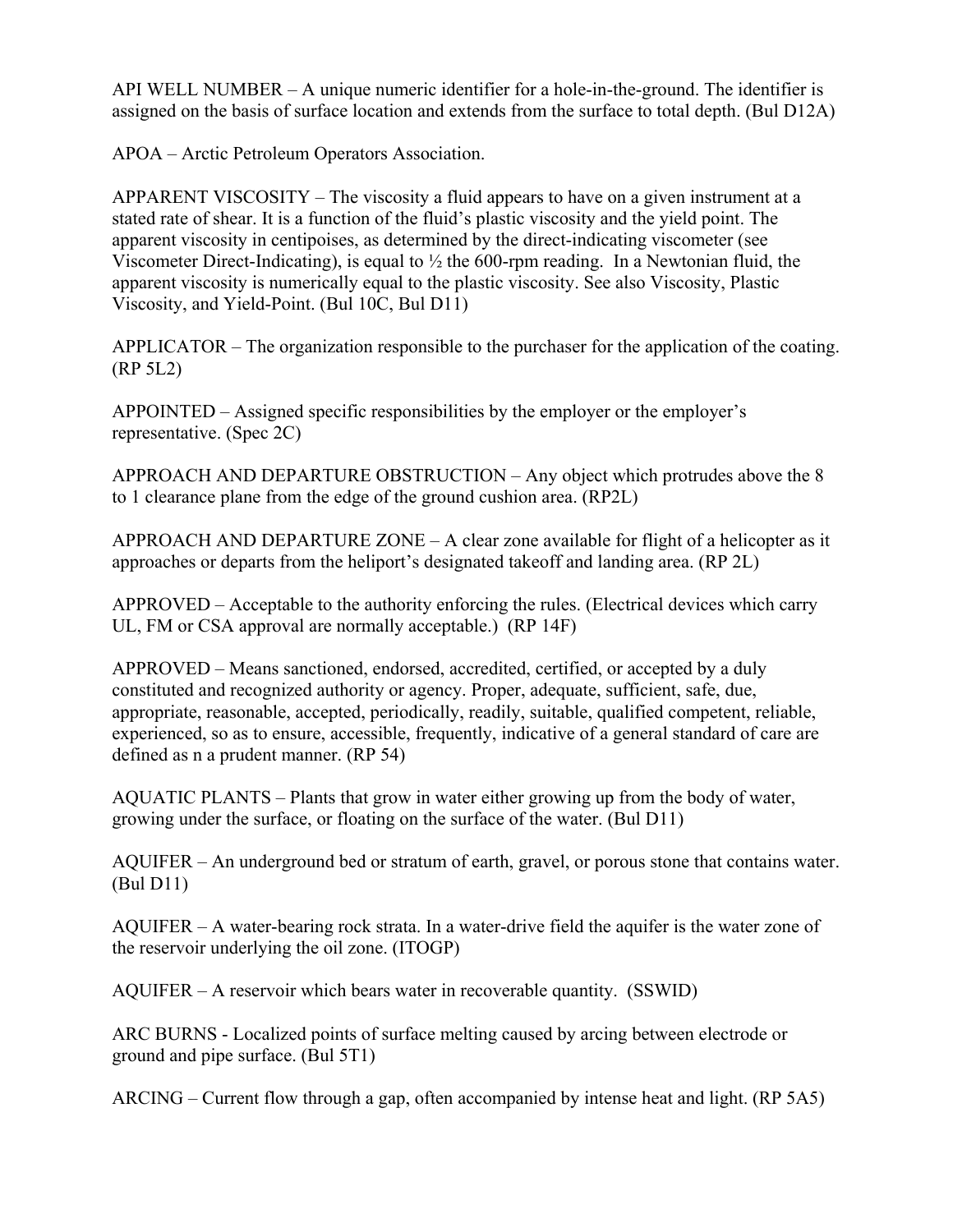ARCING DEVICE – A device which during its normal operation produces an arc with sufficient energy to cause ignition of an ignitable mixture. (RP14F)

AREA – See Location. (RP 500B)

AREAL EXTENT – Space or degree to which a thing is extended. Generally used to describe the distance to the outer boundaries of a reservoir. (SSWID)

ARTIFICIAL DISCONTINUITY OR NOTCH – Reference discontinuities such as holes, grooves or slots which are introduced into a reference standard to provide reproducible sensitivity levels for inspection equipment. (See reference standard.) (RP 5A5)

ARTIFICIAL ICE ISLAND – A grounded mass of mostly manmade ice. (Bul 2N)

ARTIFICIAL LIFT – The application of energy from an outside source to life reservoir fluids from a producing well. (GL)

ARTIFICIAL LIFT – Any method used to raise oil and gas to the surface after reservoir energy has declined to the point at which the well no longer produces by natural flow. The most common methods of artificial lift are sucker-rod pumps, hydraulic pumps, submersible pumps, and gas lift. (WLOP)

ARTIFICIAL LIFT EQUIPMENT – Equipment installed on, or in a well, to remove fluids from a well when it is no longer able to produce these fluids with its own energy, i.e. conventional rod pumping unit, hydraulic pump, submersible pump, gas lift, etc. (WT)

ASA – American Standards Association.

ASBESTOS – Mineral fiber (as amphibole) with numerous industrial uses; a hazardous air pollutant when inhaled. (Bul D11)

ASBESTOS – Term applied to many fibrous silicate minerals, some forms of which are used in certain drilling fluids. (Bul D11)

A-SCAN – A method of data presentation on a CRT (cathode ray tube) utilizing a horizontal bases line that indicates distance, or time, and a vertical deflection from the base line which indicates amplitude. (RP 2X)

A-SCAN DISPLAY – A cathode ray tube display in which the received signal is displayed as a vertical excursion from the horizontal sweep time trace, the horizontal distance between any two signals represents the material distance between the two conditions causing the signals. (RP 2X)

ASCE – American Society of Civil Engineers.

ASME – American Society of Mechanical Engineers.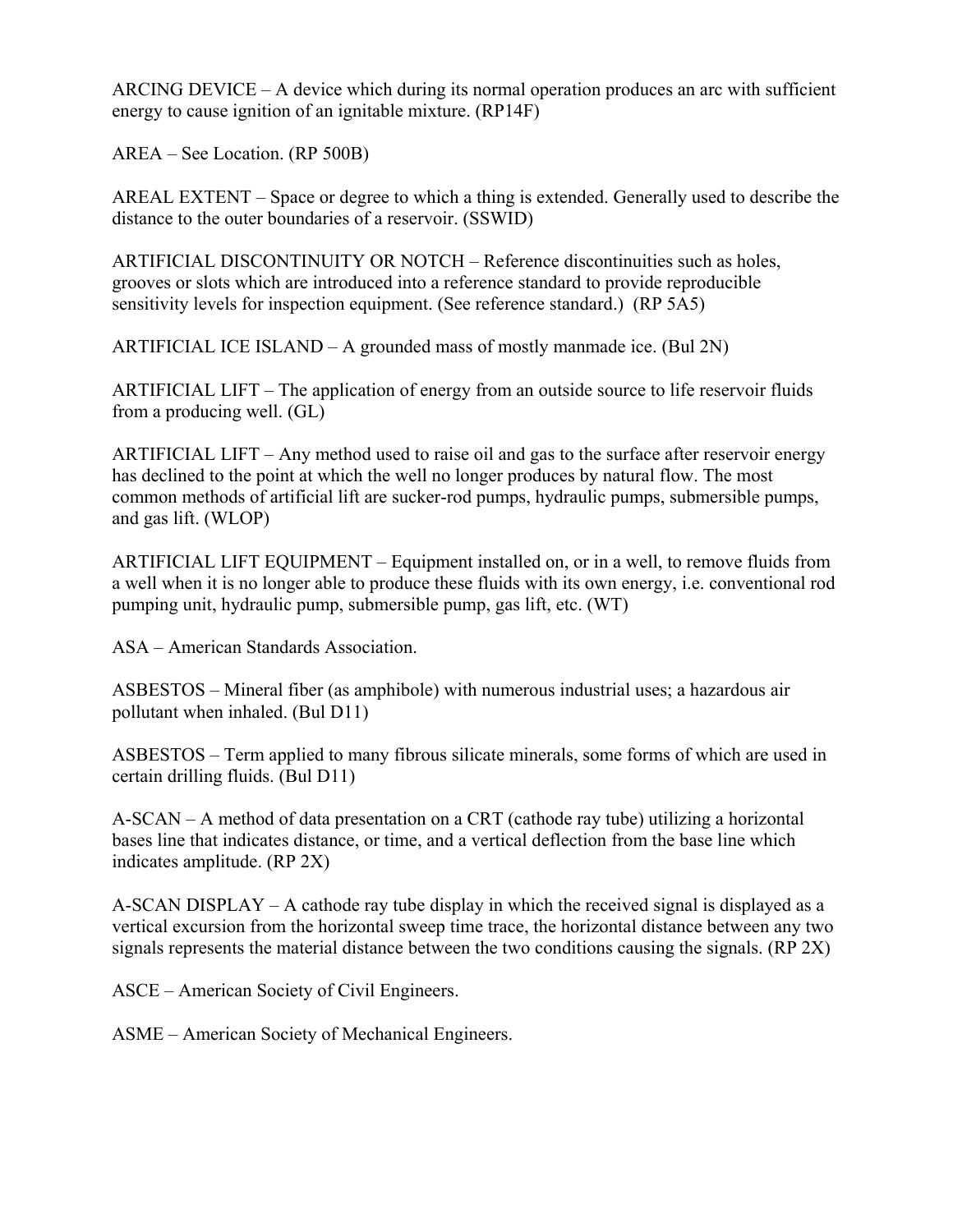ASME SPPE ACCREDITATION PROGRAM – Refers to the accreditation program described in ANSI/ASME SPPE-1 and SPPE-2 (formerly OCS-1 and OCS-2) and the ASME procedure for accreditation. (RP 14B, Spec 14)

ASNT – American Society for Nondestructive Testing

ASPHALT – A natural or mechanical mixture of solid or viscous bitumens found in natural beds or obtained as a residue from petroleum. Asphalt, blends containing asphalt, and altered asphaltic materials (e.g., air-blown, chemically modified, etc.) have been added to certain drilling fluids for such widely different purposes as a component in oil-base drilling fluids, lostcirculation material, emulsifier, fluid-loss-control agent, wall-plastering agent, etc. (Bul D11)

ASSE – American Society of Safety Engineers

ASSEMBLER – An agent who connects the SSV/USV actuator and SSV/USV valve and performs the functional test in accordance with API Spec 14D. (RP 14H, Spec 14D)

ASSIMILATION – The transformation and incorporation of nutrient by an organism or ecosystem. (Bul D11)

ASSOCIATED GAS – Natural gas which is in contact with crude oil in the reservoir. (ITOGP)

ASTM – American Society for Testing and Materials

ASTEM CEMENT TYPES – See Cement, ASTM Types (Bul 10C)

ATMOSPHERE – The layer of air surrounding the earth. (Bul D11)

ATMOSPHERIC PRESSURE – The pressure exerted over the surface of the earth b the weight of the atmosphere. At sea level, this pressure is approximately 14.7 pounds per square inch (psi). (WLOP)

ATMOSPHERIC SERVICE – Refers to operation at gauge pressures between  $\frac{1}{2}$  ounce per square inch vacuum and 5 pounds per square inch pressure. (RP 14C)

ATMOSPHERIC ZONE – The part of a structure above the splash zone. (Bul 2N)

ATOM – The smallest particle of matter which can enter into chemical combination, i.e., iron (Fe), oxygen (O), hydrogen (H), carbon (C), chlorine (Cl). (COGWE, SSWID)

ATOM – According to atomic theory, the smallest quantity of an element which is capable of entering into chemical combination or that can exist alone. (Bul D11)

ATOMIC NUMBER – A number, characteristic of an element, which designates the place of the element in the periodic table. This number represents the net positive charge on the nucleus of an atom and is also equal to the number of protons within the nucleus. In a neutral atom, the atomic number necessarily equals the number of electrons outside the nucleus. (Bul D11)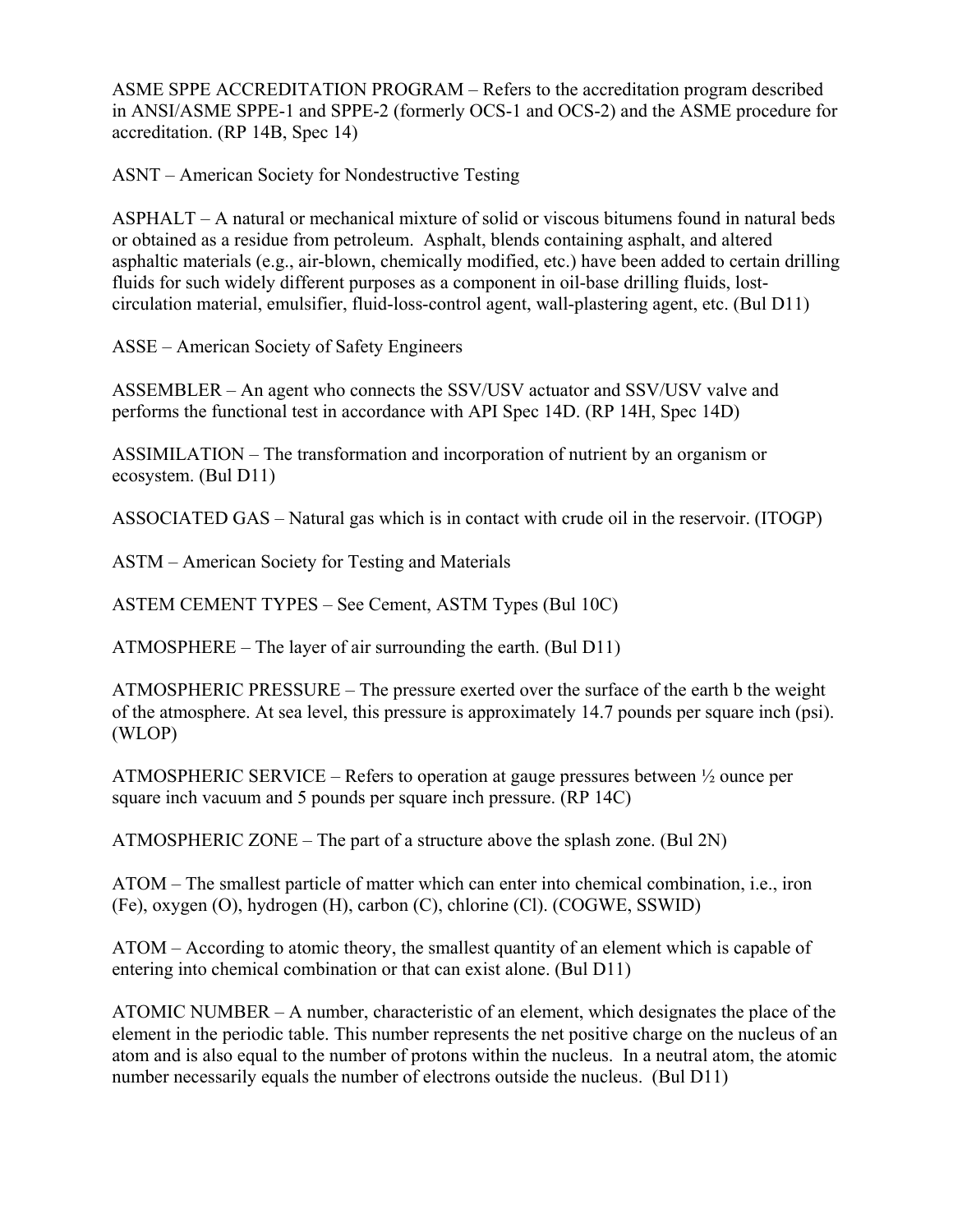ATTAPULGITE CLAY – A fuller's earth type of clay, a hydrous magnesium aluminum silicate, used as a thickener principally in salt-water drilling fluids. (Bul 10C)

ATTAPULGATITE CLAY – A colloidal, viscosity-building clay used principally in salt-water drilling fluids. Attapulgite, a special fullers earth, is a hydrous magnesium aluminum silicate. (Bul D11)

ATTENUATION – The loss in acoustic energy which occurs between any two points of travel (this loss may be due to absorption, reflection, etc.), or the controlled reduction in sensitivity within the instrument. (RP 2X)

ATTENUATOR – A device for introducing attenuation, usually calibrated in decibels (db). (RP 2X)

AUDIOMETER – An instrument for measuring hearing sensitivity and calibrated in decibels. (Bul D11)

AUDIT – A documented investigation conducted by the manufacturer to verify that applicable requirements are being implemented. (Spec Q1)

AUSTENITE – A solid solution of one or more elements in face-centered cubic iron. (Bul D20)

AUSTENITIC – A non-magnetic (face-centered cubic) state of iron or an iron alloy. (COGWE)

AUSTENITIC – A non-magnetic state of iron or an iron alloy. (SSWID)

AUSTENITIC STAINLESS – A stainless steel whose structure is austenitic at room temperature and which is used for non-magnetic drill collars, etc. (Bul D20)

AUTHORIZED – Appointed by a duly constituted administrative or regulatory authority. (Spec 2C)

AUTHORIZED FACILITY – A facility authorized under the applicable quality assurance program (Appendix A of API Spec 14A. ASME – SPPE or other) specified by the operator on his purchase order. (RP 14H, Spec 14A, Spec 14B, Spec 14D)

AUTHORIZED PERSON – A person assigned by the employer to perform or supervise the performance of a specific type of duty or duties or to be at a specific location(s) at the work site. (RP54)

AUTOCLAVE EXPANSION – A measurement or test made as provided in ASTM C 151: Test for Autoclave Expansion of Portland Cement, Book of ASTM Standards, Part 13. (Bul 10C)

AUTOMATICALLY FIRED VESSEL – A fired vessel with the burner fuel controlled by an automatic temperature or pressure controller. (RP 14C)

AUTOMATION – The automatic, self-regulating control of equipment, systems, or processes. (ITOGP)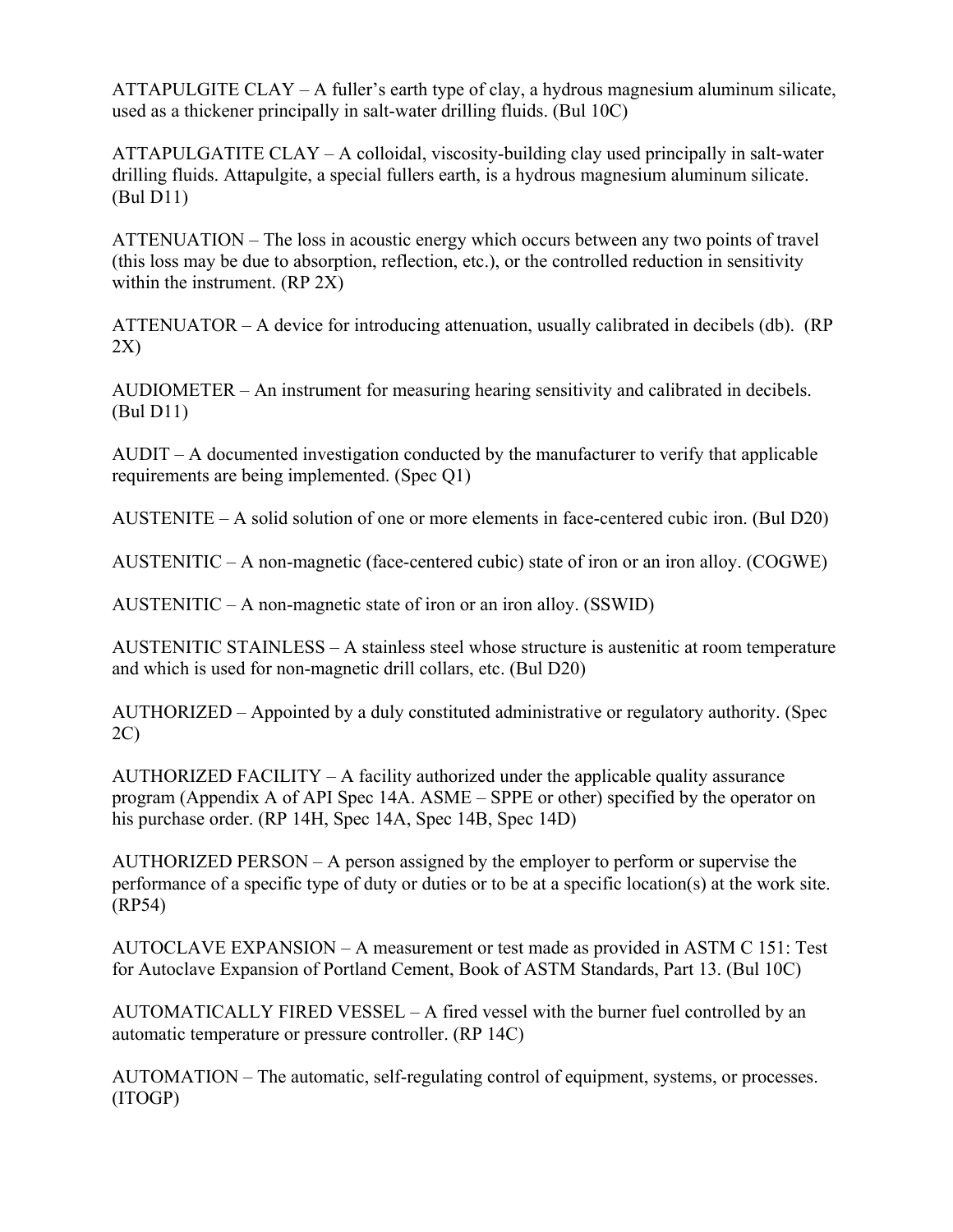AUTOMATION – Equipment installed to provide unattended continuous operation according to a pre-set program. (WT)

- B-

BABBITT – Metal from which engine bearings are made. Usually consists of tin, copper, and antimony. (WLOP)

BACK-OFF – To unscrew. (Bul 10C)

BACK OFF – To unscrew one threaded piece (such as a section of pipe) from another. (ITOGP)

BACK OFF – To unscrew one threaded piece from another. (WLOP)

BACK PRESSURE – The pressure resulting from restriction of full natural flow. (Bul 10C)

BACK PRESSURE – The pressure existing within the producing string at the surface in a gas lift well. Also used to designate the fluid pressure at the level of gas injection, the pressure against which the operating valve injects gas. (GL)

BACK PRESSURE – The pressure resulting from restriction of full natural flow of oil or gas. (ITOGP)

BACK PRESSURE VALVE – A valve that permits flow in only one direction. (RP 57)

BACK PRESSURE VALVE – A one-way check valve that is installed through the X-mas tree, into the tubing hanger, and prevents well fluids from flowing out of the well. (Spec 6A)

BACK PRESSURE VALVE – A valve designed to control flow rates in such a manner that upstream pressure remains constant. May be operated by diaphragm, spring, or weighted lever. (WT)

BACK REFLECTION – The signal received from defects or other reflecting surfaces. (RP 2X)

BACK REFLECTION – In ultrasonic testing, the signal received from the back surface of the pipe wall. (RP5A5)

BACK UP – To hold one section of an object, such as a pipe or a nut, while another is being screwed into or out of it. A BACK-UP WRENCH refers to any wrench being used to hold the pipe or bolt. (ITOGP)

BACKFLOW – Fluid flow in a process component opposite to the normal flow direction. (RP 14C)

BACKGROUND LEVEL – With respect to pollution, amounts of pollutants present due to natural sources. (Bul D11)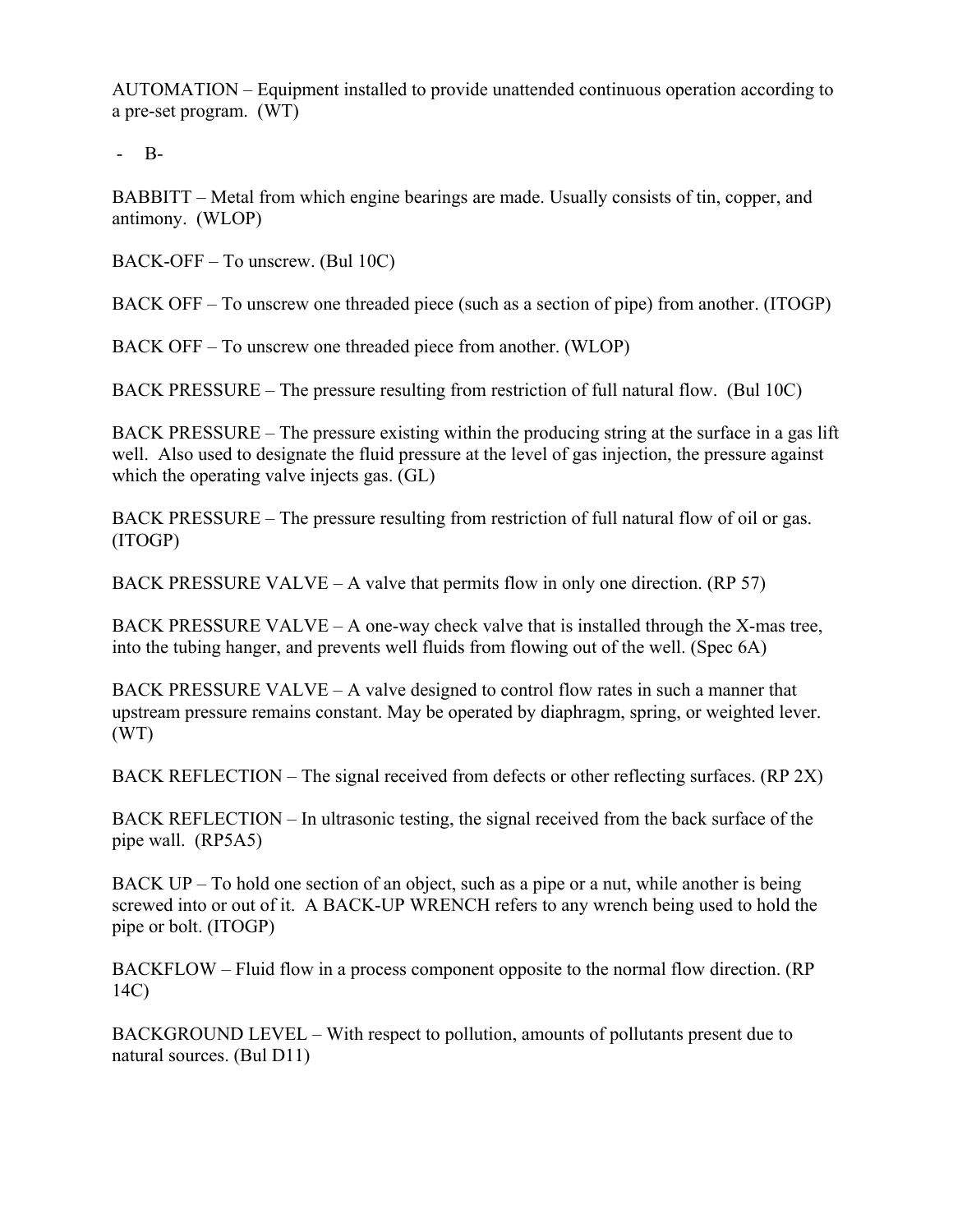BACKGROUND NOISE – Extraneous signals caused by signal sources within the ultrasonic testing system, including the material in test. (RP 2X)

BACKPRESSURE – (See Related Term: Differential Pressure.) The pressure opposing flow from a solids separation device. (Bul 13C)

BACKSCATTER – Secondary radiations resulting from the interaction between the primary gamma radiations form the source and the pipe wall. (RP 5A5)

BACKUP – Refers to the act of "backing up" or preventing rotation of one section of pipe while another is screwed out of or into it. Also applied to screwing nuts on or off bolts. A backup wrench refers to any wrench being used to hold the pipe or bolt. Backup tong is applied to the pipe tongs suspended in the derrick and used to hold a section of pipe while another section is screwed out of our into it by use of other tongs. The backup man is the crew member who operates the backup tongs. The backup position refers to the work station of the backup man. (RP54)

BACKWARD STATION METHOD – Refer to "Tangential Method." (Bul D20)

BACTERIA – Single-celled microorganisms that lack chlorophyll. Some bacteria are capable of causing human, animal, or plan diseases; others are essential in pollution control processes because they break down organic matter in water and air. (Bul D11)

BAD OIL – Oil not acceptable for delivery to the pipeline purchaser because of too high BS&W; oil requiring additional treating. (ITOGP)

BAFFLES – Plates or obstructions built into a tank or other vessel to change the direction of fluid flow. (ITOGP)

BAIL – To recover bottom-hole fluids, samples, or drill cuttings by lowering a cylindrical vessel, called a "bailer," to the bottom of a well, filling it, and retrieving it. Also, a link of steel attached to pipe elevators for living. (WLOP)

BAILER – A long cylindrical container, fitted with a valve at its lower end, used to remove water, sand, mud, or oil from a well. (WLOP)

BALANCE, MUD – A beam-type balance used in determining fluid density. (Bul 10C)

BALANCE, MUD – A beam-type balance used in determining drilling fluid density. It consists primarily of a base, graduated beam with constant-volume cup, lid, rider, knife edge, and counterweight. (Bul D11)

BALANCED TANGENTIAL METHOD – Uses the inclination and direction angles at the top and bottom of the course length in a manner so as to tangentially balance the two sets of measured angles over the course length. Results obtained are the same as the "Acceleration," "Trapezoidal," and "Vector Averaging" Methods. (Bul D20)

BALL AND SEAT – Parts of the valves in a plunger-type oil well pump. (ITOGP)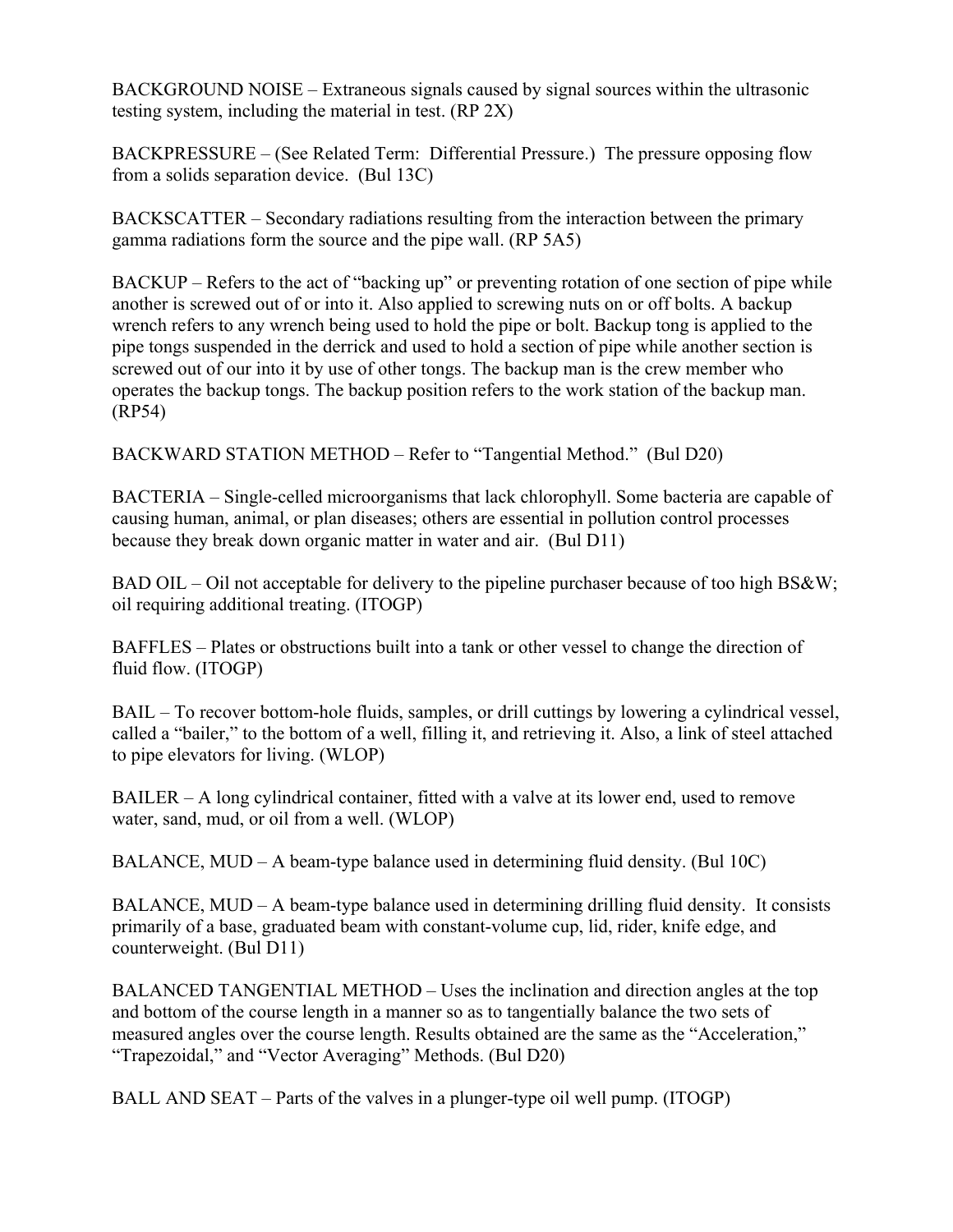BALLAST – See Counterweight. (Spec 2C)

BAND BRAKE – Circular type of brake either of external contracting type or internal expanding type, having a band lined with heat and wear resistant friction material. (Spec 2C)

BAND CLUTCH – Circular type of clutch either of external contracting type or internal expanding type, having a band lined with heat and wear resistant friction material. (Spec 2C)

BAND-STRAPPING – A method of attaching plastic or metal sheeting to a cylindrical structure by use of metal bands which encircle the sheeting and secure it in place. (COGWE, SSEID)

BARITE – A native crystalline barium sulfate, which occurs in snow-white crystalline masses, or grayish, reddish, and greenish ores with a specific gravity of 4 to 4.6. It is used for increasing the density of well cement slurries and drilling fluids (synonym BARYTES, HEAVY SPAR). Bul 10C)

BARITE, BARYTES, OR HEAVY SPAR – Natural barium sulfate used for increasing the density of drilling fluids. If required, it is usually upgraded to a specific gravity of 4.20. The barite mineral occurs in white, grayish, greenish, and reddish ores or crystalline masses. (Bul D11)

BARIUM SULFATE – BaSO4. See Barite. (Bul 10C, D11)

BARREL – A volumetric unit of measure used in the petroleum industry consisting of 42 gallons. (Bul D11)

BARREL – The lagging or body portion of a wire rope drum. (Spec 2C)

BARREL – (BBL OR bbl) – A common unit of liquid volume measurement in the petroleum industry. One barrel (1bbl) is equivalent to 42 gallons (158.97 liters). (WLOP)

BARREL OF CEMENT – A dry weight measure of cement equal to 4 cu. Ft.  $(0.11 \text{ m}^3)$  or 376 lb. (171 kg). (Bul 10C)

BARREL OF CEMENT SLURRY  $-42$  gallons (0.16 m<sup>3</sup>) of cement slurry. (Bul 10C)

BARREL EQUIVALENT – A laboratory unit used for evaluating or testing drilling fluids. One gram of material, when added to 350 mL of fluid, is equivalent to 1 lb. (0.45 kg) of material when added to one 42-gallon  $(0.16 \text{ m}^3)$  barrel of fluid. (Bul 10C, Bul D11)

BASE – A compound of a metal, or a metal-like group, with hydrogen and oxygen in the proportion to form an OH- radical, which ionizes in aqueous solution to yield excess hydroxyl ions. Bases are formed when metallic oxides react with water. Bases increase the pH. Examples are caustic soda and lime. (Bul 10C, Bul D11)

BASIC EXCHANGE – The replacement of cations associated with the clay surface by those of another species, e.g., the conversion of sodium clay to calcium clay. (Bul 10C, Bul D11)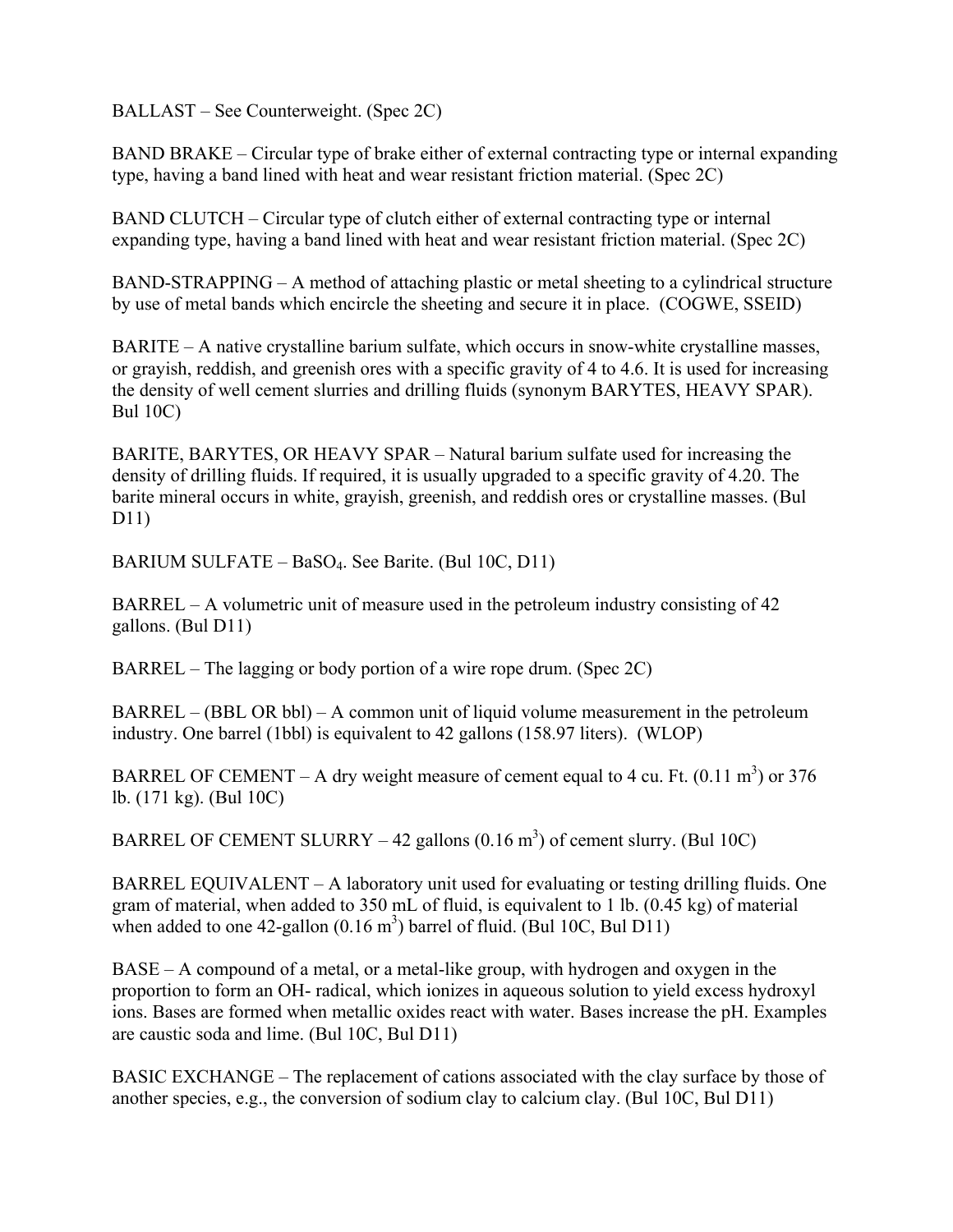BASE LINE – The "distance" trace (horizontal) across the A-scan CRT display. (RP 2X)

BASE (MOUNTING) – See Pedestal. (Spec 2C)

BASIC SEDIMENT AND WATER (BS&W) – The water and other extraneous material present in crude oil. (ITOGP)

BASIC SIZE – The theoretical or nominal standard size from which all variations are measured. (RP 5B1)

BASICITY – The relative base strength of liquids as measured by pH. A pH value above 7. See pH. (Bul 10C)

BASICITY – pH value above 7. Ability to neutralize or accept protons from acids. (Bul D11)

BATCH – A definite amount of oil, mud, chemicals, cement, or other material in a treatment or operation. (ITOGP)

BATCH – The quantity of coating material manufactured at one time in a single vessel and identified by a unique batch number. (RP 5L2)

BATCH – The quantity of material produced during a continuous production run of not more than 8 hours. (RP 5L7)

BATTERY – Sometimes termed Tank Battery, is an area where storage tanks are installed to receive produced fluids. May include several tanks, and/or separation and treating equipment. (WT)

BATTERY (TANK BATTERY) – The production handling equipment on the lease. (ITOGP)

BAY – The section of cylinder between rings. (Bul 2U)

BAY INSTABILITY – Simultaneous lateral buckling of the shell and stringers with the rings remaining essentially round. (Bul 2U)

BBL – Barrel, a unit of liquid volume measurement. Sometimes shown as bbl. One bbl contains 42 gallons. (SSWID, WT)

BBL/D – Barrels per day. (WLOP)

BCPMM – Barrels condensate per million. Barrels of condensed liquid per million cu. ft. gas. (WT)

B/D – The abbreviation for barrels per day. Other related abbreviations are: BPD for barrels per day; BOPD for barrels of oil per day; BWPD for barrels of water per day; BLPD for barrels of liquid per day. (ITOGP)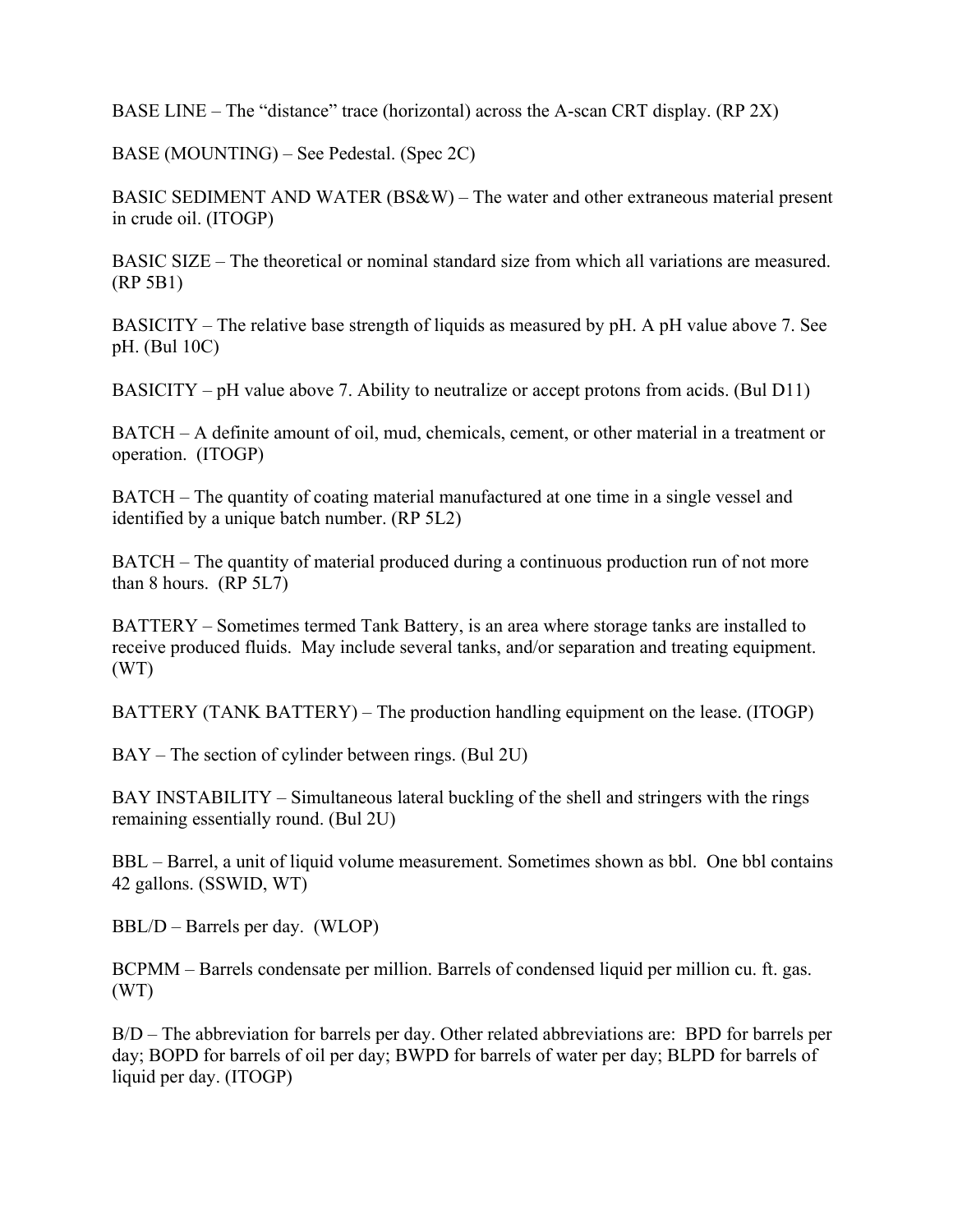B/D – Barrels per day. (Alternate for BBL/D usually used in drilling reports.) (WLOP)

BEACH – Area between the liquid pool and the solids discharge ports in a decanting centrifuge. (Bul 13C)

BEAM – The walking beam of a pumping unit. (ITOGP)

BEAM ANGLE – The beam angle or angle of incidence is the angle between the normal to a plan surface of the specimen and the axis of the beam in the specimen. It is a function of the specimen material. (RP 2X)

BEAM SPREAD – The divergence of the sound beam as it travels through a medium. (RP 2X)

BEAM WELL – A well whose fluid is being lifted by rods and pump actuated by a beam pumping unit. (ITOGP)

BEAN – A type of choke used to regulate the flow of fluid from a well. Different sizes of beans are used for different producing rates. (ITOGP)

BEAN – The orifice or designed restriction causing the pressure drop in velocity type SSCSVs. (RP 14B, Spec 14A)

BEARING – Refer to "Azimuth." (Bul D20)

BEARING RACEWAY – The surface of the bearing rings which contact the rolling element (balls or rollers) of the swing bearing assembly. (Spec 2C)

BEARING RING – The rotating and stationary rings that house the rolling elements (balls or rollers) of the swing bearing assembly. (Spec 2C)

BED DEPTH – Thickness of the layer of material traversing a screen surface. (Bul 13C)

BELL HOLE – A bell-shaped hole dug beneath a pipeline to provide room for use of tools by workers. (ITOGP)

BELL NIPPLE (MUD RISER FLOW NIPPLE) – A piece of pipe, with inside diameter equal to or greater than the blowout preventer bore, connected to the top of the blowout preventer or marine riser with a side outlet to direct the drilling fluid returns to the shale shaker or pit. Usually has a second side outlet for the fill-up line connection. (RP 53)

BELLOWS – The responsive element of a gas life valve. It performs the same functions the diaphragm operated valve. It provides an area for pressure to act on and to move the valve stem. (GL)

BENCH MARKS – Permanent reference points of known elevation usually placed on concrete foundations, or on top of an iron stake driven securely into the ground. (SSWID)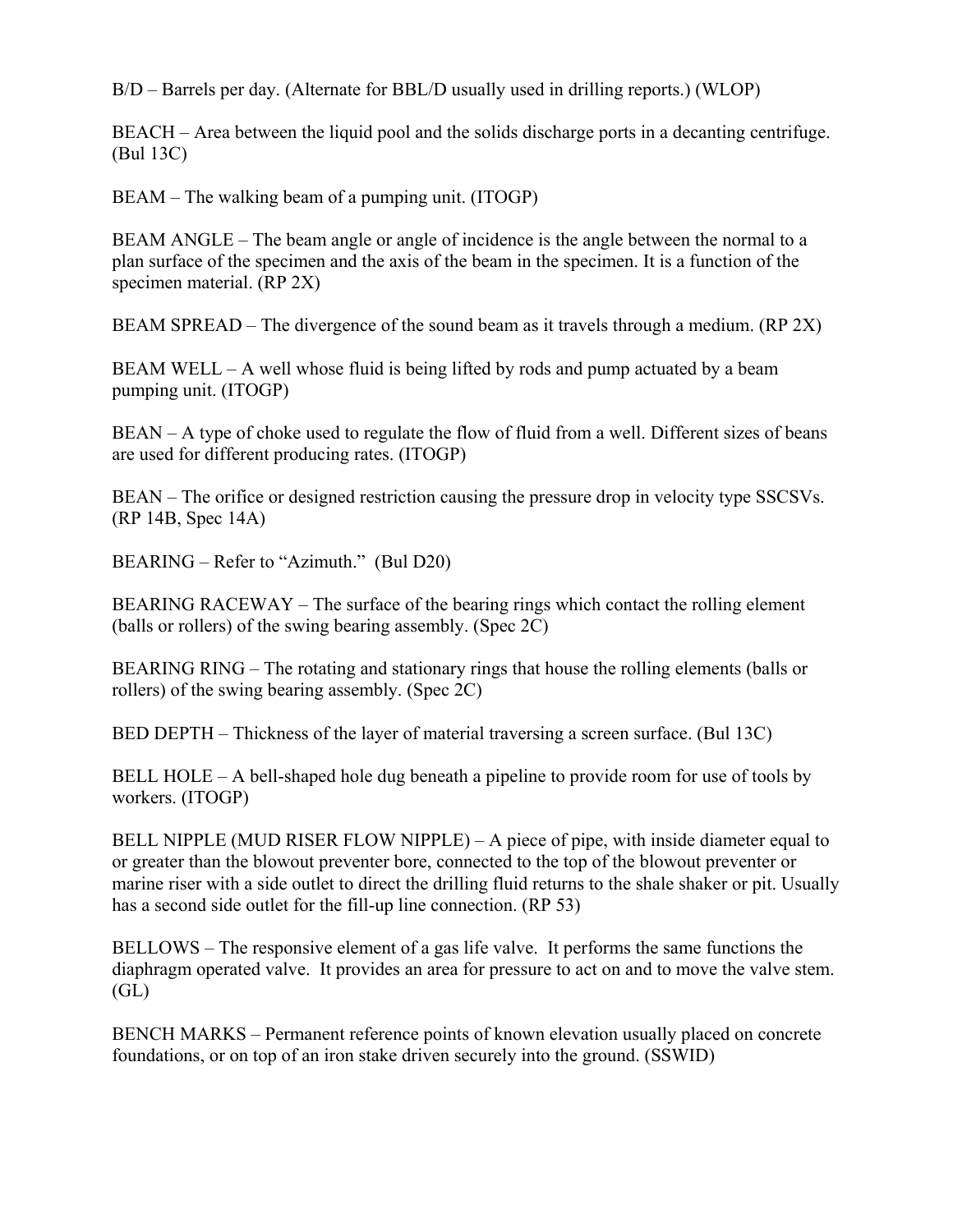BENDING MOMENT – The moment tending to bend the drill string or bottom-hole assembly (refer to "Moment"). (Bul D20)

BENDING STRESS – When the drill stem buckles, each cross-section is subjected to a bending moment generating a tensile stress on one side and a compressive stress on the other. As the drill stem rotates these stresses reverse and, consequently, can cause fatigue of the metal. (Bul D20)

BENT SUB – Sub used on top of a downhole motor to give a non-straight bottom assembly. One of the connecting threads is machined at an angle to the axis of the body of the sub. (Bul D20)

 $BENTONITE - A$  highly plastic, highly colloidal clay, largely consisting of the mineral montmorillonite, a hydrated aluminum silicate. (Bul 10C)

BENTONITE – A plastic, colloidal clay largely made up of the mineral sodium montmorillonite; a hydrated aluminum silicate. For use in drilling fluids, bentonite has a yield in excess of 85 bbl/ton. The generic term "bentonite" is neither an exact mineralogical name or is the clay of definite mineralogical composition. (Bul D11)

BEST RECORD – The largest perfect record known to the National Safety Council for a specific industrial classification, according to Standard Industrial Classification Manual, 1972 edition. (Bul T-5)

BEVEL ANGLE – the angle between the weld preparation (and subsequently the fusion line) and the member surface. (RP 2X)

BHP – Bottom hole pressure.

BHT – Bottom Hole Temperature (F)

BICARB – See Sodium Bicarbonate. (Bul D11)

BIG-EYED BIT – Drill bit with one large sized jet nozzle, used for jet deflection. (Bul D20)

BIMETALLIC CELL – A corrosion cell in which dissimilar metals are connected together electrically both with a metallic path and with a liquid which is corrosive to at least one of the metals. (COGWE, SSWID)

 $BIOASSAY - An assessment or test made using living organisms as the sensors; e.g., a fish$ toxicity test. (Bul D11)

BIOCHEMICAL OXYGEN DEMAND (BOD) – A standardized measure of the amount of oxygen consumed in the biological processes that break down organic matter in water. It is measured as the quantity of dissolved oxygen (mg/1) required during stabilization of the decomposable organic mater by aerobic biochemical action. (Bul D11)

BIOCIDE – A chemical agent used to destroy bacteria in water systems. (SSWID)

BIODEGRADABLE – Decomposable as a result of the action of microorganisms. (Bul D11)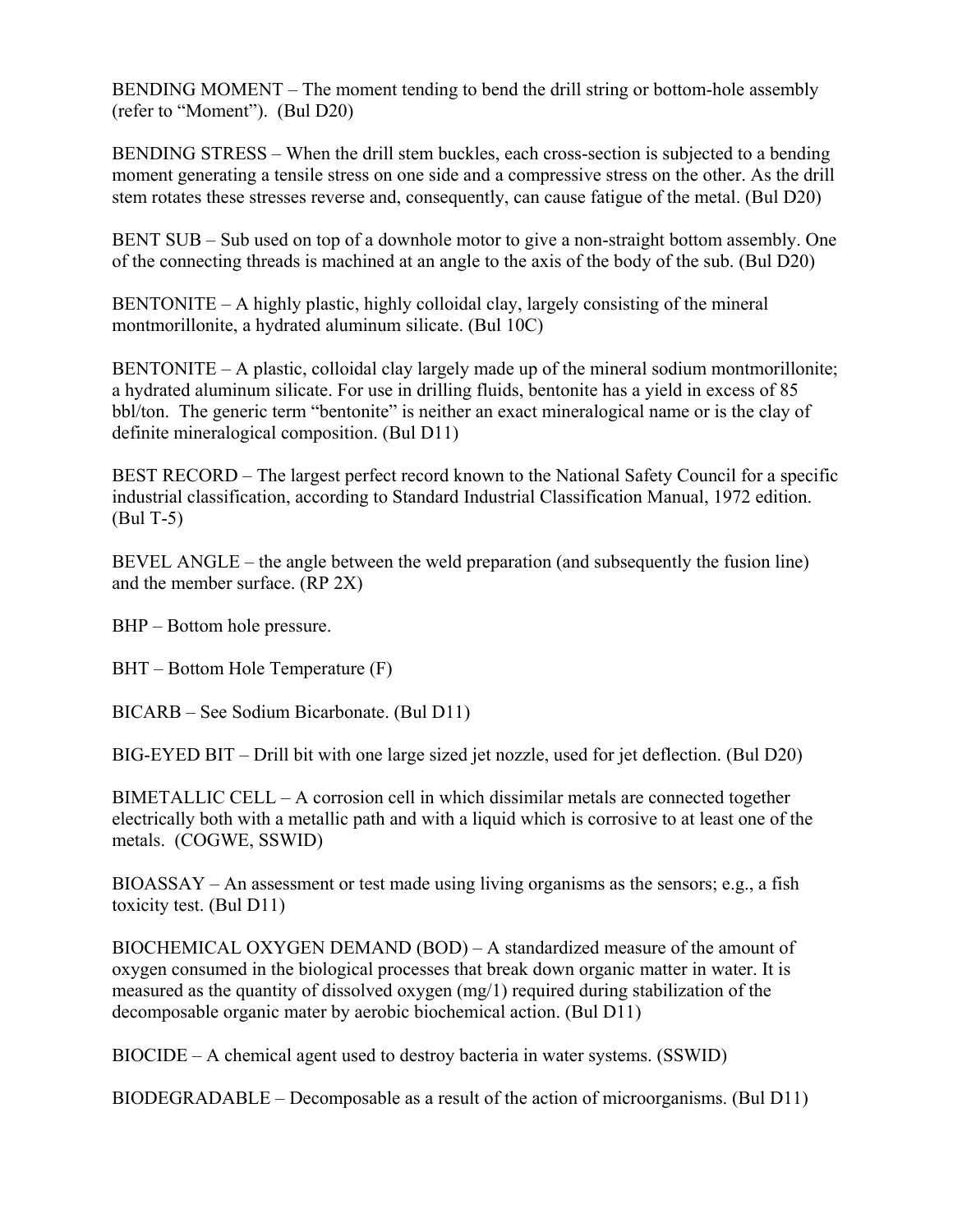BIOLOGICAL OXIDATION – The process by which bacterial and other microorganisms feed on complex organic materials and decompose them. The process is also called biochemical oxidation. (Bul D11)

BIOMONITORING – The use of living organisms to test the suitability of effluent for discharge into receiving waters and to test the quality of such waters downstream from a discharge. (Bul D11)

BIRD CAGE – To flatten and spread the strands of a cable or wire rope. Also the slatted or mesh-enclosed cage used to hoist workmen from crew boats to offshore platforms. (ITOGP)

BIT GEOMETRY – Refers to the geometric construction of a bit; i.e., 3-cone, 4-cone, 2-cone, flat-face, configuration of the teeth, etc. (Bul D20)

BIT HYDRAULIC HORSEPOWER (BHHP) – The hydraulic horsepower equivalent of the gallons per minute and the pressure drop across the bit nozzles.

 $GPM x \psi$  = BHHP 1,714 (Bul D10)

BIT STABILIZATION – Refers to stabilization of the downhole assembly near the bit; a stabilized bit is forced to rotate around its own axis. (Bul D20)

BLACK CRESTED THREAD – A thread that does not have a full crest because the original (black) mill surface has not been completely removed. (Bul 5T1, RP5A5)

BLACK CRESTED THREADS – Threads crests exhibiting the original pipe surface after machine. (RP 5B1) BLACK LIGHT – A colloquial expression used to describe Ultraviolet Light (UV). See ultraviolet light. (RP 5A5)

BLACK WATER – A term generally used to describe water that contains products of corrosion caused by bacterial action. (SSWID)

BLADE – See Preferred Term: Flute (Bul 13C)

BLANK FLANGE – A solid disk used to dead-end, or close off, a companion flange. (WLOP)

BLANK LINER – A liner without perforations or slots (ITOGP)

BLANK OFF – To close off by sealing or plugging. (ITOGP)

BLEED – To drain off liquid or gas, generally slowly, through a valve called a bleeder. To BLEED DOWN, or BLEED OFF, means to slowly release the pressure of a well or of pressurized equipment. (ITOGP)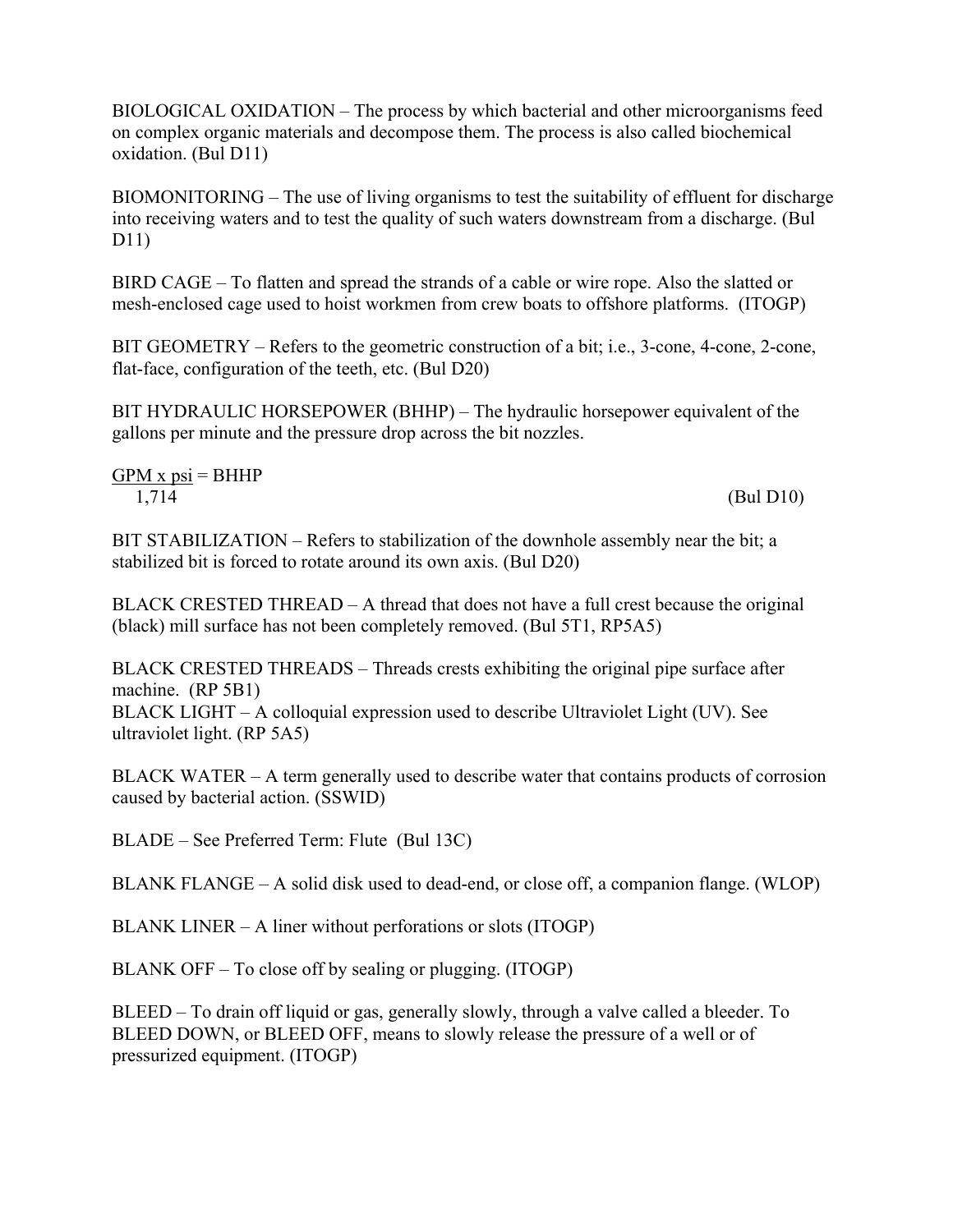BLEEDER VALVE – A small valve on a pipeline, pump, or tank from which samples are drawn or to vent air or oil; sample valve. (ITOGP)

BLEEDING – Separation of the liquid phase in a cement slurry due to settling of solids. See Free Water. (Bul 10C)

BLIND – To close a line to prevent flow. (ITOGP)

BLIND FLANGE – (Also a BLANK FLANGE.) A solid disc used to dead end a companion flange. (ITOGP)

BLIND RAM – An integral part of a "blowout preventer," serving as the closing element. The ends of a blind ram are not intended to fit around the drill pipe but to seal against each other and shut off completely the space below. (See Ram.) (WLOP)

BLIND RAMS (BLANK, MASTER) – Rams whose ends are not intended to seal against any drill pipe or casing. They seal against each other to effectively close the hole. (RP 53)

BLIND/SHEAR RAMS – Blind rams with a built-in cutting edge that will shear tubulars that may be in the hole, thus allowing the blind rams to seal the hole. Used primarily in subsea systems. (RP 53)

BLINDING – (See Related Term: Coating and Plugging.) A reduction of open area in a screening surface caused by coating or plugging. (Bul 13C)

BLISTER – A raised spot on the surface of pipe caused by expansion of gas in a cavity within the pipe wall. (Bul 5T1)

BLOCKS, CROWN AND TRAVELING – The fixed upper and movable lower blocks respectively of the block and tackle assembly on a rig that raises and lowers the drill string or tubing. (RP 54)

BLOOIE LINE – Flow line for air or gas drilling. (Bul D11)

BLOWDOWN VALVE – An automatically operated normally open valve used to vent the pressure from a process station on shutdown. (RP 14C)

BLOWOUT – An uncontrolled flow of well fluids from the wellbore. (Bul 10C)

BLOWOUT – An uncontrolled flow of well fluids and/or formation fluids from the wellbore caused by the formation pressure being greater than the hydrostatic head of the fluid in the hole. See Underground Blowout. (Bul D11)

BLOWOUT – An uncontrolled flow of gas, oil, or other fluids from a well. (ITOGP)

BLOWOUT – An uncontrolled flow of well fluids and/or formation fluids from the wellbore or into lower pressured subsurface zones (underground blowout). (RP 53, RP 54)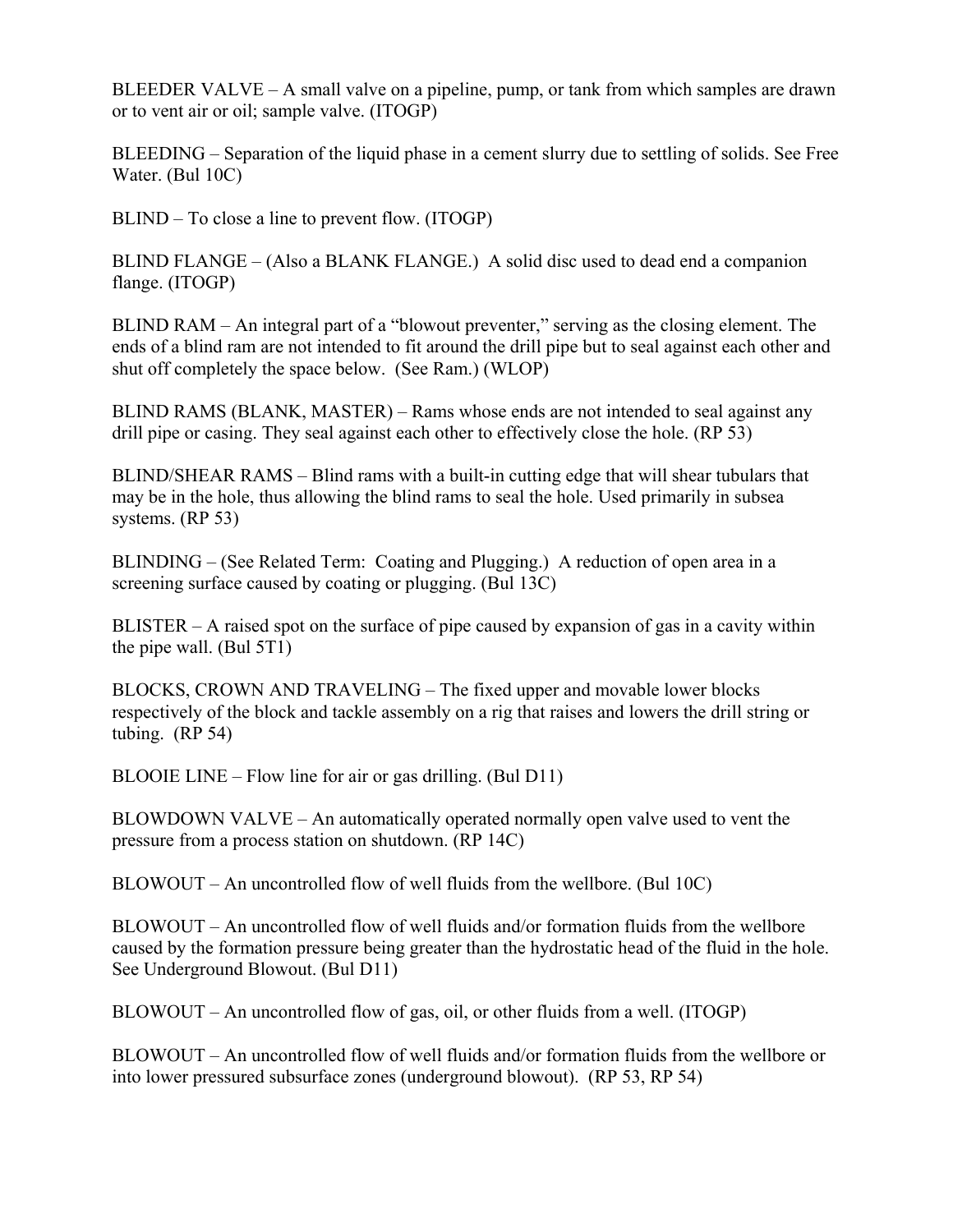BLOWOUT – A temporary uncontrolled flow of gas, oil, or other well fluids from a well to the atmosphere. A well blows out when formation pressure exceeds the pressure being applied to it by the column of drilling fluids and measures are unsuccessful in rectifying this situation. Early day gushers were blowouts. (WLOP)

BLOWOUT PREVENTER – A device attached immediately above the casing, which can be closed to shut off the hole should a blowout threaten. (Bul 10C)

BLOWOUT PREVENTER (BOP) – The equipment installed at the wellhead for the purpose of controlling pressures in the annular space between the casing and drill pipe (or tubing) during drilling, completion and certain workover operations. (ITOGP)

BLOWOUT PREVENTER – A device attached to the casinghead that allows the well to be sealed to confine the well fluids in the wellbore. (RP 53)

BLOWOUT PREVENTER – A device attached to the wellhead that allows the well to be sealed with or without a string of pipe or wireline in the wellbore. (RP 54)

BLOWOUT PREVENTER AND PLATFORM (BOP) – Equipment installed at the surface, below the drilling floor on land and platform rigs and on the seafloor of floating offshore rigs to prevent the escape of pressure either in the annular space between the casing and drill pipe or in an open hole during drilling and completion operations. Also used during some workover operations. (WLOP)

BLOWOUT PREVENTER, ANNULAR TYPE – A device which can form a seal in the annular space around any object in the wellbore or upon itself. Compression of a reinforced elastomer packing element by hydraulic pressure effects the seal. (RP 57)

BLOWOUT PREVENTER DRILL – A training procedure to determine that rig crews are familiar with correct operating practices to be followed in the use of blowout prevention equipment. A "dry run" of blowout preventive action. (RP 53)

BLOWOUT PREVENTER OPERATING AND CONTROL SYSTEM (CLOSING UNIT) – The assembly of pumps, valves, lines, accumulators, and other items necessary to open and close the blowout preventer equipment. (RP 53)

BLOWOUT PREVENTER, RAM TYPE – A device designed to form a seal on the hole with no pipe or in the annular space with pipe in the hole. The equipment can use pipe rams, blind rams, or blind/shear/cutter rams to affect the required seal, according to equipment availability, arrangement of the equipment, and/or existing well conditions. Pipe rams have ends contoured to seal around pipe to close and seal the annular space. Blind rams have ends not intended to seal against any tubulars, rather they seal against each other to effectively close and seal the wellbore. Blind/shear/cutter rams are blind rams equipped with a built-in cutting edge that wil shear tubulars that may be in the hole, thus allowing the blind rams to close against each other and seal the wellbore. (RP57)

BLOWOUT PREVENTER REMOTE CONTROL – A control that actuates the blowout preventer from a position apart from the blowout preventer. (RP 54)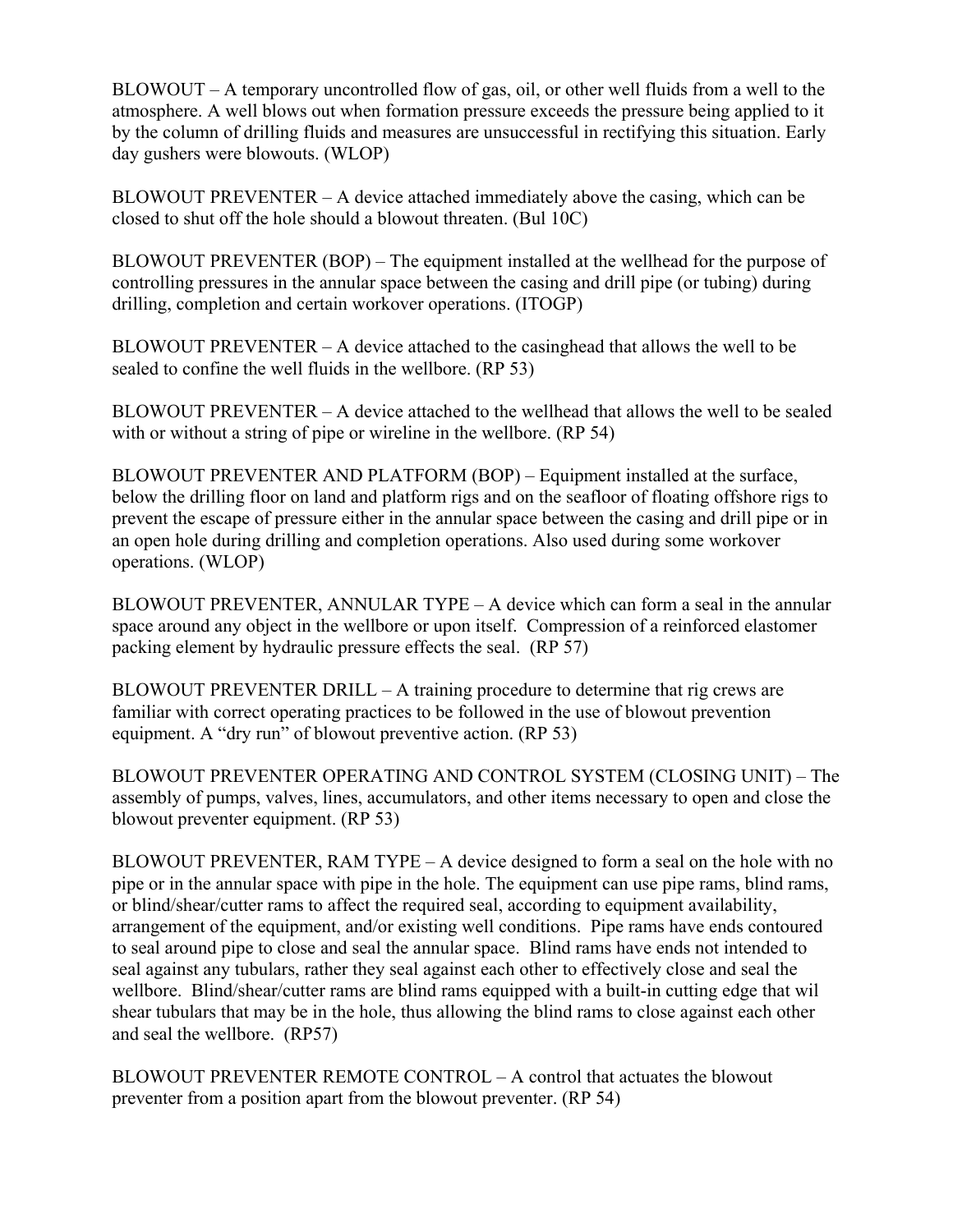BLOWOUT PREVENTER STACK – The assembly of well control equipment including preventers, spools, valves, and nipples connected to the top of the casinghead. (RP 53)

BLOWOUT PREVENTER TEST TOOL – A tool to allow pressure testing of the blowout preventer stack and accessory equipment by sealing the wellbore immediately below the stack. (RP 53)

BLPD – Barrels of total liquid per day.

BLUFF BODY – An opaque object located in a fluid flow stream and developing a high drag force because it lacks streamlining. (RP 2T)

BLUNT START – The removal of the partial thread at the entering end of thread. (RP 5B1)

BOD – The amount of dissolved oxygen consumed in five days by biological processes breaking down organic matter in an effluent. See Biochemical Oxygen Demand. (Bul D11)

BODY – Any portion of API equipment between end connections, with or without internal parts, which contains wellbore pressure. (Spec 6A, Spec 16A)

BOILERHOUSE – To make up a report on a condition as fact without knowledge of its accuracy. Sometimes referred to as "doghouse." (Bul D11)

BOILERHOUSE – To make up or fake a report without actually doing the work. (ITOGP)

BOLL WEEVIL – Any inexperienced worker or "hand." (ITOGP)

BOLL WEEVIL – An inexperienced rig or oil-field employee (slang). Sometimes the word is shortened simply to "weevil." (WLOP)

BOLTING – Threaded fasteners (studs, nuts, bolts and capscrews) used to assemble pressure containing parts or join end or outlet connections. (Spec 6A,Spec 16A)

BOMB – A tick-walled container, usually made of steel, that is used to receive samples of oil or gas under pressure or to measure and record the pressure at a point in the well. (See Bottom Hole Pressure.) (WLOP)

BOND – Adhering, binding, or joining of two materials; e.g., cement to casing. (Bul 10C)

BONDING – The state of bond between cement and casing and/or formation. (Bul 10C)

BONNET – The part of a valve that packs off and encloses the valve stem. (ITOGP)

BONNET – A pressure-containing closure for a body, other than an API end or outlet connection. (Sec 6A)

BOOM – A floating fence-like device that is used to contain oil on a body of water. (Bul D11)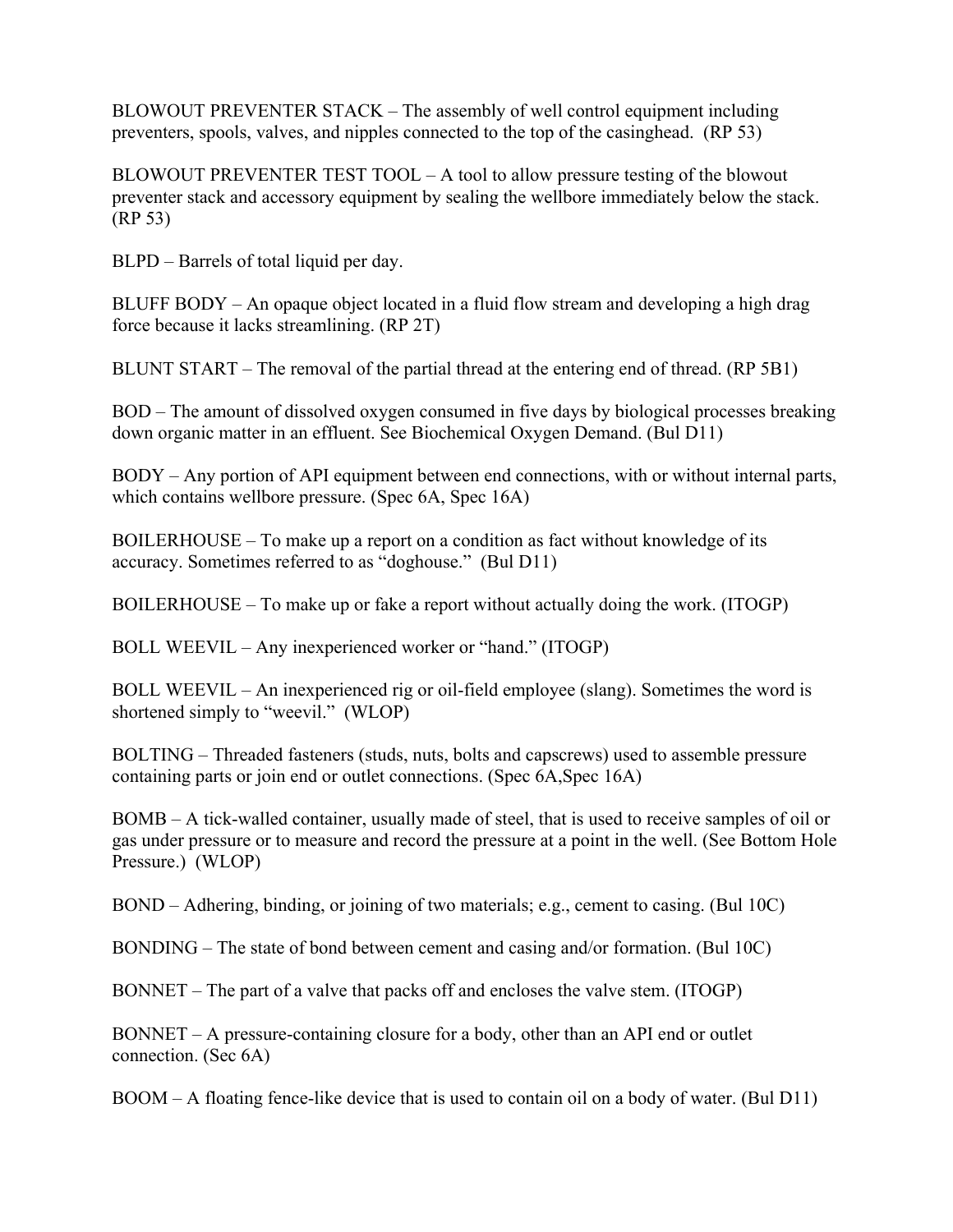BOOM – A member hinged to the revolving upperstructure and used for supporting the hoist tackle. (Spec 2C)

BOOM ANGLE – The angle above or below horizontal of the longitudinal axis of the base boom section. (Spec 2C)

BOOM CHORD – A main corner member of a lattice type boom. (Spec 2C)

BOOM EXTENSION – Intermediate section of a telescoping boom. (Spec 2C)

BOOM FOOT PIN – The boom pivot point on the upperstructure. (Spec 2C)

BOOM HOIST MECHANISM – Means for supporting the boom and controlling the boom angle. (Spec 2C)

BOOM HOIST WIRE ROPE – Wire rope that operates on a drum controlling the angle positioning of the boom. (Spec 2C)

BOOM LACING – Structural truss members at angles to and supporting the boom chords of a lattice type boom. (Spec 2)

BOOM LENGTH – The straight line distance form the centerline of boom foot pin to centerline of boom point load hoist sheave pin, measured along the longitudinal axis of the boom. (Spec 2C)

BOOM LIFE CYLINDER – Means for supporting the boom and controlling the boom angle. (Spec 2C)

BOOM POINT SHEAVE ASSEMBLY – An assembly of sheaves and pin built as an integral part of the boom point. (Spec 2C)

BOOM SPLICES – Splicing connections for sections of basic crane boom and additional sections usually of the splice plate type, pin type or butt type. (Spec 2C)

BOOM STOP – A device used to limit the angle of the boom at the highest recommended position. (Spec 2C)

BOOM TIP EXTENSION – See Jib. (Spec 2C)

BOOT – A tall section of large-size pipe used as a surge column on a vessel. (ITOGP)

BOP – Blow Out Preventer

BOPD – Barrels of oil per day

BOREHOLE- The wellbore; the hole made by drilling or boring a well. (Bul D20)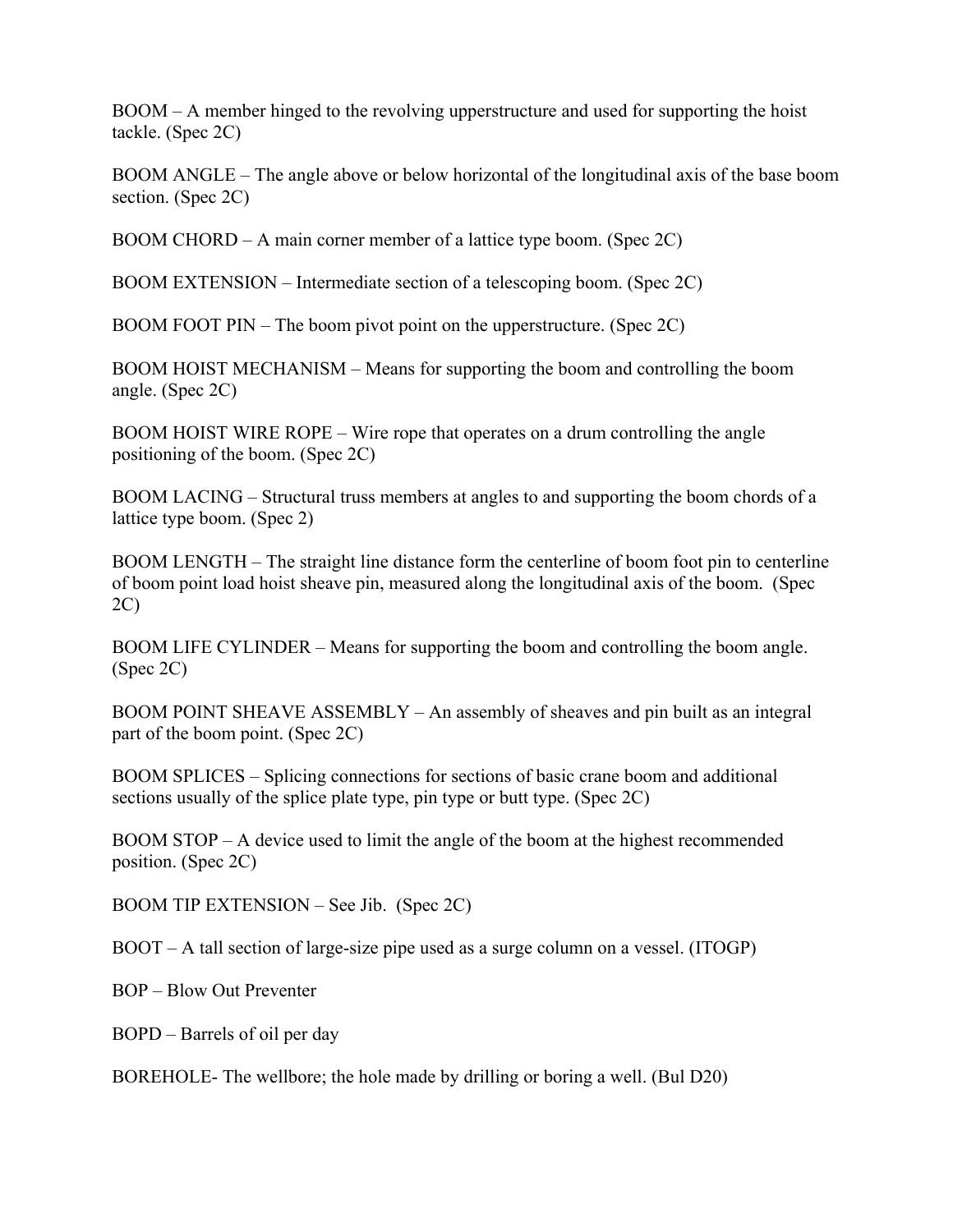BOREHOLE AXIS – Refer to "Hole Axis." (Bul D20)

BOREHOLE DIRECTION – Refers to the azimuth in which the borehole is heading. (Bul D20)

BOREHOLE DIRECTIONAL SURVEY – Refers to the measurements of the inclinations, azimuths, and specified depths of the stations through a section of borehole. (Bul D20)

BOREHOLE SURVEY CALCULATION METHODS – Refer to "Wellbore Survey Calculation Methods." (Bul D20)

 $BORESCOPE - A long optical instrument with an illuminating lamp for inspecting the inside$ surface of a pipe. (RP 5A5)

BOTTOM – See Preferred Term: Underflow Opening. (Bul 13C)

BOTTOM CASING PACKOFF – A mechanism that seals off annular pressure between the OD of a suspended tubular member or hanger and the ID of the spool or trubing head adapter being placed over the suspended tubular or hanger. (Spec 6A)

BOTTOM FLOODING – The behavior of a hydrocyclone when the underflow discharges in a liquid stream. (Bul 13C)

BOTTOM-HOLE – The lowest or deepest part of a borehole. (Bul D20, ITOGP, WLOP)

BOTTOM-HOLE ASSEMBLY – Assembly composed of the bit, stabilizers, reamers, drill collars, subs, etc., used at the bottom of the drill string. Sometimes abbreviated as BHA. (Bul D20)

BOTTOM-HOLE BACK TORQUE – Torque on the drill stem causing a twisting of the string (refer to "Pipe Wind-up Angle"). (Bul D20)

BOTTOM HOLE CHOKE – A device with a restricted opening placed in the lower end of the tubing to control the rate of liquid or gas flow to the surface. (See Choke.) (WLOP)

BOTTOM-HOLE LOCATION – Position of the bottom of the hole given with respect to some known surface location. (Bul D20)

BOTTOM-HOLE ORIENTATIONS SUB – A sub in which a free-floating ball rolls to the low side and opens a port indicating an orientation position (refer to "Hydraulic Orientating Sub"). Sometimes abbreviated as BHO sub. (Bul D20)

BOTTOM HOLE PRESSURE – The pressure in a well at a point opposite the production formation, usually recorded by a bottom hole pressure instrument popularly called a "bomb." The "bomb" houses a precision gage and is usually lowered on a wireline. (See Bomb.) (WLOP)

BOTTOM HOLE PRESSURE – Pressure in a wellbore at the depth of the producing interval. Usually recorded by gage run on wire line. (WT)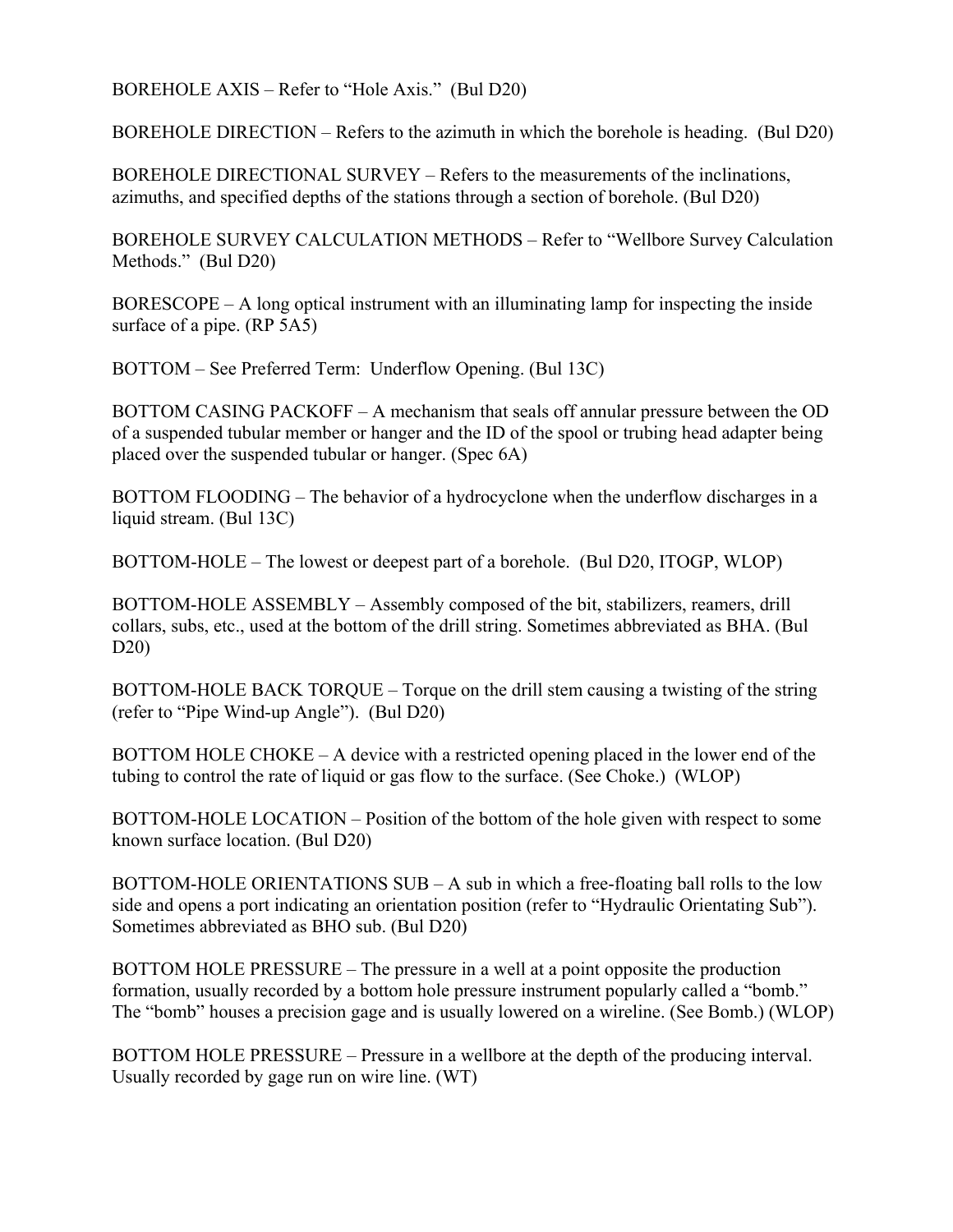BOTTOM HOLE PRESSURE – The pressure at the bottom of a well generally associated with the pore pressure of the formation open to the well. (Bul 10C)

BOTTOM-HOLE ROLL-OFF – Refer to "Roll Off." (Bul D20)

BOTTOM HOLE TEST ADAPTER – See Top Connection. (Spec 6A)

BOTTOM WATER – Water occurring below the oil and gas in a production formation. (ITOGP)

BOTTOMHOLE PRESSURE – Pressure at some given depth in the well, usually opposite the producing formation. (GL)

BOUND LIQUID – See Preferred Term: Adsorbed Liquid. (Bul 13C)

BOUNDARY ECHO – A reflection of an ultrasonic wave from an interface. (RP 2X)

BOWL – The outer rotating chamber of a decanting centrifuge. (Bul 13C)

BOWL – A device that fits in the rotary table or wellhead to hold the wedges or slips that support a string of drill pipe, casing or tubing while tripping in or out of the hole. (ITOGP)

BRACES – Structural members that serve to stiffen the hull structure and provide deck support. (RP 2T)

BRACKISH WATER – Water containing low concentrations of any soluble salts. (Bul 10C, Bul D11)

BRADENHEAD GAS – See Casinghead Gas. (ITOGP)

BRADENHEAD SQUEEZE – The process by which hydraulic pressure is applied to a well to force fluid such as cement outside the wellbore. Annular returns may be prevented by closing the casinghead valves instead of having a packer in the hole. (RP 57)

BRAIDED LINE – See Stranded Line. (WLOP)

BRAKE – A device used for retarding or stopping motion or holding. (Spec 2C)

BRAKE HORSEPOWER (BHP) – The horsepower output of an engine or motor measurable by a special brake or a dynamometer. (Bul D10)

BRAKE SHOE – That part of a shoe-type brake or clutch which makes contact with brake drum. (Spec 2C)

BRAKING CAPACITY – the load which the drawworks brake and auxiliary brake can retard to a constant reasonable speed, or hold. (Bul D10)

BRASS – An alloy of copper (60 percent or over) and zinc. (COGWE, SSWID)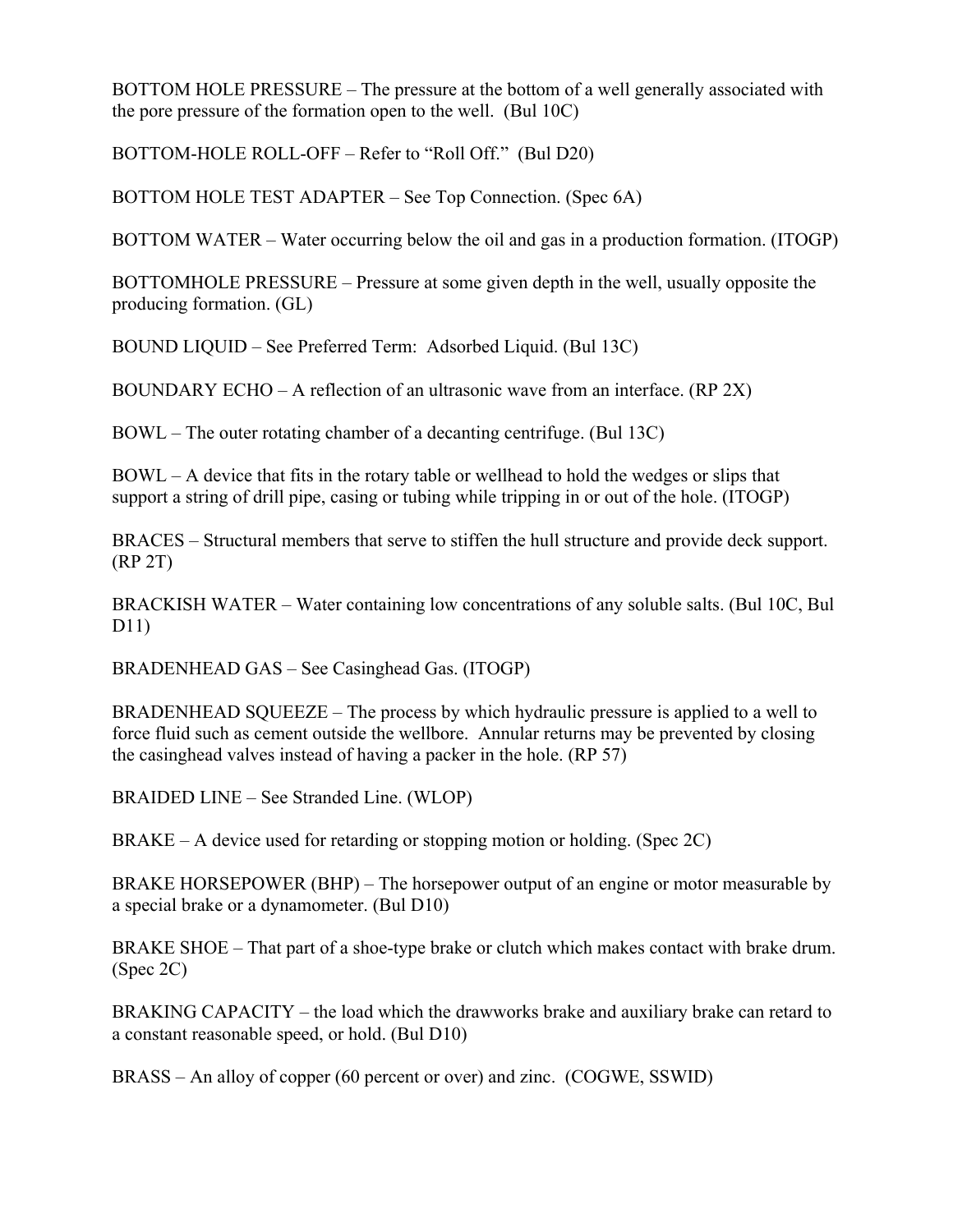BREAK CIRCULATION – To start movement of the drilling fluid after it has been quiescent in the hole. (Bul D11)

BREAK OUT – To unscrew one section of pipe from another section. (ITOGP)

BREAKING OUT PIPE – Operation of unscrewing of a pipe section. (RP 54)

BREAKOUT, OIL – Oil that has risen to the surface of the drilling fluid which previously had been combined in the fluid as emulsion. (Bul D11)

BREECHING – An extension of the firetube outside of the vessel which is being heated. The arrestor breeching serves as the attachment for the flame arrestor and surrounds the mechanical devices such as mixer, igniter, etc. (RP 12N)

BRIDGE – An obstruction in a well formed by intrusion of subsurface formations. (Bul D11)

BRIDGING – See Preferred term: Plugging. (Bul 13C)

BRIDGING MATERIAL –Fibrous, flaky, or granular material added to a cement slurry or drilling fluid to aid in sealing formations in which lost circulation has occurred. See Lost Circulation Material. (Bul 10C)

BRIDLE – See Floating Harness. (Spec 2C)

BRINE – Water that has a large quantity of salt, especially sodium chloride, dissolved in it. Salt Water. (ITOGP, WLOP)

BRINE – Water containing relatively high to saturation concentrations of common salt (NaCl) and relatively low concentration of other salts of calcium, magnesium, zinc, etc. (Bul 10C)

BRINE – Water saturated with or containing a high concentration of common salt (sodium chloride); hence, any strong saline solution containing such other salts as calcium chloride, zinc chloride, calcium nitrate, etc. (Bul D11)

BRING BOTTOMS UP – To wash rock cuttings form the bottom of the hole to the surface by maintaining circulation after halting the drilling operation. This allows time for the closer inspection of the cuttings and for a decision as to how to proceed when encountering a certain formation. (Bul 10C)

BRING IN A WELL – To complete a well and put it on production. (ITOGP)

BRINGING IN A WELL – The act of completing a well and bringing it into actual production status. (Bul 10C)

BROKEN THREAD – A thread tooth that exhibits a fracture through it, or that has a portion missing with its remaining surfaces having a broken appearance. (Bul 5T1)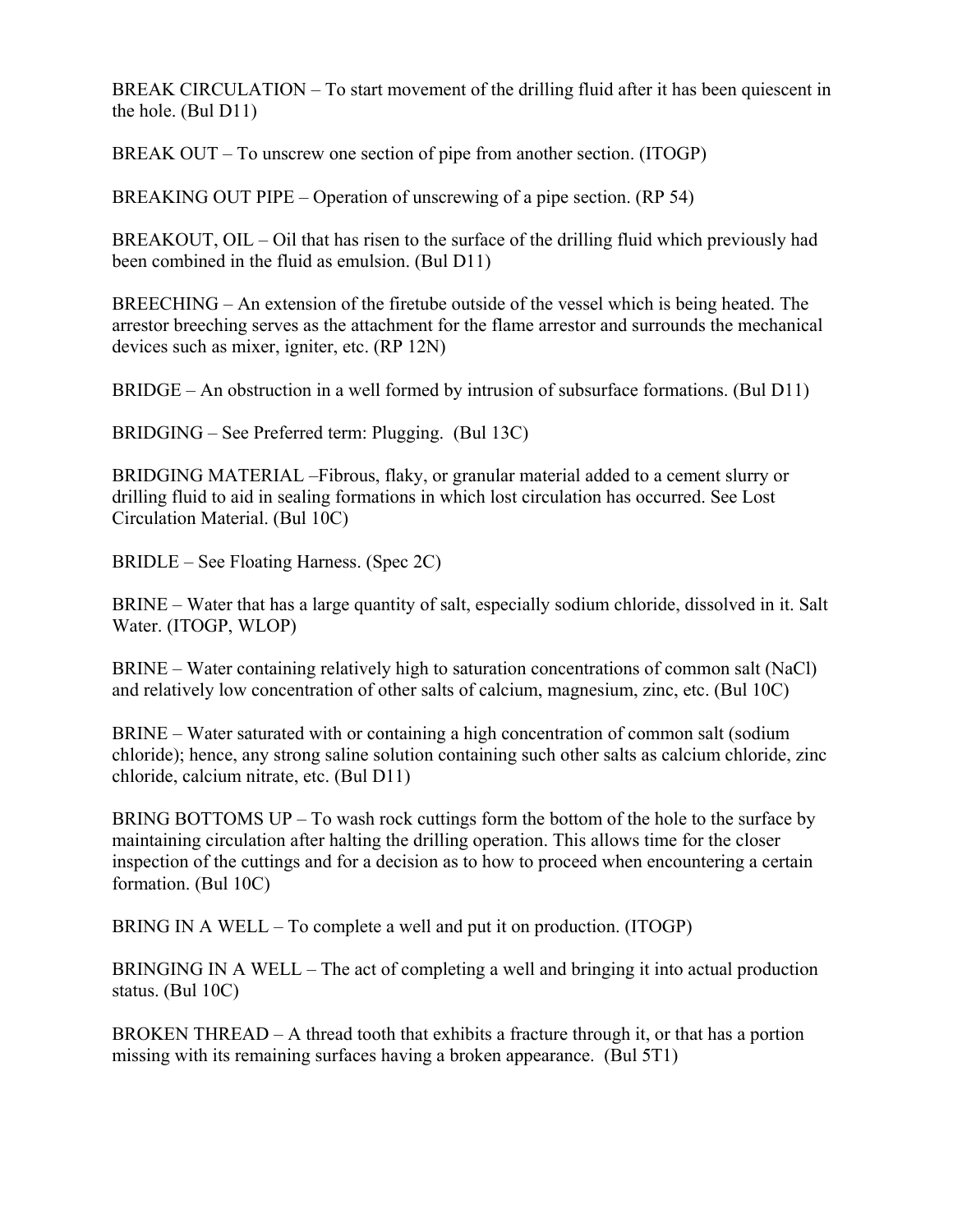BROMINE VALUE – The number of centigrams of bromine which are absorbed by 1 g of oil under certain conditions. This is a test for the degree of unsaturatedness of a given oil. (Bul D11)

BRONZE – An alloy of tin (usually under 12 percent) and copper. Frequently used as a name for brass. (COGWE, SSWID)

BROWNIAN MOVEMENT – Continuous, irregular motion exhibited by particles suspended in a liquid or gaseous medium, usually as a colloidal dispersion. (Bul D11)

BS OR BS&W – Common abbreviation used for base sediment, or base sediment and water. (Bul D11)

BS&W – This term refers to basic sediment and water and is commonly used as a measure of treating performance. Treating performance is highly variable, but most crude oils are treated to a range of 0.2 to 3.0 percent BS&W. ASTM Standard Test No. D96-82 entitled Water and Sediment in Crude Oils is an accepted standard for this test. (Spec 12L)

BS&W – Basic sediment and water. Water and other foreign matter in crude oil produced. This must be reduced to a very small percentage before delivering to crude purchaser. (WT)

BTU (BRITISH THERMAL UNIT) – A measure of the heating value of a fuel. (ITOGP)

BUBBLE CAP – A metal cap designed with openings to cause the upward-flowing gas "bubbles" in a gas-processing tower to intimately contact downward-flowing liquids, causing some of the gas to condense to liquid. Bubble caps are mounted on a perforated-steel BUBBLE-CAP TRAY. (ITOGP)

BUBBLE POINT – The state of a liquid-phase system when it is in equilibrium with an infinitesimal amount of vapor phase. (RP 44)

BUBBLE-POINT PRESSURE – The fluid pressure in a system at its bubble point. (Often used interchangeably with "saturation pressure.") (RP 44)

BUCK UP – To tighten a threaded connection. (ITOGP)

BUCKLE – A distortion, bend, or kink. (Bul D20)

BUFFER – Any substance or combination of substances which, when dissolved in water, produces a solution which resists a change in its hydrogen ion concentration upon the addition of acid or base. (Bul 10C, Bul D11)

BUFFER CAPACITY – The ability of a solution to maintain a definite pH when subjected to the action of certain chemicals. (Bul D11)

BUILD ANGLE – The act of increasing the inclination of the drilled hole; the rate of change (degrees/100 ft.) of the increasing angle in the hole. (Bul D20)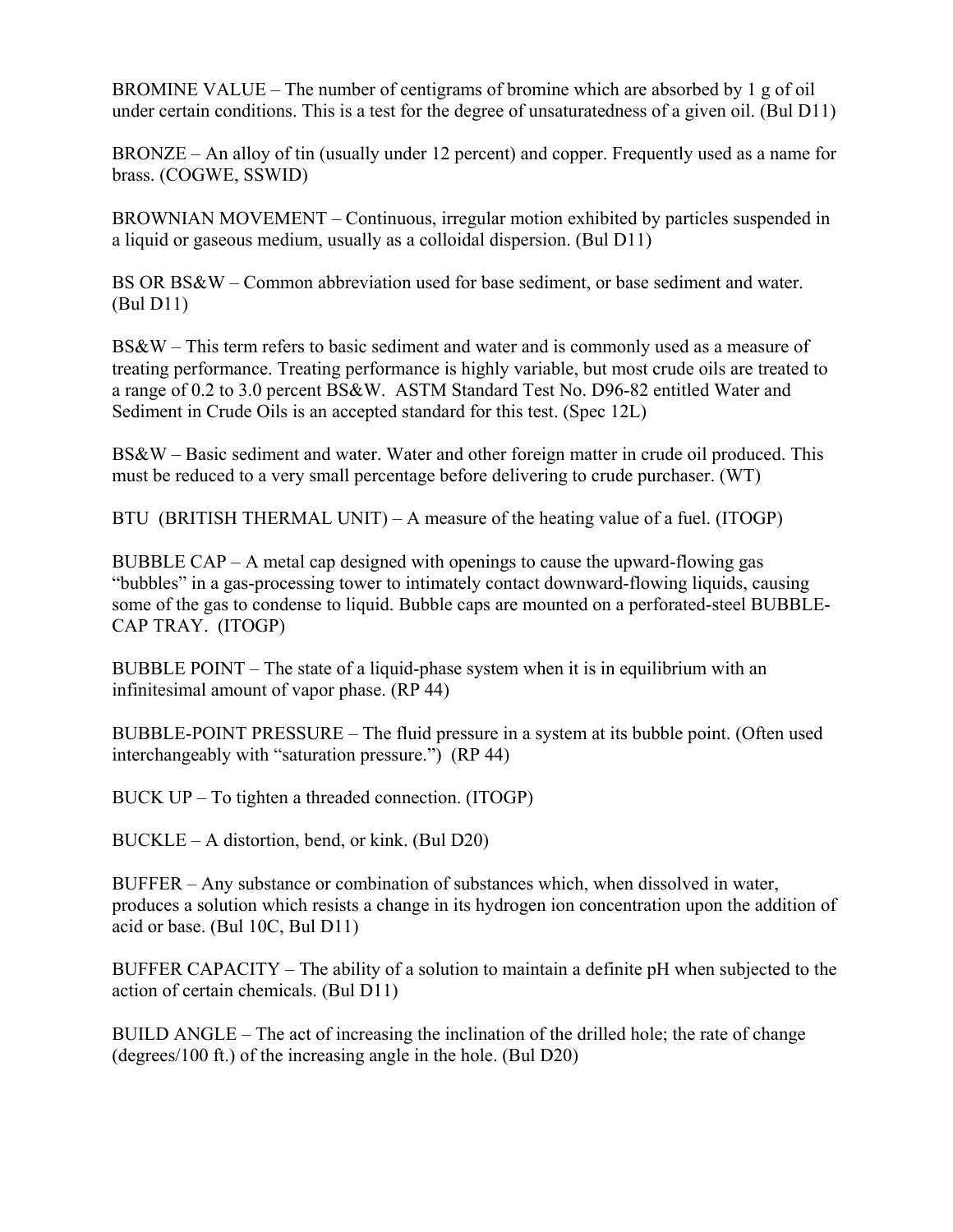BUILD-AND-HOLD WELLBORE – A wellbore configuration where the inclination is increased to some terminal angle of inclination and maintained at that angle to the specified target. (Bul D20)

BUILDUP – That portion of the hole in which the inclination angle is increased; rate of buildup is usually expressed as the angular increase per 100 feet of measured depth. (Bul D20)

BULKHEAD – Stiffened vertical or horizontal load bearing diaphragm. (RP 2T)

BULL GEAR – See Swing Gear. (Spec 2C)

BULL PLUG – A threaded nipple with a rounded, closed end used to close a wellhead or flowline opening or close off the end of a line. (WLOP)

BULLHEAD SQUEEZE – The process by which hydraulic pressure is applied to a well to force fluid such as cement outside the wellbore. Annular flow (returns) is prevented by a packer set in the casing above the perforation and/or in open hole. (RP 57)

BUMP A WELL (BUMP DOWN – To lower a sucker-rod string on a pumping unit so that the pump hits bottom on the downstroke. (ITOGP)

BUMPER JAR – See Jar. (WLOP)

BUOYANCY – Buoyancy devices or flotation added to the riser joints to reduce their submerged weight. (RP 2R)

BUOYANCY EQUIPMENT – Devices added to tendon or riser joints to reduce their weight in water, thereby reducing top tension requirements. The devices normally used for risers take the form of syntactic foam modules or open-bottom air chambers. (RP 2T)

BURNER SYSTEM – Firing the heater requires a burner system designed for the specific fuel to be used and may be either natural or forced draft design. When multiple U-tubes are used, they should be designed to use separate burners, pilots and stacks. The burner system includes the firing accessories, intake flame arrestors and other optional burner accessories. (Spec 12K)

BURR – A localized point of roughness, or a thin ridge or protrusion, produced by mechanical damage or in machining the thread or chamfer. (Bul 5T1)

BUTT-WELDED PIPE (INCLUDING CONTINUOUS-WELD PROCESS) – Pipe having one longitudinal seam formed by mechanical pressure to make the welded junction, the edges being furnace heated to the welding temperature prior to welding. (Spec 5L)

BWPD – Barrels of water per day

BYPASS – Usally refers to a pipe connection around a valve or other control mechanism. A bypass is installed in such cases to permit passage of fluid through the bypass line while adjustments or repairs are made on the control which is bypassed. (RP 54)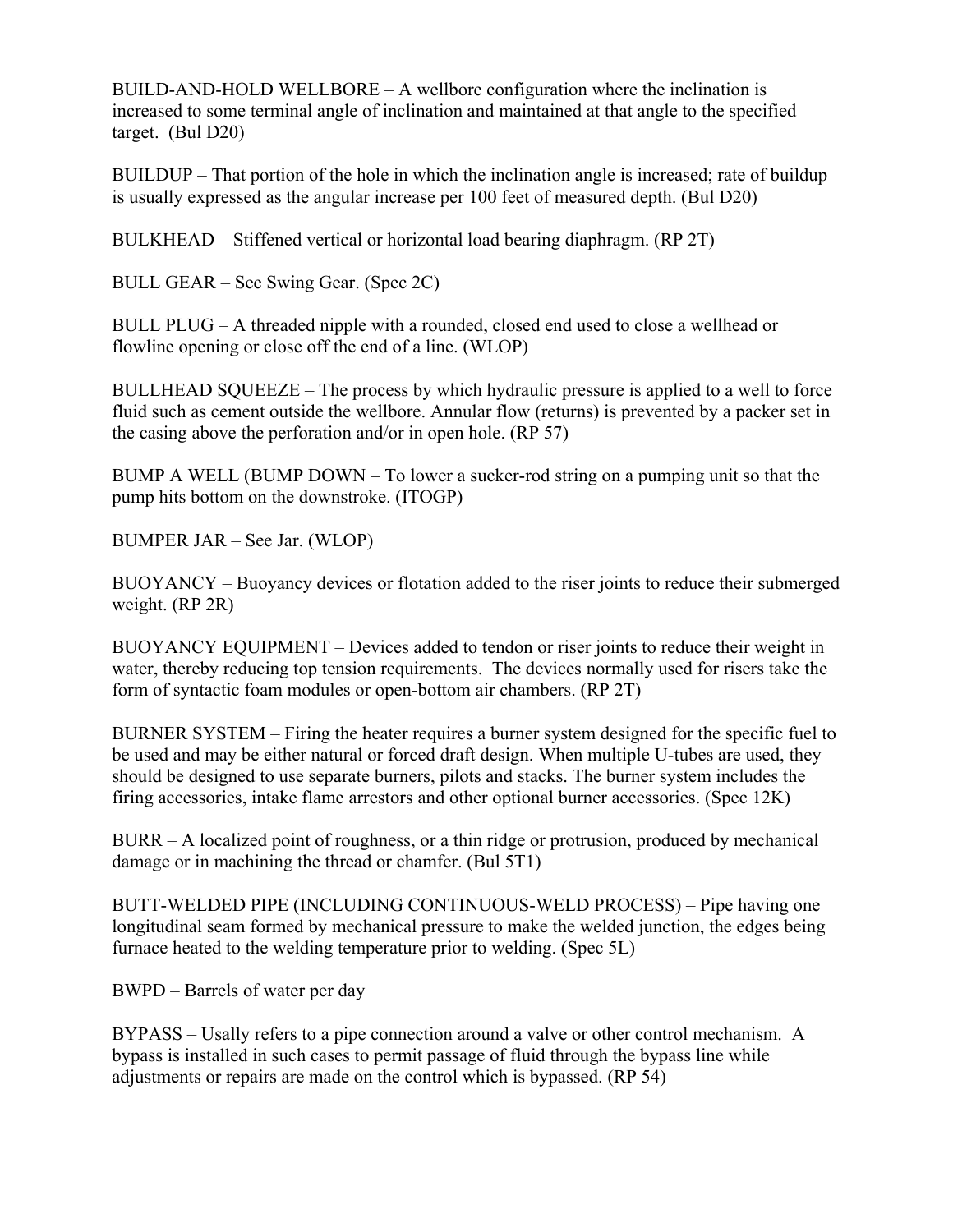$-C -$ 

C-AXIS – The principal crystallographic axis perpendicular to the direction of growth. (Bul 2N)

CAB – An enclosure for the operator and the controls for machine operation. (Spec 2C)

 $CABLE -$ 

Impervious Sheathed Cable – Cable constructed with an impervious metallic or nonmetallic overall covering that prevents the entrance of gases, moisture or vapors into the insulated conductor or cable.

Jacketed Cable – Cable with a nonmetallic protective covering.

Marine Cable – Same as shipboard cable.

MC Cable – Metal-clad cable as defined by Article 334 of the NEC.

MI Cable – Mineral-insulated metal-sheathed cable as defined by Article 330 of the NEC.

MV Cable – Medium voltage solid dielectric insulated conductor or cable rated 2001 to 35000 volts as defined by Article 326 of the NEC.

Shipboard Cable – Cable constructed in accordance with IEEE Std. 45.

SNM Cable – Shielded nonmetallic-sheathed cable as defined by Article 337 of the NEC.

TC Cable – Power and control tray cable as defined by Article 340 of the NEC. (RP 14F)

CABLE – A flexible electrical conductor. (Spec 2C)

CABLE SEAL – A cable terminator filled with compound and designed to contain an explosion in the enclosure to which it is attached. A conduit seal may also be used as a cable seal. (RP 14F)

CABLE-TOOL DRILLING – A method of drilling a well by allowing a weighted bit at the bottom of a cable to fall against the formation being penetrated. See Rotary Drilling. (Bul 10C)

CABLE-TOOL DRILLING – A method of drilling a well by allowing a weighted bit at the bottom of a cable to fall against the formation being penetrated. See Rotary Drilling. (Bul D11)

CAGE – The part of a pump valve which holds the ball to limit its movement. (ITOGP)

CAKE CONSISTENCY – According to API RP 13B, such notations as "hard," "soft," "tough," "rubbery," "firm," etc., may be used to convey some idea of cake consistency. (Bul 10C, Bul D11)

CAKE, FILTER – See Filter Cake. (Bul 10C)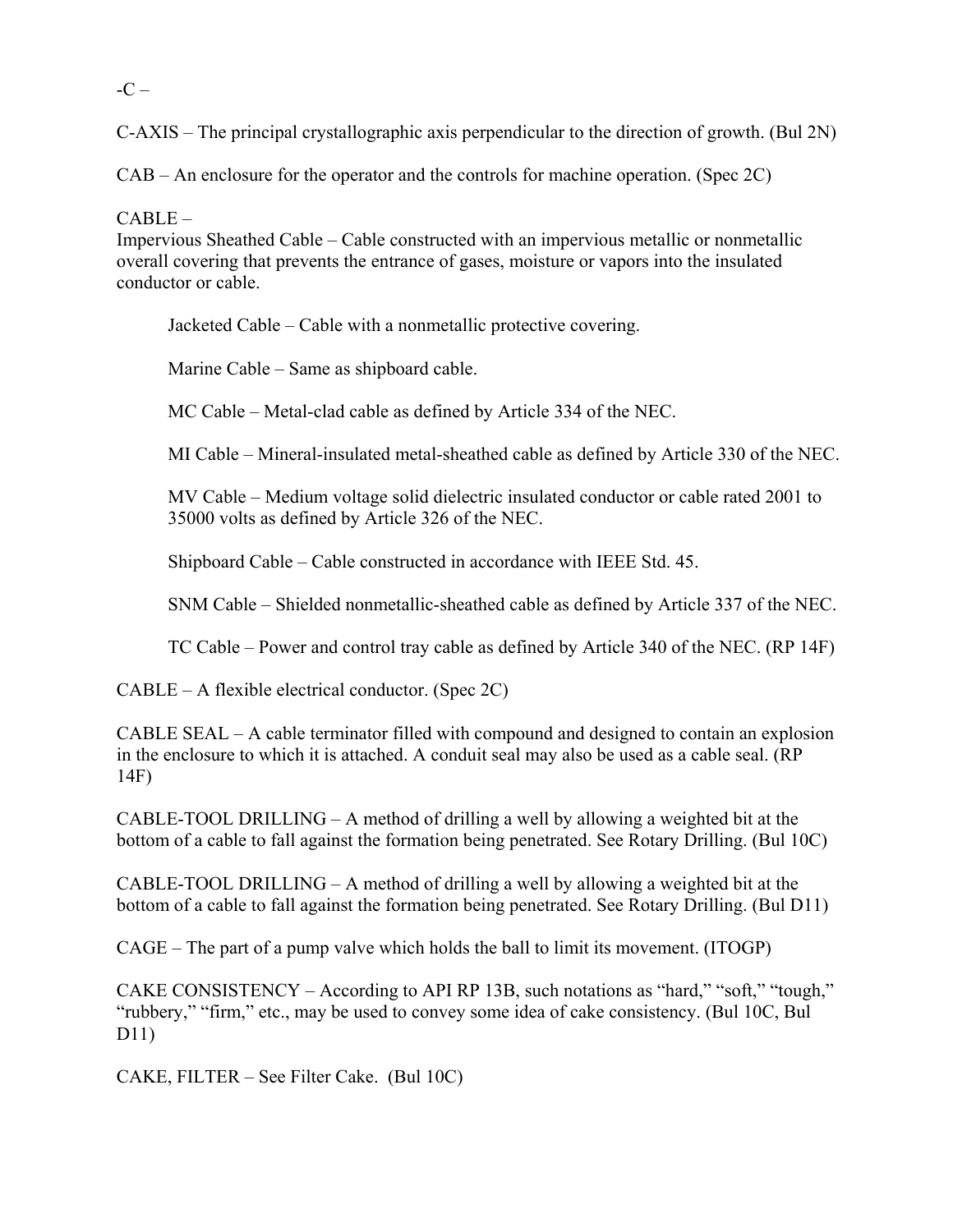CAKE THICKNESS – The measurement of the thickness of the filter cake deposited by a drilling fluid against a porous medium, most often following the standard API filtration test. Cake thickness is usually reported in  $32<sup>nd</sup>$  of an inch (0.794 mm). See Filter Cake and Wall Cake. (Bul 10C, Bul D11)

CALCAREOUS COATING – A chalky coating of calcium carbonate and/or magnesium hydroxide. (COGWE, SSWID)

CALCIUM – An alkaline earth element with valence of 2 and an atomic weight of about 40. (Bul 10C)

CALCIUM – One of the alkaline earth elements with a valence of 2 and an atomic weight of about 40. Calcium compounds are a common cause of the hardness of water. It is also a component of lime, gypsum, limestone, etc. (Bul D11)

CALCIUM ALUMINATE CEMENT – The product obtained by pulverizing clinker which consists of hydraulic calcium aluminates formed by fusing or sintering a suitably proportioned mixture of aluminous and calcareous materials. (Bul 10C)

CALCIUM CARBONATE  $(CaCO<sub>3</sub>) - A$  slightly soluble calcium salt (limestone, oyster shells, etc.) sometimes used as a weighting material, and also as a standard unit for expressing hardness of water. (Bul 10C)

CALCIUM CARBONATE  $(CaCO<sub>3</sub>)$  – An insoluble calcium salt sometimes used as a weighting material (limestone, oyster shell, etc.), in specialized drilling fluids. It is also used as a unit and/or standard to report hardness. (Bul D11)

CALCIUM CHLORIDE  $(CaCL<sub>2</sub>) - A$  highly soluble salt which imparts special properties to drilling fluids, but primarily to increase the density of the fluids and to accelerate the hydration reaction of cement and water. See Accelerator. (Bul 10C)

CALCIUM CHLORIDE  $(CaCL<sub>2</sub>) - A$  very soluble calcium salt sometimes added to drilling fluids to impart special properties, but primarily to increase the density of the fluid phase. (Bul D11)

CALCIUM CONTAMINATION – Dissolved calcium ions in sufficient concentration to impart undesirable properties to a drilling fluid. (Bul 10C)

CALCIUM CONTAMINATION – Dissolved calcium ions in sufficient concentration to impart undesirable properties in a drilling fluid, such as flocculation, reduction in yield of bentonite, increase in fluid loss, etc. See also Calcium Sulfate, Gyp, Anhydrite, Lime, Calcium Carbonate. (Bul D11)

CALCIUM HYDROXIDE  $[CA(OH)_2]$  – The active ingredient of slaked lime and also a hydrolytic constituent of Portland cement. In field technology it is called "lime." (Bul 10C)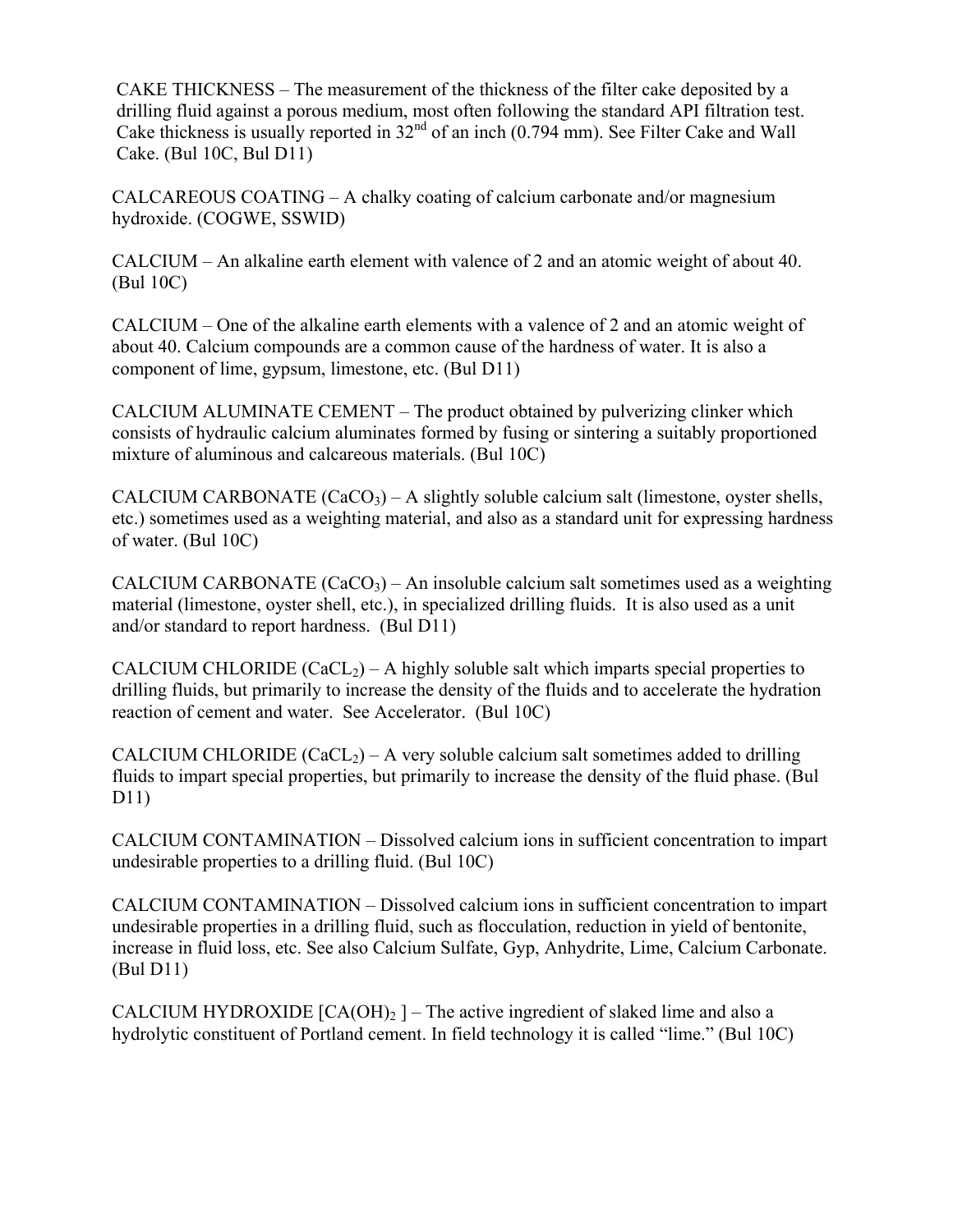CALCIUM HYDROXIDE – Ca(OH)<sub>2</sub> – The active ingredient of slake lime. It is also the main constituent in cement (when wet). This material is referred to as "lime" in field terminology. (Bul D11)

CALCIUM SULFATE – Anhydrite (CaSO<sub>4</sub>), gypsum (CaSO<sub>4</sub>.2H<sub>2</sub>O), hemihydrate (CaSO<sub>4</sub>.1/2  $H<sub>2</sub>$  O), or combination of these. (Bul 10C)

CALCIUM SULFATE – Anhydrite: CaSO<sub>4</sub>; plaster of paris; (CaSO<sub>4</sub> .1/2 H<sub>2</sub>O); gypsum: CaSO<sub>4</sub>  $2H<sub>2</sub>O$ ). Calcium sulfate occurs in drilling fluids as a contaminant or may be added to certain drilling fluids to impart special properties. (Bul D11)

CALCIUM-TREATED MUDS – Drilling fluids to which quantities of soluble calcium compounds have been added or allowed to remain from the formation drilled in order to impart special properties. (Bul 10C, Bul D11)

CALCULATION METHODS – Refer to "Wellborne Survey Calculation Methods." (Bul D20)

CALCULATION SHEET – Refer to "Wellbore Survey Calculation Methods." (Bul D20)

CALENDAR YEAR – The period of time from Jan. 1 to Dec. 31, inclusive (Bul T-5)

CALIBRATION – The adjustment of instruments, prior to use, to a known basic reference often traceable to the National Bureau of Standards. (RP 5A5)

CALIBRATION – Comparison and adjustment to a standard of know accuracy. (Spec 6A, Spec 16A, Spec Q1)

CALIBRATION – Measurement correction by comparison to a standard of known dimension. (WT)

CALIPER LOG – A record of the diameter of the wellbore or the internal diameter of tubular goods. The log indicates undue enlargement of the wellbore due to caving, washout, or other causes. (WLOP)

CALIPER SURVEY (LOG) – A well log which measures hole diameter. Also called "section gauge" logs which are made from tools with many "fingers" used to measure the corrosion of casing and tubing. (Bul 10C)

CANT ANGLE – Orientation of sound beam relative to axis of member. (RP 2X)

CAPACITY – See Related Terms: Feed Capacity, Liquid Capacity, Solids Discharge Capacity. (Bul 13C)

CAPACITY – Ability of a reservoir to receive water. (SSWID)

CAPACITY – Maximum throughput, maximum producing rate, or maximum content possible for a given set of conditions. (WT)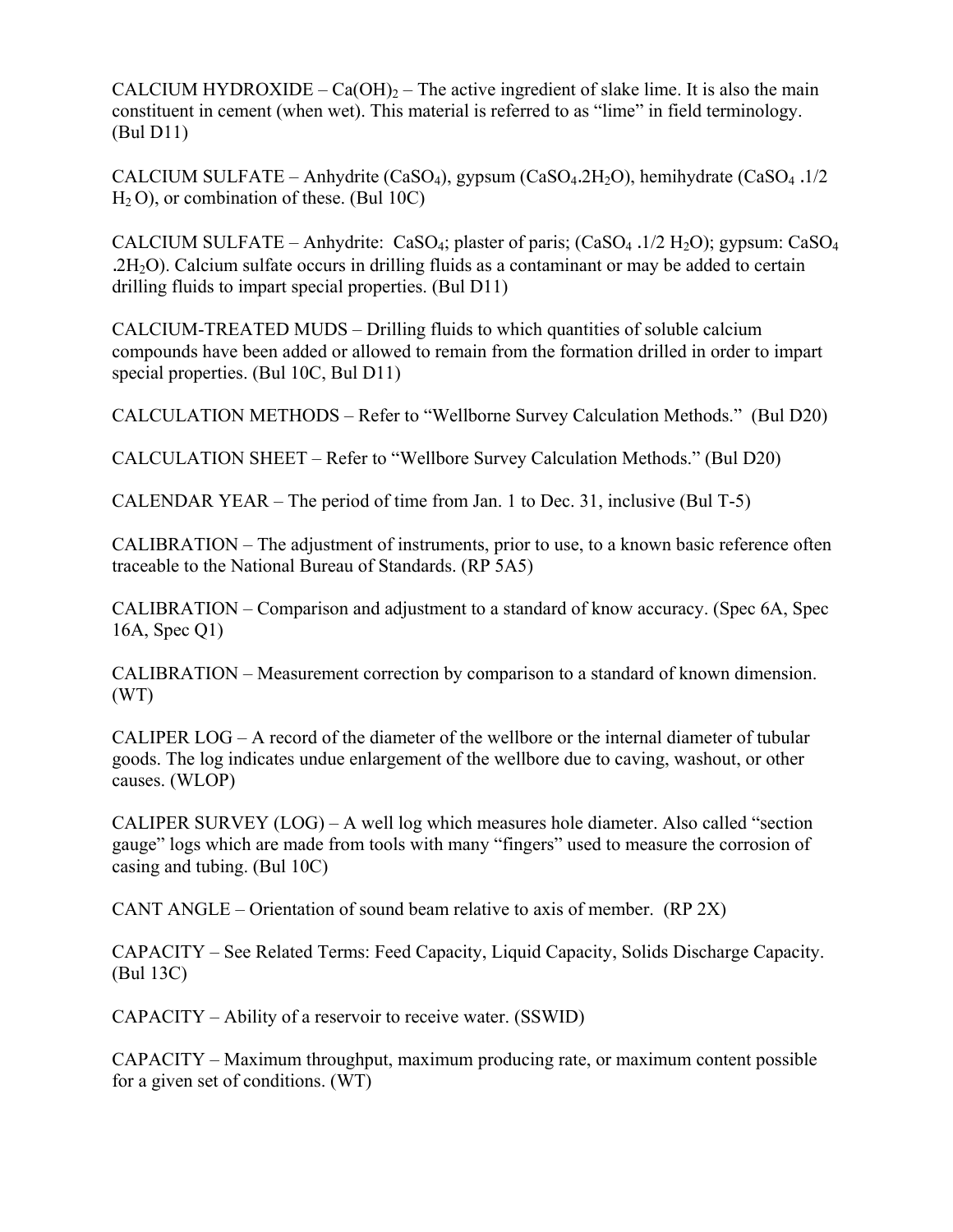CAPACITY INDEX – An indication of the capacity of an injection well to take water. It is usually measured in barrels per hour per pound increase in bottom-hole pressure. (SSWID)

CAPACITY REDUCTION FACTOR  $(a_{ii})$  – Coefficient which accounts for the effects of shape imperfections, non-linear behavior and boundary conditions (other than classical simply supported) on the buckling capacity of the shell. (Bul 2U)

CAPILLARY WATER RISE – The rise of water in a loosely compacted material such as a sand fill, due to capillary forces. (COGWE, SSWID)

CAPITAL INVESTMENT – Funds spent to acquire additions to assets for the betterment of the operation. Depreciation is taken on such expenditures rather than charging them off as expense or operating cost. (SSWID)

CARBON DIOXIDE  $(CO<sub>2</sub>)$  – A colorless, odorless, nonpoisonous gas that is a normal part of the ambient air. Dissolved in the aqueous phase of drilling fluids,  $C_2$  may contribute to corrosivity of these fluids or to unstable rheological properties. (Bul D11)

CARCINOGEN – A substance or agent producing or inciting cancerous growths in living tissues. (Bul D11)

CASED HOLE – A wellbore in which casing has been run. (ITOGP)

CASING – Pipe used in wells to seal off the borehole. (Spec 6A)

CASING – Steel pipe used in oil wells to seal off fluids from the bore hole and to prevent the walls of the hole form sloughing off or caving. API casing sizes range from 4  $\frac{1}{2}$  in. OD to 20 in. OD inclusive. (RP 5A5)

CASING – Pipe installed in the wellbore and usually cemented in place to retain the borehole dimension and seal off hydrocarbon and water-bearing formations. (RP54)

CASING – Steel pipe placed in an oil or gas well as drilling progresses. The function of casing is to prevent the wall of the hole from caving during drilling, provide control of the well if it tries to blow out, and limit oil or gas production to the zone perforated or open. (WLOP)

CASING CEMENTING – The practice of filling an annulus with cement slurry. (Bul 10C)

CASING FLOW – (Same as annular flow.)  $(GL)$ 

CASING HANGERS (SLIPS) – A mechanism used to support a casing string in a casing head by gripping the pipe with wedge type members. (See Spec 6A)

CASING HANGERS, THREADED (MANDREL) – A mechanism used to support a casing string in a casing head by means of a male or female thread attached to the casing. (Spec 6A)

CASING HEAD HOUSING – Equipment attached to the uppermost end of the surface casing which serves to suspend and seal a casing string. (Spec 6A)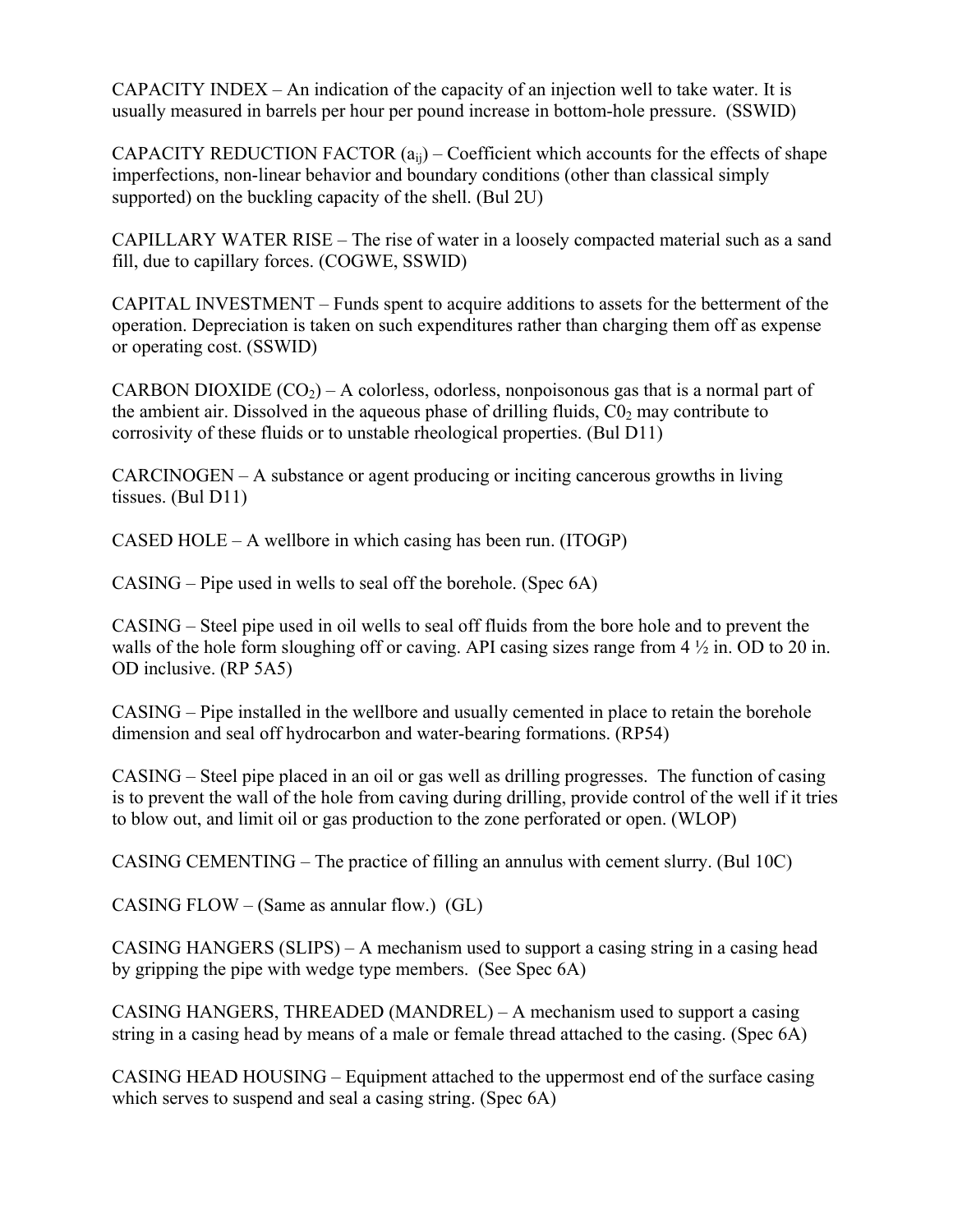CASING HEAD SPOOL – Equipment attached to another casing head which serves to suspend and seal a secondary casing string. (Spec 6A)

CASING PRESSURE – Pressure built up in an annulus. (Bul 10C)

CASING PRESSURE – Pressure measured at a wellhead casing outlet. (ITOGP)

CASING PRESSURE – The pressured, measured at the surface, within the well casing. (GL)

CASING PRESSURE – The pressure built up in the annular space between casing strings, casing and tubing, or casing and drill pipe. (WLOP)

CASING STRING – The pipe run in a well, for example: surface string, intermediate string, production string, etc. (ITOGP)

CASINGHEAD – A heavy, steel, flanged fitting that connects to the surface string of casing and provides a housing for the slips and packing assemblies by which intermediate strings of casing are suspended and the annulus sealed off. (WLOP)

CASINGHEAD GAS – Associated and dissolved gas produced with crude oil; oil well gas. (ITOGP)

CASINGHEAD/SPOOL – The part of the wellhead to which the blowout preventer stack is connect. (RP 53)

CAST IRON – An alloy of iron and about 2 to 4 percent carbon.

A. Grey cast iron: The graphite (carbon) is present as flakes. This makes a fracture appear grey. B. White cast iron: The carbon is present as carbides. With no graphite to color it, a fracture appears metallic white. (COGWE, SSWID)

 $CASTING - (1)$  An object at or near finished shape obtained by solidification of a substance in a mold; (2) Pouring molten metal into a mold to produce an object of desired shape. (Spec 6A, Spec 16A)

CATHEAD – A spool-shaped attachment on a winch around which rope is wound for hoisting and pulling. (ITOGP)

CATHODE – The portion of a corrosion cell which does not corrode. Reduction always occurs at cathode. (COGWE, SSWID)

CATHODE RAY TUBE  $(CRT) - A$  vacuum tube with a luminescent screen often used for viewing ultrasonic echo signals or for video readout of computer stored data. (RP 5A5)

CATION – The positively charged particle in the solution of an electrolyte which, under the influence of an electrical potential, moves toward the cathode (negative electrode). Examples are: Na<sup>+</sup>, H<sup>+</sup>, NH<sub>4</sub><sup>+</sup>, Ca<sup>++</sup>, Mg<sup>++</sup>, Al<sup>+++</sup>. (Bul D11)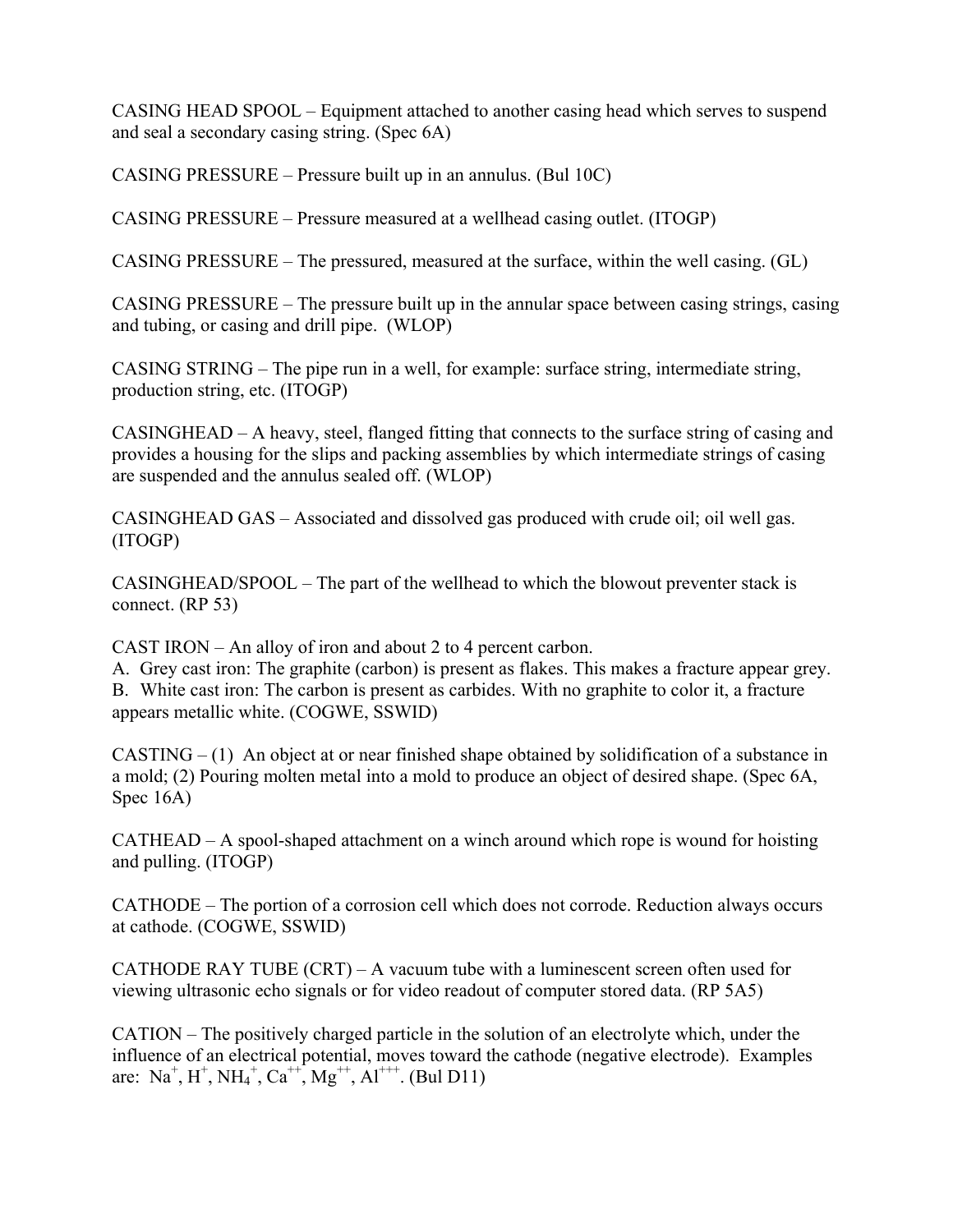CATLINE – A hoisting or pulling line operated form a cathead. (ITOGP)

CATLINE, CATHEAD – Catline is a line powered by the cathead, which is a concave, rotating, pulley-type device mounted on the end of a shaft of the drawworks. Catlines are used to lift or pull equipment around a rig. (RP 54)

CAT WALK – A narrow walkway. (ITOGP)

CATWALK – Elongated platform adjacent to the rig floor where pipe is laid out and lifted into the derrick. The catwalk is connected to the rig floor by a pipe ramp. (RP 54)

CAUSTIC OR CAUSTIC SODA – See Sodium Hydroxide. (Bul 10C, Bul D11)

CAVE-IN – See Sloughing. Cave-in is a severe form of sloughing. (Bul D11)

CAVERNOUS FORMATION – A formation having voluminous voids. (Bul 10C)

CAVERNOUS FORMATION – A formation having voluminous voids, usually the result of dissolving by formation waters which may or may not be still present. (Bul D20)

CAVING – Collapse of the walls of the wellbore: falling in of the material surrounding the borehole; sloughing. (Bul D20)

CC OR CUBIC CENTIMETER – A metric system unit for the measure of volume. It is essentially equal to the milliliter and commonly used interchangeably. One cubic centimeter of water at room temperature weights approximately 1g. (Bul D11)

CELLAR – A hole dug, usually before drilling a deep well, to allow working space for the casinghead equipment. (ITOGP)

CELLAR – Excavation around the wellhead to provide space for items of equipment at the top of the wellbore. It also serves as a pit to collect drainage of water and other liquids. (RP 54)

## CEMENT –

API Classes – Cement (Classes A through J) meeting the applicable requirements of API Spec 10.

ASTM Types – Cement (Types I through V) meeting the applicable requirements of Standard Specifications for Portland Cement ASTM C150.

Common, Regular or Ordinary  $-A$  cement intended for use under conditions not requiring moderate to high sulfate resistance. Corresponds to API Class A or Class C which are similar to ASTM Type I or Type III cements, respectively.

Construction – See Common, Regular or Ordinary.

Gel Cement – A cement or cement slurry that has been modified by the addition of bentonite. Gypsum Cement – Composed primarily of the hemihydrate form of calcium sulfate,  $CaSO<sub>4</sub>$  –  $1/2H<sub>2</sub>0$  (Plaster of Paris)

High Alumina – See Calcium Aluminate Cement.

High Early  $- (a) - API Class C cement$ ; (b) ASTM Type III cement.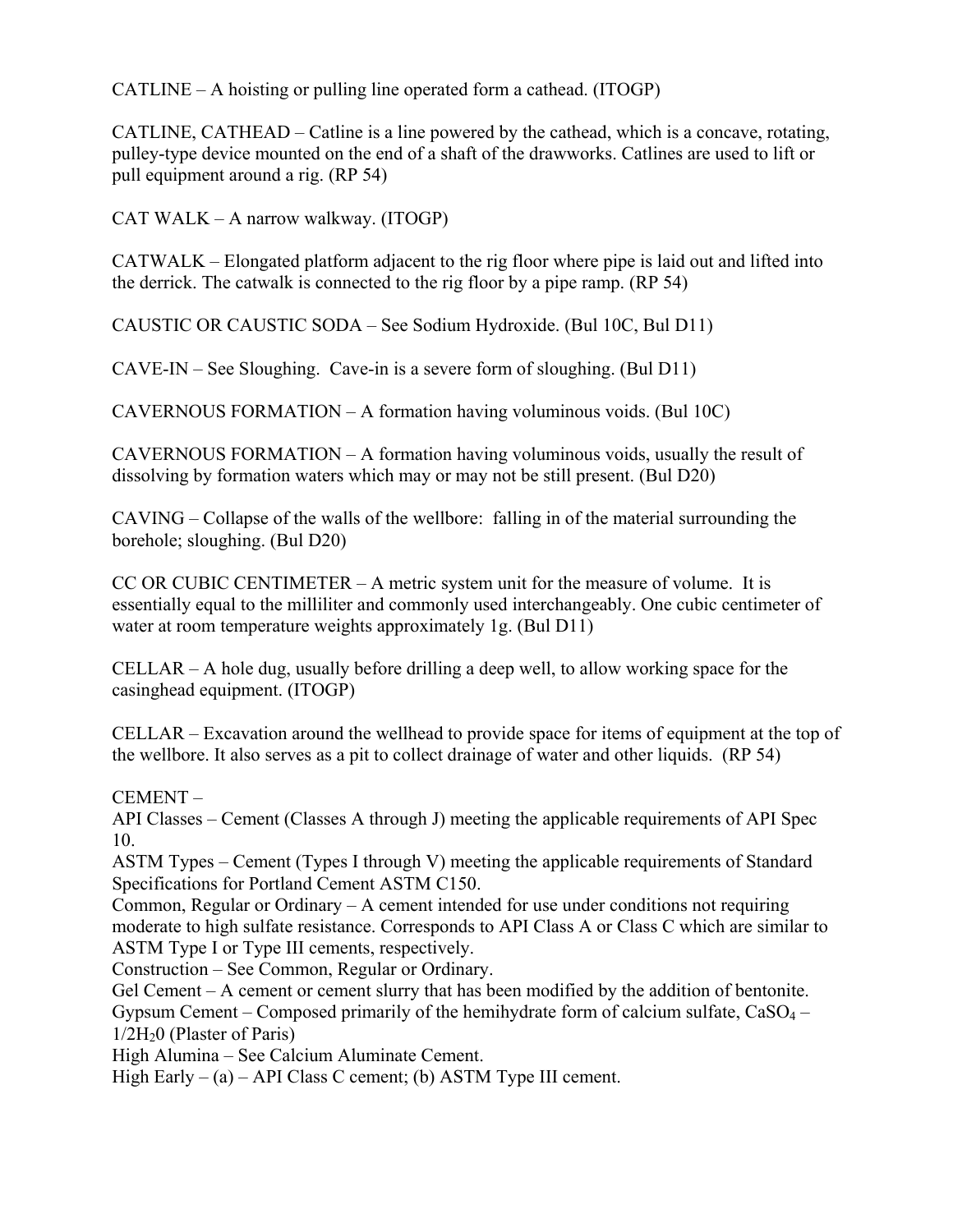High Temperature – A cement designed to overcome strength retrogression within the temperature limits designated by the supplier.

Hydraulic Cement – A cement that sets and hardens by chemical interaction with water and that is capable of doing so under water.

Modified Cement – A cement whose properties, chemical or physical, have been altered by additives. This term has been used to refer to specific formulations of gel cement containing certain concentrations of dispersing agent.

Neat – A cement paste or slurry containing no additives.

Well – Cement or mixture of cement with other materials that is intended for us in oil, gas, geothermal or water wells.

Ordinary – See Common, Ordinary or Regular Cement.

Portland – Hydraulic cement produced by pulverizing clinkers consisting essentially of hydraulic calcium silicates and usually containing one or more of the forms of calcium sulfate as an interground addition.

Portland-Blast Furnace Slag – An intimate and uniform blend of Portland cement (or clinker) and fine granulated blast furnace slag in which the amount of slag is within specified limits.

Portland-Pozzolan – A hydraulic cement consisting of an intimate and uniform blend of Portland cement or portland blast furnace slag cement and fine pozzolan produced by intergrinding portland cement clinker and pozzolan, by blending portland cement or portland blast furnace slag cement and finely divided pozzolan, or a combination of intergrinding and blending, in which the amount of the pozzolan constituent is within specified limits.

Regular – See Common Ordinary or Regular Cement.

Retarded Cement – A cement in which the thickening time is extended by adding a chemical retarder.

Slag Cement – See Granulated Blast Furnace Slag.

Slow-Set Cement – A cement in which the thickening time is extended by (1) eliminating the rapid hydrating components in its composition or (2) by adding a chemical retarder. API Classes D, E, and F are slow-set cements.

Suflate-Resistant Cement – Cements which meet applicable requirements of API Spec 10. Weighted Cement – A cement slurry containing additives to increase its normal density. (Bul 10C)

CEMENT – A mixture of calcium aluminates and silicates made by combining lime and clay while heating. Slaked cement contains about 62.5 percent calcium hydroxide, which is the major source of trouble when cement contaminates drilling fluids. (Bul D11)

CEMENT ADDITIVES – See Additive. (Bul 10C)

CEMENT BOND LOG – A well log of the vibrations of an ultrasonic acoustical signal as it passes through a four phase system of fluid, pipe, cement and formation. If the pipe is not acoustically coupled tightly with a dampening material such as cement, very little energy of the acoustical signal is lost. If the cement is bonded or acoustically coupled tight to the pipe, the energy is extremely dampened and the signal nearly disappears, thereby indicating that the casing is well cemented. The log may consist of  $(1)$  a collar log,  $(2)$  a transit time curve recording the time of the first arrival of the acoustical signal, (3) an amplitude curve which represents the amplitude of a selected portion of the acoustical wave, and (4) a display of the acoustical wave as x-y signatures or a variable density version of the signatures. (Bul 10C)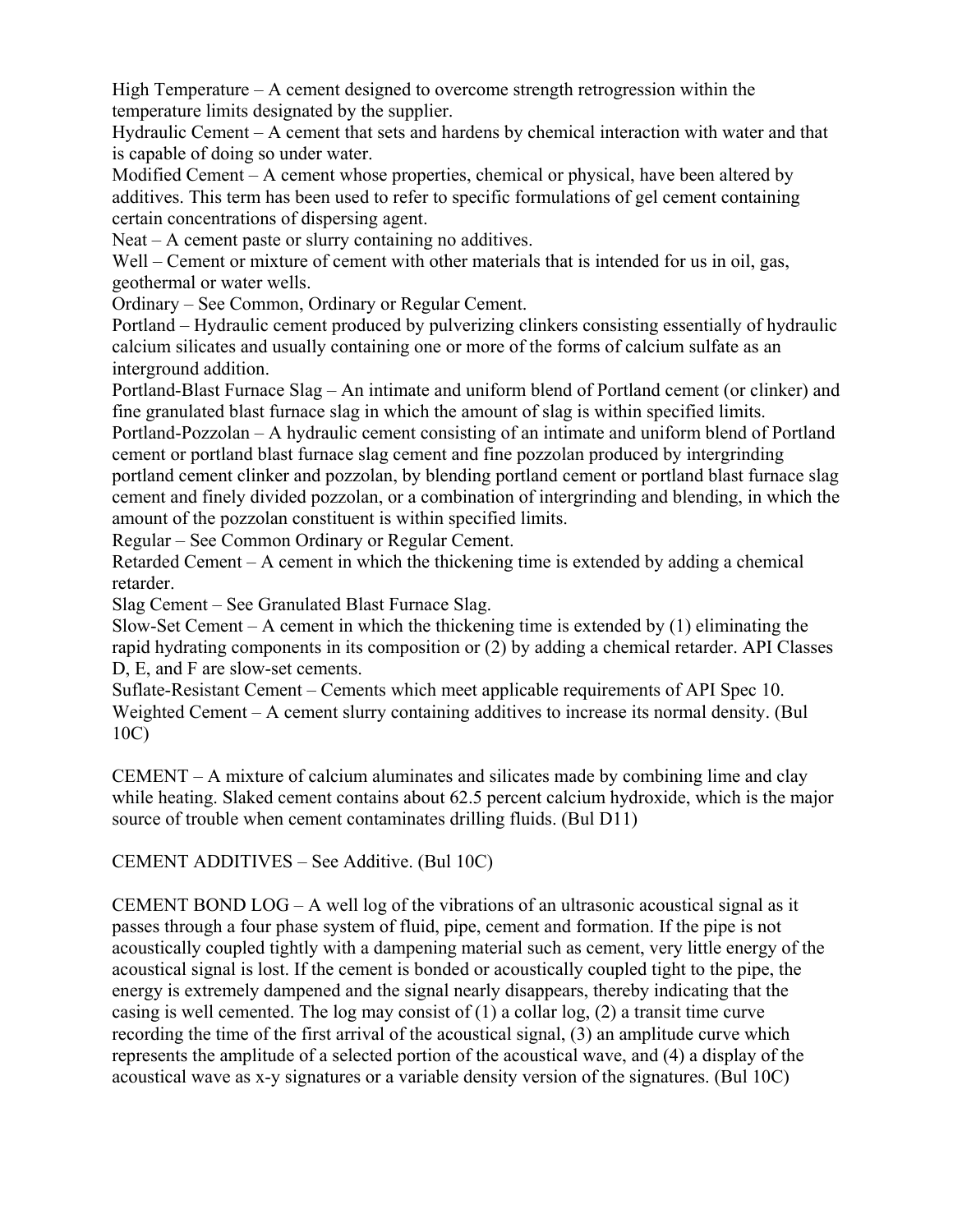CEMENT DENSITY – The specific gravity of a well cement as determined by a method similar to ASTM C 188: Test for Density of Hydraulic Cement. Most portland cements have a specific gravity of about 3.15 when tested by this method. Cement density should not be confused with slurry density. (Bul 10C)

CEMENT DUMP BAILER – A cylindrical container with a valve that is used to release small batches of cement downhole in a remedial cementing operating or for other special purposes. (WLOP)

CEMENT PLUG – A portion of cement placed at some point in the wellbore to effect a sealing action. (WLOP)

CEMENT SYSTEM – The combination of materials which make up well cement formulations. (Bul 10C)

CEMENTATION – The binding or cementing together of unconsolidated particles. (SSWID)

CEMENTING – The process of pumping a cementitious slurry into a well through steel pipe to critical points in the annulus or open hole. Cementing is performed to isolate different zones in the well, protect the pipe from corrosive fluids, support the pipe in the hole, or repair previous cement jobs. (Bul 10C)

CEMENTING – The act of making cement into a slurry and pumping it into a wellbore to perform functions such as supporting casing, isolating formations behind casing, protecting fresh water sands, and sealing perforations in casing. (RP 54)

CEMENTING TIME – The total elapsed time for a cementing operation from the beginning of mixing until the completion of displacement to final depth and complete circulation of any excess slurry to the surface. (Bul 10C)

CENTER PIN (KING PIN) – Vertical pin or shaft which acts as rotation centering device and connects revolving upperstructure and base mount. (Spec 2C)

CENTER POST (KING POST) – A tubular member which acts as the centerline of rotation and as the connective member to the platform. (Spec 2C)

CENTIPOISE  $(CP)$  – A unit of viscosity equal to 0.01 poise. A poise equals 1 g per metersecond, and a centipoise is 1 g per centimeter-second. The viscosity of water at 20C is 1.005 cp  $(1 \text{ cp} = 0.000672 \text{ lb/ft-sec})$ . (Bul D11)

CENTIPOISE – Unit for measuring viscosity; 0.01 poise. (SSWID)

CENTRAL CONDUCTOR (SHOOTING ROD) – A conductor that is passed through the pipe, for the purpose of creating a circular or circumferential magnetic field in the pipe. This term does not imply that the current rod must be centered in the pipe. (RP 5A5)

CENTRALIZERS – Guides which are attached to casing and which serve to keep it centered in the hole. See API Spec 10D. (Bul 10C)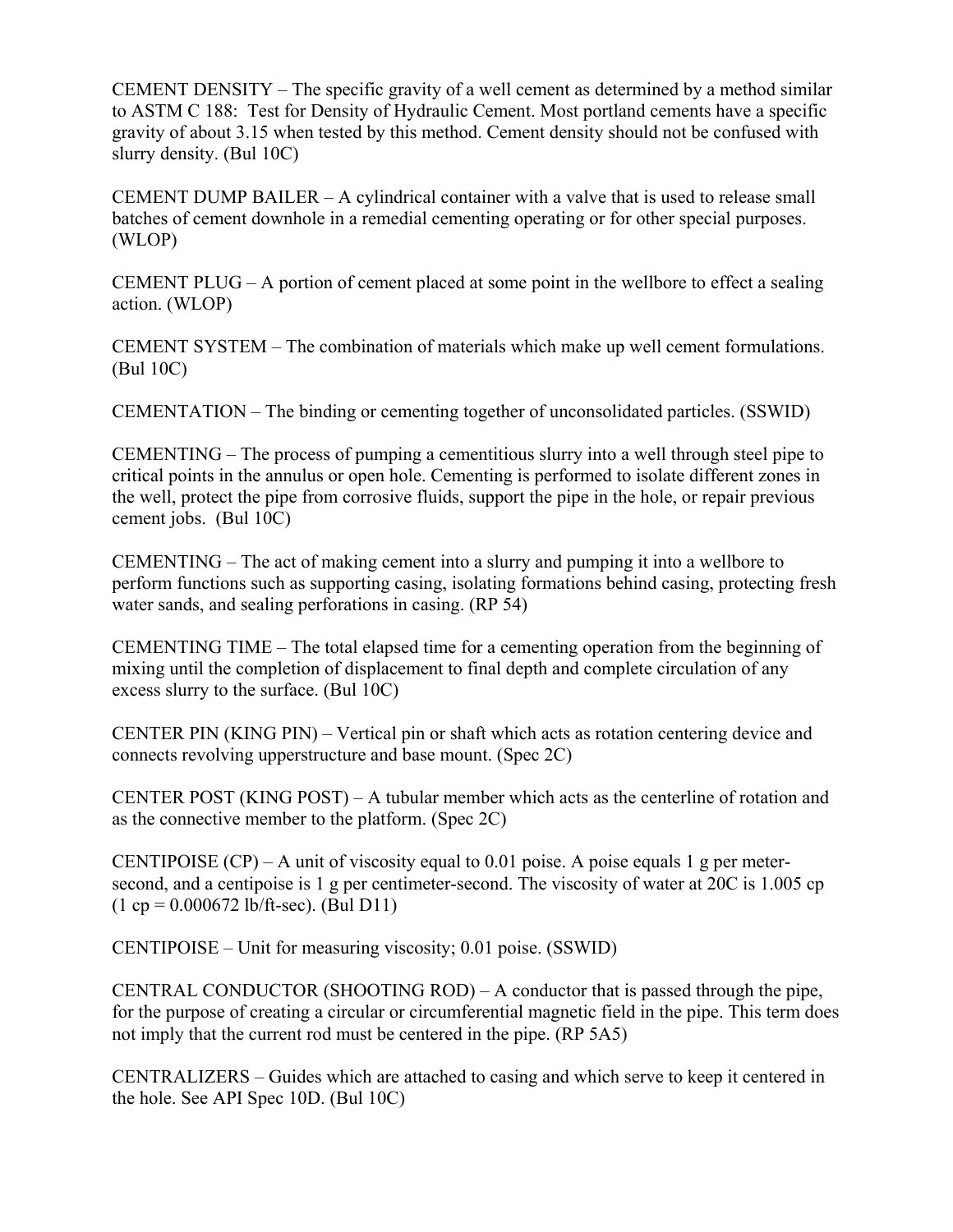CENTRATE – Clarified liquid discharged from a centrifuge. (Bul D11)

CENTRIFUGAL FORCE – That force which tends to impel matter outward from the center of rotation. (Bul 13C)

CENTRIFUGAL FORCE- Force tending to pull outwardly on a body when it is rotating around a center. (Bul D20)

CENTRIFUGAL SEPARATOR – A general term applicable to any device using centrifugal force to shorten and/or to control the settling time required to separate a heavier mass from a lighter mass. (Bul 13C)

CENTRIFUGE – A centrifugal separator, specifically: a device rotated by an external force for the purpose of separating materials of various specific gravities and/or particle sizes or shapes from a slurry to which the rotation is imparted primarily by the rotating containing walls. (Bul 13C)

CENTRIFUGE – A device for the mechanical separation of high specific gravity solids from a drilling fluid. Usually used on weighted fluids to recover weight material and discard drill solids. The centrifuge uses high-speed mechanical rotation to achieve this separation, as distinguished from the cyclone-type separator in which the fluid energy along provides the separating force. See Cyclone and Desander. (Bul D11)

CENTRIFUGE – A shake-out or grind-out machine. Samples of oil are placed in the machine and whirled at high speed to settle out sediment. BS&W content can be determined in this matter. (ITOGP)

CENTRIPETAL FORCE – See Related Term: Centrifugal Force. That force which tends to propel matter inward. (Bul 13C)

CHAMBER LIFT – A special type of intermittent gas lift which uses the tubing-casing annulus or a "bottle" on the end of the tubing string for the accumulation of formation liquids between cycles. (GL)

CHAMFER – The tapered area on the end of threaded pipe or coupling (eight round or buttress threads). (RP 5A5)

CHAMFER – A conical surface at the end of the pipe. (RP 5B1)

CHASE THREADS – To straighten and clean threads of any kind. (ITOGP)

CHATTER – A wavy surface of the thread flank, root, crest, or chamfer, produced by a vibrating cutter insert. (Bul 5T1)

CHEATER – A length of pipe used to increase the leverage of a wrench. (ITOGP)

CHECK VALVE – A valve that permits flow in one directly only. (ITOGP, WLOP)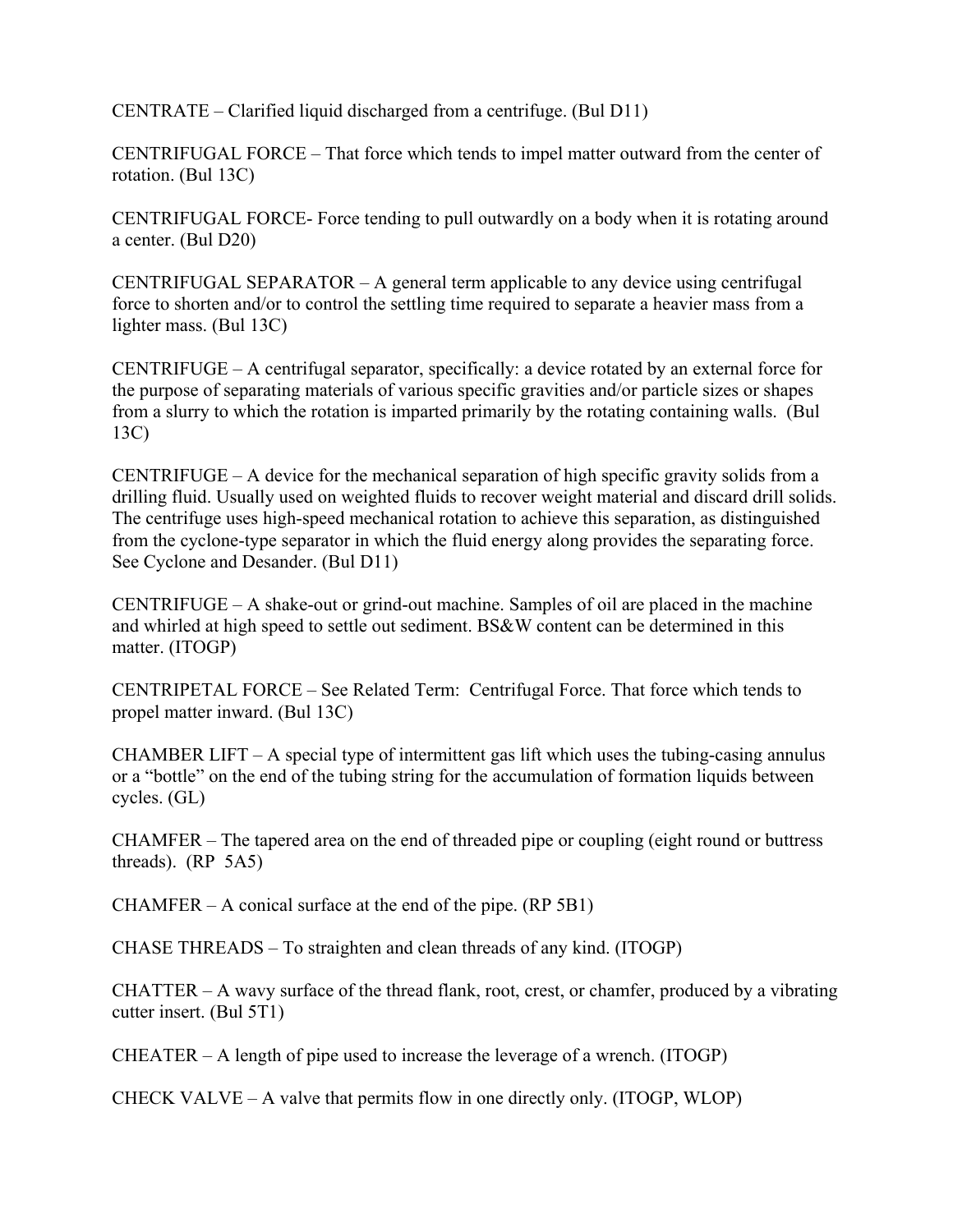CHEMICAL ANALYSIS – Determination of the chemical composition of material. (Spec 6A, Spec 16A)

CHEMICAL BARREL – A container in which various chemicals are mixed prior to addition to the drilling fluid. (Bul 10C, Bul D11)

CHEMICAL OXYGEN DEMAND (COD) – A measure of the amount of oxygen required to oxidize organic and oxidizable inorganic compounds in water. The COD test, like the BOD test, is used to determine the degree of pollution in an effluent. (Bul D11)

CHEMICALS – In drilling-fluid terminology, a chemical is any material that produces changes in the viscosity, yield point, gel strength, and fluid loss, as well as surface tension. (Bul D11)

CHEMOTAXIS – The orientation or movement of a living organism in response to chemical agents. (Bul D11)

CHLORIDE STRESS CRACKING – The stress corrosion cracking of ferrous based alloy steels, which may result when exposed to wellstreams containing water and chlorides under certain conditions of concentration and temperature. Other constituents present, such as oxygen, may contribute to chloride stress cracking. (RP 14H, Spec 14D)

CHLORIDE STRESS CRACKING – The stress corrosion cracking of certain high alloy steels which results when the corrosive media contains chloride ions. (Spec 14A)

CHLORIDE STRESS CRACKING SERVICE – Process streams which contain water and chloride under conditions of concentration and temperature high enough to induce stress cracking of ferrous base alloy materials. Other constituents present, such as oxygen  $(O_2)$ , may contribute to such chloride stress cracking. (RP 14E)

CHOCK – Block or wedge used beneath a length of pipe so that it cannot roll. (RP 5A5)

CHOKE – A type of orifice installed for the purpose of restricting and controlling flow. (ITOGP)

CHOKE – A type of orifice installed in a line in which fluid is flowing. The purpose is to restrict the flow and control the rate of production. (GL)

CHOKE – A device specifically intended to restrict the flow rate of fluids. (RP 14E)

CHOKE – A device with either a fixed or variable aperture used to control the rate of flow of liquids and/or gas. (RP 53)

CHOKE – Equipment used to restrict and control the flow of fluids. (Spec 6A)

CHOKE – A device to restrict and control the flow rate of well fluids. It may have a positive fixed orifice with removable bean or an adjustable variable orifice. The choke may be located upstream of the coil, between passes in the coil bundle, or on the coil outlet. A submerged or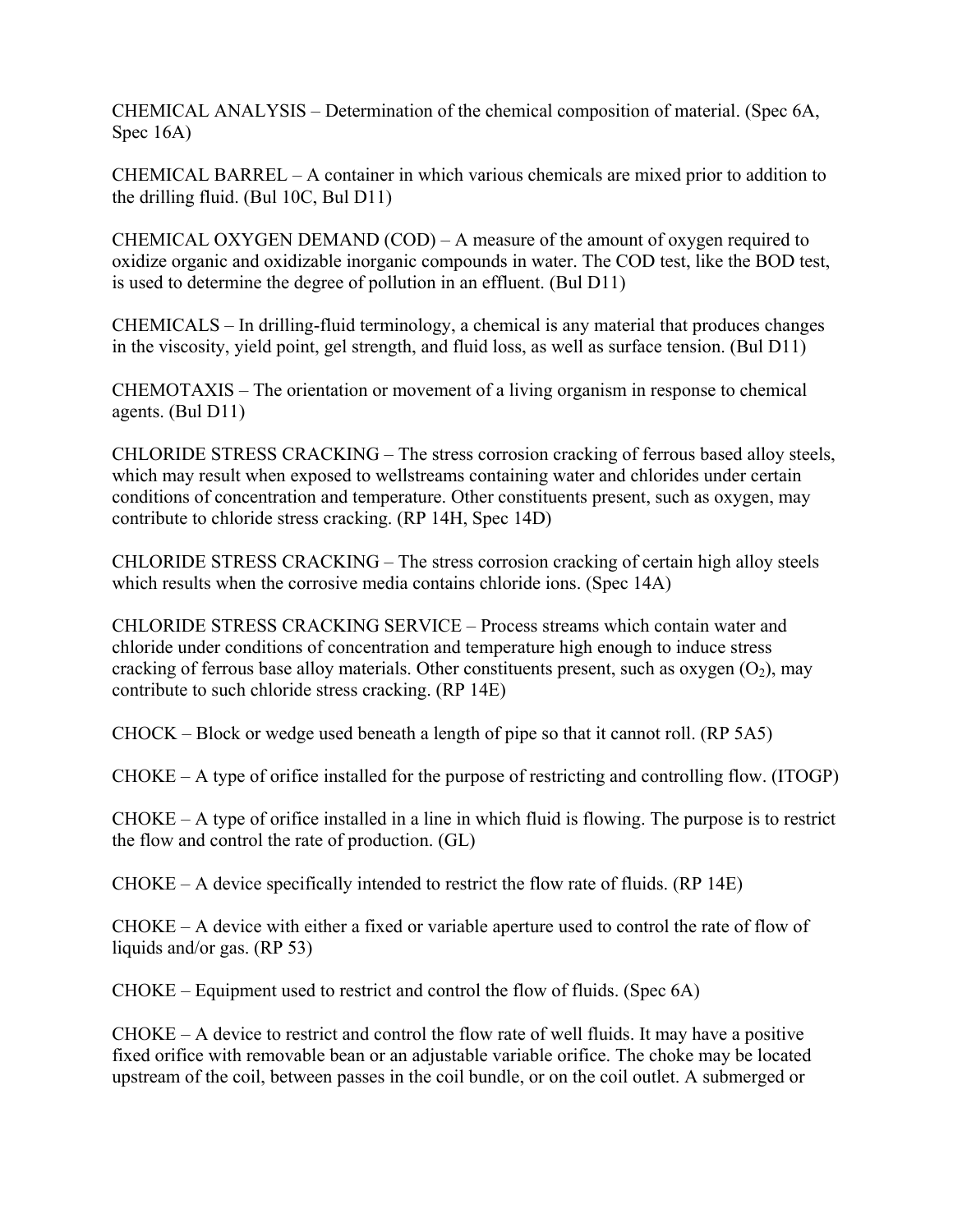long nose choke may be used with pressure reduction taking place within the water bath to minimize hydrate formation. (Spec 12K)

CHOKE – A type of orifice installed in a line to restrict flow and control the rate of production. Surface chokes are a part of the "Christmas tree" and contain a choke nipple, or bean, with a small-diameter bore (an orifice) that serves to restrict the flow. Also, chokes are used to control the rate of flow of the drilling mud out of the hole when the well is closed in with the blowout preventer and a "kick" is being circulated out of the hole. (See Adjustable Choke, Bottom-Hole Choke, and Positive Choke.) (WLOP)

CHOKE – A restriction of small internal diameter placed in a production string of pipe to reduce flow rates. A positive choke is commonly a piece of steel bar stock externally threaded, and internally bored to a specific diameter then installed in a special (choke) tee at wellhead. A second type is the adjustable choke which is a special valve having calibrated choke opening dimensions marked on a band around the stem. (WT)

CHOKE AND KILL (C&K) LINES – External conduits arranged parallel to the riser pipe used for circulation of fluids into and out of the formation to control well pressure. (RP 2%)

CHOKE BEAN (FLOW BEAN) – The replaceable orifice part used in positive chokes to control flow rates. (Spec 6A)

CHOKE LINE VALVE – The valve(s) connected to and a part of the blowout preventer stack that controls the flow to the choke manifold. (RP 53)

CHOKE MANIFOLD – As assembly of valves, chokes, gauges, and lines used to control the rate of flow from the well when the blowout presenters are closed. (RP 53)

CHORD – Deep plate girder flange. (Bul 2V)

CHRISTMAS TREE – A term applied to the control valves, pressure gages, and chokes assembled at the top of a well to control the flow of oil and gas. (GL)

CHRISTMAS TREE – The assembly of valves, pipes, and fitting used to control flow of oil and gas from the well. (ITOGP)

CHRISTMAS TREE – Term applied to the valves and fittings assembled at the top of a completed well to control the flow of hydrocarbons and other fluids. (RP 54)

CHRISTMAS TREE – A term applied to the valves and fittings assembled above and starting at the top of the tubing spool on a completed well to control the flow of hydrocarbons and other fluids. (RP 57)

CHRISTMAS TREE – An assembly of valves and fittings attached to the uppermost flange of the tubing head, used to control well production. (Spec 6A)

CHRISTMAS TREE – The valves, pressure gages, and chokes assembled at the top of a well to control the flow of oil and gas after the well has been completed. (WLOP)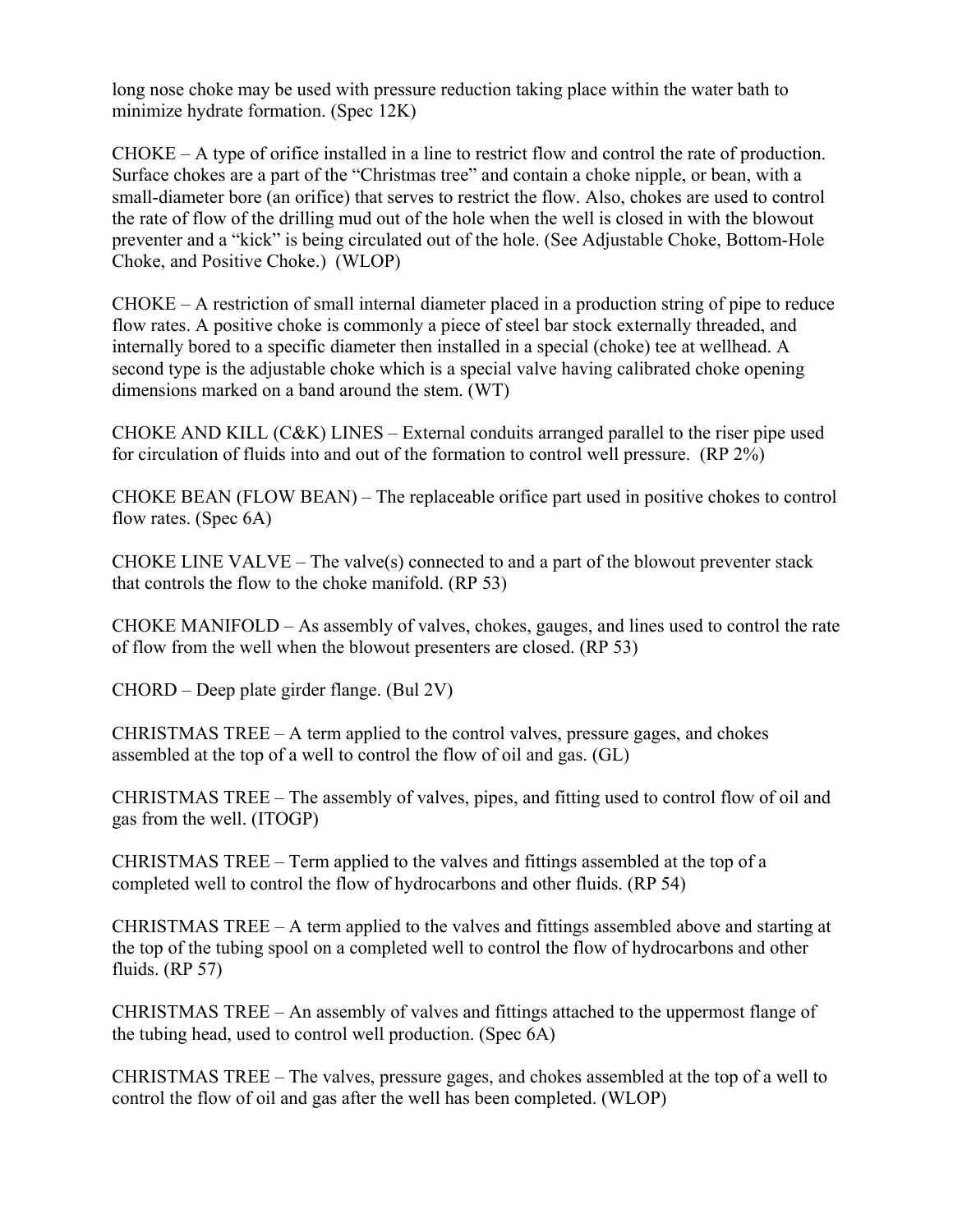CHROMATE – A compound in which chromium has a valence of 6, e.g., sodium bichromate. Chromate may be added to drilling fluids either directly or as a constituent of chrome lignites or chrome lignosulfonates. In certain areas, chromate is widely used as an anodic corrosion inhibitor, often in conjunction with lime. (Bul D11)

CHROME LIGNITE – Mined lignite, usually leonardite, to which chromate has been added. The lignite can also be causticized with either sodium or potassium hydroxide. (Bul 10C)

CHROME LIGNITE – Mined lignite, usually leonardite, to which chromate has been added and/or reacted. The lignite can also be causticized with either sodium or potassium hydroxide. (Bul D11)

CHRONIC BIOASSAY – A test involving a substantial portion of the life span of a fish or other organisms. (Bul D11)

CIRCULAR-ARC METHOD – Refer to "Wellbore Survey Calculation Methods." (Bul D20)

CIRCULAR-ARC METHOD – Uses both sets of measured angles associated with each course length to recreate the wellbore path as a sequence of circular arcs constrained by the measured angles to pass through the end points with inclination and direction angles as measured. (Bul. D20)

CIRCULAR (CIRCUMFERENTIAL) MAGNETIC FIELD – The magnetic field in or surrounding a current carrying conductor pipe, or pipe with an interior current carrying road. (RP 5A5)

CIRCULAR (CIRCUMFERENTIAL) MAGNETIZATION – Circular magnetization is the production of a magnetic field in a pipe wall or coupling such that the magnetic field is oriented circumferentially. (RP 5A5)

CIRCULATE – To cycle fluid through pipe and wellbore while drilling operations are temporarily suspended. This is done to condition the drilling fluid and the well bore before hoisting the drill pipe and to obtain cuttings from the bottom of the well before drilling proceeds. Circulation of the drilling fluid while drilling is suspended is usually necessary to prevent drill pipe from becoming stuck. (Bul 10C)

CIRCULATE – To cycle fluid through pipe and well-bore. (RP 54)

CIRCULATING DEVICE – A flow control device such as a sliding sleeve or side pocket mandrel which is run on production/injection tubing for the purpose of establishing communication between tubing and the tubing annulus. (RP 57)

CIRCULATION – The movement of drilling fluid from the suction pit through pump, drill pipe, bit, annular space in the hole, and back again to the suction pit. The time involved is usually referred to as circulation time. (Bul 10C, Bul D11)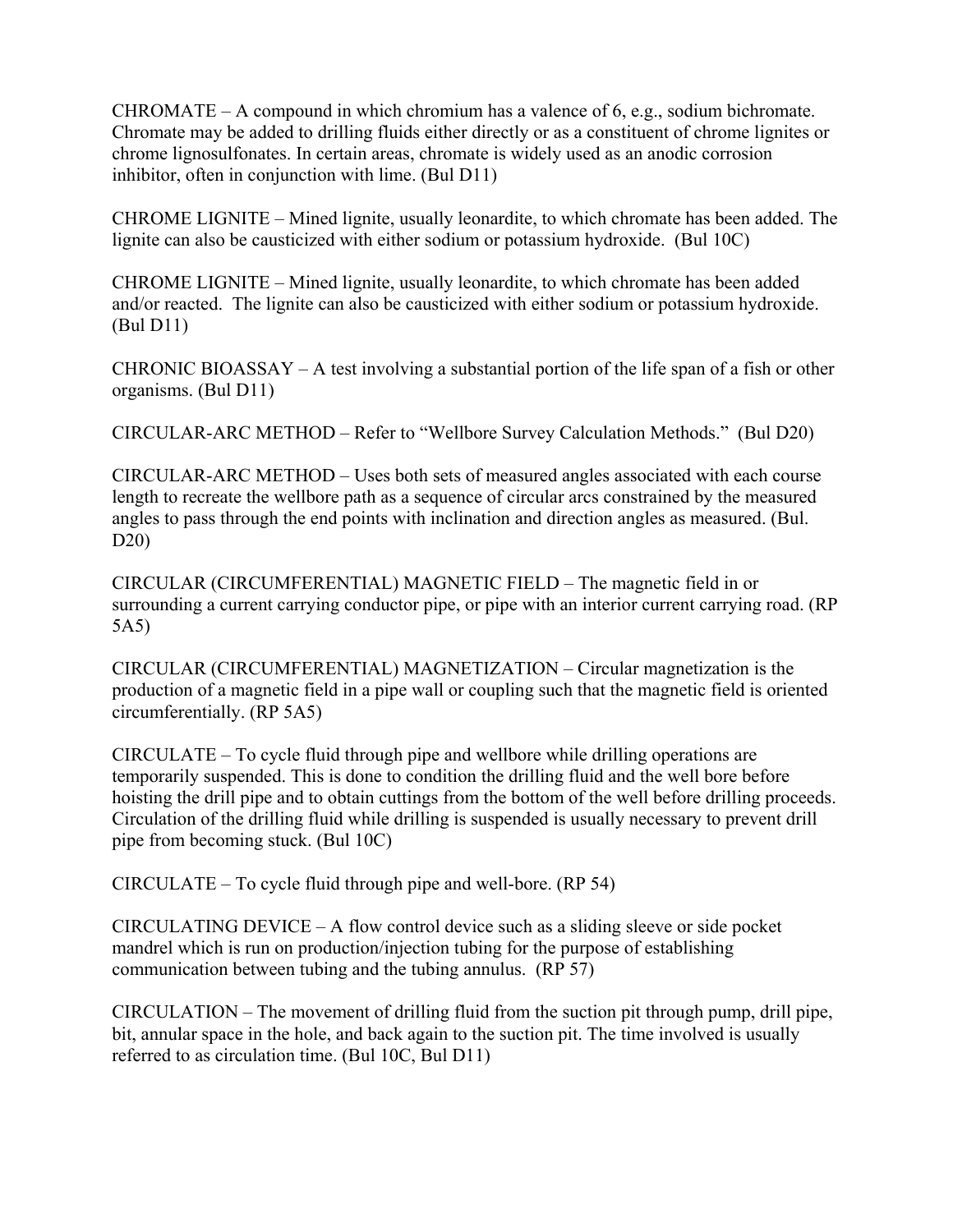CIRCULATION, LOSS OF (OR LOSS CIRCULATION) – The result of drilling fluid escaping into the formation by way of crevices or porous media. (Bul 10C, Bul D11)

CIRCULATION RATE – The volume flow rate of the circulating drilling fluid usually expressed in gallons or barrels per minute. (Bul 10C, Bul D11)

CIRCUMFERENTIAL MAGNETIZATION – See Circular Magnetization. (RP 5A5)

CLABBERED – A slang term commonly used to describe moderate to severe flocculation of drilling fluid due to various contaminants; also called "gelled-up." (Bul 10C, Bul D11)

CLADDING – A process for covering one metal with a thinner sheet of another to obtain increased corrosion resistance or other desirable properties of the thinner. (COGWE, SSWID)

 $CLAMP CONNECTION – A pressure scaling device used to join two items without using$ conventional bolted flange joints. The two items to be sealed are prepared with clamp hubs. These hubs are held together by a clamp containing two to four bolts. (RP 53)

CLARIFICATION – In waste-water treatment, the removal of turbidity and suspended solids by settling, often aided by centrifugal action and chemically induced coagulation. (Bul D11)

CLARIFICATION (CLARIFIER) – Make or become clear. In oilfield terms, generally used to describe removing oil from water. (SSWID)

CLARIFIER – In waste-water treatment, a settling tank and/or centrifugal acceleration device which mechanically removes settleable solids from wastes. (Bul D11)

CLASSIFICATION – The process of approximate grouping of material by density shape or size through the mechanical use of a fluid (air or liquid) medium. (Bul 13C)

## CLASSIFICATION –

Class I Location –A Class I location is one in which flammable gases or vapors are or may be present in the air in quantities sufficient to produce explosive or ignitable mixtures. (See NEC.)

Class I, Division 1 Location – A Class I, Division 1 location is a location: (1) in which ignitable concentrations of flammable gases or vapors exist continuously, intermittently, or periodically under normal operating conditions; or (2) in which ignitable concentration of such gases or vapors may exist frequently because of repair or maintenance operations or because of leakage; or (3) in which breakdown or faulty operation of equipment or processes might release ignitable concentrations of flammable gases or vapors, and might also cause simultaneous failure of electrical equipment. (See NEC & API RP 500B.)

Class I, Division 2 Location – A Class I, Division 2 location is a location: (1) in which volatile flammable liquids or flammable gases are handled, processed, or used, but in which the hazardous liquids, vapors, or gases will normally be confined within closed containers or closed systems from which they can escape only in case of accidental rupture or breakdown of such containers or systems, or in case of abnormal operation of equipment: or (2) in which hazardous concentrations of gases or vapors are normally prevented by positive mechanical ventilation, but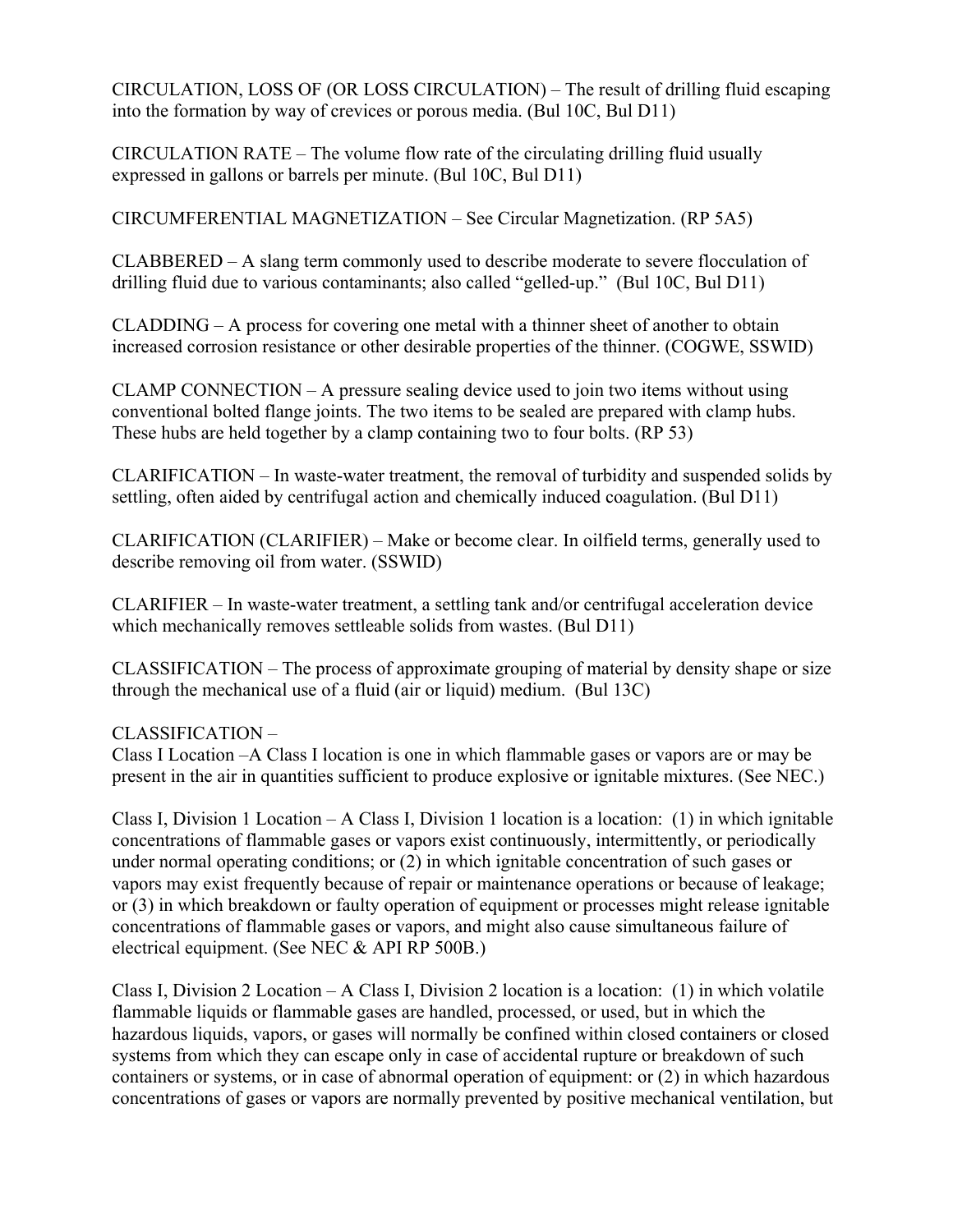which might become hazardous through failure or abnormal operation of the ventilating equipment: or (3) that is adjacent to a Class I, Division 1 location, and to which hazardous concentration of gases or vapors might occasionally be communicated unless such communication is prevented by adequate positive-pressure ventilation from a source of clean air, and effective safeguards against ventilation failure are provided. (See NEC & API RP 500B.)

GROUP C – Atmospheres that do or may contain hydrogen sulfide  $(H<sub>2</sub>S)$ , or other substances specified by NFPA 497M.

GROUP D – Atmospheres that do or may contain natural gas, hydrocarbons or other substances specified by NFPA 497M.

UNCLASSIFIED LOCATIONS – An unclassified location is a location not classified as Division 1 or Division 2. (RT 14F)

CLASSIFICATION –

Class I Location – A location in which flammable gases or vapors are, or may be, present in the air in quantities sufficient to produce explosive or ignitable mixtures.

Class I, Division 1 Location – A location in which ignitable concentrations of flammable gases are expected to exist under normal operating conditions or in which faulty equipment might simultaneously release flammable gases or vapors and also cause failure of electrical equipment. Reference Section 4.2a for a more complete definition.

Class I, Division 2 Location – A location in which flammable gases may be present, but normally are confined within closed systems: are prevented from accumulating by adequate mechanical ventilation; or the location is adjacent to a Division1 location from which ignitable concentrations might occasionally be communicated.

Group A – Atmospheres containing acetylene.

Group B – Atmospheres containing hydrogen and other gases.

Group C – Atmospheres containing hydrogen sulfide and other gases or vapors.

Group D – Atmospheres containing butane, gasoline, hexane, methane, natural gas, propane and most other hydrocarbon gases and vapors encountered in oil and gas production. (RP 500 B)

CLASSIFIED AREA – Any area electrically classified Class I, Group D. Division 1 or 2, following guidelines of API RP 500B. (RP 14C)

CLASSIFY – To group into classes or sizes with systematic relations. (Bul 13C)

CLAY – A plastic, soft, variously-colored earth, commonly a hydrous, silicate of alumina, formed by the decomposition of feldspar and other aluminum silicates. In a true clay, 30% by weight of the solid particles are of diameter less than 0.002 micrometer. (Bul 10C)

CLAY – A plastic, soft, variously-colored earth commonly a hydrous silicate of alumina formed by the decomposition of feldspar and other aluminum silicates. See also Attapulgite, Bentonite, High Yield, Low Yield, and Natural Clays. Clay minerals are essentially insoluble in water but disperse under hydration, shearing forces such as grinding, velocity effects, etc., into the extremely small particles varying from submicron to 100-micron sizes. (Bul D11)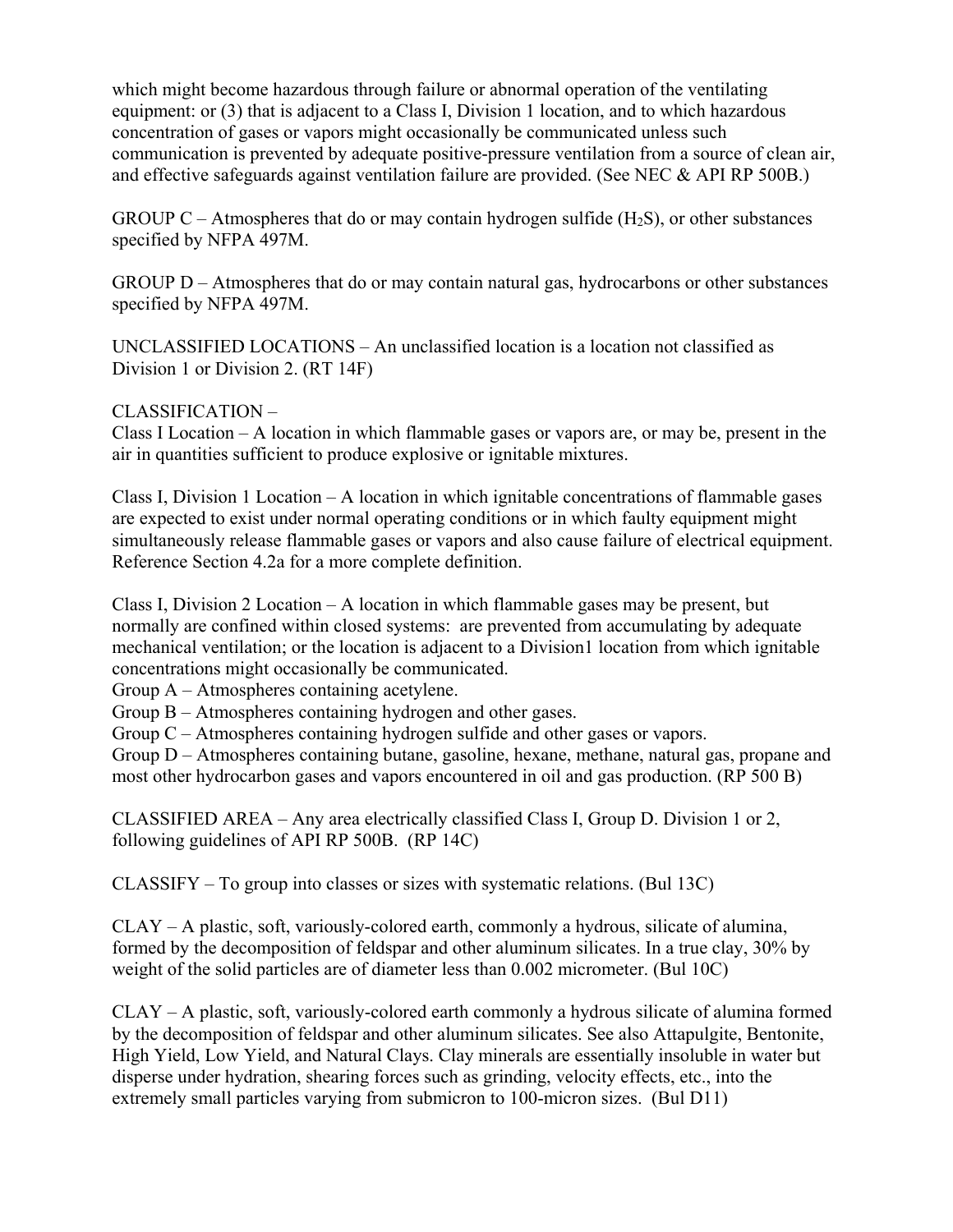CLAY EXTENDER – An agent which has been added to clay to increase its initial yield. Peptization usually refers to the addition of an electrolyte (i.e., soda ash) to increase the initial yield. A newer term, beneficiation, generally applies to the addition of organic compounds (i.e., polyacrylamide). (Bul 10C)

CLAY EXTENDER – Any of several substances, usually high molecular weight organic compounds that, when added in low concentrations to a bentonite or to certain other clay slurries, will increase the viscosity of the system, e.g., polyvinyl acetatemaleic anhydride copolymer. See Low-solids Muds. (Bul D11)

CLAY SOLIDS – See Preferred Term: Colloidal Solids. (Bul 13)

CLEAN OUT – To remove sand, scale, and other deposits from the well to restore or increase production. (WLOP)

CLEARANCE – Space between the outer diameter of the tool in question and the side of the drilled hole; the difference in the diameter of the hole and the tool. (Bul D20)

CLEARANCE – Clearance in the maximum distance along the axis of jet or bullet between the external gun surface and the surface of the core target. (RP 43)

CLINOGRAPH – An instrument to measure and record inclination. (Bul D20)

CLIP – A U-bolt or similar device used to fasten parts of a wire cable together. (ITOGP)

CLOGGING – See Preferred Term: Plugging (Bul 13C)

CLOSE IN – To temporarily shut in a well that is capable of producing oil or gas; to close the blowout preventers on a well that is being drilled in order to control a "kick." The blowout preventers close off the annulus so that pressure from below cannot flow to the surface. (WLOP)

CLOSED IN – A well capable of producing oil or gas, but temporarily shut in. (ITGOP)

CLOSED-IN BOTTOM-HOLE PRESSURE – Sometimes termed shut-in bottom-hole pressure. Pressure obtained by measurement with instrument at or near producing zone with well shut in at surface to prevent fluid movement. (WT)

CLOSED-IN PRESSURE – See Formation Pressure. (WLOP)

CLOSED TRAVERSE – Term used to indicated the closeness pf two surveys, one survey going in the hole and the second survey coming out of the hole. (Bul D20)

CLOSED WATER-TREATING SYSTEM – A system of treating water in which the water does not come in contact with air. (SSWID)

CLOSING RATIO – The ratio of the wellhead pressure to the pressure required to close the blowout preventer. (RP 53)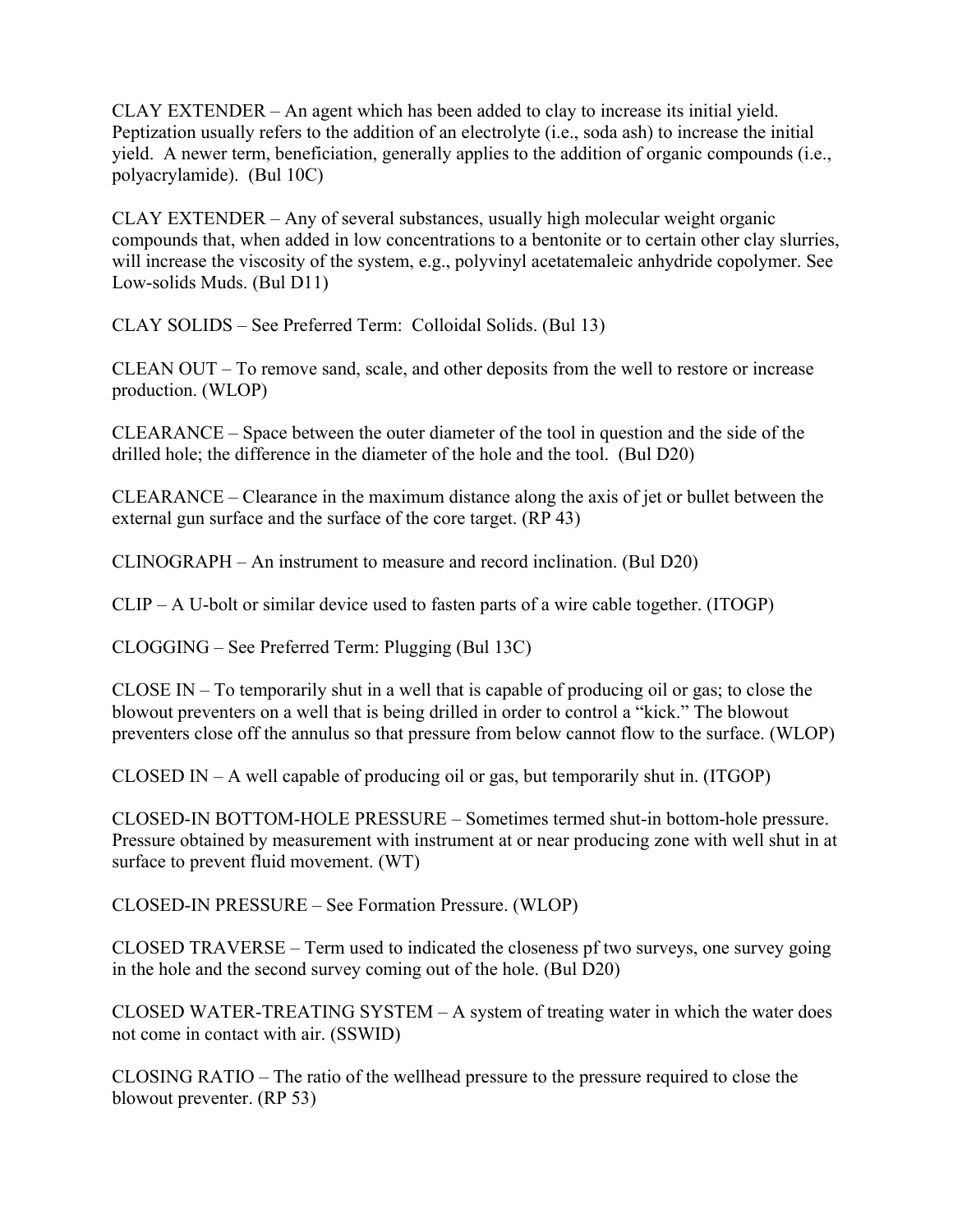CLOSURE – Refer to "Line of Closure." (Bul D20)

CLOSURE BOLTING – Fasteners used to assemble API Spec 16A equipment other than end and outlet connections. (Spec 16A)

CLOTH – See Preferred Term: Screen Cloth. (Bul 13C)

CLUTCH – A means for engagement or disengagement of power. (Spec 2C)

CMC – See Sodium Carboxymethylcellulose. (Bul 10C, Bul D11)

COAGULANT – That agent which produces clotting; to change from a fluid into a thickened mass; to curdle, congeal, or clot. (SSWID)

COAGULATION – In drilling-fluid terminology, a synonym for flocculation. (Bul D11)

COAGULATION – The clumping of particles in order to settle out impurities; often induced by chemicals such as lime or alum. (Bul D11)

COAGULATION – The joining together of finely divided particles of matter suspended in water, forming a mass large enough to settle out of suspension. (SSWID)

COALESCE – To combine into one body. (SSWID)

COALESCENCE – The change from a liquid to a thickened curdlike state by chemical reaction. Also, the combination of globules in an emulsion caused by molecular attraction of the surfaces. (Bul D11)

COALESCER – An agent which helps materials unite into one body or mass. (Coalescene – Combination of globules in an emulsion caused by molecular attraction of the surfaces; union of one or more crystals or aggregates into a simple larger unit.) (SSWID)

COALESCING – Process of causing small dispersed water-in-oil or oil-in-water droplets to combine into larger droplets which are easier to separate by gravity. Coalescing sections provide large surface areas per unit of volume and usually consist of fibrous beds such as excelsior (referred to as hay sections), or compartments of specially designed components. Electrostatic fields are another means of inducing coalescence, commonly referred to as electrostatic treating. (Spec 12L)

COASTAL ZONE – Coastal Waters and the adjacent lands that exert a measurable influence on the uses of the sea and its ecology. (Bul D11)

COASTLINE – The line of ordinary low water along that portion of the coast which is in direct contact with the open sea or the line marking the seaward limit of inland waters. (Bul 12A)

COATING – (See Related Term: Blinding) A condition wherein undersize particles cover the apertures of the screening surface by virtue of stickiness. (Bul 13C)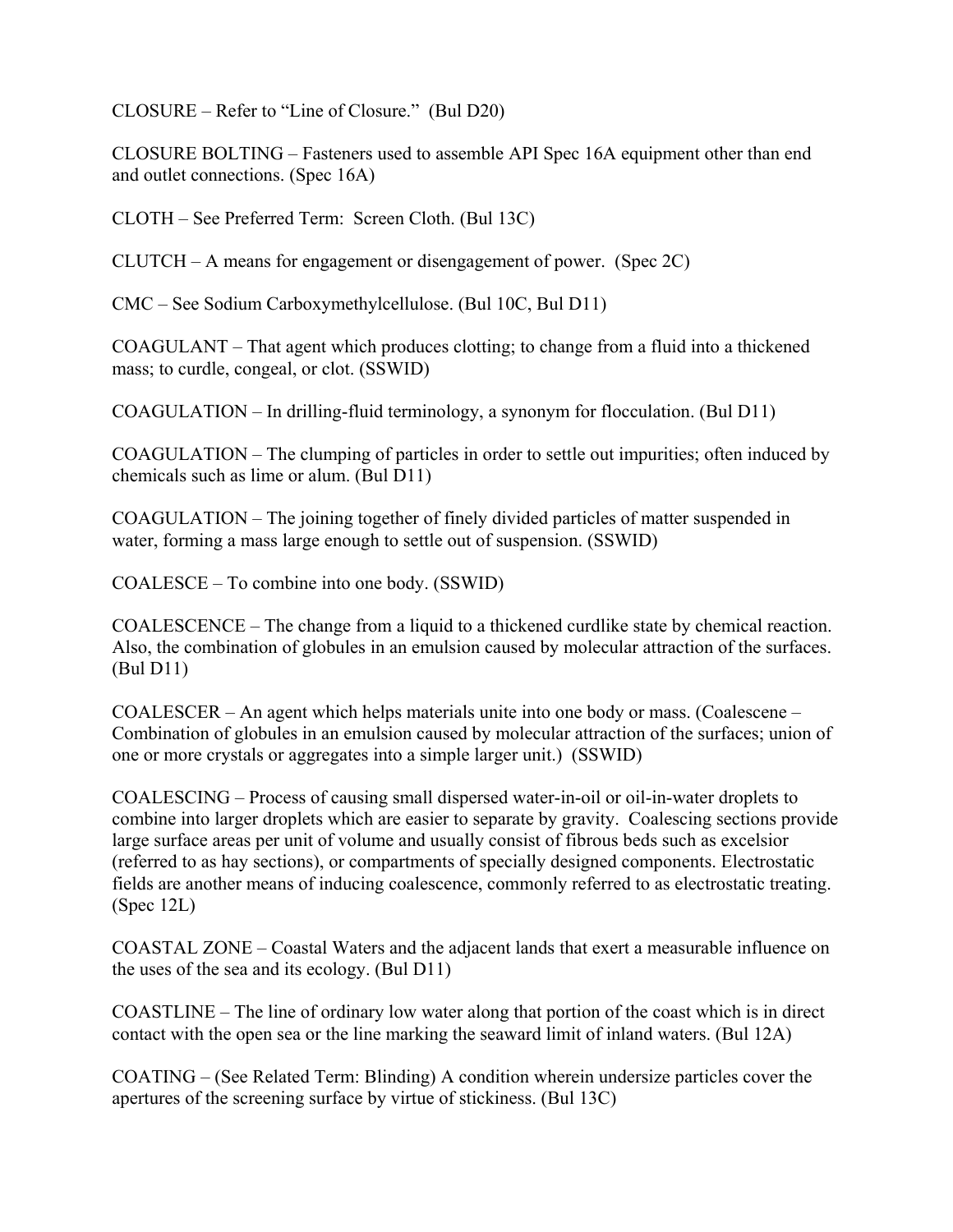COATING – The coating film as applied to the substrate. (RP 5L2)

COATING MATERIAL – The liquid material prior to application on the substrate. (RP 5L2)

COHESION – The attractive force between the same kind of molecules, i.e., the force which holds the molecules of a substance together. (Bul D11)

COIL AREA – The coil area is the heat transfer area and is normally calculated using the outside surface area of the pipe. (Spec 12K)

COIL METHOD – A method of magnetization in which pipe is encircled by a current-carrying coil. (RP 5A5)

COIL SHOT – A short pulse of magnetizing current passed through a coil surrounding a pipe for the purpose of longitudinal magnetization. (RP 5A5)

COILS – The fluid to be heated is passed through one or more coils which may be typically arranged as a single pass coil, spit pass coil, or spiral coil. The coil may also be referred to as a tube bundle. The single pass coil is normally a serpentine pattern with only one flow path. This coil may also be arranged to provide two or more parallel flow paths for reduced pressure drop, but it is still referred to as a single pass coil. The split pass coil may be designed for two pressure ratings, allowing for a choke to be located between the two coil sections. Split pass coils are used when it is necessary to use two heating stages to minimize hydrate formation within the coil. The spiral coil is generally used on smaller heaters and is normally a single pass coil. Multiple coils may be used if more than one well stream is processed in the same heater shell. (Spec12K)

COLD WELD – A metallurgically inexact term generally indicating a lack of adequate weld bonding strength of the abutting edges due to insufficient heat and/or pressure. A cold weld may or may not have separation in the weld line. Other more definitive terms should be used whenever possible. (Bul 5T1)

COLLAR – Usually refers to a coupling used to loin two lengths of pipe. (ITOGP)

COLLAR – A coupling device used to join two lengths of pipe. A combination collar is a coupling with left-hand threads in one end and right-hand threads in the other. Sometimes drill collars are called simply collars. (WLOP)

COLLAR LOCATOR – A logging device that detects casing or tubing collars for depthcorrelation purposes. It may be operated mechanically or electrically to produce a log showing the location of each casing collar or coupling in a well. When properly interpreted, this log provides an accurate way to measure depths in a well. (WLOP)

COLLECTOR PIPE – A perforated or slotted pipe near the top of the coalescing section in a treater to remove the treated oil as uniformly as possible through this portion of the treater. (Spec 12L)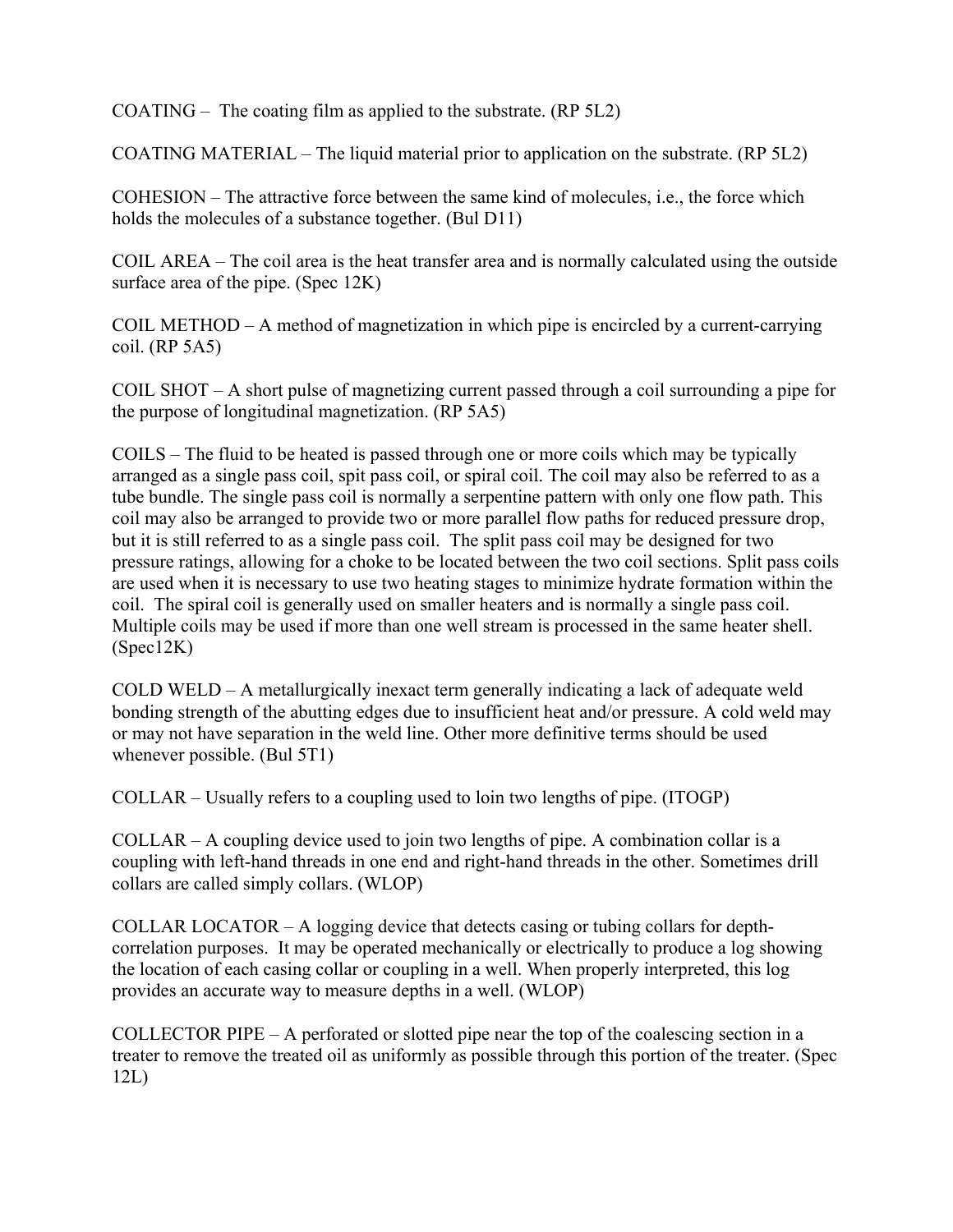COLLOID – A state of subdivision of matter which consists either of single large molecules or of aggregations of smaller molecules dispersed to such a degree that the surface forces become an important factor in determining its properties. The size and electrical charge of the particles determine the different phenomena observed with colloids, e.g., Brownian movement. The sizes of colloids range from  $1 \times 10^{-7}$  cm to 5 x 10<sup>-5</sup> cm (0.001 to 0.5 microns) in diameter, although the particle size of certain emulsoids can be in the micron range. (Bul D11)

COLLOIDAL – Pertaining to suspended solids so finely divided that they will not settle. (SSWID)

COLLOIDAL COMPOSITION – A colloidal suspension containing one more colloidal constituents. (Bul D11)

COLLOIDAL SOLIDS – Solids particles of less than two micron equivalent spherical diameter. (Bul 13C)

COLLOIDAL SUSPENSION – A stable, homogenous system of very fine particles of matter dispersed uniformly throughout a liquid medium, having properties which differ both from a true solution and from a suspension of larger particles. True colloidal suspensions have particle size range of 5 to 200 micrometers. (Bul D11)

COLLOIDAL SUSPENSION – Finely divided particles of ultramicroscopic size swimming in a liquid. (Bul D11)

COLOR BODIES – Those complex molecules which impart color (usually undesirable) to a solution. (Bul D11)

COLOR CODE – Paint band identification of pipe classification in accordance with appropriate specifications. (RP 5A5)

COLOR UNIT – Measures of the intensity of coloration of water using a platinum-cobalt standard. (Bul D11)

COLUMNAR/ORIENTED ICE – Columnar-grained ice with c-axis orientation in a preferred horizontal direction. (Bul 2N)

COLUMNAR/RANDOM ICE – Columnar-grained ice with c-axis orientation in a random horizontal direction. (Bul 2N)

COMBINATION GAS METAL-ARC WELD AND SUBMERGED-ARC WELD PIPE – Pipe having one longitudinal seam formed by the combination of continuous gas metal-arc welding and automatic submerged arc welding. The gas metal-arc welding process shall be first and followed by the submerged-arc welding process. (Spec 5L)

COMBINED METHOD – Refer to "Mercury Method." (Bul D20)

COMBUSTIBLE – Capable of burning. (RP14G)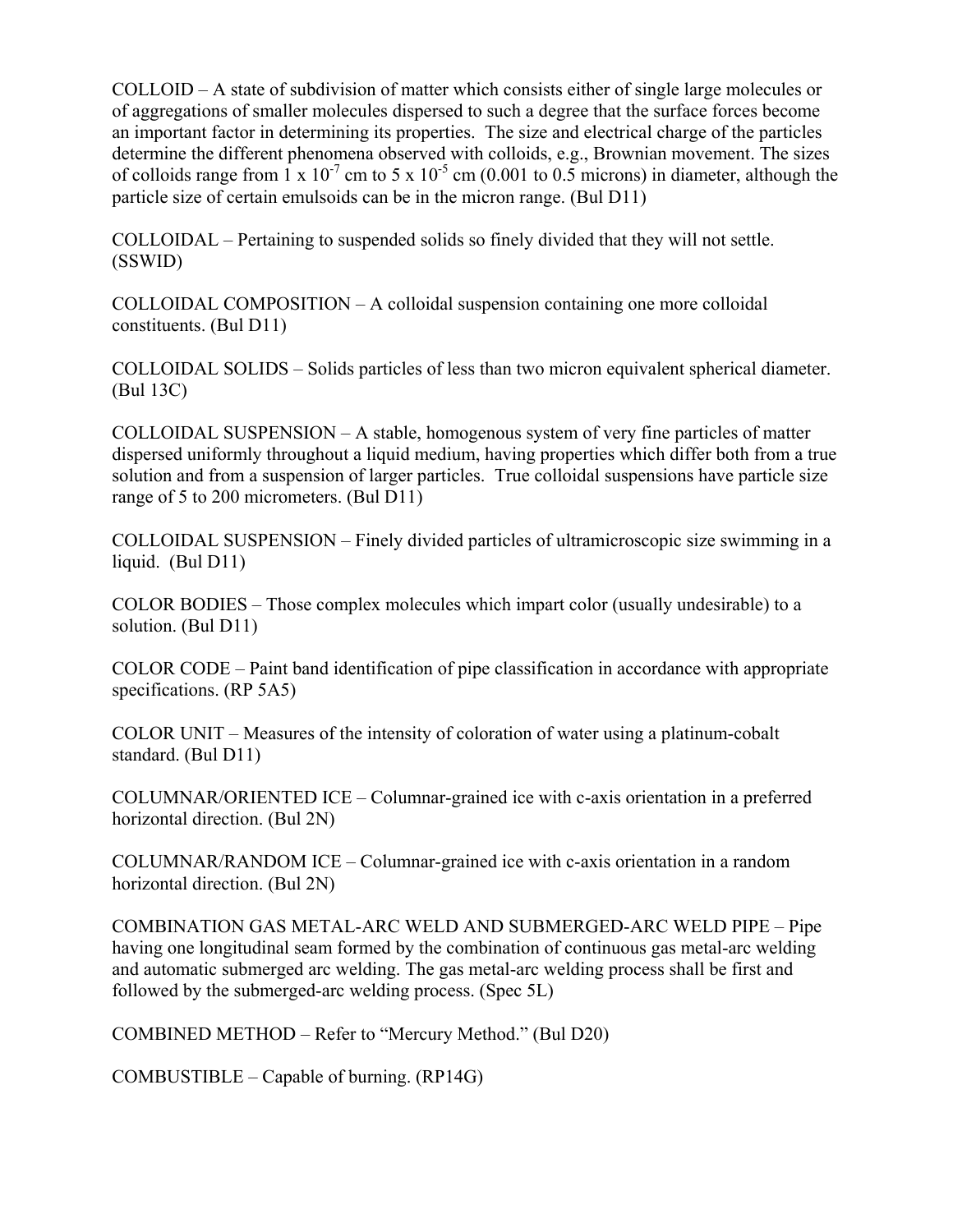COMBUSTIBLE LIQUID – Any liquid having a flashpoint at or above 100 F (37.8 C). (RP54)

COMBUSTIBLE LIQUID – A liquid having a flashpoint at or above  $100^{\circ}F(37.8^{\circ}C)$ . Combustible Liquids are subdivided as follows:

Class II Liquids – A liquid having a flash point at or above  $100^{\circ}F(37.8^{\circ}C)$  and below  $140^{\circ}$  F (60 $^{\circ}$ C).

Class IIIA Liquids – Those having flash points at or above  $140^{\circ}F (60^{\circ}C)$  and below  $140^{\circ}$ F (93 $^{\circ}$ C).

Class IIIB Liquids – Those having flash points at or above  $200^{\circ}F(93^{\circ}C)$ . (RP 500B)

COMBUSTION – The chemical reaction of rapid oxidation which is accompanied by the emission of light and heat – the flame. Combustion begins when the temperature of the ignitable substance reaches its apparent ignition temperature. This process will be self-sustaining as long as the heat released in combustion maintains the temperature with the flammable range of the ignitable substance. (RP 12N)

COMBUSTION – The oxidation of materials accompanied by the development of heat and usually the production of flame. (RP 14G)

COME-ALONG – A stretching or tightening device. (ITOGP)

COME OUT OF THE HOLE – To pull drill pipe, tubing wireline tools, etc., out of the well. (ITOGP)

COME OUT OF THE HOLE – Withdrawing of the drill pipe from the wellbore. (Bul 10C)

COMMINGLED – Fluids from more than one source mixed to make a single fluid stream. (WT)

COMPENSATED ACCELERATION METHOD – Refer to "Mercury Method." (Bul D20)

COMPOSITE SAMPLE – A fluid containing all elements (components) originally present in fluid at point of origin, i.e., bottom-hole sample containing water, oil and gas. (WT)

COMPRESSION – Act of compressing, or state of being compressed. In the sense of being the opposite of tension. (Bul D20)

COMPRESSION RIDGE – First-year ridge formed primarily by buckling, bending, or local crushing of colliding ice sheets caused by relative motion in the direction perpendicular to their common boundary. Generally composed of loosely stacked angular ice blocks, the ridge tends to be a curvilinear feature with a weaving pattern established by the extent of finger rafting. (Bul 2N)

COMPRESSIONAL WAVE – Waves in which the particle motion or vibration is in the same direction as the propagated wave (longitudinal wave). (RP 2X)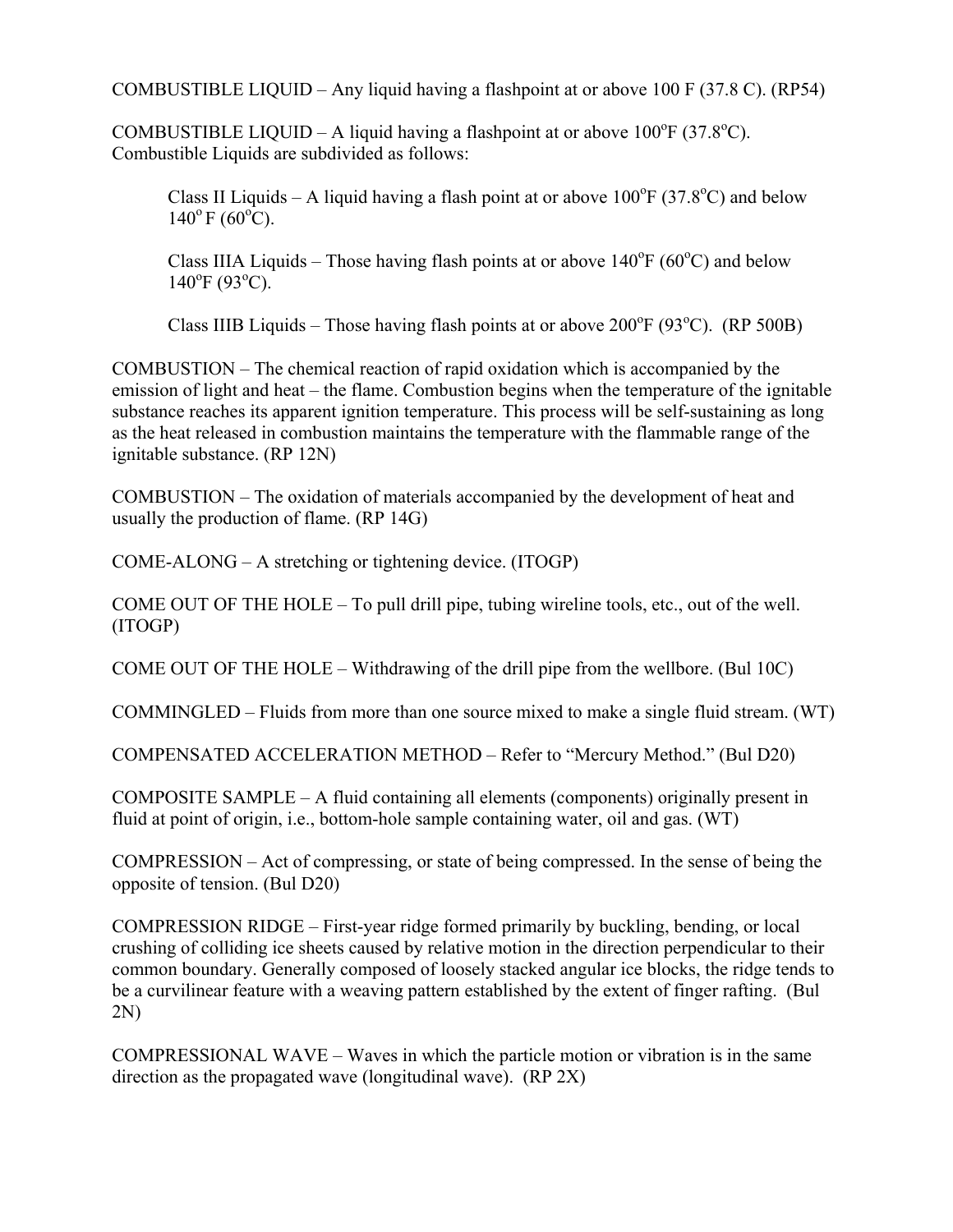COMPRESSIVE STRENGTH – The degree of resistance of a material to force acting along one of the axis in a manner tending to crush it, usually expressed in pounds of force per square inch of surface affected. (Bul 10C)

COMPRESSOR – A rotating or reciprocating machine, together with its driver and associated scrubbers, coolers, pipe, valves, controls, etc., used to compress gas or air from a lower to a higher pressure. (RP 2G)

COMPUTER PRODUCTION CONTROL (CPC) – An operation wherein field conditions and activities (well testing, lease production, equipment operational and safety status, etc.) are monitored and/or controlled automatically by a computer system. (ITOGP)

CONCENTRIC CONTROL SYSTEM – A system utilizing a concentric tubular arrangement to transmit control signals to the SCSSV. (RP 14B)

CONCENTRIC OPERATIONS – Well operations conducted using small diameter tubing inside conventional tubing or tubingless completions, normally with the Christmas tree in place and using a small rig or hoisting unit. (RP 57)

CONCENTRATION CELL – Metal ion: A corrosion cell in which a potential difference is produced by a difference in concentration of metal ions. Oxygen: A corrosion cell in which a potential difference is produced by differences in oxygen concentration. Region of low oxygen concentration is the anode or corroding area. (COGWE, SSWID)

CONDENSATE – Hydcarbons which are in the gaseous state under reservoir conditions but which become liquid either in passage up the hole or in the surface equipment. (ITOGP)

CONDENSATE  $-$  A liquid formed by condensation from a vapor phase. Within the reservoir, "condensate" is a liquid-hydrocarbon phase formed by retrograde condensation from the vapor phase upon pressure reduction. At the surface, "condensate" is a liquid-hydrocarbon phase formed by condensation form the vapor phase upon pressure and/or temperature reduction. (RP 44)

CONDUCTOR PIPE – See Pipe. (Bul 10C)

CONDUCTOR PIPE – A relatively short string of large diameter pipe which is set to keep the top of the hole open and provide a means of returning the upflowing drilling fluid from the wellbore to the surface drilling fluid system until the first casing string is set in the well. Conductor pipe may also be used in well control. Conductor pipe is usually cemented. (RP 53, RP 54)

CONDUCTIVITY – A measure of the quantity of electricity transferred across unit area per unit potential gradient per unit time. It is the reciprocal of resistivity. Electrolytes may be added to the drilling fluid to alter its conductivity for logging purposes. (Bul D11)

CONDUIT SEAL – A sealing fitting poured with cement-like potting compound designed to contain an explosion in the enclosure to which it is attached. (See Section 4.8.) (RP 14F)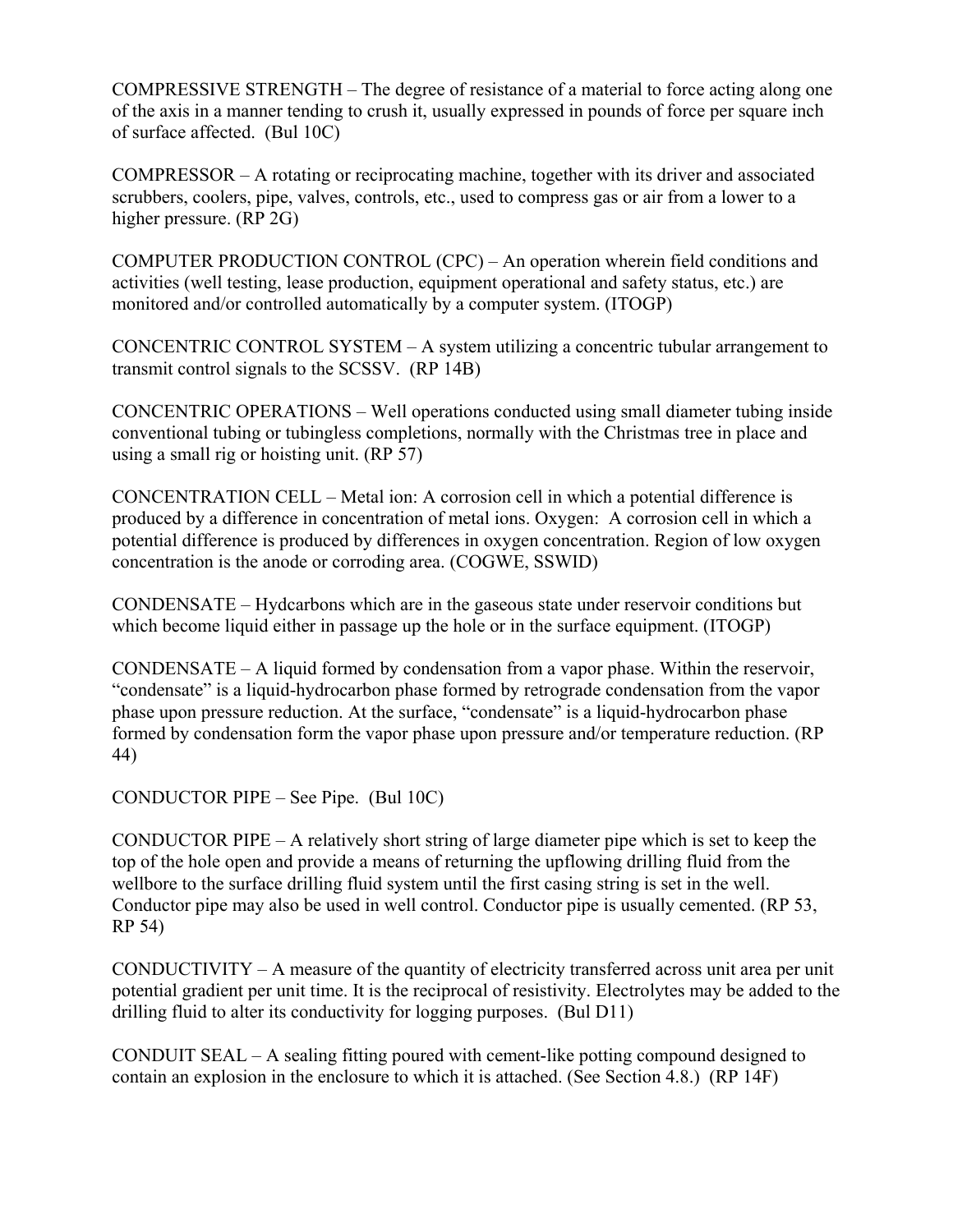CONE – See Preferred Term: Hydrocyclone. (Bul 13)

CONFORMANCE – Compliance with specified requirements. (Spec 6A, Spec 16A, Spec Q1)

CONNATE WATER – Formation water locked in the pores of a formation by capillary action. This water does not flow without introducing strong driving forces or by means of a chemical reaction. (Bul 10C)

CONNATE WATER – Water that probably was laid down and entrapped with sedimentary deposits, as distinguished from migratory waters that have flowed into deposits after they were laid down. (Bul D11)

CONNATE WATER – Fossil sea water trapped within sediments during deposition. (SSWID)

CONNECTION – The joining of two lengths of pipe. (ITOGP)

CONNECTORS – 1. Riser devices used to latch and unlatch risers and lower marine riser packages to subsea equipment. 2. Tendon devices used to latch and unlatch tendons to the foundation system and to connect the tendon to the platform. (RP 2T)

CONSERVATIVE POLLUTANT – A pollutant that is relatively persistent and quite resistant to degradation, such as parachlorobiphenyls. (Bul D11)

CONSISTENCY – A rheological property of matter which is related to the cohesion of the individual particles of a given material, its ability to deform, and its resistance to flow. The consistency of cement slurries is determined in accordance with API Spec 10. It is expressed as Bearden units of consistency (Bc) when determined either on the pressurized consistometer or on the atmospheric pressure consistometer. (Bul 10C)

CONSISTENCY – The viscosity of a non-reversible fluid, in poises, for a certain time interval at a given pressure and temperature. (Bul D11)

CONSISTOMETER – A tester having a stirring apparatus to measure the thickening time of cement slurries under predetermined temperatures and pressures. (Bul 10C)

CONSISTOMETER – A thickening-time tester having a stirring apparatus to measure the relative thickening time of drilling fluid or cement slurries under predetermined temperatures and pressures. (Bul D11)

CONSOLIDATION – A process of solidification of an ice mass by freezing water in voids between ice blocks. (Bul 2N)

CONSTRUCTED ICE – Ice formed by surface flooding, spraying, subsurface convection cells, or other techniques. (Bul 2N)

CONTACT INSPECTION – The method in which the search unit makes direct contact with the material, with a minimum couplant film. (RP 2X)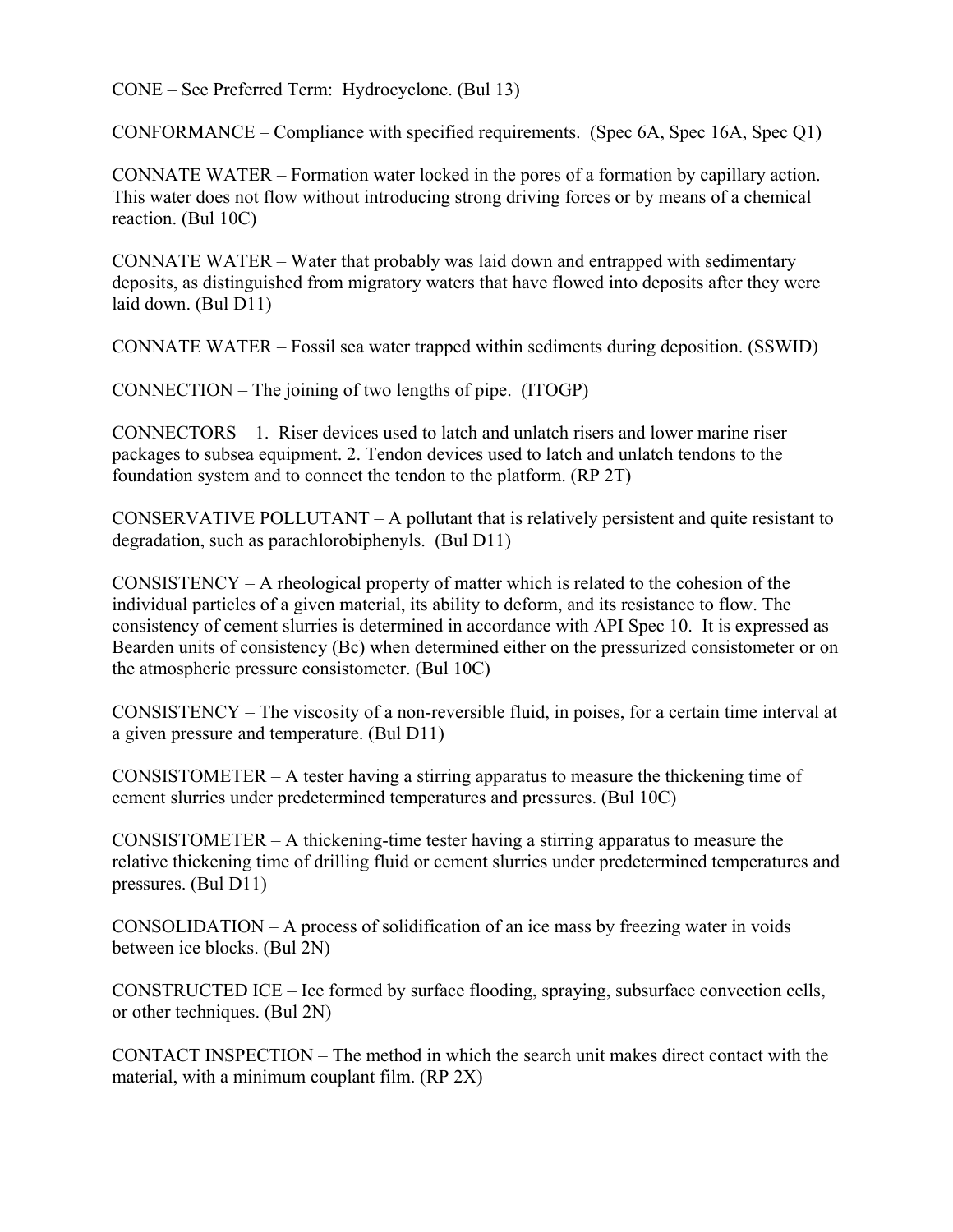CONTACT MARKS – Intermittent marks adjacent to the weld line resulting from the electrical contact between the electrodes supplying the welding current and the pipe surface. (Bul 5T1)

CONTACT METHOD – (Current flow method.) A method of magnetizing pipe by passing a current through its wall via prods or hand-held contacts. (RP 5A5)

CONTACT TRANSDUCER – A transducer which is coupled to a test surface either directly or through a thin film of couplant. (RP 2X)

CONTAINMENT – Any method used on an offshore platform to collect and direct escaped liquid hydrocarbons to a safe location. (RP 14C)

CONTAMINANT – Material, usually a mud component, which becomes mixed with the cement slurry during the displacement process, and which has a deleterious effect on cement properties. (Bul 10C)

CONTAMINANT – A harmful or undesirable constituent; any substance that might constitute a health hazard or adversely affect desirable properties of drilling fluids. (Bul D11)

CONTAMINATION – The presence in a drilling fluid of any foreign material that may tend to produce detrimental properties of the drilling fluid. (Bul D11)

CONTEST – Organized competition sponsored by the individual sections of the Industrial Conference of the National Safety Council. Contests are based on incidence rates of occupational injuries and illnesses involving days away from work or death. Contests have only one relationship with the Award Plan – contestant units with perfect records tanking below third place in their contest group or division will receive the appropriate level of award under the Award Plan. (Bul T5)

CONTINUOUS FLOW GAS LIFT – Gas lift operation in which gas is injected continuously into the liquid column. Reservoir fluids and the inject gas are produced from the wellhead at the surface without interruption. (GL)

CONTINUOUS METHOD – A method of searching for flaws while the magnetizing current is being applied. (RP 5A5)

CONTINUOUS PHASE – The fluid phase which completely surrounds the dispersed phases that may be colloids, oil, etc. (Bul D11)

CONTINUOUS REELED TUBING – Tubing stored on a reel that can be run in and out of a well without making a connection. (RP 57)

CONTINUOUS WAVE – A constant flow of ultrasonic waves, as opposed to pulsed. (RP  $2X$ )

CONTOUR (verb) – The gradual tapering by filing or grinding to prevent abrupt changes in the wall thickness. (RP 5A5)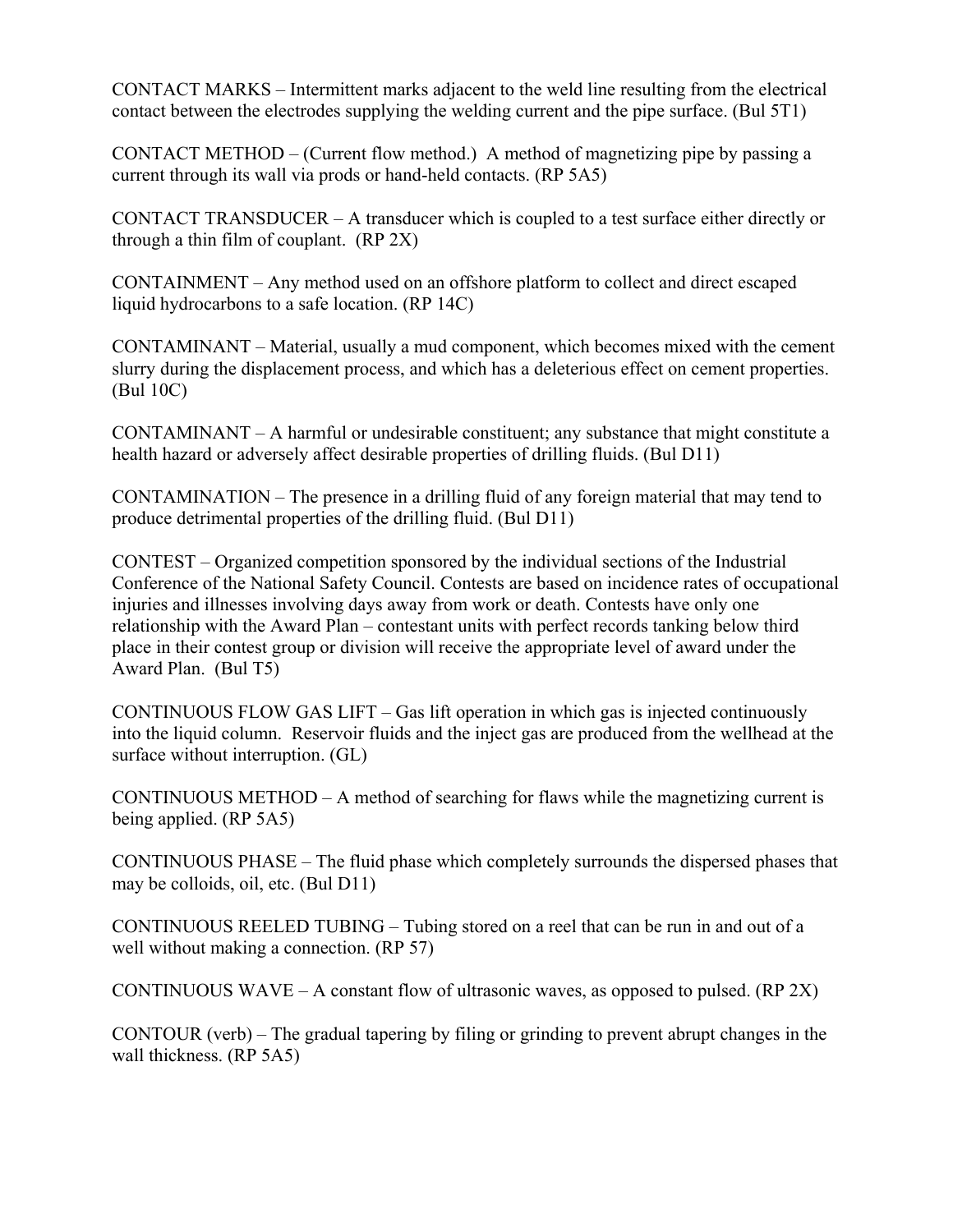CONTRACTED SWEEP – A contraction of the horizontal sweep on the viewing screen of the ultrasonic instrument. Contraction of this sweep permits viewing reflections occurring over a greater depth of material or duration of time. (RP 2X)

CONTRACTOR – Any person or company who contracts all or any part of oil and gas well drilling or servicing. (RP 54)

CONTROL – To exercise authority over and regulate. (Spec Q1)

CONTROL CYLINDERS – Hypothetical limits in the form of a cylinder around the planned trajectory of the wellbore and in which the borehole is to be maintained. (Bul D20)

CONTROL ECHO – Reference signal from a constant reflecting surface, such as a back reflection (RP 2X)

CONTROL FEATURE – A documented activity to ensure conformance with specific requirements of applicable specifications. (Spec Q1)

CONTROL LINE – An individual conduit utilized to transmit control signals to the SCSSV. (RP 14B)

CONTROL MANIFOLD – The system of valves and piping to control the flow of hydraulic fluid to operate the various components of the blowout preventer stack. (RP 53)

CONTROL PANEL – Switches and devices to start, stop, measure, monitor or signal what is taking place. (ITOGP)

CONTROL PANEL, REMOTE – A panel containing a series of controls that will operate the valves on the control manifold from a remote point. (RP 53)

CONTROL POD – An assembly of subsea valves and regulators which when activated from the surface will direct hydraulic fluid through special apertures to operate blowout preventer equipment. (RP 53)

CONTROLLED AGGREGATION – A condition in which the clay platelets are maintained stacked by a polyvalent cation, such as calcium, and are deflocculated by use of a thinner. (Bul D11)

CONTROLLED AREA – A defined area in which the occupational exposure of personnel to radiation or to radioactive material is under the supervision of an individual in charge of radiation protection. (This applies that a controlled area is one that requires control of access, occupancy, and working conditions for radiation protection purposes.) (RP 5A5)

CONTROLLED DIRECTIONAL DRILLING – The art and science involving the intentional deflection of a wellbore in a specific direction in order to reach a predetermined objective below the surface of the earth. (Bul D20)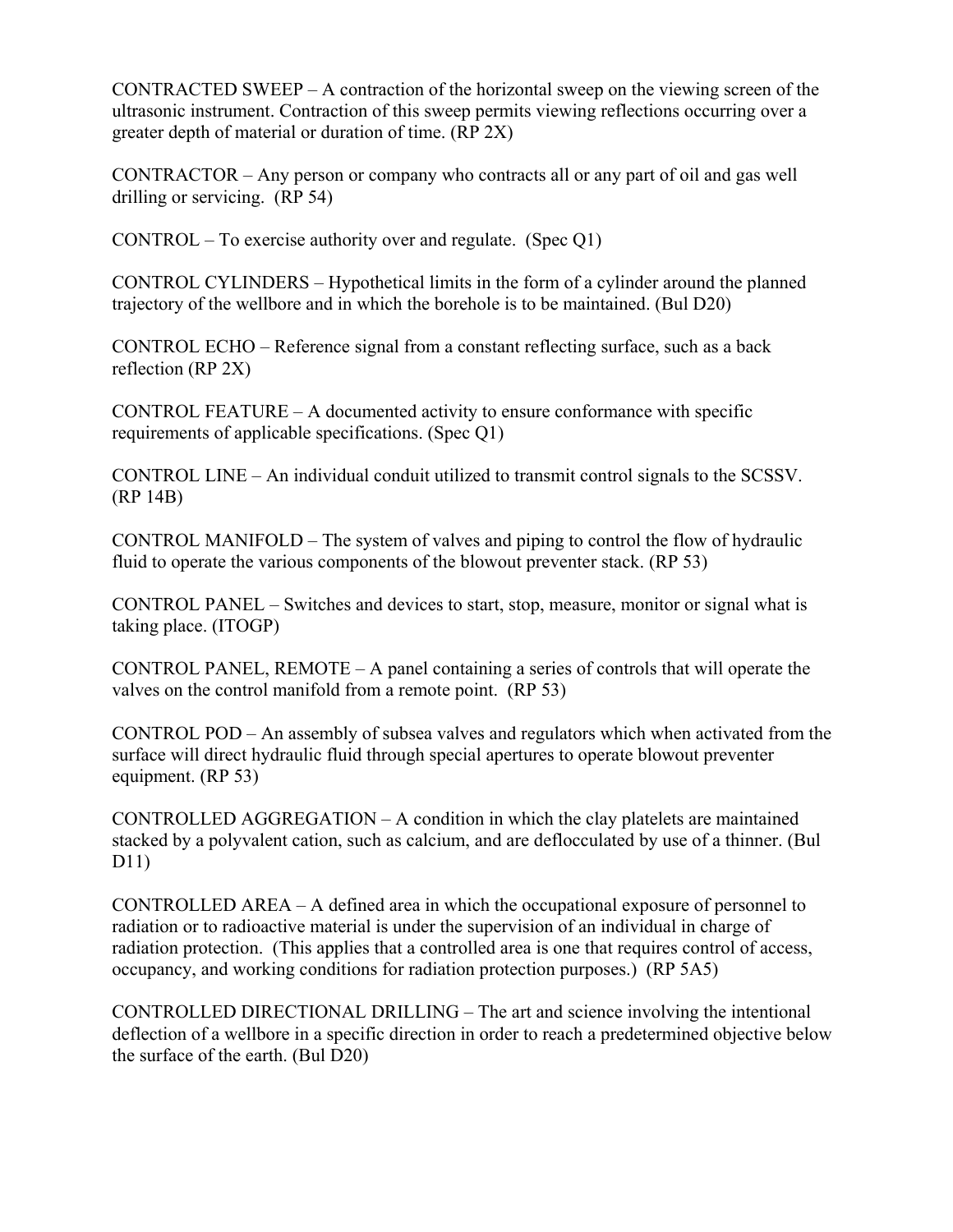CONTROLLED DIRECTIONAL WELL (OR DEVIATED WELL) – A hole purposely deviated from the vertical in specific directions using controlled angles to reach an objective location (target) other than directly under the surface location. (Bul D12A)

CONVENTIONAL MUD – A drilling fluid containing essentially clay and water. (Bul D11)

CONVENTIONAL OPERATIONS – Well operations conducted using a rig equipped with fluid pumps, rotary table, and other equipment designed to perform well workovers, recompletions, and other work which requires removal of the Christmas tree and pulling or manipulation of the tubing. (RP 57)

CONVEYING SPEED – (See Related Term: Gear Ratio.) On a decanting centrifuge, the difference in speeds between the outer bowl and the screw conveyor in rpm. (Bul 13)

CONVEYOR – A mechanical device for moving material from one place to another. In a decanting centrifuge a hollow hub with flute(s) rotating in the same direction but at a slower speed than the centrifuge bowl. (Bul 13C)

COOLER – A refrigerated water bath used to cool pressure charged gas life valves to  $60^{\circ}$ F when setting them. (GL)

COPOLYMER – A substance formed when two or more substances polymerize at the same time to yield a product which is not a mixture of separate polymers but a complex having properties different from either polymer alone. See Polymer. Examples are polyvinyl acetate-maleic anhydride copolymer (clay extender and selective flocculant), acrylamide-carboxylic acid copolymer (total flocculant), etc. (Bul D11)

COPOLYMER – A molecule formed when two or more unlike polymers are linked together. (COGWE, SSWID)

COPPER-FREE OR LOW COPPER CONTENT ALUMINUM – Aluminum alloys containing 0.4% or less copper. (RP 14F)

CORE-FLOW EFFICIENCY (CFE) – Core-flow efficiency is the ratio of the experimental permeability ratio to the theoretical permeability ratio,  $(k_p/k_o)/(k_i/k_o)$ , for the same total core penetration. (RP 43)

CORING – The act of procuring a sample of the formation being drilled for geological information purposes. Coring is done by means of a core barrel. (Bul 10C)

CORNER EFFECT – The reflection of a sound beam directed normal to the intersection of two perpendicular planes. (RP 2X)

CORRECTIVE ACTION – Measures taken to rectify conditions adverse to quality and to minimize recurrence. (Spec Q1)

CORRECTIVE JETTING RUNS – Action taken with a directional jet bit to change the direction or inclination of the borehole. (Bul D20)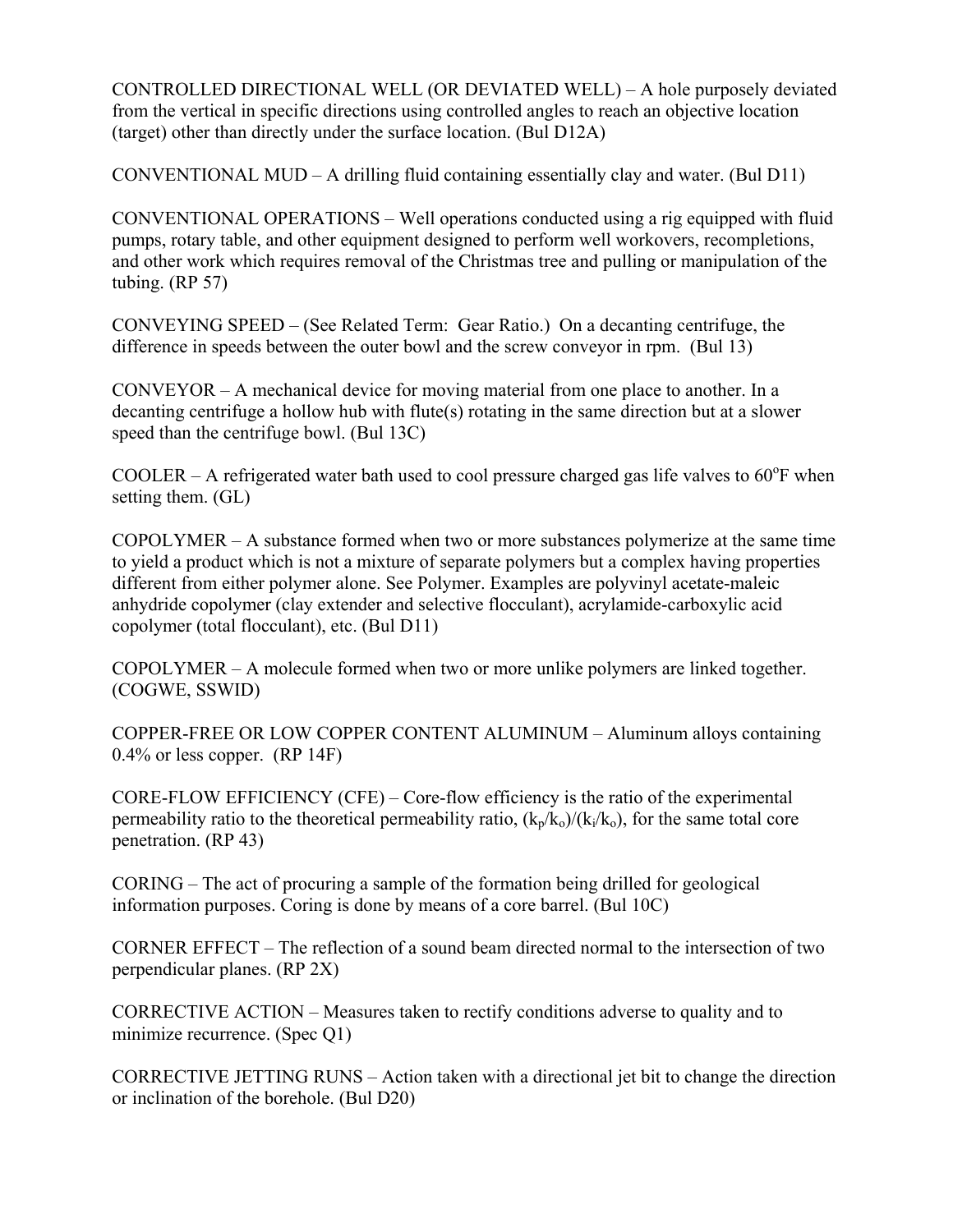CORROSION – The adverse chemical alteration or destruction of a metal by air, moisture, or chemicals. (Bul 10C)

CORROSION – The adverse chemical alteration on a metal or the eating away of the metal by air, moisture, or chemicals; usually an oxide is formed. (Bul D11)

CORROSION – Corrosion is defined as the destruction of a metal by chemical or electrochemical reaction with its environment. (Spec 12J)

CORROSION AGENT – Any agent causing corrosion. (COGWE, SSWID)

CORROSION-EROSION – The phenomenon of a protective film of corrosion product being eroded away by the erosive action of the process stream, exposing fresh metal which then corrodes. Extremely high metal weight loss may occur under these conditions. (RP 14E)

CORROSION-FATIGUE FAILURE – Failure of a metal exposed to repeated loading in corrosive service. (COGWE)

CORROSION-FATIGUE FAILURE – Metal in corrosion service exposed to repeated stresses until it fails to function (COGWE, SSWID)

CORROSION PRODUCT – The material which results from a metal combining with its corrosive environment. (COGWE, SSWID)

CORROSION RESISTANT RING GROOVES – Ring grooves lined with metal resistant to metal-loss corrosion. (Spec 6A, Spec 16 A)

CORROSIVE GAS – A gas which when dissolved in water or other liquid causes metal attack. Usually included are hydrogen sulfide  $(H<sub>2</sub>S)$ , carbon dioxide  $(CO<sub>2</sub>)$  and oxygen  $(O<sub>2</sub>)$ . (RP 14E)

CORROSIVE HYDROCARBON SERVICE – Process streams which contain water or brine and carbon dioxide (CO<sub>2</sub>), hydrogen sulfide (H<sub>2</sub>S), oxygen (O<sub>2</sub>) or other corrosive agents under conditions which cause metal weight loss. (RP 14F)

COUNTERWEIGHT – (Also called "Ballast") Weight used to supplement the weight of the machine in providing stability for lifting working loads and usually attached to rear of revolving upperstructure. (Spec 2C)

COUPLANT – The couplant, a liquid such as water, oil glycerin, etc., capable of conducting ultrasonic vibrations from the transducer to the material being tested shall be used. (RP 2X)

COUPLANT – A material (usually a liquid) used between ultrasonic transducer and the test specimen to conduct ultrasonic energy between them. (RP 5A5)

COUPLING – A mechanical means for joining two sections of riser pipe in end-to-end engagement. (RP 2R)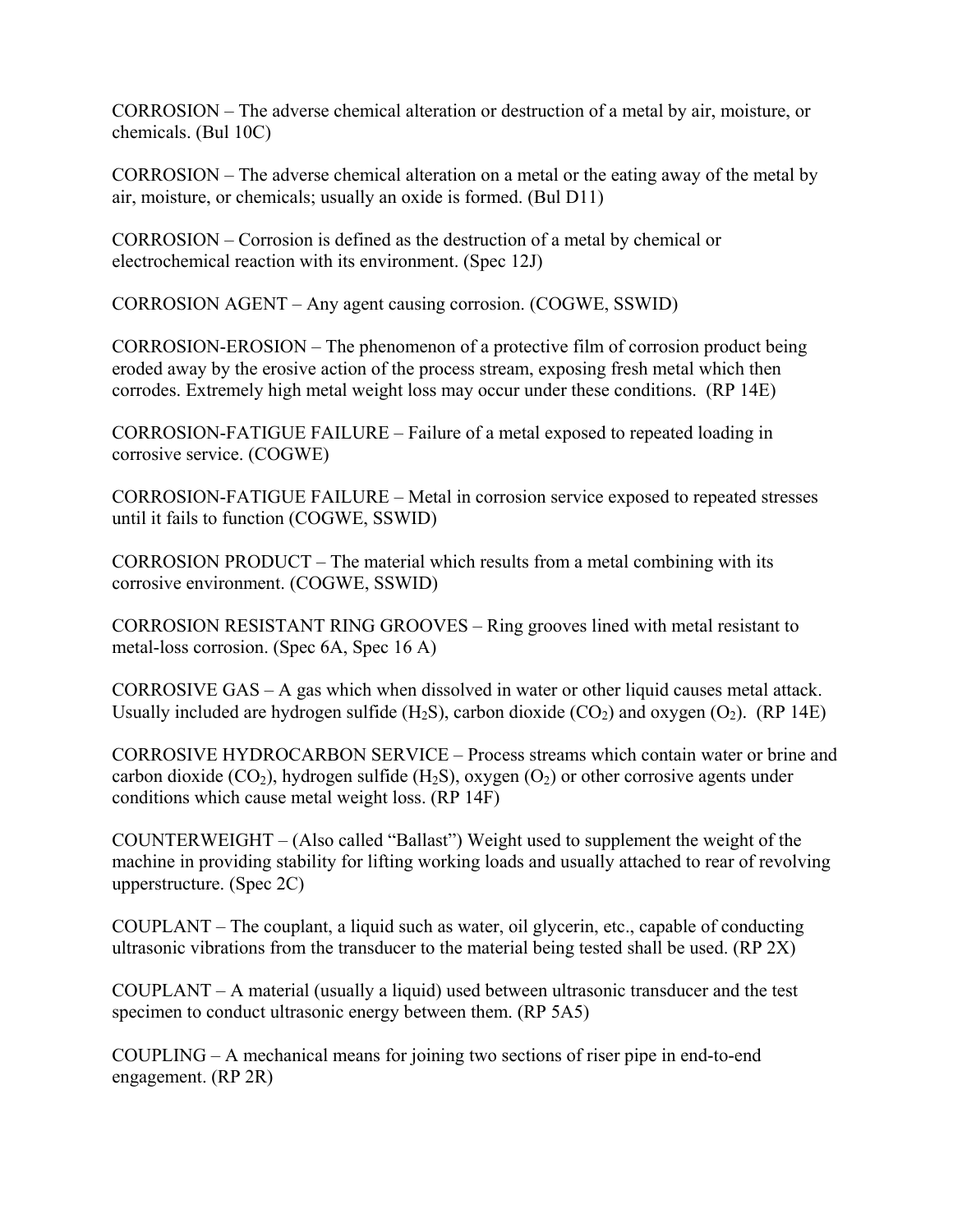COUPLING MILL END – The end of the pipe to which the coupling is applied at the mill. Referred to as the box end of integral joint pipe. (RP 5B1)

COUPLING PRELOAD – Compressive bearing load developed between pin and box members at their interface; this is accomplished by elastic deformation during makeup of the coupling. (RP 2R)

COUPON – Small metal strips which are exposed to corrosive systems for the purpose of determining nature and severity of corrosion. (COGWE)

COUPON – Small metal strip which is exposed to corrosive systems for the purpose of determining the nature and severity of corrosion. (ITOGP)

COUPON – A small metal strip which is exposed to corrosive systems for the purpose of determining nature and severity of corrosion or scale deposition. (SSWID)

COURSE – The axis of the borehold over an interval length. (Bul D20)

COURSE BEARING- The azimuth of the course. (Bul D20)

COURSE DEVIATION – The length of a line made by projecting a course length onto a horizontal plane. In practice, the horizontal displacement between two stations regardless of directions. (Bul D20)

COURSE LENGTH – The difference in measured depth or actual hole length from one station to another. (Bul D20)

COVER MATERIAL – Soil that is used to cover compacted solid waste in a sanitary landfill. (Bul D11)

C.P. – Point in case hold of cementing through perforations. Abbreviation for "casing point." (Bul 10C)

CPR – Cardiopulmonary resuscitation.

CRACK – A stress-induced separation of the metal which, without any other influence, is insufficient in extent to cause complete rupture of the material. (Bul 5T1)

CRACK – A planar discontinuity formed by separation of previously continuous material. (RP 2X)

CRACKERS – Bottom-hole assembly in which single joints of drill string can be run between drill collars to produce a limber assembly. (Bul D20)

CRATER – The formation of a large funnel-shaped cavity at the top of a hole resulting from a blow-out or occasionally from caving. (Bul D11)

CRATER – To fail. To cave in. (ITOGP)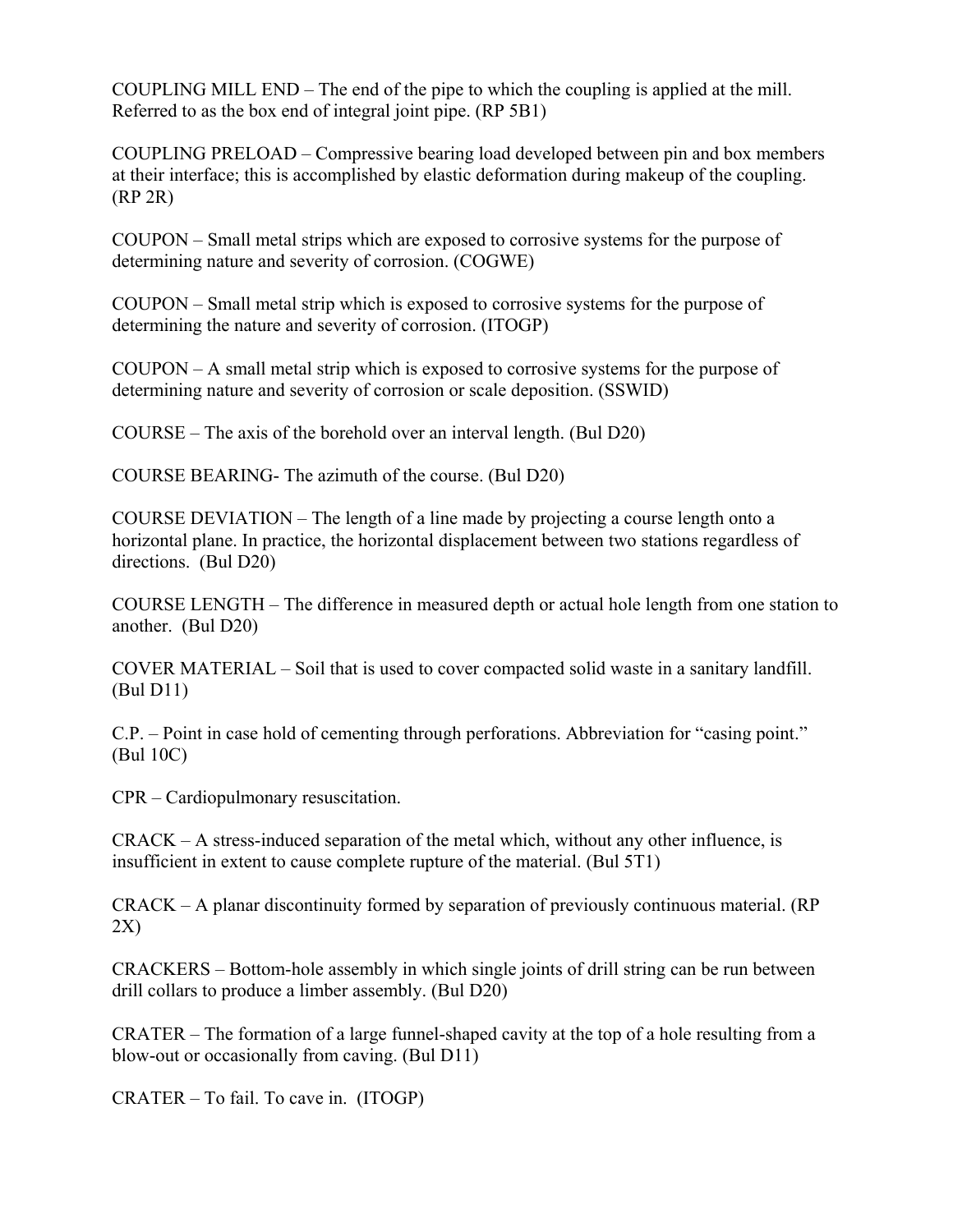CREAMING OF EMULSIONS – The settling or rising of the particles of the dispersed phase of an emulsion as observed by a difference in color shading of the layers formed. This can be either upward or downward creaming, depending upon the elative densities of the continuous and dispersed phases. (Bul D11)

CREATED FRACTURES – Induced fractures by means of hydraulic or mechanical pressure exerted on the formation. (Bul D11)

CREEP – Time-dependent increase in strain during a state of constant stress. (Bul 2N)

CREEP – The gradual deformation of metals or plastics under loads applied for a long time. (COGWE, SSWID)

CREST- The top of a thread. (RP 5A5, RP 5B1)

CREST CLEARANCE – The distance between the crest and root of mating threads. (RP 5B1)

CREST TRUNCATION – The distance between the sharp crest (crest apex) and the finished crest. (RP 5B1)

CRIPPLED BIT – By removing one cone, a bit is "crippled" and made to act erratically. Such bits have been used in deflecting holes. (Bul D20)

CRITICAL ANGLE – The incident angle of the sound beam beyond which a specific refracted mode of vibration no longer exists. (RP 2X)

CRITICAL COMPONENT – Any component of the crane whose failure would result in loss of load control or result in structural instability of the machine. (Spec 2C)

CRITICAL COMPONENTS – Those parts which have specified requirements in this document. (Spec 6A)

CRITICAL FLAW – One which is capable of causing failure. (RP 2X)

CRITICAL FLOW – By "critical flow" is meant that the velocity through an orifice or small opening has reached a maximum, and remains a constant. The rate of flow is directly proportional to upstream pressure, and changes only with upstream pressure. Downstream pressure has no effect on flow rate when critical flow velocity is obtained. (WT)

CRITICAL FLOW PROVER – Essentially a steel tube 12" long with provisions for installing an orifice plate at one end. Two sizes are available, either 2" or 4" internal diameter. Two connections are provided on tube – one for a thermometer bulb and the other for connecting a pressure recording meter. (WT)

CRITICAL GAS SATURATIONS – the lowest gas saturation in the reservoir rock at which gas will flow. When the gas saturation is less than the critical value, the permeability to gas is zero. (RP 44)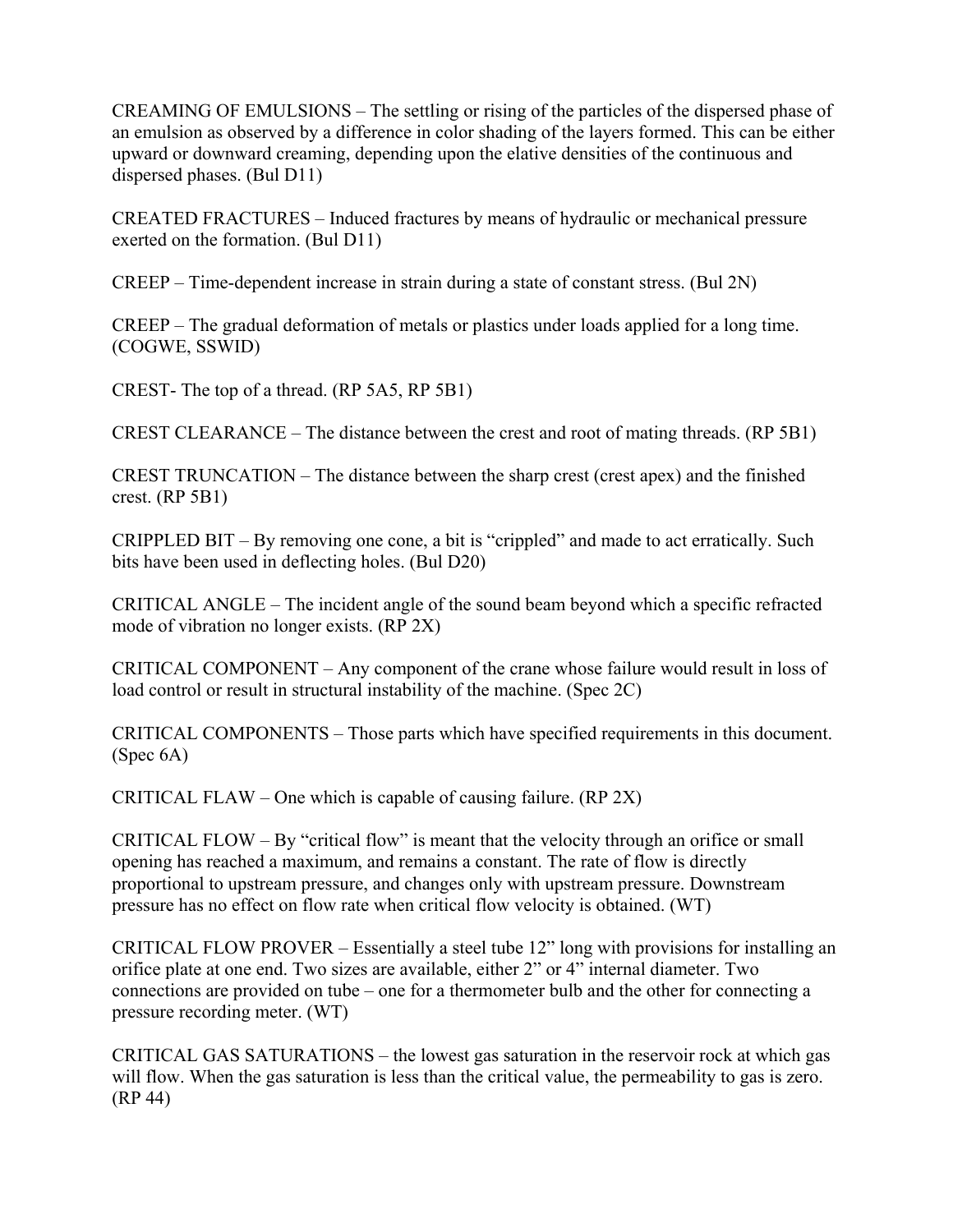CROOKED HOLE – Wellbore which has been inadvertently deviated from a straight hole. (Bul D20)

CROOKED HOLE – A wellbore which has inadvertently deviated from the vertical. (ITOGP)

CROOKED HOLE AREA – An area where the subsurface formations are so composed or arranged that it is difficult to drill a straight hole. (Bul D20)

CROOKED-HOLE TENDENCY – A characteristic of the formation, bottom-hole assembly, or drilling practices to cause a crooked hole to be drilled. (Bul D20)

CROSS – A pressure containing fitting with a minimum of four openings. Usually all four openings are at 90° to one another. Crosses may be threaded or flanged (also studded flange). (Spec 6A)

CROSS-OVER POINTS – In multiple layer spooling of rope on a drum, those points of rope contact where the rope crosses the preceding rope layer. (Spec 2C)

CROSS-OVER SEAT – A Special seat for a gas lift valve which directs the pressure applied at the nose of the gas lift valve to the bellows and the pressure applied to the holes in the side of the valve to the under side of the seat. It is used most often in fluid operated valves. (GL)

CROSS TALK – An unwanted condition in which acoustic energy is coupled from the transmitting crystal to the receiving crystal without propagating along the intended path through the material. (RP 2X)

CROSS THREADED – Male and female threads don't mate. (RP 5A5)

CROSSOVER FLANGE – A double or single studded adapter flange with a restricted area sealing means and with a top connection pressure rating above that of the lower connection. (Spec 6A)

CROSSOVER SPOOL – Flanged equipment with a restricted area sealing means, at or near the face of its lower flange. Crossover spools are also provided with suitable means to suspend and seal around an inner string of casing or tubing. A crossover spool has a top connection with a pressure rating above that of the lower connection. (Spec 6A)

CROWD THE BIT – Term used to indicate that more weight is applied to the bit than needed for efficient drilling. A crowded bit will usually increase the inclination or cause an azimuth change. (Bul D20)

CROWN – The curvature of the screen deck or the difference in elevation between the high and low points. (Bul 13C)

CROWN BLOCK ASSEMBLY – The stationary sheave or block assembly installed at the top of a derrick or mast. (Spec 4F)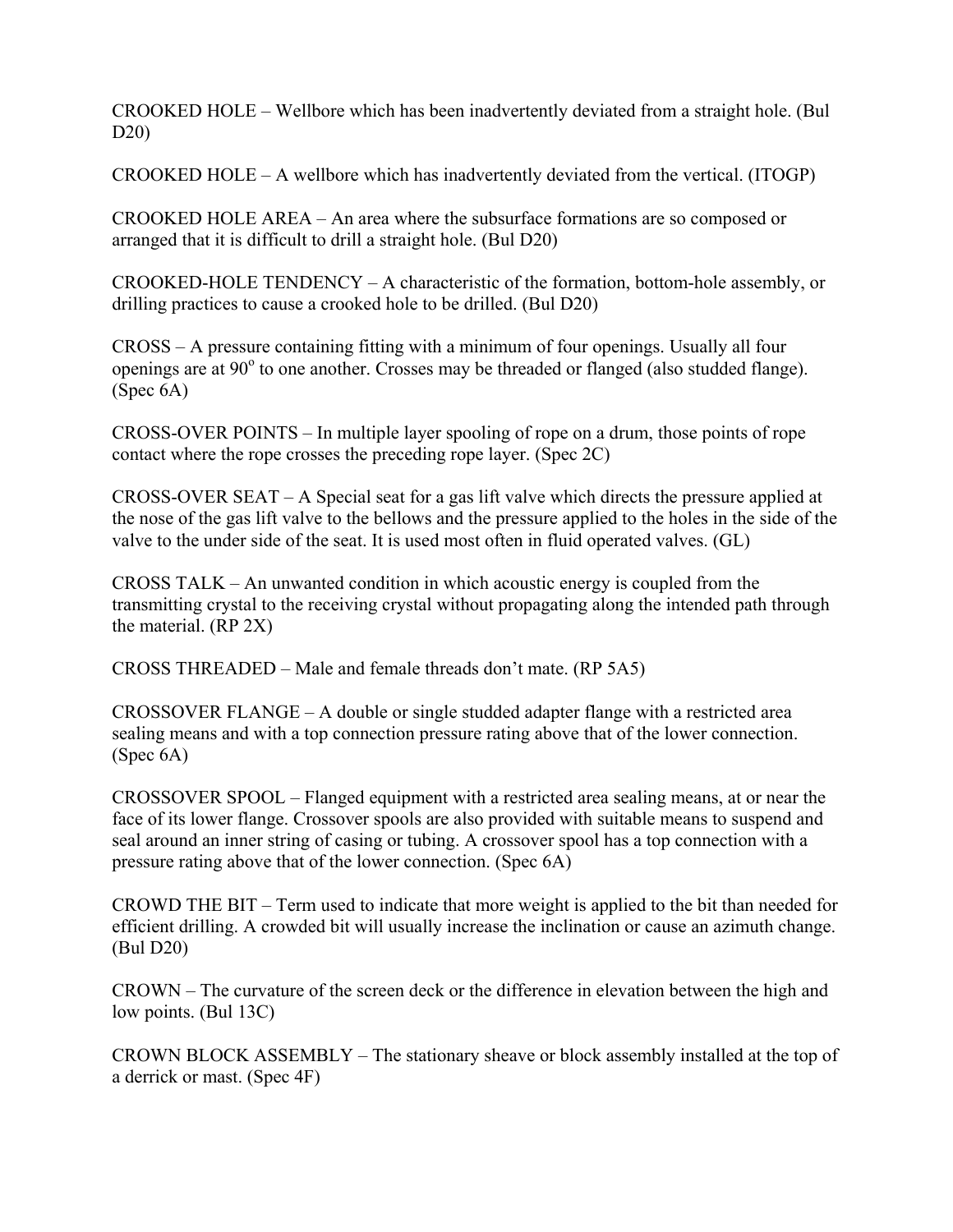CRUDE OIL – A mixture of hydrocarbons that exists in the liquid phase in the underground reservoir and remains liquid at atmospheric pressure after passing through surface separating facilities. (ITOGP)

CRYSTAL – A piezoelectric element in a probe or search unit. (RP 2X)

CSA – Canadian Standards Association.

CUBIC CENTIMETER (cc or  $mL$ ) – A metric system unit for measurement of volume. (Bul 10C)

CU FT – Cubic foot, cubic feet. (WT)

CU FT/BBL – Cubic feet per barrel. Cubic feet of gas per barrel of liquid. (WT)

CUMULATIVE FATIGUE DAMAGE – The total of fatigue damage caused by repeated cyclic stresses. (Bul D20)

CUPRONICKEL – An alloy of copper (70 percent or over) and nickel. (COGWE, SSWID)

CURING – Aging of cement specimens under specified conditions. (Bul 10C)

CURING ATMOSPHERIC PRESSURE – The aging of cement specimens for test purposes at normal atmospheric pressure of 14.7 psi ( $1 \text{kg/cm}^2$ ) at sea level and temperature below about 200°F (93.3°C) for a designated period of time under certain given conditions of temperature and humidly. (Bul 10C)

CURING PRESSURE – The curing of cement specimens for test purposes, in water at pressures above atmospheric pressure. (Bul 10C)

CURRENT EXPERIENCE – The occupational injury and illness experience of the most recent calendar year. (Bul T5)

CURVATURE IN THE HORIZONTAL PLANE – Projection of the curvature of the hole onto a vertical plane. (Bul D20)

CURVATURE IN THE VERTICAL PLANE – Projection of the curvature of the hole onto a vertical plane. (Bul D20)

CUT – A gouge or distortion in two or more thread crests in a lien wither parallel to the pipe axis or at an angle across the threads. (Bul 5T1, RP 5A5)

CUT – See Related Term: Median Cut. A general term for the effectiveness of a liquid-solids separation device expressed as the particle size that is removed from the feed stream at a given percentage under specified operating conditions. (Bul 13C)

CUT OIL – Oil that contains water, usually in the form of an emulsion. Also called WET OIL. (ITOGP)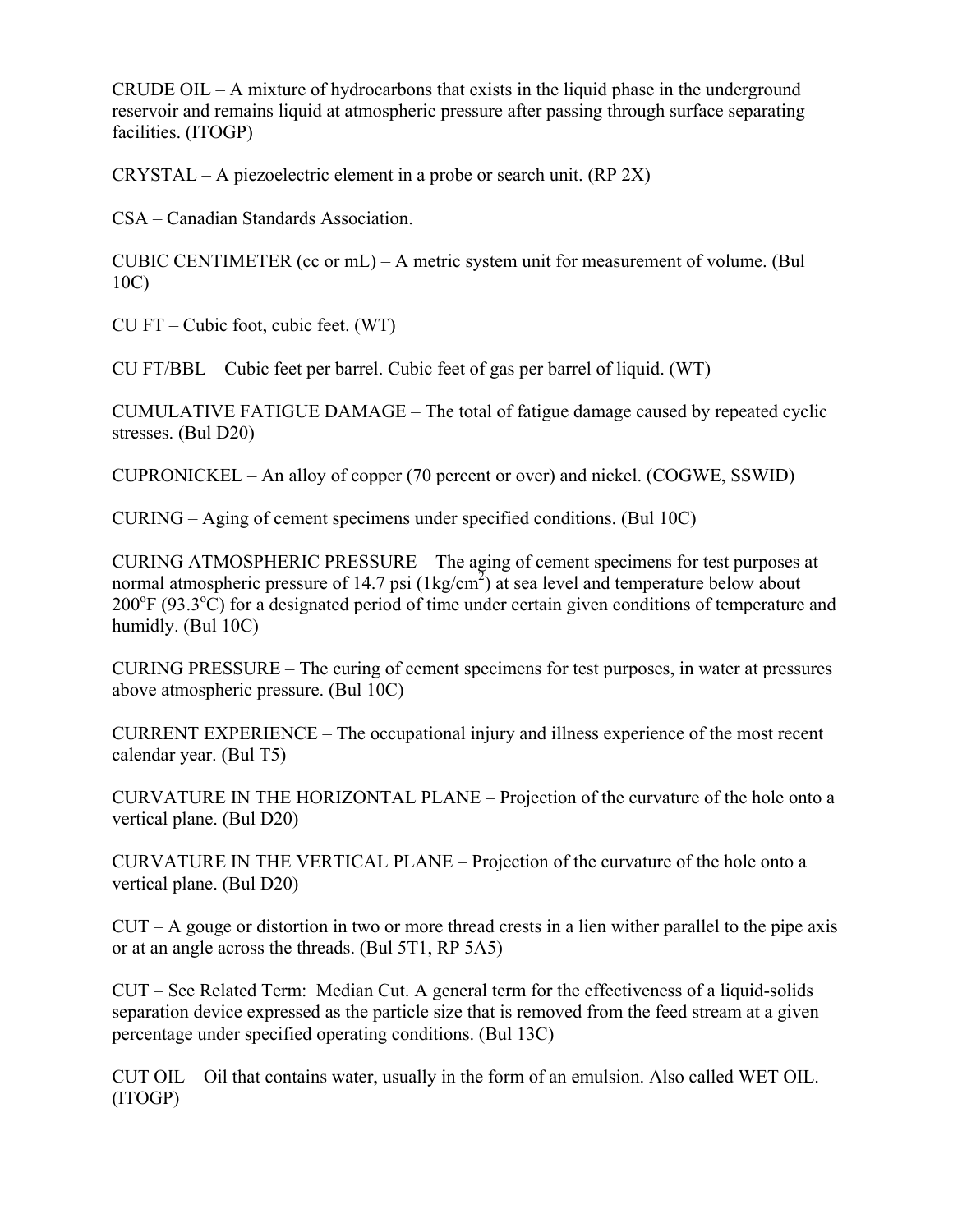CUTTINGS – Small pieces of formation that are the result of the chipping an/or crushing action of the bit. See Samples. (Bul 10C, Bul D11)

CYCLE TIME, DRILLING-FLUID – The time of a cycle, or down the hole and back, is the time required for the pump to move the drilling fluid in the hole. The cycle in minutes equals the barrels of drilling fluid in the hole divided by barrels per minute. (Bul 10C, Bul D11)

CYCLONE – See Preferred Term: Hydrocyclone. (Bul 13C)

CYCLONE – A device for the separation of various particles from a drilling fluid, most commonly used as a desander. The fluid is pumped tangentially into a cone, and the fluid rotation provides enough centrifugal force to separate particles by mass weight. See Centrifuge. (Bul D11)

CYLINDER (IN DIRECTIONAL DRILLING) – Refer to "Control Cylinders." (Bul D20)

CYLINDER – A device which converts fluid power in linear mechanical force and motion. (Spec 2C)

CYLINDER DRILLING – Refers to drilling in which the course of the borehole is held within previously determined limits set by the circumference of imaginary cylinders extending from the surface location to the desired objective of the hole. (Bul D20)

- D-

 $d$  – The symbol "d" refers to the nominal internal diameter of a conduit. (RP  $6G$ )

DAC (DISTANCE AMPLITUDE CORRECTION) – (Swept gain, time corrected gain, time variable gain, etc.) Electronic change of amplification to provide equal amplitude from equal reflectors at different depths. (RP 2X)

D&P PLATFORM – A drilling and production platform. Such an offshore platform is a large structure with room to drill and complete a number of wells. (ITOGP)

DAMPING (TRANSDUCER) – Limiting the duration of vibration in the search unit by either electrical or mechanical means. (RP 2X)

DAMPING (ULTRASONICS) – Decrease or decay of ultrasonic wave amplitude with respect to time. (RP 2X)

DARCY – A unit of permeability. A porous medium has a permeability of 1 Darcy when a pressure of 1 atmosphere on a sample 1 cm long and 1sq, cm in cross section will force a liquid of 1-cp viscosity through the sample at the rate of 1 cc per sec. (Bul 10C, Bul D11)

DARCY'S LAW – The rate of flow of a homogeneous fluid through a porous medium is proportional to the pressure or hydraulic gradient and to the cross-sectional area normal to the direction of flow and inversely proportional to the viscosity of the fluid. (Bul 10C, SSWID)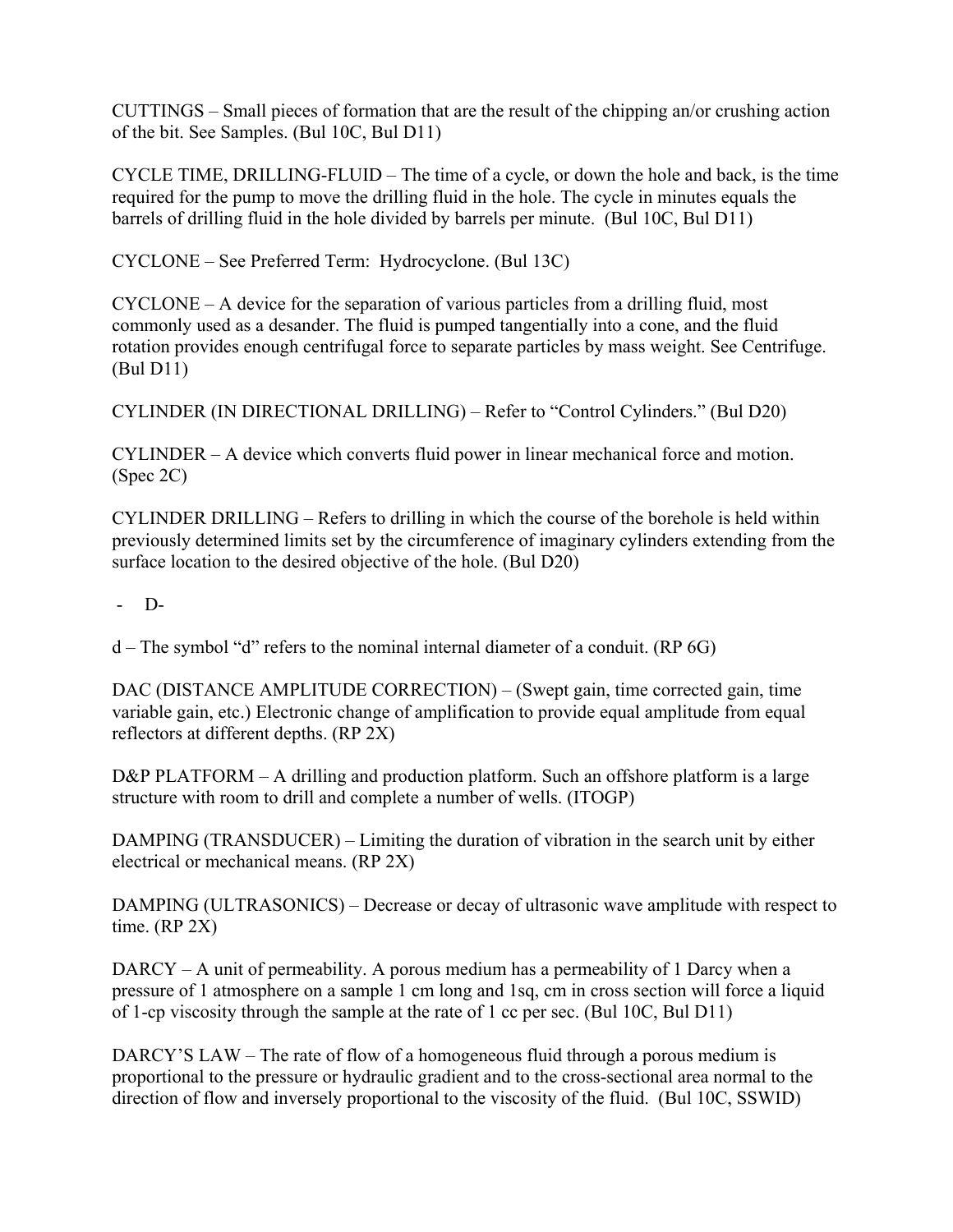DATE OF MANUFACTURE – The date of manufacturer's final acceptance of finished equipment. (Spec 6A, Spec 16A)

DC FIELD – Either a residual magnetic field or an active magnetic field produced through the use of direct current. (RP 5A5)

DEADLINE – The end of the drilling line which is not reeled onto the hoisting drum of the rotary rig. This end of the drilling line is anchored (usually to the derrick substructure) and does not move as the traveling block is hoisted, hence the term deadline. (RP 54)

DEADMAN – A substantial timer or plug of concrete buried in the earth to which a guy wire or line is attached for bracing a mast or tower. Also a land-side mooring device used with lines and cables when docking a vessel. (ITOGP)

DEAD OIL – Crude oil containing essentially no dissolved gas when it is produced (ITOGP)

DEAD WEIGHT TESTER – A device using calibrated weights to measure pressure accurately. (WLOP)

DEAD WEIGHT TESTER – Pressure instrument where pressure is applied to a hydraulic fluid to lift a small piston connected to a plate on which weights are added as necessary to balance pressure applied. (WT)

DEAD WELL – A well that will not flow by itself.  $(GL)$ 

DEAD WELL – A well which has ceased to produce oil or gas, either temporarily or permanently. (ITOGP)

DEAD WELL – A well that has ceased to produce oil or gas, either temporarily or permanently; a well that has suffered a kick or blowout and been killed. (WLOP)

DEAD ZONE – The distance in a material from the surface to the nearest inspectable depth. (RP 2X)

DEAD ZONE (ULTRASONIC) – The distance from the front surface of the pipe to the nearest inspectable depth. (RP 5A5)

DEBUG – To detect, locate and correct malfunctions in a computer, instrumentation or other type system. (ITOGP)

DECANTING CENTRIFUGE – A continuously conveying centrifuge which removes solids drained of their free liquid. (Bul 13C)

DECIBEL (db) – A unit of sound intensity, loudness, or pressure level in which 0.0002 microbar of pressure equals zero db sound-pressure level; the threshold of hearing. (Bul D11)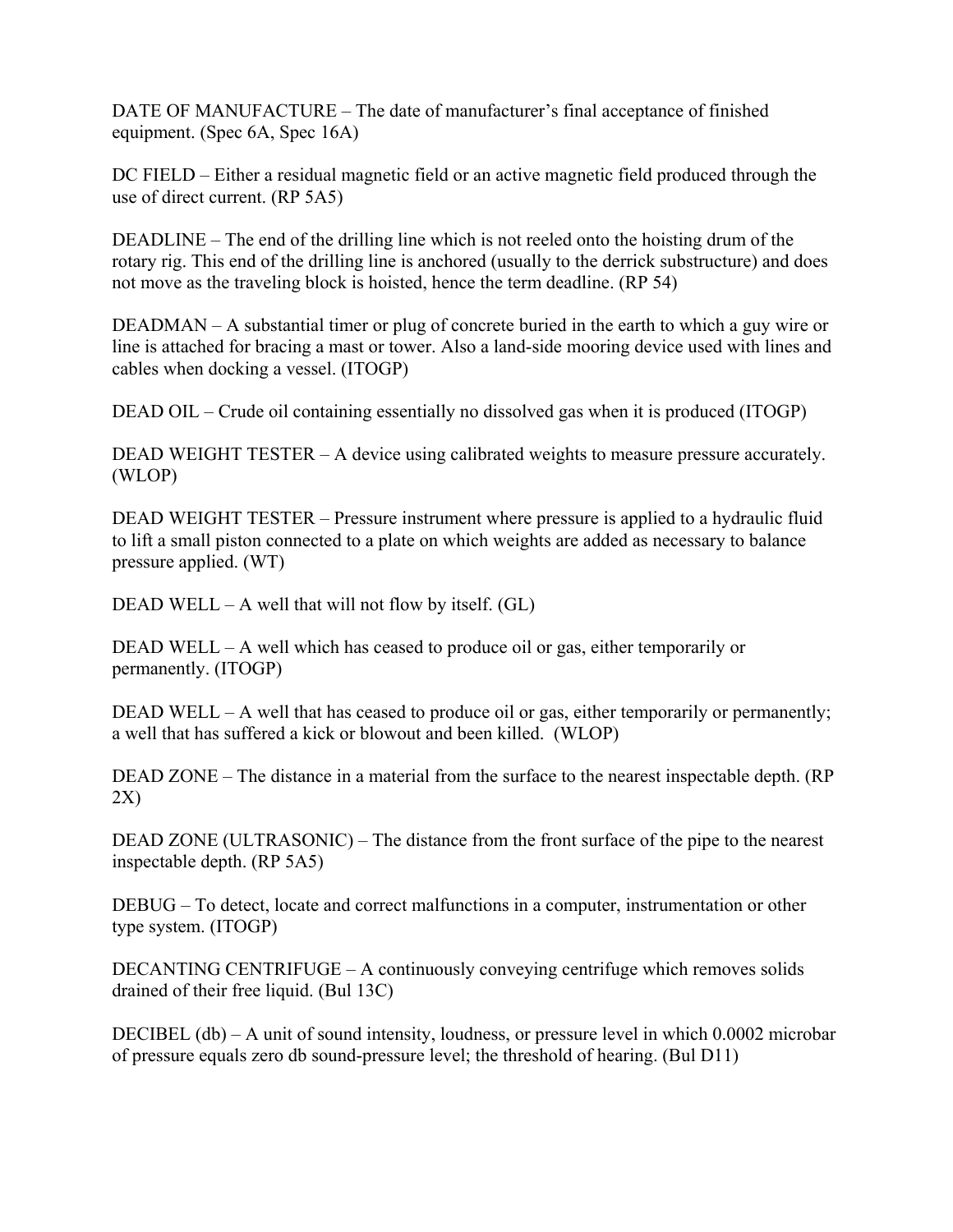DECIBEL (db) – The unit for measuring the loudness of sounds (ultra sound). 1 db =  $10\%$ change, on al logarithmic scale. (RP 2X)

DECK – A vibrating screen component consisting of a support frame, screening surface, and accessories. (Bul 13C)

DECK AREA, CANTILEVER – That portion of the main deck, cellar deck or sub-cellar deck area outside the boundary line of perimeter deck columns. (RP 2G)

DECK AREA, CENTRAL – That portion of the main deck, cellar deck or sub-cellar deck within the boundary line of perimeter deck columns. (RP 2G)

DECK AREA, RIG – That area of the deck necessary for support of drilling or workover operations. (RP 2G)

DECK BEAMS – Secondary structural elements spanning between intermediate girders and/or main girders. (RP 2T)

DECK, CELLAR – A deck located immediately below the main deck.  $(RP 2G)$ 

DECK, MAIN – The uppermost deck on the structure. (RP 2G)

DECK, PLATE – Flat plate or grating spanning between deck beams. (RP 2T)

DECK RUBBER – See Preferred Term: Support Rubber, (Bul 13C)

DECK SUB-CELLAR – A deck located below the cellar deck. Decks below the cellar deck will be designated as Sub-Cellar Deck, Sub-Cellar Deck B, etc. (RP 2G)

DECLINATION – Refer to "Magnetic Declination." (Bul D20)

DECONTAMINATE – Material added to cements or cement slurries for the specific purpose of counteracting the effects of contamination. (Bul 10C)

DEDENDUM – The distance between the pitch line and root of thread. (RP 5B1)

DEEP PLATE GIRDER – Deep plate grinder with the web stiffened in both the longitudinal and transverse directions. (Bul 2V)

DEFECT – An imperfection whose size, shape, orientation, location or properties make it detrimental to the useful service of the pipe or exceed the accept/reject level of the applicable specification. (RP 5A5)

DEFECT REFLECTION – The oscilloscope presentation of the energy returned by a rejectable flaw in the material. (RP 2X)

DEFLECTED HOLE – Wellbore which is intentionally deviated. (Bul D20)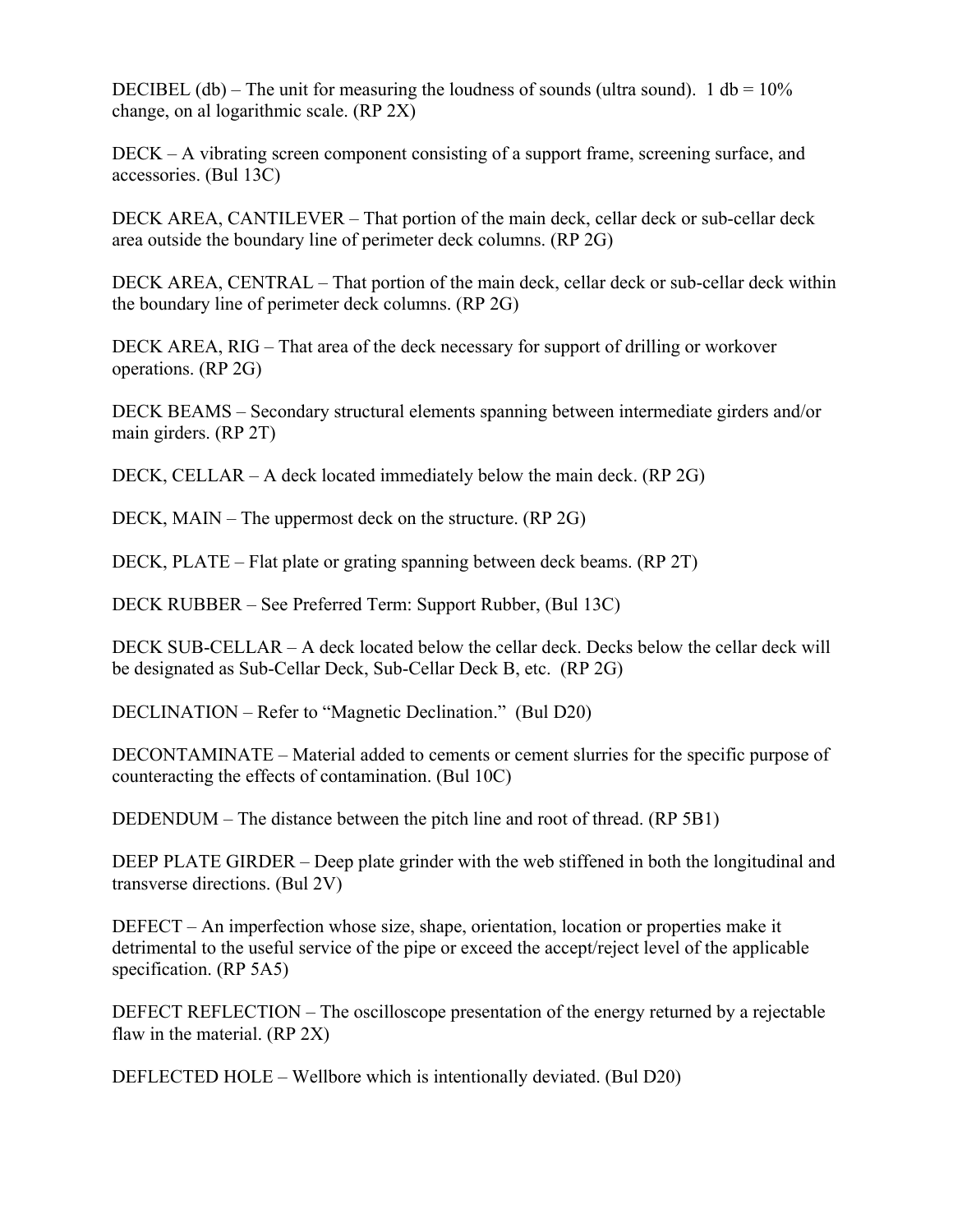DEFLECTION TOOLS – Drilling tools and equipment used to change the inclination and direction of the drilled wellbore. (Bul D20)

DEFLOCCULATION – Breakup of flocs of gel structures by use of a thinner. (Bul 10C, Bul D11)

DEFOAMER OR DEFOAMING AGENT – Any substance used to reduce or eliminate foam by reducing the surface tension. See Antifoam. (Bul 10C, Bul D11)

DEFORMED ICE - The antithesis of smooth ice. (Bul 2N)

 ${}^{0}$ F – Degrees Fahrenheit temperature measurement. (WT)

DEHYDRATION – Removal of free or combined water from a material. (Bul 10C)

DEHYDRATION – Loss of water by filtration of cement slurries during or after displacement. (Bul 10C)

DEHYDRATION – Removal of free or combined water from a compound. (Bul D11)

DEHYDRATION – Removal of water and water vapor by any means form a gas, liquid, or solid. Dehydration is an essential step in proper purification of compressed air or gas for respiratory use. (Bul D11)

DELAYED SWEEP – A means of delaying the start of horizontal sweep, thereby eliminating the presentation of early response data. (RP 2X)

DELETED BIT – Refer to "Crippled Bit." (Bul D20)

DELIQUESCENCE – The liquefaction of a solid substance due to the solution of the solid by absorption of moisture from the air, e.g., calcium chloride. (Bul D11)

DELTA EFFECT – Acoustic energy re-radiated by a discontinuity. (RP 2X)

DEMAGNETIZATION – The process of removing part or all of the existing residual magnetism from the pipe. (RP 5A5)

DEMULSIFIER – A chemical used to "break down" crude oil/water emulsions so the water may be removed from the oil. (ITOGP)

DENSITY – Mass per unit volume. Absolute density considers only the actual volume occupied by the material. Bulk density is mass per unit bulk volume which includes the actual volume of the material plus the volume of trapped air. (Bul 10C)

DENSITY – Matter measured as mass per unit volume expressed in pounds per gallon (ppg), pounds per square inch per 1,000 ft. of depth (psi/1,000 ft), and pounds per cubic ft. (lb./cu. ft). Density is commonly referred to as "weight." (Bul D11)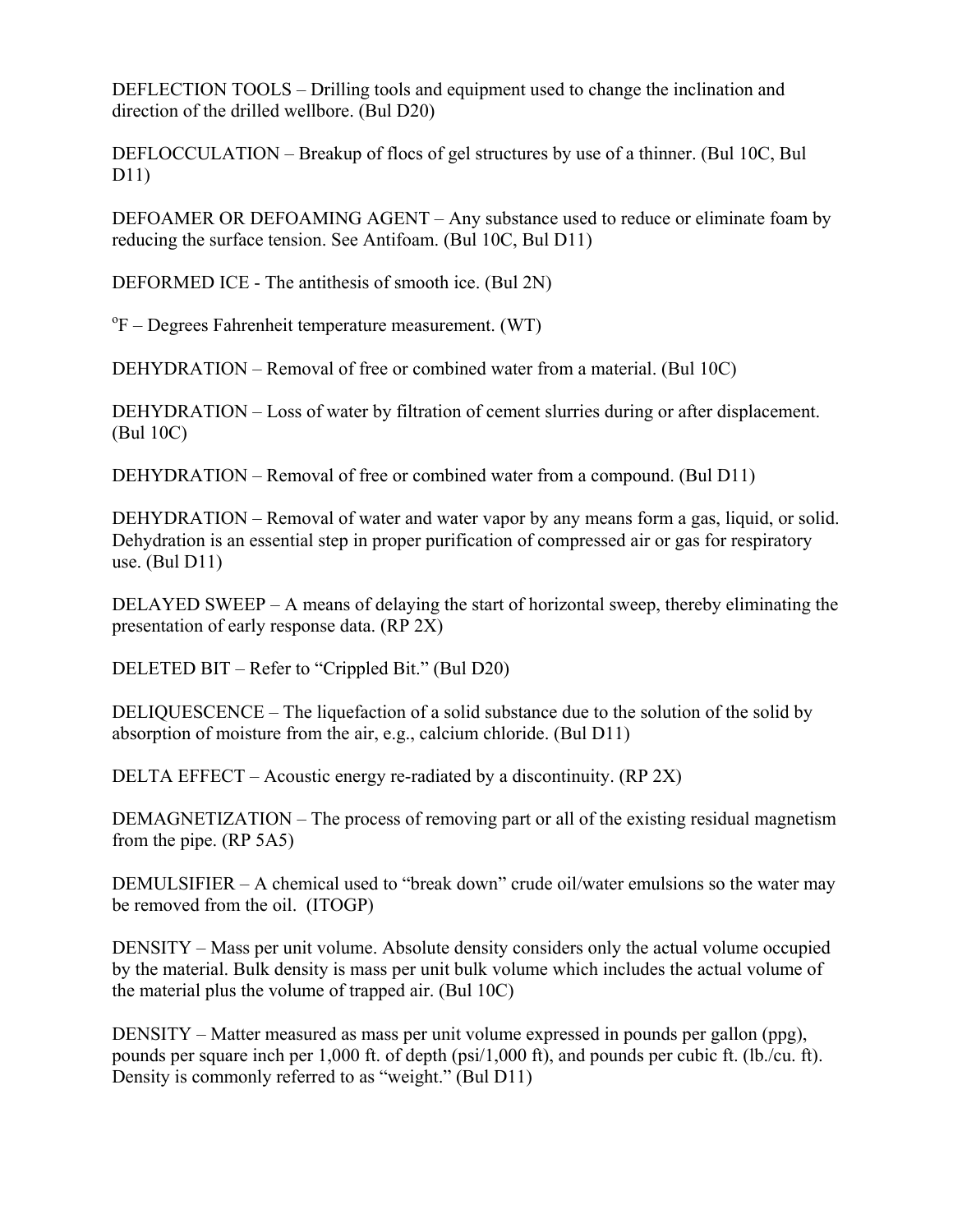DENSITY – The weight of a substance per unit of volume. For instance, the density of a drilling mud may be described as "10 lb. per gallon" or 75 lb. per cubic foot." (ITOGP)

DENT – A depression that is without metal loss and is caused by striking, or being struck by, other objects. (Bul 5T1, RP 5A5)

DENT – A local change in surface contour caused by mechanical impact, but not accompanied by loss of metal. (Bul 5T1)

DEPARTURE – Horizontal displacement of one station form another in an east or west direction. (Bul D20)

DEPLETION DRIVE – See Solution Gas Drive. (ITOGP)

DEPOLARIZE – To increase rare of corrosion reaction by removing a polarizing corrosion product. (COGWE, SSWID)

DEPOSITION – Act of depositing upon the surface of an object. (SSWID)

DERMAL TOXICITY – The ability of a chemical to poison an animal or human by skin absorption. (Bul D11)

DERRICK – A semipermanent structure of square or rectangular cross-section having members that are latticed or trussed on all four sides. This unit must be assembled in the vertical or operation position, as it includes no erection mechanism. It may or may not be guyed. (Spec 4F)

DERRICK (MAST) – The steel tower component of a drilling or well servicing rig which supports the crown block, traveling block, and hoisting lines. Derricks and masts may be stationary structures normally requiring dismantling and disassembly when moved from location to location, or may be portable with the capability of being laid down and raised to and from ground level fully assembled. (RP 54)

DERRICKING – The operation of changing boom angle in a vertical plane. (Spec 2C)

DERRICKMAN – Employee whose work station is in the derrick while pipe or rods are being hoisted or lowered into the hole. (R 54)

DESALINIZATION – salt removal from sea or brackish water. (Bul D11)

DESALTING – This is a form of emulsion treating which may be identical to conventional treaters with the addition of supplemental injection and mixing of low salinity water into the feed emulsion to dilute the brine phase and thereby lower the salt content of the treated crude. Desalting is used both in oil producing areas and refineries. It may consist of one or more states to achieve maximum desalting efficiency. (Spec 12L)

DESAND – To remove the API sand. (Bul 13C)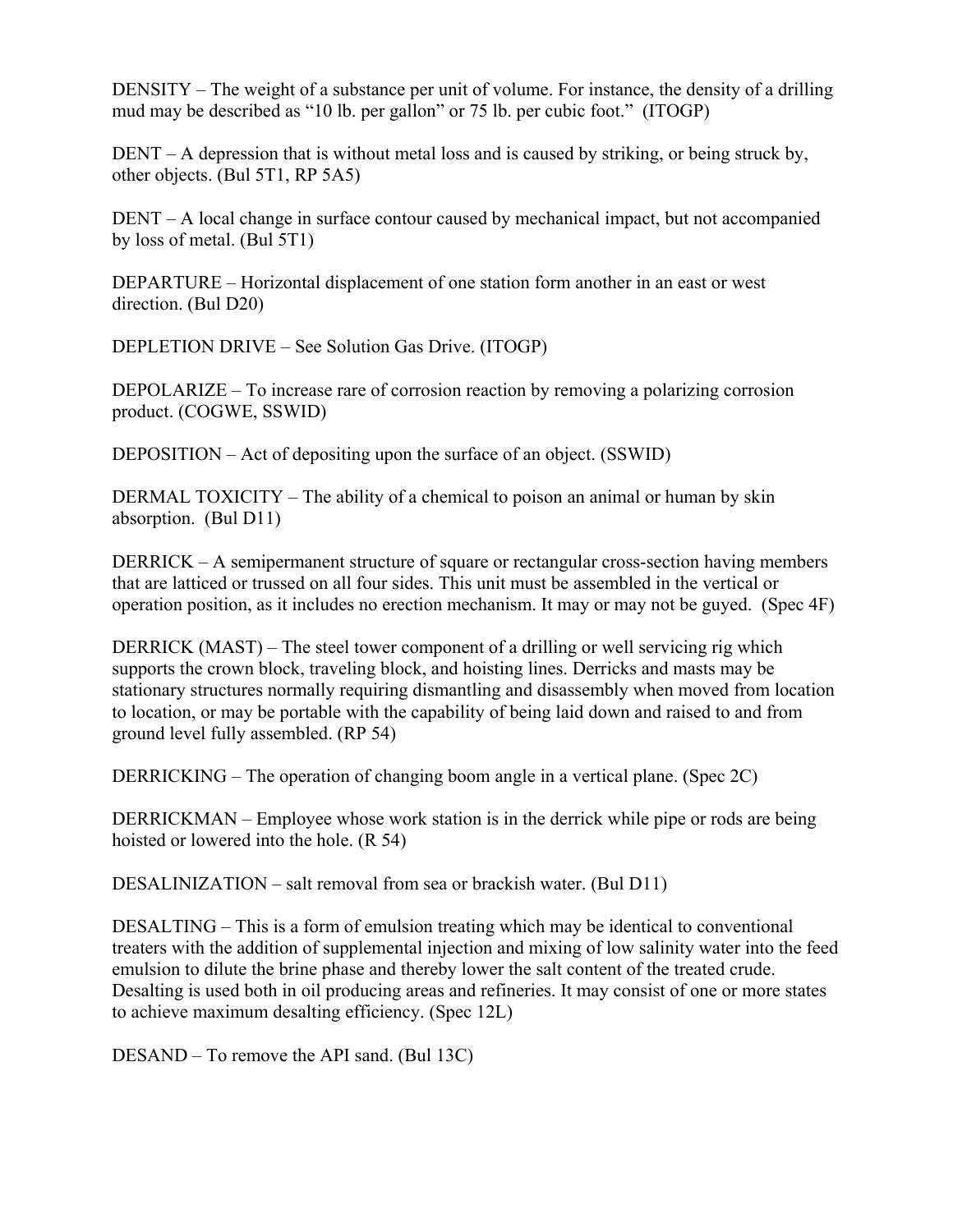DESANDER – A hydrocyclone capable of removing a very high proportion of the API sand (particles greater than 74 microns) from a drilling fluid. (Bul 13C)

DESANDER- See Cyclone. (Bul D11)

DESIGN – A detailed plan for a product. (Spec Q1)

DESIGN LIFE – Maximum anticipated operational years of service for the platform, i.e., the period of time from commencement of construction until removal of the structure. (RP 2T)

DESIGN LOAD – That force or combination of forces which a structure is designed to withstand without exceeding the allowable stress in any member. (Spec 4F)

DESIGN PRESSURE – Maximum allowable working pressure at the design temperature. (RP 14E)

DESIGN PRESSURE – The pressure used in the design of a vessel for the purpose of determining the minimum permissible thickness or physical characteristics of the different parts of the vessel. When applicable, static head shall be added to the design pressure to determine the thickness of any specific part of the vessel. (Spec 12L)

DESIGN REQUIREMENTS – The requirements set forth by the manufacturer's engineering authority for materials manufacturing, fabrication, and inspection procedures to be employed in the production of the crane. (Spec 2C)

DESIGN REQUIREMENTS – API Specifications, Manufacturer's Specifications and regulatory requirements used to control the design. (Spec Q1)

DESIGN REVIEW – A re-examination to determine the appropriateness of assumptions and methodology, and accuracy of formulations and calculations used to design a product. (Spec Q1)

DESIGN VARIABLES – Quantities that define for the purpose of structural design or analysis a structural component and material, its state of stress, and the applied loads. (Bul 2V)

DESIGN VERIFICATION – The process of proving design by testing. (Spec Q1)

DESIGNATED – Selected or assigned by the employer or the employer's representative as being qualified to perform specific duties. (Spec 2C)

DESIGNER – The person, firm, corporation or other organization employed by the operator to develop the design, details and specifications for the facility. (RP 2X)

DESILT – To remove the ultra-fine and larger particles. (Bul 13C)

DESILTER – A hydrocyclone capable of removing a very high proportion of the ultra-fine and larger particles from a drilling fluid. (Bul 13C)

DETECT – The act of locating a flaw or imperfection. (RP 5A5)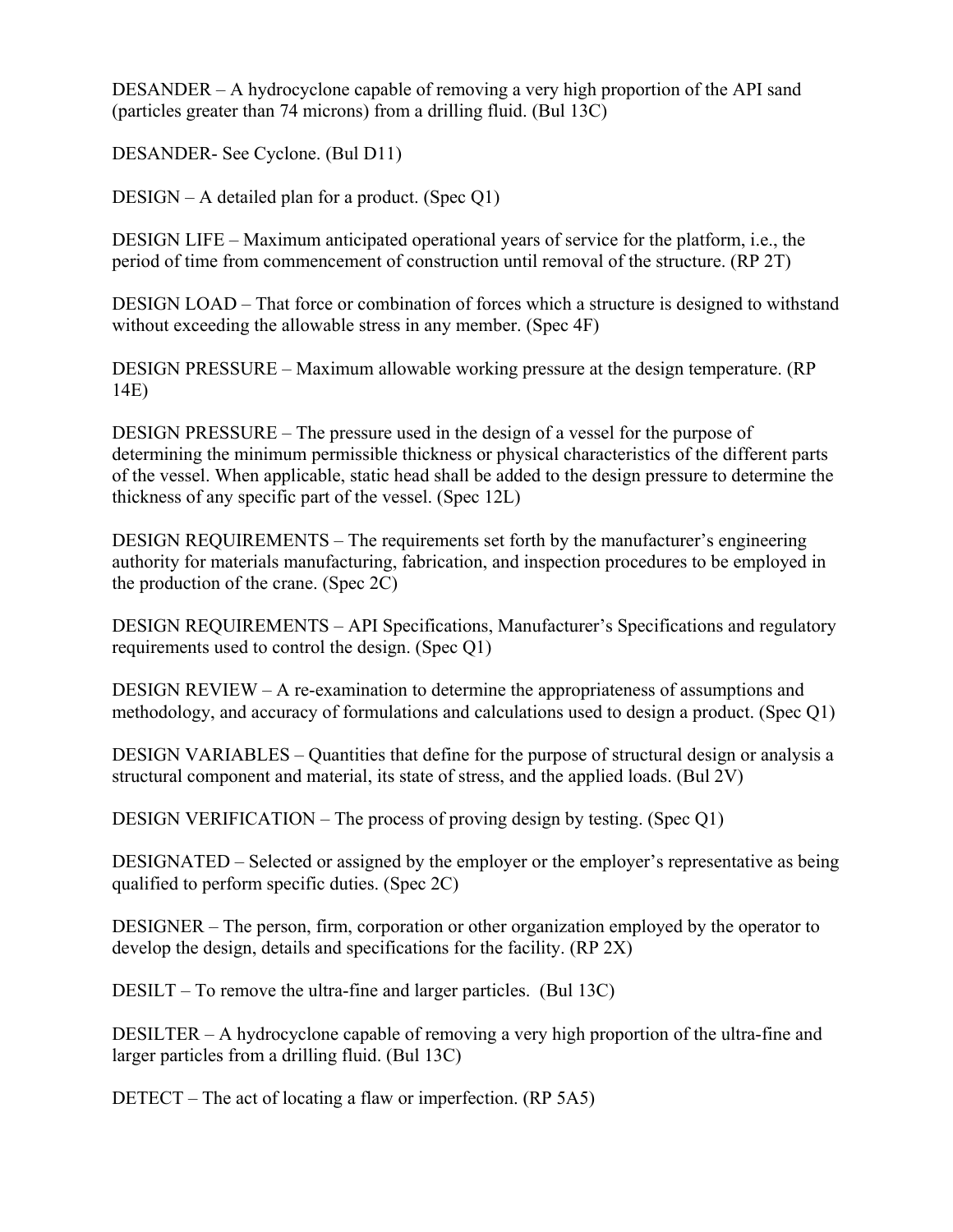DETECTABLE ABNORMAL CONDITION – An abnormal operating condition which can be automatically detected. (RP 14C)

DETECTOR OR DETECTOR SHOE – A scanning shoe carrying one or more transducers. Is used to protect transducers from mechanical damage from the pipe surface, etc. (RP 5A5)

DETERGENT – A substance that has cleaning action due to a combination of propreties including lowering of surface tension, wetting action, emulsifying and dispersing action, and foam formation in some cases. The present connotation indicates a synthetic derivative in distinction to soap, which is derived from natural fats and oils. (Bul D11)

DETERGENT – Agent used for cleaning. (SSWID)

DEVELOPMENT WELL – A well drilled in proven territory in a field for the purpose of completing the desired spacing pattern of production. (ITOGP)

DEVIATION – Refer to "Inclination." (Bul D20)

DEVIATION ANGLE – Refer to Angle of Inclination." (Bul D20)

DEVIATION BIT – A bit specifically designed to reduce the tendency to drill a crooked hole. (Bul D20)

## DEVIATION CONTROL TECHNIQUES –

Fulcrum Technique – Utilizes a bending moment principle to create a force on the bit to counteract reaction forces which are tending to push the bit in a given direction.

Mechanical Technique – Utilizes bottom-hole equipment which is not normally a part of the conventional drill string to add deviation control. This equipment acts to force the bit to turn the hole in inclination.

Packed-hole Technique – Utilizes the hole wall to minimize the bending of the bottom-hole assembly.

Pendulum Technique – The basic principle involved is gravity or the "plum-bob effect." (Bul D20)

DEVIATION SURVEY – Refer to "Inclination Survey." (Bul D20)

## DEVIATION TYPE –

Abnormal Deviation – Usually associated with highly faulted formations having fracture planes on either side of a fault.

Abrupt Deviation – Usually associated with interbedded, aniostropic, or laminar formations.

Drift Deviation – Usually associated with a gradual hole angle change.

Induced Deviation – Man-made, either intentional or unintentional.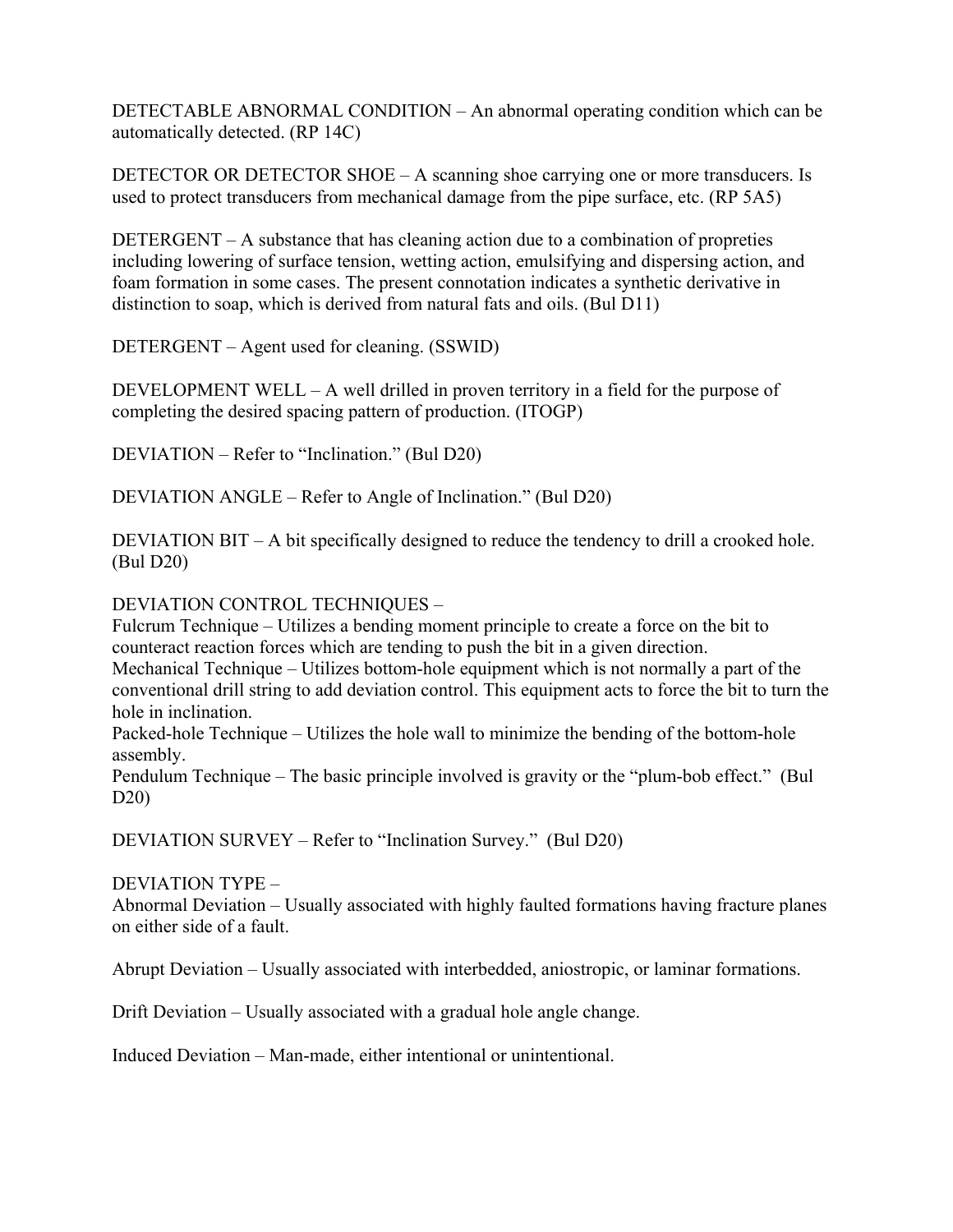Rotational Deviation – Usually results from the bit moving in a slow spiral due to drill stem rotation. (Bul D20)

DEW POINT – The state of a vapor-phase system when it is in equilibrium with an infinitesimal amount of liquid phase. (RP 44)

DEW-POINT PRESSURE – The fluid pressure in a system at its dew point. (Often used interchangeably with "saturation pressure.") (RP 44)

DIATOMACEOUS EARTH – An infusorial earth composed of siliceous skeletons of diatoms and being very porous. Sometimes used for combating lost circulation and as an additive to cement; also has been added to special drilling fluids for a particular purpose. (Bul 10C, Bul D11)

DIATOMACEOUS EARTH FILTRATION – A process in which a filter cake or precoat of diatomaceous earth is used as a filter medium. (SSWID)

DIESEL-ELECTRIC OR GAS-ELECTRIC RIG – A rotary drilling rig using self-generated electric power. (Bul D10)

DIESEL-OIL PLUG – See Gunk Plug. (Bul 10C, Bul D11)

DIFFERENTIAL – A difference in quantity or degree between two measurements or units (as the pressure differential across a choke – i.e., the pressure on one side of the choke compared with the pressure on the other side). (See Differential Pressure). (WLOP)

DIFFERENTIAL ANGLE DECK  $- A$  screen deck in which successive screening surfaces of the same deck are at different angles. (Bul 12C)

DIFFERENTIAL GAS LIBERATION – A process whereby gas that is liberated from solution in the oil is removed from contact with the oil as soon as it is liberated. There is a continuous change in the mass and composition of the system. (RP 44)

DIFFERENTIAL PEN – Marking device on an orifice meter recording the difference between upstream pressure and downstream pressure across an orifice plate. Usually calibrated in inches of water difference. (WT)

DIFFERENTIAL PRESSURE – The difference between the inlet and outlet pressures measured near the inlet and outlet openings. (Bul 13C)

DIFFERENTIAL PRESSURE – The difference in pressure between hydrostatic head of the drilling fluid column and the formation pressure at any given depth in the hole. It can be positive, zero, or negative with respect to the hydrostatic head. (Bul 10C, Bul D11)

DIFFERENTIAL PRESSURE – The difference between two fluid pressures (e.g., the difference between the pressure in a reservoir and the pressure in a wellbore drilled into the reservoir; the difference in pressure on either side of a restriction in a pipeline; the difference between the atmospheric pressure at sea level and at 10,000 ft.,etc.) See Differential.) (WLOP)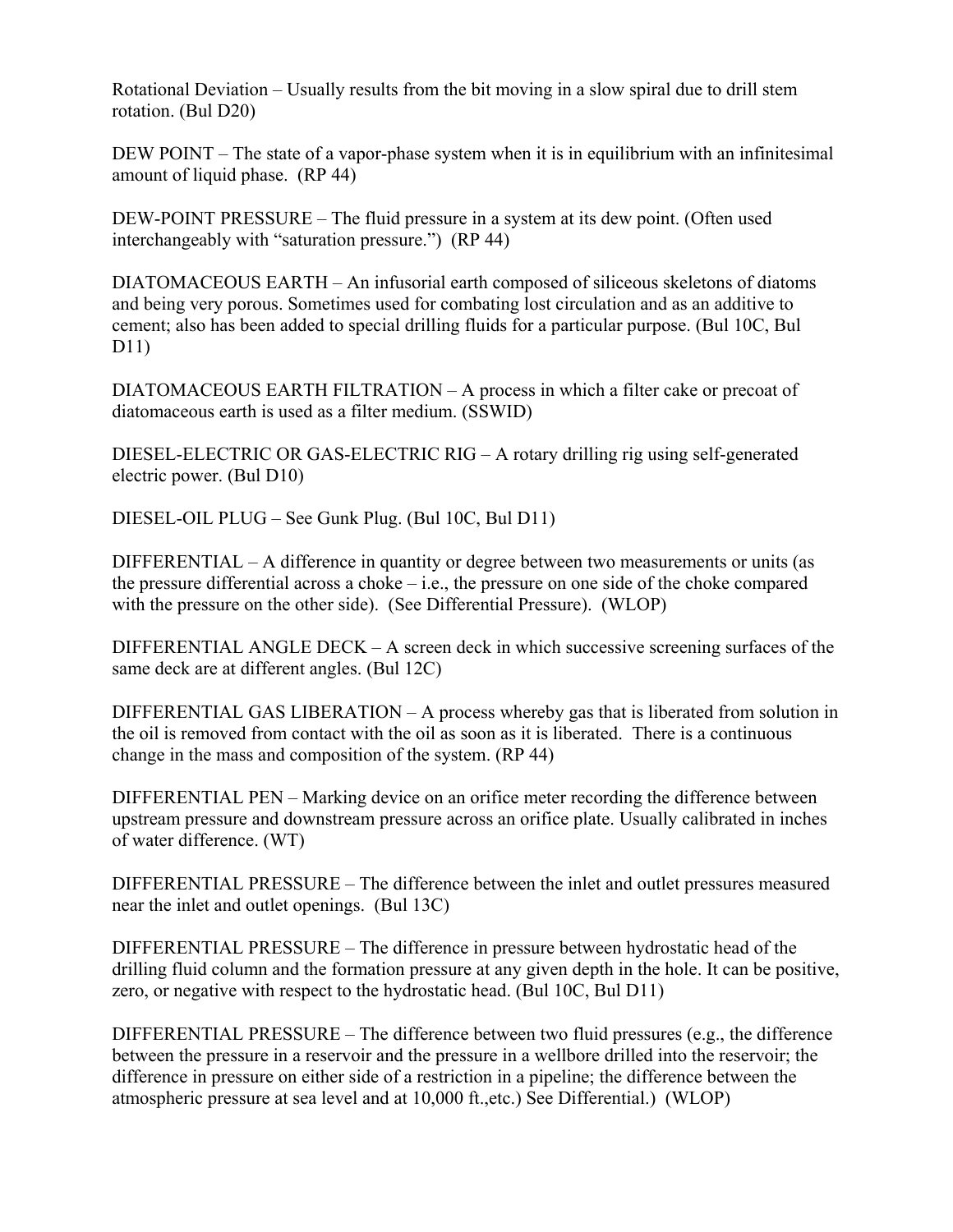DIFFERENTIAL-PRESSURE (WALL) STICKING – Sticking which occurs because part of the drill string (usually the drill collars) becomes embedded in the filter cake resulting in a nonuniform distribution of pressure around the circumference of the pipe. The conditions essentially for sticking require a permeable formation and a pressure differential across a nearly impermeable filter cake and drill string. (Bul 10C, Bul D11)

DIFFERENTIAL STICKING – The action of a differential pressure holding the drill stem against the wall of the borehole. (Bul D20)

DIFFERENTIAL WIRING – Electrically connected in opposed series such that the output of one coil effectively opposes the other coil. In search coils, the differential wiring results in equal and opposite voltages being developed when the magnetic field changes equally in each coil. Thus, no net voltage output is produced. (RP 5A5)

DIFFRACTION – The deflection of a wave front when passing the edges of an obstacle. (RP 2X)

DIFFUSE INDICATIONS – (Magnetic particle) Indications that are not clearly defined as, for example, indications of subsurface defects. (RP 5A5)

DIFFUSE REFLECTION – Scattered incoherent reflections caused by rough surfaces or associate interface reflections of ultrasonic waves from irregularities of the same order of magnitude or greater than the wave length. (RP 2X)

DIFFUSION – The spreading, scattering, or mixing of a material (gas, liquid, or solid). Bul 10C, Bul D11)

 $DILATANT FLUID - A dilatant$  or inverted plastic fluid is usually made up of a high concentration of well-dispersed solids which exhibits a non-linear consistency curve passing through the origin. The apparent viscosity increases instantaneously with increasing rate of shear. The yield point, as determined by conventional calculations from the direct-indicating viscometer readings, is negative; however, the true yield point is zero. (Bul 10C, Bul D11)

DILUENT – Liquid added to dilute or thin a solution. (Bul 10C, Bul D11)

DILUTION – Increasing the liquid content of a slurry, by addition of water, oil or other fluid constituting the liquid phase. (Bul 13C)

DILUTION RATIO – Ratio of volume of dilution liquid to the volume of raw mud in the feed to a liquid-solid separator. (Bul 13C)

DILUTION RATIO – The ratio of the volume of water of a stream to the volume of incoming waste. The capacity of a stream to assimilate waste is partially dependent upon the dilution ration. (Bul D11)

DILUTION WATER – Water used for dilution of raw mud. (Bul 13C)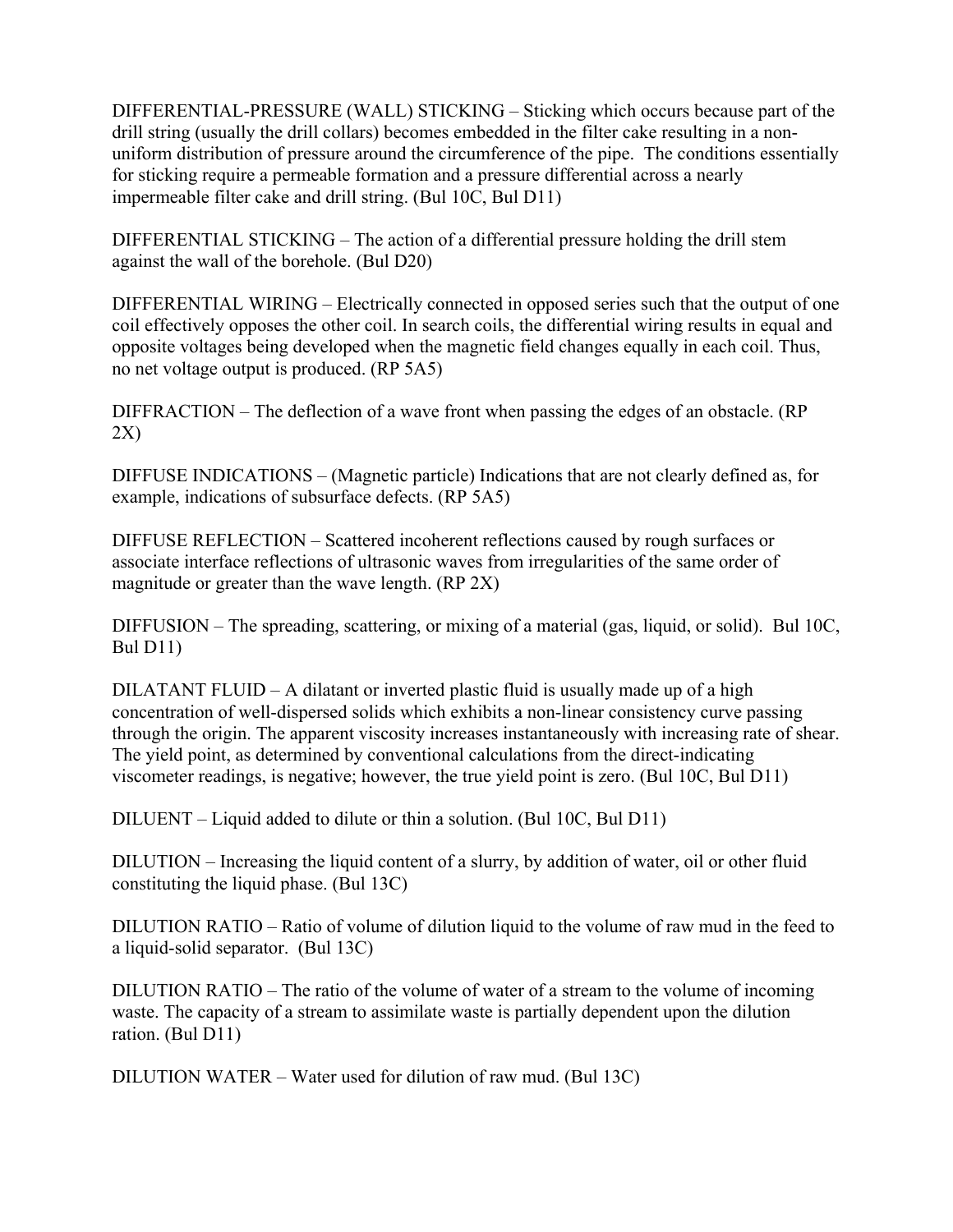$DING (E) - A$  flattened area or indentation on a chamfer or thread crest caused by mechanical impact. (Bul 5T1)

DINGE – See Dent. (RP 5A5)

DIRECT CURRENT (dc) – Refers To an electric current flowing continually in one direction only through a conductor. (RP 5A5)

DIRECT FIRED VESSEL  $-$  A vessel in which the temperature of fluids is increased by the addition of heat supplied by a flame. The flame is applied direct to the fluid container. (RP 2G)

DIRECT IGNITION SOURCE – A point of sufficient temperature and heat capacity to ignite a combustible mixture. (RP 14C)

DIRECT-INDICATING VISCOMETER – See Viscometer, Direct-Indicating. (Bul 10C, Bul D11)

DIRECTION – Refers to the azimuth; direction of vertical projection of the hole onto a horizontal plane. (Bul D20)

DIRECTION CONTROL – Refer to "Controlled Directional Drilling." (Bul D20)

DIRECTION OF CLOSURE – The direction of the line of closure. (Bul D20)

DIRECTION OF INCLINATION – The direction of the course. (Bul D20)

DIRECTIONAL DRILLING – Drilling a well at a controlled angle form vertical. (Bul 10C)

DIRECTIONAL DRILLING – Refer to "Controlled Directional Drilling." (Bul D20)

DIRECTIONAL DRILLING CONTRACTOR – A service company that can supply the special deflecting tools, bottom-hole assemblies, survey instruments, and a technical representative to perform the directional drilling aspects of the operation. (Bul D20)

DIRECTIONAL DRILLING DATA SHEET – Data sheet on which a detailed description of the bottom-hole assembly and operating parameters are indicated as a function of depth. (Bul D20)

DIRECTIONAL HOLES – Boreholes purposely drilled in a planned trajectory other than vertical; boreholes drilled using controlled directional drilling methods. (Bul D20)

DIRECTIONAL SERVICE COMPANY – Refer to "Directional Drilling Contractor." (Bul D20)

DIRECTIONAL SIDETRACK OR DIRECTIONAL REDRILL – (Abbreviated as S/T) A drilling effort in which an additional hole is drilled by leaving a previously drilled hole at some depth below the surface and above the total depth. A whipstock is set in the previously drilled hole which is the starting point for the sidetracking operation. This section of new hole is directionally drilled to a new objective bottom hole location (target). (Bul 12A)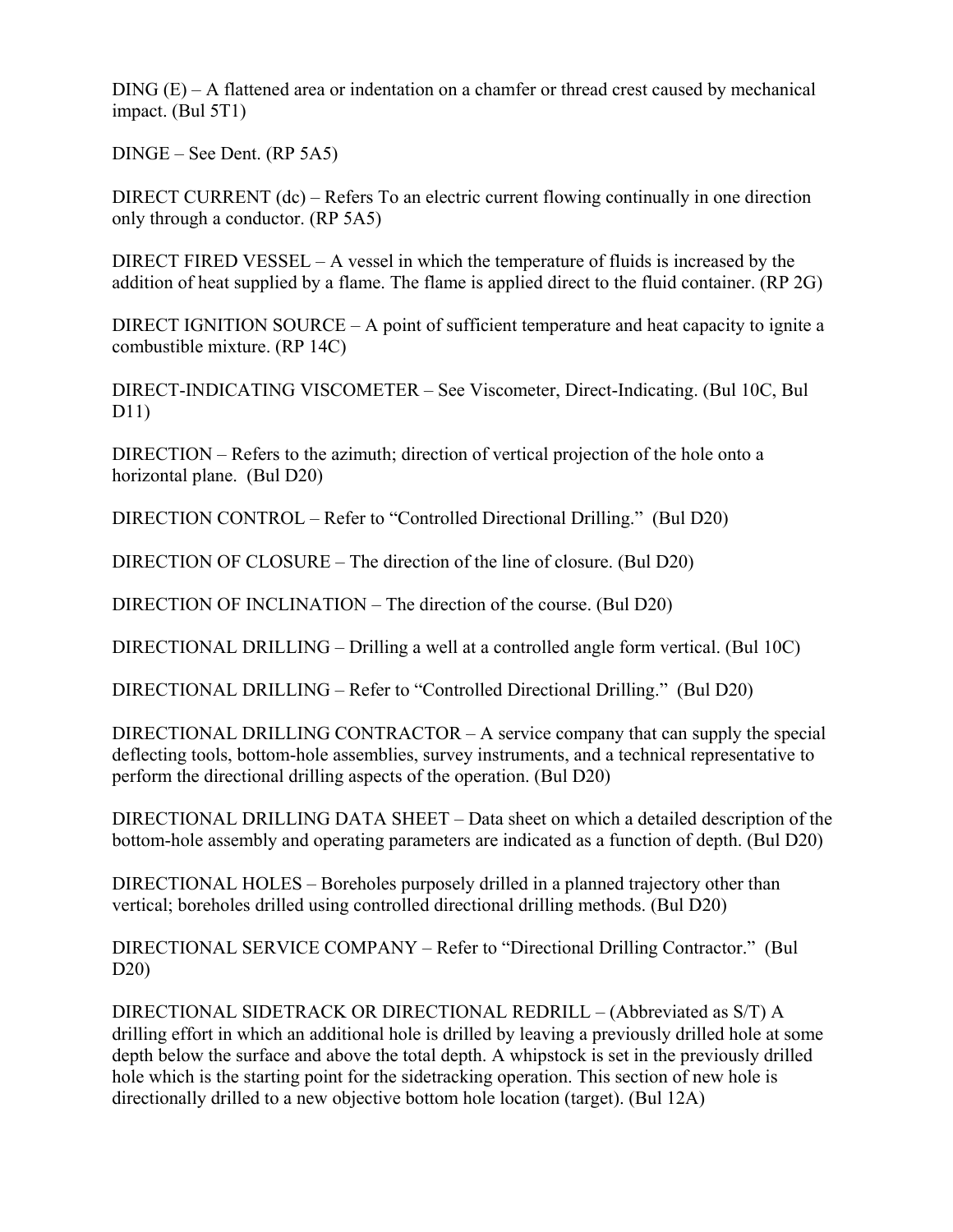DIRECTIONAL SURVEILLANCE – Refer to "Controlled Directional Drilling." (Bul D20)

DIRECTIONAL SURVEY – Refer to "Borehole Directional Survey." (BulD20)

DIRECTIONAL TURBODRILL – A turbodrill which can follow the hole curvature developed with a bent sub, usually shorter in length than a straight-hole turbodrill. (Bul D20)

DISCHARGE SPOUT OR LIP – Extension at the discharge end of the screen deck. It may be vibrating or stationary. (Bul 13C)

DISCONTINUITY – A detectable interruption in the material which may or may not have undesirable connotations. (RP 2X)

DISCONTINUITY – An interruption in the normal physical structure or configuration of a pipe such as cracks, laps, seams, pits and laminations. A discontinuity may or may not affect the usefulness of a pipe or exceed critical flaw size. Also called a flaw or imperfection. (RP 5A5)

DISCOVERY WELL – An exploratory well that encounters a new and previously untapped petroleum deposit. A successful WILDCAT WELL. (ITOGP)

DISPERSANT – A cement additive which reduces the initial consistency of cement slurries. (Bul 10C)

DISPERSANT – Any chemical which promotes dispersion of the dispersed phase. (Bul D11)

DISPERSANT – A chemical agent used to break up or disperse concentrations of various liquid or solid materials. In cleaning oil spills, dispersants are used to disperse oil on the water surface. (Bul D11)

DISPERSANT – Agent, compatible with the solvent, which holds very finely divided matter in a dispersed state. (SSWID)

DISPERSED PHASE – The scattered phase (solid, liquid, or gas) of a dispersion. The particles are finely divided and completely surrounded by the continuous phase. (Bul D11)

DISPERSION (OF AGGREGATES) – Subdivision of aggregates. Dispersion increases the specific surface of the particle: hence results in an increase in viscosity and gel strength. (Bul D11)

DISPERSION, SOUND – scattering of an ultrasonic beam as a result of diffuse reflection from a highly irregular incident surface. (RP 2X)

DISPERSOID – A colloid or finely divided substance. (Bul D11)

DISPLACEMENT – The lateral deistance from the surface location to the primary target. (Bul D20)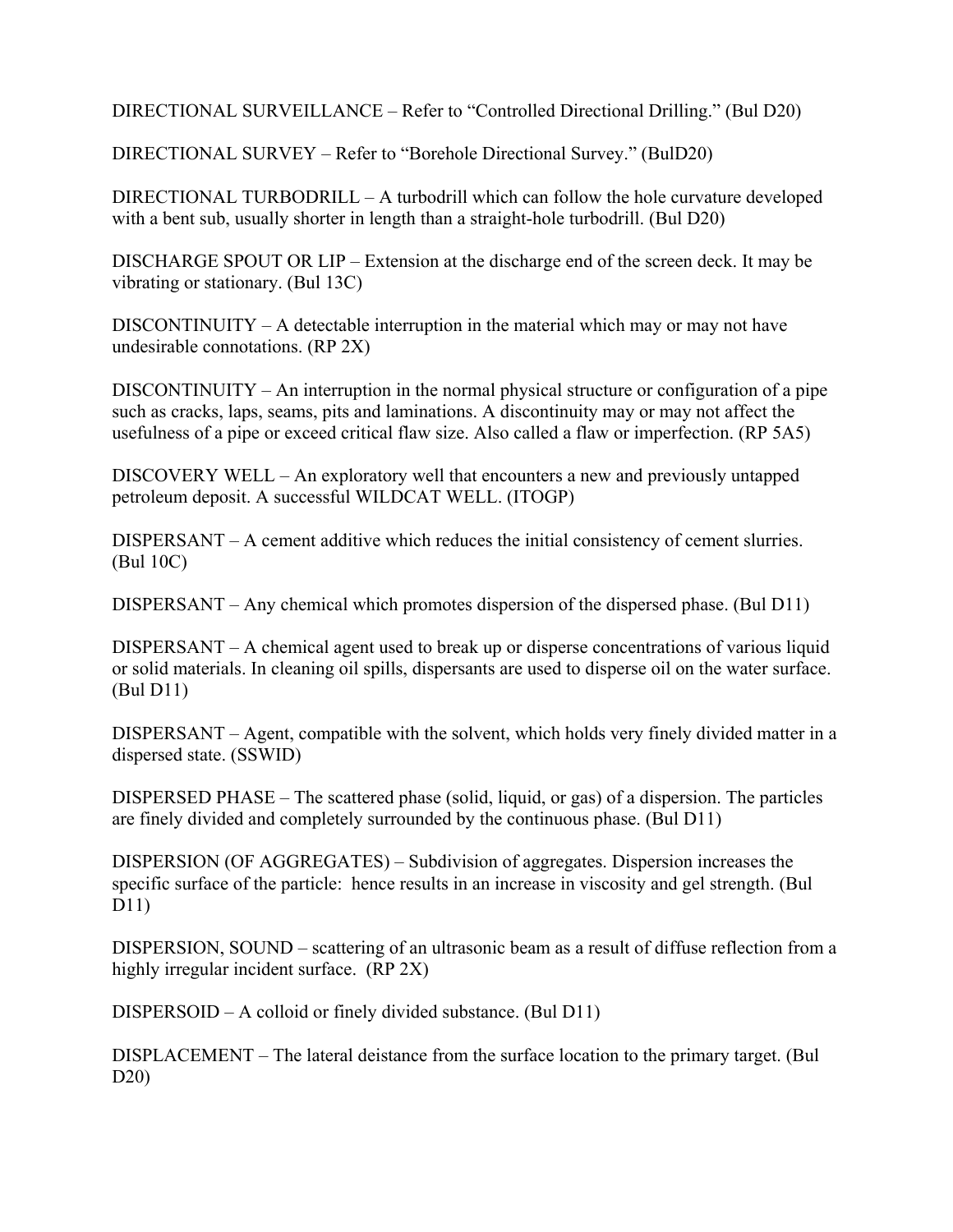DISPLACEMENT RATE - The volumetric flow rate at which cement slurry is pumped down the hole. (Bul 10C)

DISPOSAL – The orderly placement or discarding of unwanted material. (Bul D11)

DISPOSAL WELL – A well through which fluid (usually brine) is returned to subsurface formations. (Bul 10C, ITOGP, SSWID)

DISSOCIATION – The splitting up of a compound or element into two or more simple molecules, atoms, or ions. Applied usually to the effect of the action of heat or solvents upon dissolved substances. The reaction is reversible and not as permanent as decomposition; i.e., when the solvent is removed, the ions recombine. (Bul D11)

DISSOLVED GAS – Natural gas which is in solution with crude oil in the reservoir. (ITOGP)

DISSOLVED-GAS DRIVE – See Solution-Gas Drive. (ITOGP)

DISSOLVED OXYGEN (DO) – The oxygen dissolved in water or sewage. Adequately dissolved oxygen is necessary for the life of fish and other aquatic organisms and for the prevention of offensive odors. Low dissolved oxygen concentrations generally are due to discharge of excessive organic solids having high BOD, the result of inadequate waste treatment. (Bul D11)

DISSOLVED SOLIDS – The total amount of dissolved material, organic and inorganic contained in water or wastes. Excessive dissolved solids make water unpalatable for drinking and unsuitable for industrial use. Measurements are expressed as ppm or mg/liter (mg/l). (Bul D11)

DISTILLATION – Process of first vaporizing a liquid and then condensing the vapor into a liquid (the distillate), leaving behind non-volatile substances, the total solids of a drilling fluid. The distillate is the water and/or oil content of a fluid. (Bul D11)

DISTORTION ENERGY THEORY – Failure theory defined by the following equation where the applied stresses are positive for tension and negative for compression. (Bul 2U, 2V)

$$
F_{\rm A}^2-f_a\;f_0+f^2_{\rm 0}+F_{\rm y}^2
$$

DIVERGENCE – Spreading of ultrasonic waves after leaving search unit, a function of diameter and frequency. (RP 2X)

DIVERTER - A diverter is a device used to direct tools at a branch connection. (RP 6G)

DIVERTER – A device attached to the wellhead or marine riser to close the vertical access and direct any flow into a line away from the rig. Diverters differ from blowout preventers in that flow is not stopped but rather the flow path is redirected away from the rig. (RP 53)

DIVIDED DECK – A deck having a screening surface longitudinally divided by partition(s). (Bul 13C)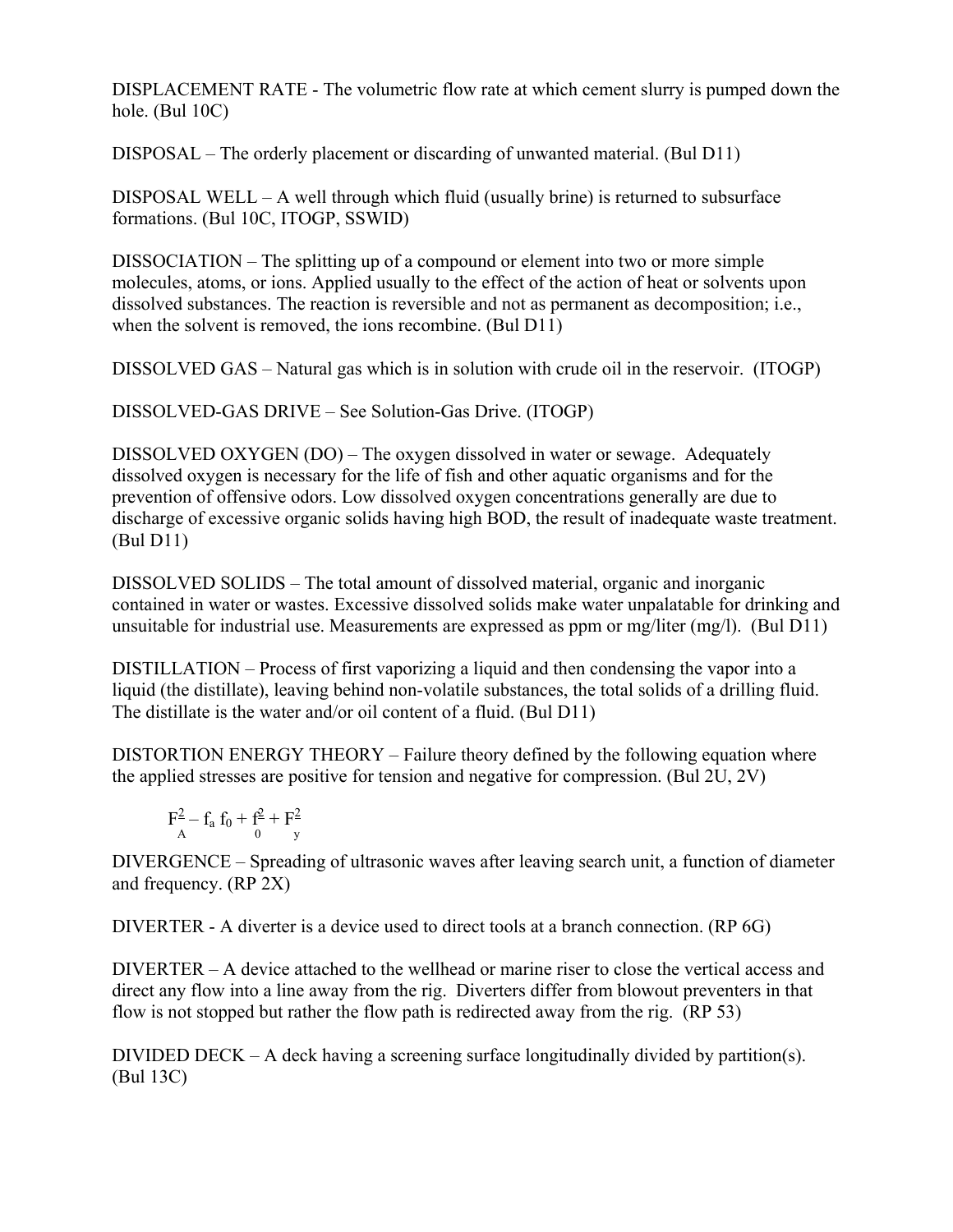DnV – Det norske Veritas.

DOCUMENTATION – Recorded information. (Spec Q1)

DOG-LEG – The "elbow" caused by a sharp change of direction in the wellbore. (Bul D11)

DOGHOUSE – A small house used for keeping lease records, changing clothes, or any other use around a lese. (ITOGP)

DOGLEG- A term applied to a sharp change of direction in a wellbore or ditch. Applied also to the permanent bending of wire rope or pipe. (ITOGP)

DOGLEG ANGLE – Refer to "Dogleg Severity." (Bul D20)

DOGLEG CONTROL PROGRAM – Program, designed specifically to decrease the severity of or eliminate doglegs in a drilled hole. (BulD20)

DOGLEG SEVERITY – A measure of the amount of change in the inclination and/or direction of a borehole, usually expressed in degrees per 100 feet of course length. (Bul D20)

DOGLEG TYPES - (QUALITATIVE) –

Abrupt Dogleg – A dogleg caused by a sudden change in inclination and/or direction over a short interval.

Deceasing Dogleg – A dogleg in the borehole with the change in inclination returning the borehole toward vertical.

Excessive Dogleg (Severe Dogleg) – Doglegs larger than Permissible Doglegs.

Increasing Dogleg – A dogleg with in the borehole with the change in inclination increasing the angle away from vertical.

Long Dogleg – A dogleg with a gradual change in inclination and/or direction over a long interval.

Permissible Dogleg – A dogleg through which equipment and/or tubulars can be operated without sticking tools or providing excessive stresses or wear. (Bul D20)

DOLOMITE – A type of sedimentary rock similar to limestone but rich in magnesium carbonate. Sometimes dolomite is found as the reservoir rock or petroleum. (ITOGP)

DOME – The volume chamber inside the bellows of a gas lift valve. (GL)

DOPE – A viscous material used on casing or tubing threads as a lubricant, and to prevent corrosion; a tar-base coating for pipelines to prevent corrosion. (ITOGP)

DOSE RATE – The amount of ionizing radiation energy absorbed per unit of mass and time of irradiated material. Measured in reps, rem and rad. (RP 5A5)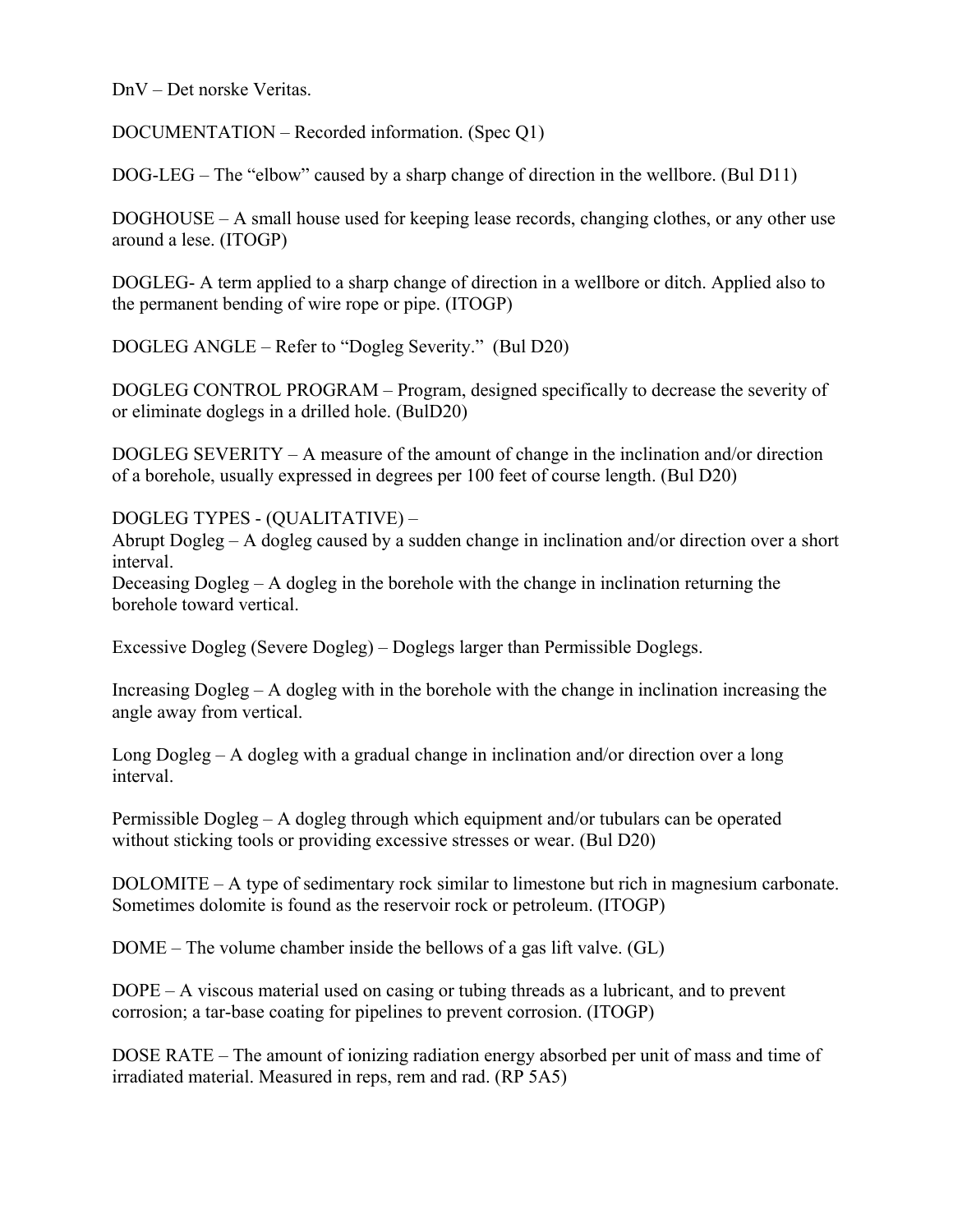DOSIMETER – A device that measures radiation dose, such as film badge or ionization chamber. (RP 5A5)

DOT – Department of Transportation.

DOUBLE CRYSTAL METHOD – The method of ultrasonic testing, using two transducers with one acting as the transmitter and one as the receiver. (RP 2X)

DOUBLE DOGLEGGING – Refer to "S-type Well." (Bul D20)

DOUBLE FLUTE – Two flutes advancing simultaneously at the same angle and 108<sup>°</sup> apart. (Bul 13C)

DOUBLE LEAD – See Preferred Term: Double Flute. (Bul 13C)

DOUBLE SEAM PIPE – Pipe having two longitudinal seams formed by the submerged-arc welding process or the gas metal-arc welding process or the combination welding process. (Spec 5L)

DOUBLE-WALL DRILL PIPE – A two-tube concentric drill pipe assembled with the inner pipe in compression and the outer pipe in tension. Used to replace drill collars in directional holes. (Bul D20)

DOUBLES – Drill pipe and tubing pulled from the well two joints at a time. The two joints make a stand pipe that is set back and racked in the derrick. Three-joint stands are called THRIBBLES, fours are FOURBLES. (ITOGP)

DOUGHNUT – A ring of wedges that supports a string of pipe or a threaded, tapered ring used for the same purpose. (ITOGP)

DOWNCOMER – A tube that conducts liquids downward in a vessel (as an absorber, a stripper, or heater-treater.) (ITOGP)

DOWNHOLE – A term to describe tools, equipment, and instruments used in the wellbore. For example, a downhole tool is used in the wellbore. Also, conditions or techniques applying to the wellbore. (ITOGP)

DOWNHOLE MOTOR – A power source located just above the bit to rotate the bit; usually refers to the turbodrill or the Dyna-Drill. (Bul D20)

DP – An acronym for drill pipe. (RP 5A5)

DRAG – The extra force needed to move the drill stem resulting from the drill stem being in contact with the wall of the wellbore. (Bul D20)

DRAIN DECK – See Preferred Term: Beach. (Bul 13C)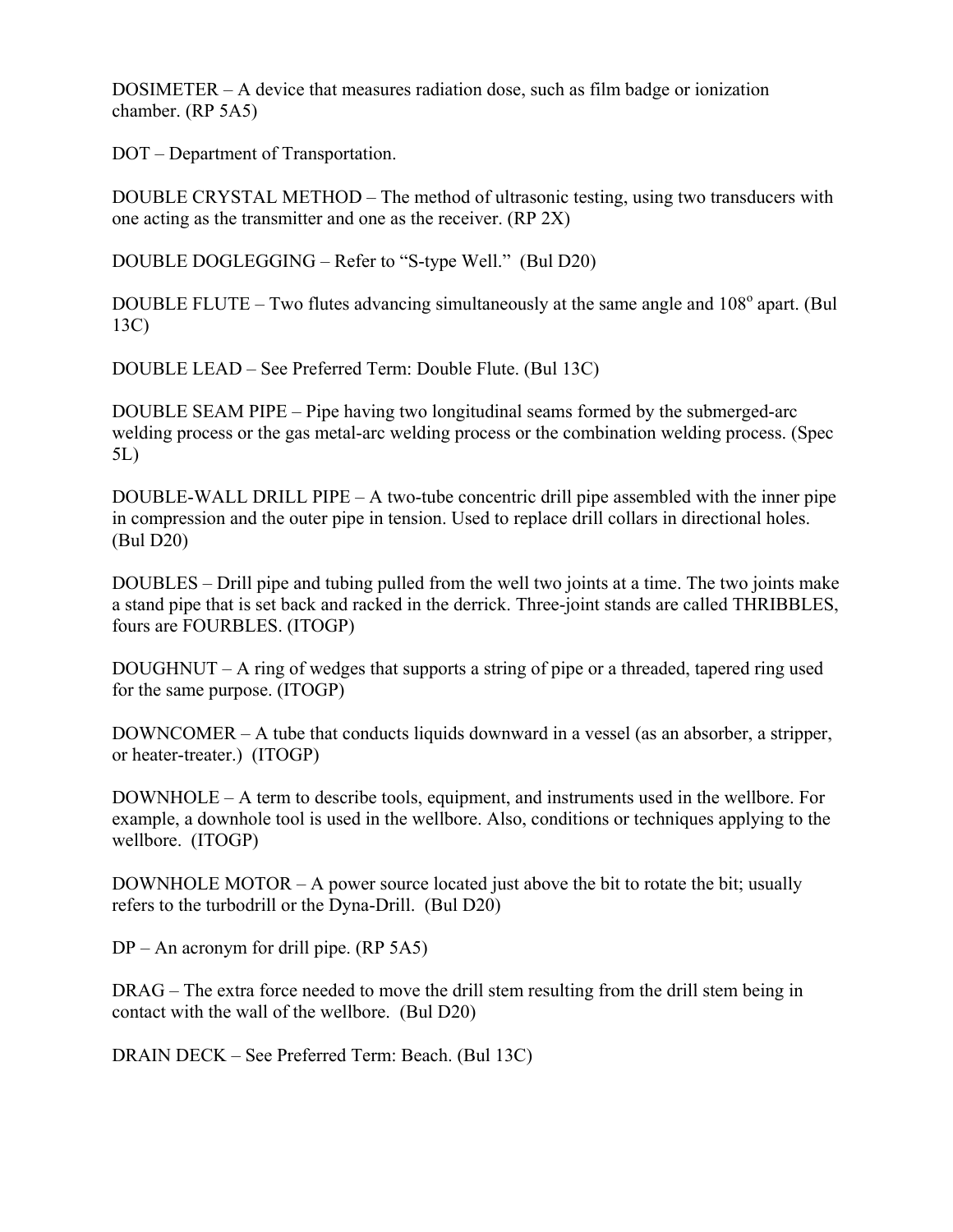DRAIN HOLES – Several high-angle holes drilled laterally from a single wellbore into the producing zone. (Bul D20)

DRAWDOWN – The difference in pressure (psi) between the static (shut-in) bottomhole pressure and the flowing bottomhole pressure at a constant rate of fluid production. (GL)

DRAWDOWN – The difference between the static and the flowing bottom-hole pressures. The distance between the static level and the pumping level of the fluid in the annulus of a pumping well. (ITOGP)

DRAW-OFF – Draining one fluid from a measurement vessel to determine relative volumes of heavy vs. light fluid. (WT)

DRESS – To sharpen or repair items of equipment (as drilling bits, tools, or sucker rod pumps) in order to make them ready for reuse. (ITOGP)

DRIFT – A drift is a gage used to check minimum ID of loops, flowline, and nipples. (RP6G)

 $DRIFT - (1)$  Horizontal component of the distance from the surface to any certain point in the wellbore (usually the bottom of the wellbore). (2) Normally random precession in a displacement gyro caused by stray torques from bearings, pickoffs, imperfect balance, mass shift, etc. (Bul D20)

DRIFT ANGLE  $- (1)$  The angle between the axis of the wellbore and the gravity vertical (refer to "Inclination"). (2) More or less constant angle at which the wellbore is carried after sufficient angle has been obtained in the buildup (refer to "Maximum Angle"). (Bul D20)

DRIFT INDICATOR – Refer to "Inclinometer." (Bul D20)

DRIFT MANDREL – A precision dimensioned cylinder sized to pass through each diameter and weight of pipe. It is passed through the pipe ID to locate obstructions and/or to assure compliance with appropriate specifications. (RP 5A5)

DRIFT SURVEY – Refer to "Inclination Survey." (Bul D20)

DRILL COLLAR – Thick-walled pipe to provide stiffness and concentration of weight at the bit. (Bul D10)

DRILL COLLARS – Round, square, and triangular drill stem elements utilized to provide a load on the bit for the purpose of drilling. (Bul D20)

DRILL CORE OR SCHRADER CORE VALVE – Valve in the top of the gas lift valve used in charging the bellows with nitrogen. (GL)

DRILL PIPE – A portion of the drill string which transmits power to the bit. (Bul D10)

DRILL PIPE – The tubular member of the drill string to which tool joints are attached. (Bul D20)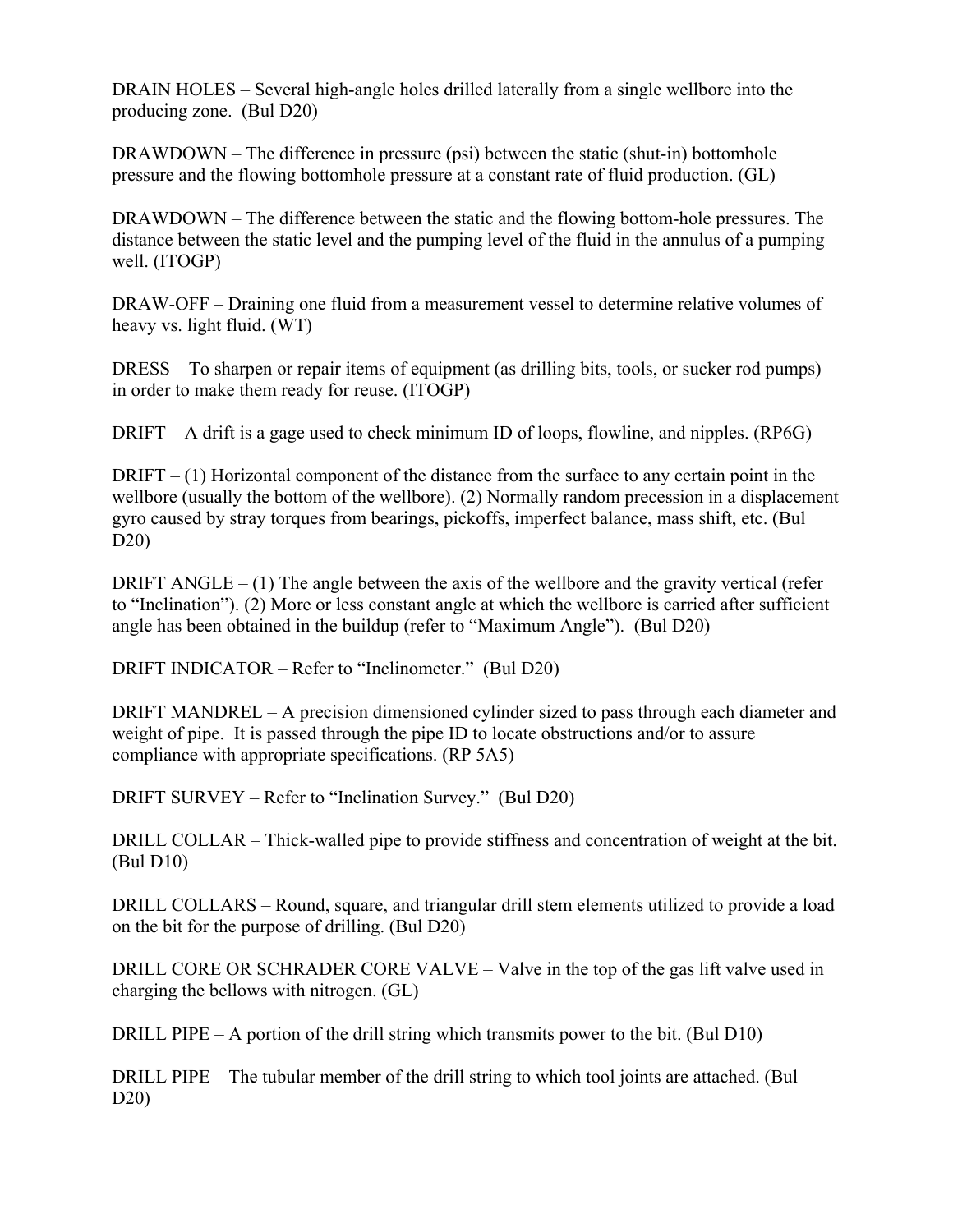DRILL PIPE – A length of tube, usually steel, to which special threaded connections called tool joints are attached. (RP 54)

DRILL PIPE SAFETY VALVE – An essentially full-opening valve located on the rig floor with threads to match the drill pipe in use. This valve is used to close off the drill pipe to prevent flow. (RP 53)

DRILL STEM – The entire drilling assembly from the swivel to the bit composed of the Kelly, drill string, subs, drill collars, and other downhole tools such as stabilizers and reamers. This assembly is used to rotate the bit and carry the drilling fluid to the bit. (Bul D20, RP 54)

DRILL STEM BUCKLING – To bend; to become distorted due to effects of forces on the drill stem in a wellbore. (Bul D20)

DRILL-STEM TEST (DST) – A test to determine whether oil and/or gas in commercial quantities has been encountered in the wellbore. (Bul D11)

DRILL STRING – A combination of drill pipe, drill collars, and accessory components. (Bul D10)

DRILL STRING – The drill pipe with tool joints attached. (Bul D20)

DRILL STRING – Several sections or joints of drill pipe joined together. May also refer to sections or joints of threaded tubing or casing joined together to be used for drilling. (RP 54)

DRILL STRING BEHAVIOR – A term describing the mechanics and action of the drill string/stem. (Bul D20)

DRILL STRING FATIGUE – The cumulative effect of the stresses imposed on the drill string due to cyclic stressing during drilling operations. (Bul D20)

DRILL STRING FLOAT – A check valve in the drill string that will allow fluid to be pumped into the well but will prevent flow from the well through the drill pipe. (RP 53)

DRILL STRING TEST – A test taken by means of special testing equipment run into the wellbore on the drill string to determine the producing characteristics of a formation. (RP 54)

DRILLED SOLIDS – (See Related Term: Low Specific Gravity Solids.) Formation particles. (Bul 13C)

DRILLER – Employee directly in charge of a drilling rig and crew. Operation of the drilling and hoisting equipment constitute his main duties. (RP 54)

DRILLER'S REPORT – A record kept on the rig for each tour to show the footage drilled, drilling-fluid tests, bit record, and all important occurrences during that tour. (WLOP)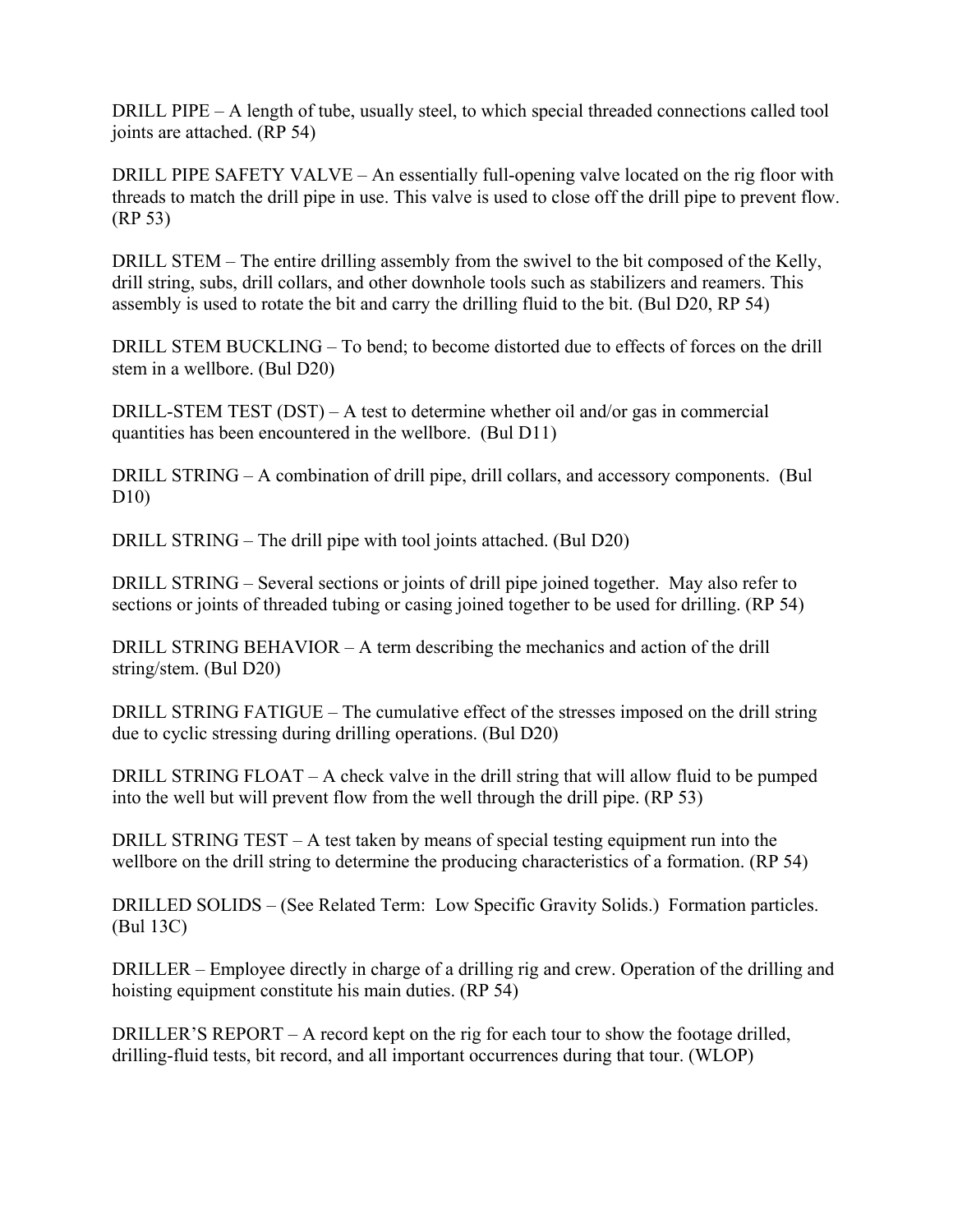DRILLING AREAS – Those areas in which wells are being drilled, recompleted, or reworked for the purpose of exploring for or producing oil or gas. Wells meeting any of the conditions of the above are referred to as "drilling wells." The term "drilling wells" does not include wells on which wireline work is being performed through a lubricator or wells into which or from which pumping equipment is being installed or removed. (RP 500B)

DRILLING COLLISIONS – Refer to "intersection." (Bul D20)

DRILLING FLUID – A fluid circulated through the bit; an integral part of rotary drilling. It serves to carry cuttings from the bit. Hole conditions may dictate other necessary functions for the fluid. The fluid phase may be air (or other gas), water, oil or any combination thereof. (Bul 10C)

DRILLING FLUID OR MUD – A circulating fluid used in rotary drilling to perform any or all of various functions required in the drilling operation. (Bul D11)

DRILLING FLUID WEIGHT RECORDER – An instrument in the drilling fluid system which continuously measures drilling fluid density. (RP 53)

DRILLING (HOISTING) LINE – The wireline used in the rig's main hoisting system. (RP 54)

DRILLING HYDRAULICS – The employment of the science of the effects of fluid velocities and pressures and forces involved. (Bul D10)

DRILLING IN – The operation during the drilling procedure at the point of drilling into the pay formation. (Bul D1)

DRILLING MUD – A drilling fluid where the fluid phase is oil, water or a combination thereof (synonym MUD). (Bul 10C)

DRILLING OUT – The operation during the drilling procedure when the cement is drilled out of the casing before further hole is made or completion attempted. (Bul D11)

DRILLING OUT – Refers to drilling and removal of material which normally remains in the casing or wellbore after cementing. (RP 54)

DRILLING RIG – Equipment and machinery assembled primarily for the purpose of drilling or boring a hole in the ground. (RP 54)

DRILLING SPOOL – A connection component with ends either flanged or hubbed. It must have an internal diameter at least equal to the bore of the blowout preventer and can have smaller side outlets for connecting auxiliary liens. (RP 53)

DRIP – The small quantities of liquid hydrocarbons which sometimes condense in a natural gas line. Also the equipment installed on a gas line to remove liquids. (ITOGP)

DRIVE – All the immediate elements used to provide motive power to the mud processing equipment, such as V-belts, sheaves, motor, and motor base. (Bul 13C)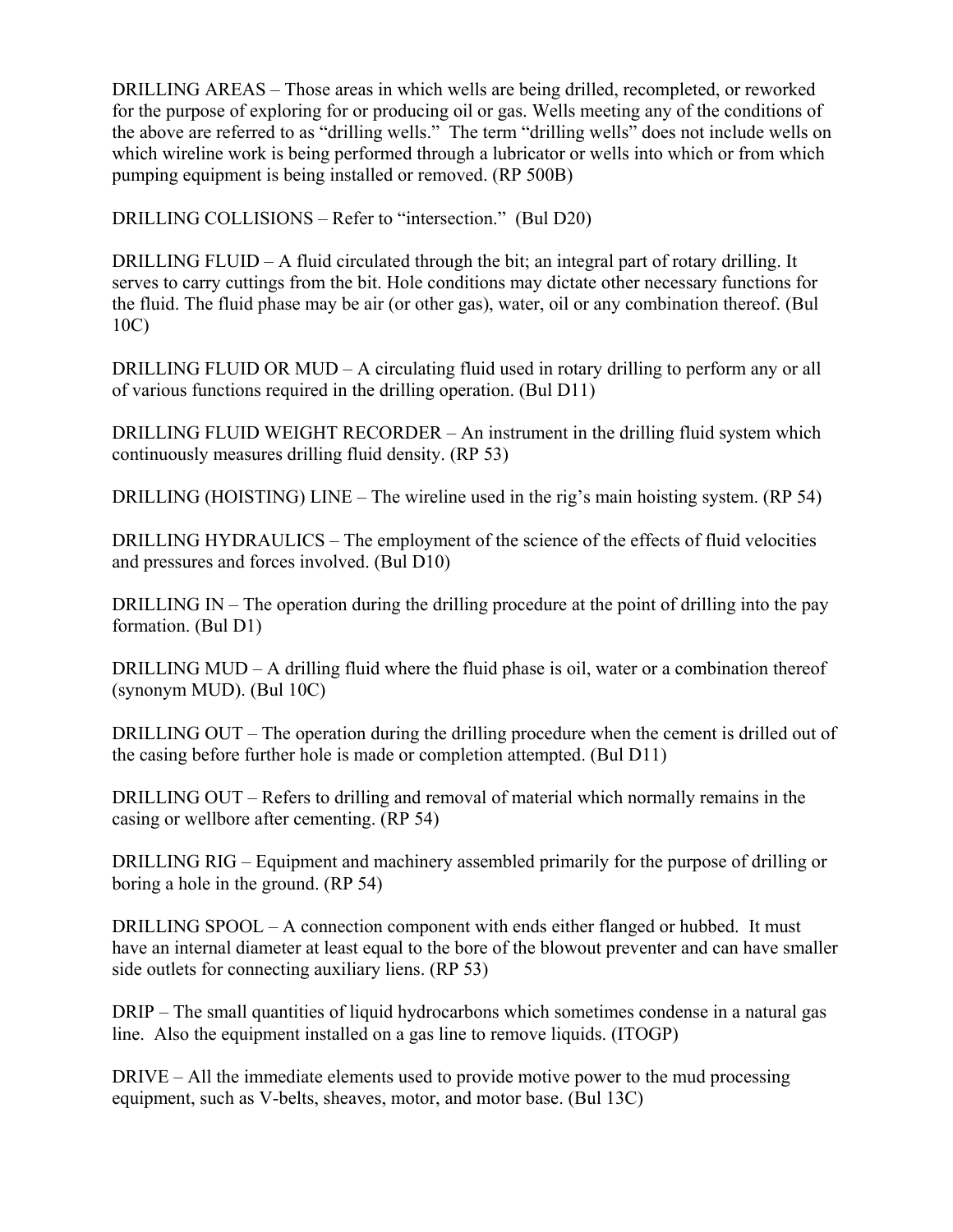DRIVE PIPE – A relatively short string of large diameter pipe driven or forced into the ground to function as "conductor pipe." (RP 53, RP 54)

DROOP ERROR – The error introduced by the hanging downward of the protruding instrument extending through and ahead of the rigger bit. (Bul D20)

DROP OFF – That portion of the wellbore in which the inclination is reduced (refer to "Angle Drop Off). (Bul D20)

DROP-OFF INTERVAL – The interval in the wellbore where the inclination angle is purposely deceased and returned toward the vertical. (Bul D20)

DROP-OFF RATE – The rate of change of the inclination in the part of the wellbore where the inclination angle is purposely returned toward the vertical, usually expressed in degrees per 100 feet of course length. (Bul D20)

DROP TIME – The amount of time needed for a "go-devil" type instrument to fall from the surface through the drilling fluid within the drill stem to the desired position. (Bul D20)

DROP-TYPE SURVEY – A directional or inclination survey taken with an instrument that is free released to fall within the drill stem to the desired position within the wellbore. (Bul D20)

DRUM-ROPE – A rotating cylinder with side flanges on which wire rope used in machine operation is wrapped. (Spec 2C)

DRUNKEN THREAD – Distortions in the spiral path of a thread around the pin. Sometimes applied to wavy threads or threads which crests that undulate around the periphery of the threads. (Bul 5T1, RP 5A5)

DRY BOTTOM – A dry condition at the underflow of a hydrocyclone. (Bul 13C)

DRY GAS – Natural gas that is produced without liquid hydrocarbons. Also gas that has been dehydrated o remove water (pipeline gas). (ITOGP)

DRY HOLE – Any exploratory or development well that does not produce oil or gas in commercial quantities. (ITOGP)

DRY METHOD – A magnetic particle inspection method in which the particles employed are in dry powder form. (RP 5A5)

DRY PLUG – The plugging of the underflow opening of a dry bottom hydrocyclone. (Bul 13C)

DUAL SEARCH UNIT (TWIN PROBE) – A probe or search unit containing two elements, one a transmitter, the other a receiver (T-R, S-E). (RP 2X)

DUAL TRANSDUCER – An ultrasonic probe containing two piezoelectric crystals, one for transmitting and one for receiving. (RP 5A5)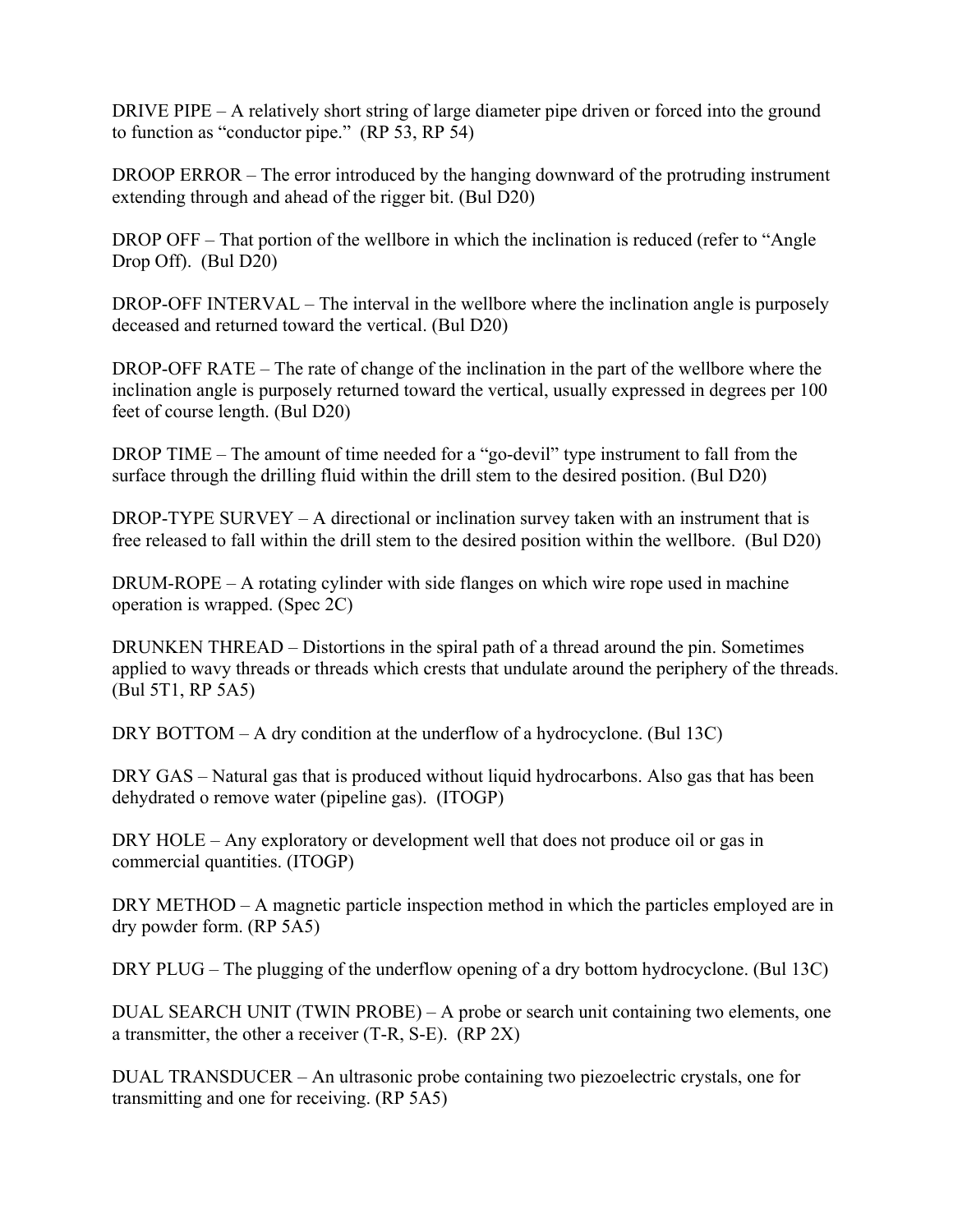DUALLY COMPLETED WELLS – Wells producible from two separate and distinct zones having separate production strings. Zones are separated by packers and production may be through two strings of tubing, or through one string of tubing and casing tubing annulus. (WT)

DUMMY – A blank tool installed in a side pocket gas lift mandrel landing nipple and/or sliding sleeve. (WLOP)

DUMP VALVE – The discharge valve through which oil and water are discharged from separators, treaters, etc. (ITOGP)

DUMP VALVE – A valve on a production vessel which opens automatically at high liquid level and closes to stop flow at low liquid level. Usually actuated by float control but may be diaphragm, or electrically operated. (WT)

DYNAMIC – The state of being active or in motion; opposed to static. (Bul D11)

DYNAMIC-LOADING – Loads introduced into the machine or its components due to accelerating or decelerating forces. (Spec 2C)

DYNAMIC-LOADING – Loading imposed upon a structure as a result of motion as opposed to static loading. (Spec 4F)

DYNAMIC RANGE – The ratio of maximum to minimum reflective areas that can be distinguished on the cathode ray tube at a constant gain setting. (RP 2X)

DYNAMIC STRESS – Varying or fluctuating stress occurring in a structural member as a result of dynamic loading. (Spec 4F)

DYNAMOMETER – As applied to sucker-rod pumping, the dynamometer records the variation in load on the polished rod as the rod string reciprocates. (ITOGP)

## -E-

EARTHFILL STRUCTURE – A gravity structure made from gravel or other earthfill material. (Bul 2N)

ECCENTRICITY – A condition of pipe in which the OD and ID axes are not coincident, resulting in wall thickness variation around the circumference at a given section plane. (Bul 5T1)

ECHO – Indication of reflected energy. (RP 2X)

ECOLOGY – The interrelationships of living things to one another and to their environment, or the study of such interrelationships. (Bul D11)

ECOLOGICAL IMPACT – The total effect of an environmental change, either natural or madmade, on the ecology of the area. (Bul D11)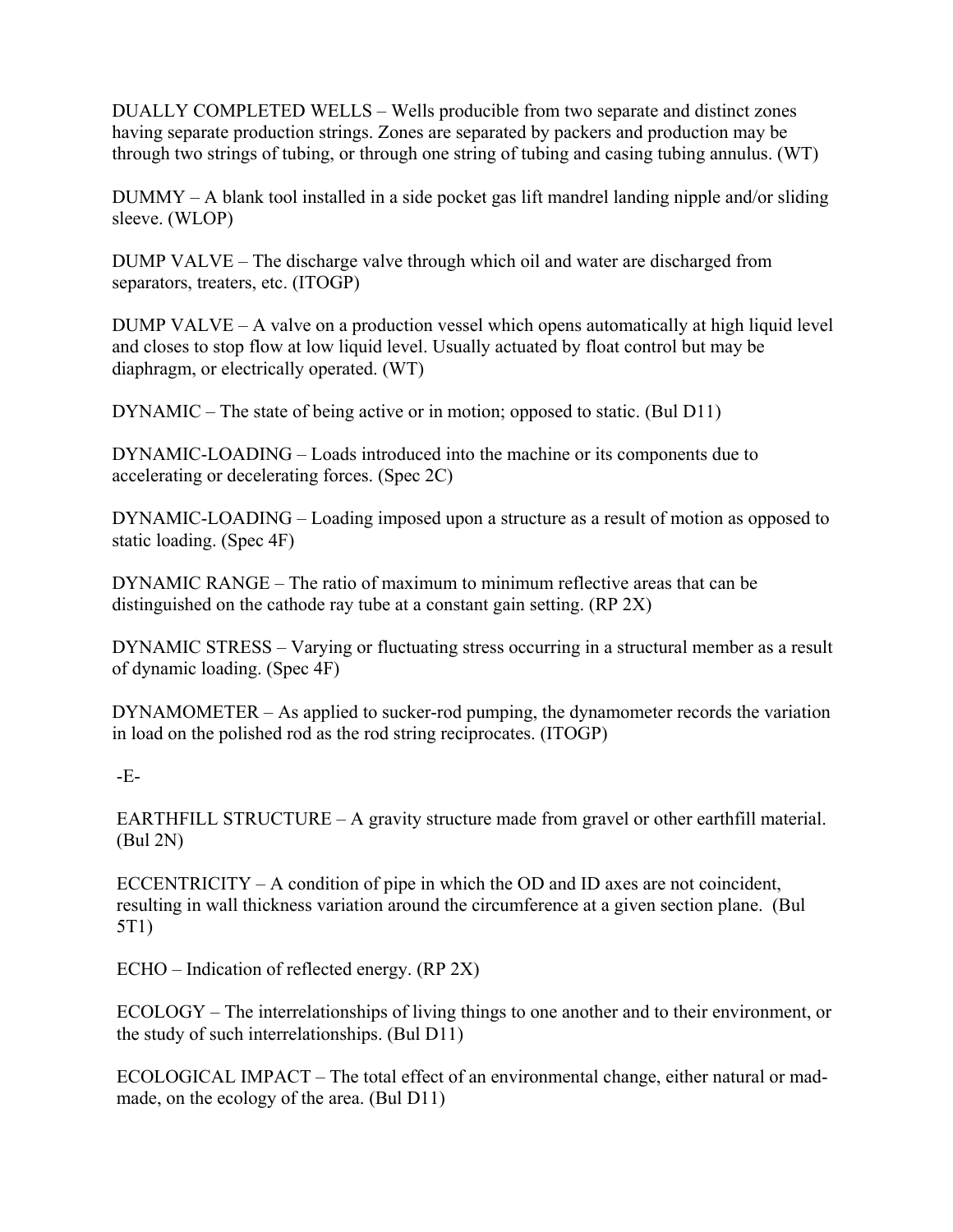ECONOMICS – Analysis of capital, labor, wages, prices, tariffs, taxes, etc. (SSWID)

ECOSYSTEM – The interacting system of a biological community and its non-living environment. (Bul D11)

EDDY CURRENT – Circulating current caused to flow in the pipe by varying magnetic fields. (RP 5A5)

EFFECTIVE BEAM ANGLE – That beam angle which, when plotted for a flat workpiece of the same thickness, accounts for the lengthening of skip distance which occurs in a curved test piece. (RP 2X)

EFFECTIVE FLANGE BREADTH – The reduced breadth of a plate subjected to bending an/or tensile load, which, with an assumed uniform stress distribution, produces the same effect on the behavior of a structural member as the actual breadth of the plate with its nonuniform stress distribution. While the effective flange breadth applies to a member under bending and/or tensile loading, and is associated with shear lag effects. (Bul 2V)

EFFECTIVE FLANGE WIDTH – The reduced width of a plate subjected to compressive load, which, with an assumed uniform stress distribution produces the same effect on the behavior of a structural member as the actual width of the plate with its nonuniform stress distribution. (Bul 2V)

EFFECTIVE LENGTH  $(KL_t)$  – The equivalent length used in compression formulas and determined by a bifurcation analysis. (Bul 2U)

EFFECTIVE LENGTH FACTOR  $(K)$  – The ratio between the effective length and the unbraced length of the member. (Bul 2U)

EFFECTIVE PENETRATION – The maximum depth in a material at which the ultrasonic transmission is sufficient for proper detection of discontinuities. (RP 2X)

EFFECTIVE PERMEABILITY – The permeability of a rock to a fluid when the rock is not 100 percent saturated with the fluid. See Permeability. (ITOGP)

EFFECTIVE POROSITY – The percentage of the bulk volume of a rock sample that is composed of interconnected pore spaces, allowing the passage of fluids through the sample. See Porosity. (ITOGP)

EFFECTIVE SCREENING AREA – Portion of screen surface available for material separation. (Bul 13C)

EFFECTIVE SECTION – Stiffener together with the effective width of shell acting with the stiffener. (Bul 2U)

EFFECTIVE SIZE – A term used in specifying sand. It is the sieve size in millimeters that permits 10 percent of the filter sand by weight to pass. (SSWID)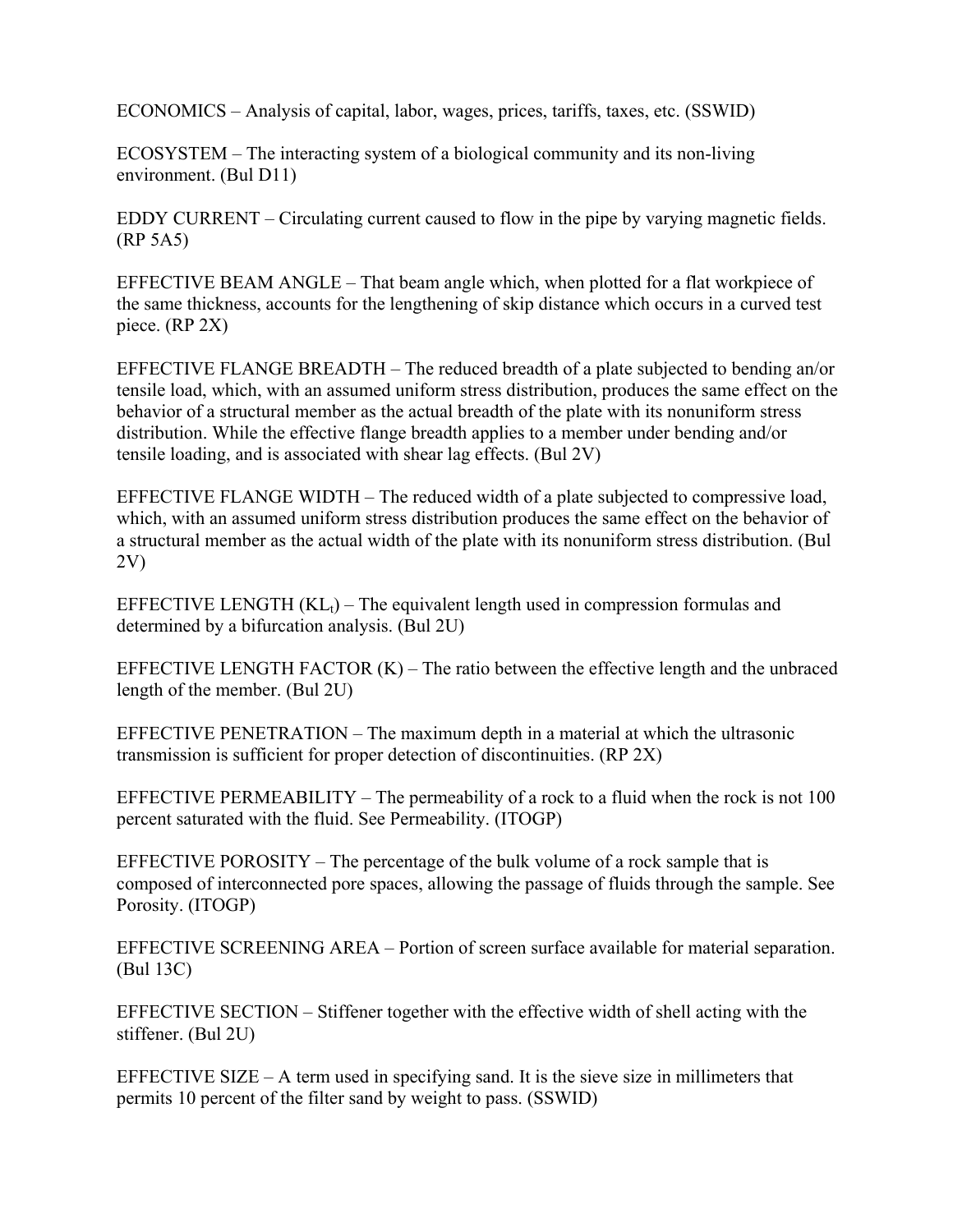EFFECTIVE THREAD LENGTH – Threads having fully formed roots, but not necessarily finished crests. (RP 5B1)

EFFECTIVE WIDTH – The reduced width of shell or plate which, with an assumed uniform stress distribution, produces the same effect on the behavior of a structural member as the actual width of shell or plate with its nonuniform stress distribution. (Bul 2U)

EFFICIENCY – The percentage relation of output to input. (Bul D10)

EFFLUENT – See Preferred Term: Overflow. (Bul 13C)

EFFLUENT – A discharge of liquids and/or solids into the environment, partially or completely treated or in their natural state. Generally used in regard to discharges into waters. (Bul D11)

EFFLUENT – A discharge of liquid – generally used to describe a stream of liquid after some attempt at separation or purification has been made. (SSWID)

EFFLUENT SEEPAGE – Diffuse discharge into the ground of liquids that have percolated through solid waste or another medium; they contain dissolved or suspended materials. (Bul D11)

ELASTIC BUCKLING STRESS – The buckling stress of a cylinder based upon elastic behavior. (Bul 2U)

ELASTOMER – Any of the class of materials, including natural and synthetic rubbers, which return to their original shape after being subjected to large deformations. (RP 2T)

ELBOW – A fitting that allows two pipes or nipples to be joined together at an angle of less than 180 $^{\circ}$ , usually 90 $^{\circ}$  or 45 $^{\circ}$ . (Slang term for elbow is "ell"). (WLOP)

ELECTRIC HORSEPOWER (EHP) – Kilowatts x 0.746. (Bul D10)

ELECTRIC LINE – Single or multiple electrical conductor housed within a braided wireline. (RP 57)

ELECTRIC LOGGING – See Well Log. (Bul 10C)

ELECTRIC LOGGING – Electric logs are run on a wireline to obtain information concerning the porosity, permeability, fluid content of the formations drilled, and other information. The drilling-fluid characteristics may need to be altered to obtain good logs. (Bul D11)

ELECTRIC-WELDED PIPE – Defined as pipe having one longitudinal seam formed by electricflash welding or electric-resistance welding, without the addition of extraneous metal. The weld seam of electric-welded pipe shall be heat treated after welding to a minimum temperature of  $1000 \text{°F}$  (538 °C), or processed in such a manner that no untempered martensite remains. (Spec 5A)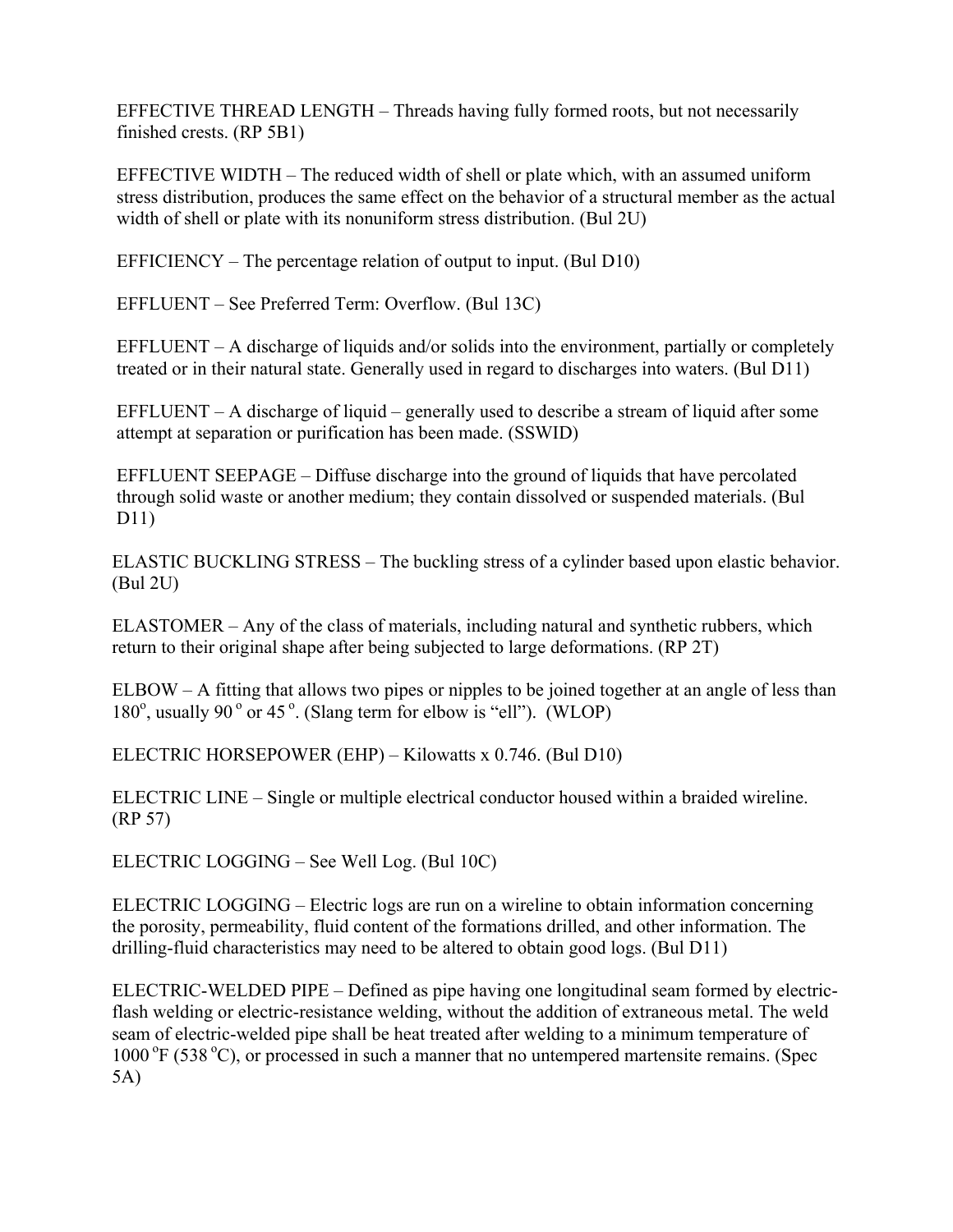ELECTRIC-WELDED PIPE – Pipe having one longitudinal seam formed by electric-resistance welding, or electric-induction welding without the additional extraneous metal. The weld seam of electric-resistance welded pipe and induction welded pipe in grades higher thanX42 shall be heat treated after welding to a minimum temperature of  $1000\text{°F}$  (538 °C). For grades X42 and lower, the weld seam shall be similarly heat treated, or the pipe shall be processed in such a manner that no untempered martensite remains. (Spec 5L)

ELECTRICAL CLASSIFICATION OF AREAS – For purpose of this document, locations are classified according to APR RP 500B: Recommended Practice for Classification of Areas for Electrical Installations at Drilling Rigs and Production Facilities on Land and on Marine Fixed and Mobile Platforms. (RP 54)

ELECTRICAL ENCLOSURE – The case or housing of electrical apparatus provided to prevent personnel from accidentally contacting energized parts, and/or to protect the equipment from physical damage and the environment. Also certain enclosures serve to prevent electrical equipment from being a source of ignition of flammable mixtures outside the enclosure. (RP 14F)

ELECTRICAL NOISE – Extraneous signals caused by externally radiated electrical signals or form electrical interferences within the ultrasonic instrumentation. (RP 2X)

ELECTROSTATIC TREATER – An emulsion treating vessel that utilizes an electrical grid and usually a fire tube to coalesce the fluid. This type of treater usually operates at lower temperature than ones without grids. (Spec 12L)

ELECTROCHEMICAL – Chemical changes associated with flow of electric current. (COGWE, SSWID)

 $ELECTROLYTE - A$  substance which dissociates into charged positive and negative ions when in solution or a fused state and which will then conduct an electric current. Acids, bases, and salts are common electrolytes. (Bul 10C, Bul D11)

ELECTROLYTE – A liquid or soil capable of conducting electric current. (COGWE, SSWID)

ELECTROMAGNET (EM) – When ferromagnetic material is surrounded by a current carrying coil it becomes magnetized and is called an electromagnet. (RP 5A5)

ELECTRONIC PULSER – See Pulser. (RP 5A5)

ELECTRONIC YAW EQUIPMENT® (registered trademark of Scientific Drilling Controls) – Term used to describe the "EYE Tool" (refer to "EYE Tool"). (Bul D20)

ELEVATION – Height above sea level. (SSWID)

ELEVATION – Measurement of a well location or a plane on a drilling well above a specified datum, usually sea level. (WLOP)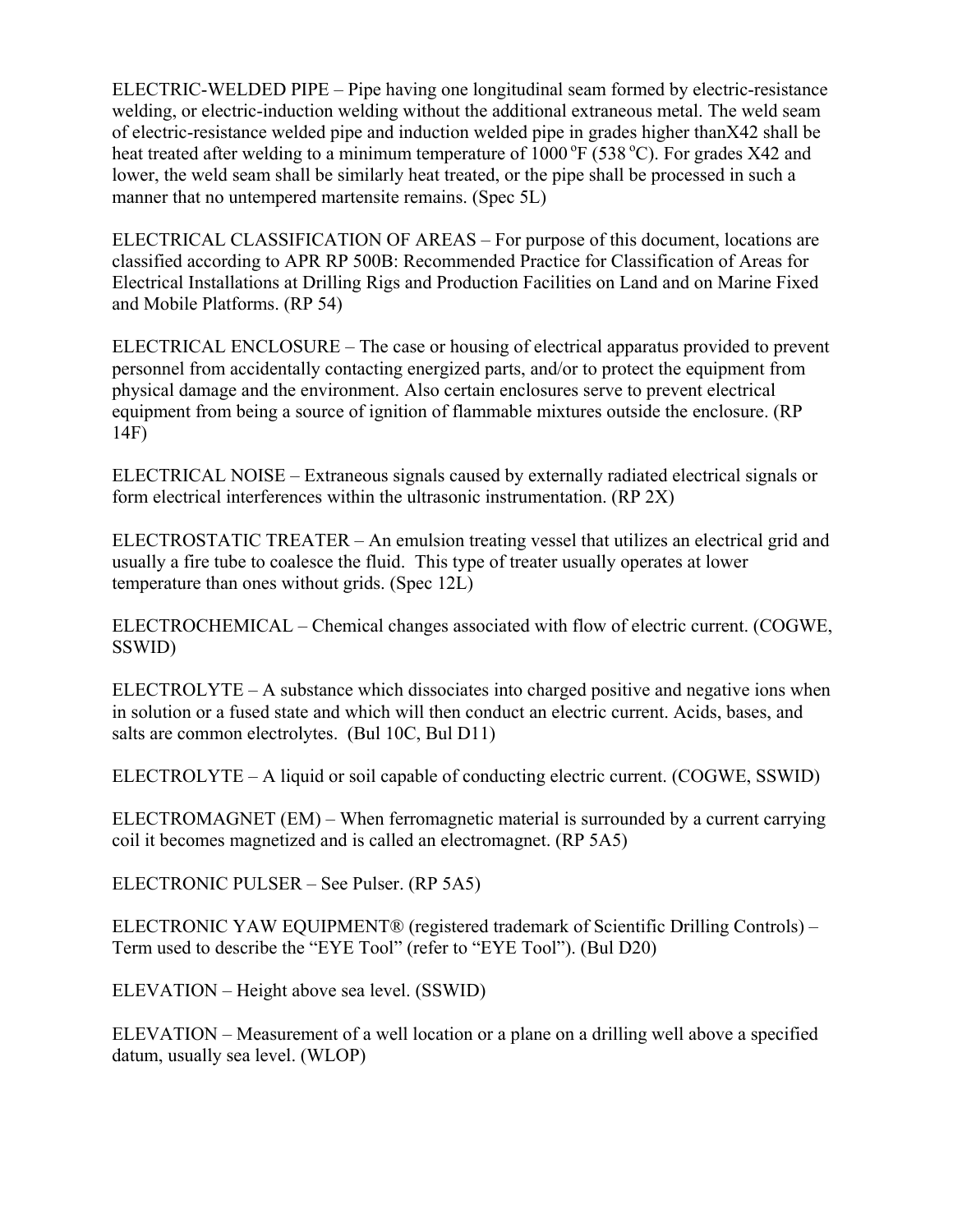ELEVATORS – Latches which secure the drill pipe; attached to the traveling block which raises and lowers the pipe from the hole. (Bul 10C)

ELEVATORS – Mechanical device attached to the traveling block which latches around and supports the pipe during hoisting or lowering operations. (RP 54)

EMERGENCY SHUTDOWN (ESD) SYSTEM – A system of manual stations which, when activated, initiate platform shutdown. (RP 14C)

EMI – Acronym for Electromagnetic Inspection including flux leakage and eddy current inspection. (RP 5A5)

EMI INSPECTION – A colloquial expression for new pipe inspection performed with an inspection unit having these four scanners:

- a. Rotating scanner for detection of longitudinal defects.
- b. Fixed scanner for detecting transverse defects.
- c. Rotating scanner for wall thickness measurement.
- d. Grade verifier or comparator (optional). (RP 5A5)

EMISSION FACTOR – The average amount of a pollutant emitted from each type of polluting source in relation to a specific amount of material processed. (Bul D11)

EMISSION STANDARD – The maximum amount of a pollutant legally permitted to be discharged from a signal source either mobile or stationary. (Bul D11)

EMULSIFIER OR EMULSIFYING AGENT – A substance used to produce an emulsion of two liquids which do not mix. Emulsifiers may be divided, according to their behavior, into ionic and non-ionic agents. The ionic types may be further divided into anionic, cationic, and amphoteric, depending upon the nature of the ion-active groups. (Bul 10C, Bul D11)

EMULSION – A substantially permanent heterogeneous liquid mixture of two or more liquids which do not dissolve in each other but which are held is suspension or dispersion, one in the other, by mechanical agitation or, more frequently, by adding small amounts of substances known as emulsifiers. Emulsions may be mechanical, chemical, or a combination of the two. They may be oil-in-water types or water-in-oil types. (Bul 10C, Bul D11)

EMULSION – A mixture of oil and water that requires treatment before the oil and water will separate. (GL)

EMULSION – A mixture of crude oil and formation water. Generally requires time and heat, chemicals (called DEMULSIFIERS or EMULSION BREAKERS) or electricity to separate the water form the oil. (ITOGP)

EMULSION – A relatively stable dispersion of water and oil which normally exists in the production stream from flowing or pumped oil wells. (Spec 12L)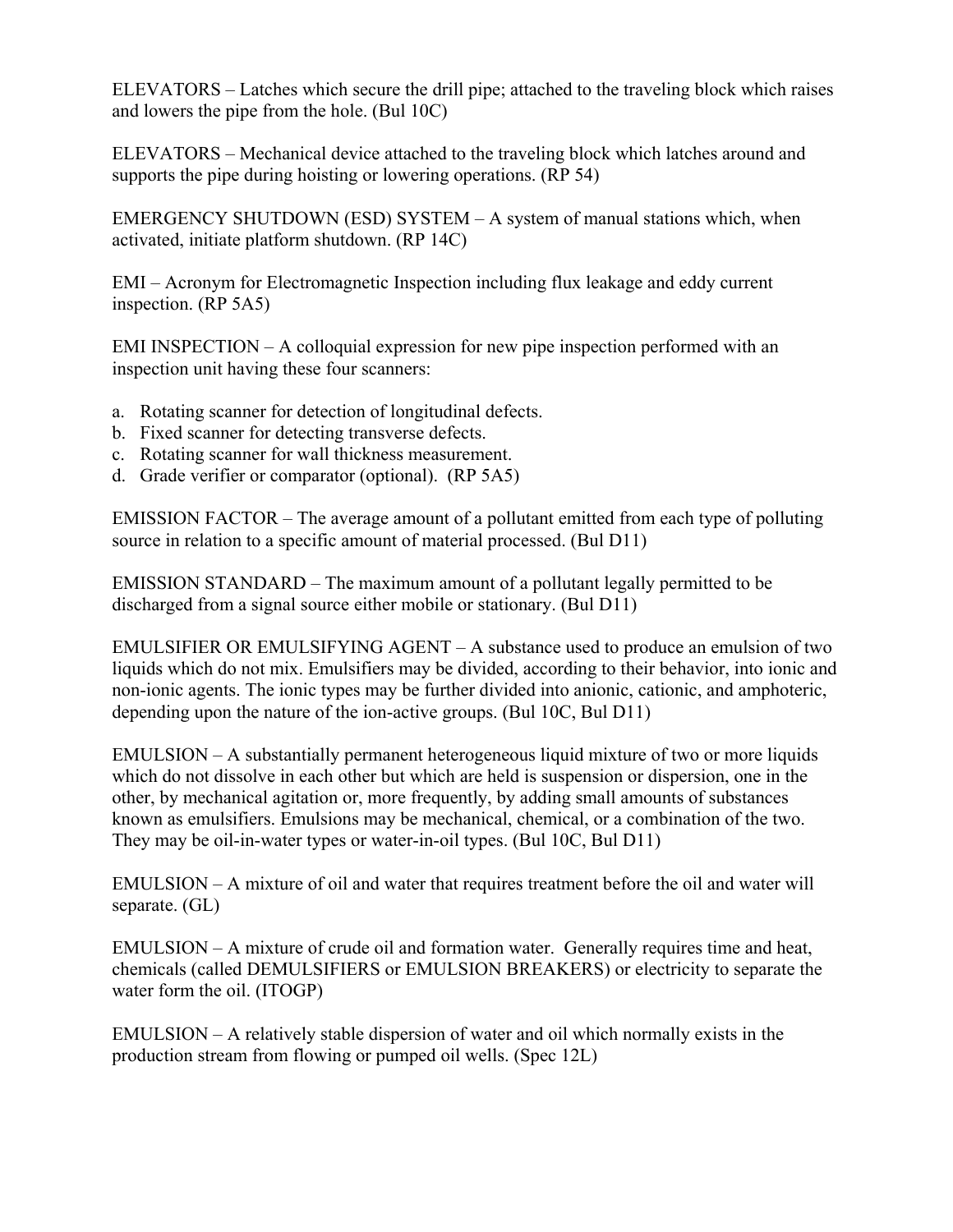EMULSION – A mixture of two or more liquids which do not mix together under normal conditions. One liquid is mixed throughout the other in small droplets. (WT)

EMULSOID – Colloidal particles which take up water. (Bul D11)

ENCIRCLING COIL – A coil surrounding the pipe under test.  $(RP 5A5)$ 

ENCLOSED AND GASKETED BUSWAY – An enclosed and gasketed, grounded metal enclosure containing factory mounted, bare or insulated conductors which are usually copper or aluminum bars, rods, or tubes (see Article 364 of the NEC). (RP 14F)

ENCLOSED AND GASKETED LIGHTING FIXTURES – Lightning fixtures (formerly referred to as "vapor-tight") designed to prevent the entrance of gas and vapors. Such enclosures will not absolutely prevent the entrance of gases and vapors, as such tend to "breathe" as they are heated and cooled. (RP 14F)

ENCLOSED AREA (ROOM BUILDING, OR SPACE) – A three-dimensional space enclosed by more than two thirds (2/3) of the possible projected plane surface area and of sufficient size to allow the entry of personnel. For a typical building, this would require that more than two-thirds (2/3) of the walls, ceiling, and/or floor be present. (RP 500 B)

ENCLOSURE – A structure which may provide environmental protection for the machine. (Spec 2C)

ENCLOSURE, ELECTRICAL – The case or housing of electrical apparatus provided to prevent personnel from accidentally contacting energized parts and to protect the equipment from physical damage. Certain enclosures also serve to prevent electrical equipment from being a source of ignition of flammable mixtures outside the enclosure. (RP 500B)

ENCLOSURE, EXPLOSION-PROOF – An enclosure which is capable of withstanding an explosion of a gas or vapor within it and of preventing the subsequent ignition of a flammable gas or vapor which may surround it, and which operates at such an external temperature that a surrounding flammable gas or vapor will not be ignited. (RP 500B)

ENCLOSURE, PURGED – An enclosure supplied with clean air or an inert gas at sufficient flow and positive pressure to reduce the concentration of any flammable gases or vapors initially present to an acceptably safe level and to maintain this safe level by positive pressure with or without continuous flow. Reference NFPA No. 496. (RP 500B)

END AND OUTLET CONNECTIONS – Integral threads, male or female; and flanges, studded or through-bolted used to join together equipment that contains or controls pressure. (Spec 6A, Spec 16A)

END DAMAGE – Damage to the pipe, such as during loading, unloading or that resulting from longitudinal shifting of the load and striking a bulkhead or an adjacent pipe pile. (RP 5L5)

END EFFECT – The reduction in magnetization near the ends of a length of magnetized pipe due to the demagnetizing effect of the poles at the pipe ends. (RP 5A5)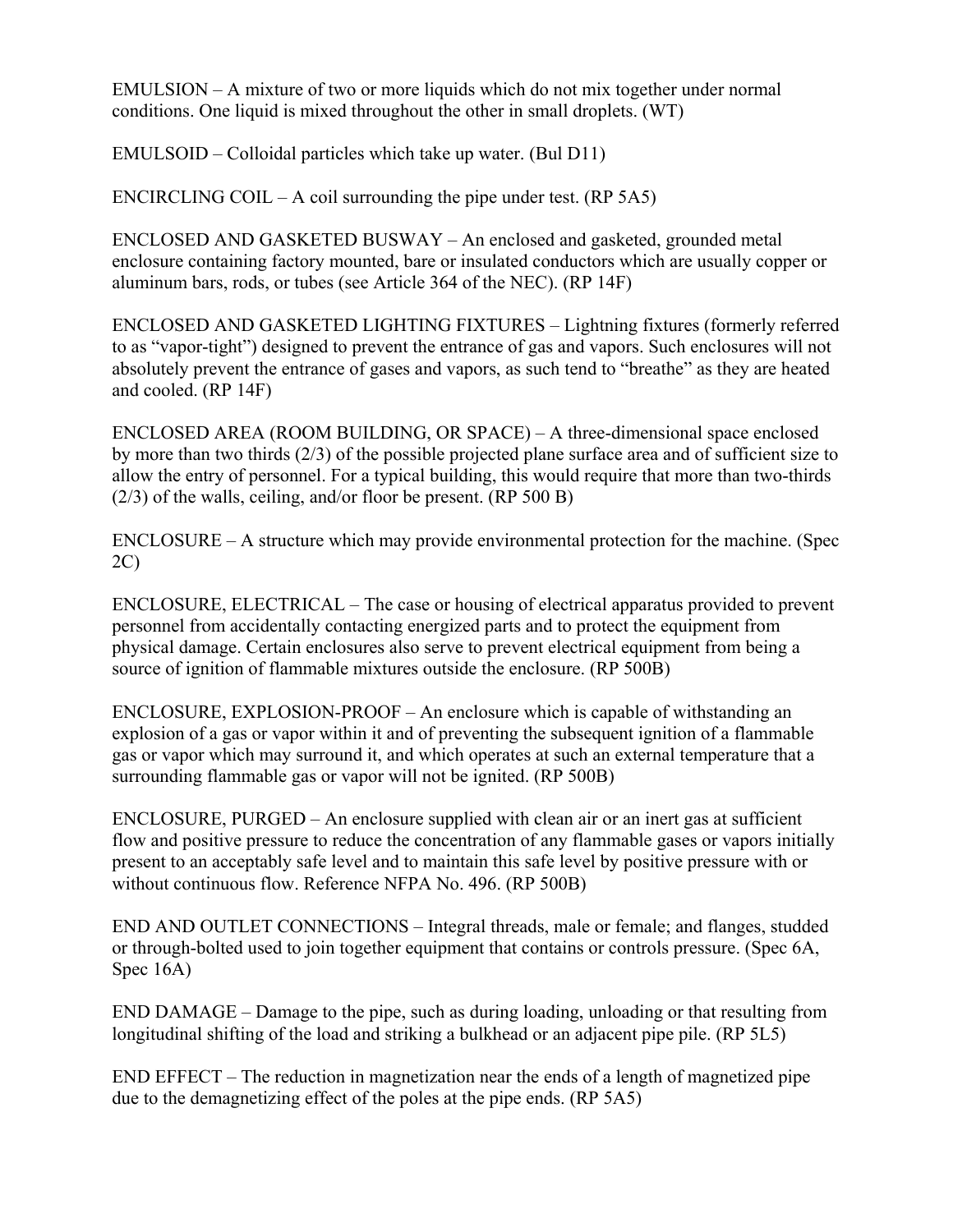END POINT – Indicates the end of some operation or when a definite change is observed. In titration, this change is frequently a change in color of an indicator which has been added to the solution or the disappearance of a colored reactant. (Bul D11)

ENGINE HORSEPOWER (ENGINE RATING) – Refer to API STD 7B-11C. This standard covers rating of internal combustion engines. The MAXIMUM rating is not usable. The INTERMITTENT rating is applicable to joisting. The CONTINUOUS rating is applicable to pumping. (Bul D10)

ENGINEER – The person who acts on behalf of the Owner during construction. (RP  $2X$ )

ENGINEER, MUD OR DRILLING-FLUID – One versed in drilling fluids whose duties are to manage, carry through, and maintain the various types of oil-well drilling fluid programs. (Bul 10C, Bul D11)

ENTRAINED GAS – Gas suspended in bubbles in a stream of liquid such as water or oil. (ITOGP)

ENTRAINED LIQUIDS – Mist-size liquid droplets occurring gas stream. Special designed separators, with a MIST EXTRACTOR, are used to remove the liquid from the gas stream. (ITOGP)

ENTRANCE – See Preferred Term: Inlet. (Bul 13C)

ENTRANCE HOLE DIAMETER – Entrance hole diameter is the average diameter of the hole through the 3/8-in. thick steel faceplate on the core target. It shall be measured twice at right angles and the average of the two measurements reported. (RP 43)

ENVIRONMENT – The sum of all external conditions and influences affecting the life, development, and ultimately the survival of an organism. (Bul D11)

ENVIRONMENTAL IMPACT STATEMENT – A document prepared by a Federal agency on the environmental impact of its proposals for legislation and other major actions significantly affecting the quality of the human environment. Environmental impact statements are used as stools for decision-making and are required by the National Environmental Policy Act. (Bul D11)

ENVIRONMENTAL SEAL – A seal which uses O-rings, epoxy, molded elastomer, silicone compound, or potting compound to prevent corrosion due to moisture or vapors. (RP 14F)

EP – Explosion Proof

EPA – The Environmental Protection Agency, a Federal agency.

EP ADDITIVE – See Extreme-pressure Lubricant. (Bul D11)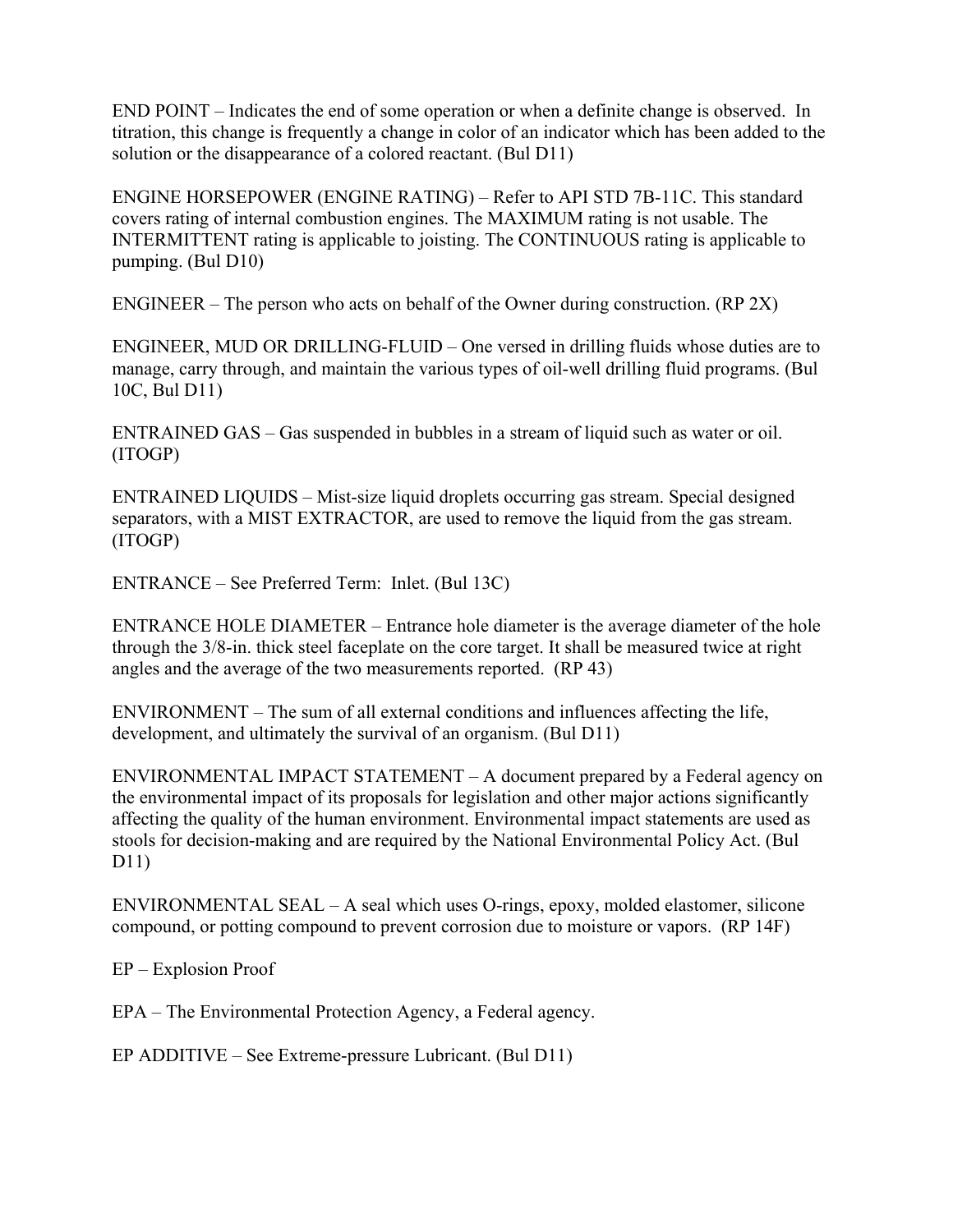EPM OR EQUIVALENTS PER MILLION – Unit chemical weight of solute per million unit weights of solution. The epm of a solute in solution is equal to the ppm (parts per million) divided by the equivalent weight. Refer also to PPM. (Bul 10C, Bul D11)

EQUALIZING FEATURE (EF) – An SSSV mechanism which permits the well pressure to bypass the SSSV closing element to aid in opening the valve. (RP 14B, Spec 14A)

EQUIPMENT – Any single completed unit that can be used for its intended purpose without further processing or assembly (e.g., a valve, choke, cross, tee, spool, etc.). (Spec 6A, Spec 16A)

EQUIPMENT OPERATOR – Employee who operates equipment or devices. (RP 54)

EQUIVALENT CIRCULATING DENSITY – For a circulating fluid, the equivalent circulating density in lb/gal equals the hydrostatic head (psi) plus the total annular pressure drop (psi) divided by the depth (ft) and by 0.052. (Bul 10C, Bul D11)

EQUIVALENT SPHERICAL DIAMETER OR ESD – (See Related Term: Particle Size.) The theoretical dimension usually referred to when the sixes of irregularly shaped small particles are discussed. These dimensions can be determined by several methods, such as: settling velocity, electrical resistance, and light reflection. (Bul 13C)

EQUIVALENT WIGHT OR COMBINING WEIGHT – The atomic or formula weight of an element, compound, or ion divided by its valence. Elements entering into combination always do so in quantities proportional to their equivalent weights. (Bul 10C, Bul D11)

ERDA – Energy Research and Development Administration, a Federal agency.

ERECTION LOAD – The load produced in the mast and its supporting structure during the raising and lowering operation. (Spec 4F)

ERODED ORIENTATION POCKETS – Enlargements made on one side of the wellbore by getting methods. (Bul D20)

ERW PIPE – Pipe having one longitudinal seam formed by electric-flash welding or electricresistance welding, without the addition of extraneous metal. (RP 5A5)

ESD – Emergency Shut-Down. A system of stations which, when activated, initiate platform shut-down. (RP 14B)

ESTUARIES – Areas where the fresh water meets salt water. For example, bays, mouths of rivers, salt marshes, and lagoons. Estuaries are delicate ecosystems; they serve as nurseries or spawning and feeding grounds for a large group of marine life and provide shelter and food for birds and wildlife. (Bul D11)

EVALUATION – Process of determining the severity of the flaw which leads to determining whether the pipe is acceptable or rejectable under the appropriate specification. (RP 5A5)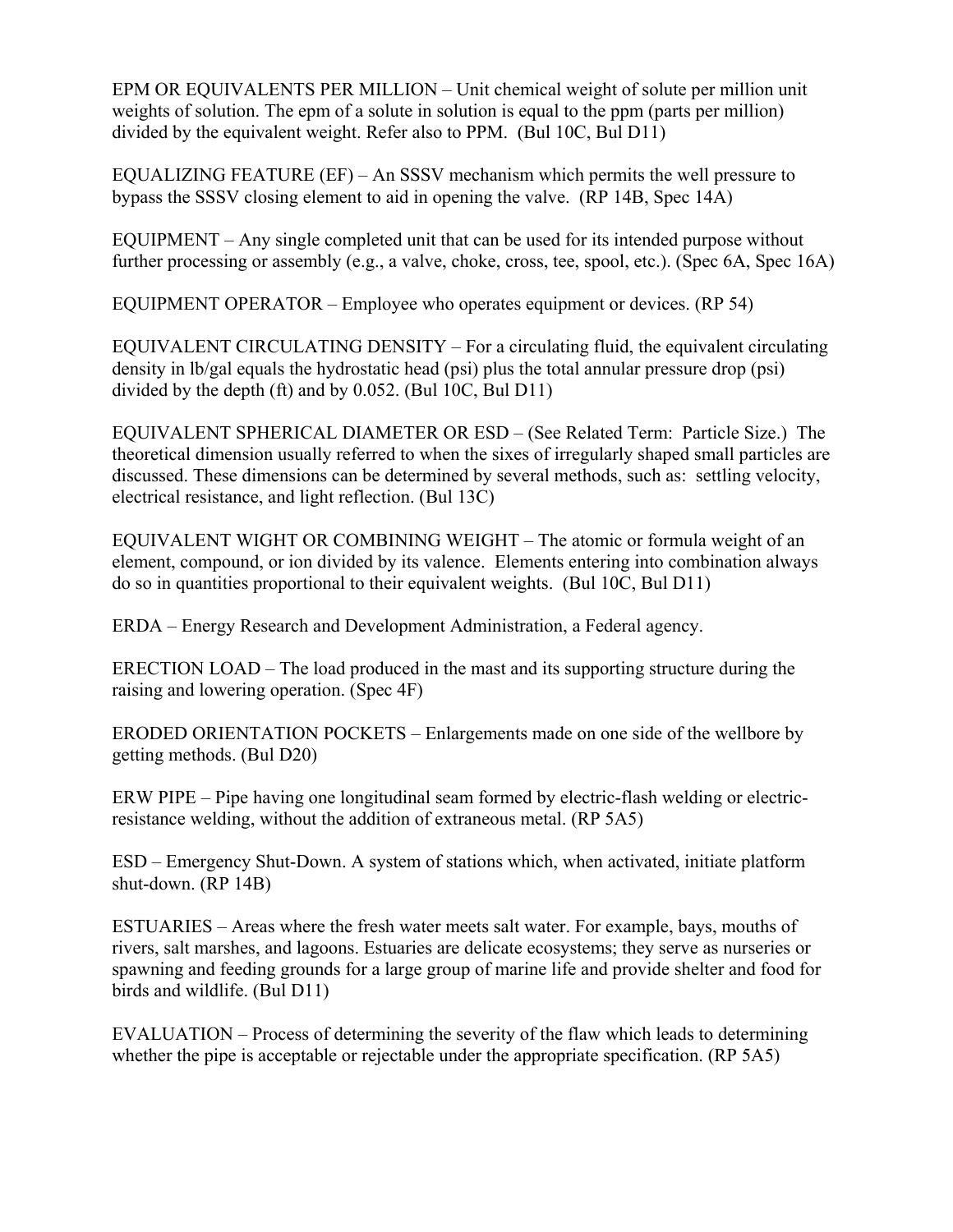EVAPORATION PONDS – Shallow, artificial ponds into which liquids or aqueous suspensions are pumped, permitted to dry, and either removed or buried by more added materials. (Bul D11)

EXCESS TEMPERATURE – Temperature in a process component in excess of the rated working temperature. (RP 14C)

EXCESSIVE REINFORCEMENT (EXCESSIVE OVER-FILL) – Outside weld beads which extend above the prolongation of the original surface of the pipe (more than 1/8 in. for pipe having a thickness of ½ in. and under, and more than 3/16 in. for a pipe having a thickness of over  $\frac{1}{2}$  in.). (Bul 5T1)

EXCESS TRIM – Ref. API Spec 5L. (Bul 5T1)

EXIT DUCT – See Preferred Term: Overflow Opening. (Bul 13C)

EXPANDED PERLITE – A siliceous volcanic rock that is ground to small size and subjected to extreme temperature in an oven, resulting in an expansion and release of combined water, leaving the rock particle considerable expanded and porous. (Bul 10C)

EXPANSION BELLOWS – A corrugated piping device designed for absorbing expansion and contraction. (RP 14E)

EXPANSION BEND – A piping configuration designed to absorb expansion and contraction. (RP 14E)

EXPANSION LOOP – A bend placed in a line to absorb line movement or "line crawl" due to expansion and contraction of the pipe. (ITOGP)

EXPERIMENTAL PERMEABILITY RATIO – The experimental permeability ratio  $(k_p/k_0)$  is the ratio of the perforated effective permeability to the original effective permeability. These permeabilities are determined from flow tests on the core target. (RP 43)

EXPLORATORY WELL – See Wildcat Well. (ITOGP)

EXPLOSION-PROOF ENCLOSURE – An enclosure which is capable of withstanding an explosion of a gas or vapor within it and of preventing the ignition of an explosive gas or vapor which may surround it, and which operates at such an external temperature that a surround explosive gas or vapor will not be ignited thereby. (See Section 2.3) (RP 14F)

EXPLOSIVE LIMITS – The explosive limits of a gas or vapor are the lower and upper percentages by volume of concentration of gas in a gas-air mixture that will form an ignitible mixture. (See U.S. Bureau of Mines Bulletin 627, Flammability Characteristics of Combustive Gases and Vapors.) (RP 14F)

EXTERNAL GUYLINES – Lines which provide stability and run from some point in the derrick, mast, or pole to ground anchors or to a special substructure or derrick base which provides a substitute for ground anchors. (RP 54)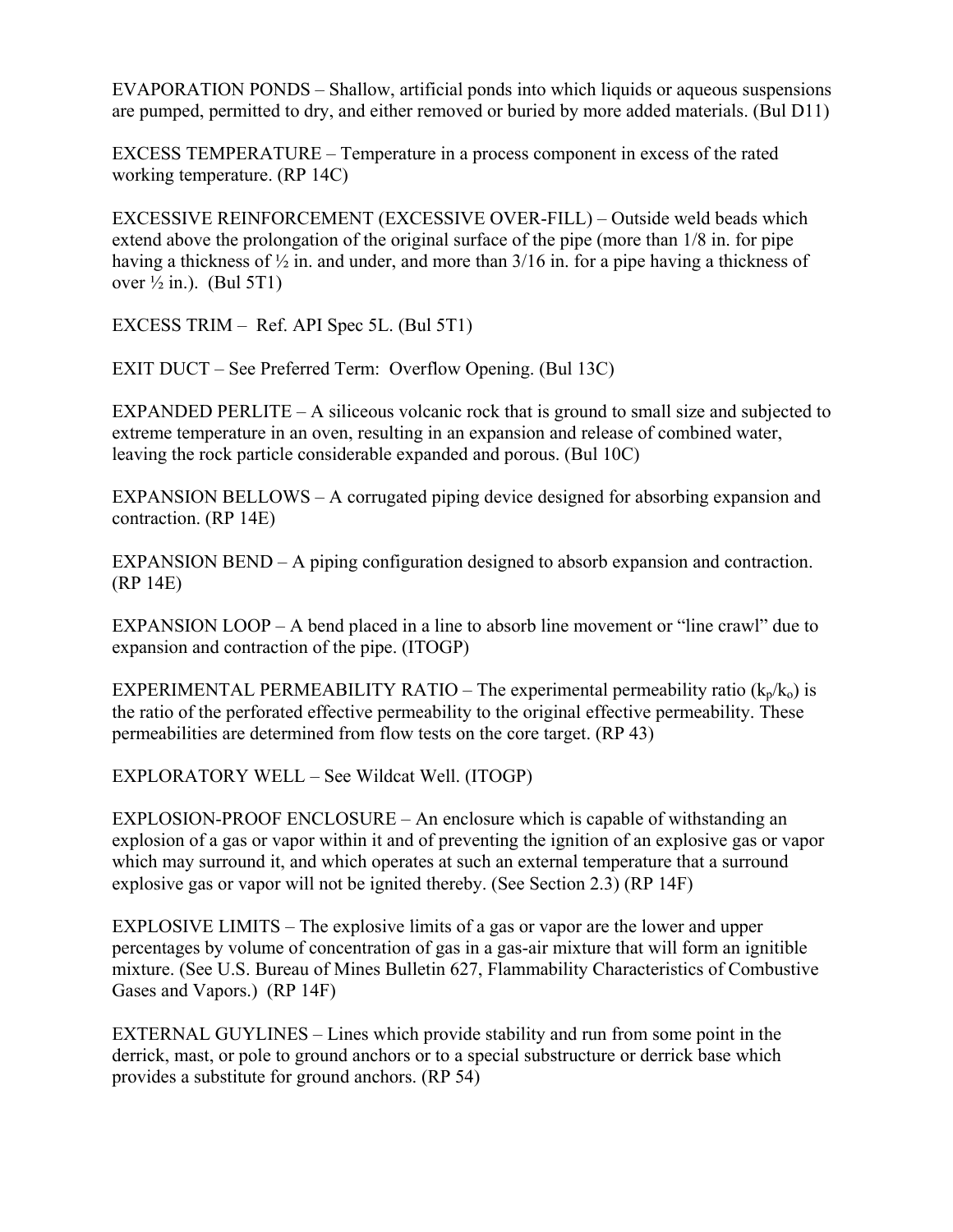EXTERNAL THREAD – A thread on the outside surface of a pipe. (RP5A5, RP 5B1)

EXTERNAL UPSET – An extra-thick wall at the threaded end of drill pipe or tubing. Externally upset pipe does not have a uniform outside diameter throughout its length but is enlarged at each end. (WLOP)

EXTRA-WEIGHT DRILL PIPE® (Registered trademark of Reed Drilling Tools, Inc.) – Commercial name for a particular manufacturer's heavy weight drill pipe. (Bul D20)

EXTRAPOLATED THICKENING TIME – The time required for a cement slurry to reach a consistency of 100 Bearden units of consistency (Bc) obtained by extending the curve recorded during a thickening-time test which may be stopped at 70 under given conditions. See API Spec 10. (Bul 10C)

EXTREME OFFSET – An estimated maximum offset of the platform corresponding to given environmental conditions. (RP 2T)

EXTREME-PRESSURE LUBRICANT – Additives which, when added to the drilling fluid, impart lubrication to the bearing surfaces when subjected to extreme pressure conditions. (Bul 10C, Bul D11)

-F-

<sup>o</sup>F – Degrees Fahrenheit temperature measurement. (WT)

FABRICATOR – The person, firm, company, or corporation executing the contract or agreement with the purchaser to fabricate the structural steel pipe. (Spec 2B)

FACTORY SEAL – A factory seal is a seal provided in an explosion-proof device during manufacture for the purpose of eliminating external, field-installed "conduit seals" for that device. (RP 14F)

FAIL SAFE – Said of equipment or a system so constructed that, in the event of failure or malfunction of any part of the system, devices are automatically activated to stabilize or secure the safety of the operation. (ITOGP)

FAIL-SAFE DEVICE – A device, which upon loss of the control medium, automatically shifts to the safe position. (RP 14B, Spec 14A)

FAILURE – Any condition of the SSSV system that prevents it from performing the design function of preventing uncontrolled well flow; e.g., inability to close due to breakage, erosion, corrosion or fouling. (RP 14B, Spec 14A)

FAILURE – Improper performance of a device or equipment item that prevents completion of its design function. (RP 14C, RP 14H, Spec 14D)

FAIRLEAD – A device to guide wire rope for proper spooling. (Spec 2C)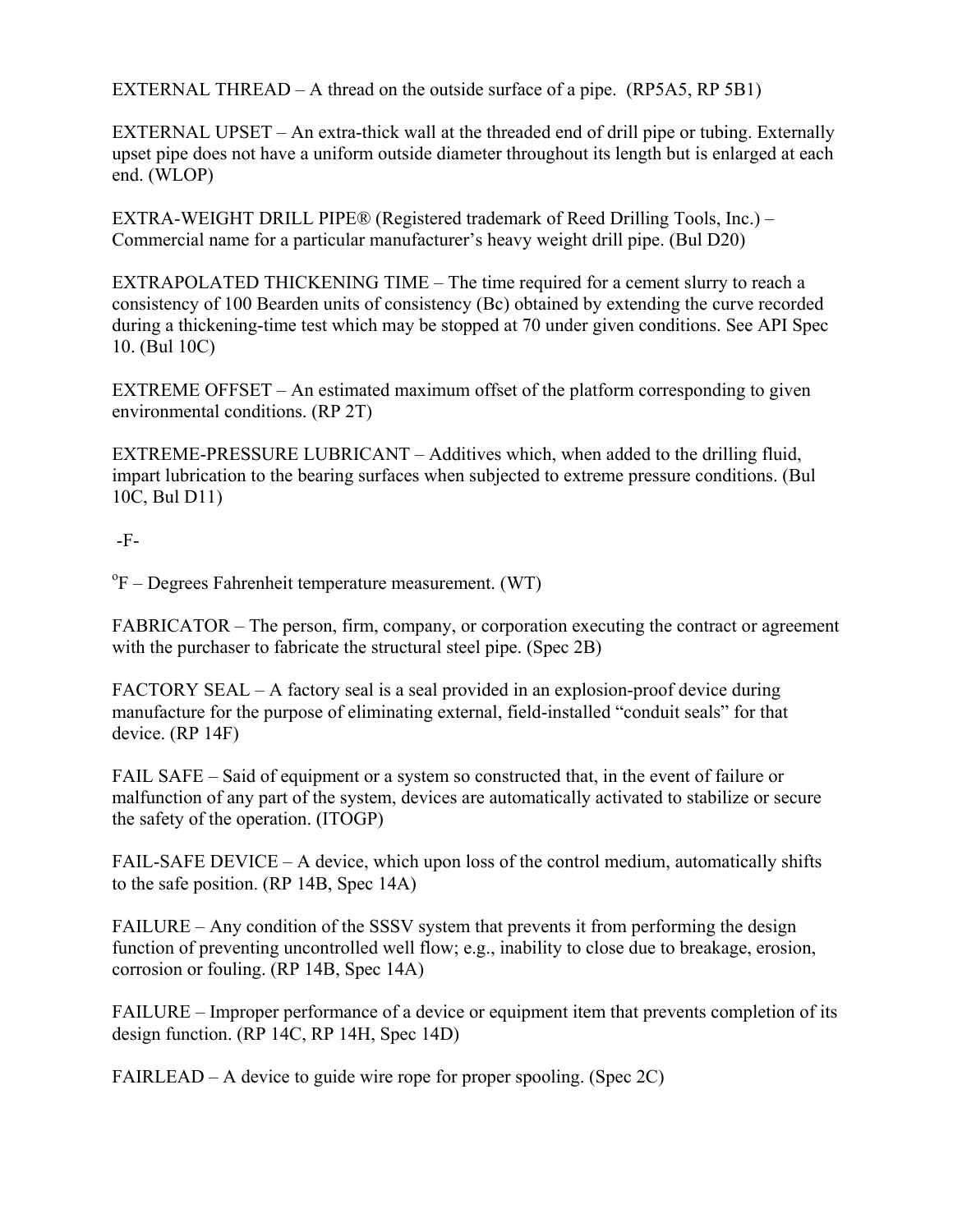FALSE INDICATION – An indication that may be interpreted erroneously as an imperfection or defect. An irrelevant indication. Sometimes called artifact. (RP 5A5)

FALSE SET – An abnormal early thickening of cement slurry wherein the slurry remains pumpable for the usual thickening time. The thickening may be reversible during the pumping history of the slurry. (Bul 10C)

FALSE STARTING THREAD – A circumferential tool mark on a round thread chamfer that precedes the actual starting thread. Sometimes referred to as a double starting thread. (Bul 5T1)

FAR FIELD – The region beyond the near field in which intervals of high and low acoustic transmission intensity cease to occur. (RT 2X)

FAST ICE – Any type of sea ice that remains attached to a shoreline, island, or grounded ice features. (Bul 2N)

FAST ICE ZONE – Any type of se ice that remains attached to a shoreline (sometimes called landfast) or grounded. (Bul 2N)

FAST LINE – The end of the hoisting (drilling) line which is affixed to the drum or reel. (RP 54)

FASTLINE – See Whip Line. (Spec 2C)

FATIGUE – Failure of a metal under repeated loading. (COGWE, ITOGP)

FATIGUE – Failure of a metal under repeated loading and stress. (SSWID)

FATIGUE FAILURE – Failure of equipment due to cumulative effect of repeated change of stress. (Bul D20)

FATIGUE LIFE – Number of cycles a metal can endure at a given stress level before failure will occur. (Bul D20)

FAULT – Geological term denoting a formation break, upward or downward, in the subsurface strata. Faults can significantly affect the area drilling fluid and casing programs. (Bul D11)

FEATHEREDGE – A thin sharp crested portion of a thread normally formed when the starting thread on round or buttress (pipe threads) runs out to the face of the pipe and not on the chamfer. (Bul 5R1)

FEED OR FEED SLURRY – A mixture of solids and liquid entering a liquid-solids separation machine, including dilution liquid if used. (Bul 13C)

FEED CAPACITY – (See Related Terms: Liquid Capacity, Solids Discharge Capacity.) The maximum feed rate that a solids separation device can effectively handle, dependent upon particle size, particle concentration, viscosity, and other variables. (Bul 13C)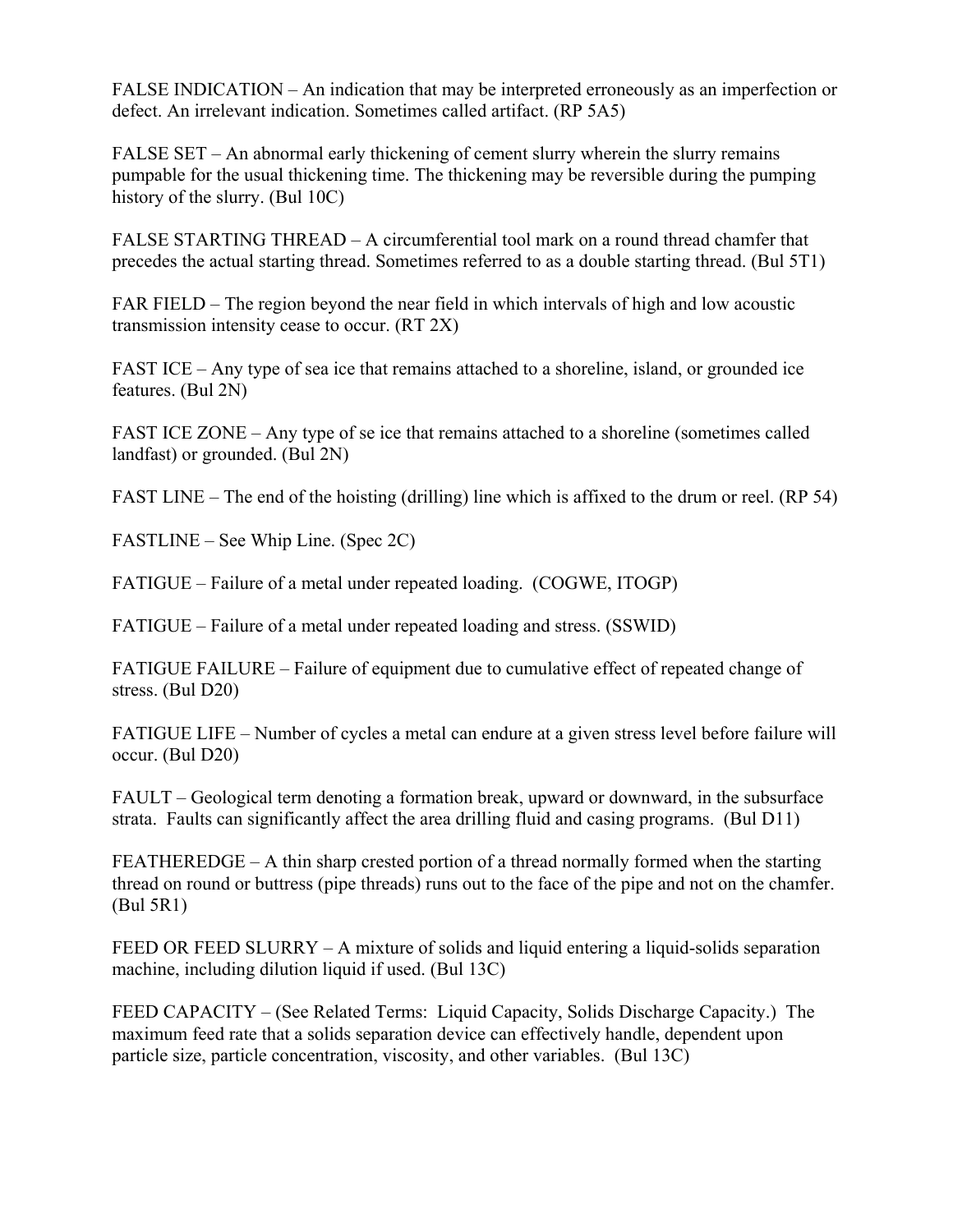FEED CHAMBER – That part of a device which receives the mixture of diluents, mud, and solids to be separated. (Bul 13C)

FEED HEADER – (See Related Term: Feed Manifold.) A pipe, tube, or conduit to which two or more hydrocyclones are connected and from which they receive their feed slurry. (Bul 13C)

FEED MANIFOLD – An arrangement by which liquids, solids, or slurries from one or more sources can be fed to one or more solids separation devices. (Bul 13C)

FEED OPENING – See Preferred Term: Inlet. (Bul 13C)

FEED PRESSURE – The actual gage pressure measured as near as possible to, and upstream of, the inlet of a device. (Bul 13C)

FEMALE CONNECTION – A pipe or rod coupling with the threads on the inside. (ITOGP)

FERMENTATION – Decomposition process of certain organic substance, e.g., starch in which a chemical change is brought about by enzymes, bacteria, or other micro-organisms. Often referred to as "souring." (Bul 10C, Bul D11)

FERROMAGNETIC – A term applied to magnetic materials that can be magnetized or strongly attracted by a magnetic field. (RP 5A5)

FIBER OR FIBROUS MATERIALS – Any tough stringy material used to prevent loss of circulation or to restore circulation. If field use, fiber generally refers to the larger fibers of plant origin. (Bul 10C, Bul D11)

FIELD – An area consisting of a single reservoir or multiple reservoirs all grouped on, or related to, the same individual geological structural feature and/or stratigraphic condition. The field name refers to the surface area, although at times it may refer to both the surface and the underground productive formation. (ITOGP)

FIELD – Any area other than the authorized facility of the original equipment manufacturer. (RP 14B, RP 14H)

FIELD END – The pipe end opposite the coupling or box. (RP 5A5)

FIELD FACILITY – An installation designed for one or more specific field processing units – scrubbers, absorbers, drip points, compressors, single or multiple stage separation units, low temperature separators, and other types of separation and recovery equipment. Also see Battery. (ITOGP)

FIELD REPAIR – An activity involving disassembly, reassembly and functional testing of SSSV equipment with or without the replacement of qualified parts. Field repair does not include machining, welding, heat treat or other manufacturing operations. Redress or adjustment does not constitute field repair. Field repair can also be accomplished at an Authorized Facility. (RP 14B, RP 14H, Spec 14D)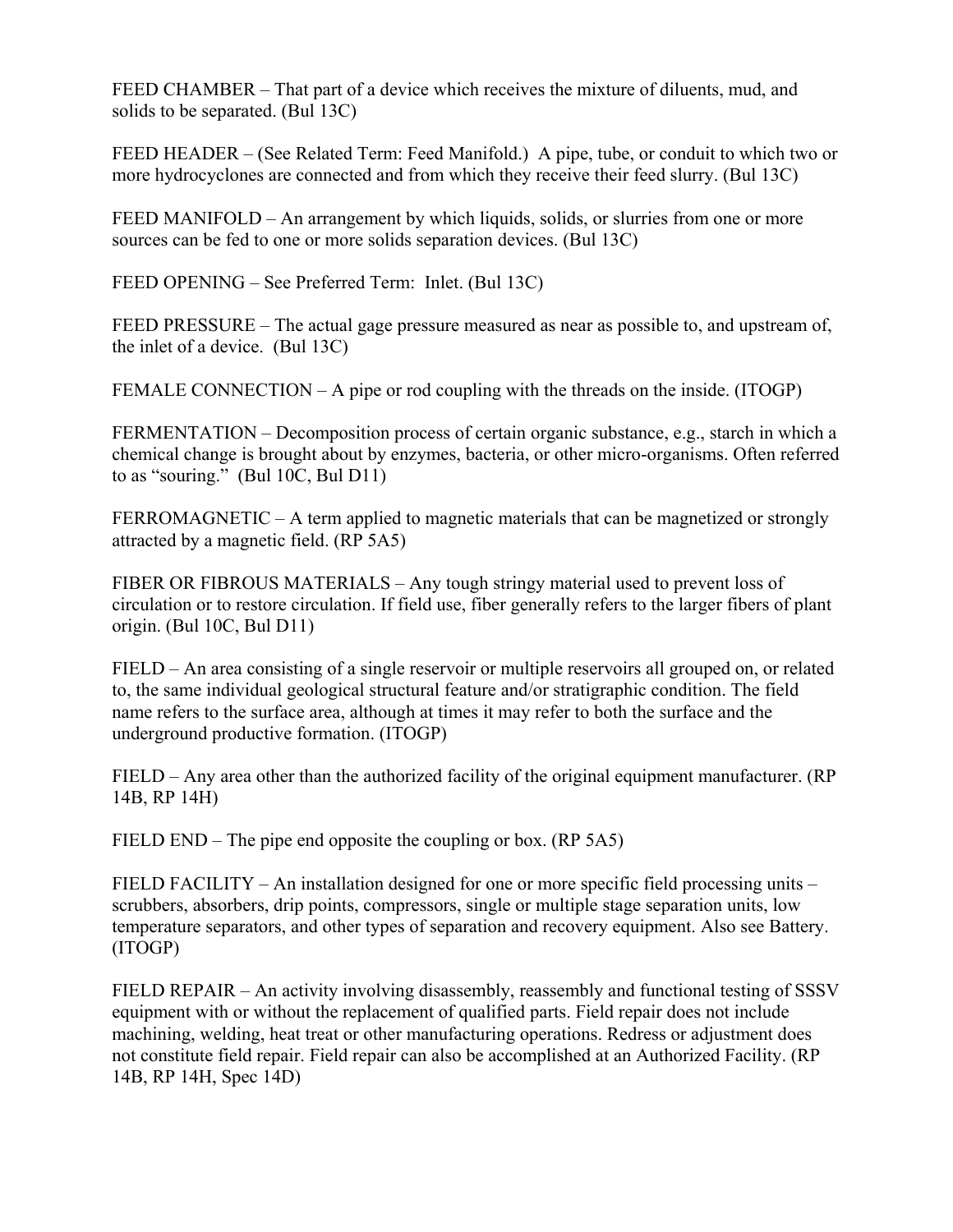FILL-UP LINE – A lien usually connected into the bell nipple above the blowout preventers to allow adding drilling fluid to the hole while pulling out of the hole to compensate for the metal volume displacement of the drill string being pulled. (RP 53)

FILLER MATERIAL – A material added to a cement or cement slurry for the primary purpose of increasing the yield of the slurry. (Bul 10C)

FILLING THE HOLE – Pumping drilling fluid continuously or intermittently into the well bore to maintain the fluid level in the hole near the surface. The purpose is to avoid danger of blowout, water intrusion, and/or caving of the well bore, e.g., as the pipe is withdrawn. (Bul D11)

FILLUP LINE – The lien through which fluid is added to the hole. (Bul D11)

FILM BADGE – A package of photographic film worn like a badge by some workers in the inspection industry to measure exposure to ionizing radiation. The absorbed dose can be calculated by the degree of film darkening caused by the irradiation. (RP 5A5)

FILTER CAKE – The suspended solids that are deposited on a porous medium during the process of filtration. See also Cake Thickness. (Bul 10C, Bul D11)

FILTER-CAKE TEXTURE – The physical properties of a cake as measured by toughness, slickness, and brittleness. See also Cake Consistency. (Bul D11)

FILTER-CAKE THICKNESS – A measurement of the solids deposited on filter paper in  $32<sup>nd</sup>$  of an inch during the standard 30-min API filter test. See Cake Thickness. In certain areas the filtercake thickness is a measurement of the solids deposited on filter paper for a 7½ min duration. (Bul D11)

FILTER LOSS – A misnomer sometimes applied to fluid loss. (Bul 10C)

FILTER LOSS – See Filtrate Volume. (Bul D11)

FILTER PAPER – Porous unsized paper for refiltering liquids. API filtration test specifies one thickness of 9-cm filter paper Whatman No. 50, S&S No. 576, or equivalent. (Bul 10C, Bul D11)

FILTER PRESS  $- (1)$  Device for determining the fluid loss of a drilling fluid or cement system having specifications in accordance with API Spec 10 or RP 13B. (2) A porous medium through which fluid is forced under pressures described in API Spec 10 or RP 13B to separate the fluid from material held in suspension. (Bul 10C)

FILTER PRESS – A device for determining fluid loss of a drilling fluid having specifications in accordance with API RP 13B. (Bul D11)

FILTRATE – The liquid that is forced through a porous medium during the filtration process. See Filtrate Volume for recommended test procedure. (Bul 10C, Bul D11)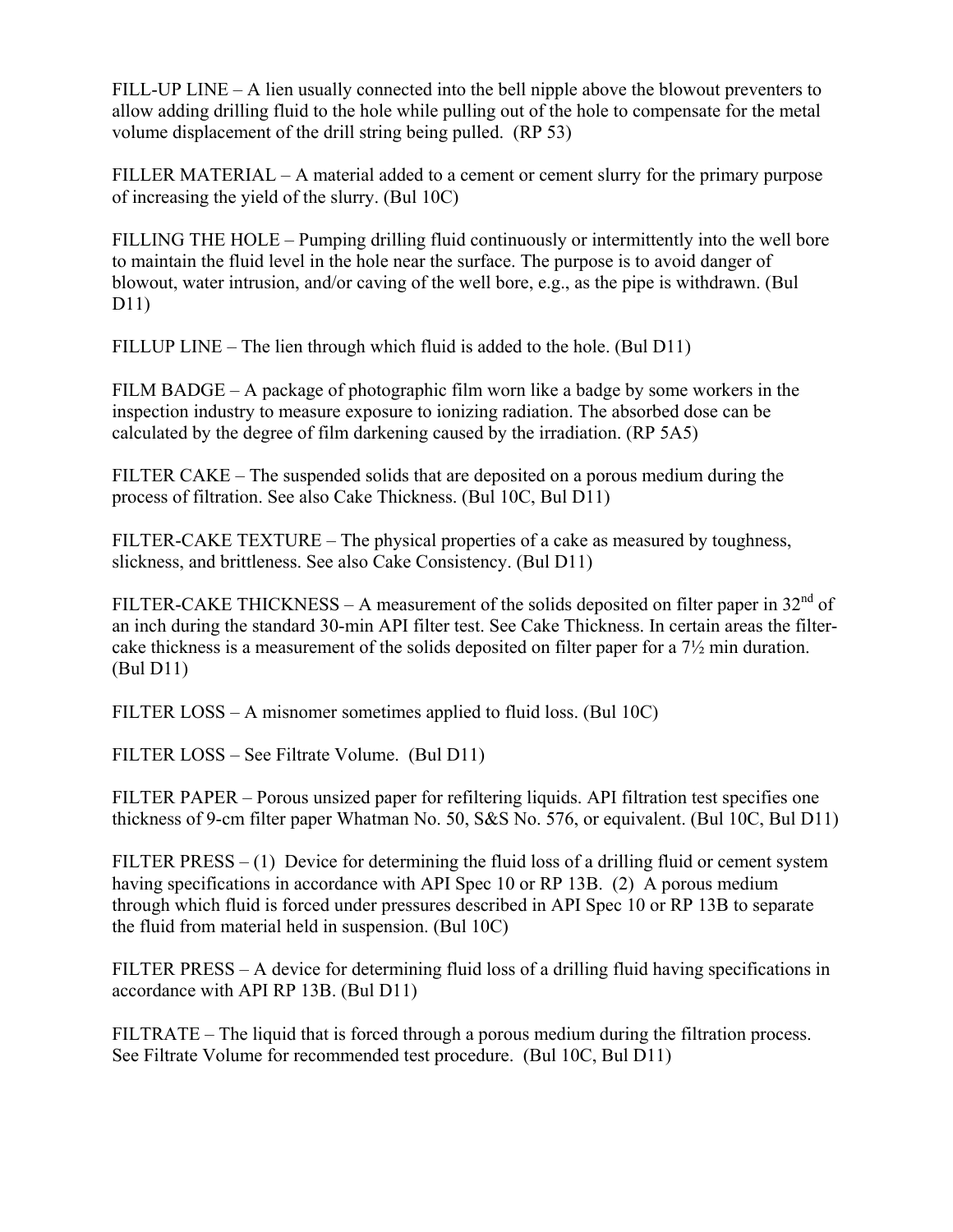FILTRATE VOLUME – Measure of the volume of fluid lost through filter media (usually filter paper) when drilling fluid is subjected to a differential pressure in accordance with the filtration procedure contained in API RP 13B. (Bul D11)

FILTRATION – The process of separating suspended solids from their liquid by forcing the later through a porous medium. Two types of fluid filtration occur in a well: dynamic filtration while circulating and static filtration while at rest. (Bul 10C, Bul D11)

FILTRATION QUALITIES – The filtration characteristics of a drilling fluid. Generally these qualities are inverse to the thickness of the filter cake deposited on the face of a porous medium and the amount of filtrate allowed to escape from the drilling fluid into or through the medium. (Bul D11)

FILTRATION RATE – See Filtrate Volume. (Bul D11)

FIN – A thin, long ridge of metal protruding above a chamfer surface or thread profile. Bul 5T1)

FINAL SET – Cement shall be considered to have acquired its final set when it will bear, without appreciable identation, the final Gillmore needle. This is not an API test. See ASTM C 266; Time of Setting of Hydraulic Cement by Gillmore Needles. (Bul 10C)

FINAL STRENGTH – The strength of a cement at such a time when under the given conditions of temperature and pressure it ceases to change significantly (synonym Ultimate Strength). Bul 10C)

FINDING – Survey originated objective evidence that a control feature of the approved quality program was not implemented within an acceptable level of reliability. (Spec Q1)

FINENESS – The particle size to which a cement clinker is ground. This value is generally reported as surface area as determined with the Blaine air permeability apparatus or Wagner turbidimeter. See ASTM C 204 and C 115. (Bul 10C)

FINE SCREEN SHAKER – A vibrating screen designed for screening drilling fluids through screen cloth finer than 30 mesh. (Bul 13C)

FINGER RAFTING – Rafted ice in which two sheets alternately override each other along their common boundary. Predominant feature for thin ice sheets, but can be identified with most firstyear compression ridges. (Bul 2N)

FIP – Federation Internationale de la Precontrainte

FIRE – The phenomenon of combustion manifested in light flame and heart. (RP 14G)

FIRE LOOP – A pneumatic control line containing temperature sensing elements (fusible plugs, synthetic tubing, etc.) which, when activated, will initiate platform shutdown. (RP 14C)

FIRE WALL – A dike built around oil tanks, oil pumps and other oil handling equipment to contain any oil which may be accidentally discharged from the equipment. It also serves to block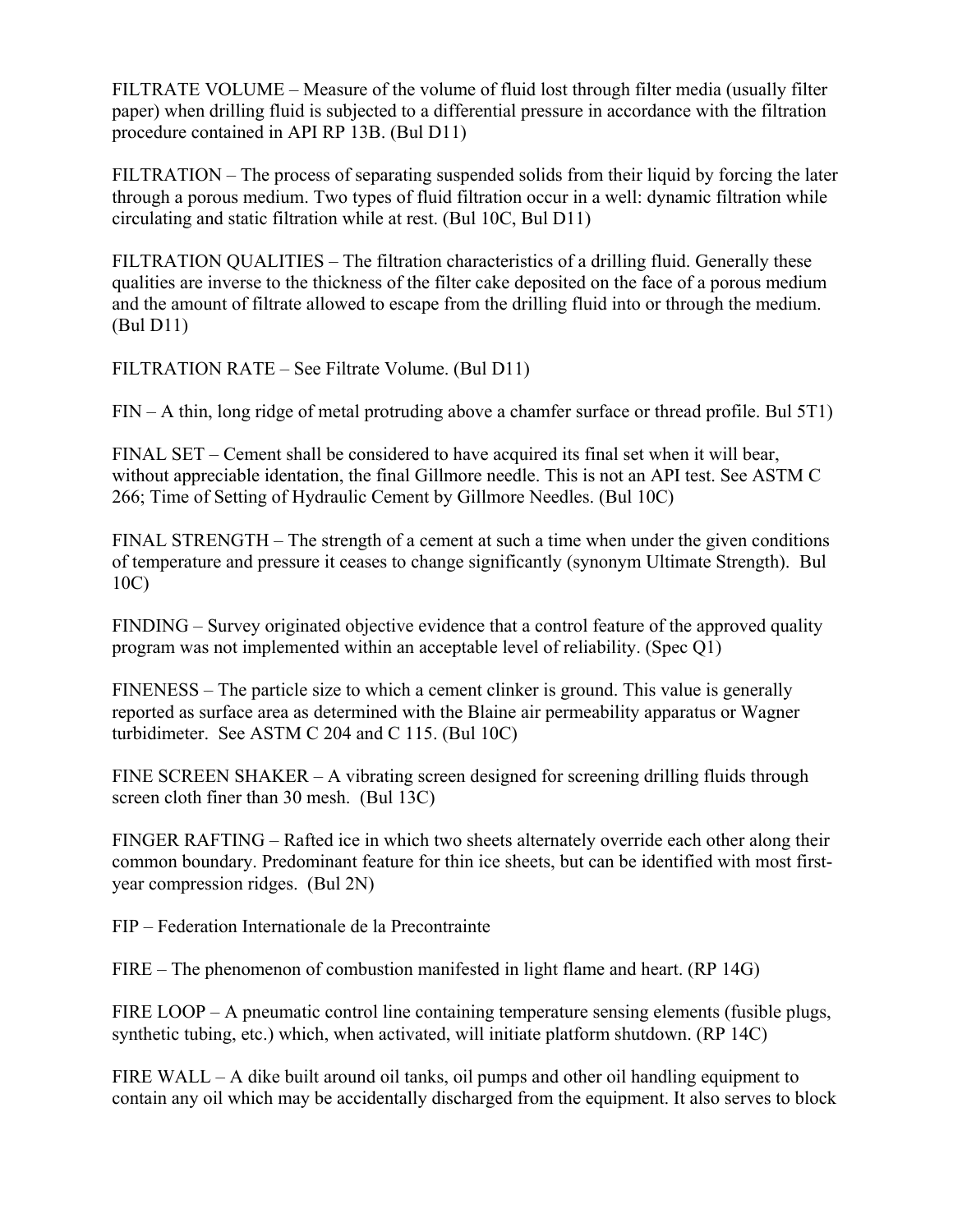the spread of a fire or give protection for a period of time while emergency action is taken. (ITOGP)

FIRE WALL – A partition fabricated from non-combustible materials to prevent the spreading of flames and to provide a heat shield. (RP 2G)

FIRE WATCH – One or more trained persons with operable fire fighting equipment standing on alert during welding or burning operations. (RP 14E)

FIREBOX – The firebox is also called the firetube. It is the enclosure where the fuel is burned, and is submerged in the fluid to be heated. The most common configuration is one or more Utubes. The fire is propagated in one end and exhausts into a stack on the other end. (RP 12N)

FIREBOX – A complete assembly consisting of the firetube, mounting flange, intake and stack adaptors. (Spec 12K, Spec 12L)

FIRED PROCESS AREA – That area is which a fired vessel is located. (RP 2G)

FIRETUBE – Natural gas is normally used to fire the heater through a submerged furnace chamber called the firetube. The firetube normally consists of one or more U-tubes fired at one end and exhausting through a vertical stack for each U-tube. In larger heaters the firetube may consist of a large diameter first pass firetube and multiple return tubes manifolded into a common stack The firetube is that portion of the firebox in contact with the heater bath. (Spec 12K)

FIRED VESSEL – A vessel in which the temperature of a fluid is increased by the addition of heat supplied by a flame within the vessel. (RP 14C)

FIRST-YEAR ICE – Sea ice that is less than one year old. Typically, first-year ice has a salinity of 4 to 6 ppt; however, fresh-water ice may be found near some river deltas. (Bul 2N)

FIRST-YEAR RIDGE – A linear ice feature created by motion interference between two ice sheets; usually, a result of higher ice movement rates than for the formation of rafted ice. (Bul 2N)

FIRST-YEAR RIDGE – A linear ice feature of broken ice blocks created by pressure. Can be further subdivided into a shear ridge or a compression ridge. (Bul 2N)

FISH – Any object left in the wellbore during drilling or workover operations that must be recovered before work can proceed. v: To recover an object (fish) left in a wellbore during drilling or workover. (WLOP)

FISHING – Operations on the rig for the purpose of retrieving from the wellbore sections of pipe, collars, junk, or other obstructive items which are in the hole. (Bul D11)

FISHING – The effort to recover tools, cable, pipe, or other objects from the wellbore which have become lost in the well accidentally. Many special and ingeniously designed FISHING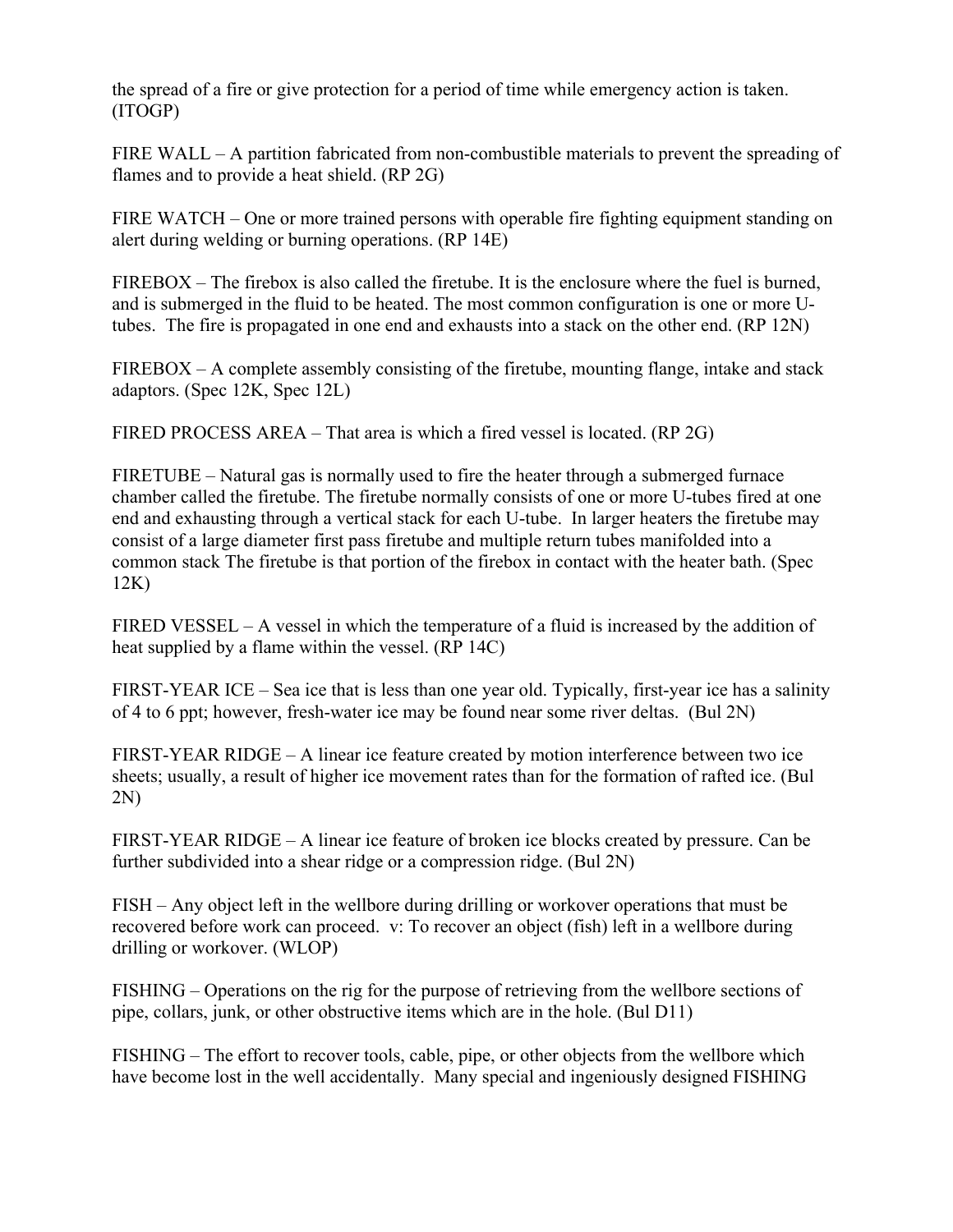TOOLS are used to recover objects lost downhole. The object being sought downhole by the fishing tools is referred to as "the fish." (ITOGP)

FISHING NECK - A groove in the top of many wireline tools to allow other tools to clamp the tool and remove it from the well. (WLOP)

FISHING TOOL – A tool designed to recover equipment (lost or left) from the well. (WLOP)

FITNESS-FOR-PURPOSE – The manufacture or fabrication of as assembly or component to the quality level required (but not necessarily the highest level attainable) to assure material properties, environmental interactions, and any imperfections present in the assembly or connection are compatible with the intended purpose. Fitness-for-purpose connotes an assembly or component may contain material or fabrication imperfections of sizeable dimensions but their presence has an influence on its performance or reliability. (Spec 2C)

FITTINGS - The small pipes and valves that are used to make up a system of piping. (ITOGP)

FIVE-SPOT – Four input or injection wells located in a square pattern with the production well in the center. See Injection Pattern. (ITOGP)

FIXED OFFSHORE PLATFORM – A platform extending above and supported by the seal bed by means of piling spread footings or other means with the intended purpose of remaining stationary over an extended period. (RP 2L)

FIXED PLATFORM – A platform extending above and supported by the sea bed by means of piling, spread footings or other means with the intended purpose of remaining stationary over an extended period. (RP 2A)

FLAG – A piece of cloth, rope, or nylon strand used to mark a stranded wire line when swabbing, bailing, etc. (WLOP)

FLAME ARRESTOR – A device which prevents the propagation of flame from an enclosed area which contains the burner. If the area outside the enclosure were to contain an ignitable mixture, flashback would thus be prevented. The flame arrestor must be able to accomplish this without stopping the communication of air between the two areas. (RP 12N)

FLAME ARRESTOR ELEMENT (FLAME CELL) – A device which is mounted in a housing that serves as the combustion air intake. Its function is to prevent propagation of the flame from the firebox to the outside atmosphere. Sustained exposure to direct flame impingement may render the element inoperative. (RP 12N)

FLAME ARRESTOR HOUSING - An enclosure which contains the flame arrestor element and may contain mechanical devices such as mixer, air controller, etc. It bolts to the breeching. (RP 12N)

FLAME FAILURE – A flame which is inadequate to instantaneously ignite combustible vapors entering the firing chamber. (RP 14C)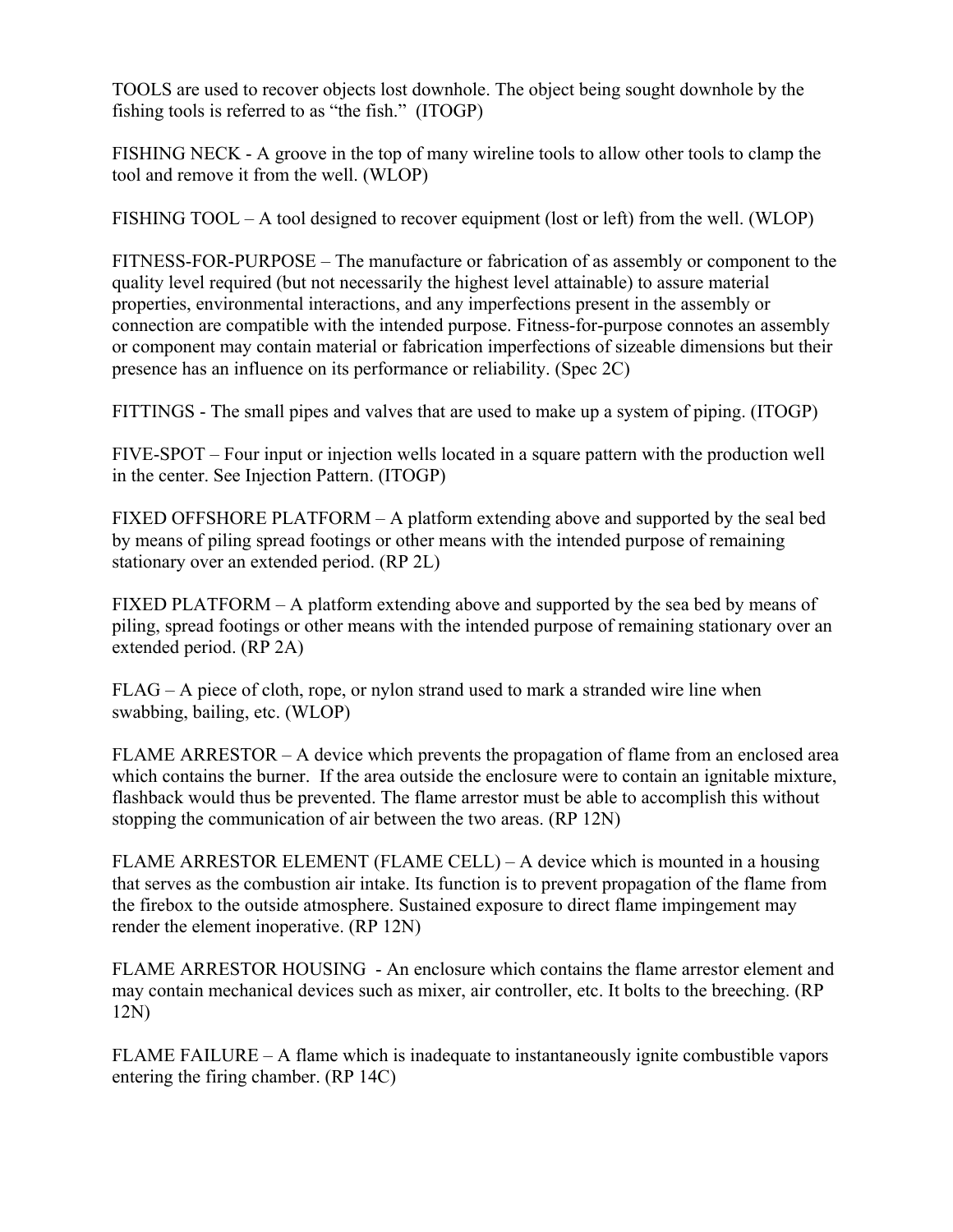FLAMMABLE – Capable of igniting easily, burning intensely or having a rapid rate of flame spread. (RP 14F, RP 14G, RP 500B)

FLAMMABLE (EXPLOSIVE) LIMITS – The lower and upper percentages by volume of concentration of gas in a gas-air mixture that will form an ignitable mixture. (See NFPA No. 325M.) (RP500B)

FLAMMABLE HIGHLY VOLATILE LIQUID – See Highly Volatile Liquid. (RP 500B)

FLAMMABLE LIQUID – A liquid having a flash point below  $100^{\circ}F(37.8^{\circ}C)$  and having a vapor pressure not exceeding 40 lbs per square inch absolute (276 kilopascals) at  $100^{\circ}F$  (38.8 $^{\circ}C$ ). Flammable (Class I) liquids are subdivided into Classes IA, IB, and IC. Refer to NFPA No. 30 for further details. (RP 500B).

FLAMMABLE LIQUID – Any liquid having a flashpoint below  $100^{\circ}F(37.8^{\circ}C)$ . (RP 54)

FLAMMABLE LIQUID – Any liquid having a flash point of  $100^{\circ}$ F) (37.8°C) or less. These liquids are easily ignited. (RP 57)

FLANGE – A protruding rim with holes to accept bolts and having a sealing mechanism used to join pressure containing equipment. (Spec 6A, Spec 16A)

FLANGE, BLIND – A flange with no center bore, used to close off completely a flanged end or outlet connection. (Spec 6A, Spec 16A)

FLANGE, LOOSE – A flange, as manufactured, not intended to be made integral with another piece of API Spec 6A equipment. They are blind, threaded, spacer, welding neck, and studded adapter flanges. (Spec 6A)

FLANGE POINT – A point of contact between rope and drum flange where the rope changes layers. (Spec 2C)

FLANGE, THREADED – A flange having a sealing face on one side and a female thread on the other for the purpose of joining flanged connections to threaded connections. (Spec 6A)

FLANGE UP – To finish a job. (ITOGP)

FLANGE, WELDING NECK – A flange with a neck on the side opposite the sealing face prepared with a bevel to weld to corresponding pipe or transition pieces. (Spec 6A)

FLANK ANGLE – The angle of the individual flanks. (Spec 5B1)

FLANK OR SIDE – The surface of a thread that connects the crest with the root. (RP 5A5, RP B1)

FLASH – Excess metal squeezed out between forging die faces. (Spec 11B)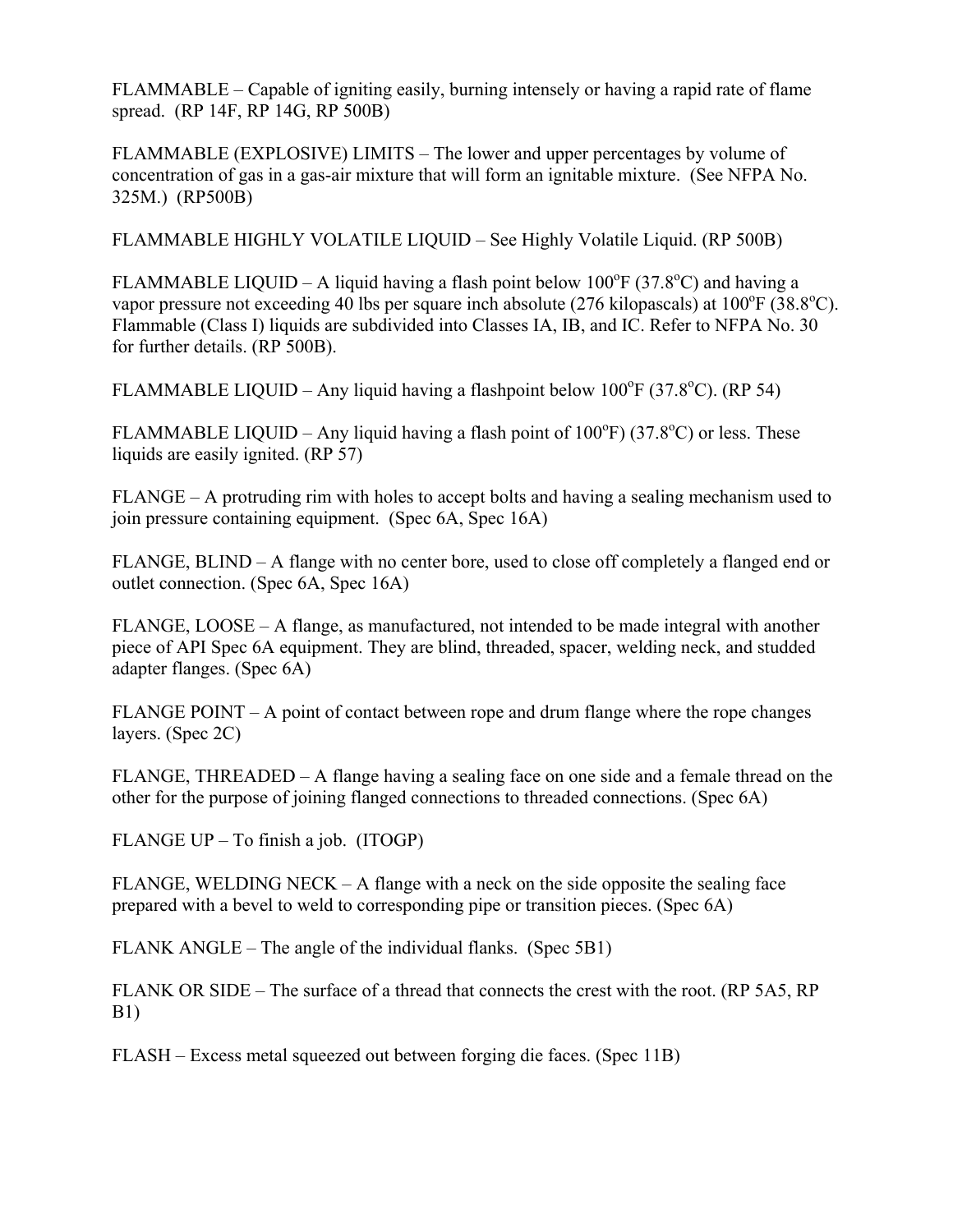FLASH GAS LIBERATION – A process whereby gas is liberated from solution in the oil by increasing the space occupied by the gas and oil. The mass and composition of the system remain constant. (RP 44)

FLASH POINT – The lowest temperature at which the vapor pressure of the liquid is just sufficient to produce a flammable mixture at the lower limit of flammability. (RP 14G)

FLASH POINT – The minimum temperature at which a liquid gives off vapor in sufficient concentration to form an ignitible mixture with air near the surface of the liquid. Appropriate test procedure and apparatus are specified by NFPA No, 30. (RP 500B)

FLASH POINT – The minimum temperature at which a produce momentarily ignites, but doesn't burn continuously. (RP 57)

FLASH SET – Flash set is abnormal early thickening or setting of cement slurry wherein the cement slurry become unpumpable. (Bul 10C)

FLAT- Horizontal stiffened bulkhead. (RP 2T)

FLAT-BOTTOM BIT – A bit which produces a nearly plane surface when drilling, usually a four-cone bit. (Bul D20)

FLAT GEL – A condition wherein the 10-min gel strength is substantially equal to the initial get strength. (Bul 10C, Bul D11)

FLAW – A discontinuity which may be undesirable but does not necessarily call for rejection. (RP 2X)

FLAW - A discontinuity or irregularity in the product. (RP 5A5)

FLEX ELEMENT – Any of a variety of devices that permit relative angular movement of the riser or tendon in order to reduce bending stresses caused by vessel motions and environmental forces. (RP 2T)

FLIGHT – On a decanting centrifuge, one full turn of a spiral helix, such as a flute or blade of a screw-type conveyer. (Bul 13C)

FLIGHT DECK – Flight deck area is the portion of a heliport surface provided for helicopter takeoff and landing. (RP 2L)

FLIPPED – When the opposite occurs of what is intended in a drilling fluid. In an invert waterin-oil emulsion, the emulsion is said to be flipped when the continuous and dispersed phases reverse. (Bul D11)

FLOAT – A long flat-bed semi-trailer. (ITOGP)

FLOATING HARNESS (ALSO KNOWN AS BRIDLE) – A frame equipped with sheaves and connected to the boom by stationary ropes usually called pendants. (Spec 2C)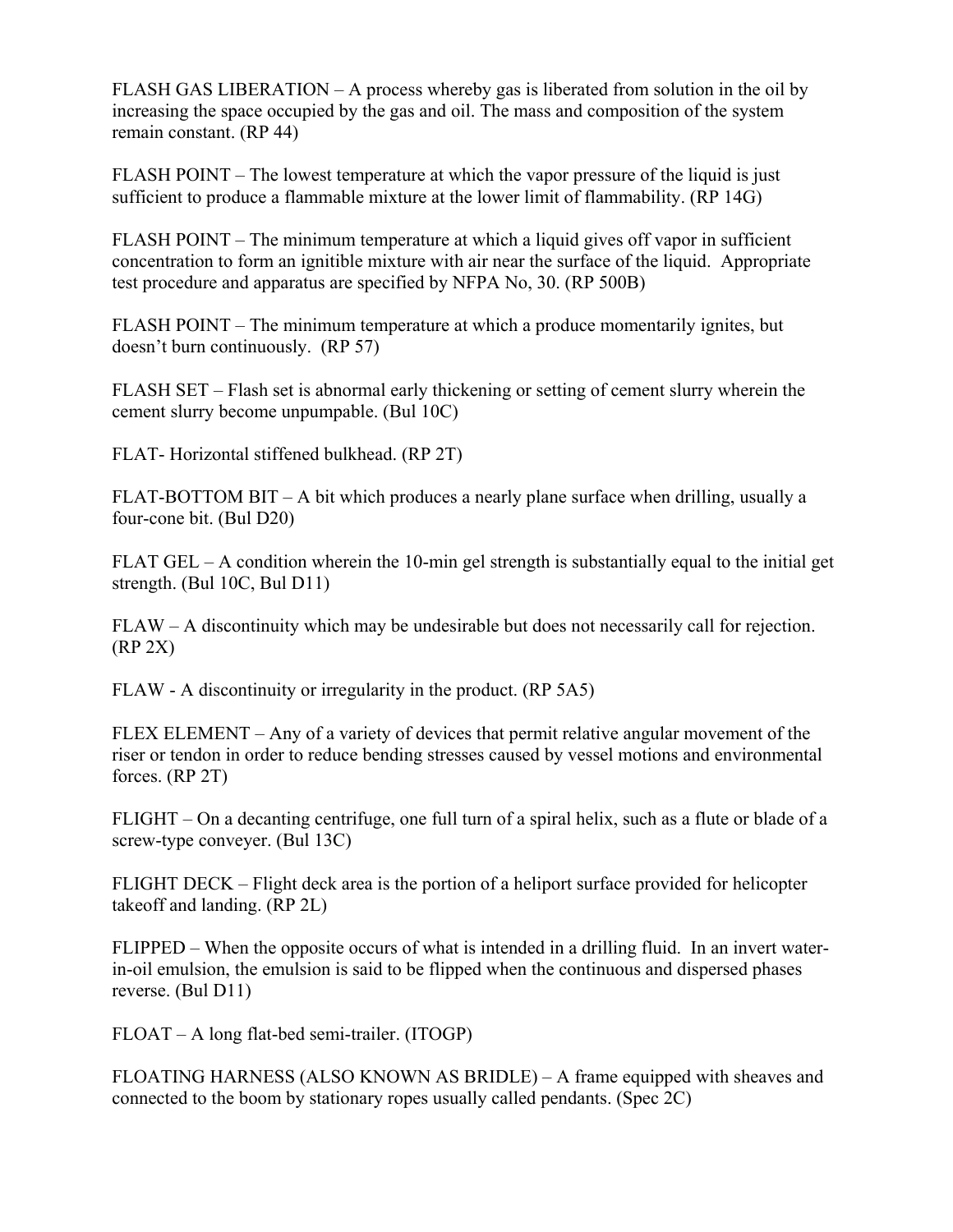FLOATING ICE PLATFORM – A floating mass of either mad-made or natural ice that is used as a working surface. (Bul 2N)

FLOC – A flocculent mass formed by the aggregation of a number of fine suspended particles (Vi): to aggregate into flocculent. (Bul 10C)

FLOC – Aggregation produced by a gelatinous precipitation of suspended matter in a liquid. (SSWID)

FLOCCULANT – A material which promotes flocculation (synonym Flocculator, Flocculating Agent). (Bul 10C)

FLOCCULATES – Groups of aggregates or particles in suspension subject to being broken up by normal shaking and stirring and reforming on standing. (Bul D11)

FLOCCULATING AGENT – Substances, such as most electrolytes, some polysaccharides, certain natural or synthetic polymers, that bring about the thickening of the consistency of a drilling fluid. In Bingham plastic fluids, the yield point and gel strength increase. (Bul D11)

FLOCCULATION – The coagulation, coalescence or aggregation of finely-divided suspended particles (Bul 10C)

FLOCCULATION – Loose association of particles in lightly, bonded groups, non-parallel association of clay platelets. In concentrated suspensions, such as drilling fluids, flocculation results in gelation. In some drilling fluids, flocculation may be followed by irreversible precipitation of colloids and certain other substances from the fluid, e.g., red beds. (Bul D11)

FLOCCULENT – Resembling wool especially in loose, fluffy organization. (Bul 10C)

FLOCS – See Flocculates. (Bul D11)

FLOE – A relatively flat areal ice feature surrounded by distinguishable boundaries. (Bul 2N)

FLOES OR PANS – Sheet ice features separated by thermally-induced or other ice motion. Pans are small ice floes. (Bul 2N)

FLOODING – Feeding screens and centrifuges beyond their liquid capacity. (Bul 13C)

FLOOR BLOCKS AND PULLEYS – An arrangement of equipment for routing or directing the wireline into the well. (WLOP)

FLOORMAN – Member of the rig crew whose work station during hoisting is on the rig floor. Also performs numerous other operating and maintenance duties as directed b the supervisor. May also be referred to as rotary helper, roughneck, driller's helper, or well puller. (RP 54)

FLOW BY HEADS (HEADING) – Intermittent flow from a well. (ITOGP)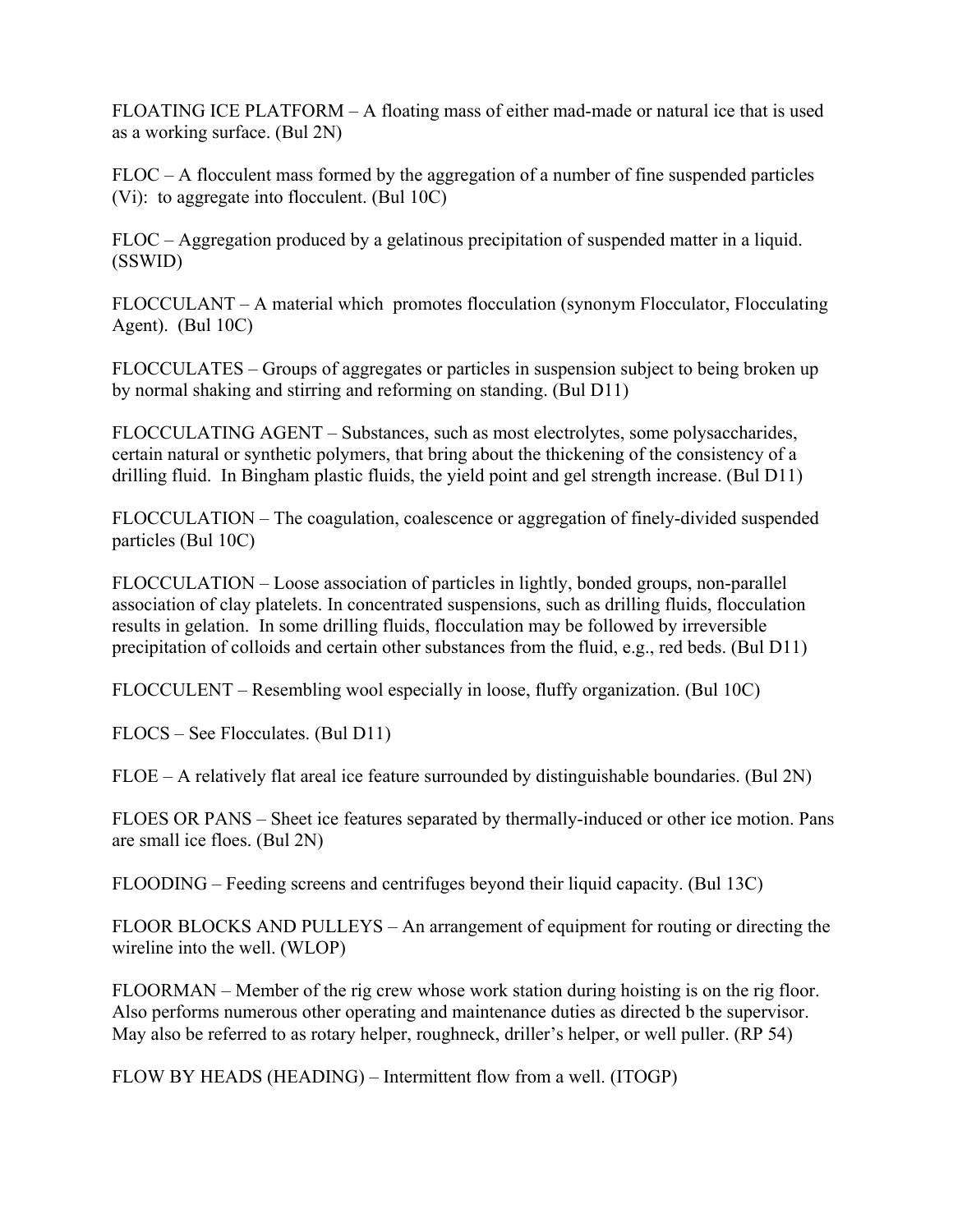FLOW CHART – A record of the flow rate made by a recording meter. (ITOGP)

FLOW COUPLING – A heavy walled nipple, designed to resist erosion that can result from turbulence created by a restriction in the flow strong. (RP 14B RP 57, Spec 14)

FLOW LINE – The surface pipe through which oil travels from the well to storage. (GL)

FLOW LINE – The surface pipe through which oil travels from the well to the field processing facility. (ITOGP)

FLOW-LINE HEADER – Common line at production facility into which flow lines from several wells may be connected to provide commingling of production through separation or treating equipment. May be connected to a second common line through a system of valves to provide individual well testing without interrupting normal production. (WT)

FLOW REGIME – The flow condition of a multiphase process stream such as slug, mist, or stratified flow. (RP 14E)

FLOW-STREAM SAMPLES – Small quantity of fluid taken from well production at well head connections or from flow line for test of fluid composition. (WT)

FLOW STRING – The string of casing or tubing through which fluids from a well flow to the surface. (ITOGP)

FLOW TUBE – The inner movable sleeve or tube in a SSSV through which well fluids must flow. (Spec 14A)

FLOWING BOTTOMHOLE PRESSURE – The pressure existing at the depth of the producing formation in a well at a constant rate of fluid production. (GL)

FLOWING BOTTOMHOLE PRESSURE – Pressure taken at a specified depth near producing interval while well is being produced. (WT)

FLOWING PRESSURE – The pressure at the wellhead of a flowing well. (ITOGP)

FLOWING WELL – A well which produces without any means of artificial lift. (ITOGP, RP 54)

FLOWLINE – Piping which directs the well stream from the wellhead to the first downstream process component. (RP 14C)

FLOWLINE – Piping which carries well fluid from wellhead to manifold or first process vessel. (RP 14E)

FLOWLINE SEGMENT – Any portion of a flowline that has an operating pressure different form another portion of the same flowline. (RP 14C)

FLUID – A fluid is a substance readily assuming the shape of the container in which it is placed. The term includes both liquids and gases. It is a substance in which the application of every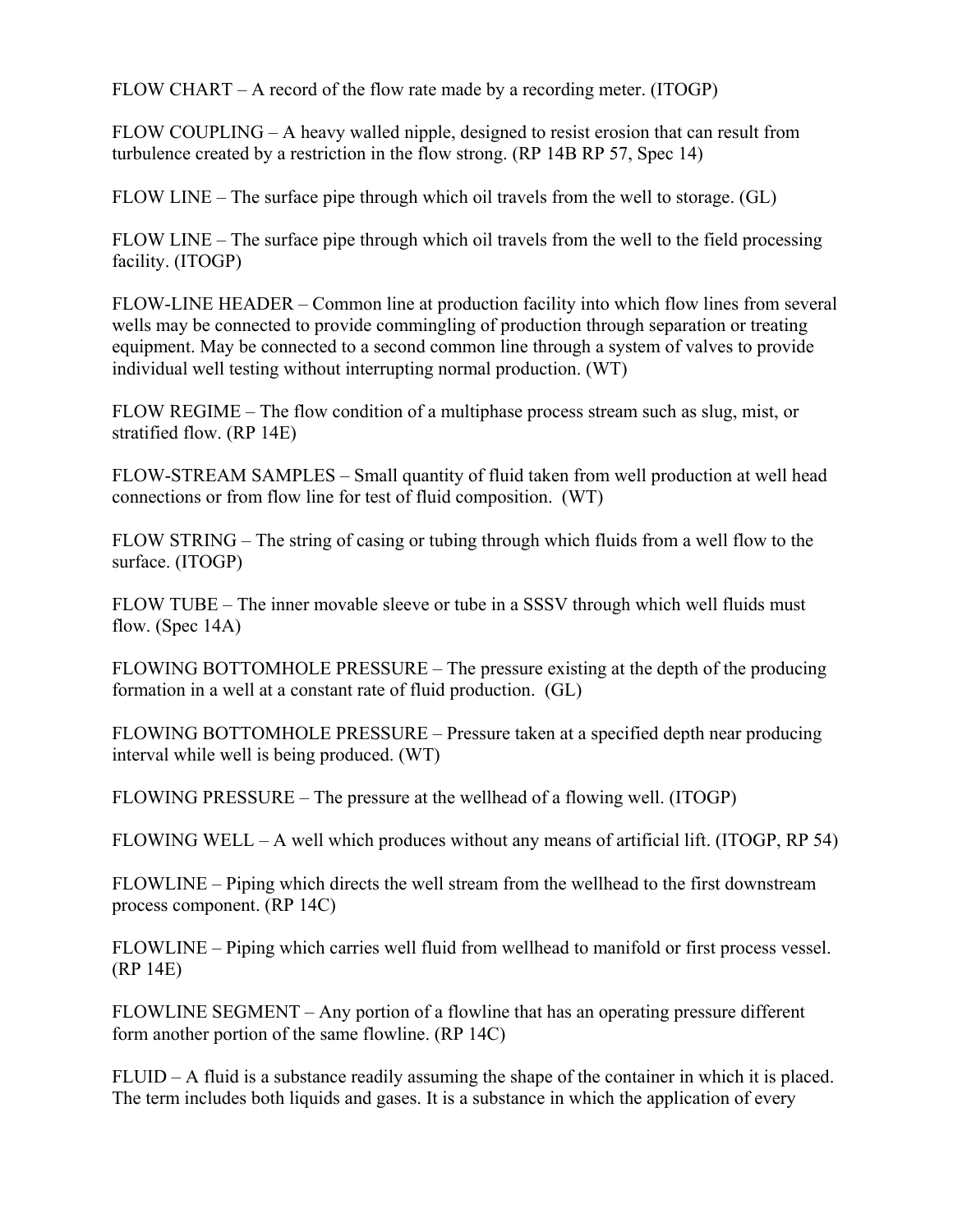system of stresses (other than hydrostatic pressure) will produce a continuously increasing deformation without any relation between time rate of deformation at any instant and the magnitude of stresses at that instant. Drilling fluids are usually Newtonian and plastic, seldom pseudoplastic, and rarely dilatant fluids. (Bul D11)

FLUID – A form of matter which cannot permanently resist a shearing force, which causes flow. Elastic – A gas, e.g., a condition of matter in which the molecules flow apparently without resistance.

Inelastic  $-A$  liquid, e.g., a condition of matter in which the molecules move freely but are restricted by gravitation.

Newtonian – An increase in pressure or rate of shear increases the velocity gradient in the same proportion, non-Newtonian Heterogeneous, e.g., sols or gels. (Bul 10C)

FLUID – a substance that flows. Both liquids and gases are fluids. In common oil field usage, however, the term fluid refers to liquids. (ITOGP)

FLUID – A generic term meaning a gas, vapor, liquid or combinations thereof. (RP 14E)

FLUID – A substance that slows. A fluid yields to any force tending to change its shape. Both liquids and gases are fluids. (WLOP)

FLUID – Any substance that can flow. In a well this would be gas, oil, or water. (WT)

FLUID OR PRODUCTION OPERATED VALVE – A gas lift valve that utilizes the pressure in the production conduit as its primary operating medium. (GL)

FLUID DRIVE – Special pump-and-turbine unit connecting engine to load, permitting some slip and flexibility. (Bul D10)

FLUID FLOW – The state of fluid dynamics of a fluid in motion is determined by the type of fluid (e.g., Newtonian, plastic, pseudoplastic, dilatant), the properties of the fluid such as viscosity and density, the geometry of the system, and the velocity. Thus, under a given set of conditions and fluid properties, the fluid flow can be described as plug flow, laminar (called also Newtonian, streamline, parallel, or viscous) flow, or turbulent flow. See above terms and Reynolds number. (Bul 10C,Bul D11)

FLUID INJECTION – Injection of gases or liquids into a reservoir to force oil toward and into producing wells. (ITOGP)

FLUID LOSS – See Filtrate Volume. (Bul D11)

FLUID LOSS – The volume of filtrate lost to the permeable material due to the process of filtration. The API water loss is the volume of filtrate determined according to the Fluid-Loss Test given in API Spec 10. (Bul 10C)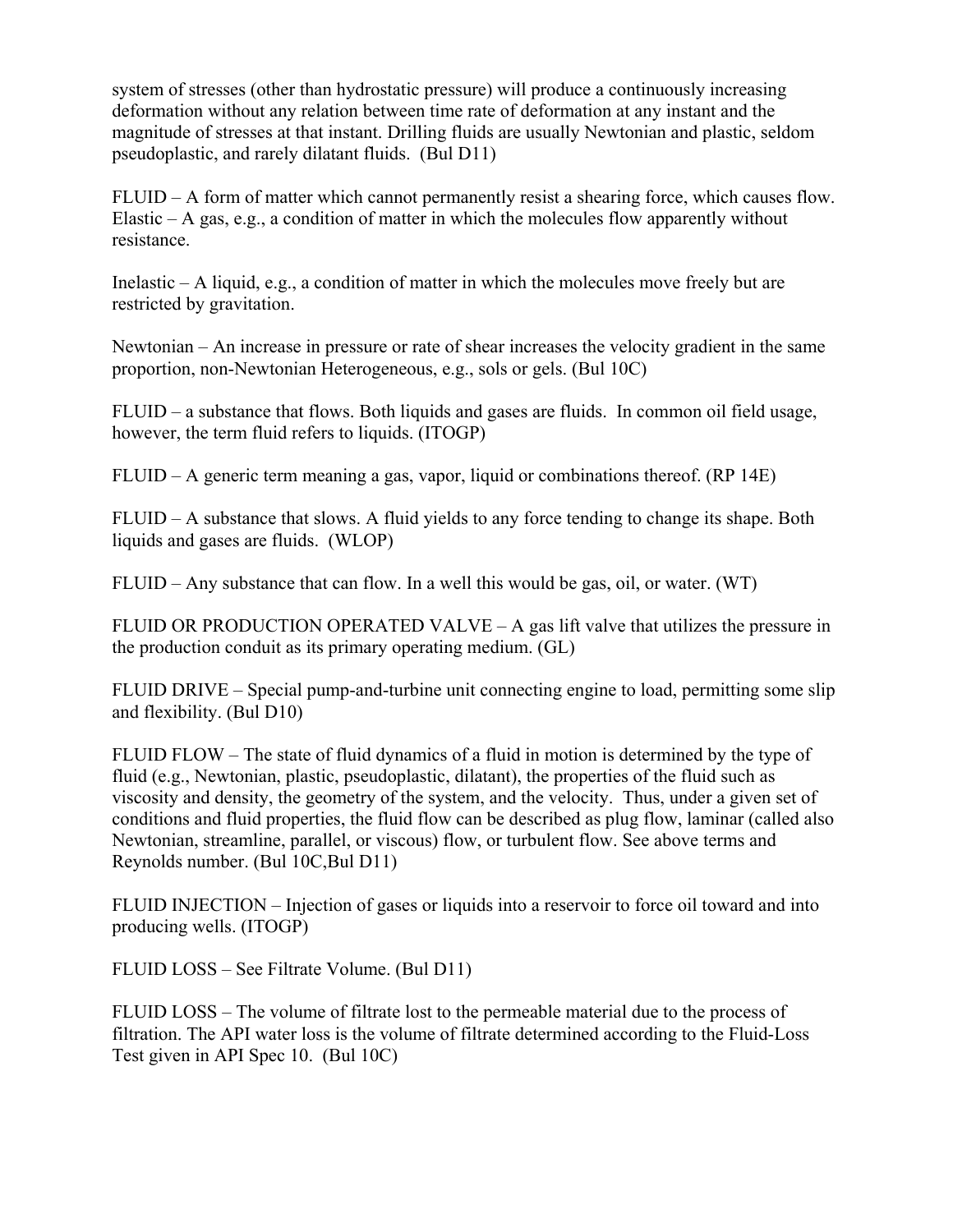FLUID LOSS CONTROL – A means by which the volume of filtrate lost to a permeable material is reduced. (Bul 10C)

FLUID LEVEL – The distance from the surface to the top of the liquid in the tubing or casing in a well. The static fluid level is taken when the well is not producing and after it has STABILIZED. (ITOGP)

FLUID SATURATION – Fluid saturation is the percent of the total pore volume occupied by salt water or kerosene) distributed through a saturated Berea sandstone core. (RP 43)

FLUIDITY – The reciprocal of viscosity. The measure of rate with which a fluid is continuously deformed by a shearing stress. Ease of flowing. (Bul 10C, Bul D11)

FLUORESCENCE – Instantaneous re-emission of a photon (typically visual light) with a lower energy than that of the photon originally absorbed.

FLUORESCENCE – Instantaneous re-emission of light of a greater wave length than that light originally absorbed. (Bul D11)

FLUORESCENCE – The emission of visible radiation by a substance as the result of the absorption of ultraviolet light radiation (RP 5A5)

FLUORESCENT MAGNETIC PARTICLE INSPECTION – The magnetic particle inspection process employing a finely divided fluorescent ferromagnetic inspection medium that fluoresces when activated by ultralight violet (3200 to 4000 angstrum). (RP 5A5)

FLUSH PRODUCTION – The high initial rate of flow from a good well. (ITOGP)

FLUTE – The curved metal blade wrapped round a shaft as on a screw conveyer. (Bul 13C)

FLUTED DRILL COLLAR – Drill collar with external deep grooves. (Bul D20)

FLUX DENSITY – The strength of a magnetic field, expressed in flux lines per unit area, i.e., gauss, kilogauss. (RP 5A5)

FLUX LEAKAGE – This is the magnetic field forced out into the air by the distortion of the field within the pipe caused by the presence of a discontinuity. (RP 5A5)

FLUX LINES – Imaginary magnetic lines used as a means of explaining the behavior of magnetic fields. Their conception is based on the pattern of lines produced when iron filings are sprinkled on a piece of paper laid over a magnet. Synonymous with Magnetic Lines of Force. (RP 5A5)

FLY ASH – Fly ash is the finely-divided residue that results from the combustion of ground or powdered coal in thermal generating plants and is transported form the firebox through the boiler by flue gases. Fly ash is an artificial pozzolan. See Pozzolan. (Bul 10C)

FM – Factory Mutual Research Corporation.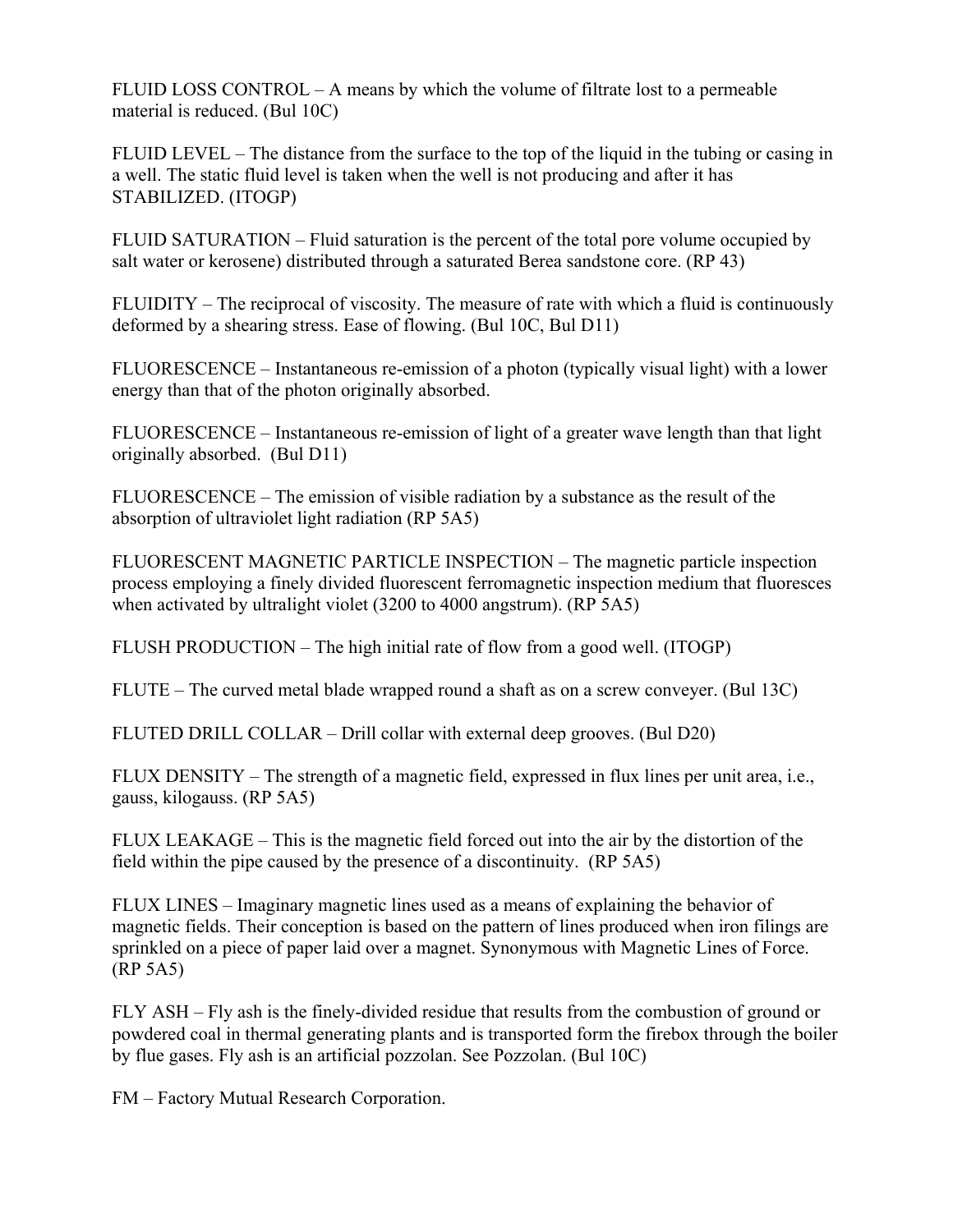FOAM – A foam is a two-phase system, similar to an emulsion, where the dispersed phase is a gas or air. (Bul D11)

FOAMING AGENT – A substance that produces fairly stable bubbles at the air-liquid interface due to agitation, aeration, or ebullition. In air or gas drilling, foaming agents are added to turn water influx into aerated foam. This is commonly called "mist drilling." (Bul D11)

FOCUSED BEAM – Converging energy of the sound beam at a specified distance. (RP 2X)

FOCUSED TRANSDUCER – A transducer with a concave face which converges the acoustic beam to a focal point or line at a definite distance from the face. (RP 2X)

FOLDS – (Also called cold shut). Circumferential discontinuity produced when two surfaces of metal fold against each other without metallurgical bonding. This can occur when flash produced by one forging operation is pressed into the metal surface during a subsequent operation. (Spec 11B)

FOLLOWING FLANK (BACK FLANK) – The opposite flank to the leading flank. (RP 5B1)

FOLLOW-UP – Change in inclination angle and/or direction in addition to that obtained from the original tool run. (Bul D20)

FORGING – (1) Plastically deforming metal, usually hot, into desired shapes with compressive force, with or without dies. (2) A shaped metal part formed by the forging method. (Spec 6A, Spec 16A)

FORMATION DAMAGE – A reduction of permeability in the immediate area surrounding the well bore. It is caused by the invasion of foreign fluids or solids into the exposed section adjacent to the well bore or by depositing of clays or wax already in the section. May also include permanent damage when water based drilling muds are used in areas of moisture sensitive shales or using excessive pump pressures on fragile formations. (Bul 10C)

FORMATION DAMAGE – Damage to the productivity of a well resulting from invasion into the formation by drilling fluid particles or drilling fluid filtrates. Asphalt from crude oil will also damage some formations. See Mudding Off. (Bul D11)

FORMATION DAMAGE – The reduction of permeability in a reservoir rock arising from the invasion of drilling fluid and treating fluids into the section adjacent to the wellbore. Often called "Skin Damage." (ITOGP)

FORMATION (F GAS) GAS – Gas which is produced from the oil reservoir with the produced liquids. (GL)

FORMATION PRESSURE – Pressure at the bottom of a well that is shut in. See Pressure Bottom-Hole Static. (Bul 10C)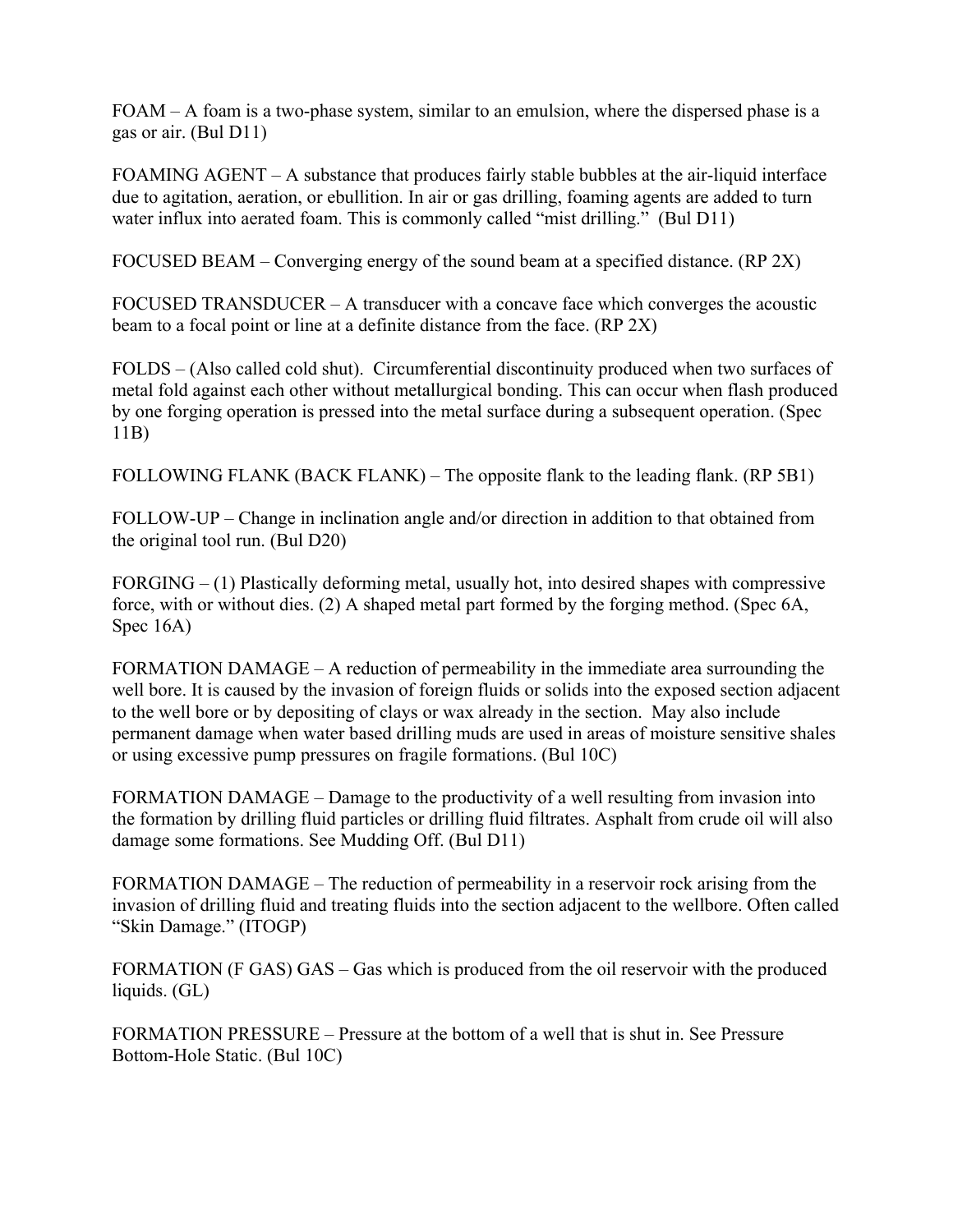FORMATION PRESSURE – The pressure exerted by formation fluids, recorded in the hole at the level of the formation, with the well shut in. (ITOGP)

FORMATION PRESSURE – The pressure exerted by fluids in a formation, recorded in the hole at the level of the formation with the well shut in. Formation pressure may also be termed "reservoir pressure," or "shut-in bottom-hole pressure." (WLOP)

FORMATION SENSITIVITY – The tendency of certain producing formations to adversely react with invading mud filtrates. (Bul D11)

FOSSIL FUELS – Coal, oil, and natural gas; so-called because they are derived from the remains of ancient plant and animal life. (Bul D11)

FOUNDATION BOLTS OR FASTENERS – The bolts used to connect a swing bearing to the upper structure and/or pedestal. (Spec 2C)

FOUR-CONE SYMMETRICAL BITS – A four-cone roller rock bit with nearly a flat face and no cone offset. Used in some areas to hold inclination and direction when three-cone rock bits have a tendency to walk or deviate. (Bul D20)

FRACTURE – Crack and crevice in the formation either inherent or induced. (Bul 10C)

FRACTURE CONTROL PLAN – An engineered plan by which design options material selections, fabrication control, and inspection procedure are integrated into a consistent strategy. (RP 2X)

FRACTURE CONTROL PLAN – The consideration of material properties environmental exposure conditions, potential material and fabrication imperfections, and methods of inspection for the purpose of eliminating conditions which could result in failure under the design requirements for the projected life of the crane. (Spec 2C)

FRACTURE MECHANICS – A discipline which deals with the local stress state near planar discontinuities, and the growth of cracks. (RP 2X)

FRACTURING – Application of hydraulic pressure to the reservoir formation to create fractures through which oil and gas may move to the well bore. (Bul 10C, (ITOGP)

FREE GAS – Gas produced from the gas cap of an oil reservoir. Different from solution gas in that free gas has not been dissolved in produced liquids but exists as a separate and distinct substance in the reservoir. (WT)

FREE LIQUID FILM – The layer of liquid that surrounds each separate particle in the underflow of a hydrocyclone and screens. The thickness of this film depends upon design of the device and viscosity of the liquid (Bul 13C)

FREE MACHINING – A characteristic of being machined easily. For example, this may be accomplished by adding sulfur to steel or lead to brass. (COGWE, SSWID)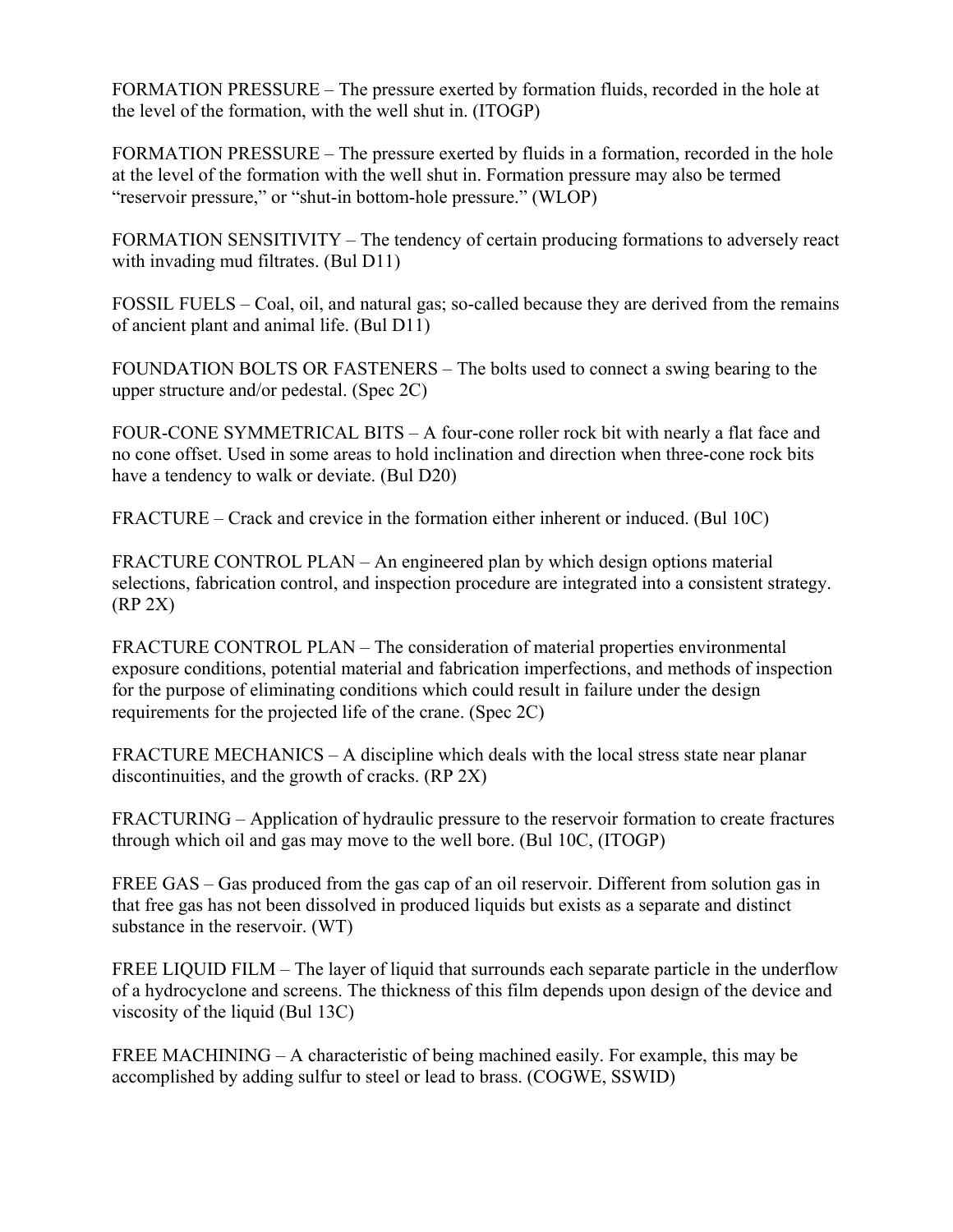FREE WATER KNOCKOUT (FWKO) – A vertical or horizontal vessel into which oil or emulsion is run in order to allow the water that is not emulsified with the oil (free water) to drop out. (SSWID)

FREEZING OPERATION – Creation of a plug by freezing a liquid in a pipe or fitting to confine the pressure while removing defective or inadequate equipment downstream of the plug. (RP 54)

FREQUENCY – (See Related Term: Speed.) The number of times an event (viz., complete cycle of motion) repeats itself per unit of time. (Bul 13C)

FREQUENCY (FUNDAMENTAL) – In resonance testing, the frequency at which the wave length is twice the thickness of the examined material. (RP 2X)

FREQUENCY (Hz) – Number of complete cycles of a wave motion per second of time. Unit of measure is called Hertz. (RP 5A5)

FREQUENCY (INSPECTION) – Effective ultrasonic wave frequency of the system used to inspect the material. (RP 2X)

FREQUENCY (PULSE REPETITION) – The number of pulses per second. (RP 2X)

FRICTION – The resistance to movement created when two surfaces are in contact. When friction is present, heat is produced. (Sometimes referred to as "drag" in wireline operations). (WLOP)

FROZEN UP – Said of equipment of which the components do not operate freely. (ITOGP)

FUEL – Any material which will burn. (RP 14G)

FULL CREST THREAD LENGTH – The length of machine threads, from the end of the machined threads, including the incomplete starting threads, where the crests have full form. (RP 5B1)

FULL-PACKED ASSEMBLY – Refer to "Full-packed, Bottom-hole Assembly." (Bul D20)

FULL-PACKED, BOTTOM-HOLE ASSEMBLY – Configuration of tools with a relatively high degree of rigidity and wall bearing surface. (Bul D20)

FUNCTIONS OF DRILLING FLUIDS – The most important function of drilling fluids in rotary drilling is to bring cuttings form the bottom of the hole to the surface. Some other important functions are: control subsurface pressures, cool and lubricate the bit and drill string, deposition of an impermeable wall cake, etc. (Bul D11)

FUNNEL VISCOSITY – See Marsh Funnel Viscosity. (Bul D11)

FURRING – Buildup or bristling of magnetic particles at the ends of a longitudinal magnetized pipe, i.e., at its poles. (RP 5A5)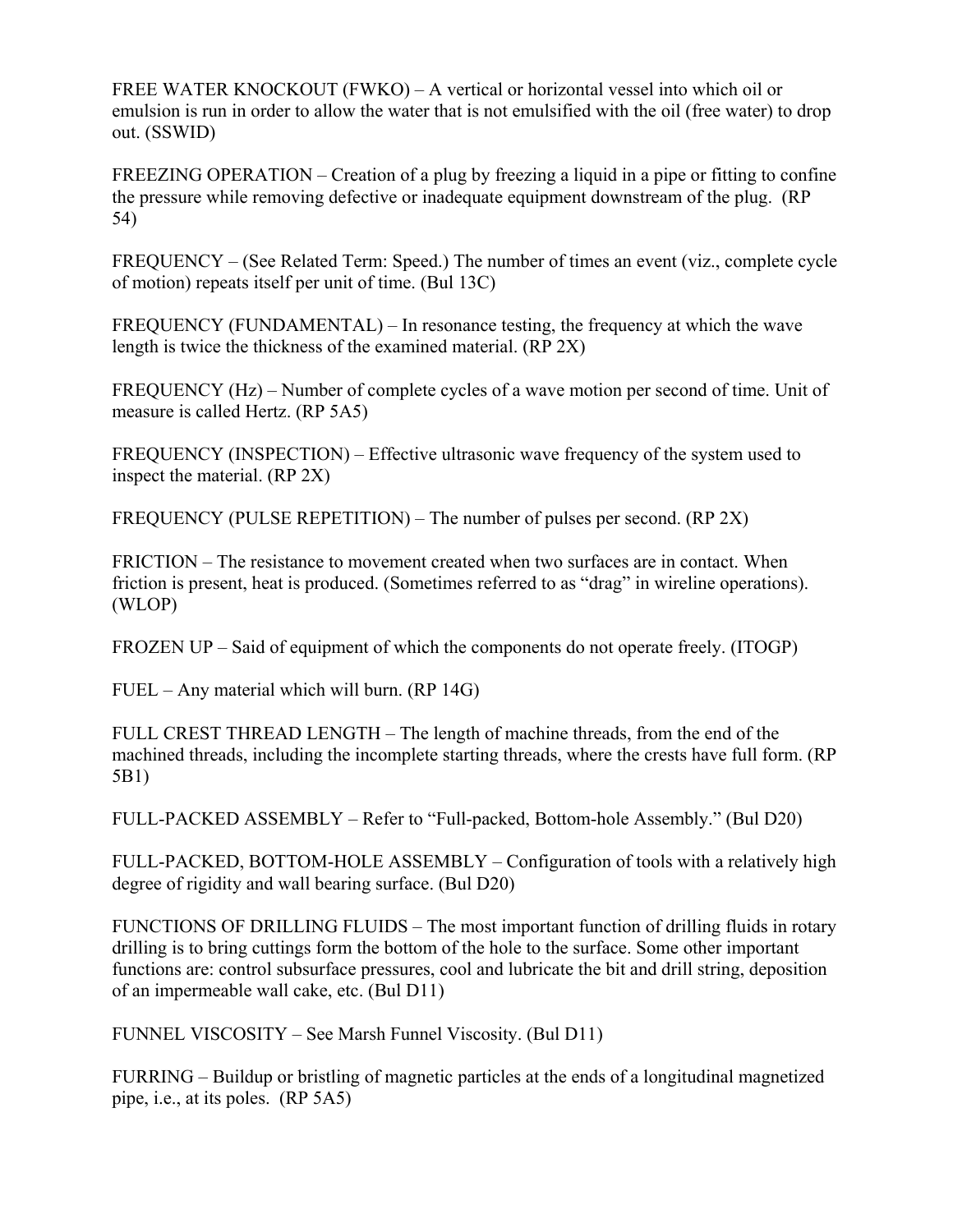FUSIBLE PLUG – A plug or portion of the SSSV surface control system which is designed to melt in case of a fire and actuate the fail safe features of the SSSV system. (RP 14B)

 $-G-$ 

G – The acceleration of gravity (32.2 ft/sec<sup>2</sup> 9.8 m/sec<sup>2</sup>). Accelerations are usually expressed as multiples of one gravity (viz, 1G, 2G, 3.6G). (Bul 13C)

GAGE AND TEST PORT CONNECTIONS – Holes drilled and tapped into API Spec 6A equipment through which internal pressure may be measured or through which pressure may be applied to test the sealing mechanisms. (Spec 6A)

GAGE LINE PASTE – A material similar in character to toothpaste which is put on a gage line and changes color when contacted with water. Used to find water or BS&W level in tanks. Normally supplied in a tube. (WT)

GAGE POINT – A predetermined point on the thread flanks used as a reference for measuring thread element (RP 5B1)

GAGE (GAUGE) PRESSURE – The pressure exerted on the interior walls of a vessel by the fluid contained in the vessel as indicated by the device capable of measuring this pressure (a pressure gage). Absolute pressure being equal to gage pressure plus atmospheric pressure (psig – pounds per square inch gage). (WLOP)

GAGING – Act of using a measuring line or tape to determine liquid level in a tank or a storage vessel. (WT)

GAGING NIPPLE – A small section of pipe in the top of a tank through which a tank may be gaged. (ITOGP)

GAIN – The controlled increase in sensitivity within the instrument. (RP 2X)

GAIN CONTROL – A sensitivity adjustment of an amplifier or circuit. (RP 5A5)

GALENA – Lead sulfide (PbS). Technical grades (specific gravity about 7) are used for increasing the density of drilling fluids to points impractical or impossible with barite. (Bul D11)

GALLING – Surface damage on threads caused by localized friction welding of high spots. (Bul 5T1)

GALVANIZE – To coat a metal with zinc. (COGWE, SSWID)

GAMMA RAYS – High-energy, shortwave length electromagnetic radiation emitted by a nucleus. Energies of gamma rays are usually between 0.010 and 10 MeV. Gamma rays are penetrating and are best attenuated by dense materials like lead and tungsten. (RP 5A5)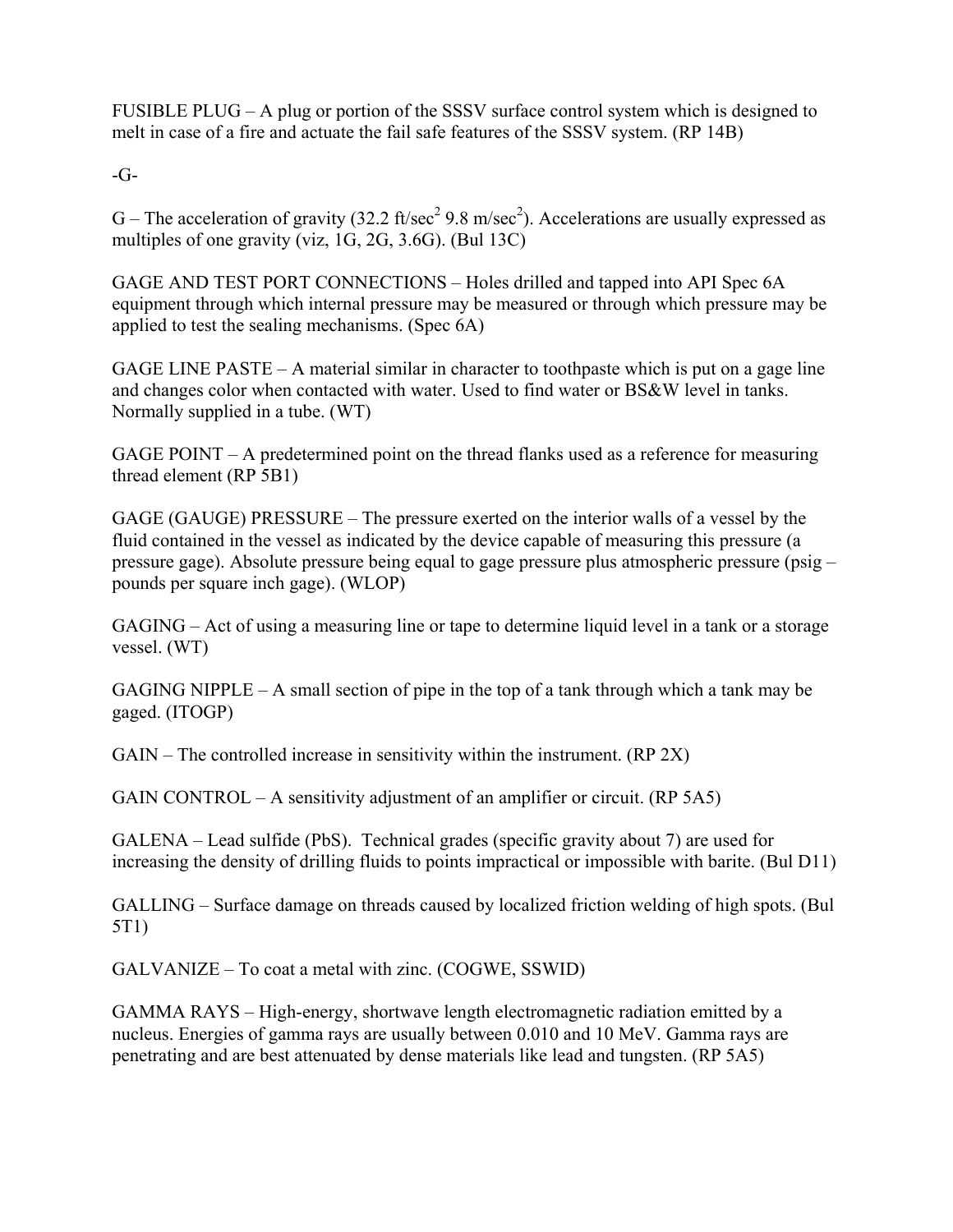GANTRY (ALSO KNOWN AS "A" FRAME) – A structural frame, extending above the upperstructure to which the boom support ropes are reeved. (Spec 2C)

GAP SCANNING – Short fluid column coupling technique. (RP 2X)

GAS – A fluid substance that completely fills any container in which it is confined and whose volume is dependent on the size of and pressure exerted upon the container. A gas is readily compressible. (WLOP)

GAS ANCHOR – A device for the bottom-hole separation of oil and gas in a pumping well. It serves to prevent GAS LOCK by minimizing gas entry into the pump. (ITOGP)

GAS BLANKET – A certain volume and pressure of gas contained just above the surface of a fluid in storage. (SSWID)

GAS BLOWBY – The discharge of gas from a process component through a liquid outlet. (RP 14C)

GAS BREAKOUT – Fluids containing gas in solution will release this gas when pressure is reduced or temperature increases. Shrinkage of oil in storage tanks may be due to gas breakout. (WT)

GAS CAP – The portion of an oil-producing reservoir occupied by free gas. (ITOGP)

GAS-CAP DRIVE – The drive energy supplied naturally by the expansion of gas in a cap overlying the oil in a reservoir. (ITOGP)

GAS CUT – Gas entrained by a drilling fluid. See Air Cutting. (Bul D11)

GAS DETECTION SYSTEM – A control system which monitors the concentration of combustible gases and initiates alarm and shutdown functions at predetermined concentrations. (RP 14C)

GAS HYDRATES – Gas hydrates are ice-like solids, formed by a combination of water and an encaged gas molecule, that can remain stable above the freezing point of water. (Bul 2N)

GAS INJECTION – Natural gas injected under high pressure into a producing reservoir through an INPUT or INJECTION WELL as part of an enhanced recovery operation. (ITOGP)

GAS-INPUT WELL – A well into which gas is injected for return to the reservoir in a pressuremaintenance or secondary-recovery program. (WLOP)

GAS LIFT – A method of artificial lift in which the energy of compressed gas is used directly to lift fluids to the surface. (GL)

GAS LIFT – The raising, or lifting, of liquid from a well by means of injecting gas into the liquid. (ITOGP)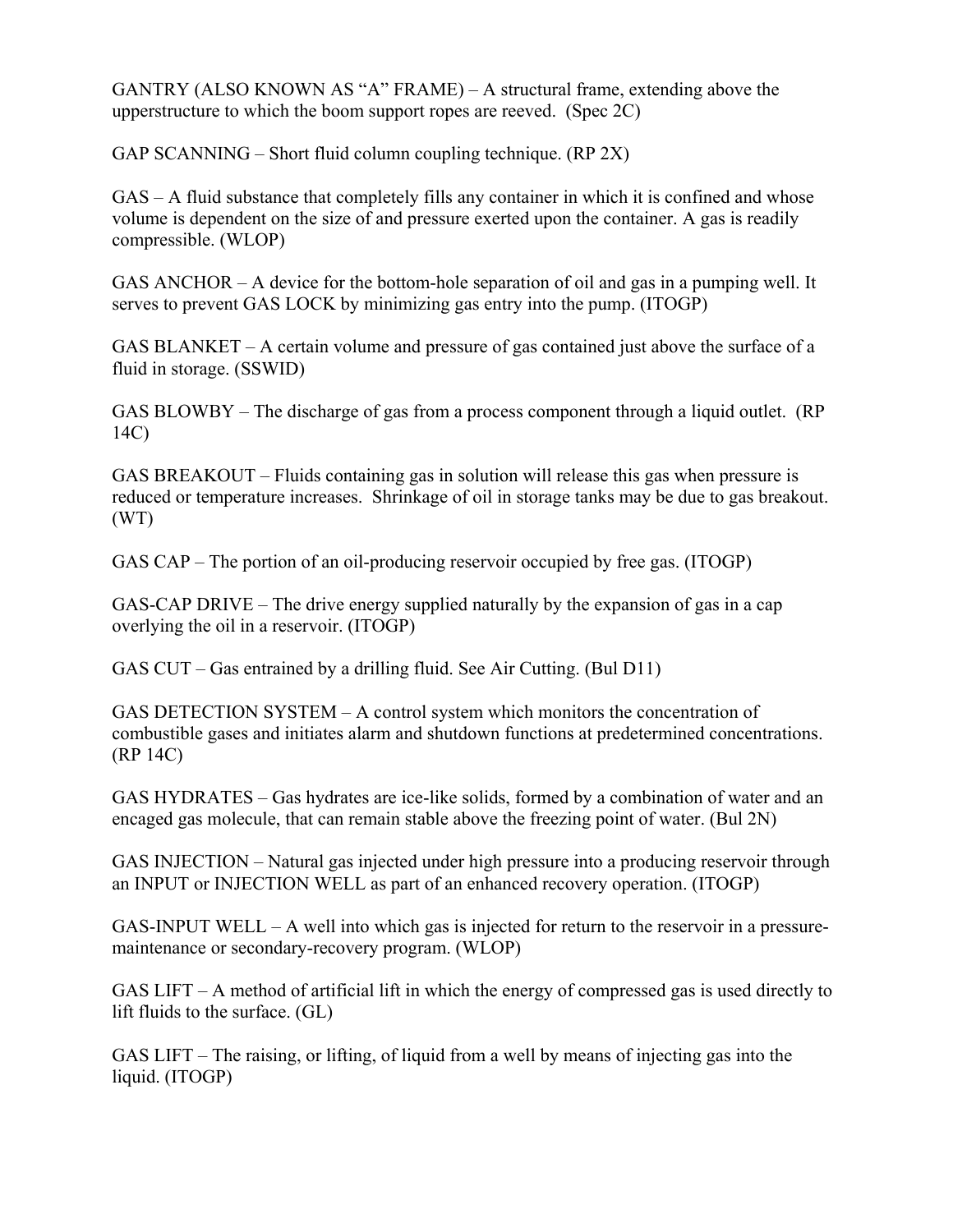GAS LIFT – The process of producing fluid from a well by means of gas injected down the well through tubing or through the tubing-casing annulus. Injected gas aerates the fluid to make it exert less pressure than the formation pressure. Consequently, the higher formation pressure forces the fluid out of the wellbore. (WLOP)

GAS LIFT VALVE – A pressure regular mounted on or in the tubing string so that by manipulation of the injection gas pressure and the producing pressures the valve will either be open or closed to provide a controllable communication between the tubing and casing for gas passage. (GL)

GAS-LIFT VALVE – A device installed on the tubing string of a gas-lift well that is sensitive to tubing and casing pressures, which cause the valve to open and close. The functioning of the vale is to allow gas to be injected into the fluid in the tubing in order to cause the fluid to rise to the surface. (WLOP)

GAS-LIQUID RATION (GLR) – The number of standard cubic feet of gas produced with a stock tank barrel of liquid (oil and water). FGLR – Formation GLR IGLR – Injection GLR TGLR – Total GLR (GL)

GAS-LIFT MANDREL – A device run in the tubing string into which a gas-lift valve is installed. The two most common types of mandrels are the conventional mandrel and the sidepocket mandrel. The gas-lift valve is installed in the conventional gas-lift mandrel as the tubing is placed in the well. To replace or repair the valve the tubing string must be pulled. On the other hand, the gas-lift valve is installed and removed from the sidepocket mandrel by wireline while the mandrel is still in the well, eliminating the need to pull the tubing to repair or replace the gas-lift valves. (WLOP)

GAS METAL-ARC WELDED PIPE – Pipe having one longitudinal seam formed by continuous gas metal-arc welding. At least one pass shall be made on the inside and at least one pass from the outside of the pipe. Gas metal-arc welding is an arc welding process wherein coalescence is produced by heating with an arc between continuous filler metal (consumable) electrode and the work. Shielding is obtained entirely from an externally supplied gas or gas mixture. The shield gas protects the fluid weld metal from oxidation or contamination by the surrounding atmosphere. (Spec 5L)

GAS METER – A measurement device for determining volume of gas flowing past a given point in a line. (WT)

GAS-OIL RATIO – Cubic feet of gas at base conditions produced with each barrel of oil, and reported as cu ft/barrel. (WT)

GAS-OIL RATION (GOR) – The number of standard cubic feet of gas produced with a stock tank barrel of oil.

IGOR – Injection gas/produced oil ratio FGOR – Formation gas/produced oil ratio. (GL)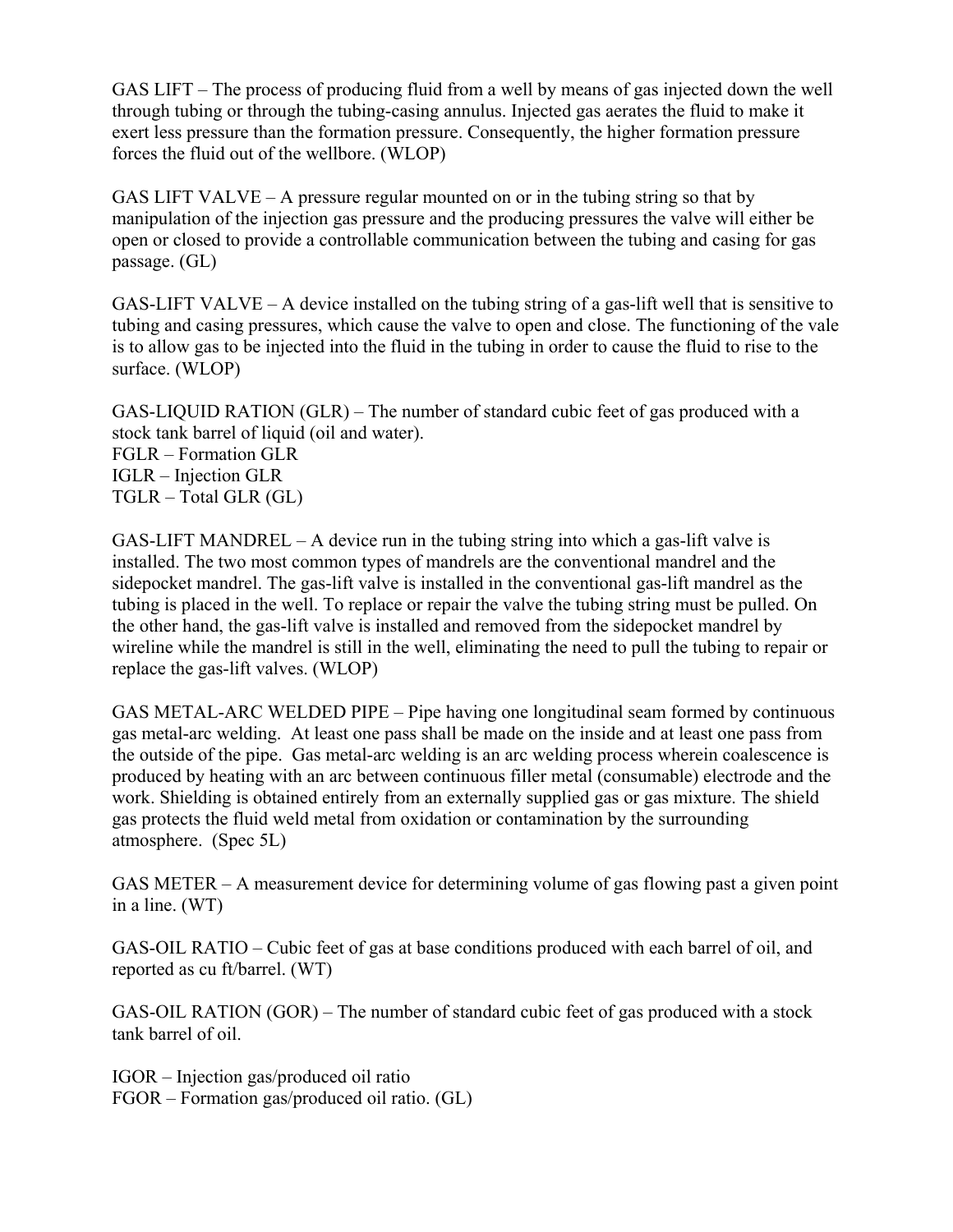GAS-OIL RATIO (GOR) – The number of cubic feet of gas produced with a barrel of oil. Gas-Liquid Ratio (GLR) – The number of cubic feet of gas produced with a barrel of liquid. (Usually water and oil.) (ITOGP)

GAS PLANT PRODUCTS – Liquids recovered from natural gas in a gas processing plant and, in some situations, from field facilities. See Natural Gas Liquids. (ITOGP)

GAS PROCESSING PLANT (GAS PLANT) – A facility designed (1) to achieve the recovery of natural gas liquids from the stream of natural gas which may or may not have been processed through lease separators and field facilities and (2) to control the quality of the natural gas to be marketed. (ITOGP)

GAS REGULATOR – A device for controlling the pressure of gas flowing in a pipeline. (ITOGP)

GAS SAND – A porous sandstone reservoir which contains natural gas. (ITOGP)

GAS SATURATION – The portion of the pore space in a reservoir rock which is occupied by the gaseous phase. (RP 44)

GAS WELL – A well capable of producing natural gas. (ITOGP, WLOP)

GATE – An electronic means to monitor associated segment of time, distance, or impulse. (RP 2X)

GATE VALVE – A valve which employs a sliding gate to open or close the flow passage. The valve may or may not be full-opening. (RP 53)

GATHERING LINES – The flow lines which run from several wells to a central lease or plant facility. (ITOGP)

GAUGE REAMERS – A sub with a set of cutting edges or rollers with an outer diameter equal to that of the bit (refer to "Reamer"). (Bul D20)

GAUSS (G) – This is the unit of flux density or induction. Numerically, one Gauss is one line of flux per square centimeter of area. (RP 5A5)

GAUSSMETER – See Magnetometer. (RP 5A5)

GEAR RATIO – On a decanting centrifuge, the ratio of the outer bowl speed to the difference in speed between the outer bowl and the conveyor, usually expressed as the number of revolutions of the outer bowl for a difference of one complete revolution between the outer bowl and the screw conveyor. (Bul 13C)

GEAR UNIT – On a centrifuge, a reduction device connected to the rotating bowl and driving the conveyor at a slightly different rate. (Bul 13C)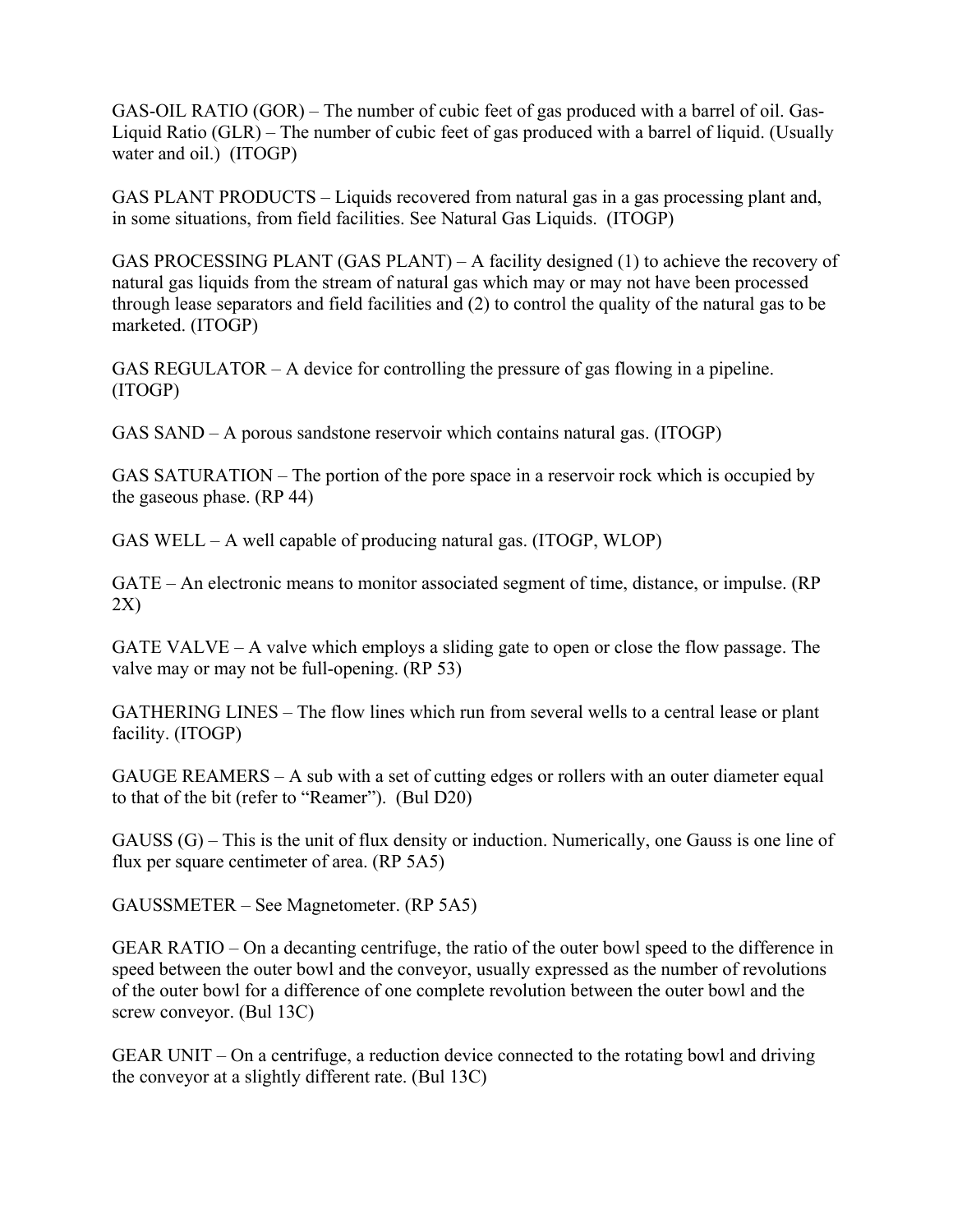GEL – Oil field term for sodium bentonite clays belonging to the general class of montmorillonities. (Bul 10C)

GEL – A state of colloidal suspension in which shearing stresses below a certain finite value fail to produce permanent deformation. The minimum shearing stress that will produce permanent deformation is known as the gel strength. See Shear Strength. (Bul D11)

GEL – A term used to designate highly colloidal, high-yielding, viscosity-building commercial clays, such as bentonite and attapulgrite clays. (Bul D11)

GEL – A state of a colloidal suspension in which shearing stresses below a certain finite value fail to produce permanent deformation. The minimum shearing stress that will produce permanent deformation is known as the shear or gel strength of the gel. Gels commonly occur when the dispersed colloidal particles have a great affinity for the dispersing medium, i.e., are lyophilic. Thus gels commonly occur with bentonite in water. For their measurement, see Gel Strength, Initial and 10-min. (Bul D11)

GEL CEMENT – Blends or slurries containing both cement and bentonite. (Bul 10C)

GEL CEMENT – Cement having a small to moderate percentage of bentonite added as a filler an/or to reduce the slurry weight. See Gunk Plug. (Bul D11)

GEL STRENGTH – The ability or the measure of the ability of a colloid to form gels. Gel strength is a pressure unit usually reported in lbf/100 sq ft (.48 Pa). It is a measure of the same interparticle forces of a fluid as determined by the yield point except that gel strength is measured under static conditions, yield point under dynamic conditions. The common gel strength measurements are initial and the 10-min gels. (See Strength, Initial and 10-min. See also Shear and Thixotrophy.) Bul 10C, Bul D11)

GEL STRENGTH – The value of the shear stress required to cause permanent deformation of a colloidal suspension. (Bul 10C)

GEL STRENGTH, 10-MIN – The measured 10-min gel strength of a fluid is the maximum reading (deflection) taken from a direct-reading viscometer after the fluid has been quiescent for 10 min. The reading is reported in lbf/100 sq ft (.48 Pa). See API RP 13B for details of test procedure. (Bul 10C, Bul D11)

GEL STRENGTH – INITIAL – The measured initial gel strength of a fluid is the maximum reading (deflection) taken from a direct reading viscometer after the fluid has been quiescent for 10 sec. It is reported in lbf/100 sq ft (48 Pa). See API RP 13 B for details of test procedure. (Bul 10C, Bul D11)

GELATION – The formation of a gel. (Bul 10C)

GELATION – Association of particles to form a continuous structure. (Bul D11)

GELLED UP – Oil-field jargon usually referring to any fluid with high gel strength and/or highly viscous properties. Often a state of severe flocculation. (Bul D11)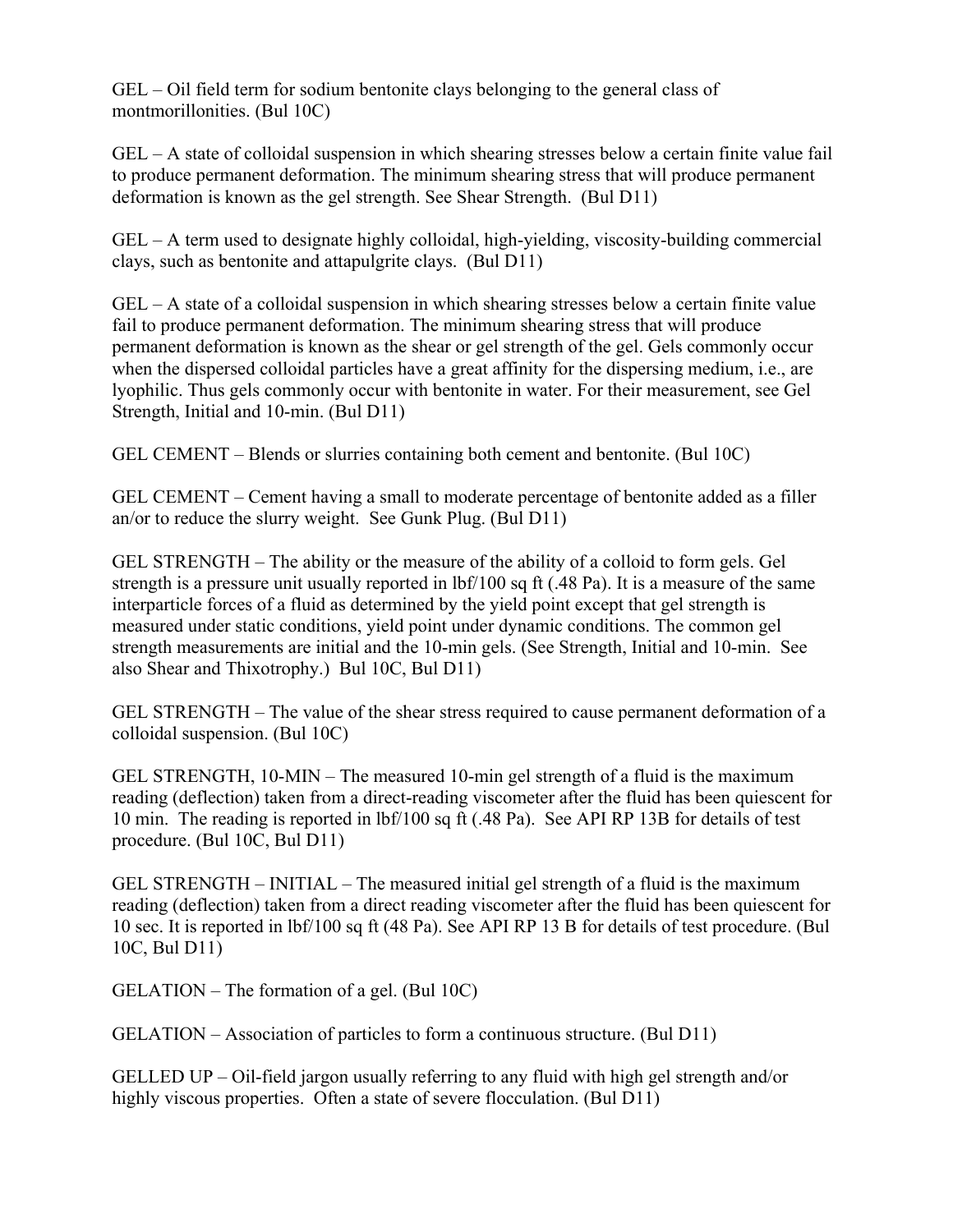GENERATOR, ELECTRIC – A rotating machine together with its driver and associated switch gear used to generate electrical energy. (RP 2G)

GEOLOGY – The scientific study of the origin, history and structure of the earth as recoded in rocks. A person trained in geology is a GEOLOGIST. A PETROLEUM GEOLOGIST is primarily concerned with sedimentary rocks where most of the world's oil has been found. (ITOGP)

GEOTHERMAL GRADIENT – The naturally occurring increase of temperature with depth in undisturbed ground. (GL)

GERMICIDE (BACTERICIDE) – A chemical or agent that kills microorganisms such as bacteria. Such compounds must be registered as pesticides with EPA. (Bul D11)

GFI – Ground Fault Interruptor.

GHOST – An indication which has no direction relation to reflected pulses from discontinuities in the materials besting test. (RP 2X)

GILSONITE - A naturally occurring solid hydrocarbon belonging to the asphalt group. A granular form of gilsonite is sometimes used as a cement additive. (Bul 10C)

GIMBLE CORRECTION – The difference in measurements obtained with the gimbel system of a gyroscope in a plane non-parallel to the horizontal plane of a borehole and those obtained if the gimble system were in the horizontal plane. (Bul D20)

GIN POLE – A pole used with hoisting equipment to lift heavy loads. (WLOP)

GIN-POLE TRUCK – A truck equipped with a pair of poles and hoisting equipment for use in lifting heavy machinery around a lease. (ITOGP)

GIRTH SEAM – A circumferential butt-welded seam lying in a plane normal to the longitudinal axis of the pipe, used to join sections into lengths of straight pipe. (Spec 2B)

GLR – Gas Liquid Ratio (cu. ft/BBL).

GLOBAL STRESSES – Stresses resulting from global frame action. (Bul 2V)

GO-DEVIL – A term used to describe a tool or instrument that is dropped and free falls from the surface through the drilling fluid within the drill stem. (Bul D20)

GO-DEVIL – A device dropped or pumped down the well, usually through drill pipe or tubing. (WLOP)

GO IN THE HOLE – To lower drill pipe, tubing, work-over tools, or other devices into the wellbore. (WLOP)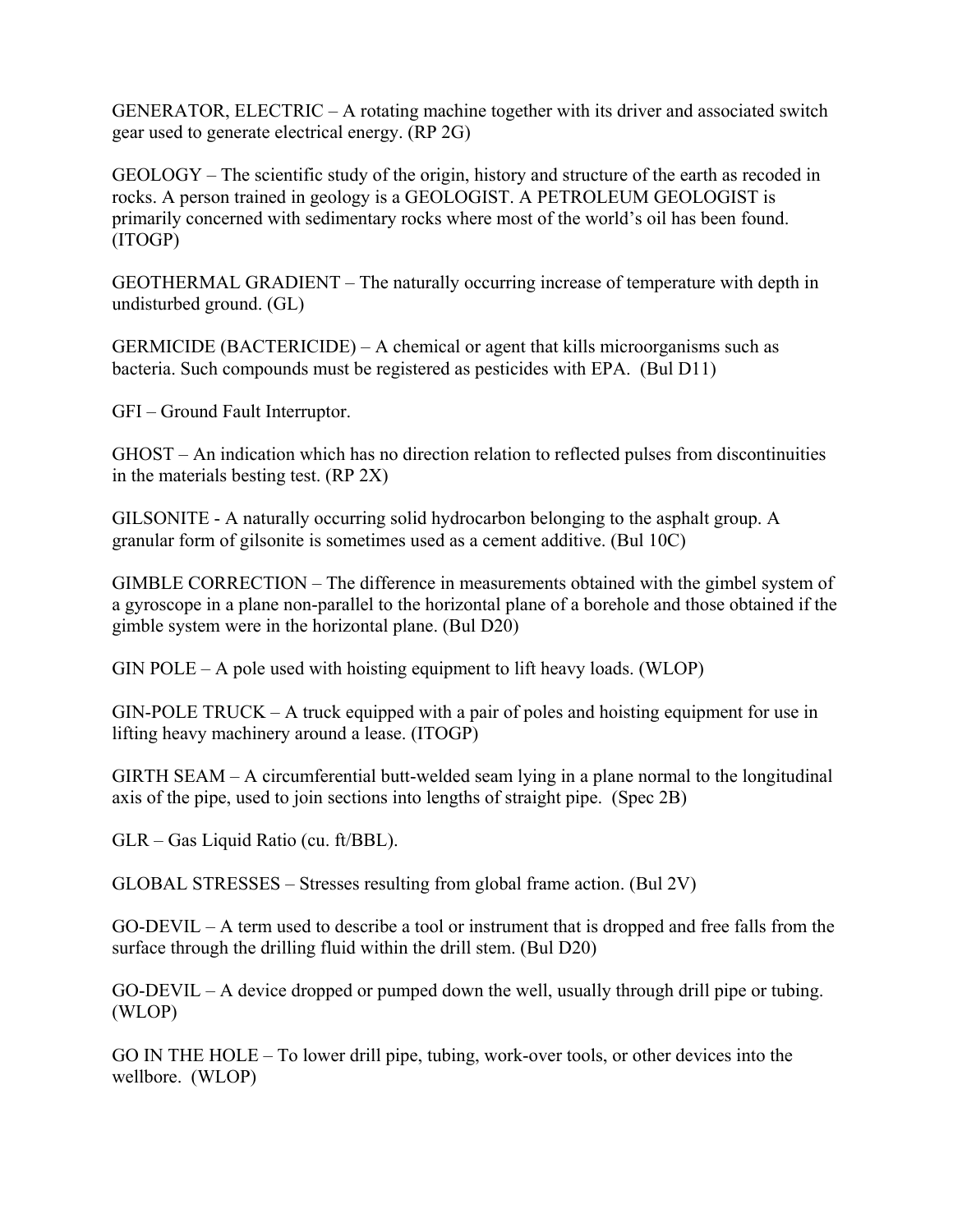GOING-IN-HOLE – Running either tubular goods or wire line into the well bore (abbr. GIH). (Bul 10C)

GONE TO WATER – Describes a well in which oil production has decreased and water production has greatly increased. (ITOGP)

GONIOMETER – An instrument for measuring angles, as in surveying. (Bul D20)

GOODMAN DIAGRAM – A plot of reversed bending stress versus the average tensile stress in, for example, drill pipe. (Bul D20)

GOR – Gas-oil ration expressed in cubic feet of gas per barrel of oil (cu ft/bbl). (WT)

GOUGE – Elongated grooves or cavities caused by mechanical removal of metal. (Bul 5T1)

GOUGING – The scraping of the seabed by ice features. (Bul 2N)

GPA – Gas Processors Association

GPG OR GRAINS PER GALLON – PPM (see PPM) equals GPG x 17.1. (Bul D11)

GRADIENT – Change in pressure or temperature per unit change in depth. (GL)

GRADIENT – Pressure exerted by a fluid for each foot of fluid height. For example: Fresh water exerts a gradient pressure of .433 psi/ft calculated in this manner – 4330 psi gage  $\omega$  10,000' less surface pressure of 0 psi is  $4330 - 0 = .433 \text{ psi/ft.}$ 10,000' (WT)

GRADIENT, PRESSURE – Pressure change with depth, expressed in psi/ft. (ITOGP)

GRADIENT, TEMPERATURE – Temperature change with depth expressed in  ${}^{\circ}$ F/100 Ft. (ITOGP)

GRANULAR ICE – Ice consisting of granular ice crystals. (Bul 2N)

GRANULATED BLAST FURNACE SLAG – A non-metallic material consisting essentially of glassy, non-crystalline silicates of calcium and other bases. Slag, depending upon its form, may be pozzolanic and/or cementitious. (Bul 10C)

GRASSHOPPER – A piping device used to control the level of the interface between oil and water in a storage tank. (SSWID)

GRAVEL PACK – A mass of very fine gravel that is placed around a slotted liner. Gravel packing is a method of well completion in which a slotted or perforated liner is placed in the well and surrounded by a very fine-mesh gravel. (WLOP)

GRAVITY-API – See API Gravity. (ITOGP)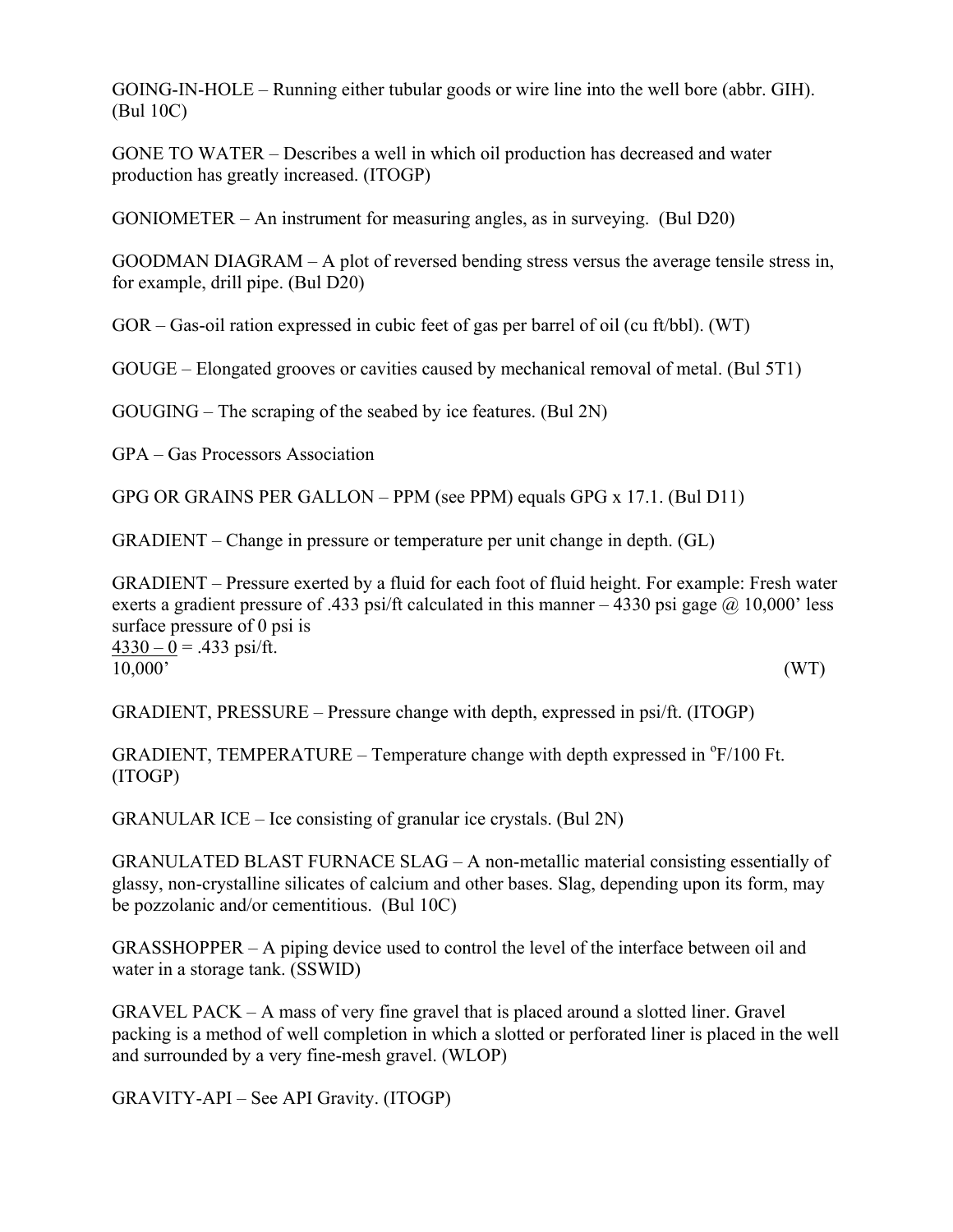GRAVITY DRAINAGE – The movement of the oil in the reservoir toward the wellbore due to the force of gravity. (ITOGP)

GRAVITY GATHERING SYSTEM – A gathering system that depends up differences in elevation of ground level for the movement of fluid. (SSWID)

GRAVITY, SPECIFIC – The weight of a particular volume of any substance compared to the weight of an equal volume of water at a reference temperature. For gases, air is usually taken as the reference substance, although hydrogen is sometimes used. (Bul D11)

GRAVITY, SPECIFIC – Density expressed as the ratio of the weight of a volume of substance to the weight of an equal volume of another standard substance. In the case of liquids and solids, the standard is fresh water. In the case of natural gas or other gaseous material, the standard is air. (ITOGP)

GRAVITY, SPECIFIC – The weight of a particular volume of any substance compared to the weight of an equal volume of water at a reference temperature. (Bul 10C)

GRAVITY STRUCTURE – A structure deriving its support on the seabed from the forces of gravity imparted through one or more mat foundations. (Bul 2N)

GRAZING INCIDENCE – Immersion inspection with the beam directed at a glancing angle to the test surface. (RP 2X)

GREASING OUT – Certain organic substances, usually fatty-acid derivates, which are added to drilling fluids as emulsifiers, extreme pressure lubricants, etc., may react with such ions as calcium and magnesium that are in or will subsequently come into the system. An essentially water-insoluble greasy material separates out. (Bul D11)

GREAT CIRCLE METHOD – Refer to "Minimum Curvature Method." (Bul D20)

GRID – In electrostatic treaters the electric field is distributed by a steel assembly of plates, rods, screens or combinations of thee, commonly referred to as the grid. The grid establishes the electric field which enhances coalescing of the water droplets. The grid does not provide heat. The projected grid area is significant to the performance and capacity of the treater. (Spec 12L)

GRID NORTH – The direction from any geographical location within a grid system paralleling the Universal True Meridian as determined by observation of Polaris. (Bul D20)

GRIND OUT – See Shake Out. (ITOGP)

GRIND, PROBE – An exploratory grind made to determine the depth of an imperfection. (RP 5A5)

GRIND, RADIUS – Grinding performed to remove sharp edges and/or abrupt changes in the well thickness around exploratory grinds or imperfections. (RP 5A5)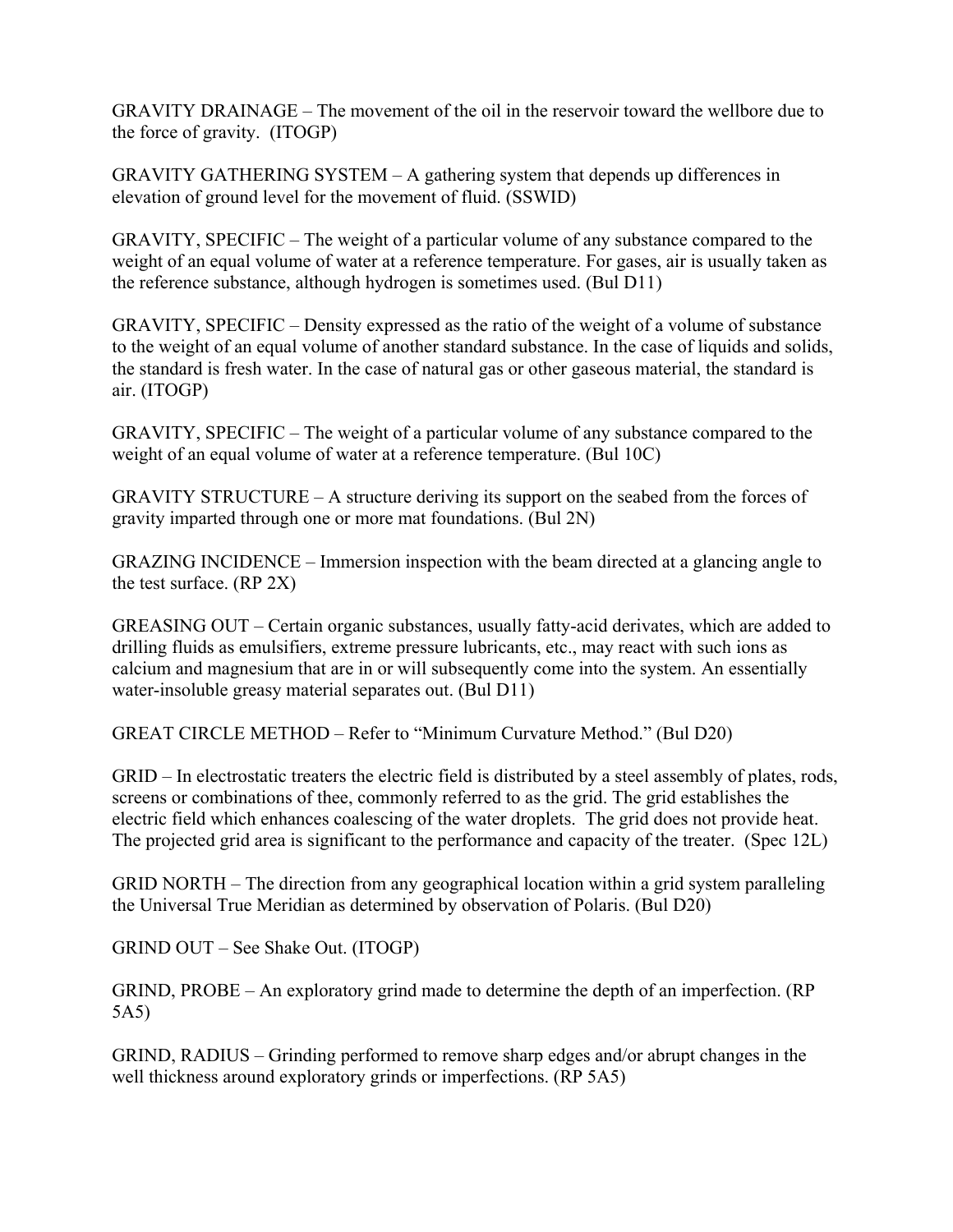GRIND, REPAIR – A grind made to remove a questionable imperfection and make the product comply with the appropriate specification (refer to API 5AX, Par. 10.11: Dispositions). (RP 5A5)

GRINDING – Removing material from a pipe surface by abrading, e.g., grinding wheel or file. (RP 5A5)

GROSS WEIGHT – Gross weight is defined as the certified maximum takeoff weight of the helicopter for which the heliport is designed to accommodate. (RP 2L)

GROUND ANCHORS – Static holding devices installed in the ground separate from the rig structure and to which guylines may be attached. (RP 54)

GROUND CUSHION – An improvement in flight capability that develops whenever the helicopter flies or hovers near the heliport or other surface. It results from the cushion of denser air built up between the surface and helicopter by the air displaced downward by the rotor. (RP 2L)

GROUND CUSHION AREA – Ground cushion area is the solid portion of a heliport surface provided for proper ground cushion effect. This area may be only the flight deck or the flight deck plus its perimeter safety shelf. (RP 2L)

GROUNDWATER – Water present in the saturated zone of an aquifier. (Bul D11)

GROUTING – The filling of void space with a substance that hardens (grout). (Bul 10C)

GUAR GUM – A naturally occurring hydrophilic polysaccharide derived from the seed of the guar plant. The gum is chemically classified as a galactomannan. Guar gum slurries made up in clear fresh or brine water possess pseudoplastic flow properties. (Bul D11)

GUARDED – Covered, shielded, fenced, enclosed, or otherwise protected by means of suitable covers or casings, barrier rails, or screens to eliminate the possibility of accidental contact with or dangerous approach by persons, animals, or object. (RP 54)

GUIDANCE EQUIPMENT – Guidance equipment is used to direct and orient risers or tools to the seafloor template. Guidelines, tendons, submersibles, etc., can be used for this purpose. (RP 2T)

GUM – Any hydrophilic plant, polysaccharides or their derivatives which when dispersed in water, swell to produce a viscous dispersion or solution. Unlike resins, hey are soluble in water and insoluble in alcohol. (Bul 10C, Bul D11)

GUMBO – Any relatively sticky formation, such as clay, encountered in drilling. (Bul 10C, Bul D11)

GUNBARREL – Basically a vertical separator, usually a tall, large diameter vessel permitting extended settling times for oil and water separation due to difference in specific gravity. (WT)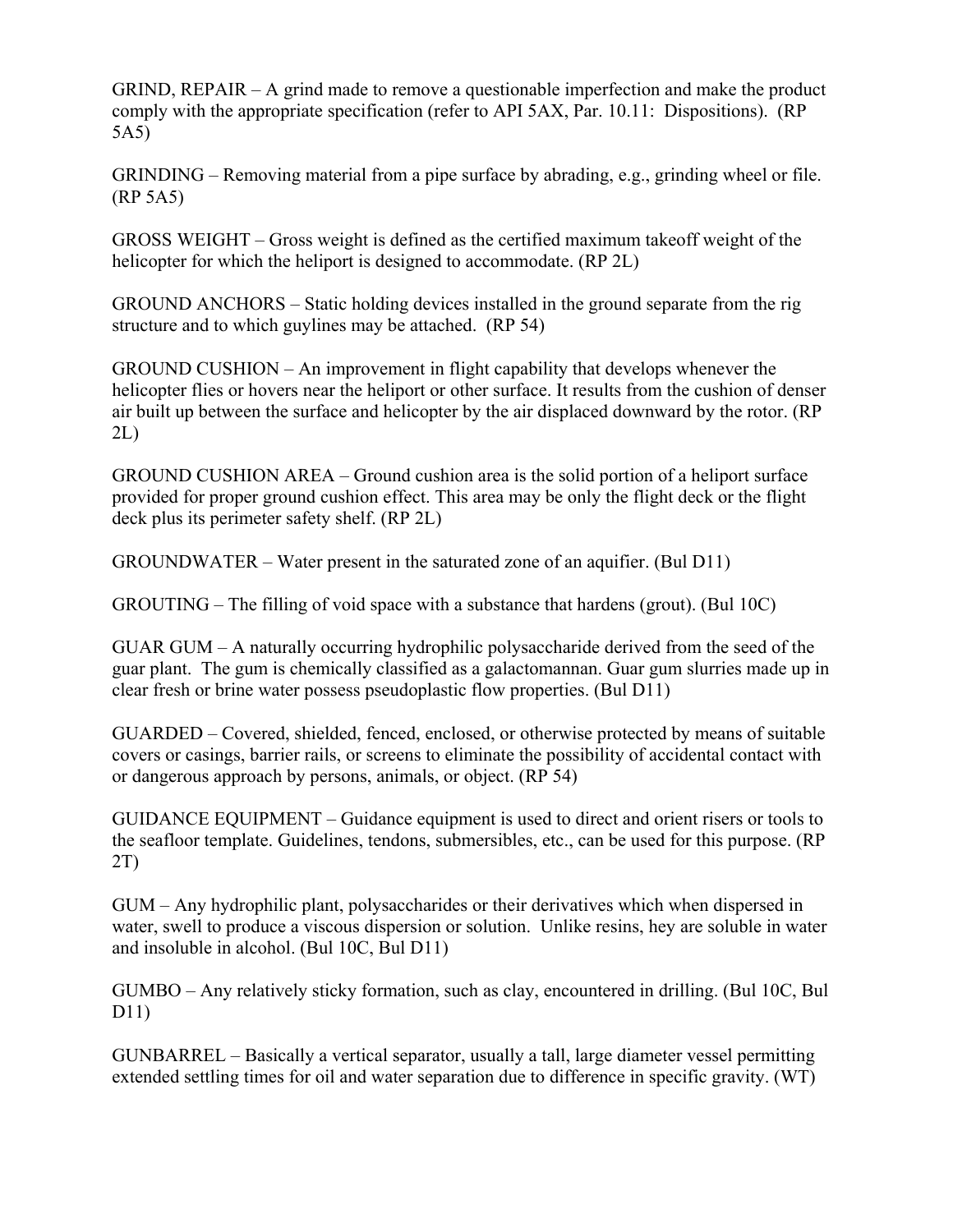GUNK – The collection of dirt, paraffin, oil, mill scale, rust, and other debris that is cleaned out of a pipeline when a scraper or a pig is put through the line. (ITOGP)

GUNK PLUG – A slurry in crude or diesel oil containing any of the following materials or combinations: bentonite, cement, attapulgite, and guar gum (never with cement). Used primarily in combating lost circulation. The plug may or may not be squeezed. (Bul 10C, Bul D11)

GUNK SQUEEZE – A bentonite, diesel-oil mixture that is pumped down the drill pipe to mix with drilling mud being pumped down the annulus. These two mix to form a stiff, putty-like material that can be squeezed into lost circulation zones. (Bul 10C)

GUNNING THE PITS – Mechanical agitation of the drilling fluid in a pit by means of a mud gun, electric mixer, or agitator. (Bul D11)

GUY LINE – A wire rope with one end attached to the derrick or mast assembly and the other end attached to a suitable anchor. (Spec 4F)

GUY LINE – A cable attached to a workover rig, lubricator, etc., and anchored in the ground to provide stability. (WLOP)

GUY-LINE ANCHOR – A buried weight or anchor to which a guy line is tied to provide stability. (WLOP)

GUY ROPE – A non-operating standing wire rope which maintains a constant distance between the points of attachment to the components connected by the wire rope. (Spec 2C)

GUY WIRE – A rope or cable used to steady a mast or pole. (ITOGP)

GUYING PATTERN – A plan view showing the manufacturer's recommended locations and distance out to the anchors with respect to the wellhead. (Spec 4F)

GYP OR GYPSUM – (See Calcium Sulfate.) Gypsum is often encountered while drilling. It may occur as thin stringers or massive formations. (Bul D11)

GYPSUM – See Calcium Sulfate. (Bul 10C)

GYRO PRECESSION – Refer to "Precession" and "Drift." (Bul D20)

GYRO RIGIDITY – First property of a gyroscope, tendency of a spinning gyroscope to maintain the original axis of rotation. (Bul D20)

GYROSCOPE SURVEY – A directional survey conducted using a gyroscope for directional control, usually used where magnetic directional control cannot be obtained. (Bul D20)

-H-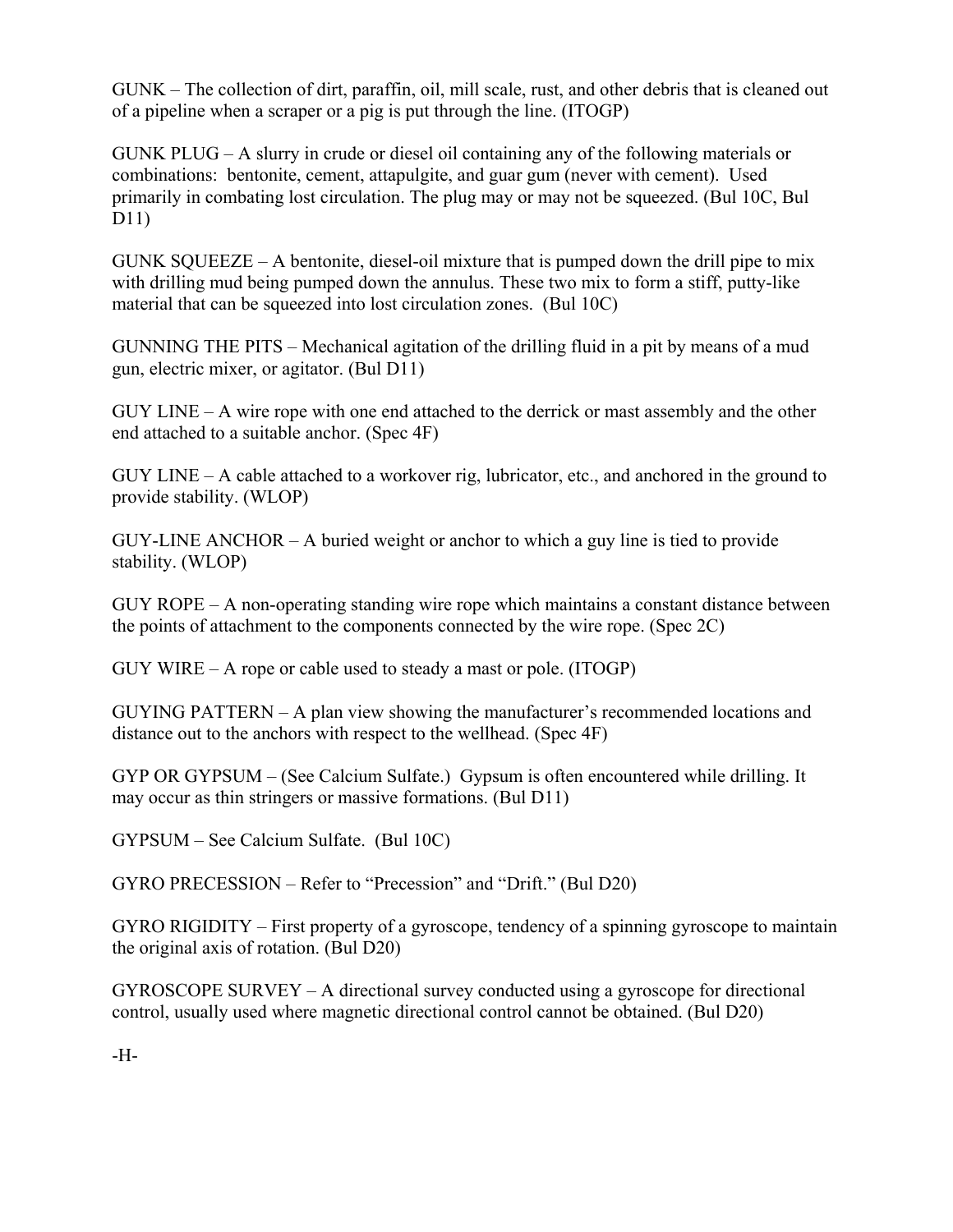HABITAT – The sum total of environmental conditions of a specific place that is occupied by an organism, a population, or a community. (Bul D11)

HALF-LIFE – The period of time required for a radioactive substance to lose half of its active characteristics; used especially in radiological work. (Bul D11)

HAND – Practically anyone who works in the oil industry, but especially applied to those who work in the field. (ITOGP)

HAND-TIGHT – Threaded joint that has been madeup by hand without the aid of tongs. (RP 5A5, RP 5B1)

HAND-TIGHT STANDOFF – The length, at hand-tight engagement, from the face of the coupling to the vanish point of the pipe. (RP 5A5)

HAND-TIGHT STANDOFF – The length, at hand-tight engagement from the face of the coupling to vanish point of the pipe. Positive values indicate vanish point is exposed. Negative values indicate vanish point is buried. (RP 5B1)

HANDLING DAMAGE – Cuts, gouges, dents, or flattened crests (mashes) that occurred during handling (loading, unloading, shifts in transit, etc.). (Bul 5T1, RP 5A5)

HANDLING TIGHT – Sufficiently tight so that the coupling cannot be removed except by use of a wrench. (RP 5A5, RP 5B1, Spec 5AC)

HANDY – A connection that can be unscrewed by hand. (ITOGP)

HANG THE RODS – To pull the rods out of the well and hang them in the derrick. (ITOGP)

HANGDOWN – The weight of drill stem suspended below a dogleg. (Bul D20)

HANGER MANDREL – That portion of a casing or tubing hanger which is attached by a threaded connection to the tubular string and forms the upper end of that tubular string. (Spec 6A)

HARD BANDING – A hard metal deposited on tool joints to resist abrasion from the contact of the tool joint to the wall of the borehole. (Bul D20)

HARD HAT – Molded plastic hat worn in the field for protection. (ITOGP)

HARD SPOT – An area in the pipe with a hardness level considerably higher than that of the surrounding metal, usually due to localized quenching. (Bul 5T1)

HARDNESS – A measure of the hardness of a metal, as determined by pressing a hard steel ball or diamond penetrator into a smooth surface under standard conditions. Results are often expressed in terms of Rockwell hardness number (HRB or HRC) or Brinell Hardness Number (BHN). Refer to ASTM E-10 and ASTM E-18 for added information. (RP 5A5)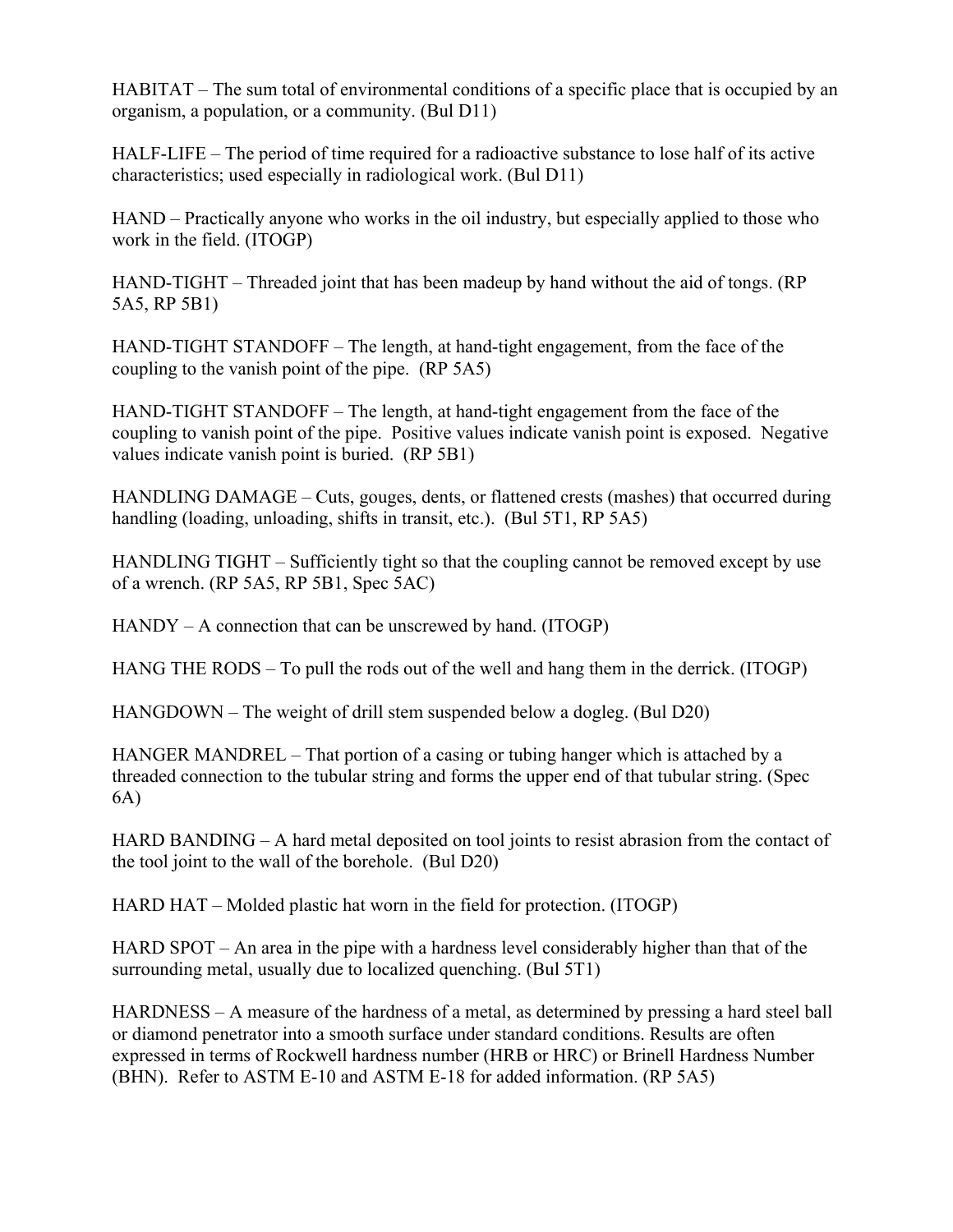HARDNESS (OF WATER) – The hardness of water is due principally to the calcium and magnesium ions present in the water and is independent of the accompanying acid ions. The total hardness is measured in terms of parts per million of calcium carbonate or calcium and sometimes equivalents per million of calcium. For hardness tests, see API RP 13B. (Bul 10C, Bul D11)

HARMONICS – Those vibrations which are integral multiples of the fundamental frequency. (RP 2X)

HASH – Numerous, small indications appearing on the oscilloscope of the ultrasonic instrument indicative of many small inhomogeneities in the material or background noise; also referred to as "grass."  $(RP 2X)$ 

HAZARDOUS AIR POLLUTANT – According to law, a pollutant to which no ambient air quality standard is applicable and that may cause or contribute to an increase in mortality or in serious illness. For example, asbestos, beryllium, and mercury have been declared hazardous air pollutants. (Bul D11)

HAZARDOUS SUBSTANCE – Any substance which by reason of being explosive, flammable, toxic, corrosive, oxidizing, irritating, or otherwise harmful, has the potential to cause injury, illness, or death. (RP 54, RP 57)

HEAD – The volume of reservoir fluids produced at the surface following a short period of gas injection, as in intermittent operation. (GL)

HEAD WELL PULLER – Employee directly in charge of a well servicing rig and crew. May also be referred to as crew chief or pulling unit operator. (RP 54)

HEADACHE! – A warning cry given by a fellow worker when anything is accidentally dropped or falls from overhead toward another worker. (ITOGP)

HEADER – A pipe or chamber which receives the flow from two or more lateral lines. (RP 2G)

HEADER – That part of a manifold which directs fluid to a specific process system. (RP 14E)

HEADING – Alternating fluid lugs separated by gas which causes pressure variation at wellhead. (WT)

HEAT (A CONNECTION) – To loosen a collar or other threaded connection by striking it with a hammer. Also, WARM (a connection) or WHIP (a connection). (ITOGP)

HEAT AFFECTED ZONE (HAZ) – That portion of the base metal which has not been melted, but whose mechanical properties microstructure has been altered by the heat of welding or cutting. (Spec 6A, Spec 16)

HEAT (CAST LOT) – Material originating from a final melt. For remelted alloys, a heat shall be defined as the raw material originating from a single remelted ingot. (Spec 6A, Spec 16A)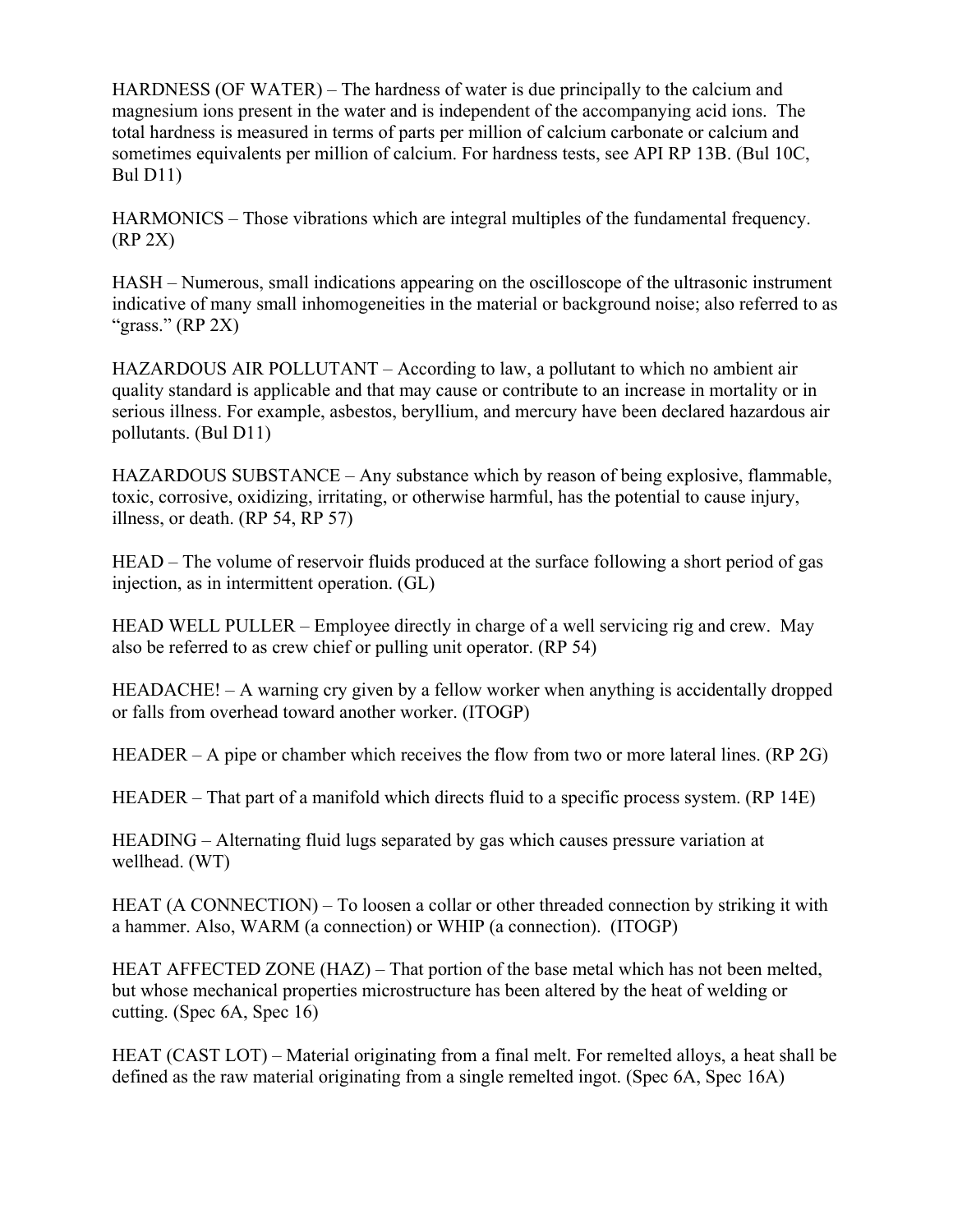HEAT CHECKING OF TOOL JOINTS – A condition that exists when a tool joint is excessively heated by the friction caused by rotation against the wall in the borehole. (Bul D20)

HEAT DENSITY – This term is commonly applied to the heat release through the cross section of the firetube, expressed as BTU/hour/square inch of cross sectional area. (Spec 12K)

HEAT DUTY – Heat absorbed by the process, expressed as btu/hr. (Spec 12L)

HEAT EXCHANGER – A shell-and-tube, plate type or other heat exchanger optionally employed to recover heat from the heated crude oil by preheating the incoming emulsion. (Spec 12L)

HEAT FLUX – This term is commonly applied to the average transfer rate through the firetube, expressed as BTU/hour/square foot of exposed area. (Spec 12K)

HEAT SENSITIVE LOCKOPEN DEVICE – A device installed on an SSV actuator to maintain the SSV valve in a full open position, until exposed to sufficient heat to cause the device to release and allow the SSV valve to close. (RP 14H, Spec 14D)

HEAT TREATMENT (HEAT TREATING) – Alternate steps of controlled heating and cooling of materials for the purpose of changing physical or mechanical properties. (Spec 6A, Spec 16A)

HEAT TREATMENT LOAD – That material placed on loading or carrying devices moved as a batch through one heat treatment cycle. (Spec 16A)

HEATER – A vessel in which heat is applied to a series of internal coils or tubes to increase temperature of fluid flowing through coils or tubes. (WT)

HEATER BATH – The indirect heating medium is referred to as the heater bath and within the scope of this specification the heater bath is limited to water or water solutions. When freezing is possible, ethylene glycol may be added for anti-freeze protection. Other additives to the water bath may include corrosion inhibitors. (Spec 12K)

HEATING SHROUD OR HOOD – Baffle surrounding firetubes in treaters designed to increase emulsion heating efficiency by minimizing the heating of free water which separates from the emulsion before heating. (Spec 12L)

HEAVE – Platform motion in the vertical direction. (RP 2T)

HEAVIES – See Preferred Term: High Specific Gravity Solids. (Bul 13C)

HEAVING – The partial or complete collapse of the walls of a hole resulting from internal pressures due primarily to swelling from water absorption or formation of gas pressures. See Sloughing. (Bul 10C, Bul D11)

HEAVY METALS – Metallic elements with high atomic weights, which may be toxic to plant and animal life depending on their oxidation and chemical state. Such metals may be residual in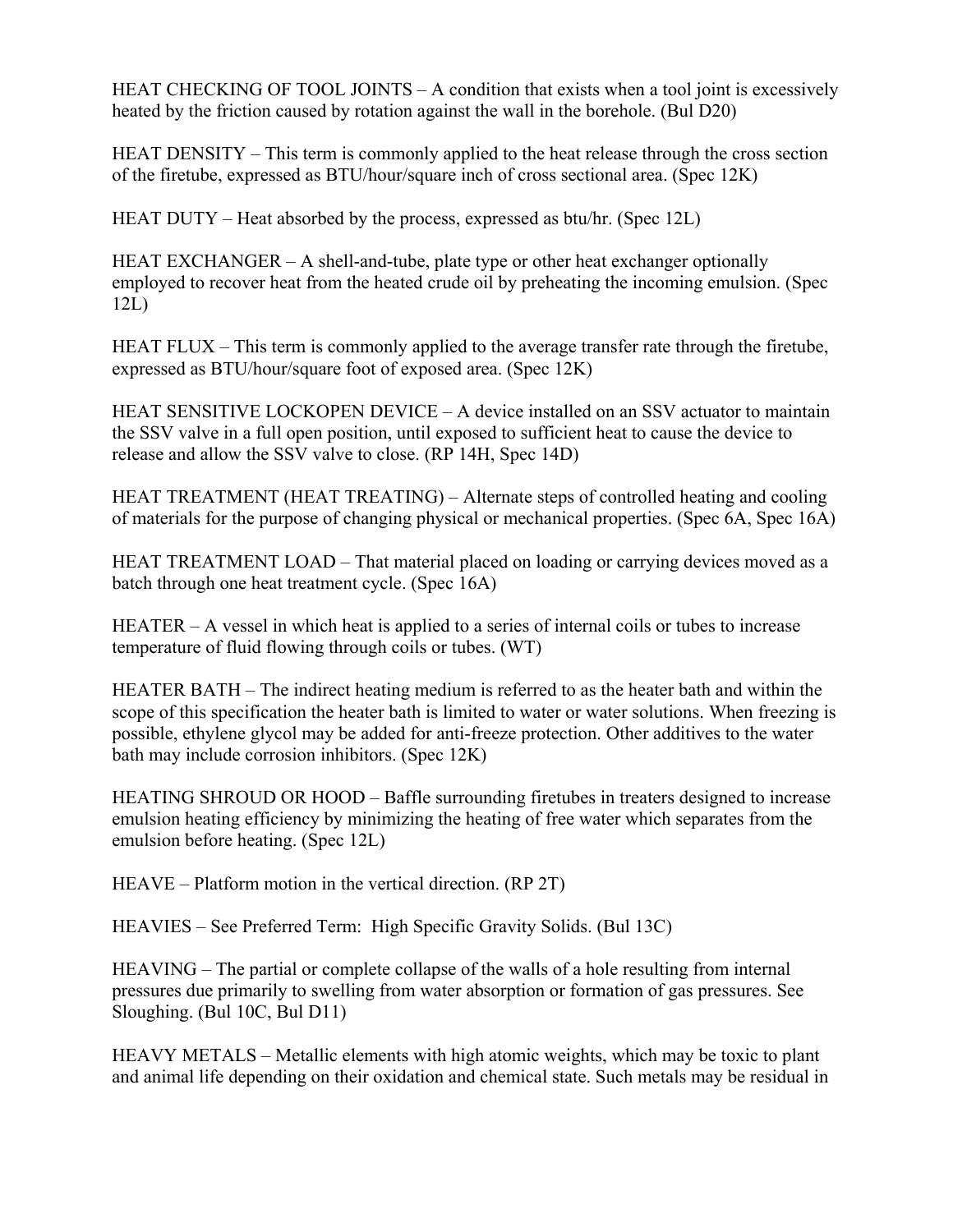the environment and exhibit biological accumulation. Examples include arsenic cadmium, chromium, mercury, and lead. (Bul D11)

HEAVY WEIGHT DRILL PIPE – Drill pipe fabricated with thick wall tube. Frequently used in place of drill collars to apply weight on the drill bit. Handles like normal drill stem in drilling operations. (Bul D20)

HEIGHT OF DERRICK AND MAST WITHOUT GUY LINES – The minimum clear vertical distance from the top of the working floor to the bottom of the corner block support beams. (Spec 4F)

HEIGHT OF MAST WITH GUY LINES – The minimum vertical distance form the ground to the bottom of the crown support beams. (Spec 4F)

HEIGHT OF THREAD – The distance between the root and crest of the thread measured normal to the thread axis. (RP 5B1)

HELICAL BUCKLING – Buckling in which the pipe forms a helix or spiral shape. (Bul D20)

HELICOPTER – A rotary wing aircraft which depends principally for its support and motion in the air upon the lift generated by one or more power-driven rotors, rotating on substantially vertical axes. (RP 2L)

HELIPORT – An area on a structure used for the landing and takeoff of helicopters and which includes some or all of the various facilities useful to helicopter operation such as parking, tiedown, fueling, maintenance, etc. (RP 2L)

HELIX – See Preferred Term: Flute. (Bul 13C)

HELIX ANGLE – The angle made by the conical spiral of the thread at the pitch diameter with a plane perpendicular to the axis. (RP 5B1)

HERMETIC SEAL – See Hermetically Sealed Device. (RP 14F)

HERMETICALLY SEALED DEVICE – A device which prevents a hazardous or corrosive gas or vapor from coming in physical contact with an arcing or high temperature component. (RP 14F)

HERTZ (Hz) – One cycle per second. (RP 2X)

HETEROGENEOUS – A substance that consists of more than one phase and is not uniform, such as colloids, emulsions, etc. It has different properties in different parts. (Bul D11)

HEVIWATE DRILL PIPE® - (Registered trademark of SII Drilco.) Commercial name for a particular manufacturer's heavy weight drill string made with extra length tool joints. The pipe has a wear pad at the middle of the joint. (Bul D20)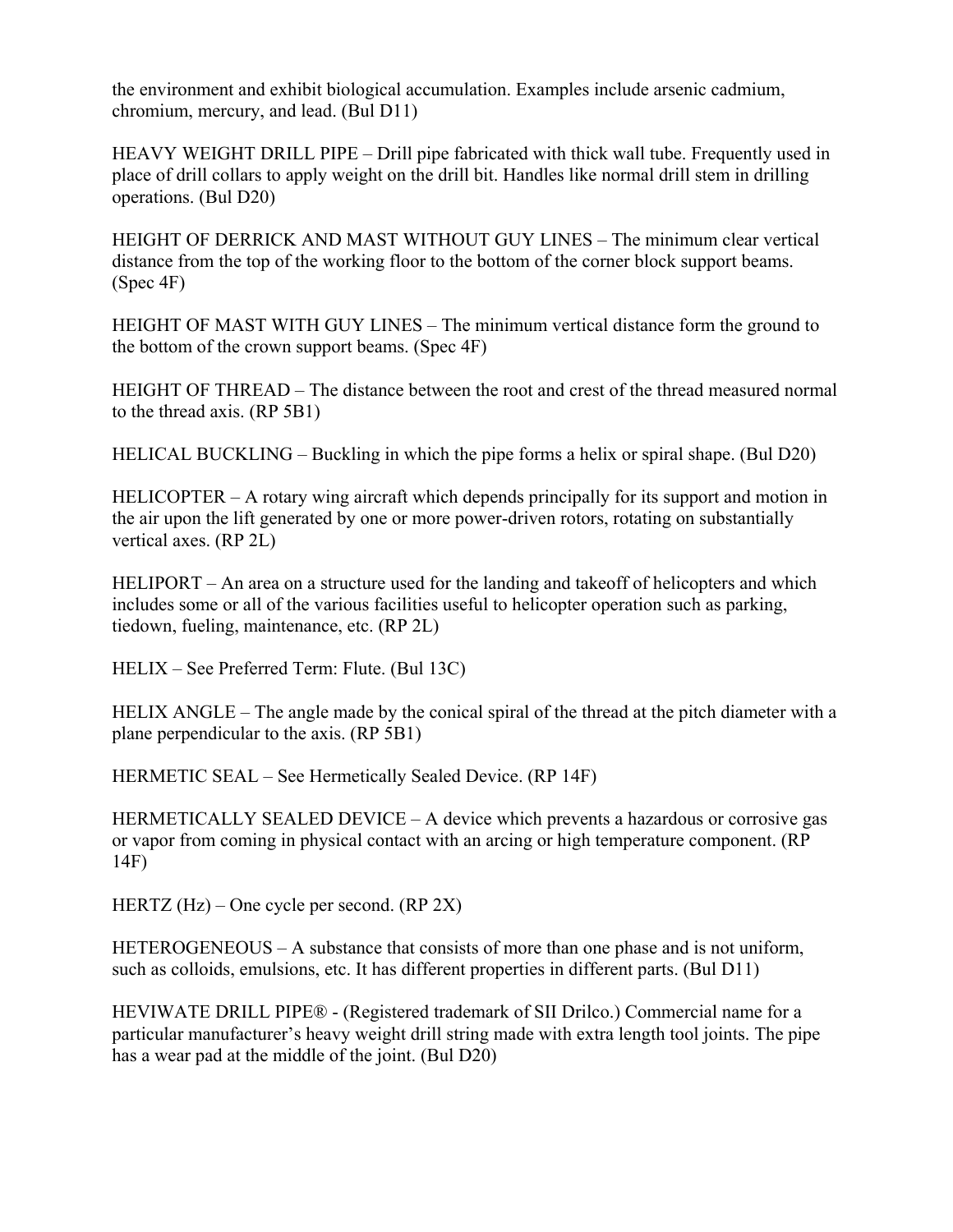HIGH-ANGLE HOLES – Generally conceded to be holes for which the inclination angle from vertical exceeds 50 degrees. (Bul D20)

HIGH LIQUID LEVEL – Liquid level in a process component above the highest operating level. (RP 14C)

HIGH PRESSURE – Pressure in a process component in excess of the maximum operating pressure but less than the maximum allowable working pressure (for pipelines, maximum allowable operating pressure). (RP 14C)

HIGH-pH DRILLING FLUID – A drilling fluid with a pH range above 10.5. A high-alkalinity drilling fluid. (Bul D11)

HIGH SIDE OF HOLE – Opposite side of the hole from the low side, the low side being determined by the force of gravity, and on which side a free length of pipe would rest. (Bul D20)

HIGH SPECIFIC GRAVITY SOLIDS – In the petroleum industry, this usually refers to the barite solids (could be Galena or other solids more than 4.2 specific gravity). (Bul 13C)

HIGH SPEED – Term used to indicate screen speed generally in excess of 3,000 RPM or CPM. (Bul 13C)

HIGH TEMPERATURE – Temperature in a process component in excess of the design operating temperature. (RP 14C)

HIGH TEMPERATURE DEVICE – A device whose maximum operating temperature exceeds 80 percent of the ignition temperature in degrees Celsius (C) of the gas or vapor involved. (RP 14F, RP 550B)

HIGH-YIELD DRILLING CLAY – A classification given to a group of commercial drillingclay preparations having a yield of 30 to 50 bbl/ton and intermediate between bentonite and lowyield clays. High-yield drilling clays are usually prepared by peptizing low-yield calcium montmorillonite clays or, in a few cases, by blending some bentonite with the peptized low-yield clay. (Bul D11)

HIGHLY VOLATILE LIQUIDS (HVL'S) – Liquids whose vapor pressure exceeds 40 pounds per square inch absolute  $(276 \text{ kilopascals})$  at  $100^{\circ}$ F  $(37.8^{\circ}$ C). See Section 3.3. (RP 500B)

H-MEMBER – The term "H-member" refers to a nipple assembly that provides hydraulic communication between strings of tubing in the wellbore. (RP 6G)

HOIST MECHANISM – A hoist drum and rope reeving system used for lifting and lowering loads. (Spec 2C)

HOIST ROPE – Wire rope involved in the process of lifting. (Spec 2C)

HOISTING – The process of lifting. (Spec 2C)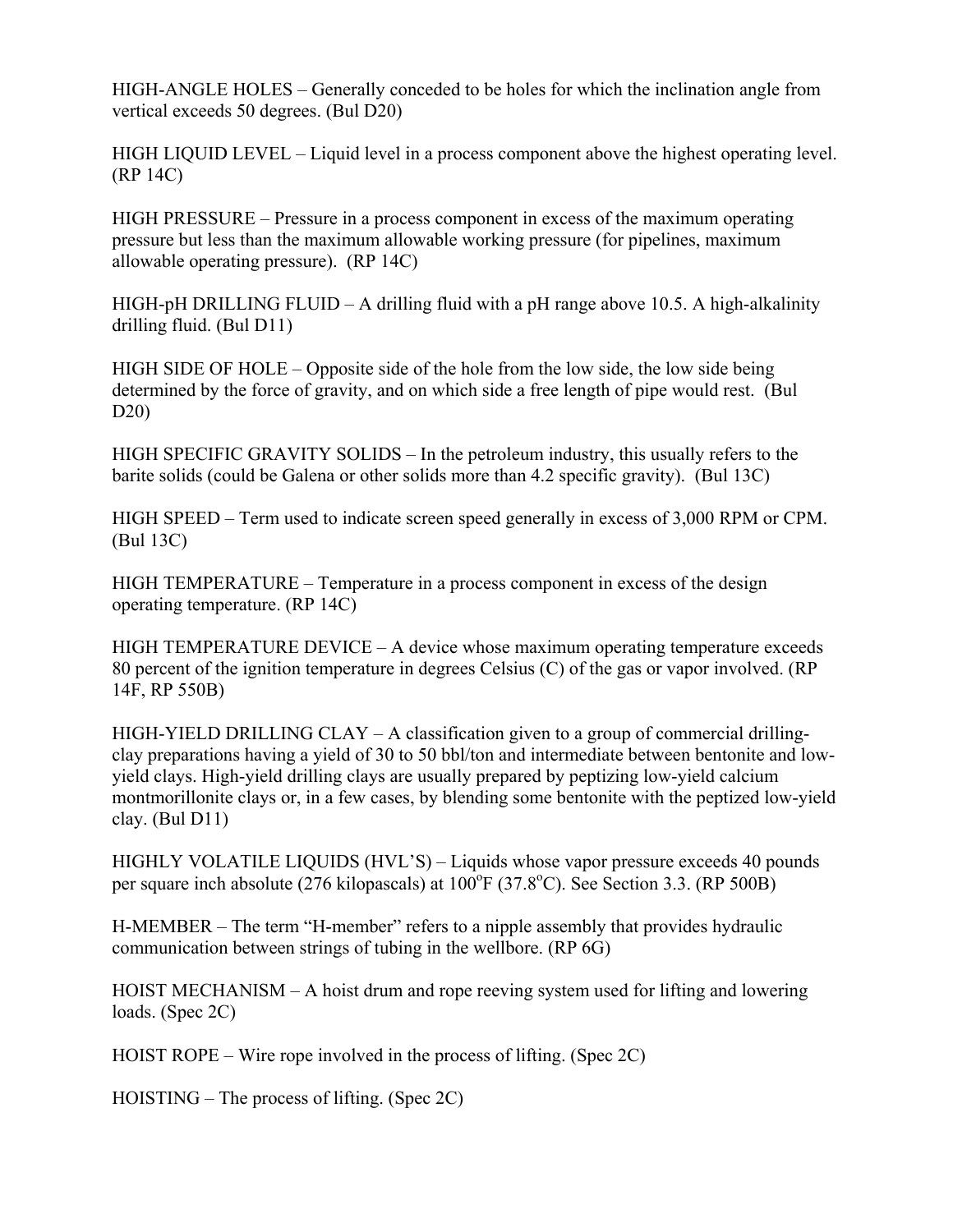HOISTING EQUIPMENT - A piece of equipment used to vertically lift materials, supplies, etc., from boats or barges to one of the structure decks. This is usually a crane or stiffleg derrick located on the main deck and may be driven by internal combustion engine or an electric, pneumatic or hydraulic motor. (RP 2G)

HOLD ANGLE – The borehole inclination and direction are maintained constant. (Bul D20)

HOLD-DOWN – A mechanical arrangement to prevent the upward movement of certain pieces of equipment installed in a well. (ITOGP)

HOLE – The wellbore. (ITOGP)

HOLE – Common term which usually refers to the wellbore. (RP 54)

HOLE AXIS – A line through the center of the hold, generally considered to be the centralized position that would be taken by a stiff tubular member inserted through that section of the hole. (Bul D20)

HOLE AZIMUTH ANGLE – The angle between north and the projection of the hole axis onto a horizontal plane. Angle is referred to either true north, magnetic north, or grid north. (Bul D20)

HOLE CAVING – Refer to "Caving." (Bul D20)

HOLE CLEARANCE – Refer to "Clearance." (Bul D20)

HOLE CURVATURE – Refers to the changes in inclination and direction of the borehole. (Bul D20)

 $HOLIDAY - A$  gap or void in the coating of a pipe or in paint on a metal surface. (ITOGP)

HOLIDAY – A discontinuity in a protective coating which exhibits electrical conductivity when exposed to a specific voltage. (RP 5L7)

HOLIDAYS – Areas of metal that have been missed by one or more applications of a coating material, resulting in pinholes or reduced film thickness. (COGWE, SSWID)

HOMOGENEOUS – Of uniform or similar nature throughout; or a substance or fluid that has at all points the same property or composition. (Bul D11)

HOOK BLOCK – Block with hook attached used in lifting service. It may have a single sheave for double or triple line or multiple sheaves for four or more parts of line. (Spec 2C)

HOOK CRACKS OR UPTURNED FIBER IMPERFECTIONS – Metal separations, resulting from imperfections at the edge of the plate or skelp, parallel to the surface, which turn toward the ID or OD pipe surface when the edges are upset during welding. (Bul 5T1)

HOOK HORSEPOWER (HOISTING HORSEPOWER) –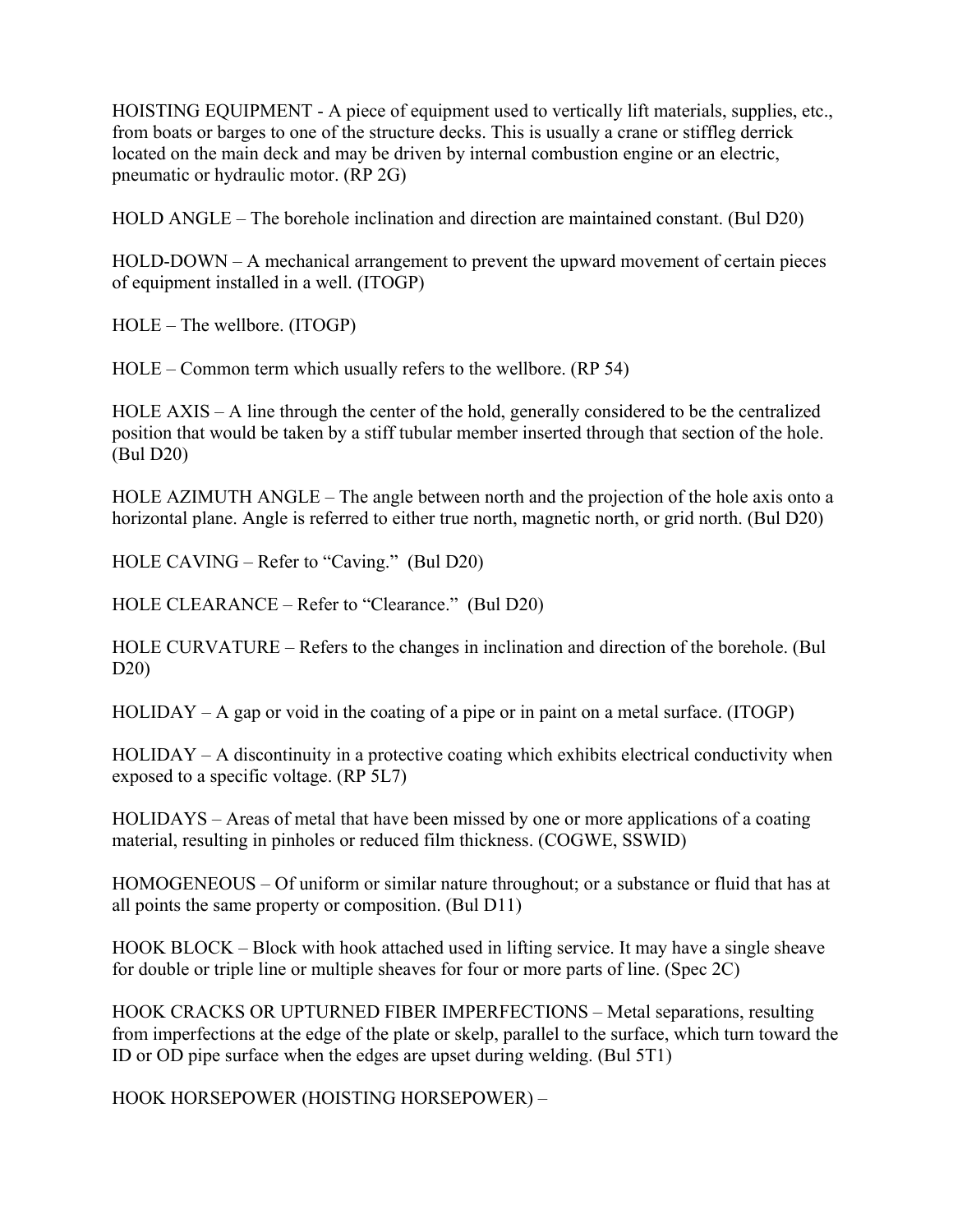Weight-indicator length of Reading (lb)  $X$  middle joint (ft) Time to hoist middle joint (sec) x 550

(Bull D10)

HOOK ROLLERS – Rollers which prevent the lifting of the resolving upperstructure from the roller path. Hook rollers are the means to connect the upperstructure to the foundation or pedestal. (Spec 2C)

HOOK STRIPS – The hooks on the edges of a screen section which accept the tension member. (Bul 13C)

HOPPER, JET – See Mud-mixing Devices. A device to hold or feed drilling fluid additives. (Bul D11)

HORIZONTAL DISPLACEMENT – The distance between two points that are projected onto a horizontal plane. (Bul D20)

HORSEPOWER (HP) – Force (lb) x speed (ft/min) 33,000

The rate of doing work (transferring energy) equivalent to lifting  $33,000$  lb 1 ft/min (33,000 ftlb/min). This is also 550 ft-lb/sec.

Lifting a weight is a simple example of a force in motion. The same combination of force-timesspeed in any direction  $-\text{along the flat}$ , on a slant, around a curve, or any combination  $-\text{ is the}$ same horsepower. (Also, other transfers of energy may be stated as horsepower.) (Bul D10)

HOT OIL – Oil production in violation of state regulations or transported interstate in violation of federal regulations. (ITOGP)

HOT OIL TREATMENT – The act of heating oil and pumping it into the tubing, casing, or formations to remove paraffin and asphaltines. (RP 54)

HOT-OIL TREATMENT (TO HOT OIL) – A treatment using heated oil to melt and remove accumulated paraffin from the tubing, annulus, flow lines or production equipment. (ITOGP)

HOT TAPPING – Making repairs or modifications on a tank, pipeline, or other installation without shutting down operations. (ITOGP)

HOT WORKING – Deforming metal plastically at a temperature above the recrystallization temperature. (Spec 6A)

HOT WORKING – Deforming metal plastically at such a temperature and rate that hardness and strength do not increase. (Spec 16A)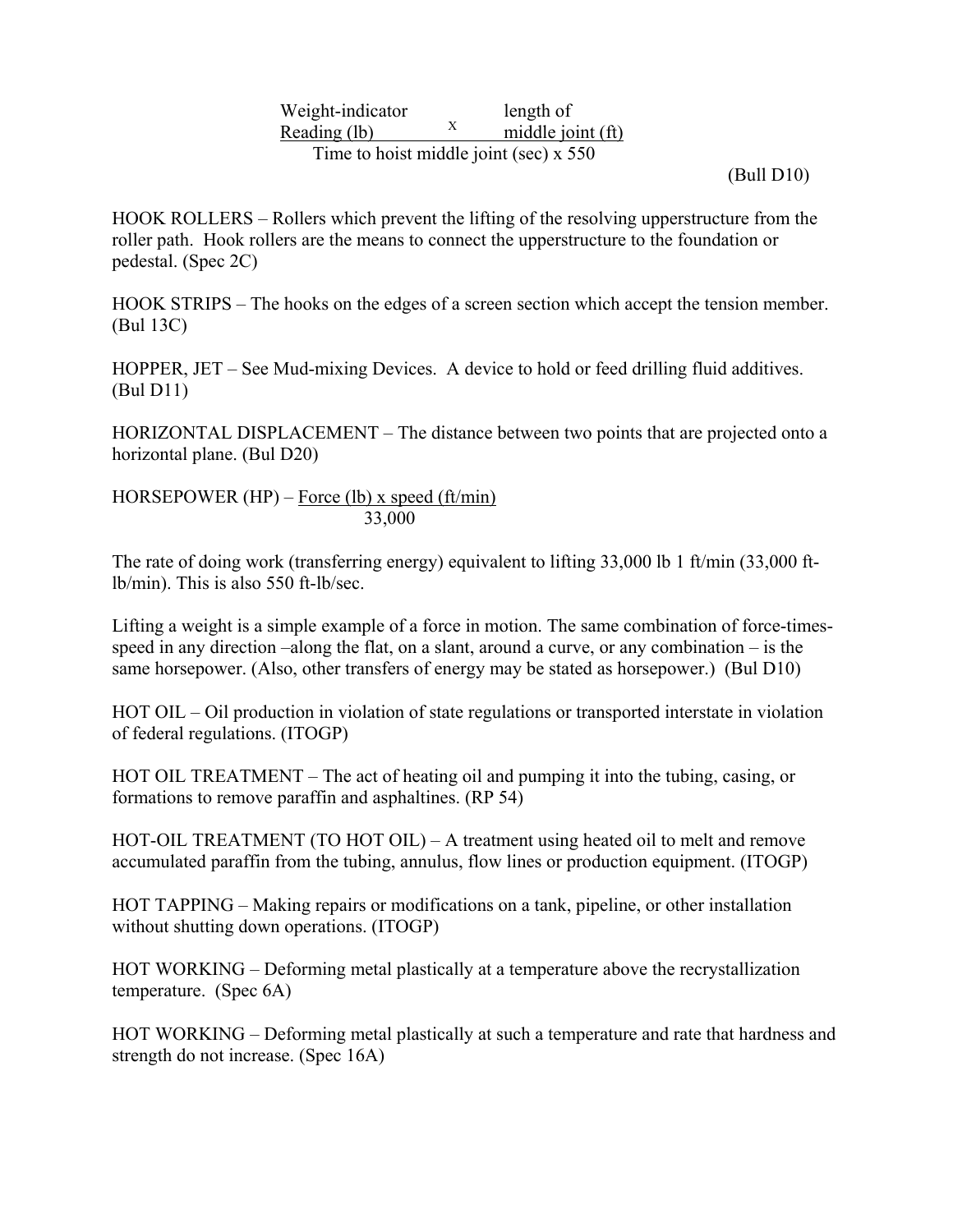HOVER – A flight characteristic peculiar to helicopters which enables them to remain stationary above a fixed point. (RP 2L)

HP – Horsepower

HUMIC ACID – Organic acids of indefinite composition in naturally occurring leonarite lignite. The humic acids are the most valuable constituent. See Lignite. (Bu D11)

HVL – Highly Volatile Liquid

HYBRID STRUCTURE – A structure consisting of several different construction materials. (Bul 2N)

HYDRATE – A substance containing water combined in the molecular form (such as  $CaSO<sup>4</sup>$  $2H<sub>2</sub>0$ ). A crystalline substance containing water of crystallization. (Bul 10C, Bul D11)

HYDRATE – A hydrocarbon and water compound which forms in gas gathering, compression, and transmission facilities or well bores under reduced temperature and pressure. In appearance, hydrates resemble snow or ice, and can plug equipment. (WLOP)

HYDRATES – Crystalline substance (ice crystals) formed in gas stream due to temperature reduction as a result of gas expansion when pressure is reduced. (WT)

HYDRATION – The chemical reaction between hydraulic cement and water forming new compounds most of which have strength-producing properties. (Bul 10C)

HYDRATION – The act of a substance to take up water by means of absorption and/or adsorption. (Bul D11)

HYDRAULIC – Operated, moved, or effected by liquid (usually water). (WLOP)

HYDRAULIC DRIVE – A motor driven hydraulically by a pump. (Bul D10)

HYDRAULIC EFFICIENCY – The percentage relation of hydraulic horsepower output to mechanical horsepower input. In some cases this may include mechanical efficiency. (Bul D10)

HYDRAULIC FRACTURING – The act of pumping fluid(s) into a wellbore and into a specific formation to induce fractures. (RP 54)

HYDRAULIC GRADIENT – The quotient obtained by dividing the difference in pressure between any two points along a line of flow by the distance between the points of measured pressure. (Bul 10C)

HYDRAULIC GRADIENT – The change in pressure head between any two points along a line of flow divided by the length between the pints. (SSWID)

HYDRAULIC HORSEPOWER (HHP) –

Circulation Differential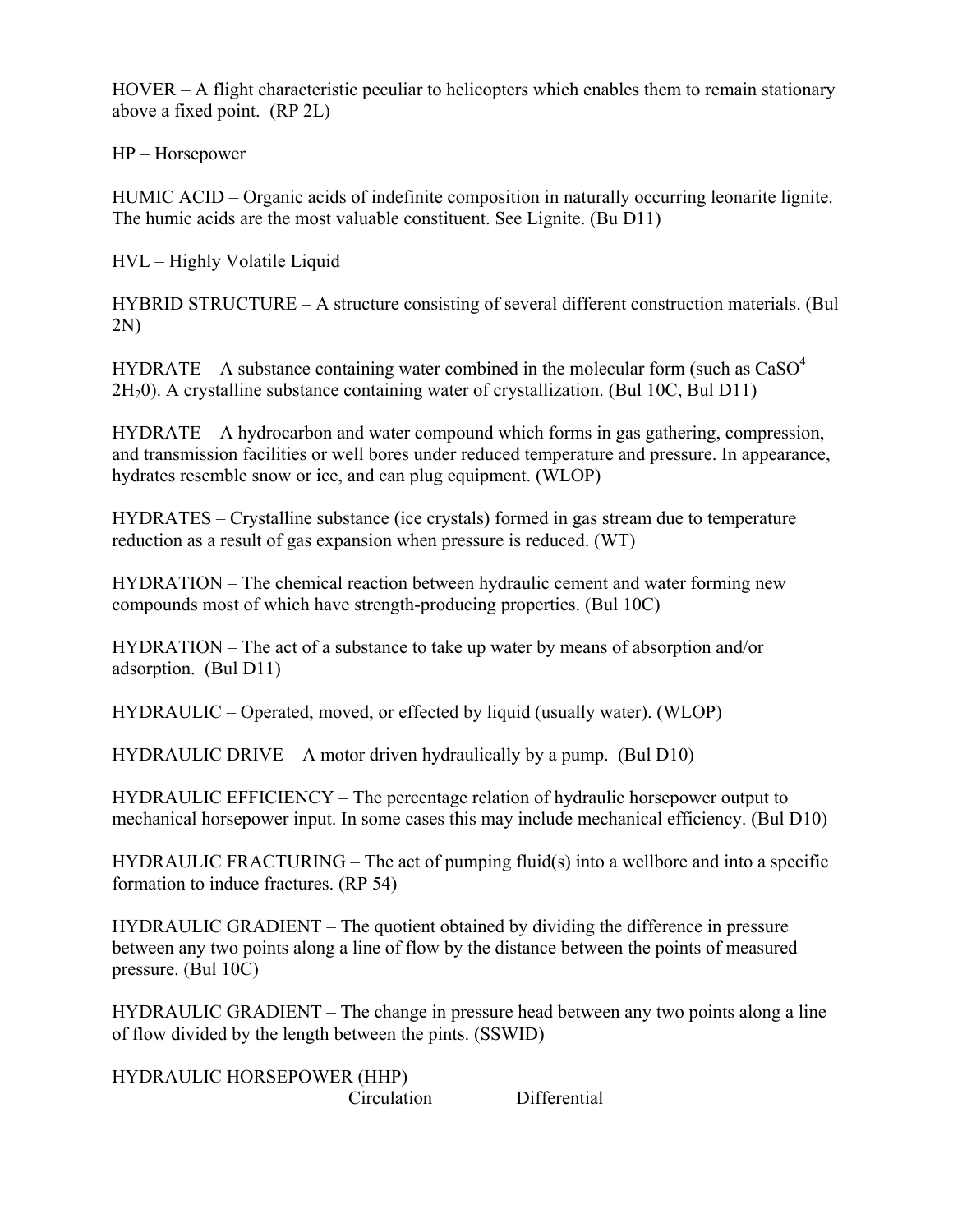| Rate (gpm) |       | pressure (psi) |
|------------|-------|----------------|
|            | 1,714 |                |

(Bul D10)

HYDRAULIC ORIENTATING SUB – Used in directional holes, with inclination greater than six degrees, to find the low side of the hole. A ball falls to the low side of the sub and restricts an orifice causing an increase in the circulating pressure. The position of the tool is then known with relation to the low side of the hole. (Bul D20)

HYDRAULIC WHIPSTOCK – Refer to "Circulating Whipstock." (Bul D20)

HYDRAULICALLY-OPERATED BENT SUB – A deflection sub which is activated by hydraulic pressure of the drilling fluid. (Bul D20)

HYDROCARBON – A compound consisting only of molecules of hydrogen and carbon. (Bul 10C)

HYDROCARBON – A compound consisting only of molecules of hydrogen and carbon. Petroleum is a mixture of many hydrocarbons. (ITOGP)

HYDROCARBONS – A vast family of compounds containing carbon and hydrogen in various combinations, found especially in fossil fuels. Some hydrocarbons are major air pollutants, some may be carcinogenic, and others may contribute to photochemical smog. (Bul D11)

HYDROCARBONS – Hydrogenated carbon molecules, of which oil and natural gas are familiar examples. Integral components are methane, ethane, propane, butane, pentane, hexane, heptane, and octane, to name a few. Hexane is a major component of gasoline. (WT)

HYDROCARBON WETABILITY – The ability of the process stream to form a protective hydrocarbon film on metal surface. (RP 14E)

HYDROCYCLONE – A liquid-solids separation device utilizing centrifugal force for settling; obtaining the rotation of slurry and resulting centrifugal acceleration from high-velocity tangential entry of the feed into the major circular cross-section of the stationary restraining walls. (Bul 13C)

HYDROCYCLONE SIZE – The maximum diameter of a hydrocyclone. (Bul 12C)

HYDRODYNAMIC DAMPING – Component of hydrodynamic force proportional to the velocity of the body and  $180^\circ$  out of phase with the velocity. (RP 2T)

HYDROGEN SULFIDE  $(H_2S) - A$  malodorous gas made up of hydrogen and sulfur with the characteristic odor of rotten eggs. Hydrogen sulfide may be present in some produced crude oils and formation waters. The gas, in the presence of an aqueous phase, is corrosive to tubular and wellhead goods. The gas is toxic and, in very low concentration, can cause death. (Bul D11)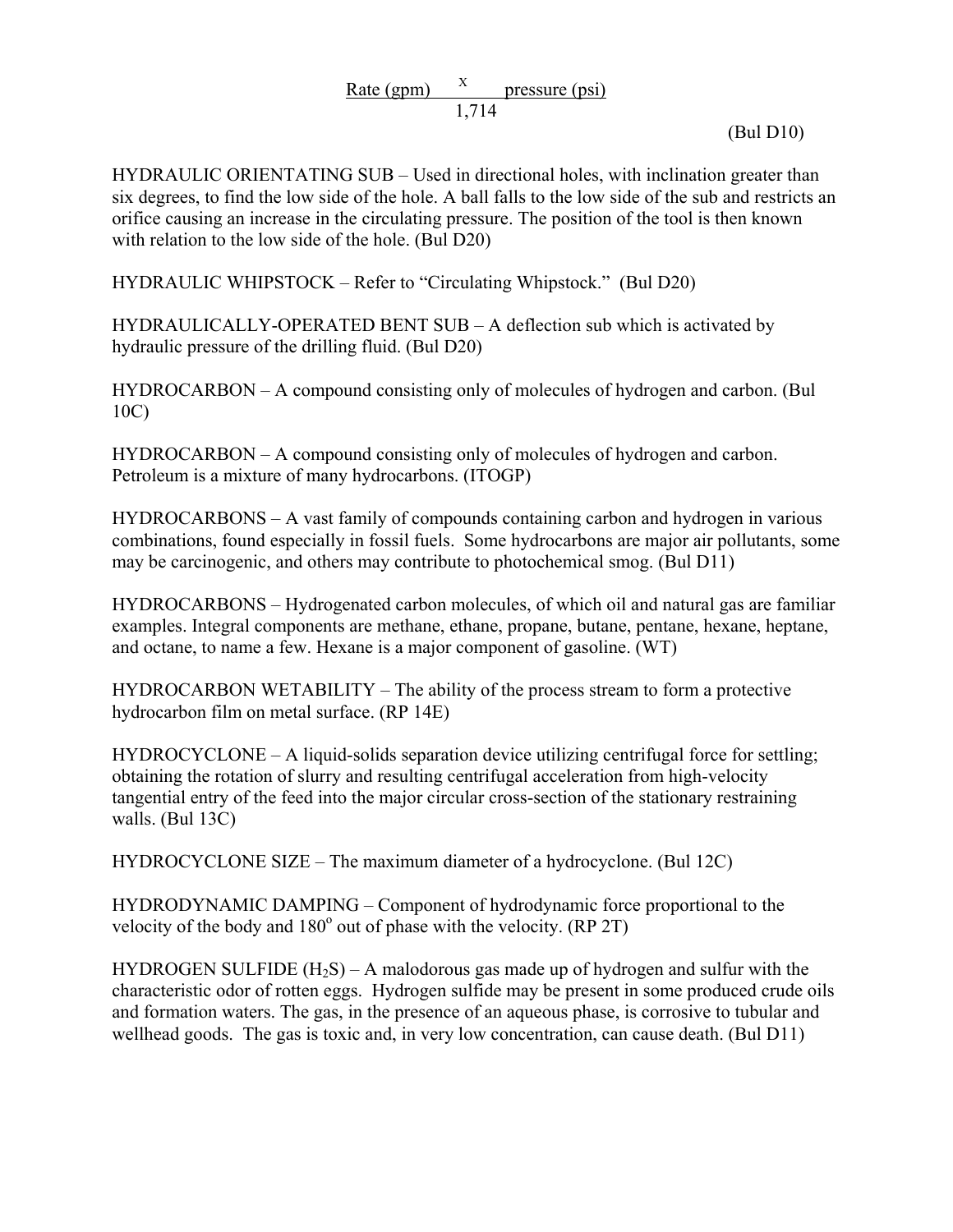HYDROGEN SULFIDE – A flammable, toxic gas which is slightly heavier than air and sometimes found in fluids encountered in oil, gas, and service well drilling operations. Inhalation at certain concentrations can lead to injury or death. (RP 49)

HYDROGEN SULFIDE – a gaseous compound, commonly known by its chemical formula, H2S, frequently found in oil and gas reservoirs. It has a distinctive "rotten-egg" odor. It is extremely poisonous and corrosive and quickly deadens the olfactory nerve so that its odor is no longer a warning signal. (WLOP)

HYDROGEN ION CONCENTRATION - A measure of the acidity or alkalinity of a solution, normally expressed as pH. See pH. (Bul D11)

HYDROLOGY – The science dealing with the properties, distribution, and circulation of water and snow. (Bul D11)

HYDROLYSIS – Hydrolysis is the reaction of a salt with water to form an acid and base. For example, soda as  $(Na<sub>2</sub>CO<sub>3</sub>)$  hydrolyzes basically, and hydrolysis is responsible for the increase in the pH of water when soda ash is added. (Bul D11)

HYDROMETER – A floating instrument for determining the specific gravity or density of liquids, solutions, and slurries. A common example is the Mudwate hydrometer used to determine the density of drilling fluid. (Bul D11)

HYDROPHILE – A substance usually in the colloidal state or an emulsion, which is wetted by water, i.e., it attracts water or water adheres to it. (Bul D11)

 $HYDROPHILIC - A property of a substance having an affinity for water or one that is wetted by$ water. (Bul D11)

HYDROPHILIC-LIPOPHILIC BALANCE (HLB) – The huydrophilic-lipophilic balance (HLB) is one of the most important properties of emulsifiers. It is an expression of the relative attraction of an emulsifier for water and oil, determined largely by the chemical composition and ionization characteristics of a given emulsifier. The HLB of an emulsifier is not directly related to solubility, but it determines the type of an emulsion that tends to be formed. It is an indication of the behavior characteristics and not an indication of emulsifier efficiency. (Bul D11)

HYDROPHOBE – A substance, usually in the colloidal state, not wetted by water. (Bul D11)

HYDROPHOBIC – Descriptive of a substance which repels water. (Bul D11)

HYDROSTATIC HEAD – The pressure exerted by a column of fluid, usually expressed in pounds per square inch (6.9 kPa). To determine the hydrostatic head at a given depth in psi, multiply the depth in feet by the density in pounds per gallon by 0.052. (Bul 10C, Bul D11)

HYDROSTATIC HEAD – The pressure which exists at any point in the wellbore due to the weight of the column of fluid above that point. (RP 53)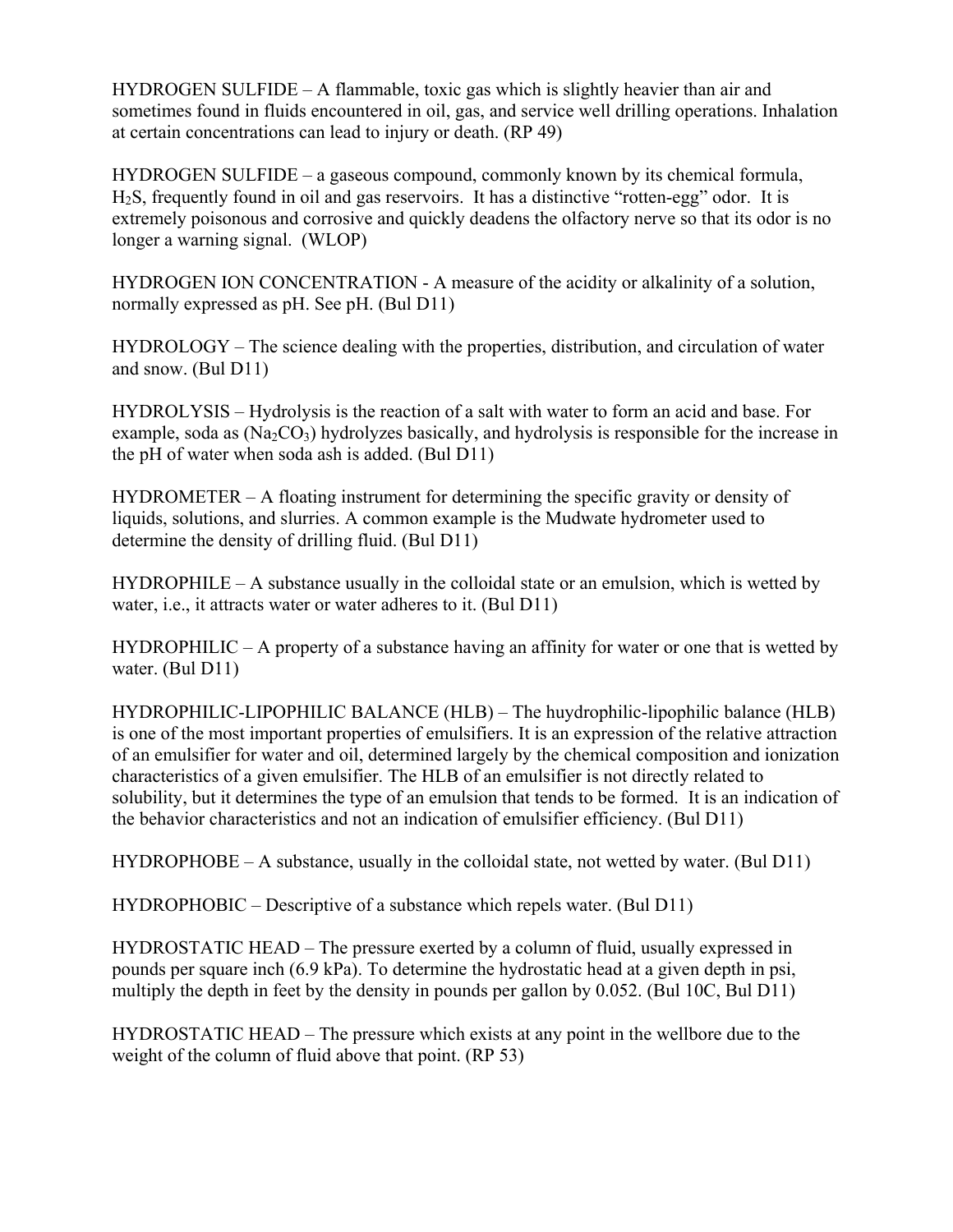HYDROSTATIC PRESSURE – Uniform external pressure on the sides and ends of a member. (Bul 2U)

HYDROSTATIC TEST (HYDROTEST) – Filling a pipe with water, under pressure, and its ability to hold a certain pressure without leaking or rupturing. (RP 5A5)

HYDRO-TEST (HYDROSTATIC TESTING) – To apply hydraulic pressure (usually with water) in order to find leaks in tubing, lines, piping, vessels and equipment. (ITOGP)

HYDROXIDE – See Base. (Bul 10C)

HYDROXIDE – A designation that is given for basic compounds containing the OH- radical. When these substances are dissolved in water, they increase the pH of the solution. See Base. (Bul D11)

HYGROSCOPIC – The property of a substance enabling it to absorb water from the air. (Bul 10C, Bul D11)

Hz – Hertz (cycles per second)

-I-

IADC – International Association of Drilling Contractors

ICE ISLAND – Large ice pieces of glacial or shelf ice origin. (Bul 2N)

ICE STRUCTURE – A gravity structure largely composed of natural and/or mad-made ice. (Bul 2N)

ID (id) – Literally, inside diameter. (RP 5A5)

IDEAL PERFORATED PERMEABILITY,  $k_i$  – The ideal perforated permeability of a Berea sandstone core target is the calculated permeability to kerosine of the core target containing an ideal perforation at the outflow end based on the core section and length of the Berea sandstone core used in determining the perforated effective permeability. (RP 43)

IEEE – Institute of Electrical and Electronics Engineers

IES – Illuminating Engineering Society

IGNITE – To cause to burn.  $(RP 14G)$ 

IGNITIBLE MIXTURE – A gas-air mixture that is capable of being ignited by an open flame, electric arc or spark or high temperature. See Explosive Limits. (RP 14F)

IGNITIBLE (FLAMMABLE) MIXTURE – A gas-air mixture that is capable of being ignited by an open flame, electric arc or spark or device operating at or above the ignition temperature of the gas-air mixture. See Flammable (Explosive) Limits. (RP 500B)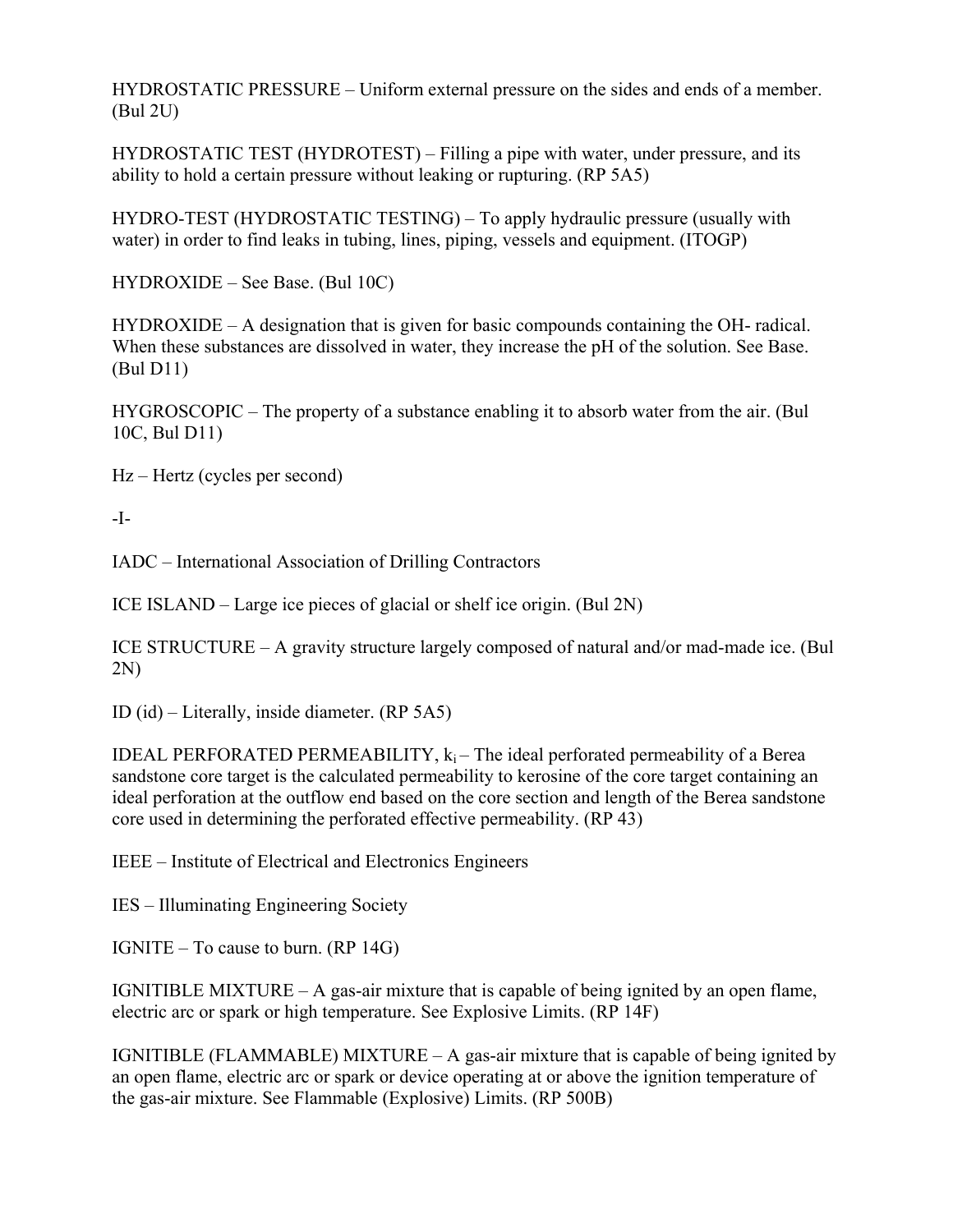IGNITION SOURCE – A source of temperature and energy sufficient to initiate combustion. (RP 14G)

IGNITION TEMPERATURE – The ignition temperature is the minimum temperature required to ignite an ignitable mixture. (RP 14F)

IGNITION (AUTOIGNITION) TEMPERATURE – The minimum temperature required, at normal atmospheric pressure, to initiate or cause self-sustained combustion (independent of any externally heated element). (RP 500B)

ILMENITE – An iron-black mineral of composition Fe0 Ti0<sub>2</sub> having a specific gravity of 4.67. It is used for increasing the density of well cement slurries and drilling fluids. (Bul 10C)

IMPACT LOADING – This loading results from sudden changes in the state of motion of components of the rig. (Spec 4F)

IMPEDANCE (ACOUSTIC) – Resistance to flow of ultrasonic energy in a medium. Impedance is a product of particle velocity and material density. (RP 2X)

IMPERFECT THREAD LENGTH – Threads having imperfect thread forms. (RP 5B1)

IMPERFECTION – An imperfection is a discontinuity or irregularity in the produce. For exact definitions and illustrations of specific imperfections see API Bulletin 5T1. Sometimes called a flaw. (RP 5A5)

IMPLEMENTATION PLAN – A document of the steps to be taken to ensure attainment of environmental quality standards within a specific time period. Implementation plans are required by various laws. (Bul D11)

IMPOUNDMENT - A body of water such as a pond, confined by a dam, dike, floodgate, or barrier. (Bul D11)

IMPRESSION BLOCK – A block with lead or another relatively soft material on the bottom. The block may be made up on drill pipe, tubing, or wireline at the surface, run into a well, and allowed to rest on a tool or other object that has been lost in the well. On retrieval to the surface, an idea of the size, shape and position of the "fish" is obtained from an examination of the impression left in the lead. This helps in selecting the appropriate fishing tools. (WLOP)

IMPROPER THREAD FORM – A general term describing an excessive deviation from a normal thread profile (in an axial plane) over a length of one pitch or over multiple pitch lengths. (Bul 5T1)

IMPROPER THREAD HEIGHT – Lack of sufficient thread height (depth). This may be because of a "shaved" condition where an excess of metal has been removed form the root or crest, distorting the contour of the thread. (Bul 5T1, RP 5A5)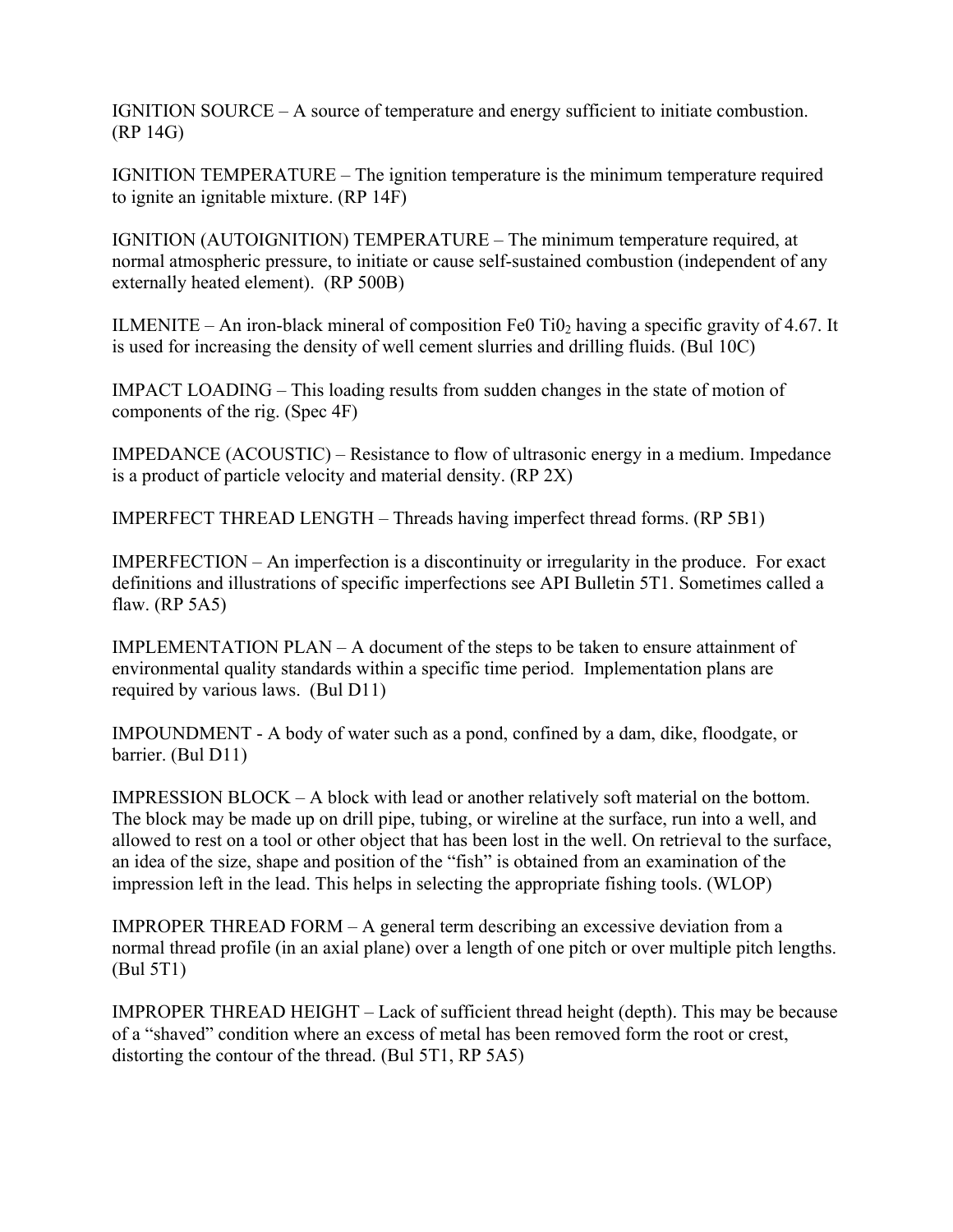INADEQUATE FLASH TRIM – A condition in which height of weld flash after trimming exceeds the limits set in the API specification to which the pipe was manufactured. (Bul 5T1)

INADEQUATELY VENTILATED AREA – See Adequately Ventilated Area. (RP 14F)

INCENDIARY ENERGY – Hot particle energy sufficient to ignite a specific ignitable mixture. (RP 500B)

INCIDENCE RATE – Four separate incidence rates are used for purposes of this award plan. Each incidence rate represents the number of one of the four categories below per 100 full-time workers per year (200,000 hours = bases for 100 full-time equivalent workers working 40 hours per week. 50 weeks per year.)

- 1. Number of cases involving days away from work or death.
- 2. Number of days away from work.
- 3. Number of deaths.
- 4. Number of total recordable cases

(Bul 5)

INCINERATION – The controlled process by which solid, liquid, or gaseous combustible wastes are burned and changed into gases; the residue produced contains little or no combustible material. (Bul D11)

INCINERATOR – An engineered apparatus used to burn waste substances and in which all the combustion factors, temperature, retention time, turbulence, and combustion air can be controlled. (Bul D11)

INCLINATION (INCLINATION ANGLE) – The angle of the wellbore from the vertical. (Bul D20)

INCLINATION SURVEY – A survey to obtain the angle through which the bit was deflected form the vertical during drilling operations. Usually implies a survey where n azimuth readings are taken. (Bul D20)

INCLINOMETER – An instrument that measures a position angle of deviation from the vertical. (Bul D20)

INCLUDED ANGLE – The angle between the flanks of the threads. (RP 5B1)

INCLUSION – Foreign material or non-metallic particles entrapped within the metal during solidification. (Bul 5T1)

INCOMPLETE FUSION – Lack of complete coalescence of some portion of the metal in a weld joint. (Bul 5T1)

INCOMPLETE PENETRATION (LACK OF PENETRATION) – A condition where the weld metal does not continue through the full thickness of the joint. (Bul 5T1)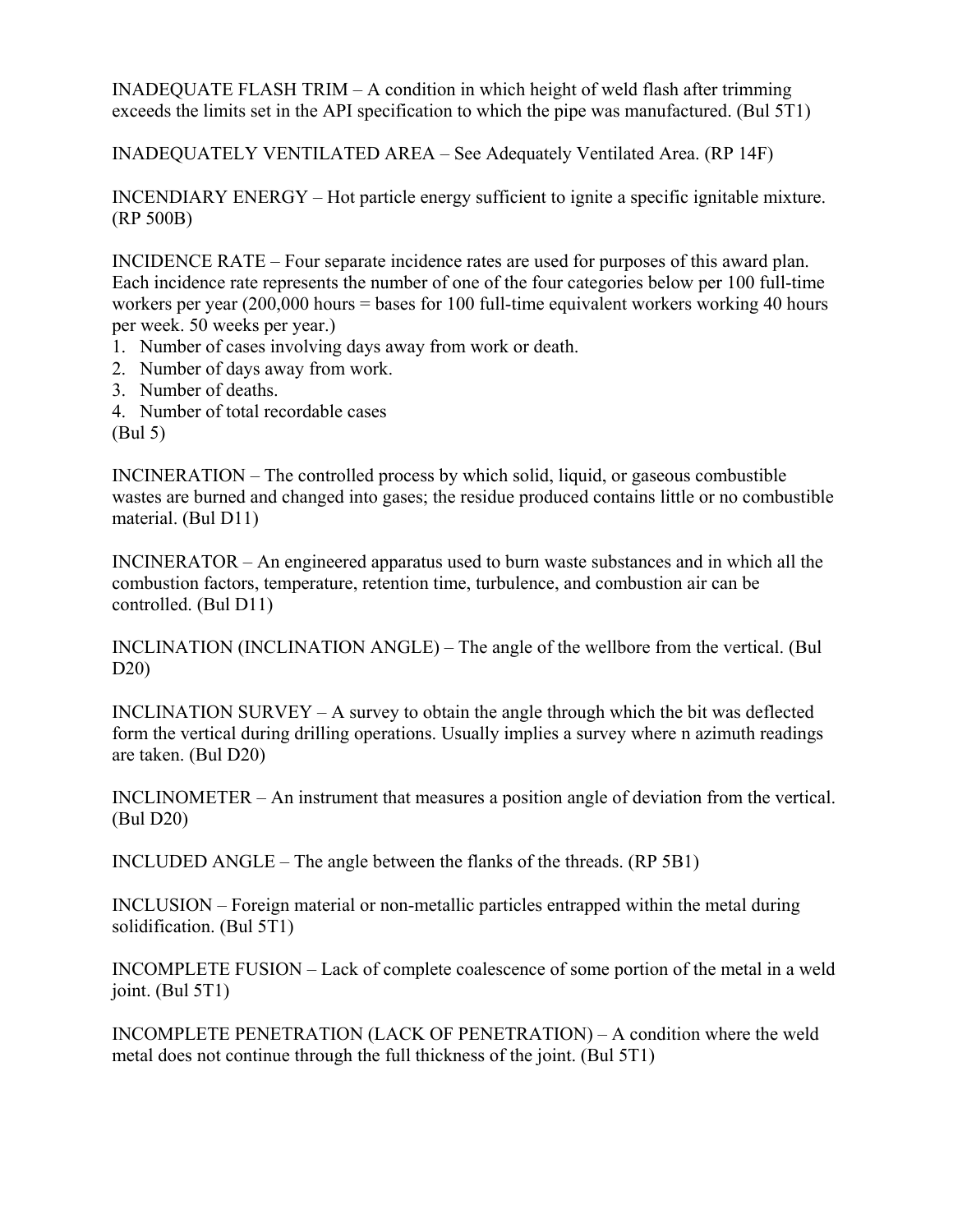INCRUSTATIONS – Undesirable material which collects on interior walls of production vessels such as separators, meters, tanks, etc., reducing internal dimensions or capacity. Paraffin, gyp, etc., are examples. (WT)

INDENTED DRILL COLLAR – Round drill collar with a series of indentations on one side to form an eccentrically weighted collar. (Bul D20)

INDICATION – A response from nondestructive inspection that requires interpretation in order to determine its significance, i.e., blip on the log or a powder build on the pipe. (RP 5A5)

INDICATION (ULTRASONICS) – The signal displayed on the ultrasonic oscilloscope. (RP  $2X$ )

INDICATOR – Substances in acid-base titrations which, in solution, change color or become colorless as the hydrogen ion concentration reaches a definite value, these values varying with the indicator. In other titrations such as chloride, hardness, and other determinations, these substances change color at the end of the reaction. Common indicators are phenolphthalein, potassium chromate, etc. (Bul D11)

INDICATOR (OR READOUT) – A device for indicating a condition, a current or potential. Typical ones used on inspection instruments are galvanometers, meters both De Arsenval or digital, CRT or a warning light. (RP 5A5)

INDIRECT FIRED VESSEL – A vessel used to increase the temperature of a fluid by the transfer of heat from another fluid which is heated by a flame in the same vessel. The flame is contained within a fire tube or tubes. (RP 2G)

INDIRECT HEATED COMPONENT – A vessel or heat exchanger used to increase the temperature of a fluid by the transfer of heat form another fluid, such as steam, hot water, hot oil or other heated medium. (RP 14C)

INDIRECT HEATED VESSEL – A vessel or heat exchanger used to increase the temperature of a fluid by the transfer of heat from another fluid such as steam, hot water, hot oil or other heated media. (RP 2G)

INDUCED PERMAFROST – Permafrost caused by thermal disturbance from construction or operation at the planned installation site. (Bul 2N)

INDUCTION – The magnetism induced in a ferromagnetic body by an outside magnetizing force. (RP 5A5)

INDUSTRIAL CLASSIFICATION – Segment of all industry identified by work process and end-product according to the Standard Industrial Classification Manual, 1972 edition. (Bul T5)

INDUSTRY RATE - An incidence rate calculated for the industrial classification. (Bul T5)

INELASTIC BUCKLING STRESS – The buckling stress of a cylinder which exceeds the elastic stress limit of the member material. The inelastic material properties are accounted for, including effects of residual stresses due to forming and welding. (Bul 2U)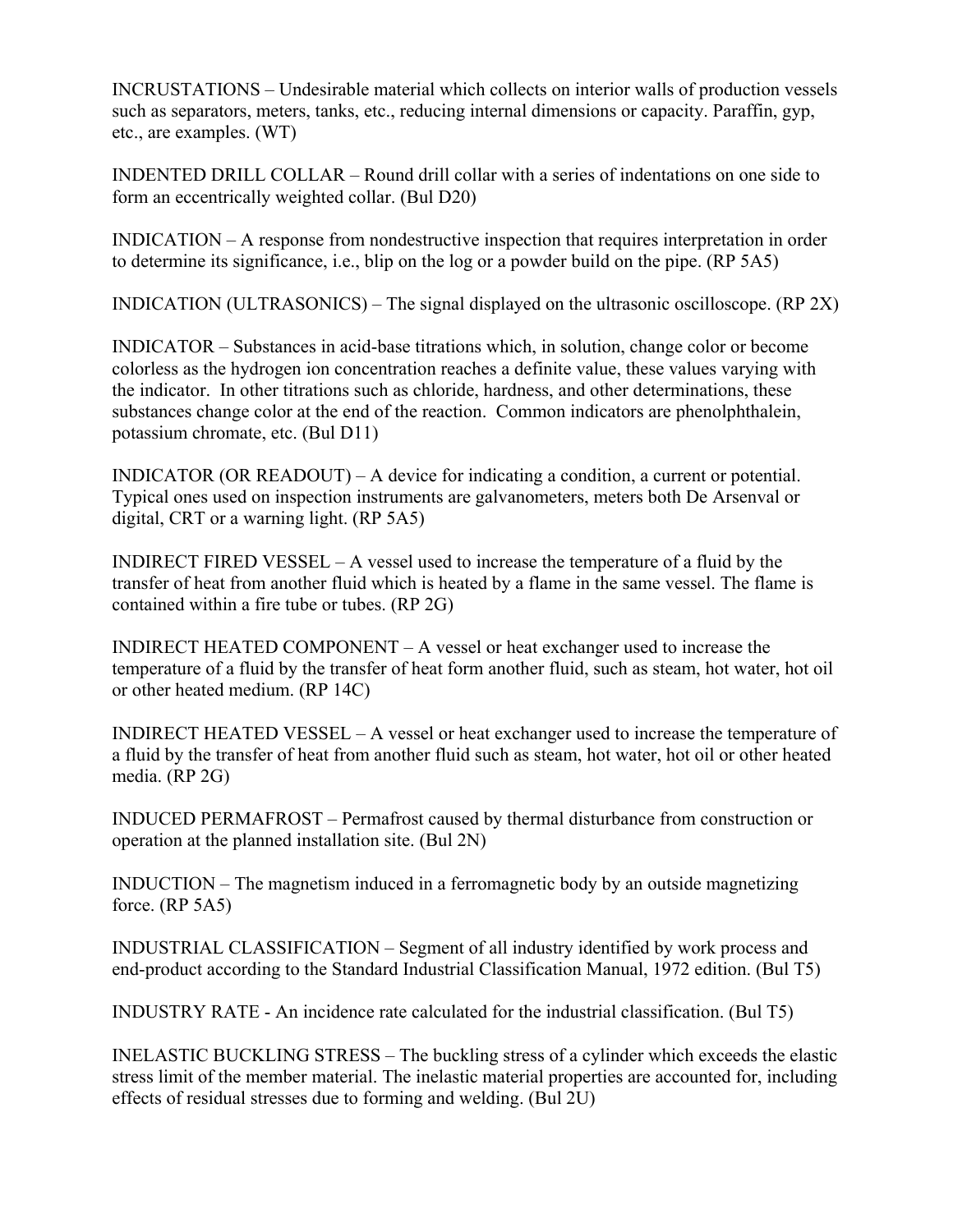INERT GAS – A gas that does not react with other substances under ordinary conditions. (Bul D11)

INFILTRATION –The flow of a fluid into a substance through pores or small openings. Commonly used in hydrology to denote the flow of water into soil material. (Bul D11)

INHIBIT – Prevent, stop, restrain or arrest an undesirable action, i.e., prevent corrosion. (WT)

INHIBITED DRILLING FLUID – A drilling fluid having an aqueous phase with a chemical composition that tends to retard and even prevent (inhibit) appreciable hydration (swelling) or dispersion of formation clays and shales through chemical and/or physical means. See Inhibitor Drilling Fluid. (Bul 10C)

INHIBITED DRILLING FLUID – A drilling fluid having an aqueous phase with a chemical composition that tends to retard and even prevent (inhibit) appreciable hydration (swelling) or dispersion of formation clays and shales through chemical and/or physical means. See Inhibitor Drilling Fluid. (Bul 10C)

INHIBITION – The diminishing of the rate of a chemical reaction to retard corrosion. (COGWE)

INHIBITION – Diminishing the rate of corrosion. (SSWID)

INHIBITOR (CORROSION) – Any agent which when added to a system, slows down or prevents a chemical reaction or corrosion. Corrosion inhibitors are used widely in drilling and producing operations to prevent corrosion of metal equipment exposed to hydrogen sulfide, carbon dioxide, oxygen, salt water, etc. Common inhibitors added to drilling fluids are filming amines, chromates, and lime. (Bul D11)

INHIBITOR DRILLING FLUID – Substances generally regarded as drilling fluid contaminants, such as salt and calcium sulfate, are called inhibitors when purposely added to drilling fluid so that the filtrate from the drilling fluid will prevent or retard the hydration of formation clays and shales. (Bul 10C)

INHIBITOR (DRILLING FLUID) – Substances generally regarded as drilling fluid contaminants, such as salt and calcium sulfate are called inhibitors when purposely added to drilling fluid so that the filtrate from the drilling fluid will prevent or retard the hydration of formation clays and shales. (Bul D11)

INITIAL GEL – See gel Strength, Initial. (Bul 10C, Bul D11)

INITIAL POTENTIAL (IP) – The initial capacity of a well to produce. (ITOGP)

INITIAL PULSE – The first indication which may appear on the screen. This indication represents the emission of ultrasonic energy from the crystal face (main bang). (RP 2X)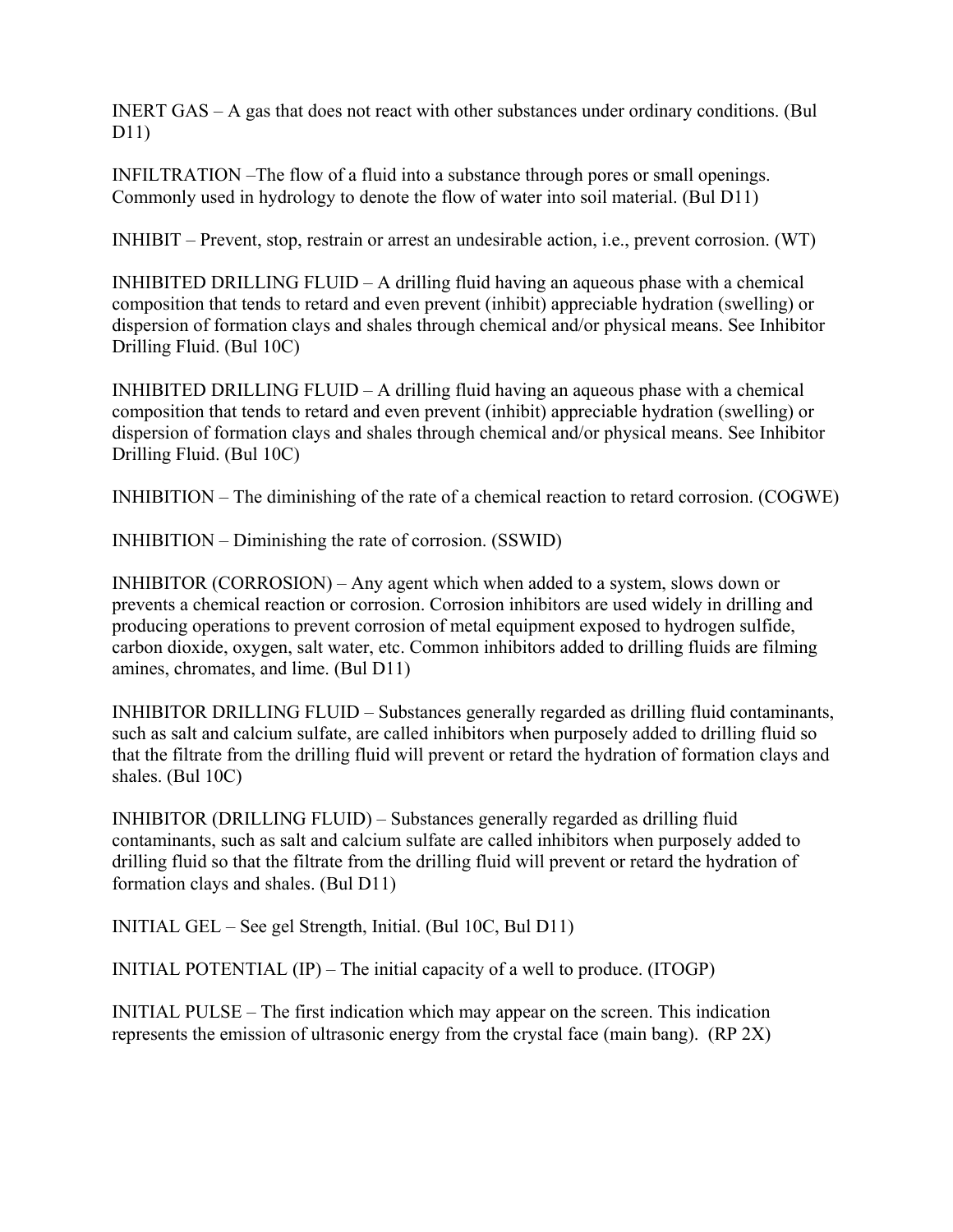INITIAL SET – Cement shall be considered to have acquired its initial set when it will bear, without appreciable indentation, the initial Gillmore needle. This is not an API test. See ASTM C 266: Time of Setting of Hydraulic Cement by Gillmore Needles. (Bul 10C)

INJECTED GAS – High pressure gas injected into a formation to maintain or restore reservoir pressure or otherwise enhance recovery. Also, has injected for gas-lift. (ITOGP)

INJECTION PATTERN – The spacing and pattern of wells in an enhanced recovery project. The more common injection patterns include line drive, five spot, seven spot, nine spot, and peripheral. (ITOGP)

INJECTION PUMP – A pump that (1) injects chemicals into a flow-line system for the purpose of treating emulsions or corrosion and (2) injects liquids underground for disposal or to enhance recovery. (ITGOP)

INJECTION WELL – Well in which fluid is pumped to push reservoir fluids to a producing well. (SSWID)

INJECTION WELL – A well into which fluid is pumped to increase reservoir pressure or to push reservoir fluids toward a producing well. (WLOP)

INJECTION WELLS – Wells in which fluid is pumped down the hole to push reservoir fluids to a producing well. (WT)

INK BLOB – An early method of measuring inclination (refer to "Acid Bottle"). (Bul D20)

INLET – The actual opening through which the feed enters the device. (Bul 13C)

INLET GAS – That gas which is compressed and returned to a wellbore to be used for gas lift or as injection gas for pressure maintenance. (WT)

INPUT HORSEPOWER – The horsepower that is put into an operating system. (Bul D10)

INPUT WELL – A well which is used for injecting fluids into an underground stratum. (ITOGP)

IN SITU COMBUSTION – The setting afire of some portion of the reservoir in order that the gases produced by combustion will drive oil ahead of it to the producing wells. (Bul 10C)

IN SITU COMBUSTION – The setting afire of some portion of the oil in a reservoir in order (1) that the gases produced by combustion will drive oil ahead of them to the producing wells and (2) to heat the oil so it will flow more readily. (ITOGP)

INSIDE BLOWOUT PREVENTER – A device that can be installed in the drill string that acts as a check valve allowing drilling fluid to be circulated down the string but prevents back flow. (RP 53)

INSPECTOR – The authorized agent of the purchaser. (RP 5L2)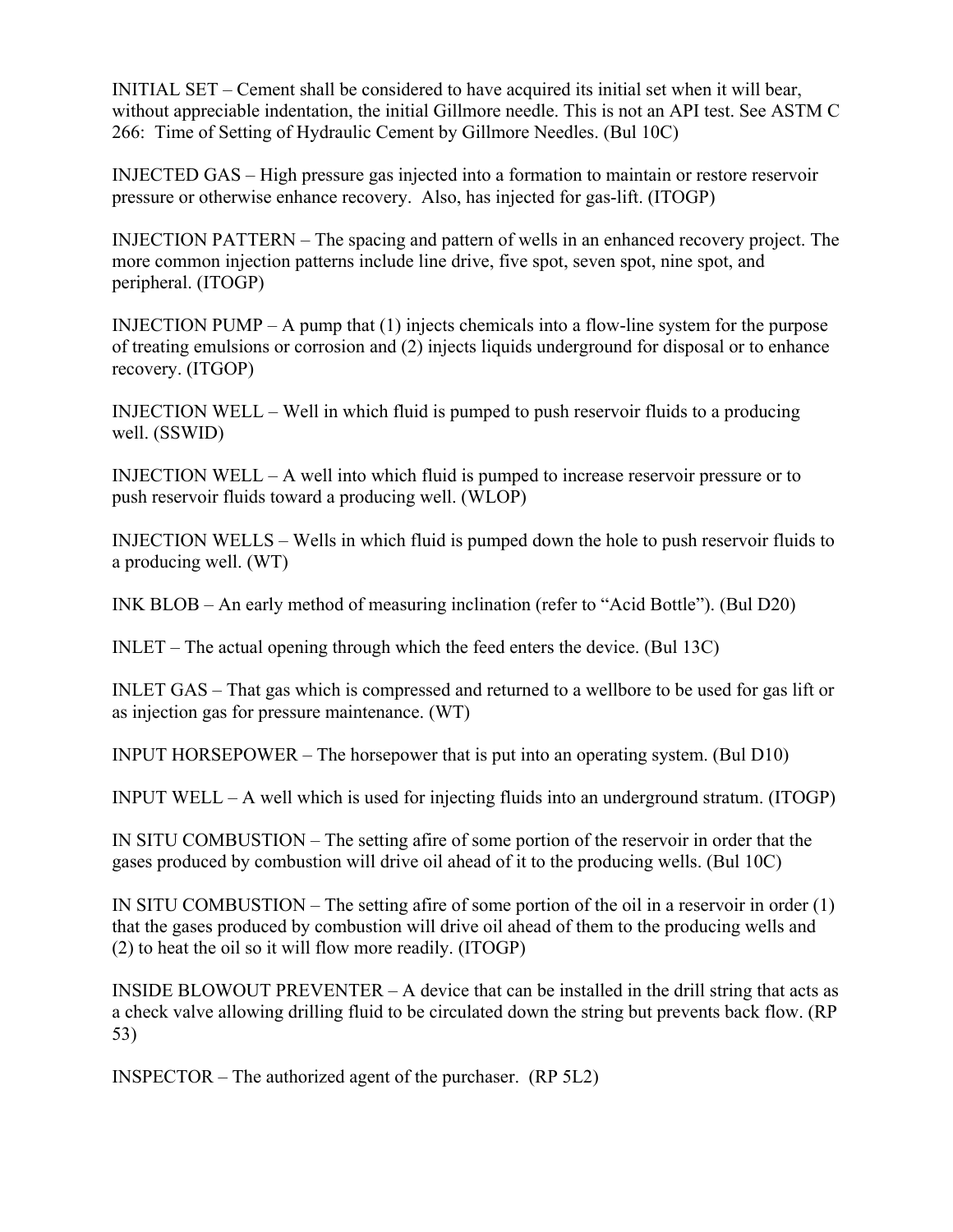INSPECTOR – The duly authorized representative of the purchaser, qualified to act as such by training and experience in the fabrication of structural steel pipe covered by this specification. (Spec 2B)

INSPECTOR – The individual representing the operator during fabrication and installation with responsibility for examining all details of fabrication to ensure compliance with construction specifications. (RP 2X)

INSPECTION – The process of examining materials and pipes for possible defects or for deviation from established standards. (RP 5A5)

INSPECTION SPOOL – A short length of pipe inserted in a pipeline in such a manner that it is easily removed for inspection. It should be of the same material as the remainder of the pipeline. (SSWID)

INSULATED FLANGE – A flange which contains insulating material to separate the metal parts. (ITOGP)

INTAKE FLAME ARRESTOR – A device placed on the air intake of the firetube to prevent propagation of flame from inside the firetube to the outside atmosphere. It normally consists of a corrugated aluminum cell mounted in a metal housing which attaches to the firebox. (Spec 12K)

INTEGRAL – A part of the whole. For example: A meter is an integral part of an ACT unit. (WT)

INTEGRATING METER – A meter that calculates, records and gives instantaneous readout of throughput volumes or rates, and in many cases the integrating (calculating) portion will eliminate need for hand calculation or correction. (WT)

INTERCHANGEABLE – Conforms in every detail, within specified tolerances to both fit and function of a safe design but not necessarily the form. (Bul S1)

INTERFACE – The physical boundary between two adjacent surfaces.  $(RP 2X)$ 

INTERFACE DRAIN – A pipe connection extending to the normal interface level with a vortex breaker which is used periodically to drain off any accumulated sludge. (Spec 12L)

INTERFACIAL TENSION – The force required to break the surface between two immiscible liquids. The lower the interfacial tension between the two phases of an emulsion, the greater the ease of emulsification. When the values approach zero, emulsion formation is spontaneous. See Surface tension. (Bul D11)

INTERFERENCE  $- (1)$  Occurs when drilling boreholes that are deemed too close to the borehole of another well (refer to "Intersection"). (2) Refer to "Magnetic Interference." (Bul D20)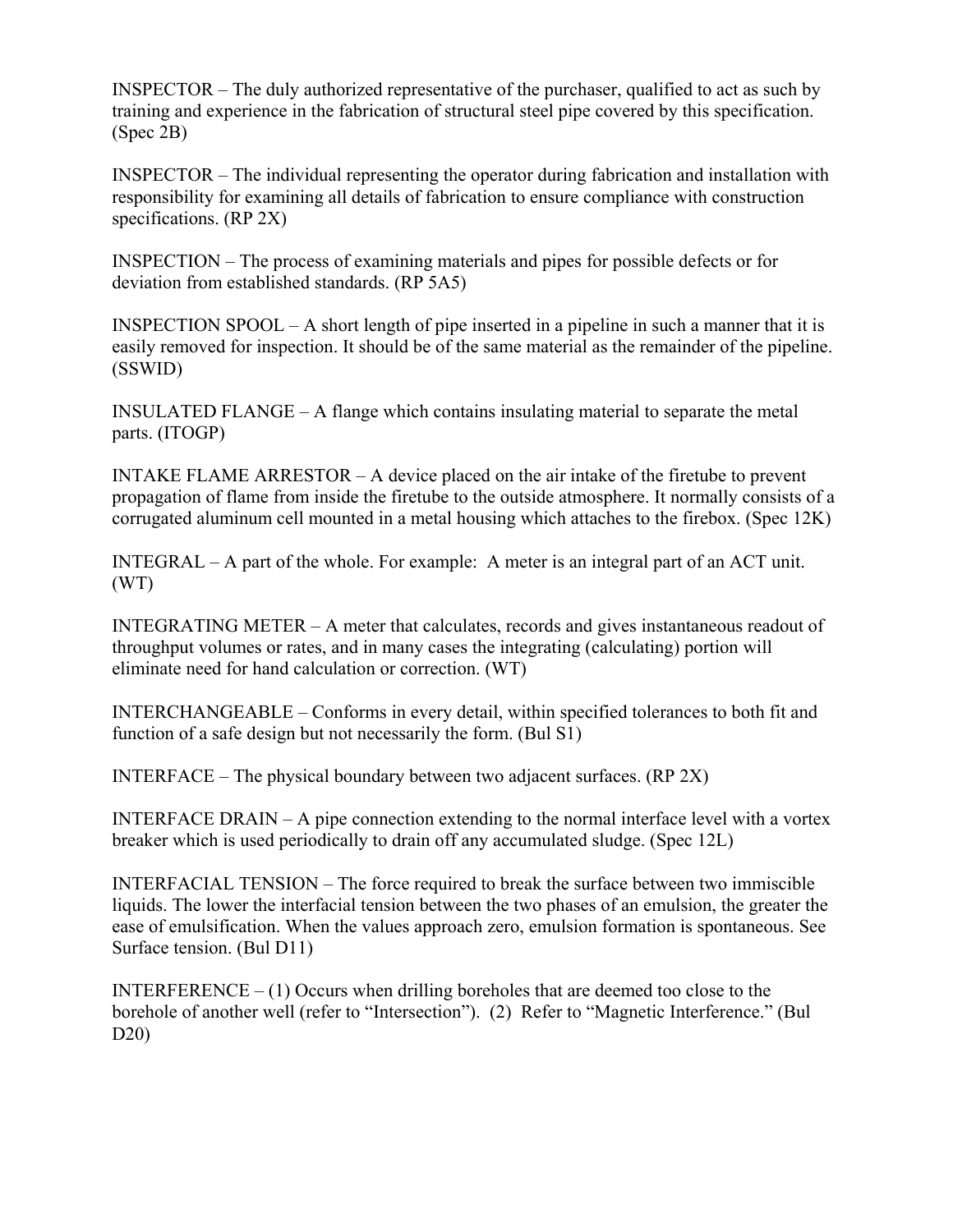INTERIM AWARD – An Award of Merit or Award of Honor given within a calendar year for a perfect record (that is, a record without an occupational injury or illness involving death or days away from work). (Bul T5)

INTERIM AWARD APPLICATION – A special report form used as application for National Safety Council interim awards. (Bul T5)

INTERMEDIATE CASING STRING – The casing set in a well after the surface casing. Also called PROTECTION CASING. (ITOGP)

INTERMEDIATE COLUMNS – Vertical, cylindrical or multifaceted buoyancy members of the hull structure, which primarily assist in deck and/or pontoon support. (RP 2T)

INTERMEDIATE DECKS – Deck levels between lower deck and upper deck consisting of girder, beam and plate elements. (RP 2T)

INTERMEDIATE GIRDERS - Primary deck elements spanning between main girders. (RP 2T)

INTERMITTENT FLOW – Gas lift operation in which gas is injected periodically into the liquid column, with reservoir fluids and injected gas being produced from the wellhead at the surface for an interval following each injection period. (GL)

INTERMITTENT GAS-LIFT – Pressurized gas injected at intervals into tubing down hole at a depth below top of fluid in tubing to lift slugs of fluid to surface. (WT)

INTERMITTER – A device for regulating the production of a gas lift well whereby the well produces for short periods of time and is then closed in. This action is repeated several times a day. (ITOGP)

INTERMITTER (TIME CYCLE CONTROLLER) – A surface control which may be adjusted and set to operate a motor valve at predetermined intervals of time and also control the duration of the operating or injection period. (GL)

INTERNAL THREAD – A thread on the inside surface of a coupling or pipe. (RP 5A5, RP 5B1)

INTERPRETATION – The process of determining the nature of an indication. (RP 5A5)

INTERRUPTED STARTING THREAD – The absence of a portion of the true starting thread groove on the chamfer of a round or buttress (pipe thread) caused by thread axis misalignment with the chamfer axis or out-of-round chamfer diameter. (Bul 5T1)

INTERSECTION – Occurs when two wellbores meet at a common point, usually happens when a drilling bit or drill stem contacts the casing of a previously drilled well. (Bul D20)

INTERSTATE WATERS – According to law, waters defined as: (1) rivers, lakes, and other waters that flow across or form a part of state or international boundaries; (2) waters of the Great Lakes; (3) coastal waters whose scope has been defined to include ocean waters seaward to the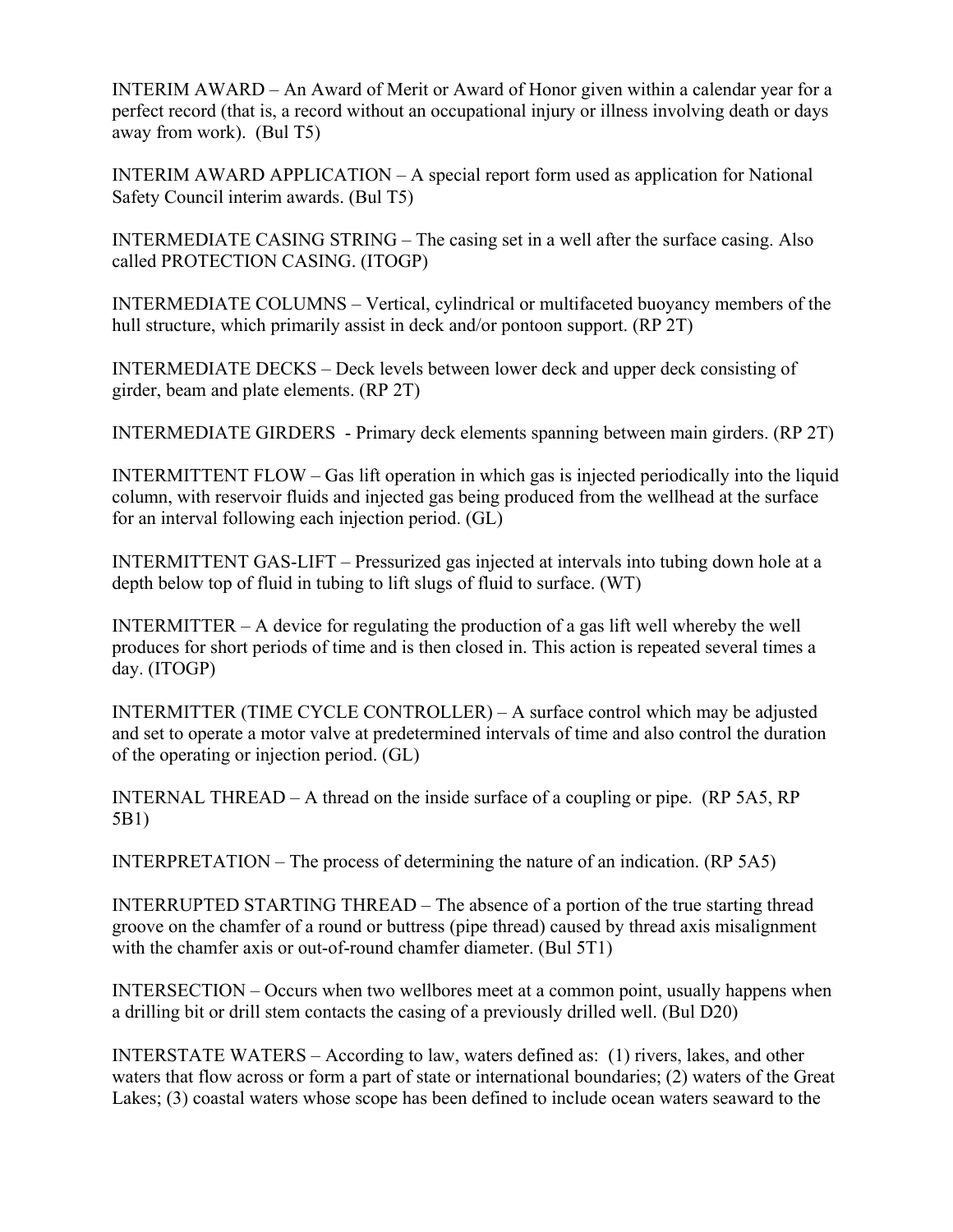territorial limits and waters along the coastline (including inland streams) influenced by the tide. (Bul D11)

INTERSTITIAL WATER – Water contained in the interstices or voids of formations. (Bul D11)

INTERVAL – A designated portion of a zone. (RP 57)

INTRINSICALLY SAFE SYSTEM – An electrical system which is incapable of releasing sufficient electrical or thermal energy under normal or abnormal conditions to cause ignition of a specific hazardous atmospheric mixture in its most easily ignitable concentration. (RP 14F)

INTRINSICALLY SAFE SYSTEM – An electrical system which is not capable of releasing sufficient electrical or thermal energy under normal or abnormal conditions to cause ignition of a specific flammable or combustible mixture in its most easily ignitible concentration. (RP 500B)

INVERT EMULSION – A water-in-oil emulsion where fresh or salt water is the dispersed phase and diesel, crude, or some other oil is the continuous phase. Water increases the viscosity and oil reduces the viscosity. (Bul 10C)

INVERT OIL-EMULSION DRILLING FLUID – An invert emulsion is a water-in-oil emulsion where fresh or salt water is the dispersed phase and diesel, crude, or some other oil is the continuous phase. Water increases the viscosity and oil reduces the viscosity. (Bul D11)

IODINE NUMBER – The number indicating the amount of iodine absorbed by oils, fats, and waxes, giving a measure of the unsaturated linkages present. Generally, the higher the iodine number, the more severe the action of the oil on rubber. (Bul D11)

ION – Electrically charged particle, atom, or radical. (COGWE, SSWID)

ION – Acids, bases, and salts (electrolytes) when dissolved in certain solvents, especially water, are more or less dissociated into electrically charged ions or parts of the molecules, due to loss or gain of one or more electrons. Loss of electrons results in positive charges producing a cation. A gain of electrons results in the formation of an anion with negative charges. The valence of an ion is equal to the number of charges borne by it. (Bul D11)

ION EXCHANGE – A reversible exchange of ions (electrically charged atoms or groups of atoms) between a solid and a liquid. In water and waste-water treatment, the solids (ionexchange resins) exchange the polluting ions in the water for ions originally on the resin. (Bul D11)

IONIZATION CHAMBER – An instrument that detects and measures ionizing radiation by observing the electrical current created when radiation ionizes gas in the chamber, making it a conductor of electricity. (RP 5A5)

IPR (INFLOW PERFORMANCE RELATIONSHIP) – The relationship of flowing bottom hole pressure to gross liquid producing rate for a particular well. (GL)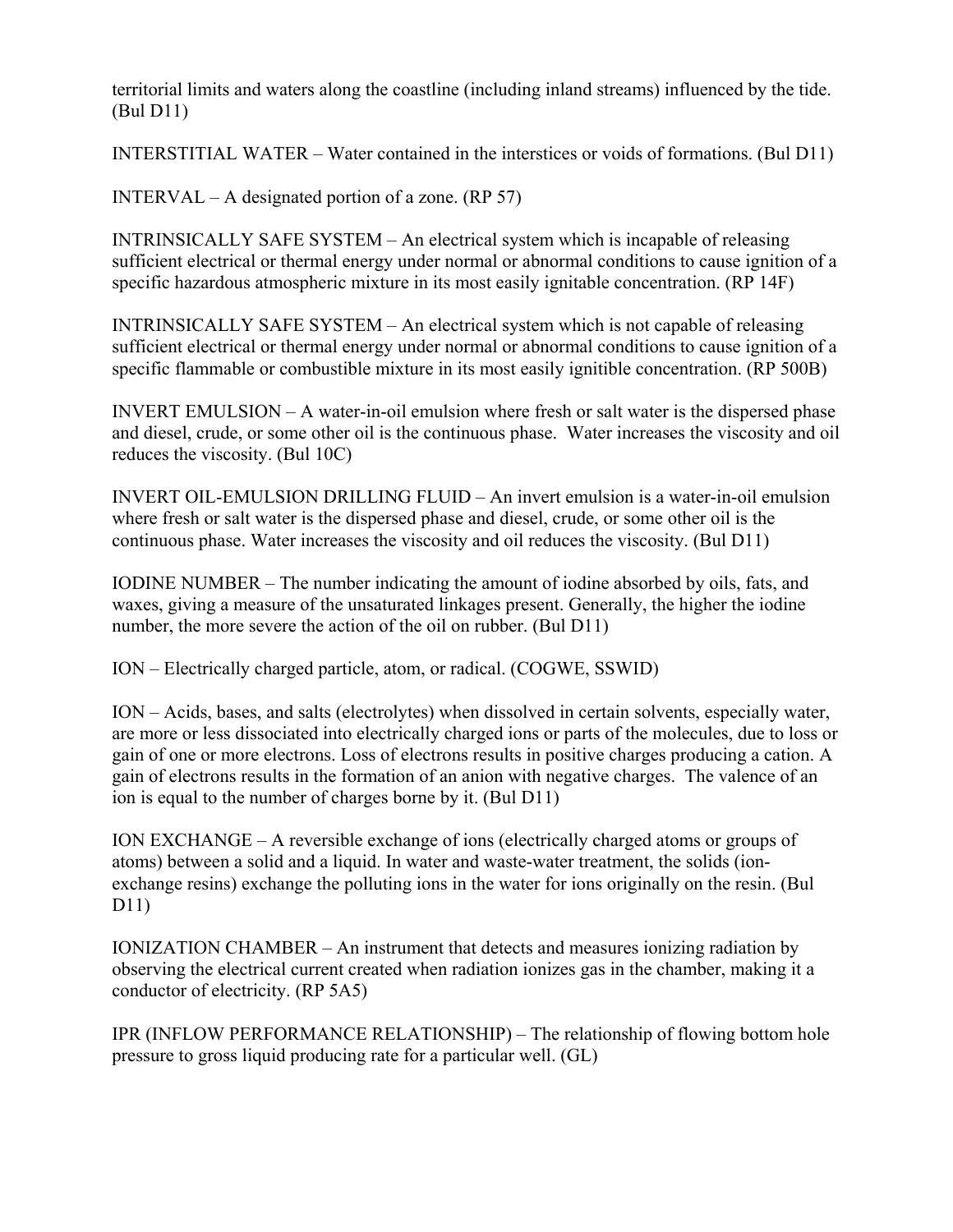IR – Letter symbols of current (1) and resistance (R) as used in Ohm's Law (E= IR). (COGWE, SSWID)

ISA – Instrument Society of America

ISOGONIC CHART – A chart showing lines of equal magnetic declination. (Bul D20)

ISOTOPE – Atoms with the same atomic number (same chemical element) but different atomic weights. (RP 5A5)

-J-

JACK BOARD – A device used to support the end of a length of pipe while another length is being screwed on. (ITOGP)

JACK SHAFT – Term applied to an intermediate shaft. (Spec 2C)

JACKUP VESSEL – An offshore drilling or well servicing structure with tubular or derrick legs that can be moved vertically to support the deck and hull. (WLOP)

JAR – n. A percussion tool that operates on a mechanical or hydraulic principle and is designed to deliver a heavy hammer blow to objects in the borehole to which it is attached. Jars are used for such purposes as freeing stuck objects in the hole in fishing operations or imparting a jarring motion to stuck tools for the purpose of freeing them. The design of the jar often permits blow to be delivered in either a downward or upward direction, with control being effected at the surface. v. To apply a heavy upward or downward blow to the drill stem, or a heavy upward or downward blow to wireline tools, by use of a jar. (WLOP)

JAR ACCELERATOR – A hydraulic tool used in conjunction with a jar. The accelerator is made up in the fishing string above the jar and serves to increase the magnitude of the jarring blow delivered to the fish. (WLOP)

JAR TEST – Pretesting in small containers to see what the reaction will be before large volumes are utilized. Generally used to show the effects of adding chemicals to fluids to produce a change (if the chemical will break an emulsion, for example). (SSWID)

JET BIT – A drilling bit having nozzles through which the drilling fluid is directed in a high velocity stream. (Bul D20)

JET BIT DEFLECTION – A method of changing the inclination angle and direction of the wellbore by using the washing action of a jet nozzle at one side of the bit. (Bul D20)

JET NOZZLE – A fluid-flow port in a jet bit. (Bul D10)

JET-PERFORATING – An operation similar to gun-perforating except that a shaped charge of high explosives is used to burn a hole through the casing instead of the gun which fires a projectile. (Bul 10C)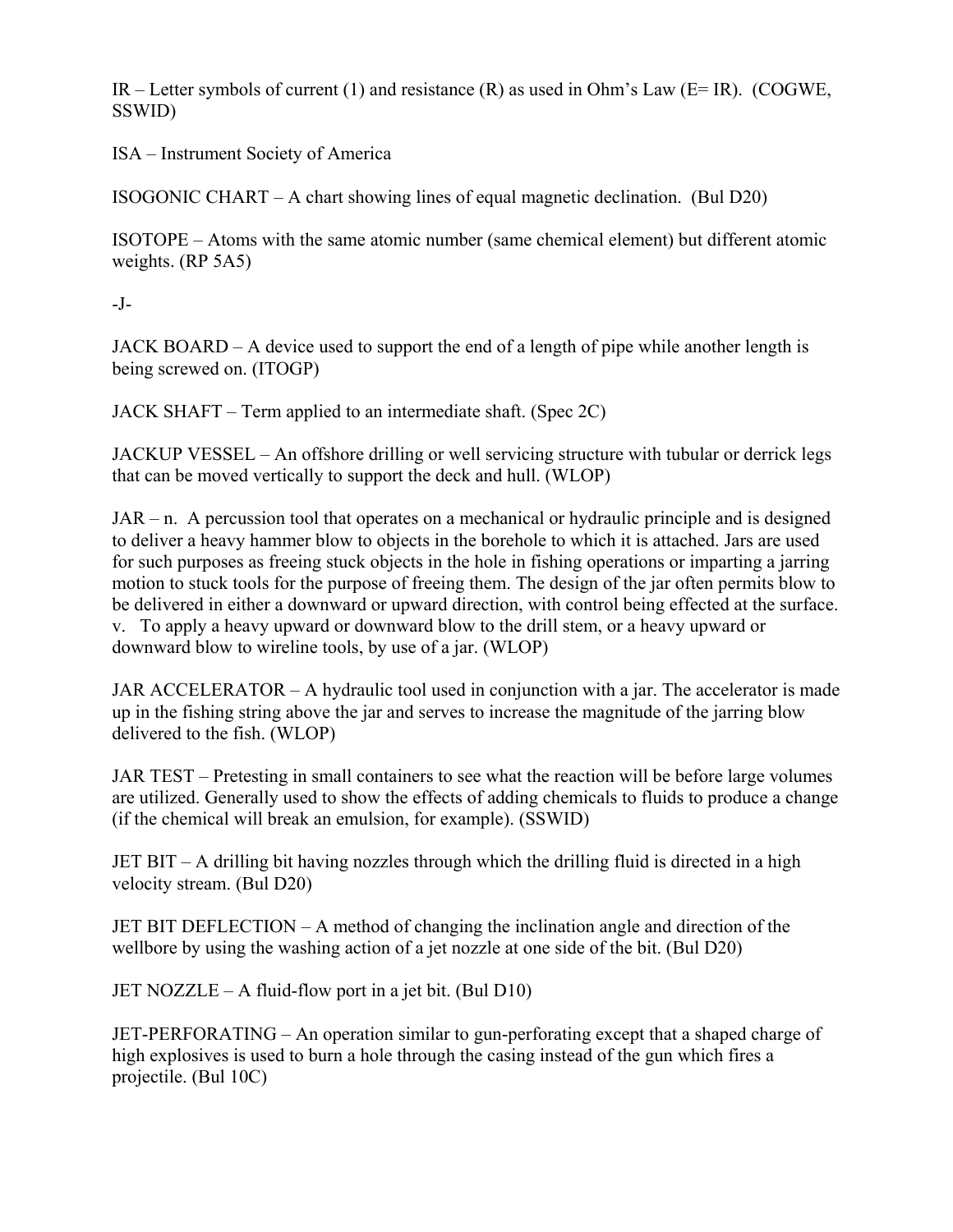JET SPUD BIT – A special bit used to cause deflection of the wellbore by a combination of jetting and spudding action. (Bul D20)

JET-TYPE BIT – A bit employing directed, rapid flow of fluid from a nozzle or nozzles. (Bul D10)

JETTING – The action of causing erosion by fluid impingement on the formation. (Bul D20)

JETTING – The process of periodically removing a portion of, or all of, the water, drilling fluid, and/or solids from the pits, usually by means of pumping through a jet nozzle arrangement. (Bul D11)

JETTING RUNS (CORRECTIVE JETTING RUNS) – Trips, jetting and drilling made to change the inclination and direction of the wellbore. (Bul D20)

JIB (Also known as TIP EXTENSION) – An extension attached to the boom point to provide added boom length for lifting specified loads. (Spec 2C)

JOINT – A length of pipe, casing or tubing, usually from 20 to 30 feet long. (ITOGP)

JOINTER – A length of pipe made up of two shorter pieces of pipe. (RP 5A5)

JONES EFFECT – The net surface tension of salt solutions first decreases with an increase of concentration, passes through a minimum, and then increases as the concentration is raised. (Bul D11)

JTU (JACKSON TURBIDITY UNITS) – A measure of the turbidity of water, proportional to the ppm silica, where 100 ppm silica equals 21.5 JTU. (Bul D11)

JUMPER HOSES/FLUID TRANSFER SYSTEM – System for transmitting fluid flow between the top of the risers to the platform mounted manifold. Jumper hoses or an articulated system of hard piping may be used to accommodate the relative motion between these points. (RP 2T)

JUNK – n. The metal debris lost in a hole. Junk may be lost tools, pieces of wire, or any relatively small object that impedes activity to the extent that it must be fished out of the hole. v. To abandon a project (as a well with mechanical problems that cannot be corrected). (WLOP)

JUNK – Metal debris lost in a hole. Junk may be a lost bit, milled pieces of pipe, wrenches, or any relatively small object that must be fished out of the hole. (ITOGP)

JUNK BASKET – A fishing tool run in the well when it is necessary to retrieve small parts or lost tools. (ITOGP)

## -K-

KELLY – The square or hexagonal shaped steel pipe connecting the swivel to the drill pipe. The kelly moves through the rotary table and transmits torque to the drill strong. (RP 54)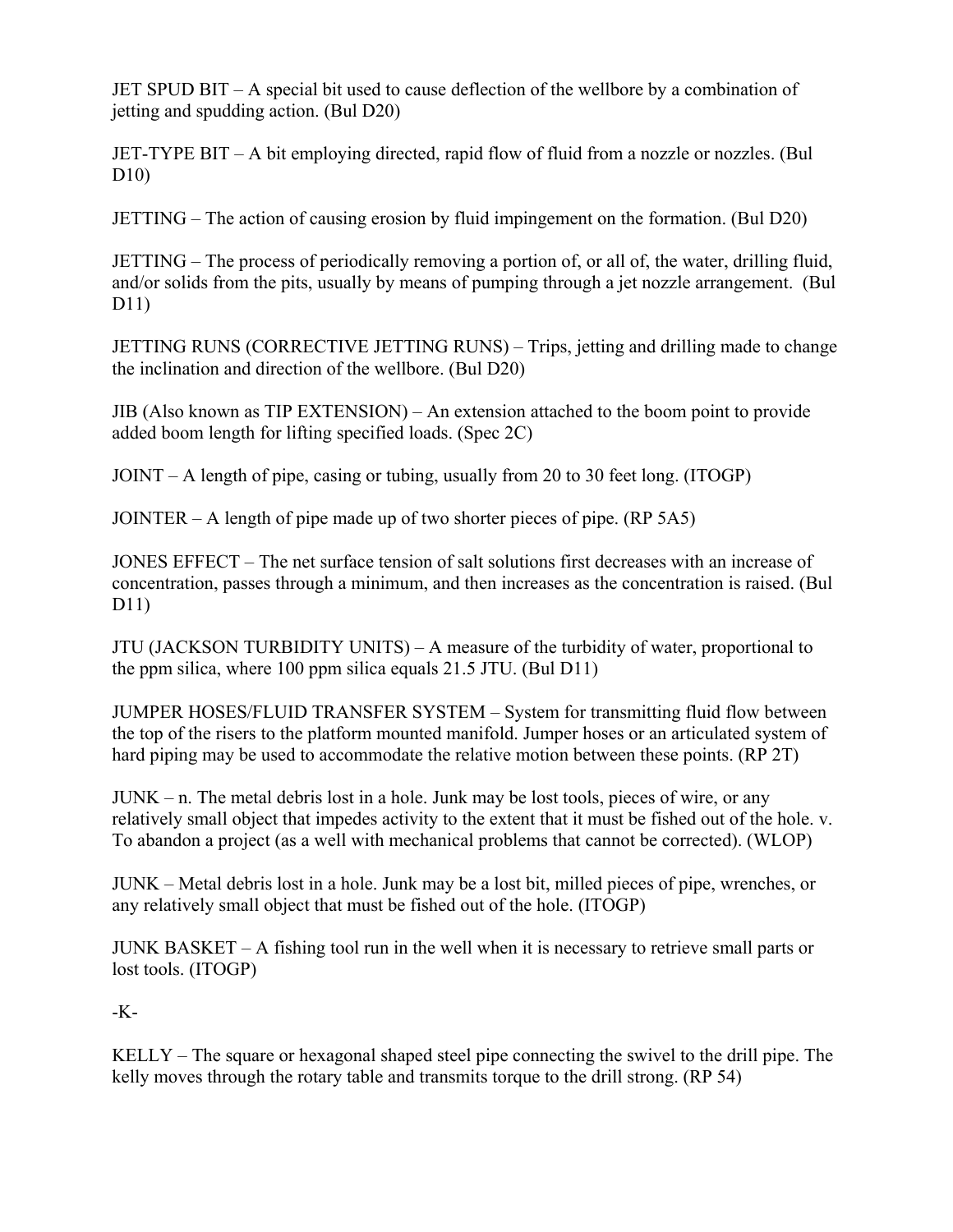KELLY COCK – A valve immediately above the kelly that can be closed to confine pressures inside the drill string. (RP 53)

KELLY OR KELLY JOINT – A heavy square pipe or other configuration that works through a like hole in the rotary table and rotates the drill stem. (Bul 10C, Bul D11)

KELLY VALVE, LOWER – An essentially full-opening valve installed immediately below the kelly, with outside diameter equal to the tool joint outside diameter. Valve can be closed to remove the kelly under pressure and can be stripped in the hole for snubbing operations. (RP 53)

KEY SEAT – That section of a hole, usually of abnormal deviation and relatively soft formation, which has been eroded or worn by drill pipe to a size smaller than the tool joints or collars. This keyhole type configuration will not allow these members to pass when pulling out of the hole. (Bul 10C, Bul D11)

KEYSEAT – A condition wherein the borehole is abraded and extended sideways and with a diameter smaller than the drill collars and the bit; usually caused by the tool joints on the drill pipe. (Bul D20)

KEYSEAT WIPER  $- A$  special reamer device designed to run in the drill stem assembly to enlarge the diameters of keyseats to the size of the drill collars. (Bul D20)

KICK – An unintended entry of water, gas, oil, or other formation fluid into the wellbore. A kick occurs because the pressure exerted by the column of fluid is not great enough to overcome the pressure exerted by the fluids in the formation drilled. If prompt and proper action is not taken, a blowout may occur. (WLOP)

KICK – Intrusion of formation liquids or gas that results in an increase in pit volume. Without corrective measures, this condition can result in a blowout. (RP 53)

KICK A WELL OFF – Unload and place a well on gas lift. (GL)

KICK-OFF – To bring a well into production. (ITOGP)

KICK-OFF PRESSURE – The gas injection pressure available for unloading fluids from a gas lift well down to the operating valve depth. (GL)

KICK-OVER TOOL – The wireline tool which guides the wireline gas lift valve into the mandrel pocket when installing the valve or guides the pulling tools onto the valve when recovering the valve. (GL)

KICKOFF POINT (KICKOFF DEPTH) – The position in the wellbore where the inclination of the hole is first purposely increased. (Bul D20)

KILL A WELL – To stop a well from producing so that surface connections may be removed for well servicing or workover. It is usually accomplished by circulating water or mud to load the hole and render it incapable of flowing. (ITOGP)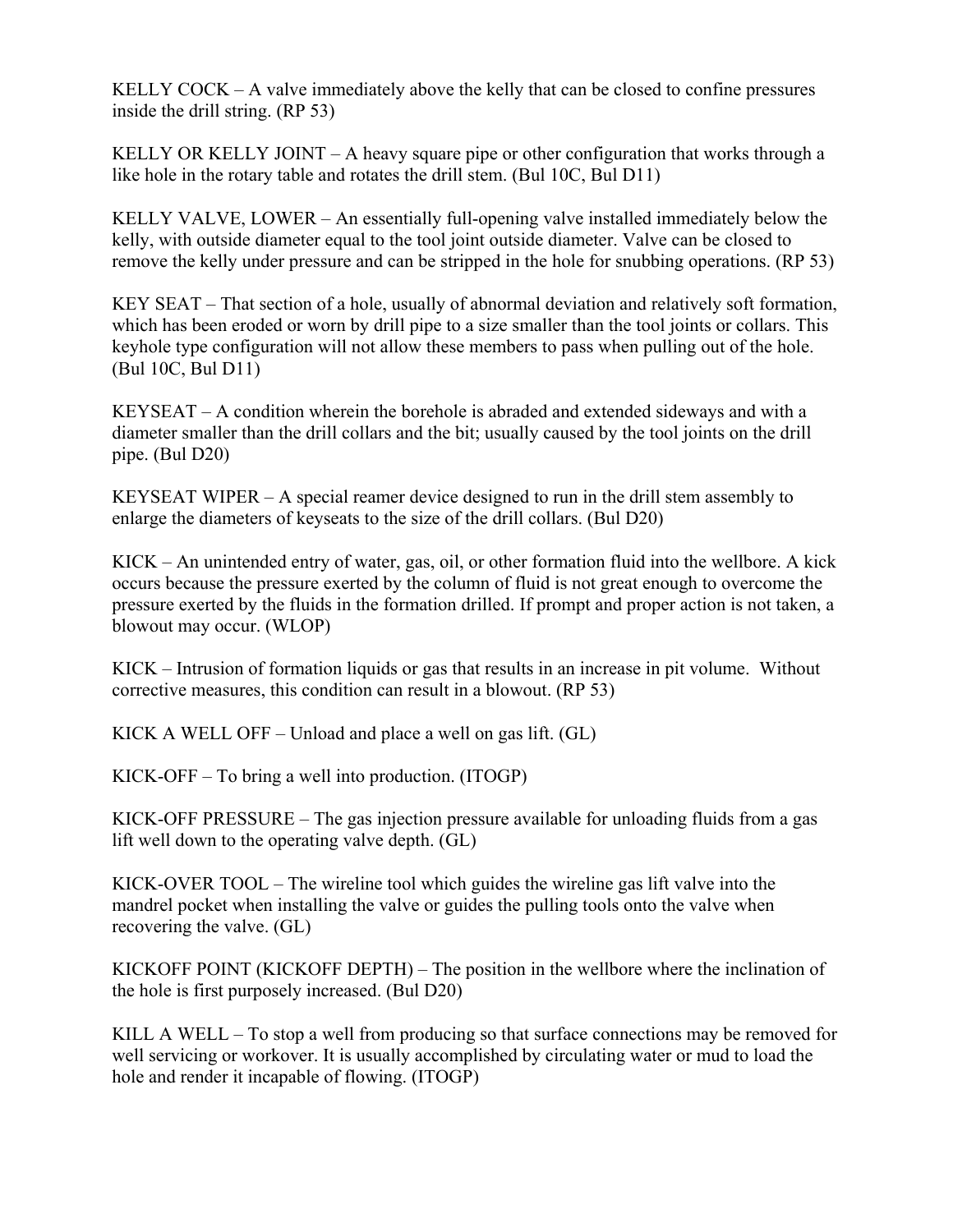KILL LINE – A line connected to the annulus below the blowout preventers for the purpose of pumping into the annulus while the preventers are closed. (Bul D11)

KILL LINE – A high pressure line between the pumps and some point below a blowout preventer. This line allows fluid to be pumped into the well or annulus with the blowout preventer closed. (RP 53)

KILL WEIGHT FLUID – A fluid whose density creates a hydrostatic pressure equal or greater than the pressure of the formation exposed to the wellbore. (RP 57)

KILLING A WELL – Bringing a well under control that is blowing out. Also, the procedure of circulating water and drilling fluids into a completed well before starting well servicing operations. (Bul D11)

KILLING A WELL – The act of removing shut-in surface pressure from a well by creating hydrostatic pressure equal to or greater than formation pressure. (RP 54)

KINEMATIC VISCOSITY – The kinematic viscosity of a fluid is the ratio of the viscosity (e.g., cp in g/cm-sec) to the density (e.g., g/cc) using consistent units. In several common commercial viscometers the kinematic viscosity is measured in terms of the time of efflux (in seconds) of a fixed volume of liquid through a standard capillary tube or orifice. See Marsh Funnel Viscosity. (Bul D11)

KING PIN – See Center Pin. (Spec 2C)

KINKED DOUBLE – A bent double of drill string, forerunner to the fabricated bent sub. (Bul D20)

KNIFE (OR RAZOR) EDGE – A sharp edge at the end of the pipe producing no face; caused buy an excessively small chamfer diameter and/or excessive ID bevel. (Bul 5T1)

KNOCKOUT – A kind of tank or vessel used to separate water from oil. A FREE WATER KNOCKOUT (FWKO). (ITOGP)

KNOCKOUT – A knockout is a type of separator which falls into one of two categories: free water and total liquid knockouts.

a – The free water knockout is a vessel used to separate free water from a flow stream of gas, oil, and water. The gas and oil usually leave the vessel through the same outlet to be processed by other equipment. The water is removed for disposal.

b – The total liquid knockout is normally used to remove the combined liquids from a gas stream. (Spec 12J)

KNUCKLE JOINT – A deflection tool employing a ball-type universal joint permitting 360 degree flexure of the lower part of the tool. (Bul D20)

KNUCKLE JOINT – A deflection tool, placed above the tools in the work string, that has a ball and socket arrangement which allows the tool to be deflected at an angle. A knuckle joint is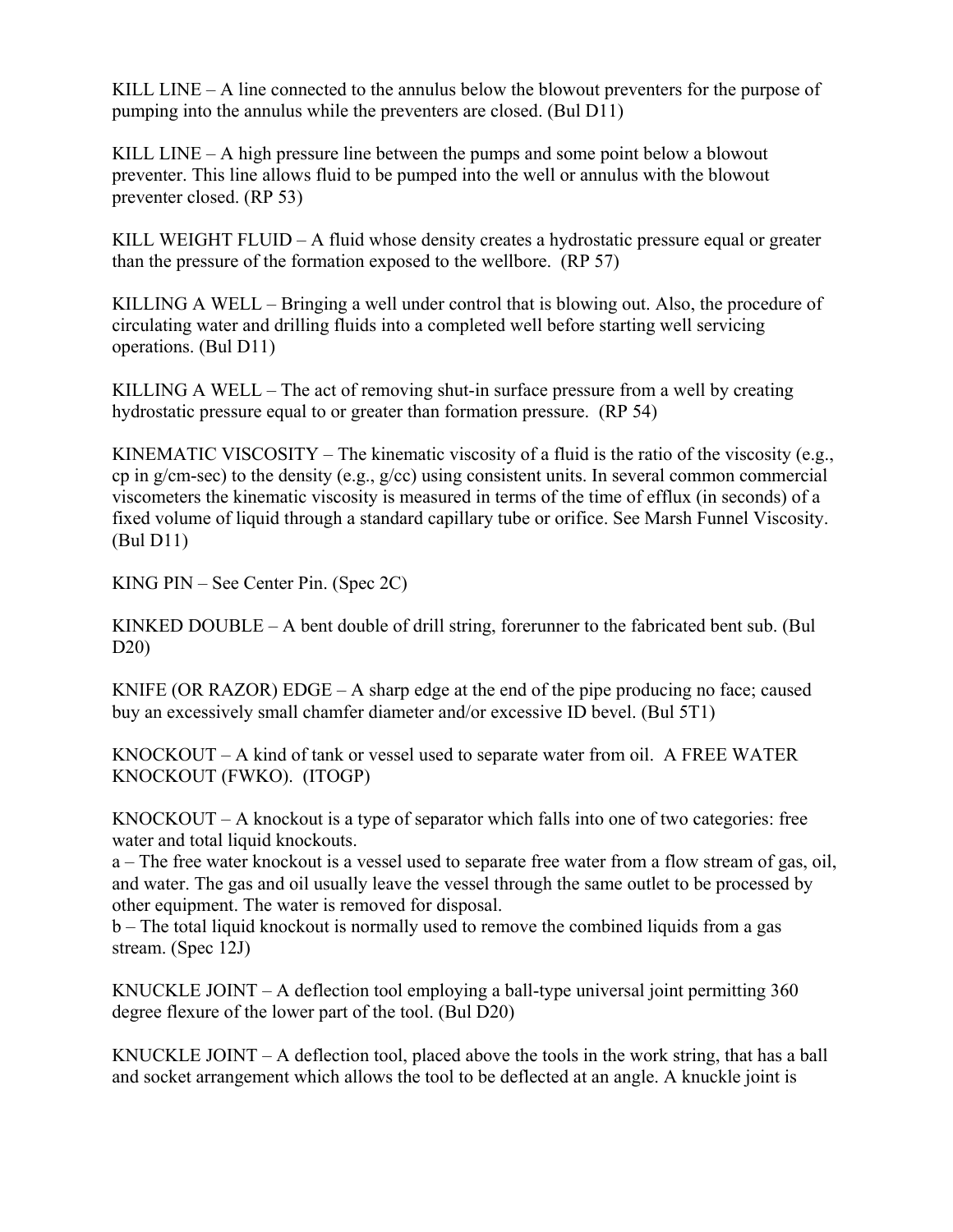sometimes useful in fishing operations because it allows the fishing tool to be deflected to the side of the hole where a fish may have come to rest. (WLOP)

KOP – Refer to "Kickoff Point." (Bul D20)

KVA – Kilowatt-ampere.

KVA – Transformer Power Rating

KW – Kilowatt

 $-I -$ 

LACING – See Boom Lacing. (Spec 2C)

LACT – Lease Automatic Custody Transfer.

LAGGINGS – Removable and interchangeable drum spool shells for changing hoist drum diameter to provide variation in rope speeds and line pulls. This construction is optional with manufacturer. (Spec 2C)

LAMBERT COORDINATE SYSTEM – A system of coordinates on a conical projection based on two standard parallels. (Bul D20)

LAMELLAR TEARING – A cracking phenomenon resulting from non-metallic inclusions which occurs beneath welding principally in rolled steel plate fabrication. (RP 2X)

LAMINAR FLOW – Fluid elements flowing along fixed streamlines which are parallel to the walls of the channel of flow. In laminar flow, the fluid moves in plates or sections with a differential velocity across the front which carries from zero at the wall to a maximum toward the center of flow. (Bul 10C)

LAMINAR FLOW – Fluid elements flowing along fixed streamlines which are parallel to the walls of the channel of flow. In laminar flow, the fluid moves in plate or sections with a differential velocity across the front which varies from zero at the wall to a maximum toward the center of flow. Laminar flow is the first stage of flow in a Newtonian fluid; it is the second stage in a Bingham plastic fluid. This type of motion is also called parallel, streamline, or viscous flow. See Plug and Turbulent Flow. (Bul D11)

LAMINATION – An internal metal separation creating layers generally parallel to the surface. (Bul 5T1)

LAMINATION – A metal defect with separation or weakness generally aligned parallel to the worked surface of the metal. (RP 2X)

LANDING NIPPLE – A receptacle in a production string with an internal profile to provide for latching and sealing of various types of plugs or valves. (RP 57)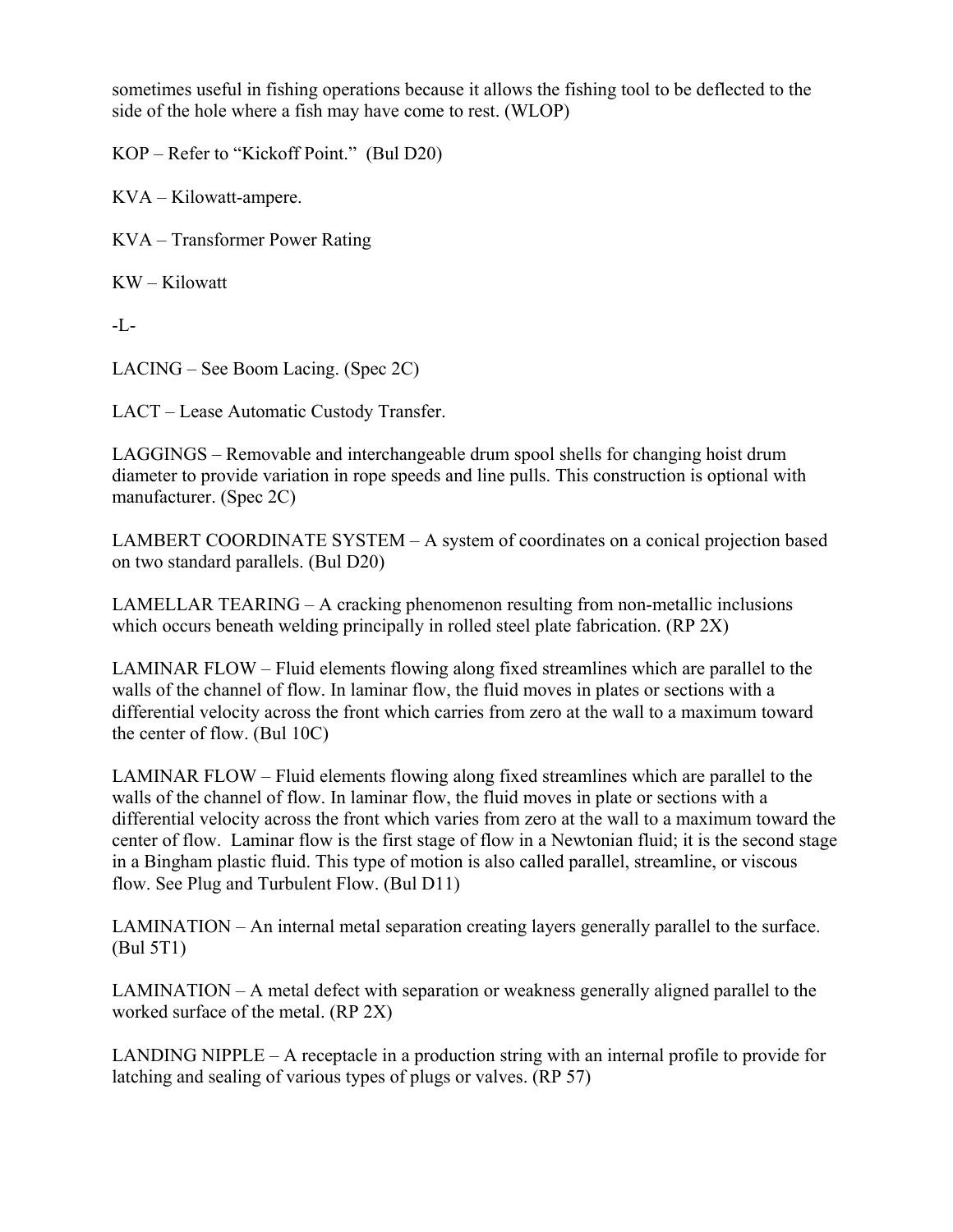LAP – Fold of metal which has been rolled or otherwise worked against the surface of rolled metal, but has not fused into sound metal. (Bul 5T1)

LAP – A longitudinal overfill rolled into the surface of the bar. Typically formed at the bar during a rolling pass. (Spec 11B)

LAST ENGAGED THREAD – The last thread on a pin engaged with the coupling. (RP 5B1)

LAST SCRATCH – Last visible evidence of the machined thread tool mark on the pipe surface. (RP 5B1)

LATCH – The locking device for a wireline gas lift valve to lock the valve in the mandrel. (GL)

LATITUDE – The horizontal displacement of one station from another in a north or south direction. (Bul D20)

LATTICE BOOM – Boom of open construction with angular or tubular lacing between main corner members (chords) in form of truss. (Spec 2C)

LAY BARGE – A shallow-draft, barge-like vessel used in the construction and laying of underwater pipelines in swampy areas and to offshore platforms. (ITOGP)

LAYING DOWN TUBING – Pulling tubing from the well and laying it on a pipe rack. Similar terms apply to drill pipe and rods. (ITOGP)

 $LC_{50}$  – See Medial Lethal Concentration in Section 2. (Bul D11)

 $LD_{50}$  – See Median Lethal Dose in /Section 2. (Bul D11)

LEACHATE – Liquid that has percolated through solid waste or other medium and has extracted dissolved or suspended materials from the medium. (Bul D11)

LEACHING – The process by which soluble materials in the soil, such as nutrients, pesticide chemicals, or contaminants are washed into a lower layer of soil or are dissolved and carried away by water. (Bul D11)

LEAD – On a decanting centrifuge, the slurry-conducting channel formed by the adjacent walls of the flutes or blades of the screw conveyor. (Bul 13C)

LEAD – The distance a thread moves axially. The distance from a point on a thread measured parallel to the axis of the thread section. (RP 5B1)

LEAD – The distance that a thread moves along its longitudinal axis. The distance from a point on a thread to a corresponding point on the next thread, measured parallel to the axis of the thread section. (RP 5A5)

LEAD – The distance from a point on a thread turn to a corresponding point on the next thread turn, measured parallel to the thread axis. Lead tolerances are expressed in terms of "per inch" of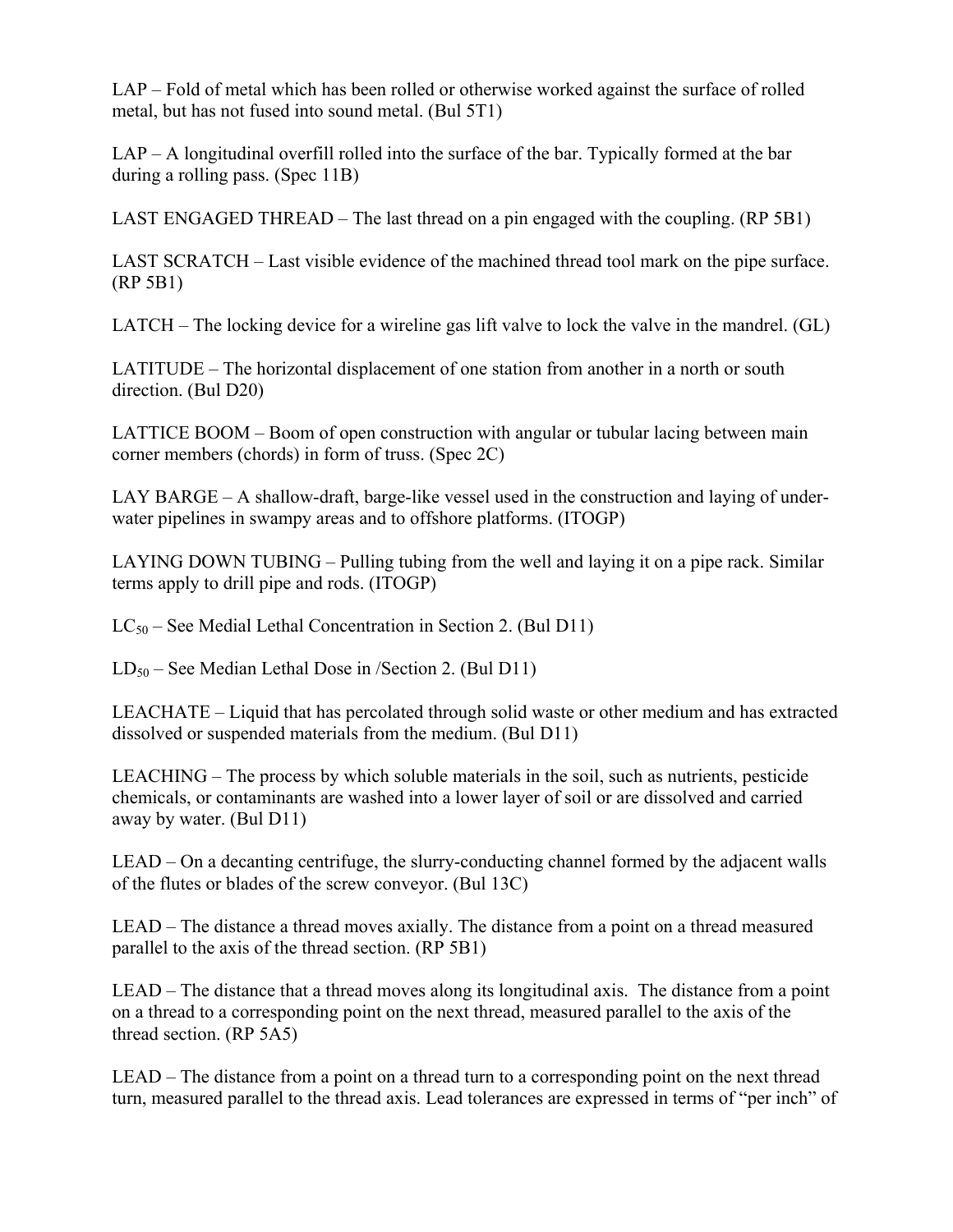threads and "cumulative," and lead errors must be determined accordingly. For interval measurements over lengths other than 1 in. (25,40 mm) the observed errors should be calculated to the per-inch basis. For cumulative measurements, observed errors represent the cumulative errors. (Spec 5B)

LEAD ANGLE – A method of setting the direction of the wellbore in anticipation of the bit walking. (Bul D20)

LEADING OR FRONT FLANK (STAB FLANK) – The flank of the pipe thread facing the near end of pipe. The flank of the coupling thread forcing the open end of the coupling. (RP 5B1)

LEAK – The accidental escape from a process component of liquid and/or gaseous hydrocarbons to atmosphere. (RP 14C)

LEAKAGE FIELD – This is the magnetic field forced out of the material into the air by the distortion of the field within the material caused by the presence of a discontinuity. (RP 5A5)

LEAKER – A length of pipe that will not hold hydrostatic pressure. (RP 5A5)

LEAN GAS – Natural gas containing little or no liquefiable hydrocarbons. (ITOGP)

LEASE – (1) A legal document that conveys to an operator the right to drill for oil and gas. (2) The tract of land, on which a lease has been obtained, where the producing wells and production equipment are located. (ITOGP)

LEASE AUTOMATIC CUSTODY TRANSFER (LACT OR ACT) – The measurement and transfer of oil from the producer's tanks to the oil purchaser's pipeline on an automatic basis without a representative of either having to be present. (ITOGP)

LEASE OPERATOR – One charged with the responsibility of operating all wells and equipment on a lease. Sometimes called pumper. May be required to test wells, gage tanks, make minor repairs to maintain well production, make reports of production and sales etc. (WT)

LEDGE – A projecting ridge or edge in the side of the wellbore. A ledge may be created with the bit by rotating off bottom. Other ledges occur when consolidated formations are exposed by wall cavings in the softer unconsolidated formations. (Bul D20)

LEL – Lower Explosive Limit.

LENGTH – A complete section of casing, tubing, or drill pipe. (Colloquial term is "joint.") (RP 5A5)

LENGTH OF THREAD ENGAGEMENT – The length of contact between two mated parts measured axially. (RP 5B1)

LEONARDITE – A naturally occurring oxidized lignite. See Lignite. (Bul 10C, Bul D11)

LFL – Lower Flammable Limit.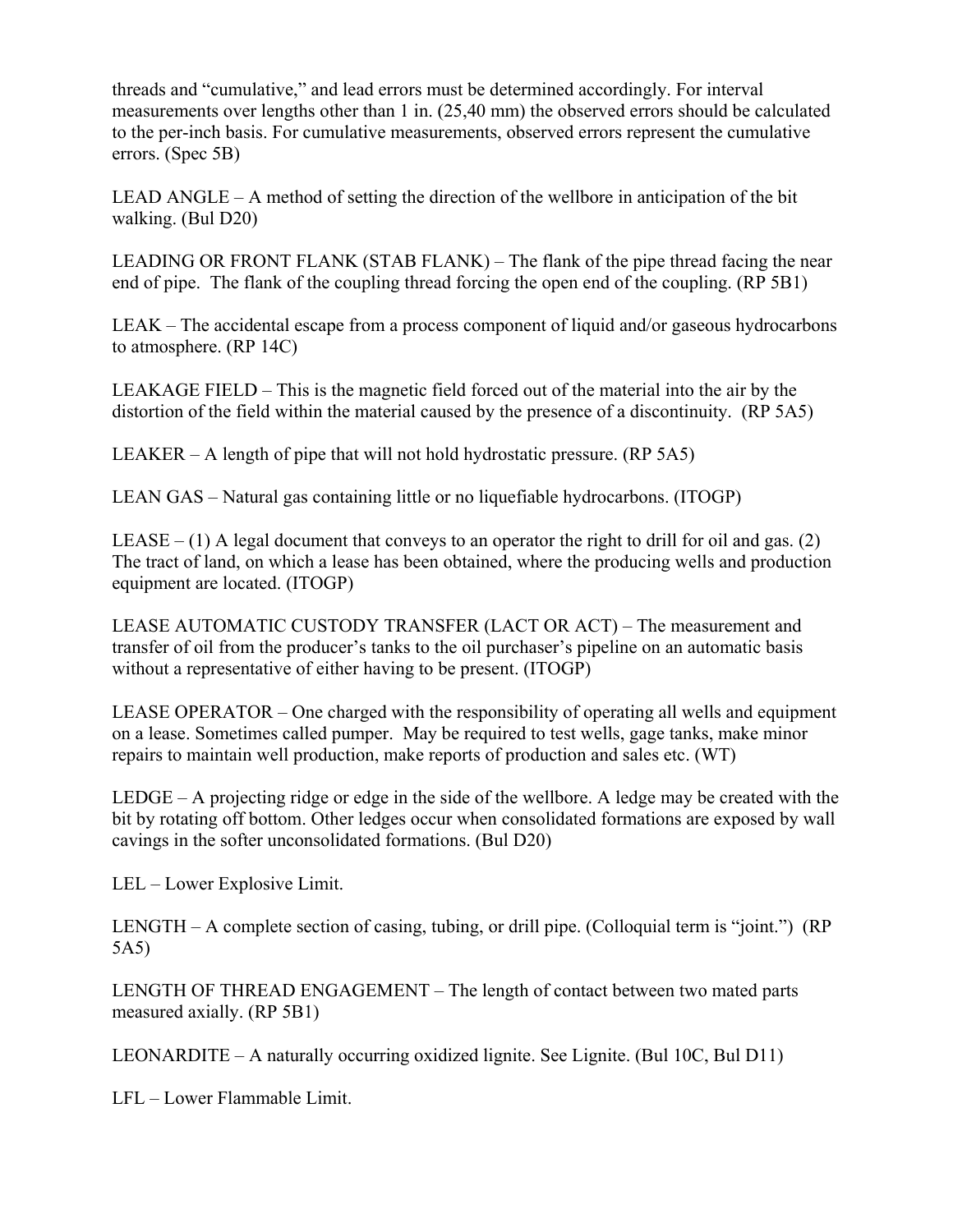LICENSED MATERIAL – Radiation source material possessed, used or transferred under license issued by the appropriate government agency. (RP 5A5)

LICENSEE – Holder of a license to use the API Monogram. (Spec Q1)

LIFE CYCLE – The phases, changes, or stages an organism passes through during its lifetime. (Bul D11)

LIFT-OFF – The perpendicular distance between detector shoe and pipe surface sometimes called "stand-off." (RP 5A5)

LIFTING COSTS – The costs of producing oil from a well or a lease. (ITOGP)

LIGHT DISCHARGE - See Preferred Term: Overflow. (Bul 13C)

LIGHT SOLIDS – See Related Term: Low Specific Gravity Solids. (Bul 13C)

LIGNITE – Brownish-black coal, intermediate between peat and bituminous coal; especially one in which the texture of the original wood is distinct (synonym Brown Coal). (Bul 10C)

LIGNITE – A collective term designating a broad group of naturally occurring amorphous, acidic materials derived form decayed vegetation, e.g., leonardite. These materials are obtained by strip mining from selected lignite deposits. The active compound is humic acid. Lignites, which may or may not be combined with chemical compounds such as sodium or potassium hydroxide and/or chromates, are used as thinners, emulsifiers, and for fluid loss control. (Bul D11)

LIGNOSULFONATE – Anionic portion of a by-product of sulfite paper manufacturing process. The heavy metal salt is used primarily in drilling fluids. The alkaline and alkaline earth salts may be used in the manufacture of certain API Class well cements and in well cementing. (Bul 10C)

LIGNOSULFONATES – Organic drilling fluid additives derived from by-products of sulfite paper manufacturing process from coniferous woods. Some of the common salts, such as the ferrochrome, chrome, calcium, and sodium, are used as universal deflocculants while others are used selectively for calcium-treated systems. In large quantities, the ferro-chrome and chrome salts are sometimes used for fluid-loss control and shale inhibition. (Bul D11)

LIMBER HOOKUP – A bottom-hole assembly that is relatively free to buckle. (Bul D20)

LIME – Calcium Hydroxide. (Bul 10C)

LIME – Commercial form of calcium hydroxide. (Bul D11)

LIME-TREATED DRILLING FLUIDS – Commonly referred to as "lime-base"muds. These high-pH systems contain most of the conventional fresh-water additives to which slaked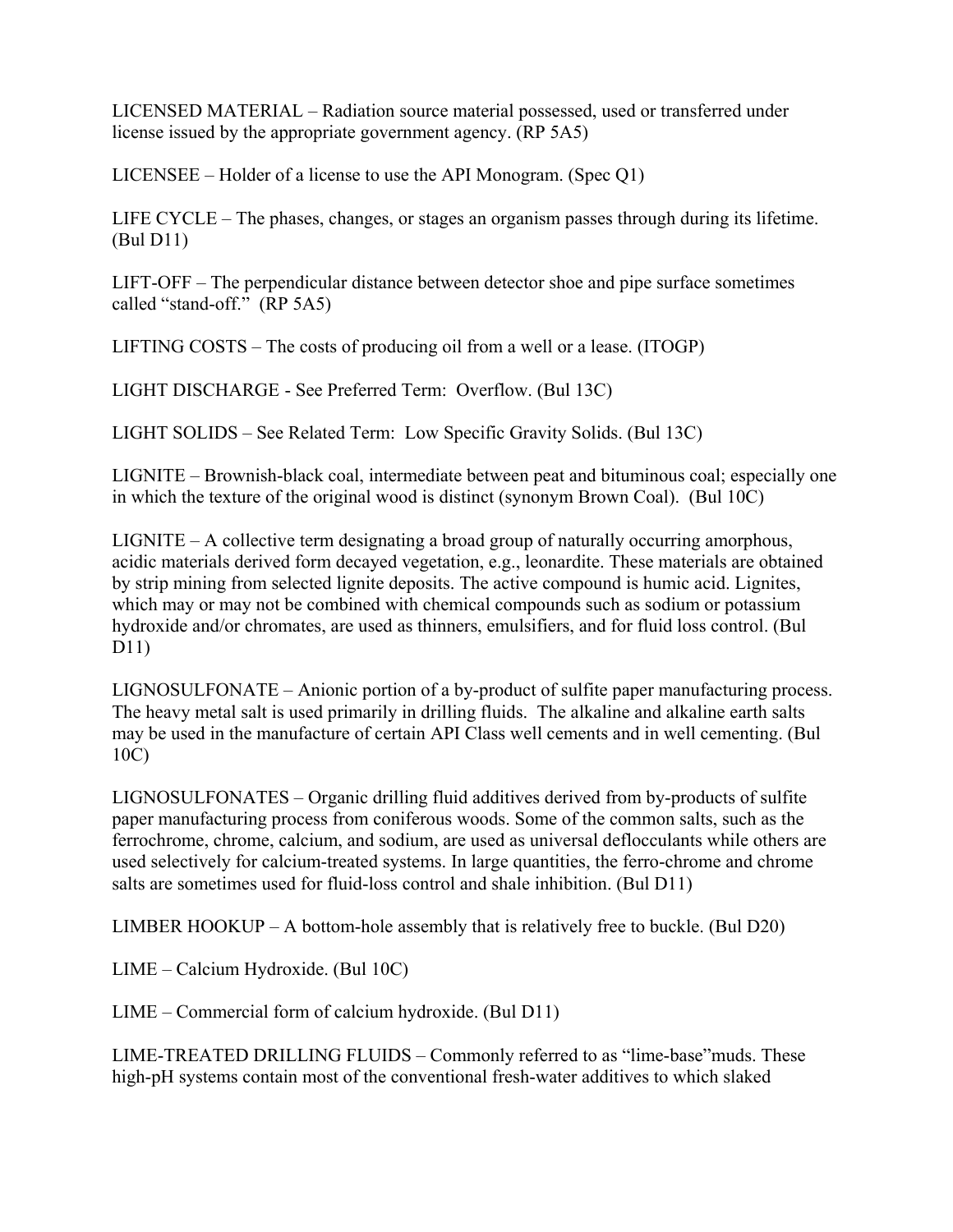hydrated lime has been added to impart special properties. The alkalinites (pH0) and lime contents vary from low to high. (Bul 10C, Bul D11)

LIMESTONE – See Calcium Carbonate. (Bul 10C)

LIMESTONE – A type of sedimentary rock rich in calcium carbonate. Limestone sometimes serves as a reservoir rock for petroleum. (ITOGP)

LIMITED VENTILATION – Although ventilated at a rate of less than six (6) air changes per hour, certain rooms, buildings, and spaces may have a natural or a mechanical ventilation system which is sufficient to reasonably assure that significant quantities of vapor-air mixtures in concentration above 25% of the lower flammable (explosive) limit (LEL) will not accumulate for significant periods of time due to hydrocarbon emissions which are relatively small in size or short in duration. These areas are considered to have "limited ventilation." While such areas may justify a classification reduction from Division 1 to Division 2, they never should be considered as unclassified based on ventilation rates along. (RP 500B)

LINE OF CLOSURE – A straight line, in a horizontal plane containing the last station of the survey, drawn from the projected surface location to the last station of the survey. (Bul D20)

LINEAR IMPERFECTIONS – Linear imperfections include, but are not limited to, seams, laps, cracks, plug scores, cuts and gouges. (Spec 5A)

LINEARITY – Amplitude: The characteristic of an ultrasonic testing system indicating its ability to respond in a proportional manner to a range of echo amplitudes produced by specified reflectors. Distance: The characteristic of an ultrasonic testing system indicting its ability to respond in a proportional manner to a range of echo signals, produced by specified reflectors, variable in time, usually a series of multiple back reflections. (RP 2X)

LINED OUT – Refers to being on a satisfactory trajectory with the proper angle of inclination and direction. (Bul D20)

LINER – Any string of casing whose top is situated at any point below the surface. (Bul 10C)

LINER – Refer to Casing. (RP 54)

LINER – Partial length pipe string extending between bottom of borehole to an elevation above bottom of the previous casing string. Liner performs same function as productive casing in sealing off productive zones and water bearing formations. Liner may or may not be cemented in place. (RP 54)

LIPOPHILE – A substance usually colloidal and easily wetted by oil. (Bul D11)

LIPOPHILIC – Having an affinity for oil. (Bul D11)

LIQUID – A substance which flows readily, does not tend to expand indefinitely like a gas, assumes the form of its container while retaining its independent volume, and has form which can be seen and felt. (WT)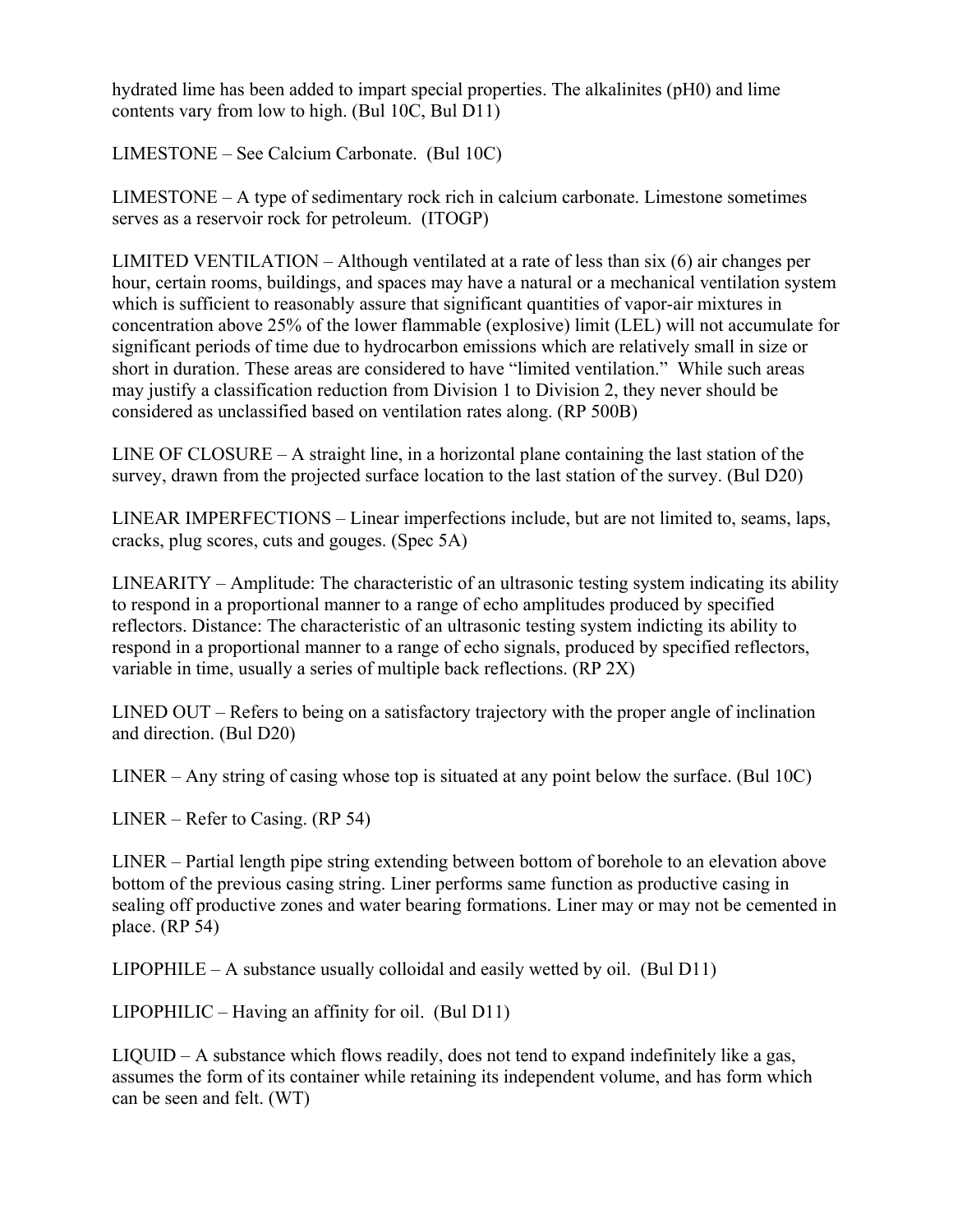LIQUID CAPACITY – The maximum volume rate at which a decanting centrifuge or screen can handle liquid without detriment to separation. (Bul 13C)

LIQUID DISCHARGE – That stream from a liquid-solids separation device which contains a higher percentage of liquid fraction than does the feed. (Bul 13C)

LIQUID (FLUID) PACKED – In horizontal treaters the coalescing section or entire treater may operate completely full if liquid. This condition is referred to as liquid (fluid) packed. (Spec 12L)

LIQUID METER – A measurement device to determine volume of liquid passing a given point in line. Usually calibrated in barrels or gallons. (WT)

LIQUID OVERFLOW- The discharge of liquids from a process component through a gas (vapor) outlet. (RP 14C)

LIQUID SATURATION – The portion of the pore space in a reservoir rock which is occupied by a liquid phase. (RP 44)

LIVE OIL – Crude oil that contains gas and has not been stabilized or weathered. This oil can cause gas cutting when added to drilling fluid and is a potential fire hazard. (Bul D11)

LIVE ROLLER CIRCLE - An assembly of multiple swing rollers free to roll between revolving upperstructure and mounting. (Spec 2C)

LOAD – Any action causing stress or strain in the structure. (RP 2T)

LOAD BLOCK, LOWER – The assembly of hook or shackle, swivel, sheaves, pins, and frame suspended by the hoisting ropes. (Spec 2C)

LOAD BLOCK, UPPER – The assembly of shackle, swivel, pins, and frame suspended from the boom point. (Spec 2C)

LOAD FLUID (KILL FLUID) – Liquid used to fill the well before pulling the tubing. (GL)

LOAD GUYLINES – Stabilizing guylines which run from a point on the mast, derrick, or pole to a point at or near the base supporting the mast or pole or to ground anchors. (Sometimes referred to as internal guylines when attached to the base.) (RP 54)

LOAD LINE (ALSO KNOWN AS HOIST LINE) – In lifting crane service it refers to the main hoist. The secondary hoist is referred to as a "Whip Line or Auxiliary Line." (Spec 2C)

LOAD OR PRESSURE FLANK – The flank which takes the load. The back  $3^\circ$  flank of buttress casing. (RP 5B1)

LOAD RATINGS – Crane ratings in pounds (kilograms, decanewtons) established by the manufacturer. (Spec 2C)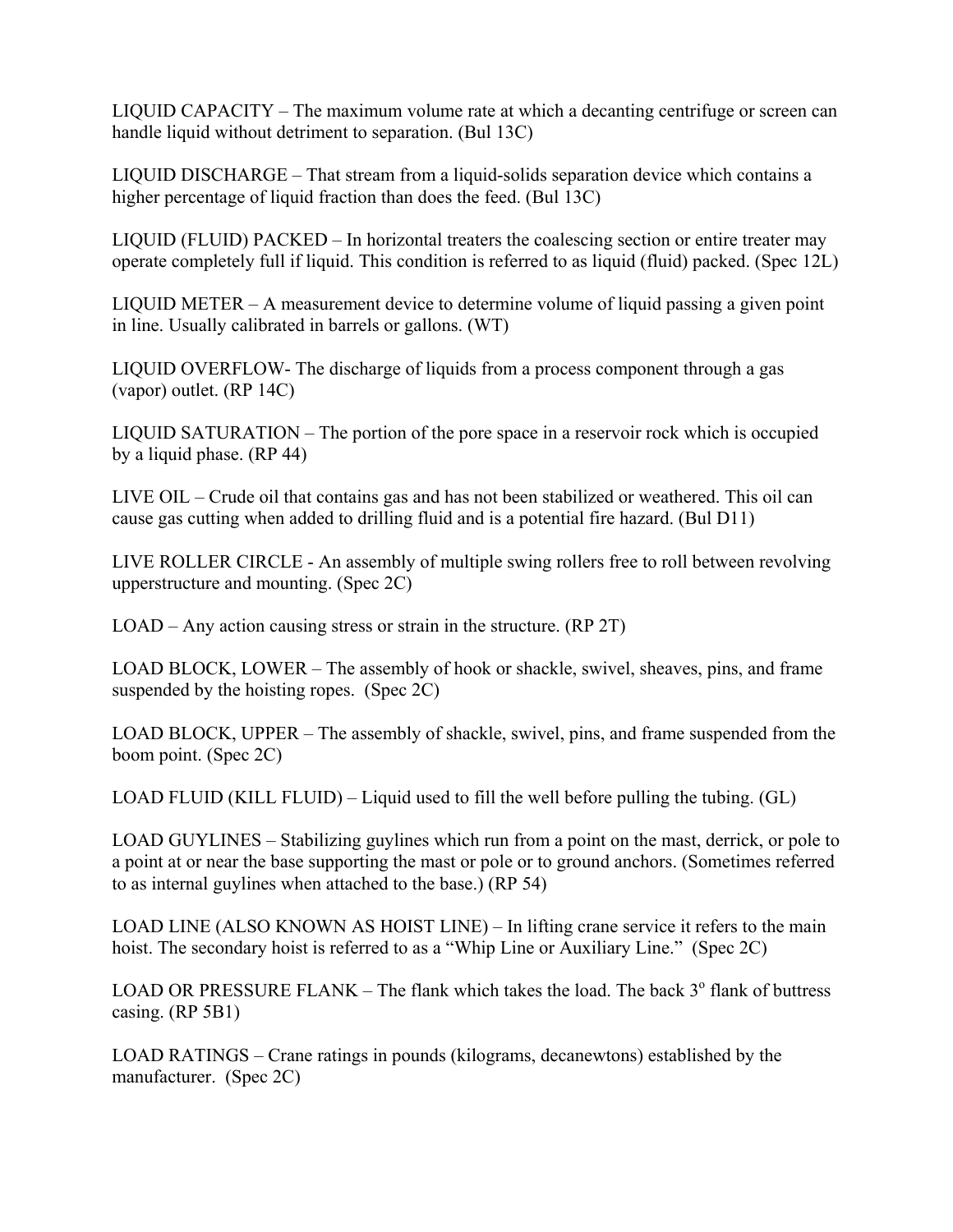LOAD-WORKING – The external load in pounds (kilograms, decanewtons), applied to the crane including the weight of load-attaching equipment such as load block, shackles, and slings. (Spec 2C)

LOCAL DIHEDRAL ANGLE – The dihedral angle between tangent surfaces at a given point along a weld joining two curved surfaces. (RP 2X)

LOCATION – The place at which a well is to be or has been drilled. (ITOGP)

LOCATION – The point at which a well is to be drilled. Also referred to as "wellsite." (RP 54)

LOCATION – Throughout this recommended practice, reference is made to areas, spaces, and locations. These terms should be considered interchangeable terms designating a threedimensional space. (RP 500B)

LOCK-IN – Synchronization of vortex-shedding frequency and structural vibration frequency producing resonant flow induced vibration. (RP 2T)

LOCKED-IN – Refers to the condition where the bottom-hole assembly is held relatively fixed within the borehole by the outer diameter of the assembly being nearly the same diameter as the drill bit, the inclination and direction of the borehole are maintained. (Bul D20)

LOCK-OUT OR TAG-OUT – A system to specify that equipment is out of service until locks or tags are removed by the authorized person. (RP 54)

LOCK SCREWS (TIE-DOWN SCREWS) – A series of threaded pins extending through the wall of a casing head or tubing head flange used to lock down hangers or energize seals. (Spec 6A)

LOCOMOTIVE (PISTON) – A locomotive (piston) is a swabcup unit used to transport and manipulate TFL tools. (RP 6G)

LOG – The strip chart record or readout of the detected imperfections in the pie being inspected by EMI or other electronic inspection equipment. (RP 5A5)

LOGGING – See Well Log. (Bul 10C)

LOGGING – See Mud Logging and Electric Logging. (Bul D1)

LONG STRING (CASING) – See Production Casing. (ITOGP)

LONG STRING (TUBING) – In a dual completed well, the tubing string to the deepest one. (ITOGP)

LONGITUDINAL FATIGUE CRACKS – Damage initiated in the pipe by vertical cyclical forces with no apparent local abrasion or denting. Fatigue cracks are the result of a combination of static and cyclic stresses produced by the weight of upper layers of pipe and/or other cargo giving a static load, and a cyclic load due to the vertical movement. (RP 5L5)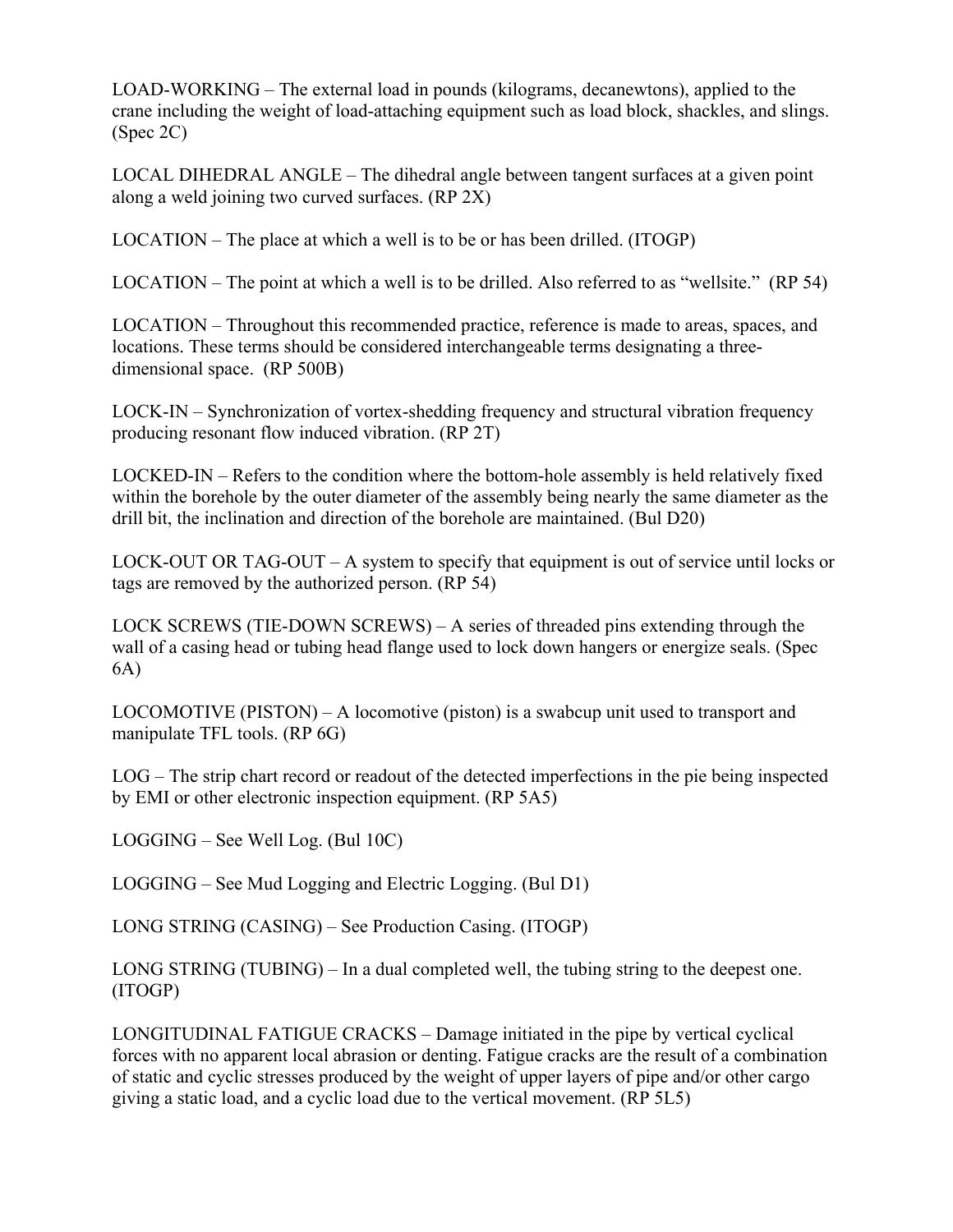LONGITUDINAL IMPERFECTION – An imperfection which has its principle direction or dimension in the approximately longitudinal direction. (RP 5A5)

LONGITUDINAL MAGNETIC FIELD – Magnetization of a material in such a way that the magnetic flux runs substantially parallel to the axis of the pipe. (RP 5A5)

LONGITUDINAL SEAM – A butt-welded seam which parallels the axis of the pipe. (Spec 2B)

LONGITUDINAL WAVE – Those waves in which the particle motion of the material is essentially in the same direction as the wave propagation. (RP 2X)

LOOP – A loop is a curved section of tube vent to a minimum 5 foot  $(1,524 \text{ m})$  radius allowing change in direction TFL lines. (RP 6G)

LOOSE GEAR – Loose gear includes all slings, nets, hooks, baskets, shackles, chains, ropes, cables, life vests, etc., necessary in crane operations to attach the load to the crane hook or block and to move the load. (Life jackets and life vests are terms for a Coast Guard approved life saving device able to support an unconscious man in the face-up position. Work vests are buoyant flotation devices usually made of a plastic foam and work vests are not approved for work over water or for personnel transfer.) (Spec 2C)

LOSS OF BACK REFLECTION (ULTRASONIC) – Absence of or a significant reduction of an indication from the back surface of the article being inspected. (RP 2X, RP 5A5)

LOSS CIRCULATION – See Circulation, Loss of. (Bul 10C, Bul D11)

LOSS OF HEAD OR FRICTION LOSS – See Pressure-Drop Loss. (Bul 10C, Bul D11)

LOST-CIRCULATION ADDITIVES – Materials added to drilling fluid to control or prevent lost circulation. These materials are added in varying amounts and are classified as fiber, flake, or granular. (Bul D11)

LOST CIRCULATION MATERIAL – A material added to cement slurries or drilling fluids which is designed to prevent the loss of cement or mud to the formation. See Bridging Material. (Bul 10C)

LOST RETURNS – Loss of drilling fluids into the formation resulting in a decrease in pit volume. (RP 53)

LOST RETURNS – See Circulation, Loss of. (Bul D11)

LOST WORKDAYS – There are two separate classifications.

Days away from work – (These days are evaluated under this Award Plan.) The number of workdays (consecutive or not) on which an employee would have worked but could not because of occupational injury or illness. The number of lost workdays should not include the day of injury or onset of illness or any days on which the employee would not have worked even though able to.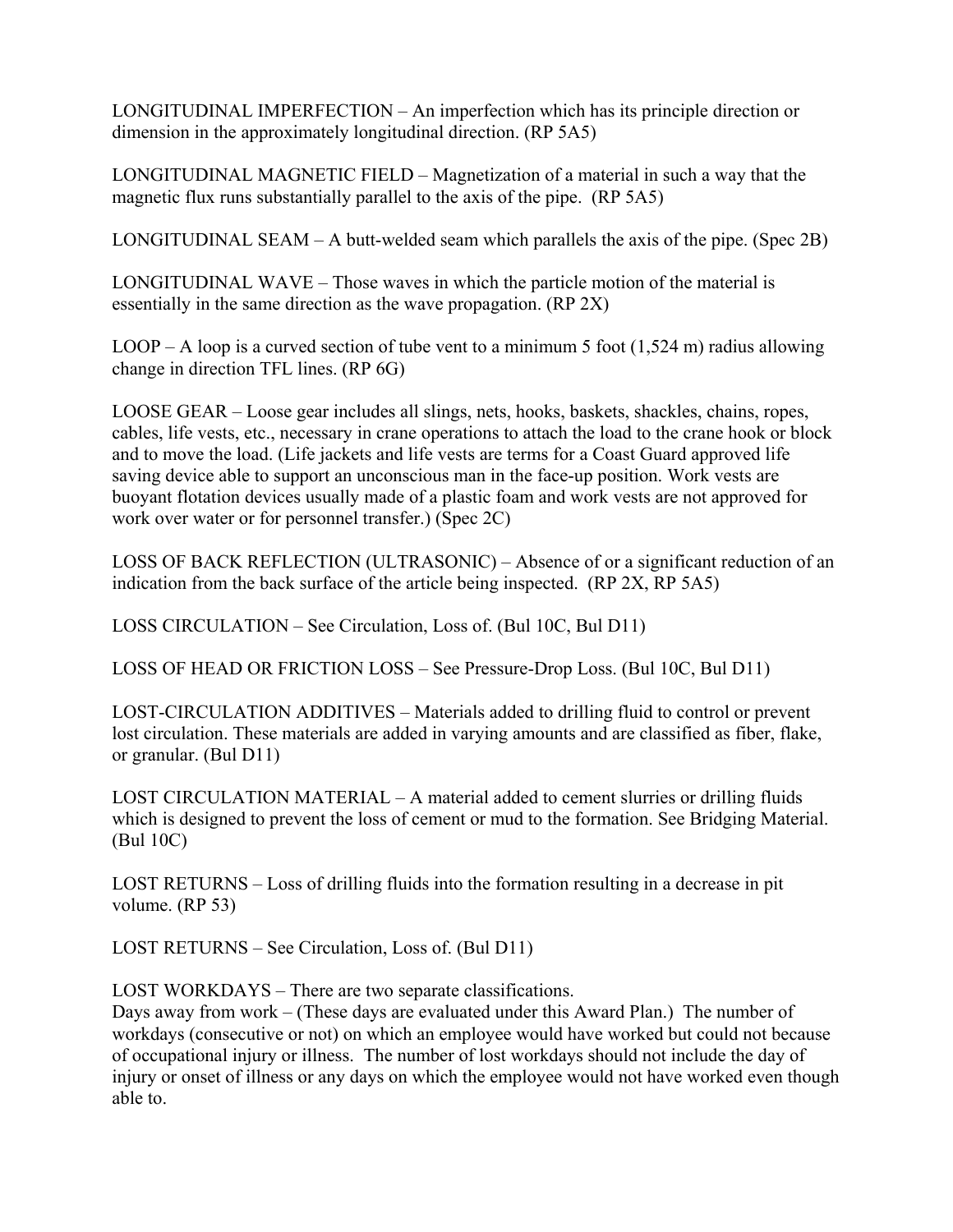Days of restricted activity – (These days are not evaluated under this Award Plan.) The number of workdays (consecutive or not) on which, because of injury or illness

- 1. The employee was assigned to another job on a temporary basis, or
- 2. The employer worked at a permanent job less than full time, or

3. The employee worked at a permanently assigned job but could not perform all duties normally connected with it. (Bul T5)

LOW-ANGLE HOLES – Generally conceded to be holes for which the inclination from vertical is less than 20 degrees. (Bul D20)

LOW FLOW – Flow in a process component less than the minimum operating flow rate. (RP 14C)

LOW FREQUENCY MOTION – Motion response at frequencies below wave frequencies typically with periods ranging from 30 to 300 seconds. (RP 2T)

LOW LIQUID LEVEL – Liquid level in a process component below the lowest operating level. (RP 14C)

LOW PRESSURE – Pressure in a process component less than the minimum operating pressure. (RP 14C)

LOW-SOLIDS DRILLING FLUIDS – A designation given to any type of drilling fluid where high performing additives, e.g., CMC, have been partially or wholly substituted for commercial or natural clays. For comparable viscosity and densities (weighted with barite), a low-solids drilling fluid will have a lower volume-percent solids content. (Bul 10C, Bul D11)

LOW SPECIFIC GRAVITY SOLIDS – Salts, drilled solids of every size, commercial colloids, lost circulation materials; i.e., all solids in drilling fluid, except barite or other commercial weighting materials. (Bul 13C)

LOW TEMPERATURE – Temperature in a process component less than the minimum operating temperature. (RP 14C)

LOW-YIELD CLAYS – Commercial clays chiefly of the calcium montmorillonite type having a yield in the range of 15 to 30 bbl/ton  $(2.63 \text{ to } 5.25 \text{ m}^3/t)$  usually refers to per cent by weight. If per cent by volume is means, it should be so stated. (Bul 10C)

LOW-YIELD CLAYS – Commercial clays chiefly of the calcium montmorillonite type having a yield of approximately 15 to 30 bbl/ton. (Bul D11)

LOWER DECK – Lowest primary deck level consisting of girders, beams and plate elements. (RP 2T)

LOWER EXPLOSIVE LIMIT (LEL) – The lowest concentration by volume of combustible gases in mixture with air that can be ignited at ambient conditions. (RP 14C)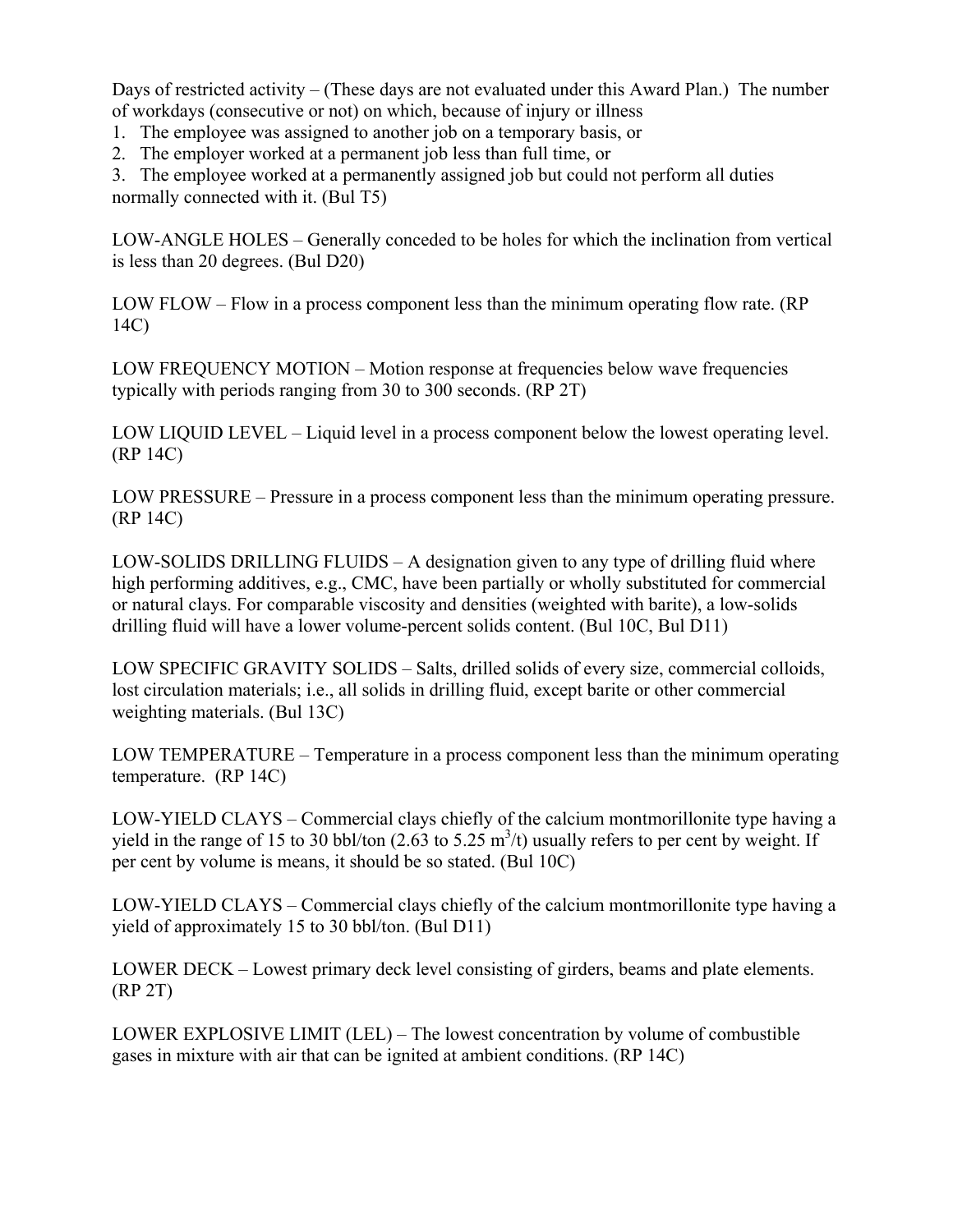LUBRICATOR – A specially fabricated length of pipe that is usually temporarily placed above a valve on top of the Christmas tree. Lubricators are used to run special tools, usually on a wireline, into a producing well without having to kill the well. (ITOGP)

LUBRICATOR – A lubricator is a tube and valve assembly that permits tool strings to be inserted into and removed from a pressurized system. (RP 6G)

LUBRICATOR – A specially fabricated length of pipe with union connectors and bleed-off valves that is temporarily placed above a valve on top of the casing or tubing head. Lubricators afford a method of sealing off pressure yet still allow the passage of a device, usually on a wireline, or substance into the well without having to kill the well. (WLOP)

LUBRICATOR ASSEMBLY – Fabricated length(s) of casing or tubing equipped with a packoff and a wireline blowout preventer which is temporarily installed to provide surface pressure control while running or pulling wireline tools. (RP 57)

LUFFING – See Derricking. (Spec 2C)

LYOPHILIC – Having an affinity for the suspending medium, such as bentonite in water. (Bul D11)

LYOPHILLIC COLLOID – A colloid that is not easily precipitated from a solution and is readily dispersible after precipitation by an addition of the solvent. (Bul D11)

LYOPHOBIC COLLOID – A colloid that is readily precipitated from a solution and cannot be redispersed by an addition of the solution. (Bul D11)

-M-

 $M_f$  – The methyl orange alkalinity of the filtrate, reported as the number of milliliters of 0.02 Normal (N/50) acid required per milliliter of filtrate to reach the methyl orange end point. (pH 4.3). (Bul D11)

MACARONI STRING – Tubing inside tubing. (GL)

MACARONI STRING – A strong of tubing of very small diameter. (ITGOP)

MACHINERY AREA – An area where equipment incorporating rotating or reciprocating mechanical equipment in the form of internal combustion engines, gas turbines, electric motors, generators, pumps and compressor is located. (RP 2G)

MAGNETIC DECLINATION – Angular difference, east or west at any geographical location between true north or grid north and magnetic north. (Bul D20)

MAGNETIC FIELD – Region around a magnet experiencing lines of force from that magnet. (Bul D20)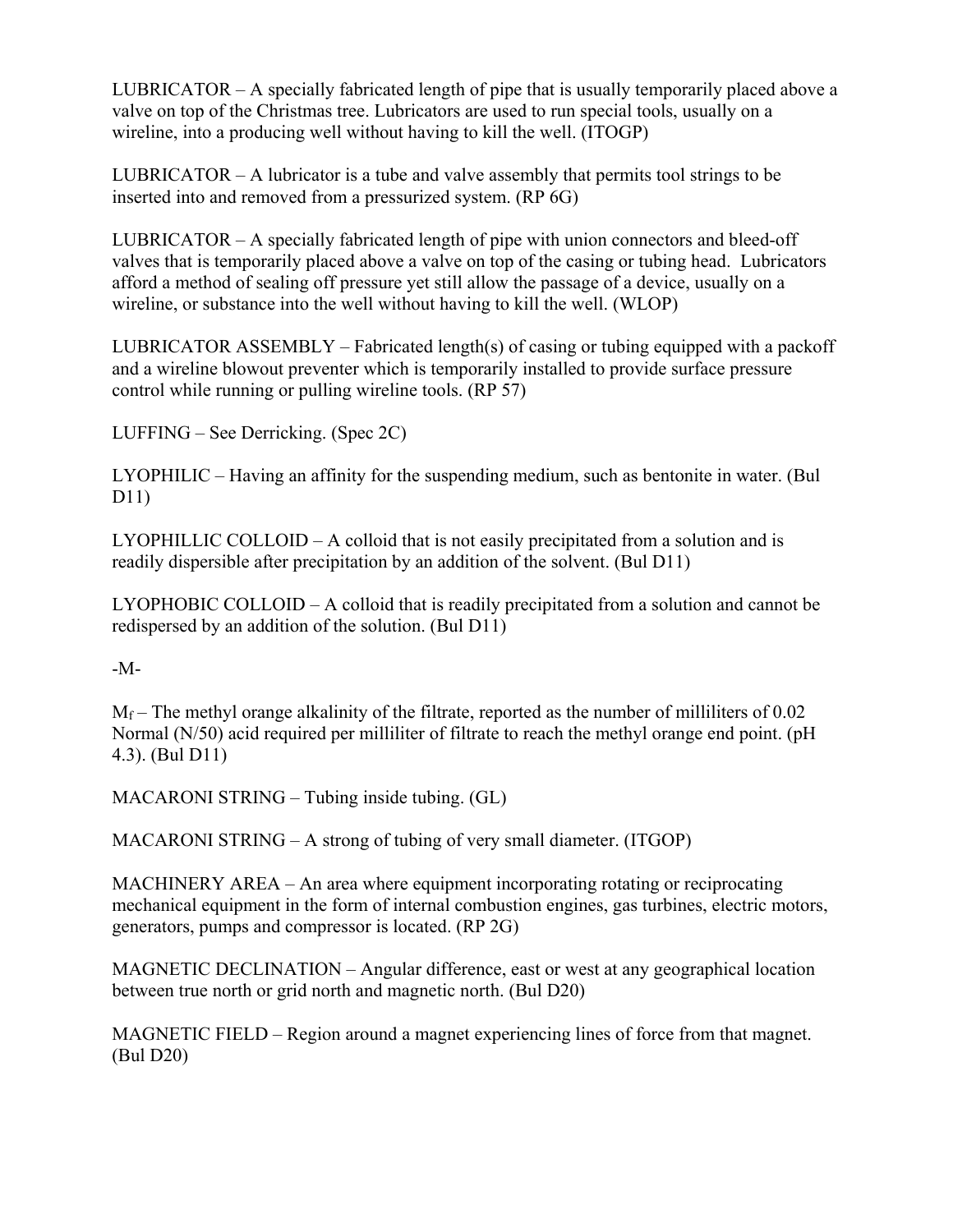MAGNETIC FIELD – The space around a magnet within which ferromagnetic materials are attracted is called a magnetic field. (RP 5A5)

MAGNETIC FIELD INDICATOR – A device which indicates the direction and strength of a magnetic field. (RP 5A5)

MAGNETIC INTERFERENCE – That condition which occurs when extraneous magnetic forces cause a magnetic compass to read incorrectly. (Bul D20)

MAGNETIC MOMENT – The product of the strength of one of the poles of a magnet by the distance between the ples. (D20)

MAGNETIC NORTH – The direction from any geographical location on the earth's surface to the north magnetic pole. (Bul D20)

MAGNETIC PARTICLES – Finely divided ferromagnetic particles selected and prepared for magnetic particle inspection by the dry method. (RP 5A5)

MAGNETIC POLE – The area on a magnet at which the magnetic field enters and leaves the magnet. Magnets have two poles, the north pole and the south pole. (Bu D20)

MAGNETIC POLES – The area on a magnetized pipe from which the magnetic field is "leaving or returning," usually at its end when longitudinally magnetized. (RP 5A5)

MAGNETIC SURVEY – A directional survey in which the direction is determined by a magnetic compass detecting the earth's magnetic field. (Bul D20)

MAGNETISM – The ability of a magnet to attract or repel another magnet is called magnetism. Also recognized as a force-field surrounding conductors carrying electric current. (RP 5A5)

MAGNETIZED DRILLING ASSEMBLIES – A drilling assembly may retain residual magnetism, this magnetism affects the magnetic compass. (Bul D20)

MAGNETIZING FORCE – Magnetizing force is considered to be the total force tending to set up a magnetic field in a magnetic circuit divided by its length. It is usually designated by the letter "H" and the unit is the "oerstedd." (RP 5A5)

MAGNETOMETER – A device for measuring the strength of magnets or magnetic fields. Also know as a Gaussmeter. (RP 5A5)

MAGNETOMOTIVE FORCE (mmf)- The produce of the current and the number of turns in a current carrying coil. (RP 5A5)

MAIN COLUMNS – Vertical, Cylindrical or multifaceted buoyancy members of the hull structure which provide platform stability and deck support. Tendons are supported by thee columns. (RP 2T)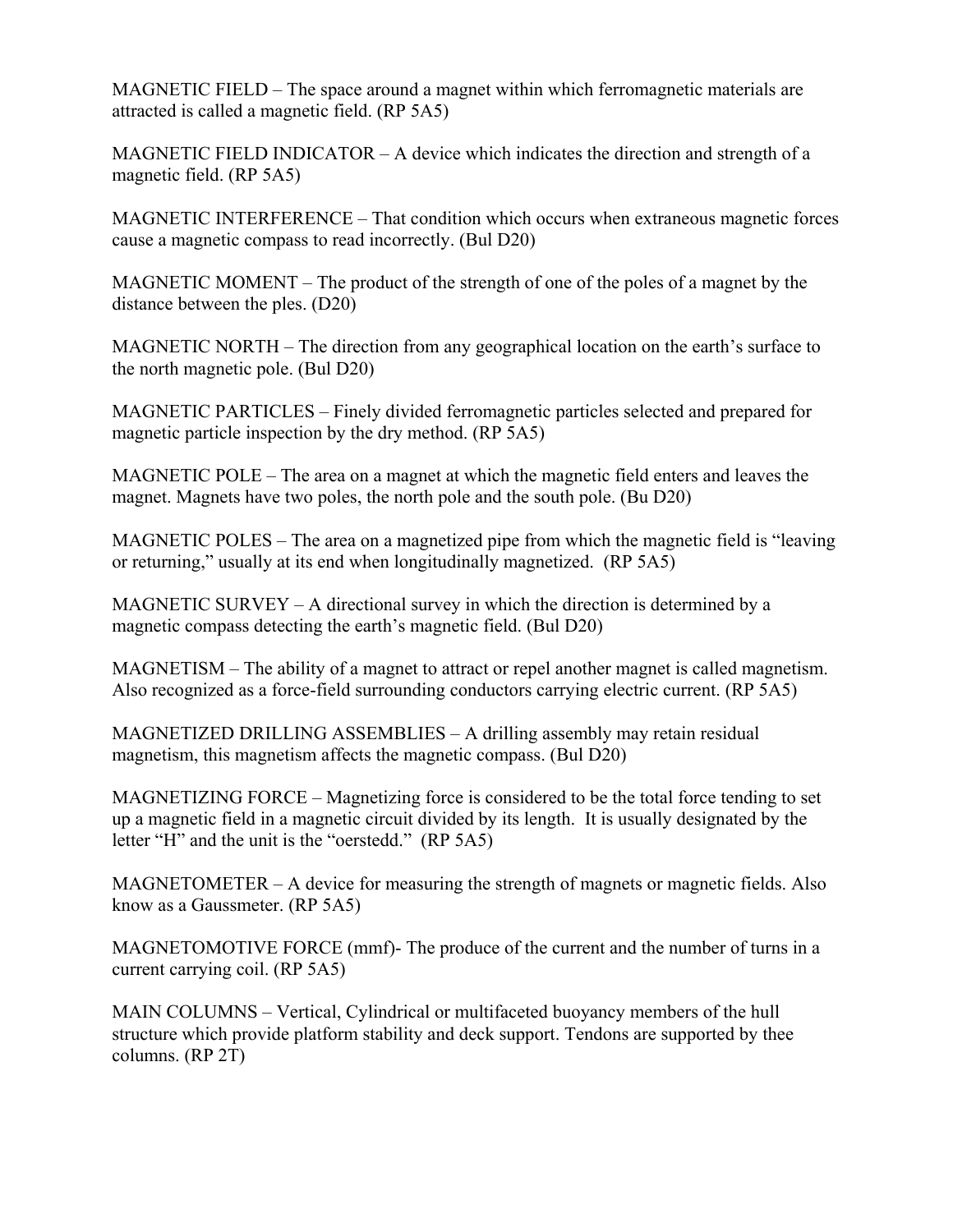MAIN GIRDERS – Deck elements spanning between the primary load carrying subsystem. (RP 2T)

MAIN HOIST LINE – See Load Line. (Spec 2C)

MAJOR CONE – An imaginary cone that passes over the crest of the external thread and the root of internal thread. (RP 5A5, RP 5B1)

MAJOR DIAMETER – The crest diameter of the external thread and the root diameter of the internal thread. The largest diameter of the thread. (RP 5B1)

MAJOR STRUCTURAL REVISION – A change to the structure which reduces the loadcarrying capability of any structural component or for which a revised load chart has been established. (Spec 2C)

MAKE A HAND – To become a good worker. (ITOGP)

MAKE-AND-BREAK – To connect and disconnect a connection. (Spec 6A, Spec 16A)

MAKE IT UP – To screw a pipe or threaded connection tight by the use of a wrench. (ITOGP)

MAKE UP – To assemble and join parts to form a complete unit, as to make up a string of tubing. To screw together two threaded pieces. (ITOGP)

MAKING A CONNECTION – Act of screwing a joint of pipe or rods onto the string suspended in the wellbore. (RP 54)

MAKING A TRIP – Consists of hoisting (pulling) the pipe or rods to the surface and returning same to the wellbore. (RP 54)

MAKING UP A JOINT – Act of screwing a joint of pipe into another joint. (RP 54)

MALE CONNECTION – A connection with the threads on the outside. (ITOGP)

MALFUNCTION – Any condition of the SSSV system that causes it to operate improperly, but odes not prevent the performance of its design function of preventing uncontrolled well flow; e.g., premature closure or inability to reopen after closure. (RP 14B, RP14H)

MALFUNCTION – Any condition of a device or an equipment item that causes it to operate improperly, but does not prevent the performance of its design function. (RP 14C)

MALFUNCTION – Any condition of SSSV equipment that causes it to operate improperly, but does not prevent the performance of its design function of preventing uncontrolled well flow; e.g., premature closure or inability to reopen after closure. (Spec 14a)

MALFUNCTION – Any condition of SSV/USV equipment that causes it to operate improperly, but does not prevent the performance of its design function of preventing uncontrolled well flow; e.g., premature closure or inability to reopen after closure. (Spec 14D)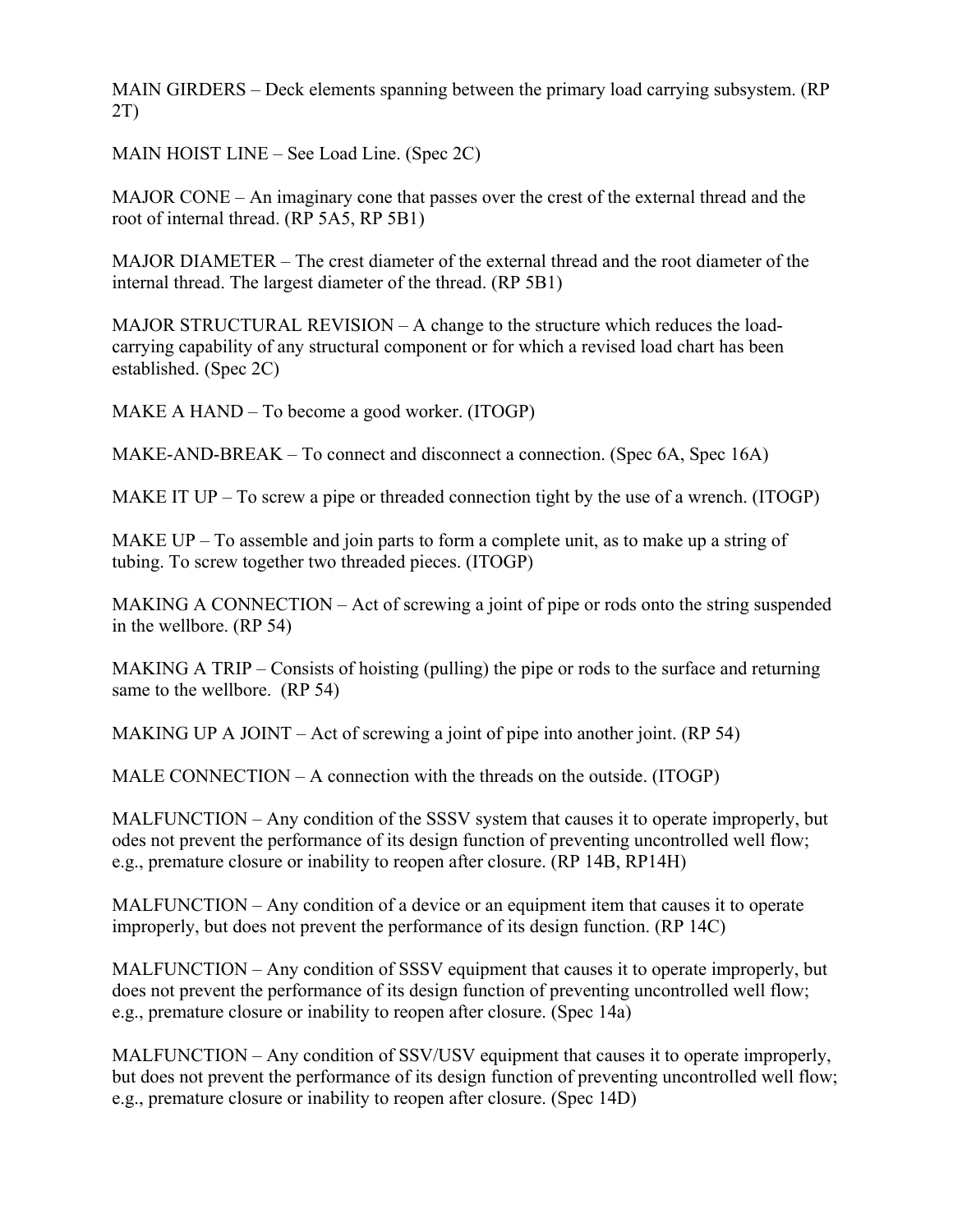MANDREL – See Wireline or Tubing Retrievable. (GL)

MANIFOLD – An accessory system of valves and piping to a main piping system (or other conductors) that serves to divide a flow into several parts, to combine several flows into one, or to reroute a flow to any one of several possible destinations. (ITOGP)

MANIFOLD & HEADER SYSTEM – An assembly of pipe, valves and fittings by which fluid flow from one or more sources is selectively directed to one or more outlets. Commonly, the flow line from the wellhead is connected to a manifold and each manifold outlet is connected to a header which directs the flow to one of the production systems. An injection manifold divides a common source of gas, water, or other fluid among several injection wells. (RP 2G)

MANIFOLD – An assembly of pipe, valves, and fittings by which fluid from one or more sources is selectively directed to various process systems. (RP 14E)

MANNED PLATFORM – A platform which is actually and continuously occupied by persons accommodated and living thereon. (RP 2A)

MANNED PLATFORM – A platform on which people are routinely accommodated for more than 12 hours per day. (RP 14F, RP 14G)

MANUFACTURER – The firm, company, or corporation furnishing the plate steel used in the fabrication of the structural steel pipe. (Spec 2B)

MANUFACTURER – Includes pipe mills, processors, threaders, and manufacturers of couplings, pup joints and connectors, as applicable. (Spec 5AC)

MANUFACTURER – An API Licensee/Applicant who makes or processes products and/or materials. (Spec Q1)

MANUFACTURER – The principal agent in the design, fabrication and furnishing of SSSV equipment who chooses to comply with API Specification 14A. (RP 14B, Spec 14A)

MANUFACTURER – The principal agent in the design, fabrication and furnishing of an SSV/USV actuator and/or SSV/USV valve who chooses to comply with API Spec 14D. The SSV/USV valve and SSV/USV actuator define functional entities and do not necessarily represent the units as supplied. (RP 14H, Spec 14D)

MANUFACTURERS – A term denoting individuals or companies who make or process equipment and/or material for which AP Standards have been or are being formulated. (Bul S1)

MARGINAL WELL – A low producing rate well that is approaching depletion to the extent that any profit from its continued production is doubtful. (ITOGP)

MARINE DRILLING RISER – A tubular conduit serving as an extension of the well bore from the equipment on the wellhead at the seafloor to a floating drilling rig. (RP 2R)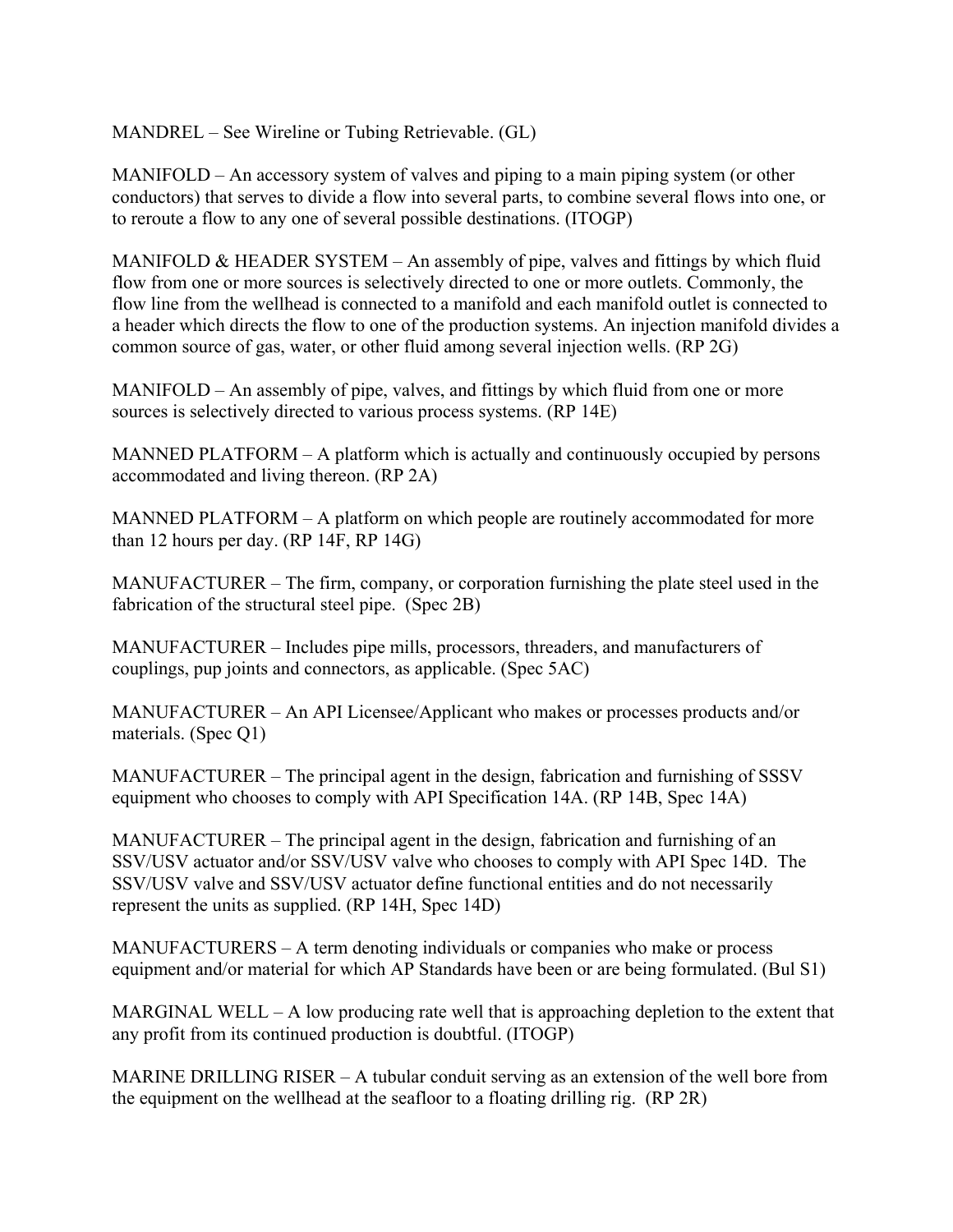MARKERS – A series of indications on the horizontal trace of the cathode ray tube which calibrates the trace in increments of time or distance. (RP 2X)

MARKING – The term "marking" is used to refer to the assorted marks on tubular products, and includes inspection markings made with paint sticks and stencils, and ball-point paint tubes. (RP 5A5)

MARSH BUGGY – A tractor-like vehicle whose wheels are fitted with extra large rubber tires for use in swamps. (ITOGP)

MARSH FUNNEL – An instrument used in determining the Marsh funnel viscosity. The marsh funnel is a container with a fixed orifice at the bottom so that, when filled with 1,500 mL fresh water, 1 qt (946 mL) will flow out in  $26 \pm 0.5$  sec. For 1,000 mL fresh water outflow, the efflux time is  $27.5 \pm 0.5$  sec. See API RP 13B for specifications. (Bul 10C, Bul D11)

MARSH FUNNEL VISCOSITY – Commonly called the funnel viscosity. The Marsh funnel viscosity is reported as the number of seconds required for a given fluid to flow 1 qt through the Marsh funnel. In some areas the efflux quantity is 1,000 cc. See API RP 13B for instructions. See also Kinematic Viscosity. (Bul D11)

MASS – The effective weight of a particle considering its specific gravity and particle size. (Bul 13C)

MASS FLOW METERS – Provide measurement of fluid volume and fluid density through same meter. (T)

MAST- Refer to "Derrick (Mast)." (RP 54)

MAST (Also known as  $GANTRY$ ) – A frame hinged at or near the boom hinge for use in connection with supporting a boom. Head of mast is usually supported and raised or lowered by the boom hoist ropes. (Spec 2C)

MAST – A structural tower comprised of one or more sections assembled in a horizontal position near the ground and then raised to the operating position. If the unit contains two or more sections, it may be telescoped or unfolded during the erection procedure. (Spec 4F)

MAST – A portable derrick capable of being erected as a unit, as distinguished from a standard derrick which cannot be raised to a working position as a unit. Used for well drilling or well work-over. (WLOP)

MAST SET-UP DISTANCE – The distance from the center line of the well to a designated point on the mast structure defined by a manufacturer to assist in the setup of the rig. (Spec 4F)

MASTER CLUTCH – Disengages prime mover from all motions of the crane. (Spec 2C)

MASTER COUPLING LINK – Is an alloy steel welded coupling link used as an intermediate link to join alloy steel chain to master links. (Spec 2C)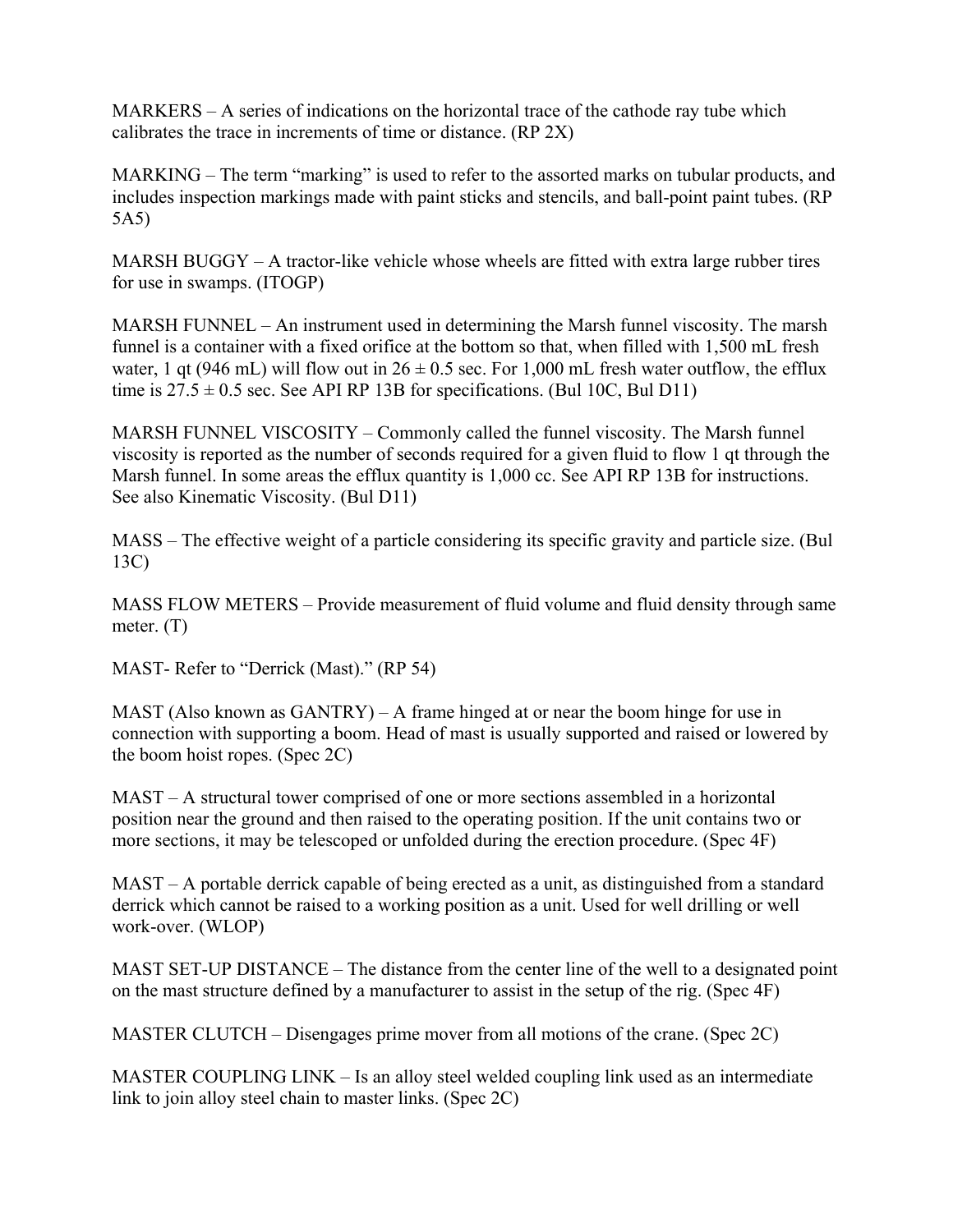MASTER LINK OR GATHERING RING – Is a forged or welded steel link used to support all members (legs) of an alloy steel chain sling or wire rope sling. (Spec 2C)

MASTER VALVE – A large valve located on the Christmas tree used to shut in a well. (ITOGP)

MASTER VALVE – A large valve used to shut in a well.  $(GL)$ 

MASTER VALVE – A large valve located on the Christmas tree. It is used to open or close the well. (WLOP)

MASTER VALVE – Normally the lowermost valve(s) in the vertical run of the Christmas tree. (RP 57)

MASTER WELL COURSE MAPS – Plots showing the locations of the wellbores of several wells in an area. (Bul D20)

MATERIAL BALANCE – In reservoir engineering, a volumetric balance which states that since the volume of a reservoir is constant, the algebraic sum of the volume changes of the oil, free gas, and water volumes must be zero. (SSWID)

MATERIAL NOISE – Extraneous signals caused by the structure of the material being tested. (RP 2X)

MATERIAL PERFORMANCE BASES – Capabilities which must be demonstrated, as a minimum, for material to satisfy the criteria of this standard. (Spec 6A Spec 16A)

MATING JOINTS – Intersection of deck and hull structures on a non-integrally constructed platform. (RP 2T)

MAWP – Maximum Allowable Working Pressure

MAXIMUM ALLOWABLE OPERATING PRESSURE – The highest operating pressure allowable at any point in a pipeline system during normal flow or static conditions. (RP 14C)

MAXIMUM ALLOWABLE WORKING PRESSURE – The maximum allowable working pressure (MAWP) is the maximum pressure, permissible by the ASME Code, at the top of the separator in its normal operating position for a designated temperature. (Spec 12J)

MAXIMUM ALLOWABLE WORKING PRESSURE – The highest operating pressure allowable at any point in any component other than a pipeline during normal operation or static conditions. (RP 14C)

MAXIMUM ALLOWABLE WORKING PRESSURE – The maximum gage pressure permissible at the top of a completed vessel in its operating position for a designated temperature. This pressure is based on calculations for every element of the vessel using nominal thicknesses exclusive of allowances for corrosion and thickness required for loadings other than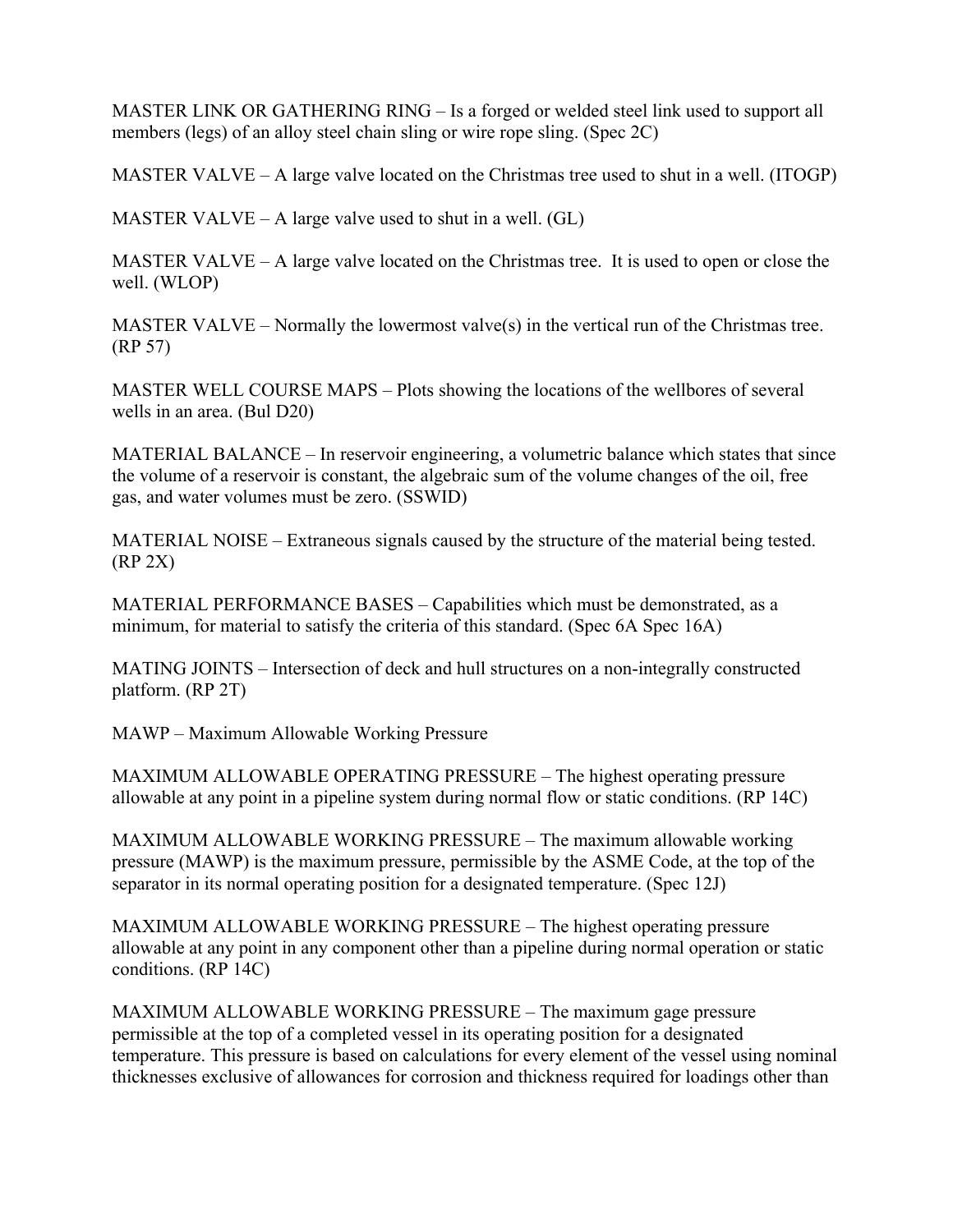pressure. It is the basis for the pressure setting of the pressure relieving devices protecting the vessel. (Spec 12L)

MAXIMUM ANGLE (MAXIMUM AVERAGE ANGLE) – Refers to the angle of inclination to which the wellbore is held in the "locked-in" straight section. (Bul D20)

MAXIMUM ANTICIPATED SURFACE PRESSURE – The highest pressure predicted to be encountered at the surface of a well. (RP 57)

MAXIMUM CONNECTED CONDITION – The maximum connected condition is defined as that combination of wind velocity, wave heights and period, water depth, current and offset up to which the drilling unit can be expected to hold location with the riser connected to the BOP stack. (RP 2P)

MAXIMUM DESIGN CONDITION – The maximum design condition is defined as that combination of wind velocity, wave height and period, current velocity, water depth and vessel offset for which the mooring system is designed. Generally the drilling unit will likely be disconnected from seafloor drilling equipment as required so that large values of offset can be tolerated. The magnitude of thee values should be known to those people responsible for the drilling unit's operation in order that abandonment of location can be achieved in a timely fashion. The maximum design condition is the concurrent collinear combination of the design wind, design wave and design current. (RP 2P)

MAXIMUM ENVIRONMENTAL CONDITION – The maximum environmental condition for a given location and time period is defined as that combination of wind velocity, wave height and period, water depth and current velocity that will create the largest force on a fixed permanent structure. These values are generally the criteria used for designing fixed, permanent structures. They may not be the same values used for a floating drilling unit since it retains the option to leave location before these conditions develop. (RP 2P)

MAXIMUM OPERATING CONDITION – The maximum operating condition is defined as that combination of wind velocity, wave height and period, water depth, current and offset up to which the drilling unit can be expected to sustain drilling operations. These values should be known to the people responsible for the drilling unit's operations in order that timely plans to suspend operations can be performed. (RP 2P)

MAXIMUM OPERATING TEMPERATURE – The temperature at which a gun can be held for a specified period of item and function normally. (RP 43)

MAXIMUM PERMISSIBLE DOGLEG – Refer to "Dogleg Types, Permissible." (Bul D20)

MAXIMUM RATED STATIC HOOK LOAD –The Maximum Rated Static Hook Load, for the specified number of lines strung to the traveling block, is the sum of the weight that is applied at the hook and the traveling equipment for the designated location of the dead line anchor and in the absence of any pipe setback, sucker road or wind loadings. (Spec 4F)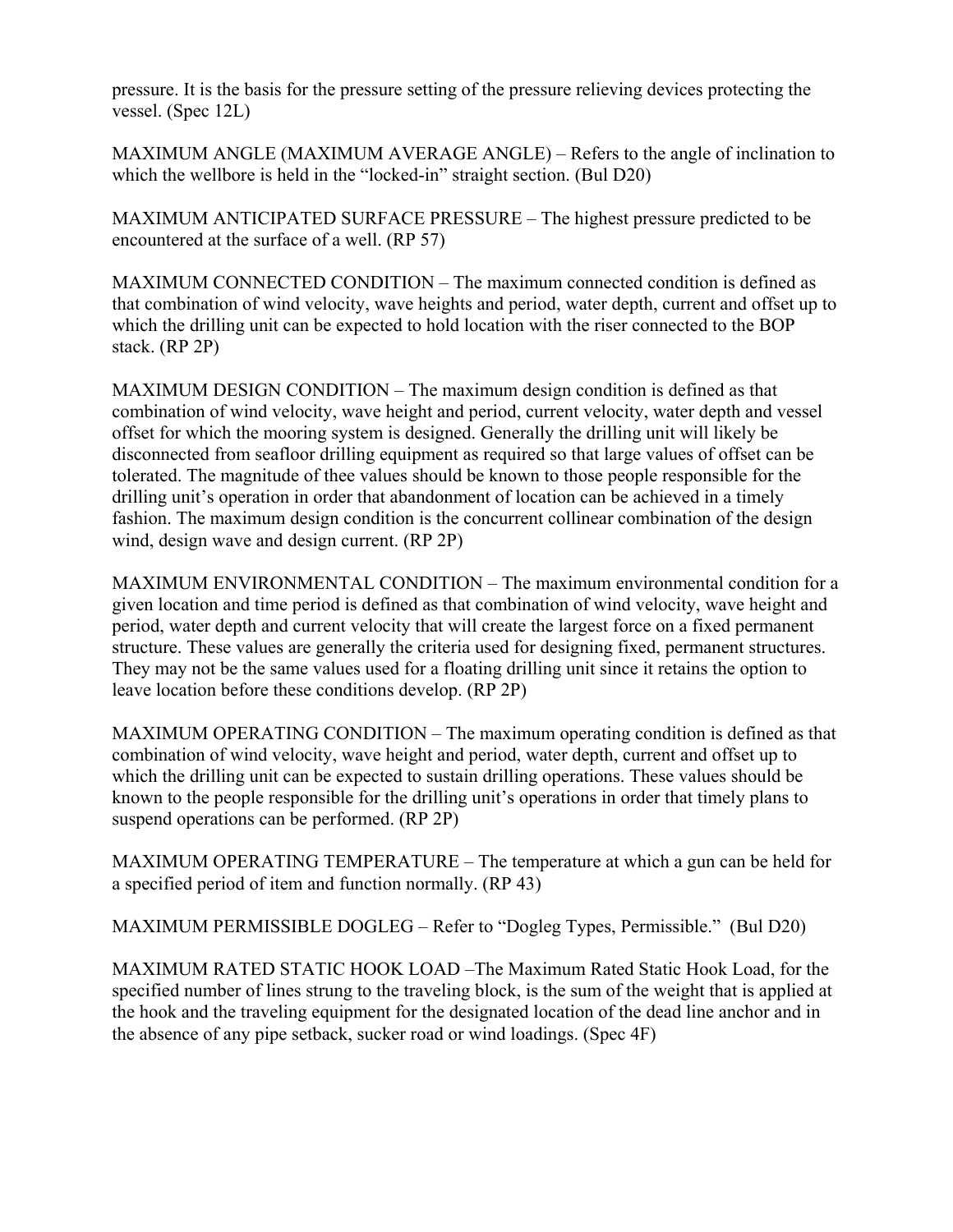MAXIMUM SHEAR STRESS THEORY – Failure theory defined by the following equation:  $O<sub>1</sub>$  $- O_2 = F_v$  where  $O_1$  is the maximum principal stress and  $O_2$  is the minimum principal stress, with tension positive and compression negative. (Bul U)

MCF – The abbreviation for 1,000 cubic feet (usually applied to natural gas). (ITOGP)

 $MCF - 1000$  cubic feet of gas (WT)

MCFD – 1000 cubic feet of gas per day. (WT)

MD – MEASURED PUMP INTAKE SETTING DEPTH (FT.) – Actual pump setting depth measured along the well bore. Theoretically, in non-deviated wells, MD =VD.

MEAN OFFSET – The average offset, corresponding tothe average horizontal forces on the RLP in the given environmental conditions. (RP 2T)

MEASURED DEPTH – Actual length of the well bore from its surface location to any specified station (refer to "Well Depth"). (Bul D20)

MEASUREMENTS – Measurements are to be made with appropriate instruments and are to be reported in inches and in decimal fractions thereof to the nearest 0.01 in., e.g; entrance hole diameter – 0.37 in., total target penetration – 6.78 in. (RP 43)

MEASURING DEVICE - A special reel for solid wireline used to take depth measurements in a well. A calibrated wheel, roller assembly, and counter measures the footage of wire line as it is lowered into the well. It is also used to measure the footage of wire line as it is pulled form the well. (WLOP)

MEASURING TANK – A calibrated tank that automatically measures the volume of liquid run in and then released. Measuring tanks are used in LACT systems and may also be referred to as METERING TANKS or DUMP TANKS. (ITOGP)

MECHANICAL – The distribution of power by mechanical devices (chains, sprockets, clutches, and shafts). (WLOP)

MECHANICAL COUPLING LINK – A non-welded, mechanically closed steel link used to attach master links, hooks, etc., to alloy steel chain. (Spec 2C)

MECHANICAL DAMAGE: See Handling Damage and Galling. (Bul 5T1)

MECHANICAL EFFICIENCY – The percentage relation of mechanical power output to mechanical power input. (Bul D10)

MECHANICAL-ELECTRIC RIG – A rotary drilling rig using diesel or gas engines to drive pumps and generator. (Bul D10)

MECHANICAL ORIENTING TOOL – A device to orient deflecting tools without the use of subsurface surveying instruments. (Bul D20)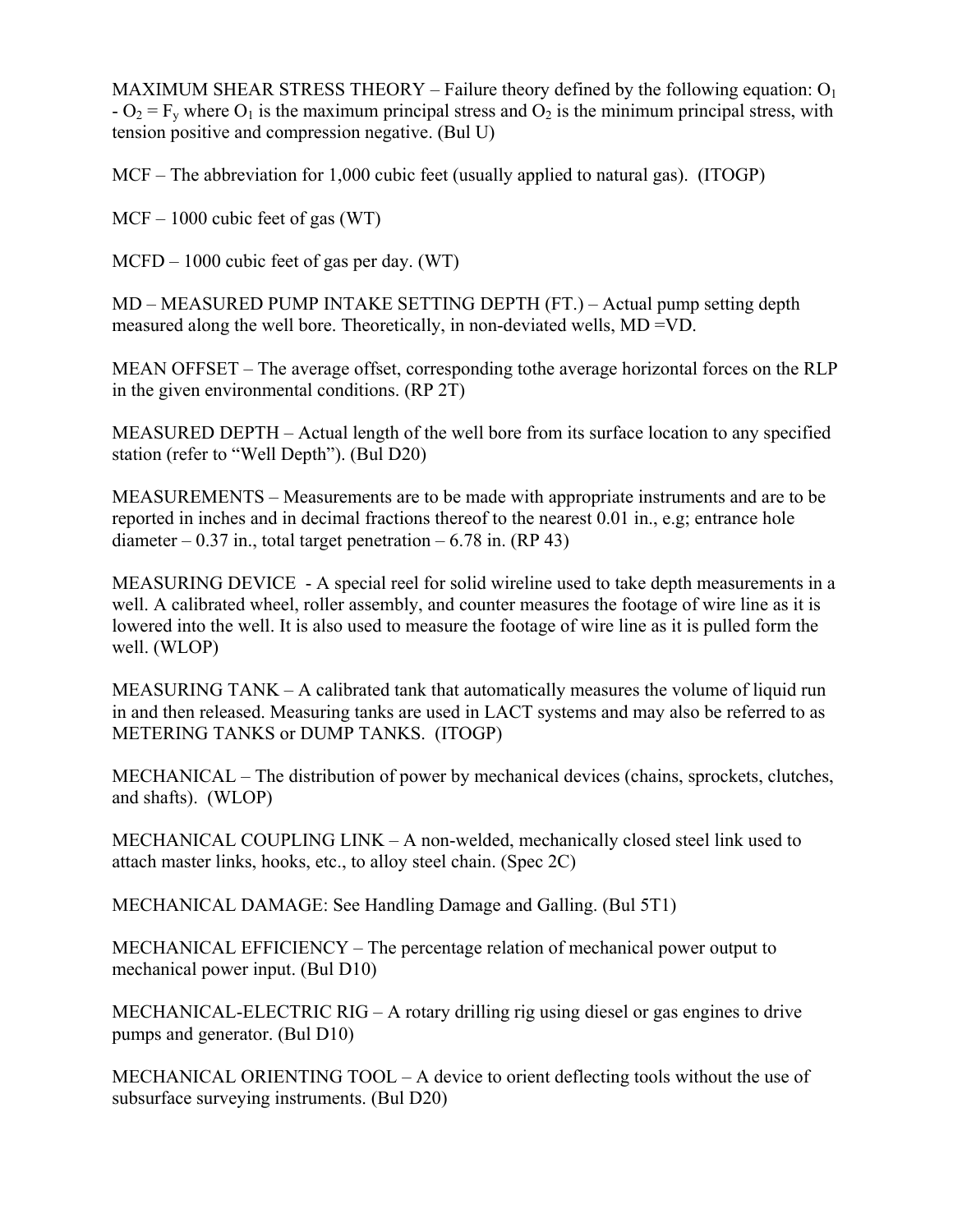MECHANICAL RIG – A rotary drilling rig driven by diesel or gas engines. (Bul D10)

MECHANISM –The working parts of a machine; or a system whose parts work together like those of a machine. (WT)

MEDIAN CUT – The effectiveness of a device in separating solids particles from a specific liquid-solids slurry under specified condition expressed in the particle size that reports 50% to the overflow. (Bul 13C)

MEDIAN LETHAL CONCENTRATION  $(LC_{50})$  – A standard measure of toxicity. LC<sub>50</sub> indicates the concentration of a substance or test material that cause death to fifty percent (50%) of a population within a given time period. (Bul D11)

MEDIAN LETHAL DOSE  $(LD_{50})$  – The dose of a test material ingested or injected that kills fifty percent (50%) of a group of test organisms. (Bul D11)

MEGGER INSTRUMENT – A device for measuring resistances. Used for determining coating insulation or electrolyte resistance. (COGWE, SSWID)

MELT – To convert a solid substance into the liquid state through a process of heating, or a quantity of metal melted at a single operation. (COGWE, SSDWID)

MEMBRANE STRESSES – The in-plane stresses in the shell; longitudinal, circumferential or shear. (Bul 2U)

MENISCUS – The curved upper surface of a liquid column, concave when the containing walls are wetted by the liquid and convex when not. (Bul 10C, Bul D11)

MERCURY METHOD – A combination of the "Tangential" and the "Balanced Tangential" Methods, so as to treat that portion of the measured course defined by the length of the measuring tool as a straight line (tangentially) and the remainder of the measured course trapezoidially. Also, refer to "Compensated Acceleration Method" and "Combined Method." (Bul D20)

MERIDIAN-SEEKING COMPASS – A gyroscope compass that has the capability to return itself to the meridian if moved away by some disturbing force. (Bul D20)

MESH – The average openings (distance between parallel wires) both in the warp and shoot directions of a woven wire screen expressed as the number of openings per linear inch. (Bul 10C)

MESH – The number of openings (and fraction thereof) per linear inch in a screen, counting from the center of a wire. (Bul 13C)

MESH – A meaure of fineness of a woven material, screen, or sieve; e.g., a 200-mesh sieve has 200 openings per linear inch. A 200-mesh screen with a wire diameter of 0.002 in. (0.0533 mm) has an opening of 0.074 mm, or will pass a particle of 74 microns. See Micron. (Bul D11)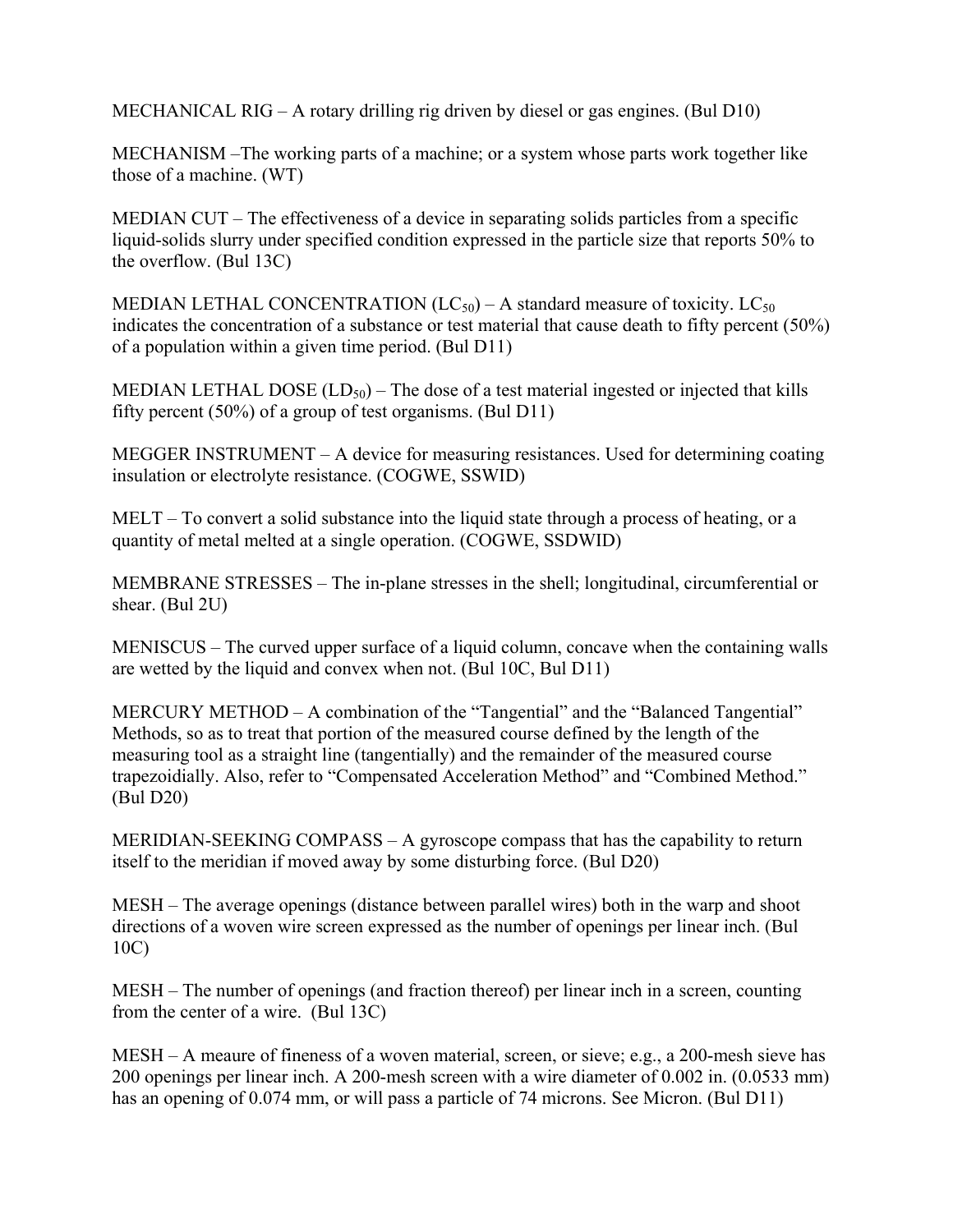MESH EQUIVALENT – As used in oilfield drilling applications; the U.S. Sieve number which has the same opening as the minimum opening of the screen in question. (Bul 13C)

METAL LOSS CORROSION – Loss of metal in areas exposed to wellstreams which contain water or brine and carbon dioxide  $(CO_2)$ , hydrogen sulfide  $(H_2S)$ , oxygen  $(O_2)$  or other corrosive agents. (RP 14H, Spec 14D)

METAL PATH DISTANCE – One-way travel distance between transducer exit point and reflector, along the actual travel path. (RP 2X)

METALLURGY – The art and science of extracting metals form their ores, refining them, and preparing them for use. Can also be the technical details of a metal. (COGWE, SSWID)

METER CHART – A circular chart which records the differential and static pressure. See Orifice Meter. (ITOGP)

METERING SEPARATOR - A vessel which measures liquid after separating of gas, usually by means of a positive volume chamber which dumps a measured volume of liquid each time chamber is filled. (WT)

METHANE – A colorless, nonpoisonous, and flammable gaseous hydrocarbon. Methane  $(CH<sub>4</sub>)$ is emitted by marshes and by dumps undergoing anaerobic decomposition. (Bul D11)

## METHODS OF ORIENTATION

Direct Method – Magnets embedded in the non-magnetic drill collar are used to indicate the position of the tool face with respect to magnetic north. A picture of a needle compass pointing to the magnets is superimposed on the picture of a compass pointing to magnetic north. By knowing the position of the magnets in the tool, the tool can be positioned with respect to north.

Indirect Method – A method of orienting deflecting tools in which two survey runs are needed, one showing the direction of the hole and the other showing the position of the tool.

MMO® - Magnetic Method of Orientation (Registered trademark of Sperry Sun Well Surveying Co.). Refer to "Methods of Orientation, Direct Method."

R-1® - (Registered trademark of Eastman Whipstock.) A method of orienting a deflection tool using the "R-1 instrument." Magnets in the non-magnetic collar and the magnetic north and a superimposed picture of two compasses indicate the position of the tool with respect to north. Refer to "Methods of Orientation, Direct Method."

Stoking – method to orient a tool using two pipe clamps, a telescope with a hair line, and an aligning bar to determine the orientation at each section of pipe run in the hole.

Surface Readout – A device on the rig floor to indicate the subsurface position of the toll. (Bul D20)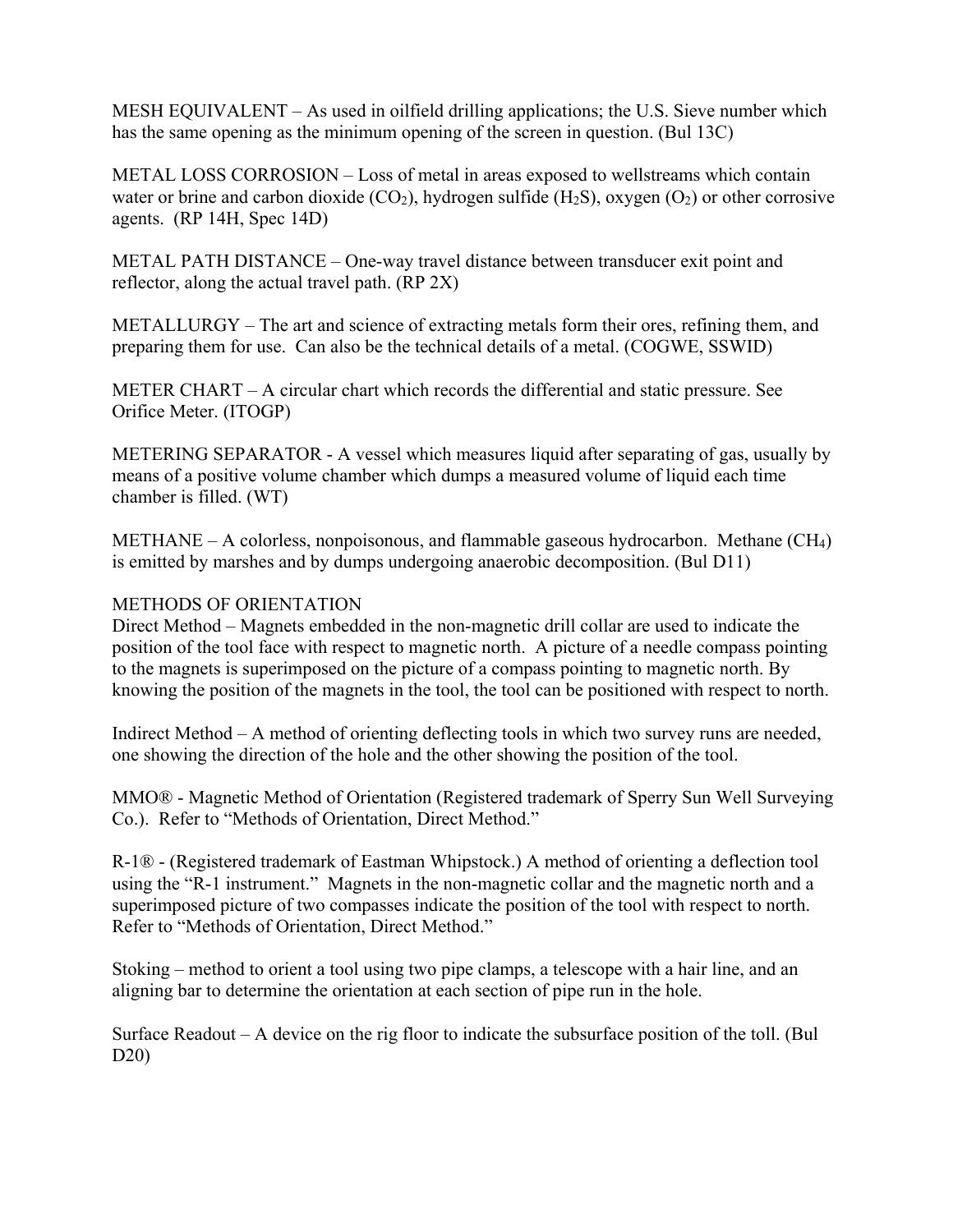MICA – Any of a group of mineral silicates crystallizing naturally into a very thin, laminar sheets. When pulverized and sized, it is useful in combating lost circulation. (Bul 10C)

MICA – A naturally occurring flake material of varying size used in combating lost circulation. Chemically, an alkali aluminum silicate. (Bul D11)

MICELLES – Organic and inorganic molecular aggregates occurring in colloidal solutions. Long chains of individual structural units chemically joined to one another and laid side by side to form bundles. When bentonite hydrates, certain sodium or other metallic ions go into solution, the clay particle plus its atmosphere of ions is technically known as a micelle. (Bul D11)

MICRON – a metric unit of linear measure.  $1,000$  microns = 1 millimeter;  $25,400$  microns = 1 inch. (Bul 13C)

MICRON u Mu – A unit of length equal to one-millionth part of a meter, or one-thousandth part of a millimeter. (Bul D11)

MICRON – A unit of length equal to one-millionth part of a meter, or one-thousandth part of a millimeter. (SSWID)

MID-BAFFLE – In horizontal emulsion treaters a baffle or bulkhead may be located between the heating section and the coalescing section. This member is commonly referred to as a mid-baffle or bulkhead. (Spec 12L)

MIGRATION – The movement of oil from the area is which it has formed to a reservoir rock where it can accumulate. (ITOGP)

MIL – One-thousandth of an inch (0.001 in). (COGWE, SSWID)

MILK EMULSION – See Oil-emulsion Water. (Bul D11)

MILL END – The pipe end having the coupling or box. (RP 5A5)

MILL GRIND – An area of the pipe surface removed by grinding during the manufacturing process. (RP 5A5)

MILL SCALE – An oxide of iron which forms on the surface of hot steel. (RP 5A5)

MILLIDARCY – 1/1000 Darcy. See Darcy. (Bul D11)

MINIMUM ANGLE – The lowest angle for easy control of azimuth in a directional well, almost universally agreed to be about  $18^\circ$ , not less than  $14^\circ$ , and preferably  $20^\circ$ . (Bul D20)

MINIMUM CURVATURE METHOD – Uses the sets of angles measured at the top and bottom of the course length to establish coordinate velocities through which a space curve (which represents the calculated path of the wellbore) passes in a manner that minimizes its total curvature. (Bul D20)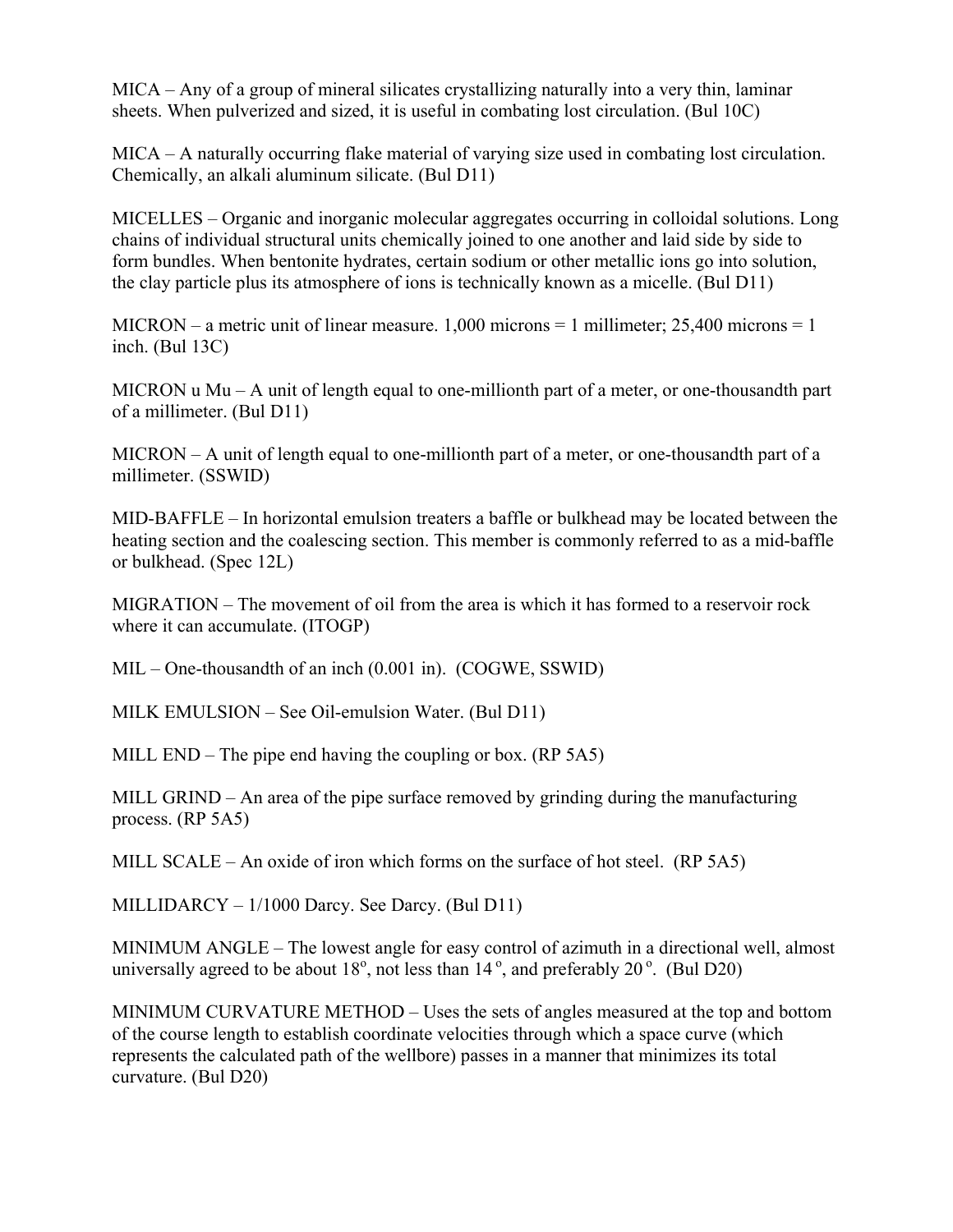MINIMUM INTERNAL YIELD PRESSURE – The lowest pressure at which permanent deformation will occur. (RP 53)

MINIMUM WATER – The minimum water content of cement slurry determined by the procedure given in API Spec 10. (Bul 10C)

MINOR CONE – An imaginary cone that passes over the root of the external threads and the crest of internal threads. (RP 5A5, RP 5B1)

MINOR DIAMETER – The root diameter of the external thread and the crest diameter of the internal thread. The smallest diameter of the thread. (RP 5B1)

MISCIBLE FLOOD – An oil-recovery process which involves the injection of a fluid which mixes readily with the oil, followed by a displacing fluid. (ITOGP)

MIST DRILLING – A method of rotary drilling whereby water and/or oil is dispersed in air and/or gas as the drilling fluid. (Bul D11)

MIST EXTRACTOR – A metallic element used to remove moisture of condensable hydrocarbons from a gas stream in an oil and gas separator or scrubber. (ITOGP)

MIXER, PILOT, BURNER – Mechanical devices located in the arrestor housing and breeching which mix the fuel and air and control burning and flame position. (RP 12N)

ML OR MILLILITER – A metric system unit for the measure of volume. Literally  $1/1000^{th}$  of a liter. In drilling fluid analysis work, this term is used interchangeably with cubic centimeter (cc). One quart is about equal to 946 ml. (Bul D11)

MMCF – The abbreviation of 1,000,000 cubic feet; a common unit of measurement of large quantities of gas. (ITOGP)

 $MMCF - 1,000,000$  cubic feet of gas. (WT)

 $MMCFD - 1,000,000$  cubic feet of gas per day. (WT)

MMS – Abbreviation for Minerals Management Service, the Federal Government agency responsible for enforcement of rules pertaining to the drilling, completion and operation of oil and gas wells on the Outer Continental Shelf (offshore) and federal lands onshore. (Formerly United States Geological Survey – USGS).

MMSCF – 1,000,000 cubic feet of gas at standard or base conditions of temperature and pressure according to established base condition in area of measurement. (WT)

MMSCFD – 1,000,000 standard cubic feet of gas per day. (WT)

MODE – The manner in which acoustic energy is propagated through a material as characterized by the particle motion of the wave. (RP 2X)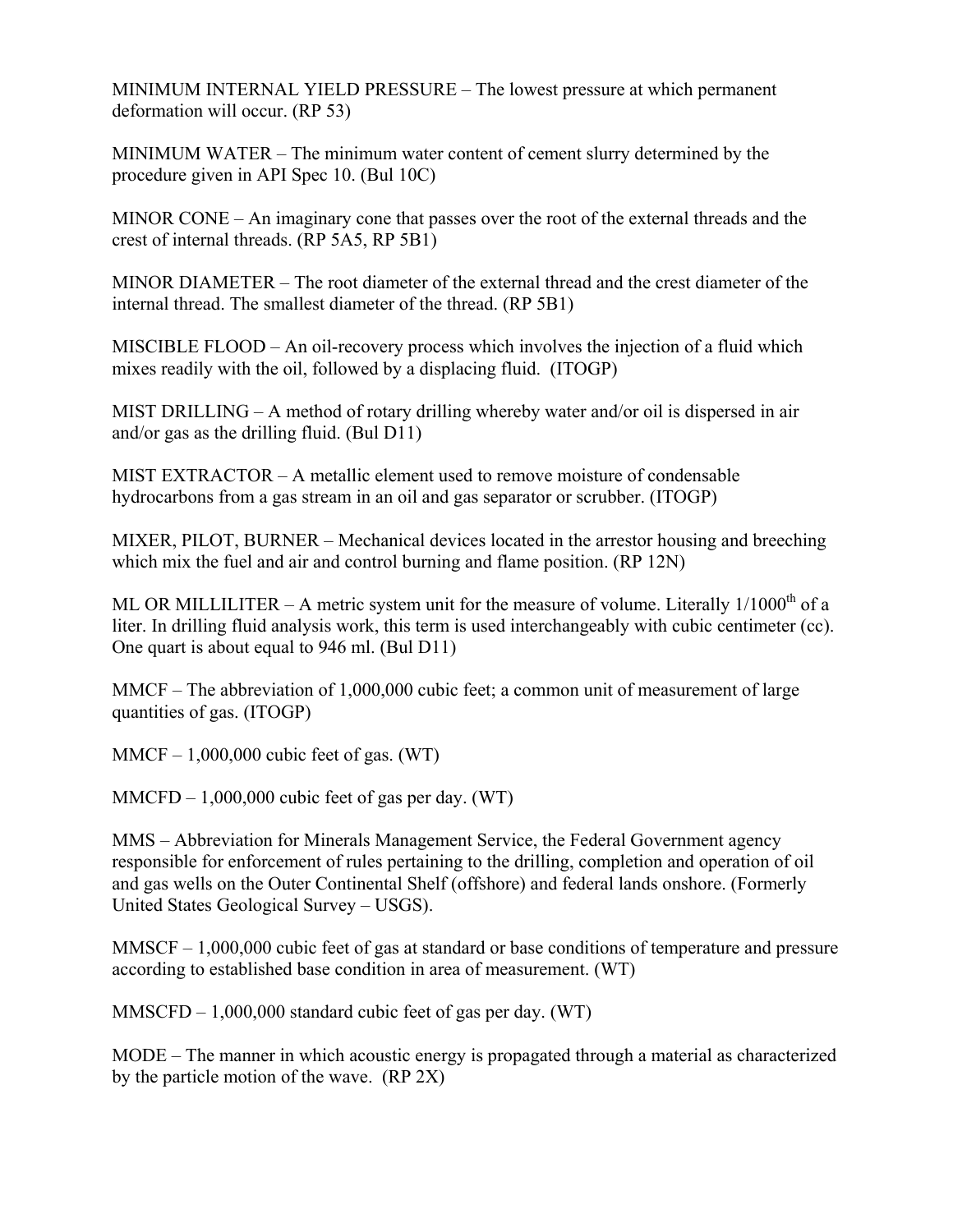MODE-CONVERSION – The characteristics of surfaces to change the mode of propagation of acoustic energy from one mode to another. (RP 2X)

MODE OF VIBRATION – Type of wave motion, for example, longitudinal, transverse, etc. (RP 2X)

MODEL – A make of SSSV with unique internal operating parts and operating characteristics which differentiate it from other SSSVs of the same type. It may have any of a variety of end thread connections. (Spec 14)

MODEL ERROR – That portion of the error that is due to the difference between the position of the real well and the position derived from the model calculation under the assumption that the survey data contain no errors. (Bul D20)

MODERATE ANGLE WELLBORES – Generally conceded to be wellbores which have an inclination from vertical between 20 and 50 degrees. (Bul D20)

MODU – Mobile Offshore Drilling Unit

MOGA – Mid-Continent Oil and Gas Association

MOLECULE – When atoms combine they form a molecule. In the case of an element or a compound, a molecule is the smallest unit which chemically still retains the properties of the substance in mass. (Bul D11)

MOLECULE – The smallest particle of any substance that can exist free and still exhibit all the properties of the original substance. (COGWE, SSWID)

MOLECULAR WEIGHT – The sum of the atomic weights of all the constituent atoms in the molecule of an element or compound. (Bul D11)

MOMENT – Tendency, or measure of tendency, to produce motion about a reference point or axis. (Bul D20)

MOMENT – Tendency, or measure of tendency, to produce motion about a reference point or axis. (Bul D20)

MOMENT CONTROLLING DEVICE – Devices such as ball joints or elastomeric joints used to reduce bending stresses induced by relative angular movements at the ends of the riser. When curvature control is necessary, tapered joints may also be used. (RP 2T)

MONEL – A trademark name of an alloy of about 70 percent nickel, 30percent copper. (COGWE, SSWID)

MONEL (K MONEL) – A permanently non-magnetic alloy used in making downhole tools. (Bul 20)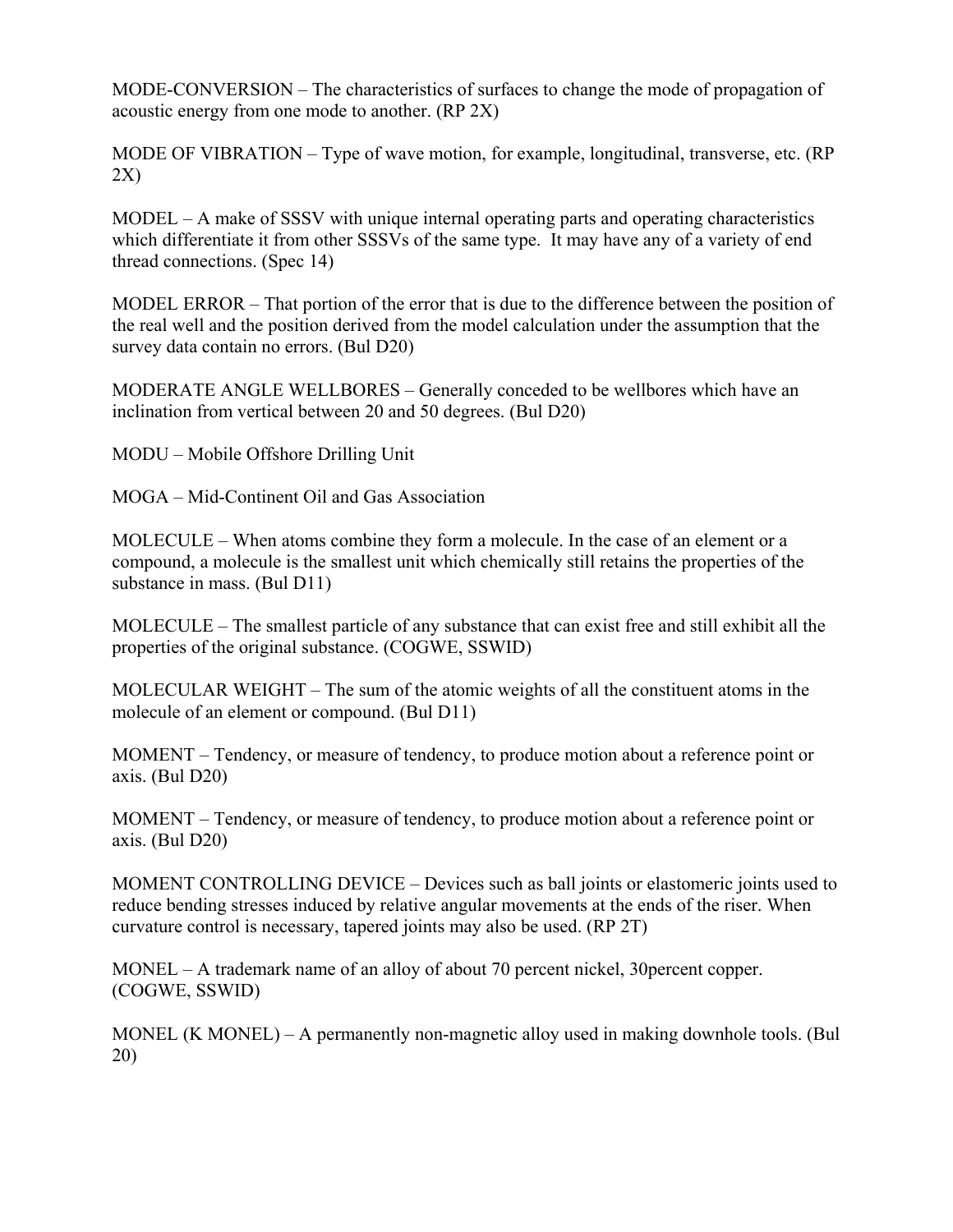MONITORING – Periodic or continuous determination of the amount of pollutants or contamination present in the environment or in drilling fluids. (Bul D11)

MONITORING, RADIATION – Periodic or continuous determination of the amount of ionizing radiation present in a region. (RP 5A5)

MONKEY BOARD – Platform on which the derrickman works during the time a trip is being made. (RP 54)

MONTMORILLONITE – A clay mineral commonly used as an additive to drilling fluids. Sodium montmorillonite is the main constituent in bentonite. (Bul 10C)

MONTMORILLONITE - A clay mineral commonly used as an additive to drilling fluids. Sodium montmorillonite is the main constituent in bentonite. The structure of montmorillonite is characterized by a form which consists of a thin-platy-type sheet with the width and breadth indefinite, and thickness that of the molecule. The unit thickness of the molecule consists of three layers. Attached to the surface are ions that are replaceable. Calcium montmorillonite is the main constituent in low-yield clays. (Bul D11)

MOSQUITO BILL - A tube mounted at the bottom of a sucker-rod pump and inside a gas anchor to provide a conduit for well fluids into the pump. See Gas Anchor. (ITOGP)

MOTION SENSOR – A device used in directional surveys that senses motion and will not permit the measurements of the survey until after motion ceases. (Bul D20)

MPI – Acronym for Magnetic Particle Inspection. (RP 5A5)

MPY – Measure of corrosion penetration rate in mils per year. (COGWE, SSWID)

MSCF – 1,000 standard cubic feet of gas. (WT)

MSCF (MCF) – One thousand standard cubic feet of gas. This term is commonly used to express the volume of gas produced, transmitted, or consumed in a given period of time (scf – standard cubic foot of gas). (GL)

MSCF/B (MCF/B) – Thousands of cubic feet per barrel. (GL)

 $MSCFD - 1,000$  standard cubic feet of gas per day. (WT)

MSS – Manufacturers Standardization Society of The Valve and Fittings Industry.

MUD – See Drilling Mud. (Bul 10C)

MUD – A water- or oil-base drilling fluid whose properties have been altered by solids, commercial and/or native, dissolved and/or suspended. Used for circulating out cuttings and many other functions while drilling a well. Mud is the term most commonly given to drilling fluids. See Drilling Fluid. (Bul D11)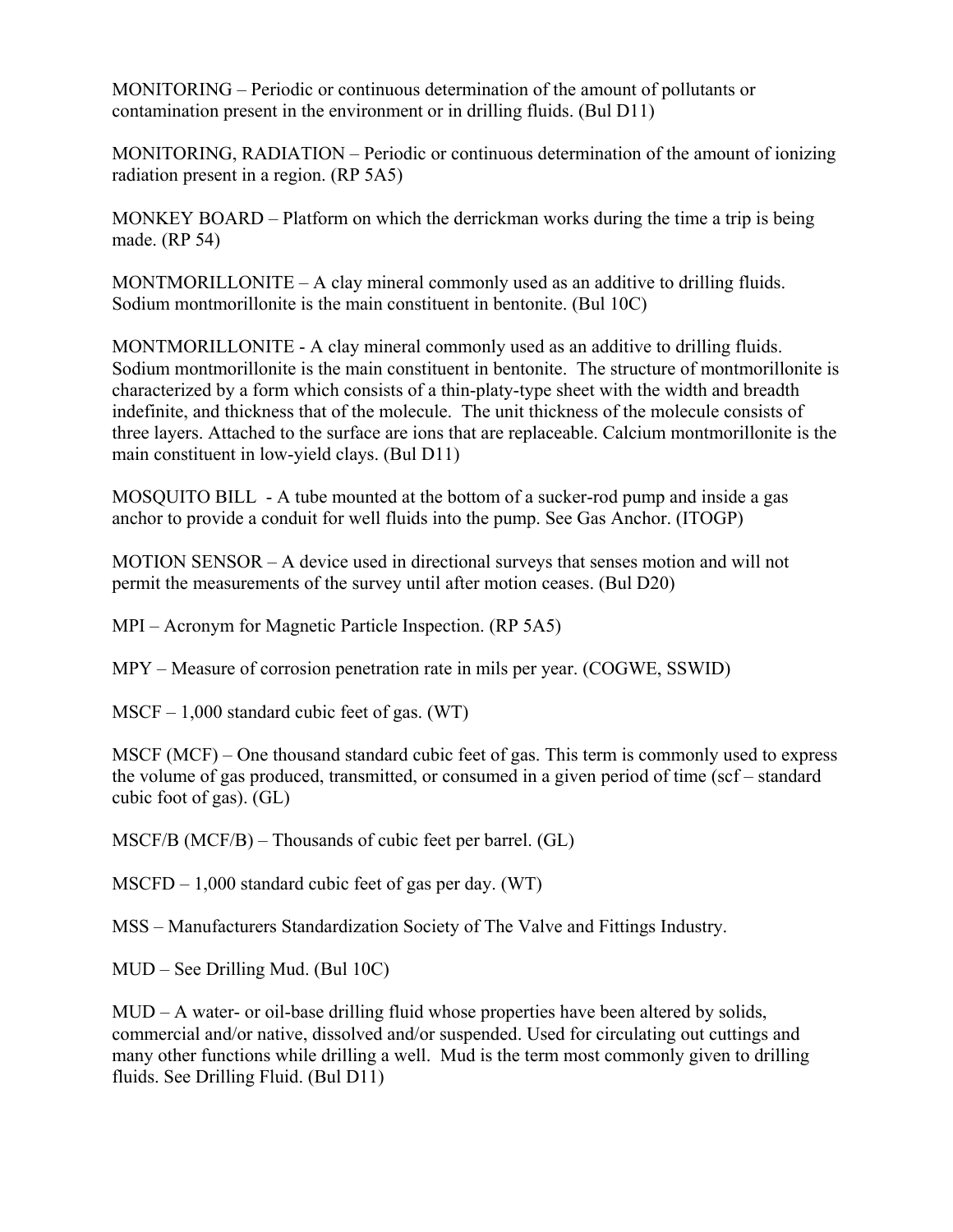MUD – The liquid that is circulated through the well-bore during rotary drilling and workover operations. (ITOGP)

MUD ADDITIVE – Any material added to a drilling fluid to achieve a particular purpose. (Bul 10C, Bul D11)

MUD BOX – A compartment which receives the mud for distribution to the screening surface. (Bul 13C)

MUD BOX – Device used to wrap around pipe connections to deflect fluid released when a joint or stand of pipe containing liquid is unscrewed. (RP 54)

MUD CONE – See Preferred Term: Hydrocyclone. (Bul 13C)

MUD FEED – Drilling fluid, with or without dilution, for introduction into a liquid-solids separator. (Bul 13C)

MUD HOUSE – A structure at the rig to store and shelter sacked materials used in drilling fluids. (Bul D11)

MUD LOGGING – A method of determining the presence or absence of oil or gas in the various formations penetrated by the drill bit. The drilling fluid and the cuttings are continuously tested on their return to the surface, and the results of these tests are correlated with the depth or origin. (Bul 10C, Bul D11)

MUD-MIXING DEVICES – The most common device for adding solids to the drilling fluid is by means of the jet hopper. Some other devices for mixing are: eductors, paddle mixers, electric stirrers, must guns, chemical barrels, etc. (Bul D11)

MUD MOTOR – Usually a "Dyna-Drill" or a turbo-drill. (Bul D20)

MUD PIT – Earthen or steel storage facilities for the surface drilling fluid system. Mud pits which vary in volume and number are of two types: circulating and reserve. Drilling fluid testing and conditioning is normally done in the circulating pit system. (Bul 10C, Bul D11)

MUD PROGRAM – A proposed or followed plan or procedure for the type(s) and properties of drilling fluid(s) used in drilling a well with respect to depth. Some factors that influence the mud program are the casing program and such formation characteristics as type, competence, solubility, temperature, pressure, etc. (Bul 10C, Bul D11)

MUD PUMPS – Pumps at the rig used to circulate drilling fluids. (Bul 10C, Bul D11)

MUD SCALES – See Balance, Mud. (Bul 10C, Bul D11)

MUD STILL – An instrument used to distill oil, water, and other volatile material in a drilling fluid to determine oil, water, and total solids contents in volume-percent. (Bul D11)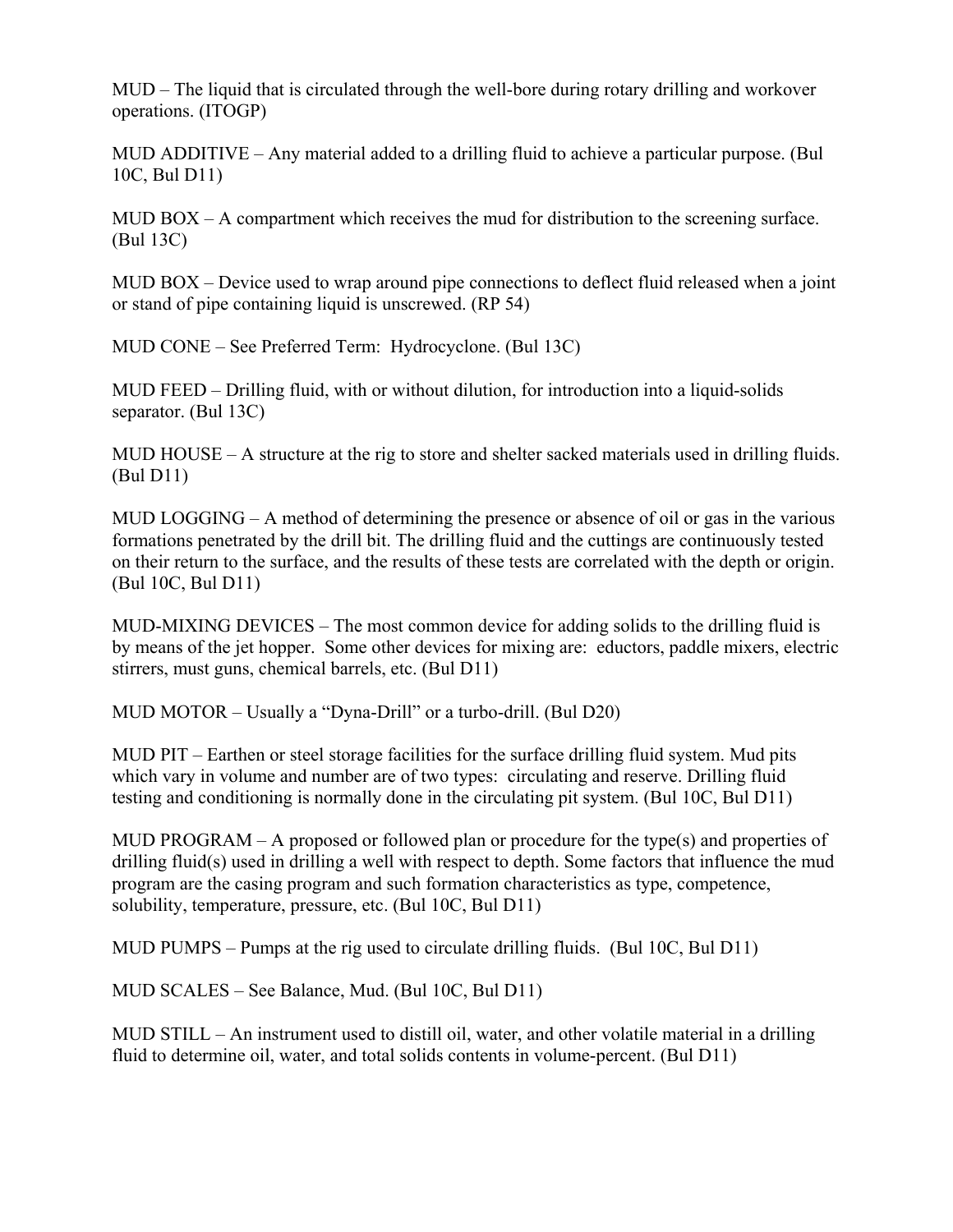MUDDING OFF – Commonly thought of as reduced productivity caused by the penetrating, sealing, or plastering effect of a drilling fluid. (Bul D11)

MUDDING UP – Process of mixing drilling fluid additives to achieve some desired purpose not possible with the former fluid which usually has been water, air, or gas. (Bul D11)

MULE SHOE – A shaped form used on the bottom of orienting tools to position the tool. The shape resembles a mule shoe or that of the end of a pipe cut both diagonally and concave. The shaped end forms a wedge to rotate the tool when lowered into a mating seat for the mule shoe. (Bul D22)

MULTI-HELICOPTER HELIPORT – A heliport designed for use by more than one helicopter at any one time. (RP 2L)

MULTI-SHOT SURVEY – A directional survey in which multiple data points are recorded with one trip into the wellbore. Data are usually recorded on rolls of film. (Bul D20)

MULTIPLE BACK REFLECTIONS – Repetitive echoes from the far boundary of the material being examined. (RP 2X)

MULTIPLE COMPLETION – A well equipped to produce oil and/or gas separately from more than one reservoir. (ITOGP)

MULTIPLE COMPLETION – An equipment arrangement for producing two or more oil or gas formations from one wellbore. Multiple completions may use parallel tubing strings, each packed off from the other to prevent commingling of the production from different formations, or concentric strings, each packed off from the other, for the same purpose. (WLOP)

MULTIPLE REFLECTIONS – Successive echoes of ultrasonic energy between two surfaces. (RP 2X)

MULTIYEAR FLOE – An ice floe that has survived one or more melt seasons. The floe may contain an embedded ridge having a weathered, rounded, consolidated sail and a relatively solid keel, approximately 3 to 4 times the sail height. (Bul 2N)

MULTIYEAR ICE – Sea ice that has survived one or more melt seasons. (Bul 2N)

MULTIYEAR RIDGE – A ridge that has survived one or more summer melt seasons. (Bul 2N)

-N-

NACE – National Association of Corrosion Engineers

NATURAL CLAYS – Natural clays, as opposed to commercial clays, are clays that are encountered when drilling various formations. The yield of these clays varies greatly, and they may or may not be purposely incorporated into the drilling fluid system. (Bul D11, Bul 10C)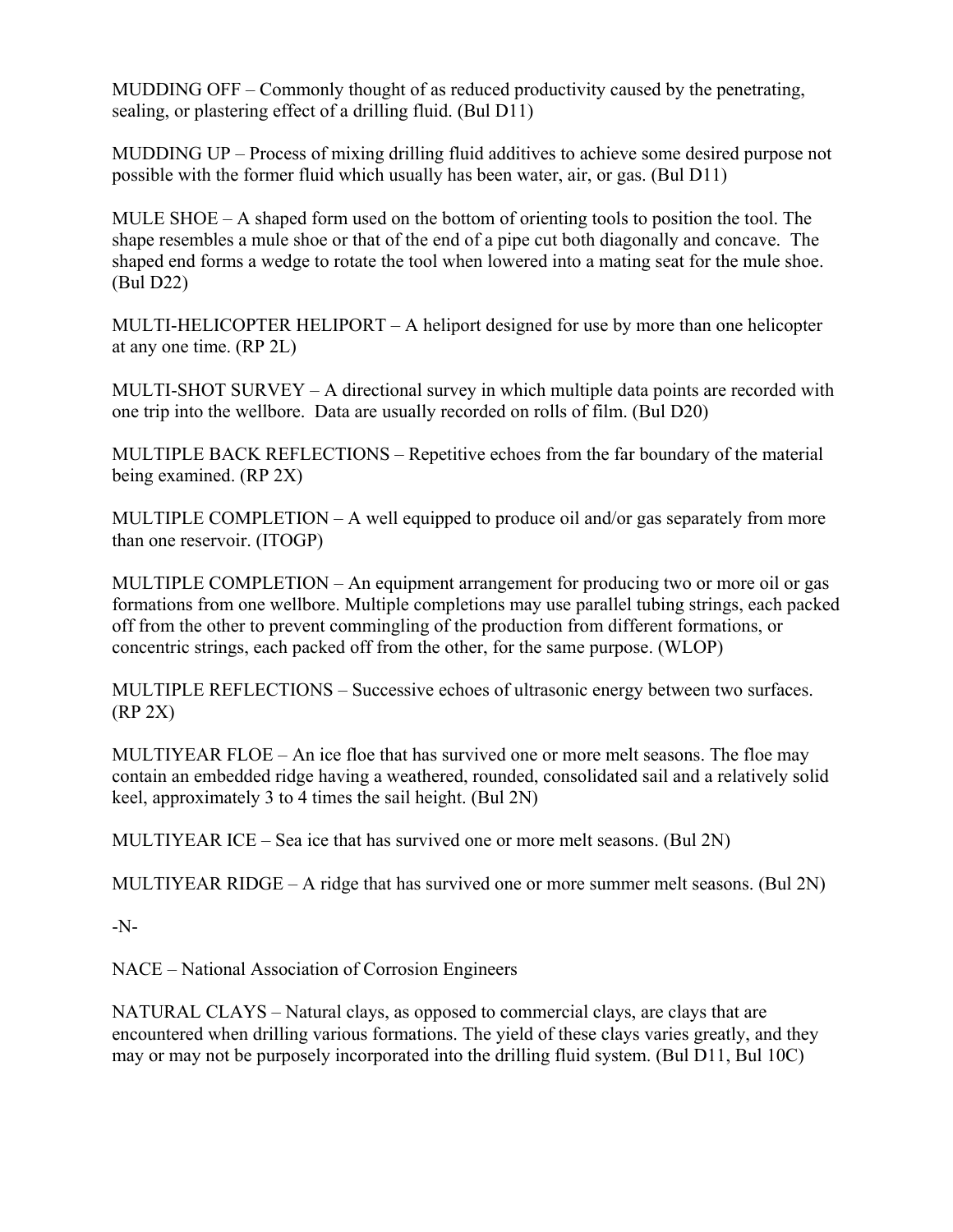NATURAL GAS – A mixture of hydrocarbons and varying quantities of nonhydrocarbons that exists either in the gaseous phase or in solution with crude oil in natural underground reservoirs. (ITOGP)

NATURAL GAS – A fuel gas occurring naturally in certain geologic formations. Natural gas is usually a combustible mixture of methane and other hydrocarbons. (Bul D11)

NATURAL GAS LIQUIDS – Those portions of reservoir gas which are liquefied at the surface in separators, field facilities or gas processing plants. Plant products are also known as LIQUEFIED PETROLEUM GAS (LPG). (ITOGP)

NATURAL GAS PLANT – See Gas Processing Plant. (ITOGP)

NATURAL GAS STRIPPING – The countercurrent bubbling of a gas through a fluid to remove certain components or impurities in the fluid. (SSWID)

NATURAL ICE ISLAND – Tabular, fresh-water fragments of glacial or shelf ice origin. (Bul 2N)

NATURALLY DEVIATED HOLE – A hole which has deviated from vertical without use of deflection tools, for example, many holes will drill updip. (Bul D20)

NDT – Non-destructive testing

NEAR-BIT STABILIZER – A stabilizer placed in the bottom-hole assembly just above the bit. (Bul D20)

NEAR FIELD – The region of the ultrasonic beam adjacent to the transducer and having complex beam profiles. Also known as the Fresnel one. (RP 2X)

NEAR-SIZE – That material very nearly the size of the screen aperture, generally considered as plus or minus 25% of the aperture. (Bul 13C)

NEAT CEMENT – A slurry composed of portland cement and water. (Bul D11, Bul 10C)

NEC – National Electrical Code

NEEDLE VALVE – A valve having a tapered gate that rests in a tapered orifice for extremely fine regulation of flow. (WLOP)

NEEDLE VALVE – A valve used on small, high-pressure piping where accurate control of small amounts of liquid or gas is desired. Also used with pressure gages. (ITOGP)

NEGATIVE BUOYANCY – If a body weights more than the weight of sea water that it displaces, then it is considered to be negatively buoyant. (RP 2T)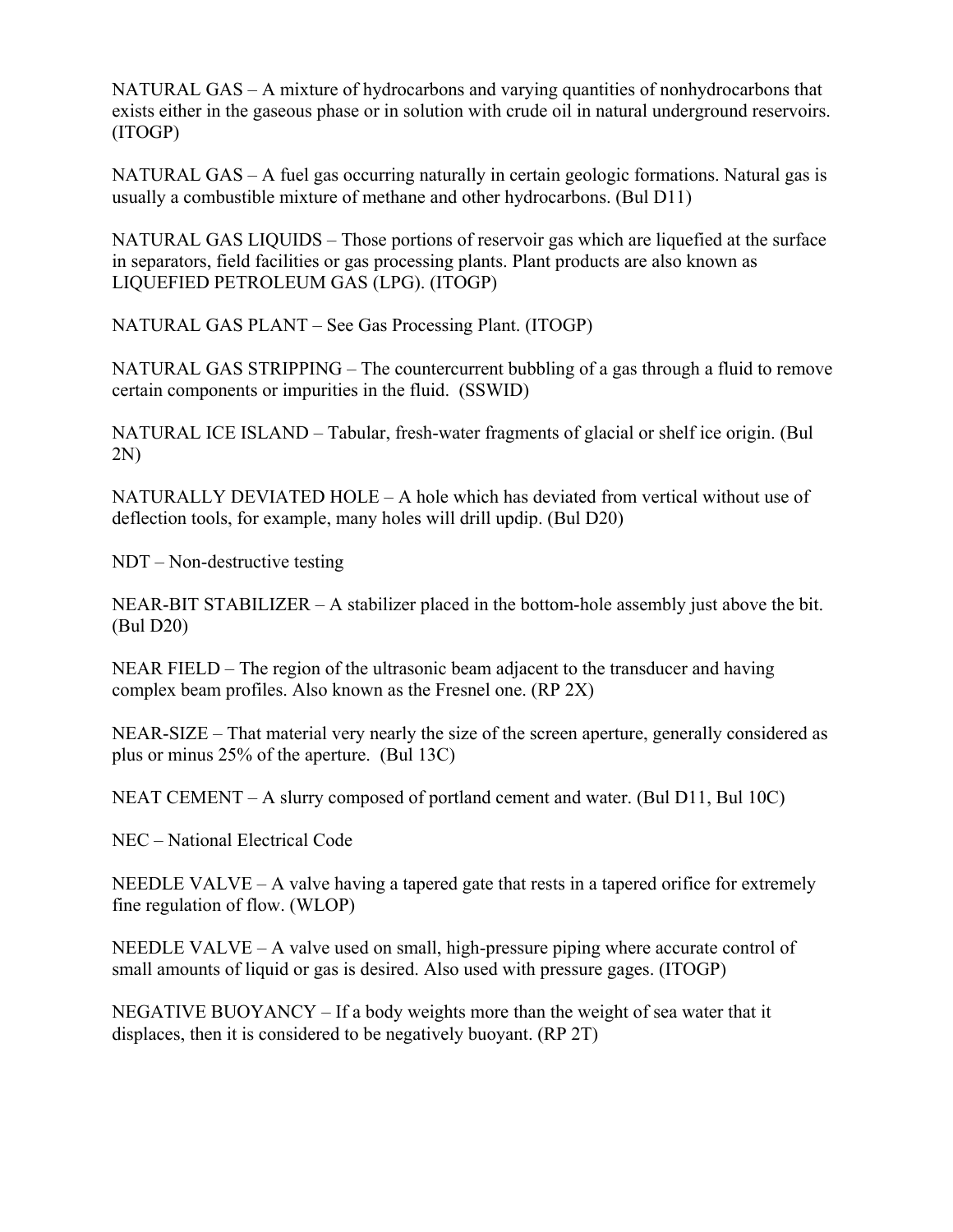NEGATIVELY SKEWED BIT – A bit with offset built into the cones in an opposite direction to that normally used. Some effort has gone into determining if negative offset will reverse the bit walk of the normally-offset, soft-formation bits. (Bul D20)

NEMA – National Electrical Manufacturers Association

NEMA ENCLOSURE – An electrical enclosure manufactured to NEMA standards. (RP 14F)

NET-OIL COMPUTER – A combination of electronic and mechanical devices that automatically determines the amount of oil in a water and oil emulsion. (ITOGP)

NEUTRAL POINT – This term has been defined variously as (1) the point where tension is zero; or (2) where stresses are zero. (Bul D20)

NEUTRALIZATION – A reaction in which the hydrogen ion of an acid and the hydroxyl ion of a base unite to form water, the other ionic product being a salt. (Bul 10C, Bul D11)

NEWTONIAN FLOW – See Newtonian Fluid. (Bul D11)

NEWTONIAN FLUID – The basic and simplest fluids from the standpoint of viscosity consideration in which the shear force is directly proportional to the shear rate. These fluids will immediately begin to move when a pressure or force is applied. Examples of Newtonian fluids are water, diesel oil, and glycerine. The yield point as determined by direct-indicating viscometer is zero. (Bul 10C, Bul D11)

NFPA – National Fire Protection Association

NIOSH – The National Institute of Occupational Safety and Health. (Bul D11)

NIPPLE – A section of threaded or socket welded pipe used as an appurtenance that is less than 12 inches in length. (RP 14E)

NIPPLE – A pipe fitting that is usually threaded on both ends and is less than 12 inches in length. (ITOGP)

NIPPLE – A tubular pipe fitting threaded on both ends, usually less than 12 inches long. (WLOP)

NIPPLE UP – To assemble a system of pipe, valves, and nipples as in a Christmas tree. (ITOGP)

NO-DRIFT – A length of pipe which will not pass an API drift with reasonable pressure. (RP 5A5)

NODE – A point in a standing wave where a given characteristic of the wave field has zero amplitude. (RP 2X)

NOISE – Any undesired signal that tends to interfere with the normal reception or processing of the desired signal. Origin may be electrical, or from small material reflectors. (RP 2X)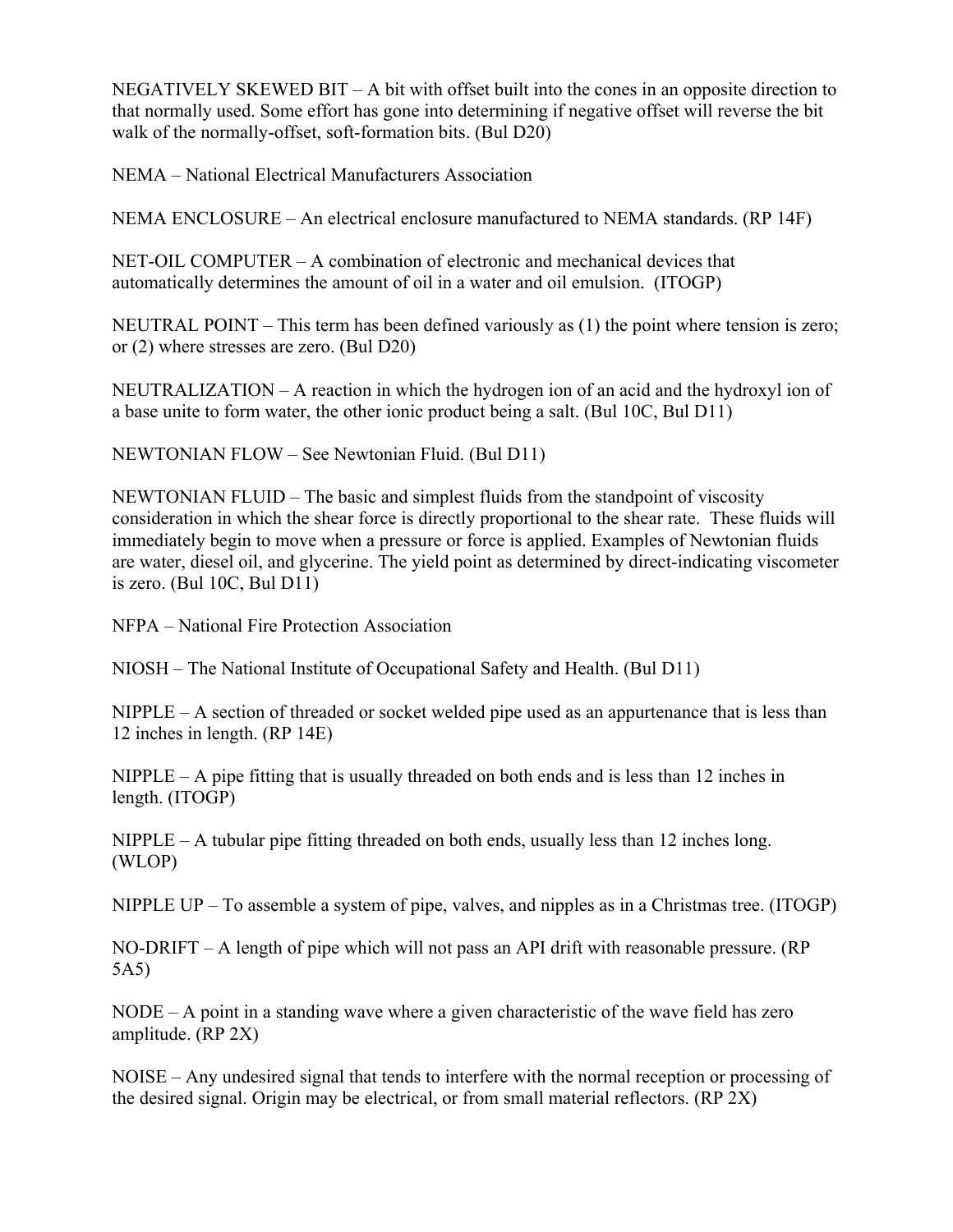NOMINATIONS – The amount of oil or gas a purchaser expects to take from a field as reported to a state regulatory agency (ITOGP)

NON-ASSOCIATED GAS – Natural gas which is in reservoirs that do not contain significant quantities of crude oil. (ITOGP)

NON-CONDUCTIVE DRILLING FLUID – Any drilling fluid, usually oil-base or investemulsion types, whose continuous phase does not conduct electricity, e.g., oil. The spontaneous potential (SP) and normal resistivity cannot be logged, although such other logs as the induction, acoustic velocity, etc., can be run. (Bul D11)

NON-CONFORMANCE – Any deviation from specified requirements. (Spec Q1)

NON-CORROSIVE HYDROCARBON SERVICE – Process streams under conditions which do not cause significant metal weight loss, selective attack or stress corrosion cracking. (RP 14E)

NONDESTRUCTIVE EVALUATION (NDE) – Same as nondestructive testing. (RP 5A5)

NONDESTRUCTIVE TESTING (NDT) – Inspection to detect internal, surface and concealed defects or flaws in materials using techniques that do not damage or destroy the items being tested. (RP 5A5)

NON FULL-CRESTED THREADS – Those threads on which the profiled or machined pipe surface still appears on the threads crests. (RP 5A5)

NONINCENDIVE CIRCUITS – Circuits that under normal conditions do not release sufficient energy to ignite a specific ignitable mixture. (RP 500B)

NON-INCENDIVE EQUIPMENT – Electrical equipment which in its normal operating condition would not ignite a specific hazardous atmosphere in its most easily ignitable concentration. (RP 14F)

NON-INCENDIVE EQUIPMENT – Equipment which is incapable of causing ignition of a flammable gas or vapor in air mixture due to arcing or surface temperature in normal use. Note: Normal use is considered to be when such equipment is operated at rated voltage, current and frequency, and under specified environmental conditions; with all adjustments at most unfavorable settings and with all tool removal parts in place; and is not subject to overloading in normal use. (RP 500B)

NON-MAGNETIC DRILL COLLAR – A drill collar fabricated with non-magnetic material. (Bul D20)

NON-OPERATOR – A working-interest owner other than the one designated as operator of the property. (ITOGP)

NONPERFECT RECORD – An occupational injury and illness record with cases involving death or days away from work. (Bul T-5)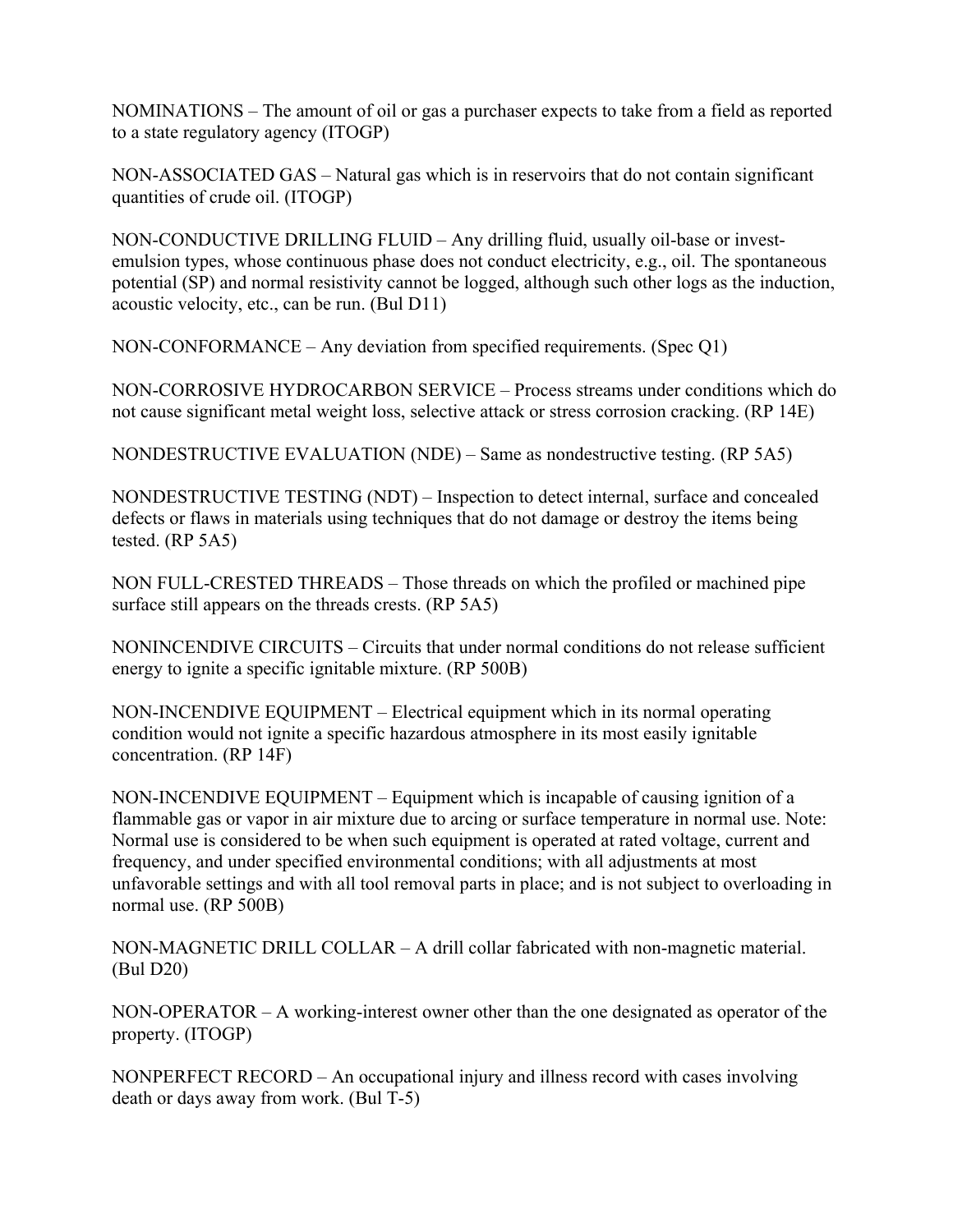NORMAL SOLUTION – A solution of such a concentration that it contains 1 gram-equivalent of a substance per liter of solution. (Bul D11)

NORMALLY CLOSED VALVE – A valve which will shift to the closed position upon loss of the power medium. (RP 14C, RP 14H, Spec 14D)

NORMALLY OPEN VALVE – A valve which will shift to the open position upon loss of the power medium. (RP 14C)

NPL – Neutral Pressure Level

NPRA – National Petroleum Refiners Association

NPSH – Net Positive Suction Head

NSC – National Safety Council

NUDGE – Refers to the practice where very small deflection angles are induced to displace conductor or shallow surface pipe a short distance away from an area of well congestion. (Bul D20)

NUTRIENTS – Mineral elements including nitrogen, phosphorous, potassium, calcium, sulfur, magnesium, and iron which encourage plant and animal growth in soil or natural bodies of water. (Bul D11)

## -O-

OBJECTIVE EVIDENCE – Facts which are observed and documented. (Spec Q1)

OBSERVATION – Survey originated objective evidence that a control feature of the approved quality programs is not being implemented with complete reliability but which does not constitute a finding. An observation may also include a surveyable/auditable element which is not contrary to documented requirements, but warrants further qualification or improvement. (Spec Q1)

OCEAN DISPOSAL – The deposition of waste into an ocean or estuarine body of water. (Bul D11)

OCS STAMP – Symbol applied to SPPE equipment which signifies compliance with all requirements of the SPPE Standard (API 14A) and ANSI/ASME SPPE-1 (formerly OCS-1). (RP 14B, Spec 14A)

OCS ORDERS – Rules and regulations promulgated by the Minerals Management Service that govern oil and gas operations in waters under Federal control. OCS is an abbreviation for Outer Continental Shelf. (WLOP)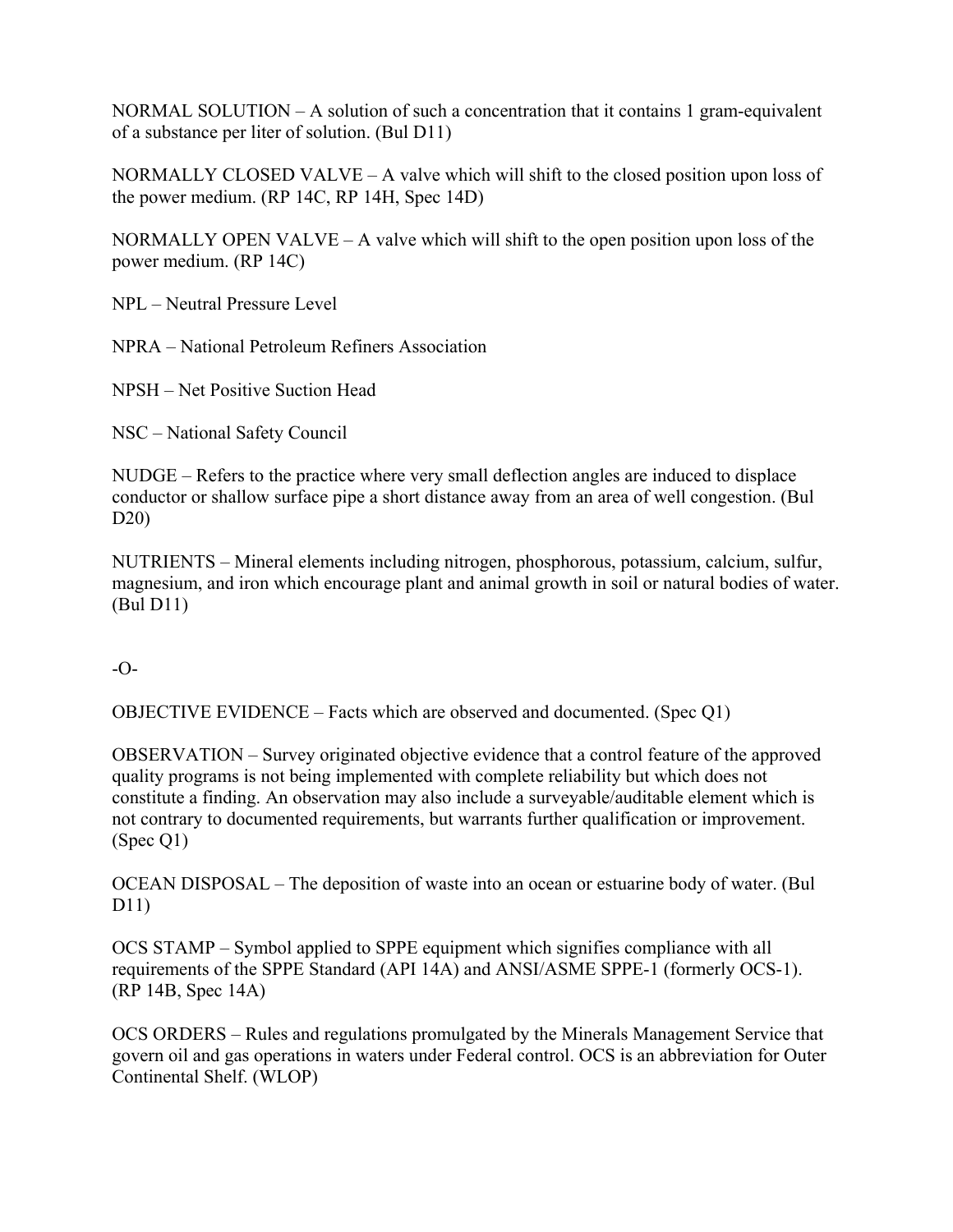OD (od) – Literally, outside diameter. Often used as an acronym for outside surface. (RP 5A5)

OFF PRODUCTION – Said of a well when it is shut in or temporarily not able to produce (ITOGP)

OFFSET – Horizontal distance of the platform at any instant from its static, stillwater, still air equilibrium position. (RP 2T)

OFFSET OF PLATE EDGES – The radial offset of plate edges in the weld seams. (Bul 5T1)

OFFSET WELL – Well drilled near another one. (ITOGP)

OFFSHORE – That geographic area which lies seaward of the coastline. (ITOGP)

OFFSHORE WELL – An offshore well is one which is bottomed at, or produces from, a point which lies seaward of the coastline. (Bul 12A)

OIL-BASE DRILLING FLUID – A special type drilling fluid where oil is the continuous phase. (Bul 10C)

OIL-BASE DRILLING FLUID – The term "oil-base drilling fluid" is applied to a special type drilling fluid where oil is the continues phase and water the dispersed phase. Such fluids contain blown asphalt and usually 1 to 5 percent water emulsified into the system with caustic soda or quick lime and an organic acid. Silicate, salt, and phosphate may also be present. Oil-base drilling fluids are differentiated from invert-emulsion drilling fluids (both water-in-oil emulsions) by the amounts of water used, method of controlling viscosity and thixotropic properties, wall-building materials, and fluid loss. (Bul D11)

OIL-BASE MUD – Synonym for oil-base drilling fluid. (Bul 10C)

OIL CONTENT – The amount of oil in any drilling fluid expressed as volume-per cent. (Bul 10C)

OIL CONTENT – The oil content of any drilling fluid is the amount of oil in volume-percent. (Bul D11)

OIL COUNTRY TUBULAR GOODS – Oil-well casing, tubing and drill pipe. (ITOGP)

OIL-EMULSION WATER (MILK EMULSION) – A drilling fluid in which the oil content is usually kept between 3 to 7 percent and seldom over 10 percent (it can be considerably higher). The oil is emulsified into fresh or salt water with a chemical emulsifier. Sometimes CMC, starch, or gum may be added to the fresh-and-salt-water systems. (Bul D11)

OIL FIELD – See Field. (ITOGP)

OIL AND GAS SEPARATOR – An item of production equipment used to separate the liquid components of the well stream from the gaseous components. (ITOGP)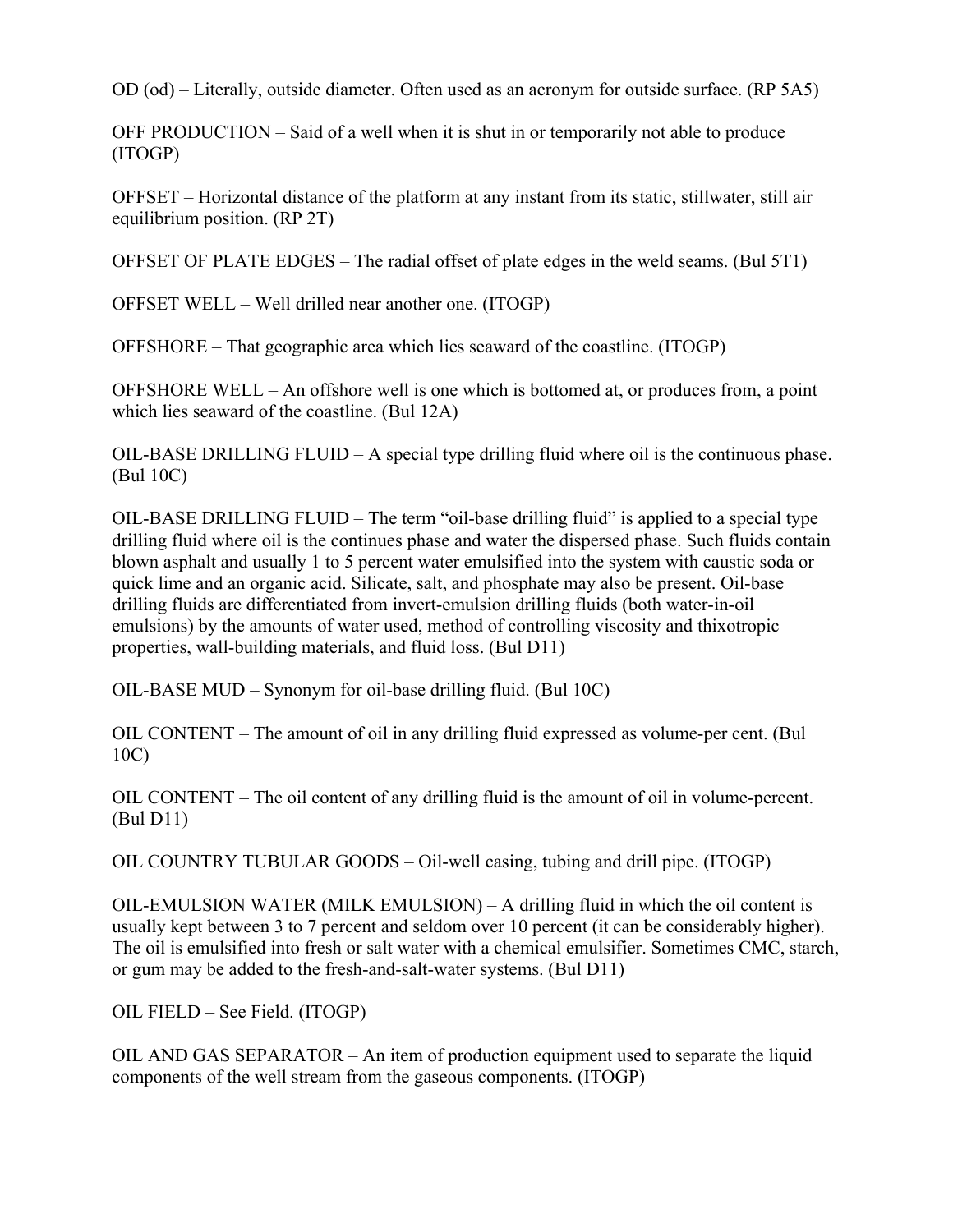OIL IMMERSED EQUIPMENT – Equipment immersed in electrical insulating oil for the purpose of preventing an ignitable or corrosive gas or vapor from coming in physical contact with the equipment or for the purpose of reducing arcing of circuit breaking devices. (RP 14F)

OIL OPERATOR (OPERATOR) –An individual or company engaged in the business of finding and producing oil and gas. (ITOGP)

OIL PATCH – A colloquial expression for an oil field. If one goes to an oil field, then one goes to the oil patch. (ITOGP)

OIL – PETROLEUM – GAS – A fluid or gas composed of hydrocarbons. (ITOGP)

OIL-RESISTANT – Ability to withstand exposure to oil as defined by ANSI C-33.80 (UL Std. 83), Safety Standard for Thermoplastic Insulated Wires. (RP 14F)

OIL SAND – A sandstone reservoir that yields oil. (ITOGP)

OIL SAVER – A packing arrangement that seals around a wire line to prevent leakage and waste of gas, oil, or water (as when swabbing or reworking a well). It may be operated mechanically or hydraulically. (WLOP)

OIL SEALED – See Oil Immersed Equipment. (RP 14F)

OIL SPILL – The accidental discharge of oil into oceans, bays, or inland waterways. Methods of oil-spill control include chemical dispersion, combustion, mechanical containment, and absorption. (Bul D11)

OIL STRING – See Production Casing. (ITOGP)

OIL AND WATER SEPARATION FACILITY – A gun barrel, settling tank, water knockout, or emulsion treater, installed by the lease owner to separate produced oil and water. (SSWID)

OIL-IN-WATER EMULSION DRILLING FLUID – Commonly called "emulsion mud." Any conventional or special water-base drilling fluid to which oil has been added. The oil becomes the dispersed phase and may be emulsified into the drilling fluid either mechanically or chemically. (Bul D11)

OIL-WATER INTERFACE – Oil will lie on top of water due to difference in specific gravity. The bottom level of oil column and top level of water column are at a common level called the interface. (WT)

OIL WELL – A well completed for the production of crude oil from at least one oil zone or reservoir. (ITOGP)

ON THE BEAM – A well being pumped by a beam pumping unit. (ITOGP)

ON THE LINE – Said of a tank when it is being emptied into a pipeline. (ITOGP)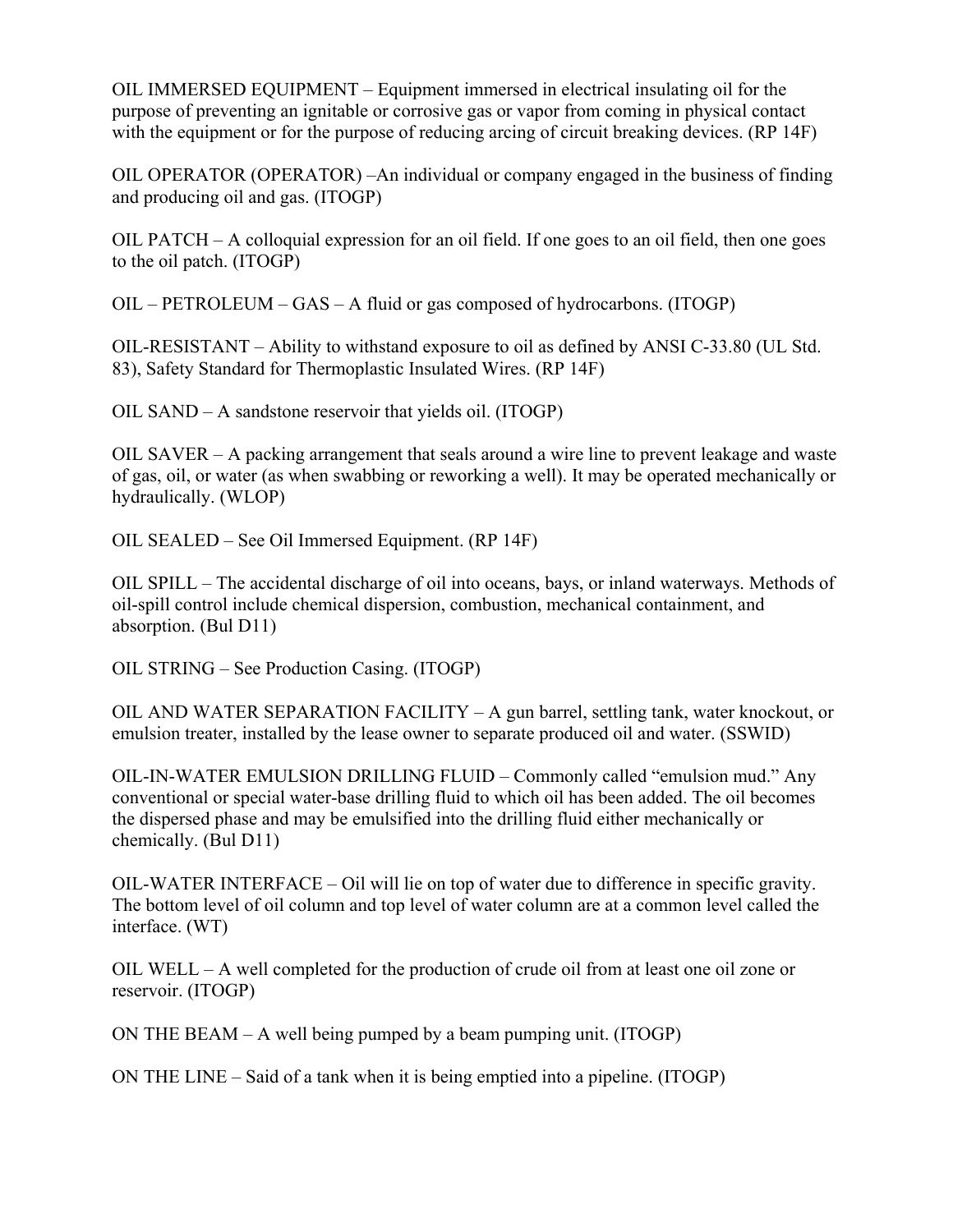ON THE PUMP – A well that is not capable of flowing and is produced by means of a pump. (ITOGP)

ONE-EYED BIT – Bit with only one jet nozzle open and used in jet deflection. (Bul D20)

ONE-PIECE SUCKER ROD – A rod whose body and pin or box ends are an integral unit. The ends may be formed by forging the ends of a one-piece body stock or by welding or fusing end pieces on the body. (Spec 11B)

OOC – Offshore Operators Committee

OPEN AREA, OR PERCENT OPEN AREA – Ratio of the area of the apertures to the total area of the screening surface. (Bul 13C)

OPEN FLOW – Maximum delivery rate at the surface for a gas well with a back pressure at the sand face of 1 atmosphere plus tubing friction plus weight of a column of gas from surface to formation. This differs from Absolute Open Flow, with the latter being a calculated value which assumes the back pressure at the sand face is equal to 0 psia and neglects friction and weight of gas column. (WT)

OPEN HOLE – Wellbore in which casing has not been set. (Bul D20)

OPEN HOLE – Uncased portion of a well. (ITOGP)

OPEN HOLE – Uncased part of the wellbore. (RP 54)

OPEN-HOLE SURVEY – A survey made in the uncased section of the borehole and not within the drill string. (Bul D20)

OPEN LEAD – An essentially linear, wet opening in the sea ice of navigable width, not thermally induced. A small, wet opening will be considered a crack. (Bul 2N)

OPEN-TYPE PLATFORM – A platform that has sufficient natural ventilation to minimize the accumulation of vapors. (RP 14G)

OPEN WATER-TREATING SYSTEM – A system of treating water in which the water comes in contact with air. (SSWID)

OPENING RATIO – The ratio of well pressure to the pressure required to open the blowout preventer. (RP 53)

OPERATING MANUAL – The publication issued by the manufacturer which contains detailed data and instructions related to the design, installation, operation, and maintenance of SSV/USV equipment. (RP 14H, Spec 14D)

OPERATING MANUAL – The publication issued by the manufacturer which contains detailed data and instructions related to the design, installation, operation and maintenance of SSSV equipment. (RP 14B, Spec 14A)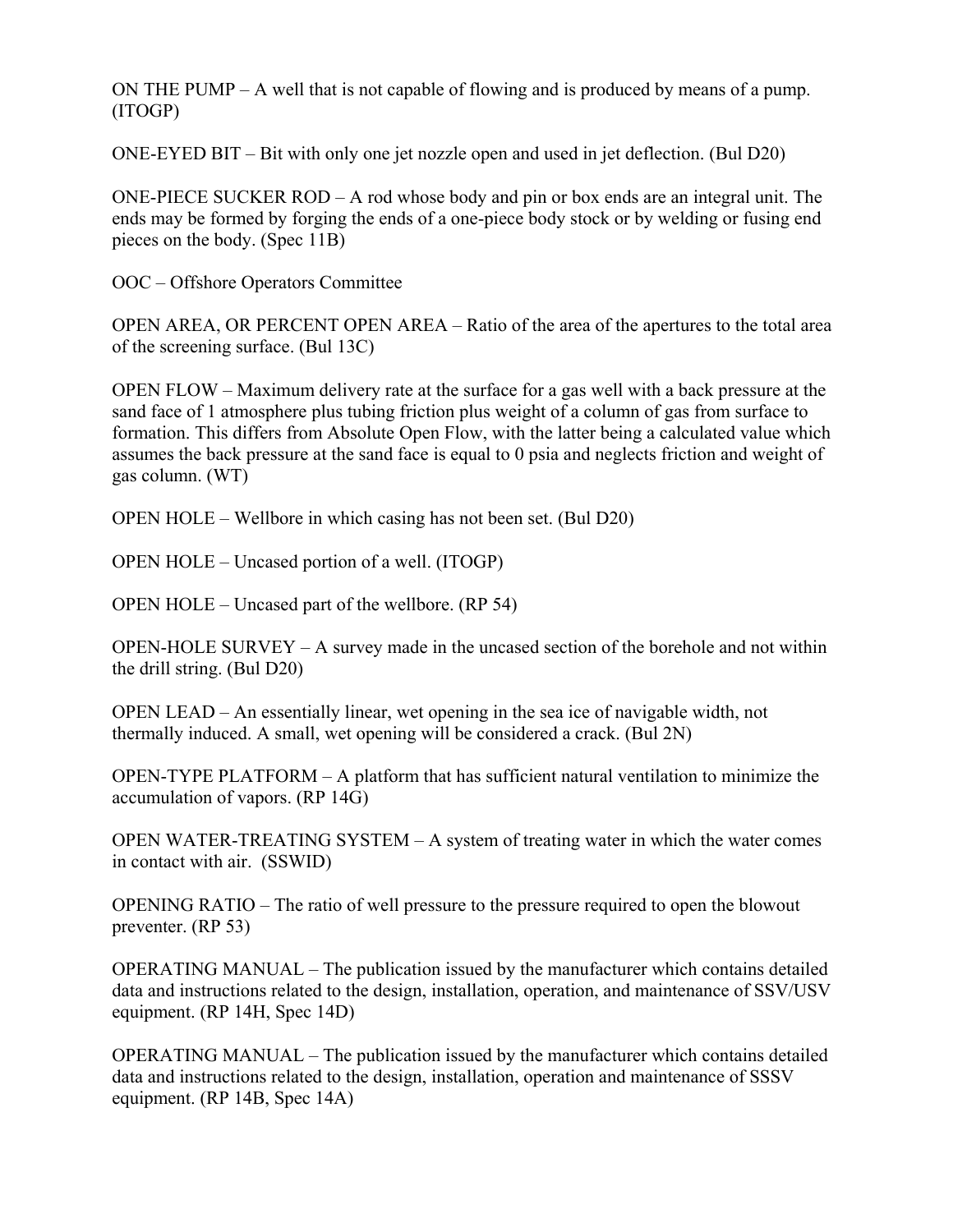OPERATING PRESSURE – The gas injection pressure available to maintain the desired rate of fluid production in a gas lift well under settled continuous or intermittent operation. (GL)

OPERATING PRESSURE – The operating pressure is the pressure in the vessel during normal operation. The operating pressure shall not exceed the MAWP, and is usually kept at a suitable level below the setting of the pressure relieving devices to prevent their frequent opening. (Spec 12J)

OPERATING PRESSURE – The pressure at which a line or system is operated at any given time. (SSWID)

OPERATING PRESSURE – The pressure at which a flow line or system is operated at any given time. May also be used as wellhead flowing pressure. (WLOP)

OPERATOR – The person, firm, corporation or other organization employed by the owners to conduct operations. (RP 2A)

OPERATOR – The person, firm, corporation, or other organization employed by the owner to oversee the construction and/or operation of the facility. (RP 2X)

OPERATOR – The person present throughout the inspection or testing process who is responsible for the unit, operates the controls, observes the readout to detect imperfections, and classifies the pipe. (RP 5A5)

OPERATOR – Lease owner or his designated agent who is responsible for the overall operation of the lease. (RP 54)

OPERATOR – The user of an SSV/USV who chooses to comply with this standard. (RP 14H, Spec 14D)

OPERATOR – The user of SSSV equipment who chooses to comply with this API Recommended Practice. (RP 14B, Spec 14A)

OPERATORS STATION – The designated location for the operator for operating the machine. (Spec 2C)

OPTIMUM WATER – The amount of water used in a cement slurry which gives the slurry the best properties for its particular application. (Bul 10C)

ORGANIC AMINE INHIBITOR – A chemical consisting of carbon, hydrogen, and nitrogen which reduces corrosion rates. (COGWE, SSWID)

ORIENTING TECHNIQUES – Techniques used in positioning the tools that change the inclination and the direction of the wellbore. See Methods of Orientation. (Bul D20)

ORIENTATION – The angular relationship of a surface, plane, defect axis, etc., to a reference plane or surface. (RP 2X)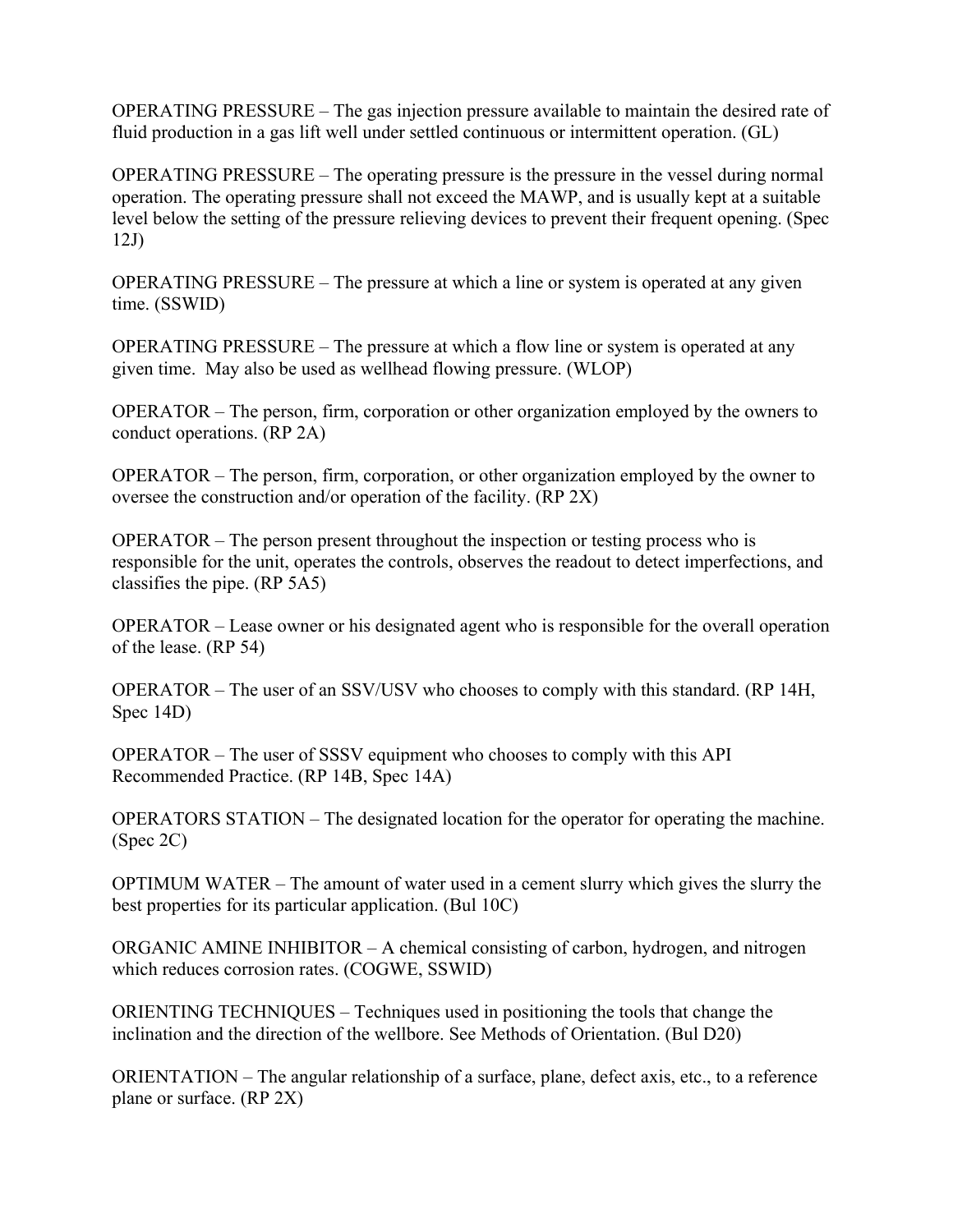ORIFICE METER – An instrument commonly used to measure the flow of fluid (usually gas) in a pipe. (ITOGP)

ORIFICE METER – Instrument used to measure fluid flow by recording differential pressure across a restriction placed in the flow stream and the static or actual pressure on the system. (WT)

ORIFICE PLATE – A plate with centered hole of precise diameter placed as a restriction in a pipe to determine flow rate by measuring pressure drop across plate. (WT)

ORIFICE WELL TESTER – Device for measuring gas. A precision drilled nipple attached to the open end of a line with a plate, having a small opening, attached to the end of the nipple, and a connection to measure gage pressure. Differs form critical flow prover in that orifice well tester is designed for low pressure and low volume testing. (WT)

ORIGINAL EFFECTIVE PERMEABILITY  $(k_0)$  – The original effective permeability of a Berea sandstone core target is the effective permeability to kerosine of a 3-9/16 inc. diameter by 12-, 15-, 18-, 21-, 24-, or 27 in. length core cut in such a way that the bedding planes are parallel to the axis of the core target and to the direction of fluid flow. (RP 43)

OSAPTM – Offshore Safety and Anti-Pollution Training and Motivation Committee

OSCILLOGRAM – Common term for photograph data displayed on CRT. (RP 2X)

OSHA – Occupational Safety and Health Administration, a regulatory agency under the U.S. Labor Department.

OTC – Offshore Technology Conference

OUT-OF-LINE WELD BEADS OR OFF SEAM – A condition in which the inner and/or outer weld beads are sufficiently out of radial alignment with the abutting edges of the joint to cause incomplete penetration. (Bul 5T1)

OUTPUT HORSEPOWER – The horsepower that is put out by an operating system. (Bul D10)

OUTRIGGERS – Structural extensions of the mast or pole base protruding at approximately 90 degrees from the longitudinal axis of the rig to provide overturn stability. (RP 54)

OVERALL HELICOPTER LENGTH – The overall length of a helicopter is the distance from the tip of the main rotor blade to the tip of the tail rotor when the rotor blades are aligned along the longitudinal axis of the helicopter. Similarly, for a tandem rotor helicopter, the overall length is from the tip of the front main rotor to the tip of the rear main rotor. Herein the overall length is referred to as "OL". (RP 2L)

OVERBURDEN – The pressure on a formation due to the weight of the earth material above the formation. For practical purposes this pressure can be estimated at 1 psi/ft of depth. (RP 53)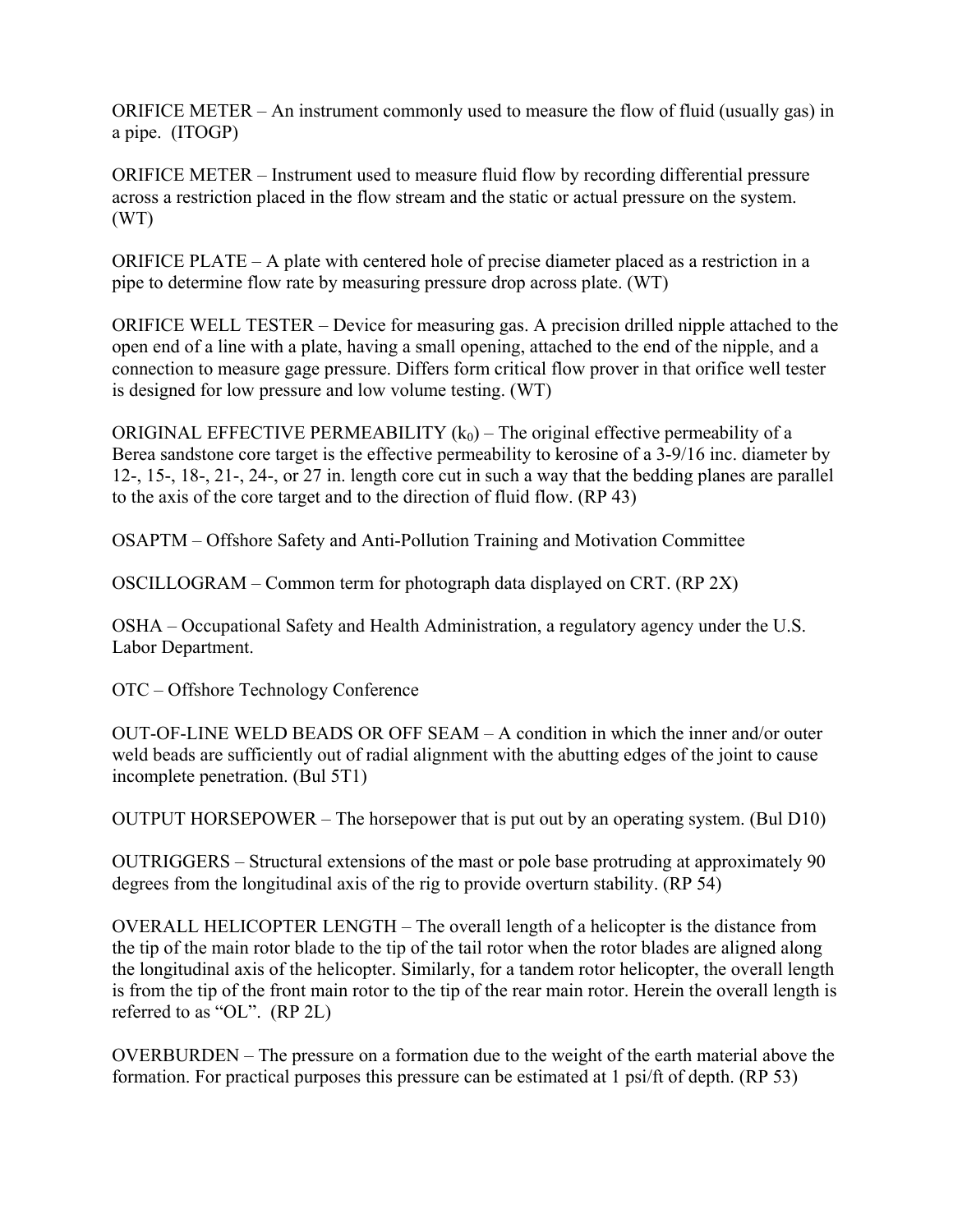OVERFILLS – Longitudinal ridges formed during bar rolling when the bar is too large for the rolling pass it is entering. (Spec 11B)

OVERFLOW – The discharge stream from a centrifugal separation that contains a higher percentage of liquids than does the feed. (Bul 13C)

OVERFLOW HEADER (See Related Term: Overflow Manifold) – A pipe, tube, or conduit into which two or more devices discharge their overflow. (Bul 13C)

OVERFLOW MANIFOLD – An arrangement by which the overflow from one or more solids separation devices, or from one or more overflow headers can be diverted to various directions. (Bul 13C)

OVERFLOW OPENING – The actual opening through which the overflow leaves the centrifugal separation. (Bul 13C)

OVERHAUL – Ability of a weight on end of hoist line to unwind rope from drum when brake is released. (Spec 2C)

OVERHAUL BALL – The weight on a single part line used to pull the wire rope off the drum line with gravitational assistance. (Spec 2C)

OVERLOAD – To feed separable solids to a separating device at a rate greater than its solids discharge capacity. (Bul 13C)

OVERPRESSURE – Pressure in a process component in excess of the maximum allowable working pressure (for pipelines, maximum allowable operating pressure). (RP 14C)

OVERPRODUCED – Said of a well that has produced more than its allowable. (ITOGP)

OVERSHOT – A fishing tool attached to a wireline tool string, tubing, rods, or drill pipe that is lowered over the outside of a "fish" lost or stuck in the wellbore. A friction device in the overshot, usually a basket or a spiral grapple, firmly grips the fish allowing it to be pulled from the hole. (WLOP)

OVERSIZE – Material having particle size larger, at least in one dimension, than a specified aperture. (Bul 13C)

OVERSWING – Term denoted to excessive walk of the bit; walk of the bit greater than expected. (Bul D20)

OWNER – A word used throughout this Recommended Practice used to designate the company or person who specifies the type of inspection or testing to be conducted, and has the authority to order it performed. (RP 5A5)

OXIDATION – A chemical change or reaction in which oxygen unites or combines with other elements or substances. Organic matter may be oxidized or broken down by the action of aerobic bacteria as in certain waste-water treatment procedures. (Bul D11)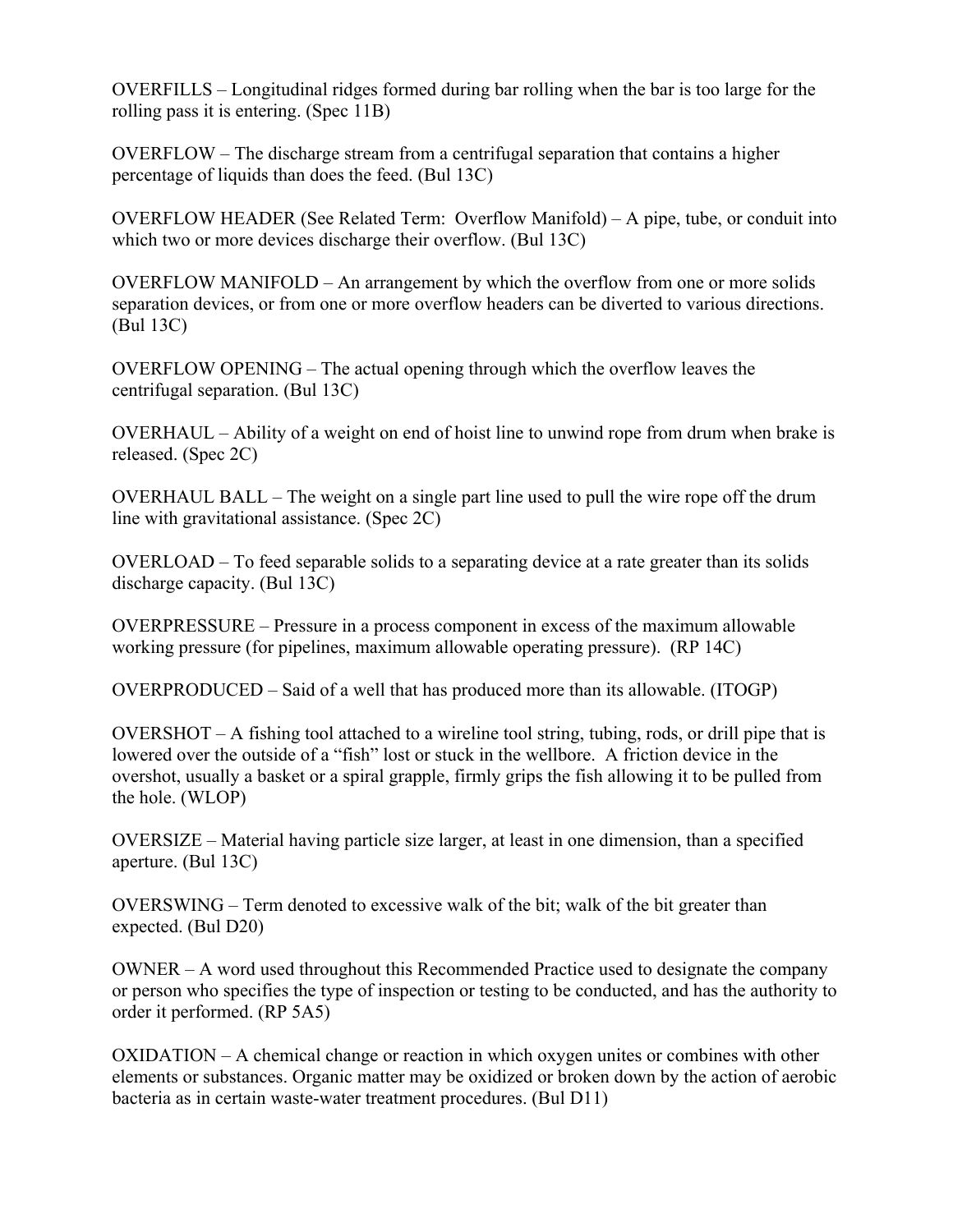OXIDATION – (1) Chemical combining with oxygen to form an oxide. (2) Electro-chemically, as the loss of electrons at the anode of a corrosion cell. (COGWE, SSWID)

-P-

P - The phenolphthalein alkalinity of the filtrate, reported as the number of milliliters of 0.02 Normal (N/50) acid required per milliliter of filtrate to reach the phenolphthalein end point. (Bul D11)

P – The phenolphthalein alkalinity of the drilling fluid reported as the number of milliliters of 0.02 Normal (N/50) acid required per milliliter of drilling fluid. (Bul D11)

P&A – The abbreviation for plugged and abandoned. See Plug and Abandon. (ITOGP)

PACK ICE – Any sea ice other than fast ice. (Bul 2N)

PACK OFF – To place a packer in the wellbore and activate it such that it forms a seal between the tubing and casing. (WLOP)

PACKED ASSEMBLY – Refer to "Packed Bottom-hole Assembly." (Bul D20)

PACKED BOTTOM-HOLE ASSEMBLY – A configuration of tools with a certain degree of rigidity and wallbearing surfaces. (Bul D20)

PACKED HOLE – A wellbore with a packed bottom-hole assembly. (Bul D20)

PACKER – An expandable plug-like device for sealing off the annular space between the well's tubing and the casing. (ITOGP)

PACKER – Downhole equipment consisting essentially of a sealing device, a holding or setting device, and an inside passage for fluids. It is used to block the flow of fluids through the annular space between the tubing and the wall of the wellbore (or between tubing and casing) by sealing off the space between them. (WLOP)

PACKER FLUID – Any fluid placed in the annulus between the tubing and casing above a packer. Along with other functions, the hydrostatic pressure of the packer fluid is utilized to reduce the pressure differentials between the formation and the inside of the casing and across the packer itself. (Bul 10C, Bul D11)

PACKER TEST – Application of hydraulic pressure either through the tubing or annulus to assure that the packer is properly set and sealed. (RP 57)

PACKING – A material used in the stuffing box of a valve or between flange joints to maintain a leakproof seal. (WLOP)

PACKING GLAND – The metal part that compresses and holds the packing in place in a stuffing box. (WLOP)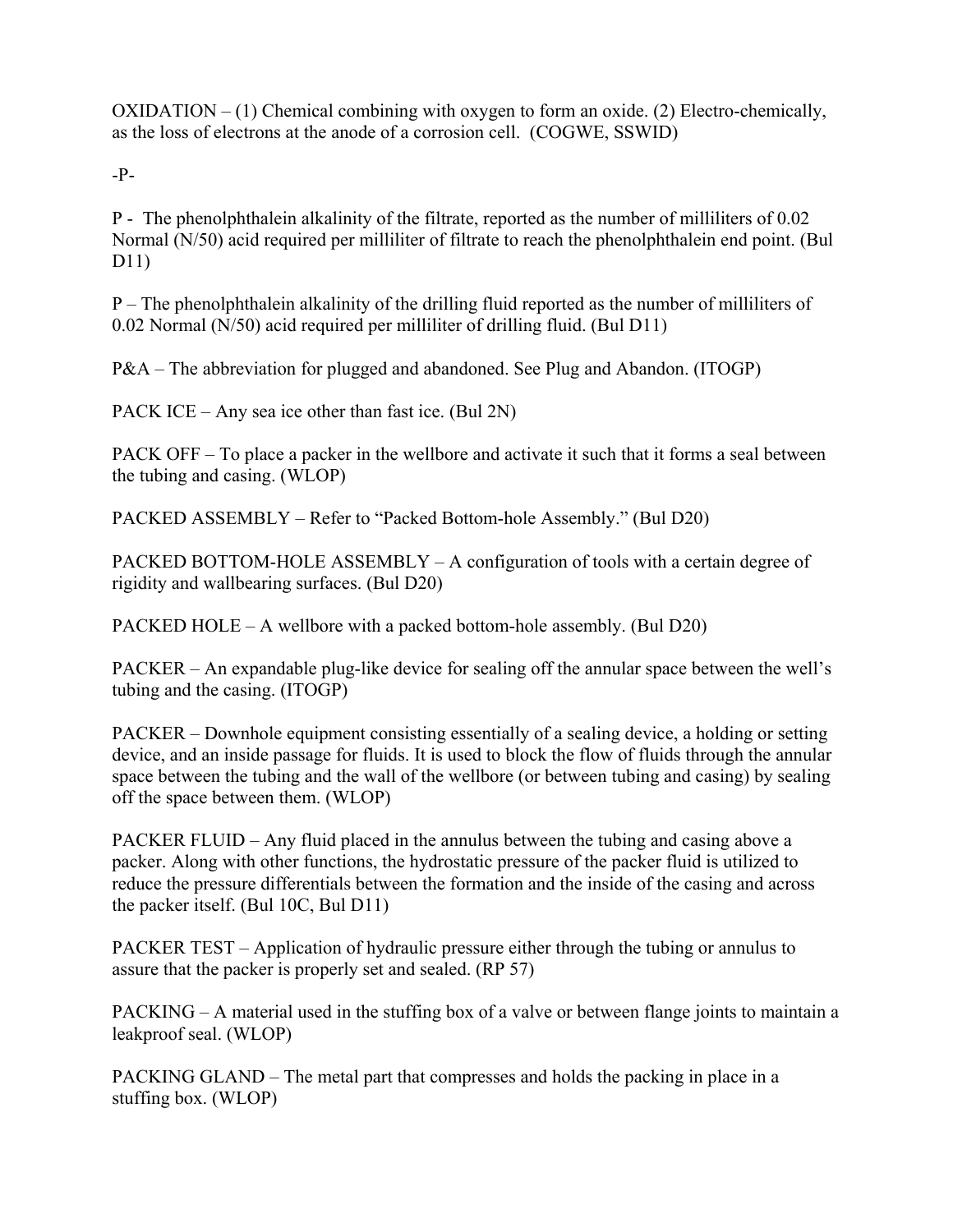PACKOFF OR STRIPPER – A device with an elastomer packing element that depends on pressure below the packing to effect a seal in the annulus. Used primarily to run or pull pipe under low or moderate pressures. This device is not dependable for service under high differential pressures. (RP 53)

PANEL – See Stiffened Panel. (Bul 2V)

PANEL STRESSES – Stresses on stiffened panels resulting from local applied pressures or transverse loads. (Bul 2V)

PAR RATE – A rate developed solely for the evaluation of incidence rates determined by taking the sum of a reporter's prior rates and the industry prior rates, and dividing by two. (Bul T5)

PARAFFIN – Heavier paraffin-base hydrocarbons often form a waxlike substance called paraffin. Paraffin may accumulate on the walls of tubing, flow lines and other production equipment, thus restricting the flow of well fluids to the extent that it must be removed. See Hot-Oil Treatment. (ITOGP)

PARAFFIN – A hydrocarbon having the formula  $C_n H_{38} + 2$  (e.g., methane, CH<sub>4</sub>; etc.). Heavier paraffin hydrocarbons (i.e. those of  $C_{13}$  H<sub>38</sub> and heavier) form a waxlike substance that is called paraffin. These heavier paraffins often accumulate on the walls of tubing and other production equipment, restricting or stopping the flow of oil. (WLOP)

PARAFFIN INHIBITOR – A chemical that, when injected into the production string prevents or minimizes paraffin deposition. (WLOP)

PARAFFIN SCRAPER – Any tool used t remove paraffin from inside tubular goods. (WLOP)

PARALLEL FLOW – See Laminar Flow. (Bul D11)

PART – Individual pieces used in the assembly of single equipment units (e.g., body, bonnet, gate, stud, handwheel, etc., are parts of a valve). Also may be a piece in raw material form. (Spec 6A)

PART – An individual piece used in the assembly of a single equipment unit. (Spec 16A)

PARTS PER MILLION – See PPM. (Bul D11)

PARTICLE – A minute unit of matter, usually a single crystal, or of regular shape with a specific gravity approximating that of a single crystal. (Bul D11)

PARTICLE CUT – See Preferred Term: Cut. (Bul 12C)

PARTICLE SIZE – (See Related Term: Equivalent Spherical Diameter). Particle diameter expressed in microns. (Bul 12C)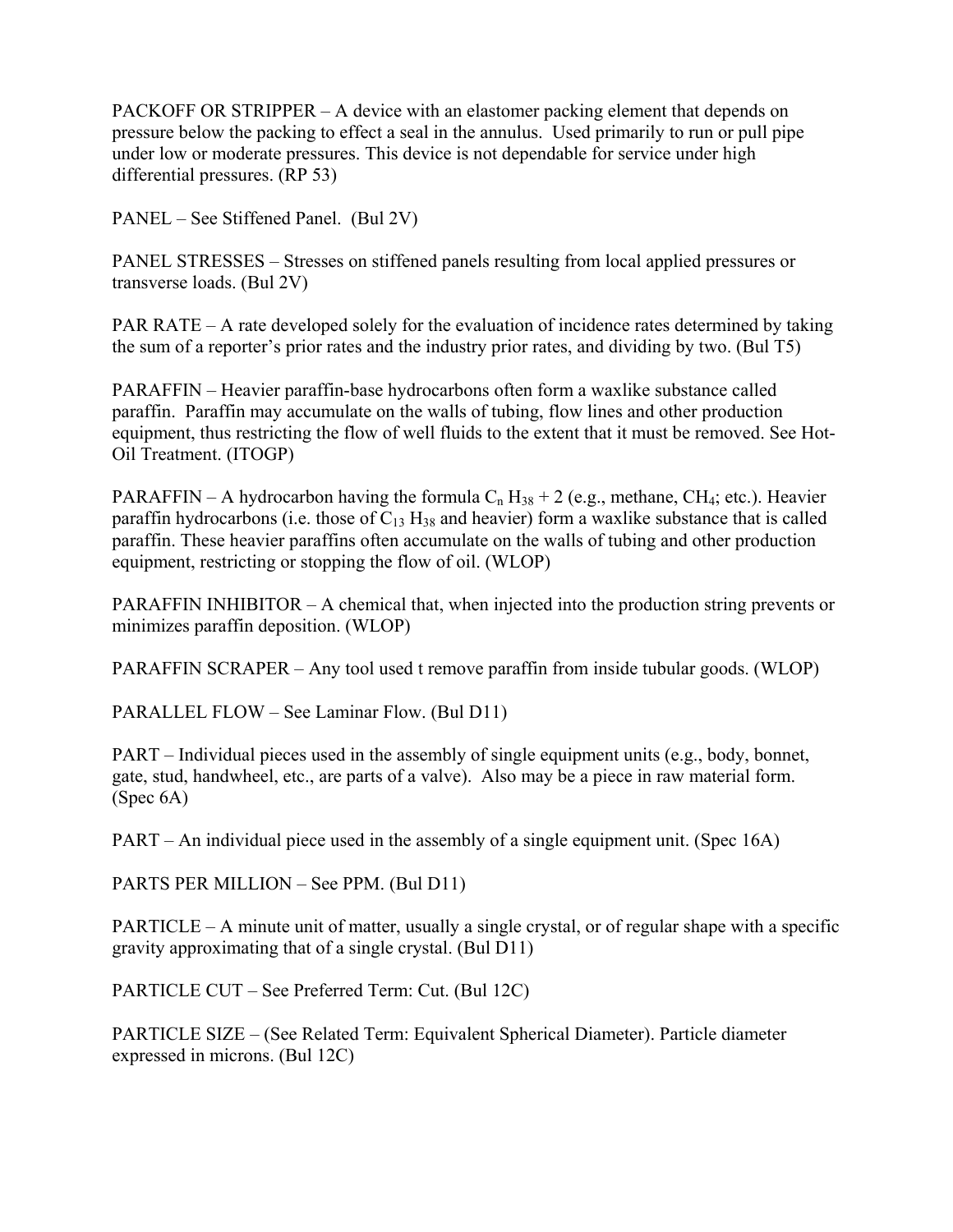PARTICLE SIZE DISTRIBUTION – The fraction or percentage of particles of various sizes, or size ranges. (Bul 13C)

PARTICLE SURFACE AREA – (See Related Terms: Free Liquid Film and Adsorbed Liquid). Referring to the combined area of the surfaces of solids particles in some particular grouping. (Bul 13C)

PARTICULATES – Finely divided solid or liquid particles in the air or in an emission. Particulates include dust, smoke, fumes, mist, spray, and fog. (Bul D11)

PAWL (DOG) – A device for positively holding a member against motion in one or more directions. (Spec 2C)

PAY OUT – The recovery from production of the costs of drilling, completing, and equipping a well. (ITOGP)

PAY SAND – The producing formation, or that formation which represents the objective drilling. Also referred to as PAY. (ITOGP)

PAY ZONE OR PAY FORMATION – The formation drilled into that contains oil and/or gas in commercial quantities. (Bul D11)

PAYLOAD – See Load-Working. (Spec 2C)

PE – Polyethylene.

PEARLITIC – Alternate parallel platelets of iron and a microstructural arrangement having iron carbide in one grain. May also refer to a steel with a preponderance of such carbine arrangements. (COGWE, SSWID)

PEDESTAL (ALSO KNOWN AS BASE) – The supporting substructure upon which the revolving upperstructure is mounted. (Spec 2C)

PENDANT – (ALSO KNOWN AS GUY ROPE) – A non-operating standing rope of specified length with fixed end connections. (Spec 2C)

PENDULUM EFFECT – Refers to the pull of gravity on a body; tendency as a pendulum to return to a vertical position. (Bul D20)

PENDULUM FORCE – The force of gravity on a body as on a pendulum. (Bul D20)

PENDULUM HOOKUP – A bit and drill collars with a stabilizer placed to attain the maximum pendulum effect. (Bul D20)

PENETRAMETER – See Magnetic Field Indicator. (RP 5A5)

PENETRATION – The maximum depth in a material from which indications can be measured. (RP 2X)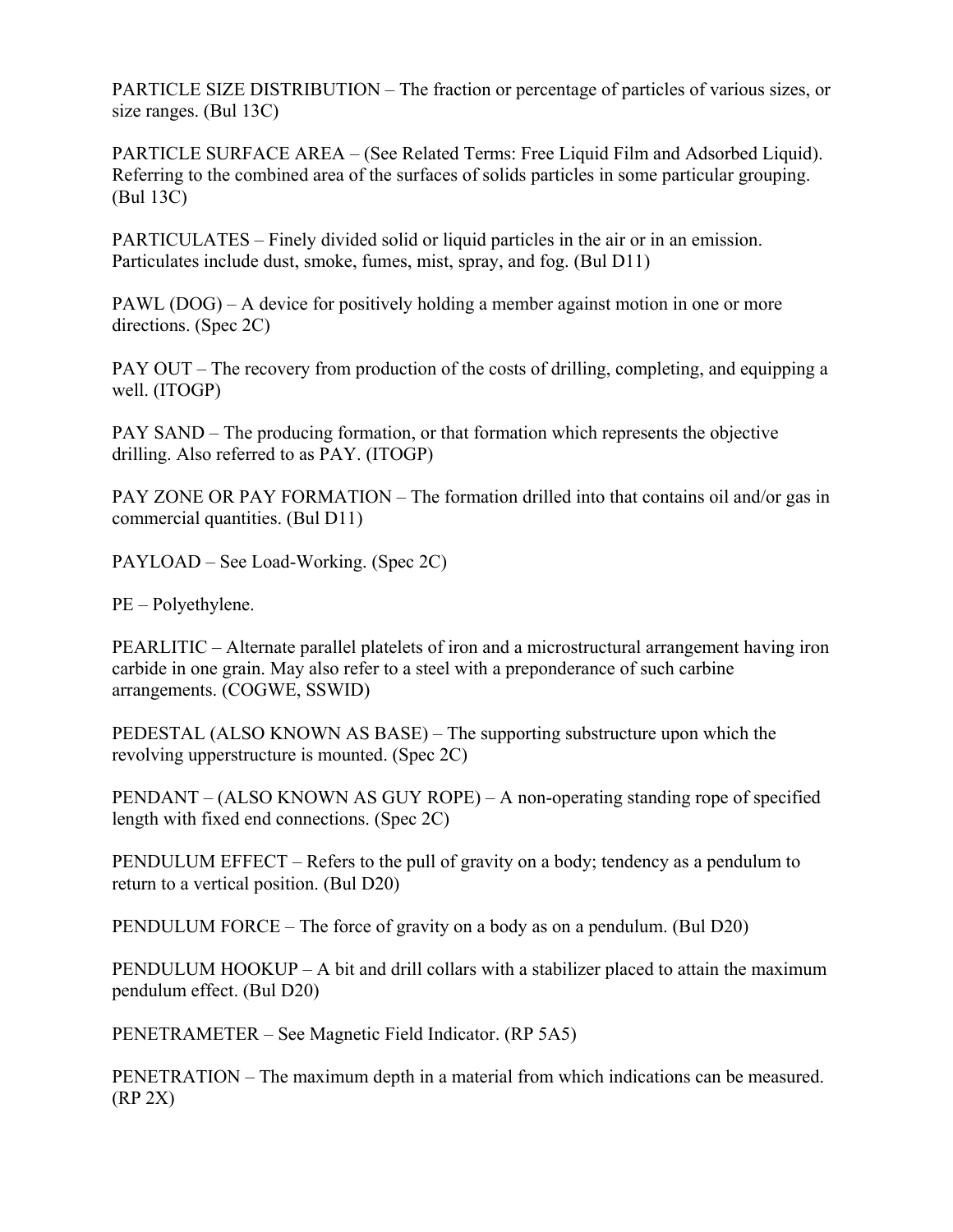PENETRATION, RATE OF – The rate in feet per hour at which the drill proceeds to deepen the well bore. (Bul D11)

PENETRATION (ULTRASONICS) – Propagation of ultrasonic energy through an article. See Effective Penetration. (RP 2X)

PENETRATOR – A localized spot of incomplete fusion. (Bul 5T1)

PEPTIZATION – An increased dispersion due to the addition of electrolytes or other chemical substances. See Deflocculation and Dispersion. (Bul D11)

PEPTIZED CLAY – A clay to which an agent has been added to increase its initial yield. For example, soda ash is frequently added to calcium montmorillonite clay. (Bul D11)

PER CENT ADDITIVE – The parts of additive per 100 parts of cement either by volume or by weight. Per cent usually refers to per cent by weight. If per cent by volume is meant, it should be so stated. (Bul 10C)

PER CENT WATER – The water content of a cement slurry expressed as parts of water per 100 parts of dry cement by weight. Per cent usually refers to per cent by weight. If per cent by volume is meant, it should be so stated. (Bul 10C)

PERCENT – For weight-percent, see PPM. Volume-percent is the number of volumetric parts of any liquid or solid constituent per 100 like volumetric parts of the whole. Volume-percent is the most common method of reporting solids, oil, and water contents of drilling fluids. (Bul D11)

PERCOLATION – Downward flow of infiltration of water through the pores or spaces of a rock or soil. (Bul D11)

PERFECT RECORD – An occupational injury and illness record which has continued without the occurrence of a case involving days away from work or death. (Bul T5)

PERFECT THREAD LENGTH – A design length from the end of pipe or coupling to a specified location. For buttress thread this is an  $L_7$ . Some threads may have unfinished crests. (RP 5B1)

PERFORATED CYLINDER CENTRIFUGE – A mechanical centrifugal separator in which the rotating element is a perforated cylinder (the rotor) inside of and concentric with an outer stationary cylindrical case. (Bul 13C)

PERFORATED EFFECTIVE PERMEABILITY,  $k_p$ - The perforated effective permeability of a Berea sandstone core target is the effective permeability to kerosine of the core target after it has been perforated at the outflow end by a bullet or shaped charge, based on the original cross section and length of the core target. (RP 43)

PERFORATED-PAID STABILIZER (Perforated-sleeve Stabilizer) – Stabilizer with a built-on perforated pad to extend the outer diameter. (Bul D20)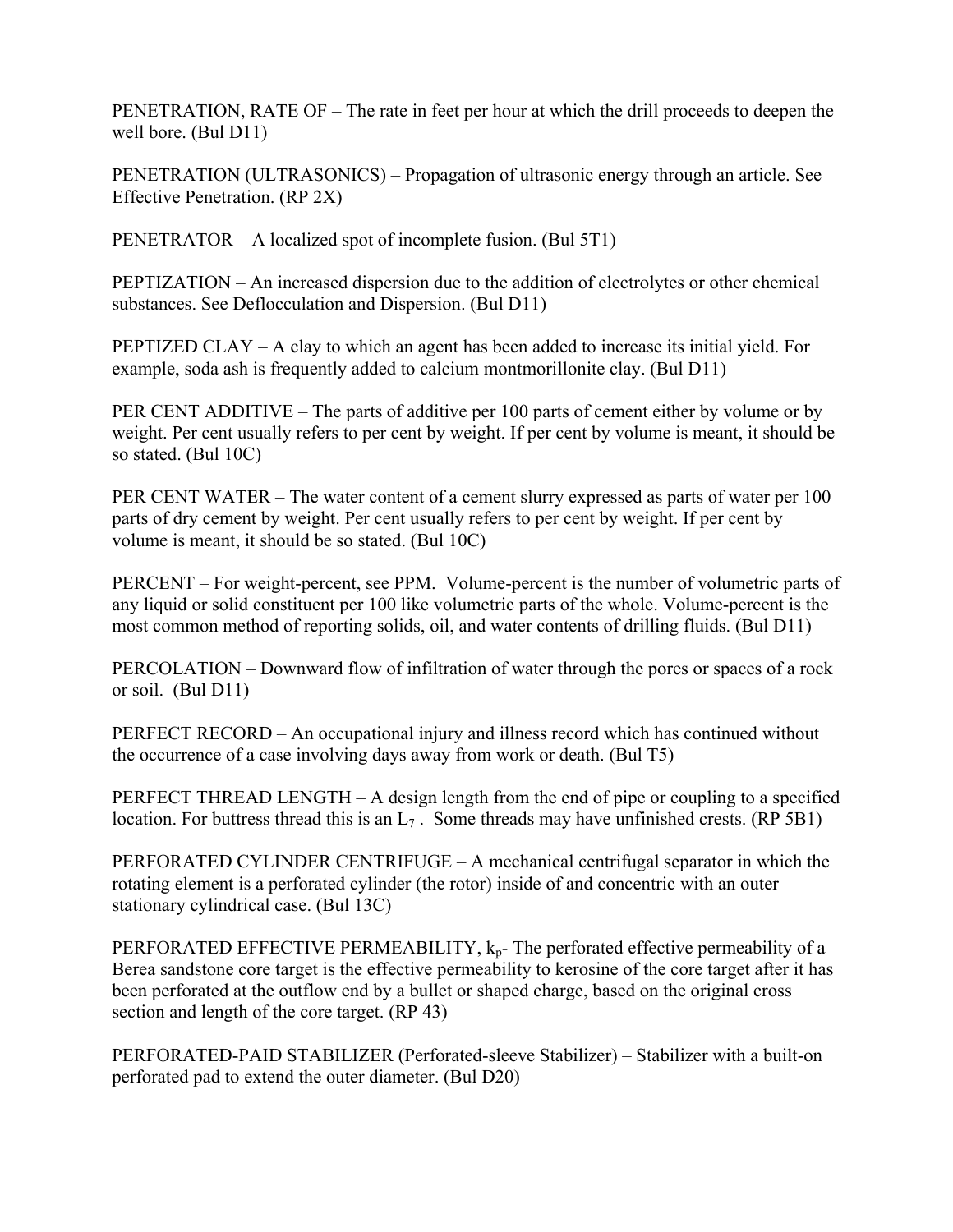PERFORATED ROTOR – The rotating inner cylinder of the perforated cylinder centrifuge. (Bul 13C)

PERFORATING – The act of making holes in pipe, cement, or formulation at desired depths (usually formed with an explosive device utilizing bullets or shaped charges). (RP 54)

PERMAFROST – Soil with partially or completely frozen pore water. (Permafrost is sometimes defined as soil at a temperature below 0°C. Permafrost will be used only to indicate ice bonded soil. (Bul 2N)

PERMANENT MAGNET – A magnet or body which retains a strong residual magnetic field. (RP 5A5

PERMEABILITY – A measure of the capacity of a porous medium to transmit fluids or gases. The unit of measure is normally millidarcy,  $mD$  ( $um<sup>2</sup>$ ). (Bul 10C)

PERMEABILITY – Normal permeability is a measure of ability of a rock to transmit a onephase fluid under conditions of laminar flow. Unit of permeability is the Darcy. (Bul D11)

PERMEABILITY – The capacity of a porous medium to conduct or transmit fluids. Normal permeability is a measure of ability of a rock to transmit a one-phase fluid under conditions of laminar flow. Unit of permeability is the Darcy. (Bul D11)

PERMEABILITY – 1. The ease with which a material can become magnetized. 2. The ratio of flux density produced to magnetizing force, i.e., B/H. (RP 5A5)

PERMEABILITY – The property of a porous medium which is a measure of the capacity of the medium to transmit fluids within its interconnected pore network. Usual unit of measurement is the darcy or millidarcy (0.001 darcy). (SSWID)

PERMEABILITY – A measure of ability of a rock to transmit fluids. By definition, a rock has permeability of 1 darcy if it permits flow of 1 cubic centimeter per second of single phase fluid having viscosity of 1 centipoise under pressure gradient of 1 atmosphere per centimeter. Practical unit of measure is millidarcy, or .001 darcy. (WT)

PERMEABILITY (OF A RESERVOIR ROCK) – The ability of a rock to transmit fluid through the pore spaces – A key influence in the rate of flow, movement and drainage of the fluid. There is no necessary relation between porosity and permeability. A rock may be highly porous and yet impermeable if there is no communication between pores. A highly porous sand is usually highly permeable. See Effective Permeability. (ITOGP)

PERSONNEL LANDING – A landing near the water level used primarily for transfer of personnel to and from boats and barges. (RP 2G)

PERSONNEL MONITORING EQUIPMENT – Devices designed to be worn or carried by an individual for the purpose of measuring the radiation dose received (e.g., film badges, pocket dosimeters, film rings, etc.) (RP 5A5)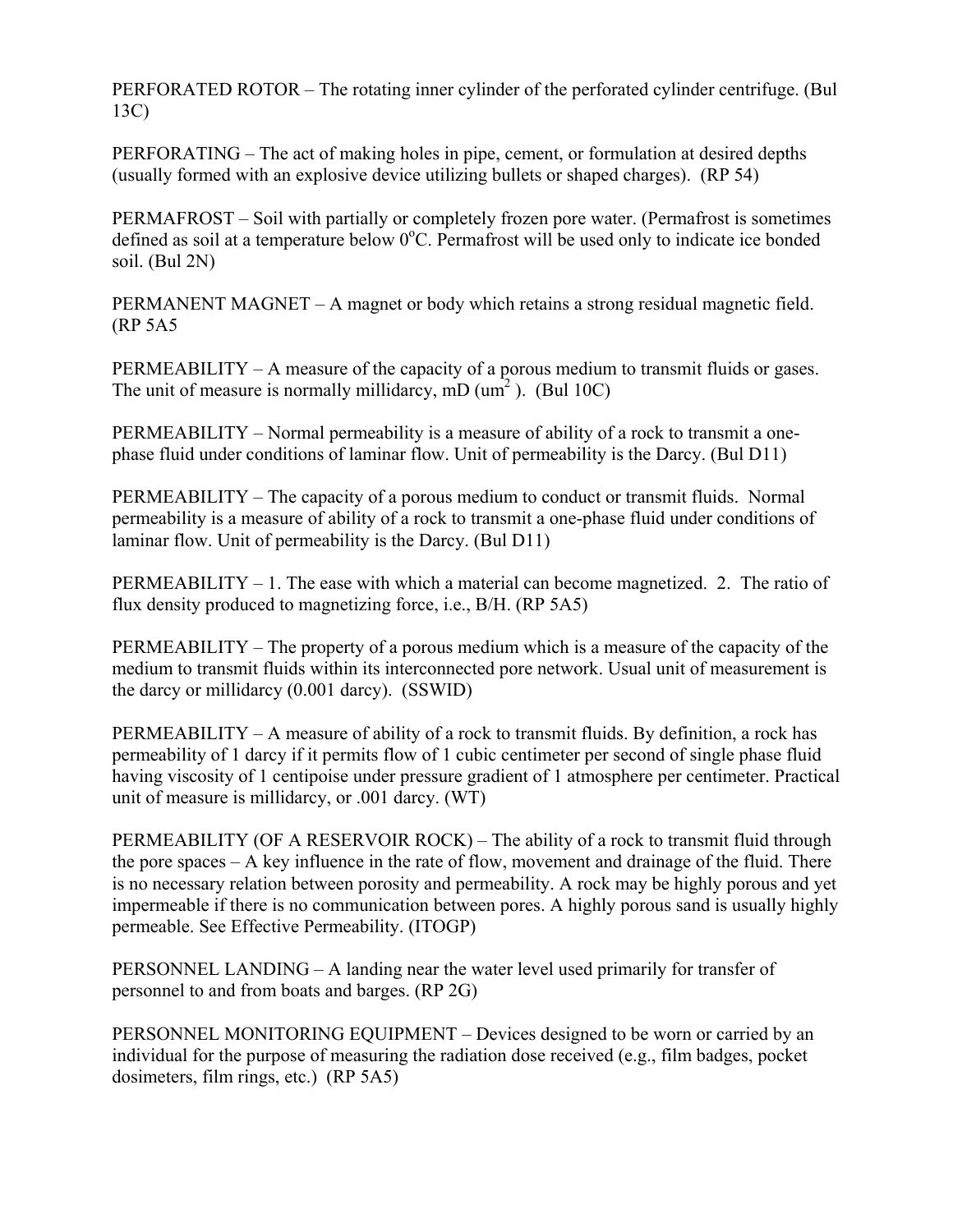PERSONNEL & UTILITY AREA – That area which contains living quarters and other personnel service equipment. (RP 2G)

PETROLEUM – Oil or gas obtained from the rocks of the earth by drilling down into a reservoir rock and piping them to the surface. See Hydrocarbon. (ITOGP)

PETROLEUM ROCK – Sandstone, limestone, dolomite, fractured shale, and other porous rock formations where accumulations of oil and gas may be found. (ITOGP)

 $P_f$  – The phenolphthalein alkalinity of the filtrate, reported as the number of milliliters of 0.02 Normal (N/50) acid required per milliliter of filtrate to reach the phenolphthalein end point. (Bul 10C)

pH – The negative logarithm of the hydrogen ion concentration. (Bul 10C)

pH – An abbreviation for potential hydrogen ion. The pH numbers range form 0 to 14, 7 being neutral, and are indices of the acidity (below 7) or alkalinity (above 7) of the fluid. The numbers are a function of the hydrogen ion concentration in gram ionic weights per liter which, in turn, is a function of the dissociation of water as given by the following expression:

(H) (OH) = K H<sub>2</sub>O) = 1 x 10<sup>-14</sup>

 $(H<sub>2</sub>O)$ 

The pH may be expressed as the logarithm (base 10 of the reciprocal (or the negative logarithm) of the hydrogen ion concentration. The pH of a solution offers valuable information as to the immediate acidity or alkalinity, as contrasted to the total acidity or alkalinity (which may be titrated.) (Bul D11)

pH – A symbol which signifies the concentration of hydrogen ion. The lower the pH (more acidic), the higher the concentration of hydrogen ions. The higher the pH (more basic), the lower the concentration of hydrogen ion. (COGWE)

pH – A symbol which signifies the concentration of hydrogen ion. The lower the pH (more acidic), the higher the concentration of hydrogen ions. The higher the pH (more basic), the lower the concentration of hydrogen ions. Dimensionally, the logarithm of the reciprocal of the hydrogen ion concentration. (SSWID)

pH (pH VALUE) – A unit to measure the degree of acidity or alkalinity of a substance. A neutral solution (as pure water has a pH of 7; acid solutions are less than 7; basic, or alkaline, solutions are above 7. (WLOP)

PHANTOM THREAD – A circumferential tool mark on a round thread chamfer that precedes the actual starting thread. Usually referred to as a false starting thread. (RP 5A5)

PHENOLS - A group of aromatic organic compounds containing one or more hydroxyl functions similar in structure to phenol ( $C_6H_5OH$ ). Such compounds may produce a taste and odor problem in water at very low concentrations. In higher concentrations, they are toxic to aquatic life. (Bul D11)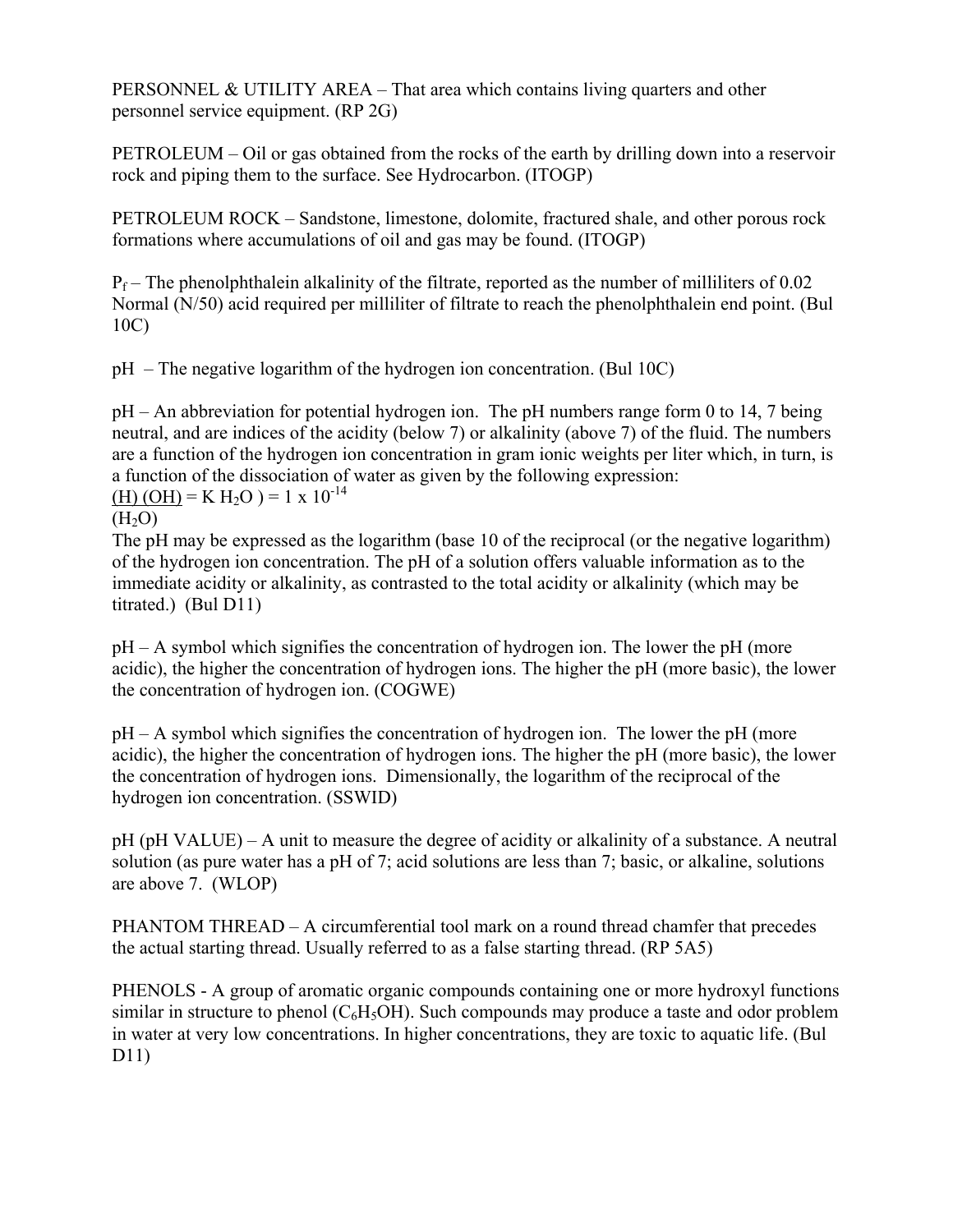PHOSPHATE – Certain complex phosphates, usually sodium tetraphosphate  $(Na_6P_4O_{13})$  and sodium acid pyrophosphate (SAPP,  $\text{Na}_2\text{H}_2\text{P}_2\text{O}_7$ ), are used either as drilling fluid thinners or for treatment of various forms of calcium and magnesium contamination. (Bul D11)

PI (PRODUCTIVITY INDEX) – The ration of fluid production rate, in barrels per day, to the difference between static and flowing bottom hole pressure in pounds per square inch. (GL)

PICTURE – A survey chart or film in which a survey recording has been made. (Bul D20)

PIEZOELECTRIC EFFECT – The characteristic of certain materials to generate electrical charges when subjected to mechanical vibrations and conversely to generate mechanical vibrations when subjected to electrical pulses. (RP 2X)

PIG- A device inserted in a pipeline for the purpose of sweeping the line clean of water rust, or other foreign matter. Also known as GO-DEVIL. (ITOGP)

PIG A LINE – T run or put a PIG or SCRAPER through a pipeline (ITOGP)

PIG IRON – Any piece of oilfield equipment made of iron or steel. (ITOGP)

PILE- A long cylindrical tubular member, usually driven through the leg of an offshore platform, that carries vertical loads and resists lateral forces. (Spec 2B)

PILE-SUPPORTED STRUCTURE – A structure deriving its support from the piles inserted into the seabed. (Bul 2N)

PILOT BIT – Bit with a smaller diameter than the hole finally to be drilled. Used on deflecting tools, such as the whipstock and knuckle joint. Also used with hole openers which follow and enlarge the original hole. (Bul D20)

PILOT TESTING – A method of predicting behavior of drilling fluid systems by mixing small quantities of drilling fluid and additives, then testing the results. (Bul D11)

PINCH A VALVE – Closing a valve part way to reduce the flow of liquid or gas through a line. (ITOGP)

PIN END – The threaded end of a pipe without a coupling applied. (RP 5A5, RP 5B1)

PINHOLE – A short unwelded area in the weld line extending through the entire pipe thickness so that fluid will leak out through the area very slowly. (Bul 5T1)

PIPE – A long tube or hollow body of wood, metal, earthenware, or the like, as to conduct water, oil, steam, etc.

- (A) Conductor Pipe A short sting of casing of large diameter. Its function is to keep the top of the wellbore open and to provide a means of conveying the upflowing drilling fluid from the wellbore to the slush pit.
- (B) Surface Pipe The second string of casing run in the well which may be set from a few hundred feet to a depth of a few thousand feet. Its primary purpose is to seal off fresh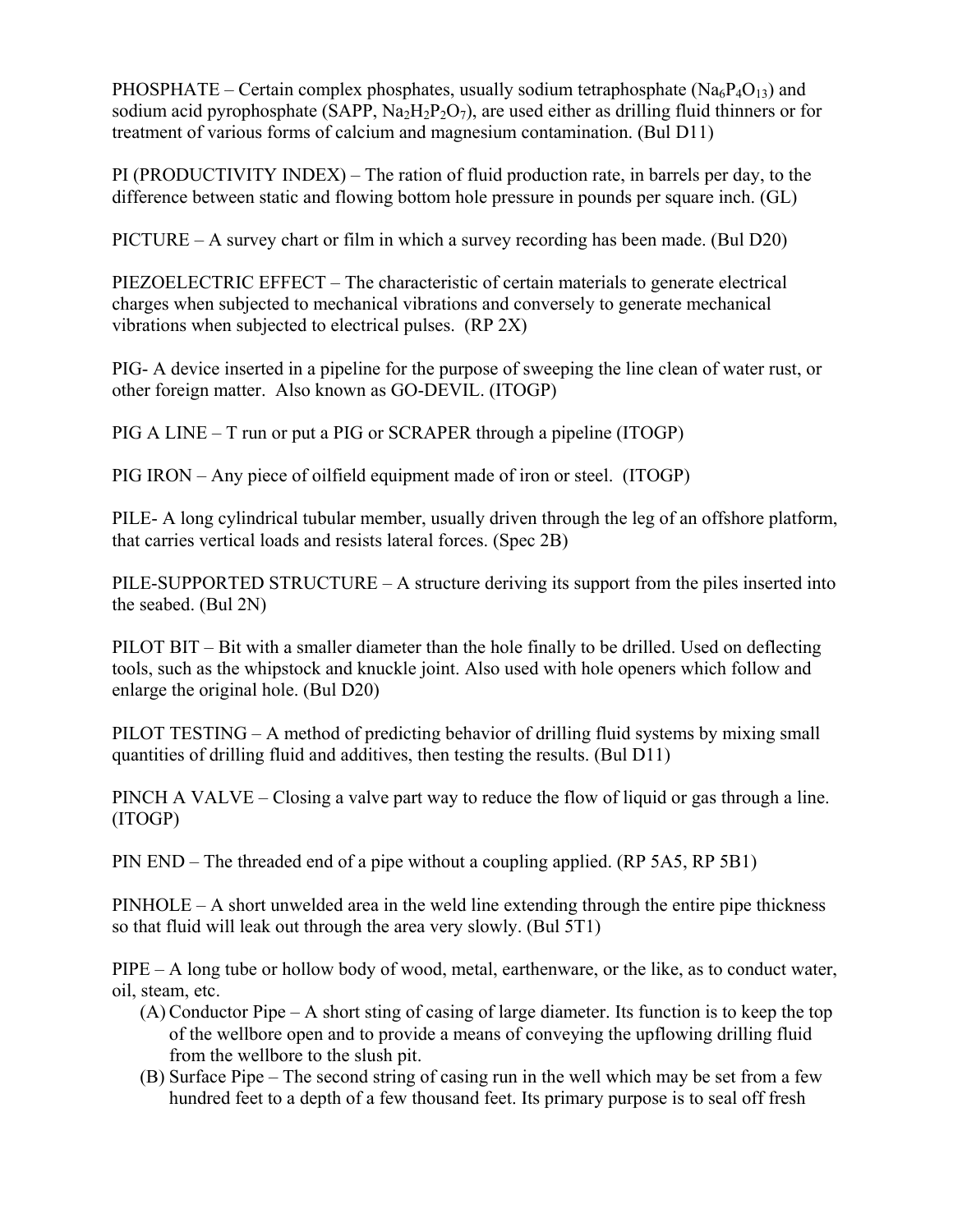water aquifers and to help support subsequent casing strings and wellhead equipment. (Bul 10C)

PIPE – In this document, includes oil field casing, tubing and plain-end drill pipe. (RP 5A5)

PIPE – Refers to casing, liners, pup joints, connectors, work tubing, and drill pipe, either individually or collectively, as applicable. (Spec 5A)

PIPE COEFFICIENT – A factor used in the Hazen-Williams flow formula to correct for roughness of the inside surface of the pipe. (SSWID)

PIPE LEAN – The angle between the vertical and a typical stand of pipe with the setback. (Spec 4F)

PIPE RACKING BOARD GUYLINES (TUBING BOARD GUYLINES) – Lines which run from racking board to ground anchors or special substructure or base which provide a substitute for ground anchors. (RP 54)

PIPE RAMS – Rams whose ends are contoured to seal around pipe to close the annular space. Unless special rams accommodating various pipe sizes are used, separate rams are necessary for each size (outside diameter) pipe in use. (RP 53)

PIPE TAPPING (HOT TAPPING) – The act of drilling a hole through the wall of pipe which is under pressure. A special saddle is used to attach a valve and lubricator to the pipe. The saddle and valve remain on the pipe after the tapping operation is completed. (RP 54)

PIPE WIND-UP ANGLE – The twist in the drill stem due to reactive torque (refer to "Angle of Twist"). (Bul D20)

PIPELINE – Piping which directs fluids between platforms or between a platform and a shore facility. (RP 14C)

PIPELINE GAS – Gas which meets gas pipeline purchaser specification. (ITOGP)

PIPELINE OIL – Clean oil. Crude oil whose BS&W content is low enough to make the oil acceptable for transport or pipeline shipment. (ITOGP)

PIPELINE PIG – A scraping tool forced through a flow line or pipeline to clean the line or test for obstruction. (SSWID)

PIT – A depression resulting from the removal of foreign material rolled into the surface during manufacture. (Bul 5T1)

PIT – An emergency tank or shallow pond to hold salt water, etc., prior to disposal. (GL)

PIT – A depression or cavity that may be caused by corrosion or removal of roll-in or extraneous material. (RP 5A5)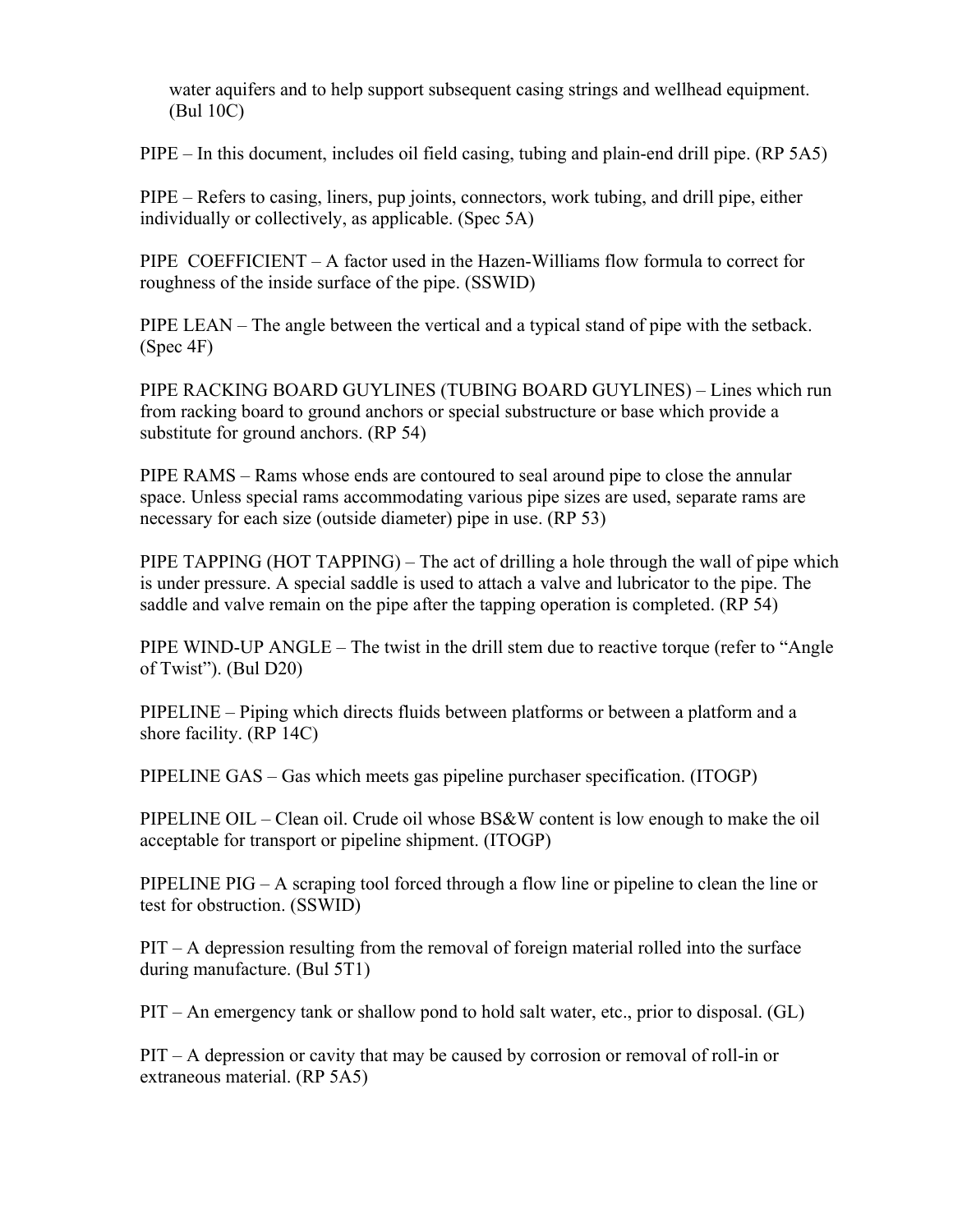PIT VOLUME INDICATOR  $- A$  device installed in the drilling fluid tank to register the fluid level in the tank. (RP 53)

PIT VOLUME TOTALIZER – A device that combines all of the individual pit volume indicators (refer to Par. 12.42) and registers the total drilling fluid volume in the various tanks. (RP 53)

PITCH – Platform rotation about the plant east-west horizontal axis. (RP 2T)

PITCH – A distance from a point on a thread to a corresponding point on the next thread, measured parallel to the axis. (RP 5A5, RP 5B1)

PITCH-CATCH – (See Two Crystal.) One transmits; the other receives. (RP  $2X$ )

PITCH CONE – An imaginary cone which passes through the thread profile at approximately the thread center. (RP 5B1)

PITCH DIAMETER – The diameter of the pitch cone or the distance between the pitch line of the thread. (RP 5A5, RP 5B1)

PITCH DIAMETER – Root diameter of drum, lagging or sheave, plus the diameter of the rope. (Spec 2C)

PITCH LINE – An imaginary line drawn approximately through the center of the thread making the widths of the thread tooth and gap equal at the pitch line. (RP 5B1)

PILOT TUBE – An impact tube, usually a piece of tubing bent 90 degrees and inserted in line with open end facing into flow stream. A flow measurement device. (WT)

PITTED THREADS – A depression or cavity on a chamfer or thread surface caused by inclusions or porosity exposed after machining or by corrosive attack during storage of the pipe. (Bul 5T1)

PLAIN END – Pipe end without threads or tool joint. (RP 5A5)

PLANE OF CLOSURE – Vertical plane that contains both the surface location of the wellbore and the last station of the survey. (Bul D20)

PLASTIC FLOW – See Plastic Fluid. (Bul D11)

PLASTIC FLUID – A complex, non-Newtonian fluid in which the shear force is not proportional to the shear rate. A definite pressure is required to start and maintain movement of the fluid. Plug flow is the initial type of flow and only occurs in plastic fluids. Most drilling fluids are plastic fluids. The yield point as determined by direct-indicating viscometer is in excess of zero. (Bul 10C, Bul D11)

PLASTIC VISCOSITY – A measure of the internal resistance to fluid flow attributable to the amount, type, and size of solids present in a given fluid. It is expressed as the number of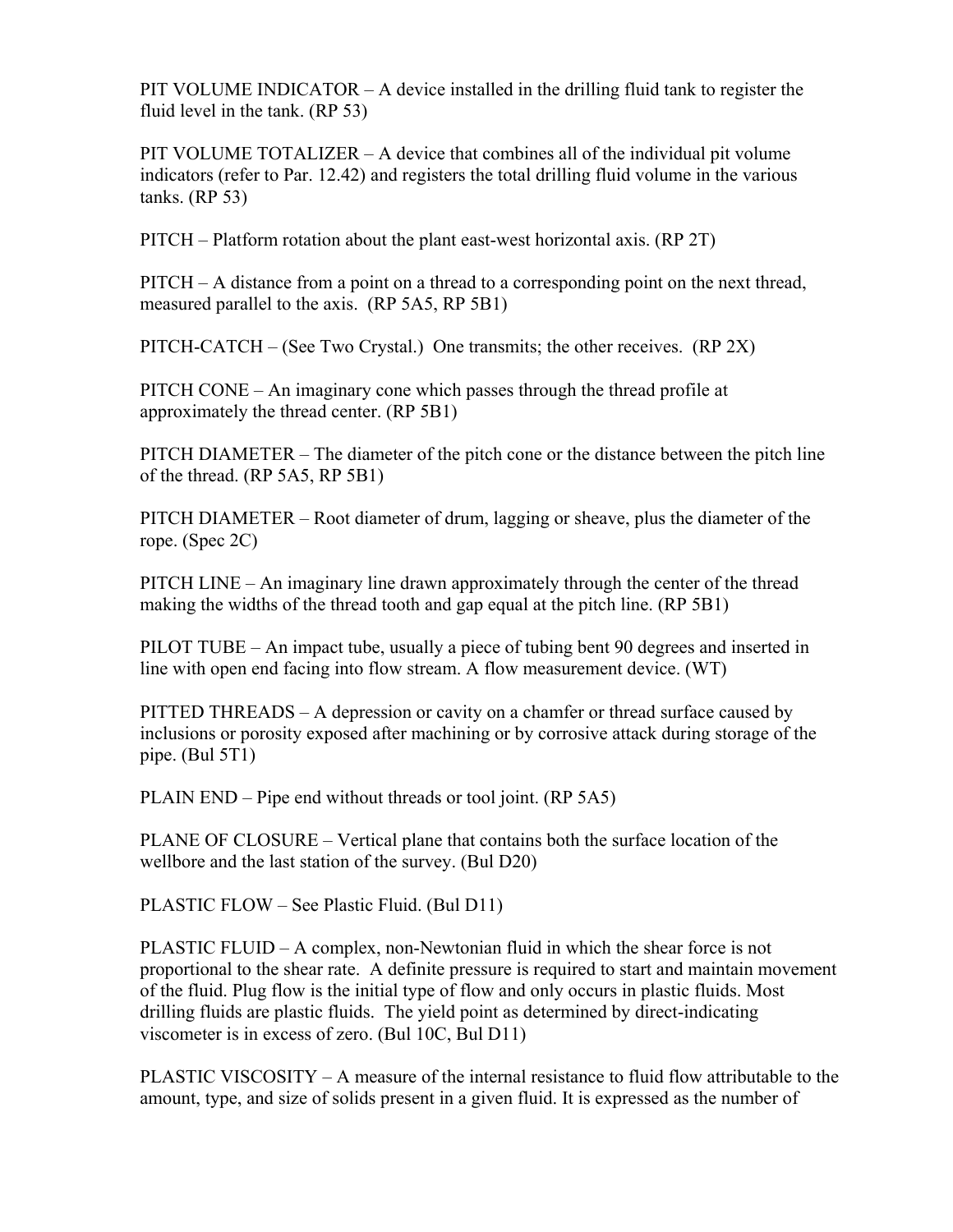dynes per sq cm of tangential shearing force in excess of the Bingham yield value that will induce a unit rate of shear. This value, expressed in centipoises, is proportional to the slope of the consistency curve determined in the region of laminar flow for materials obeying Bingham's Law of Plastic Flow. When using the direct-indicating viscometer, the plastic viscosity is found by subtracting the 300 rpm reading from the 6000 rpm reading. (Bul 10C, Bul D11)

PLASTICITY – The property of a substance to be deformed by pressure without being ruptured. (Bul 10C)

PLASTICITY – The property possessed by some solids, particularly clays and clay slurries, of changing shape or flowing under applied stress without developing shear planes or fractures. Such bodies have yield points, and stress must be applied before movement begins. Beyond the yield point, the rate of movement is proportional to the stress applied, but ceases when the stress is removed. See Fluid. (Bull D11)

PLASTICS – Large group of organic, synthetic or processed materials used for coating; or that are molded, cast, or extruded and used for making structural items.

Acetate Butyrate – Produced by reacting cellulose with acetic and butyric anhydride.

Epoxy – Produced by reaction between epichlorohydrin and biphenol H to A.

Phenolic – Produced by reacting formaldehyde and phenol.

Polyester – Produced from polybasic alcohols and polybasic acids.

Polyethylene – Composed of polymers of ethylene.

Polyurethane – Produced from propionadlehyde, trimethylolpropane, propionic acid, and ammonia.

Syrenes – Polystyrene is produced by polymerizing styrene. A butadiene-styrene copolymer is formed by reacting butadiene and styrene.

Vinyl – Polyvinyl chloride (PVC) is produced by the addition-type polymerization of vinyl chloride. (COGWE, SSWID)

PLATE – This term refers to a flat thin rectangular plate. (Bul 2V)

PLATE STRESSES – Stresses on a thin rectangular plate. (Bul 2V)

PLATFORM PIPING – A general term referring to any piping, on a platform, intended to contain or transport fluid. (RP 14E)

PLATFORM SAFETY SYSTEM – An arrangement of safety devices and Emergency Support Systems to effect platform shutdown. The system may consist of a number of individual process shutdowns and may be actuated by either manual controls or automatic devices sensing detectable abnormal conditions. (RP 14C)

PLATFORM SHUTDOWN – The shutting in of all process stations of a platform production process and all support equipment for the process. (RP 14C)

PLUG AND ABANDON (PLUGGED AND ABANDONED) – Expressions, often abbreviated "P&A," referring to the act of placing plugs in a depleted well or DRY HOLE, then abandoning it. See Abandon. (ITOGP)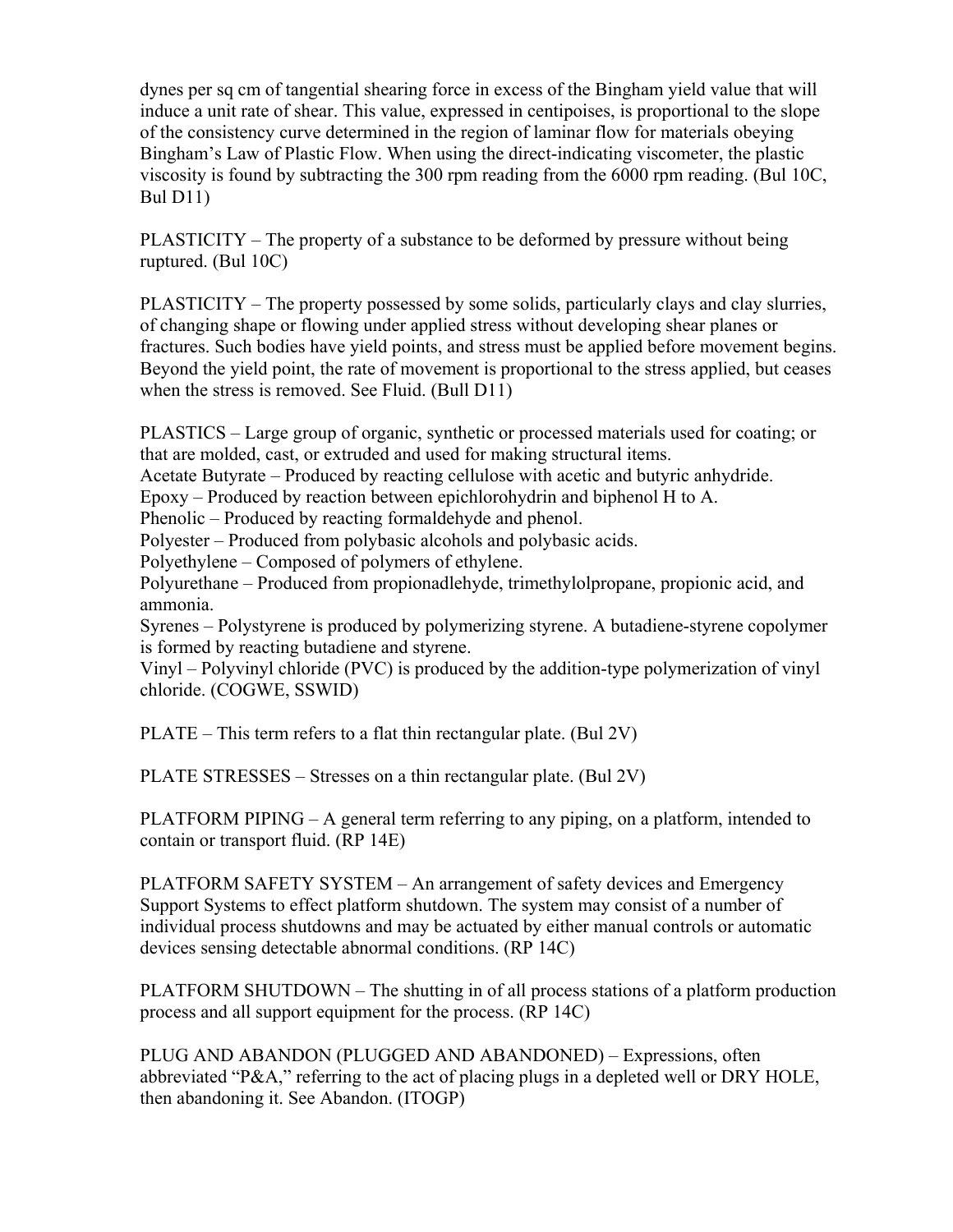PLUG AND ABANDON (P  $\&$  A) – To place a cement plug or plugs in a dry hole or uneconomic producing well to abandon it. (WLOP)

PLUG BACK – To shut off a lower formation in a well bore. (Bul 10C, ITOGP)

PLUG BACK – To fill part of the wellbore with cement, sometimes used for side-tracking. (Bul D20)

PLUG BACK – To place cement or other material at or near the bottom of a well to exclude bottom water or to perform another operation such as side tracking or producing form another depth. It may also be used to denote the setting of a mechanical plug by wire line, tubing, or drill pipe. (WLOP)

PLUG FLOW – The movement of a material as a unit without shearing within the mass. Plug flow is the first type of flow exhibited by a plastic fluid after overcoming the initial force required to produce flow. (Bul 10C, Bul D11)

PLUG VALVE – A valve whose mechanism consists of a plug with a hole through it on the same axis as the direction of fluid flow. Turning the plug  $90^\circ$  opens or closes the valve. The valve may or may not be full-opening. (RP 53)

PLUG SCORES – Internal longitudinal grooves occurring in seamless pipe, usually caused by hard pieces of metal adhering to the high-mill plug. (Bul 5T1)

PLUGGING (SCREEN SURFACE) - (See Related Term: Blinding) The wedging or jamming of openings in a screening surface by particles, preventing passage of undersize material. (Bul 13C)

PLUGGING MATERIAL – A material used to block off zones while treating or working on other portions of wells. Blocking may be temporary or permanent. (Bul 10C)

PLUMB-BOB EFFECT – The pendulum action, due to the force of gravity, pulling the drill stem to a vertical position. (Bul D20)

PLUNGER LIFT – A method of lifting oil using a swab or free piston propelled by compressed gas from the lower end of the tubing string to the surface. (ITOGP)

PNEUMATIC POWER SYSTEM – A system which supplies pressure to operate pneumatic actuators. (RP 14C)

POCKET – The gas lift valve receiver inside a wireline (retrievable) mandrel. (GL)

POISE – The metric unit for measurement of viscosity. (Bul 10C)

POLAR ORGANIC – A compound of carbon which will adsorb on a solid surface. (COGWE, SSWID)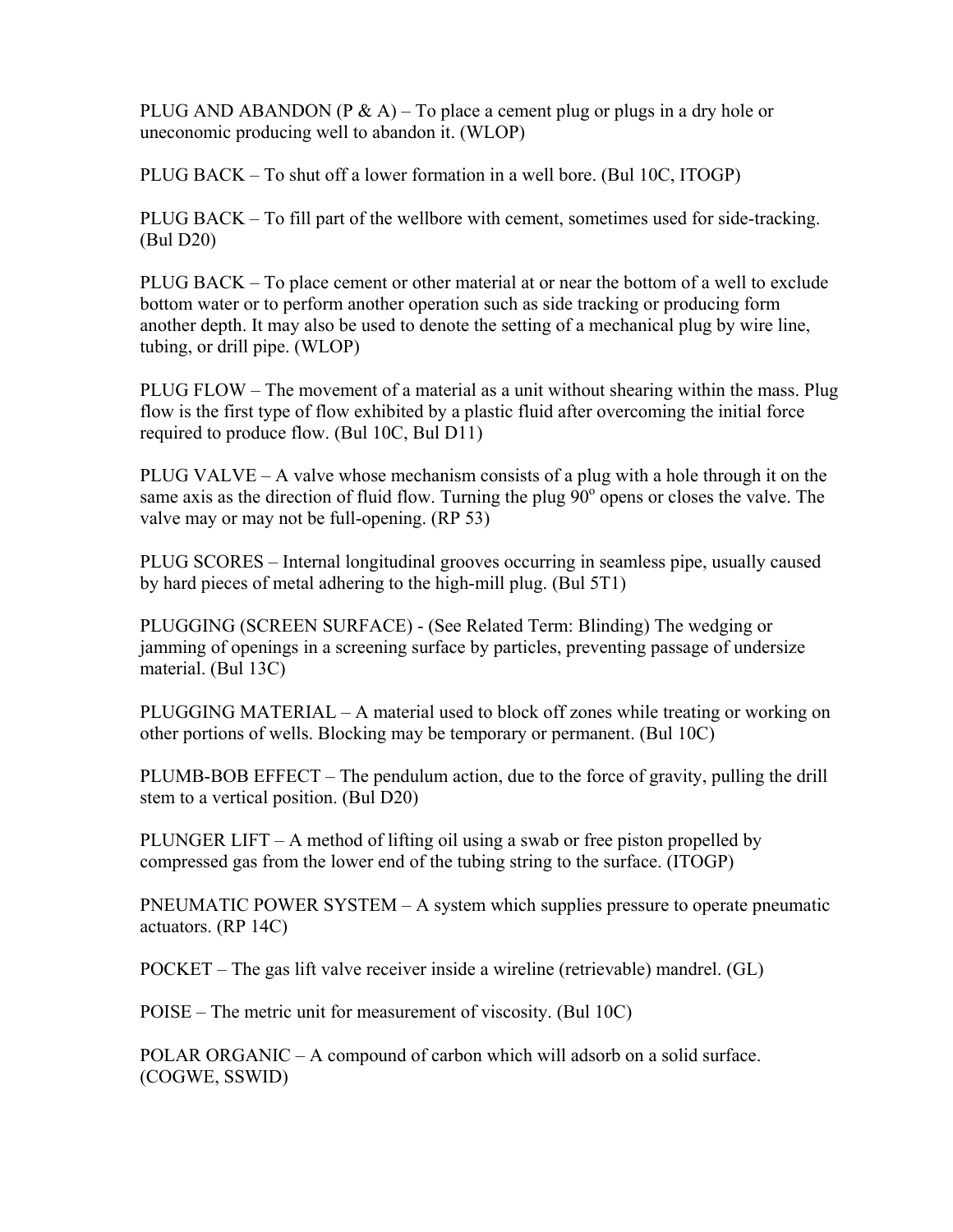POLARIZE – Retard an electrochemical corrosion reaction by deposition of a corrosion product. (COGWE, SSWID)

POLE – The area on a magnetized part from which the magnetic field is leaving or returning into the pipe, i.e., substantially perpendicular to the pipe surface. (RP 5A5)

POLE MAST – Structure consisting of one or more tubular sections, telescoping or not telescoping, which are the load-bearing members. The structure, when erected to working position, usually requires guylines. It may be attached to a carrier, skid base, or substructure. It is used in place of a derrick. (RP 54)

POLE PIECE – The ferromagnetic portion of a magnetic circuit attached to the core used to shape and direct the magnetic field through the air gaps into the wall of the pipe being inspected. (RP 5A5)

POLLUTANT – Any introduced gas, liquid, or solid that makes a resource unfit for a specific purpose. (Bul D11)

POLLUTION – The prescnce of matter or energy whose nature, location, or quantity produces undesired environmental effects. (Bul D11)

POLY – Having several atoms, groups or molecules; prefix signifying many. (SSWID)

POLY ELECTROLYSIS – Passage of electric currents through a solution with resultant migration of ions to positive and negative electrodes, or the decomposition of a chemical compound brought about by the passage of electrical currents through the compound. (SSWID)

POLYMER – A substance formed by the union of two or more molecules linked end to end into another compound having the same elements in the same proportion but a higher molecular weight and different physical properties. (Bul 10C)

POLYMER – A substance formed by the union of two or more molecules linked end to end into another compound having the same elements in the same proportion but a higher molecular weight and different physical properties, e.g., paraformaldehyde. See Copolymer. (Bul D11)

POLYMER – A compound formed by linking of a molecule with itself to form a very long molecule. (COGWE)

POLYMER – Thickening agent used to increase viscosity of water. A substance formed by the union of two or more molecules of the same kind linked end to end into another compound having the same elements in the same proportion but a higher molecular weight and different physical properties. (SSWID)

POLYNYA – An areal opening in sea ice, ultimately refreezing to a thickness less than the normal ice sheet growth. (Bul 2N)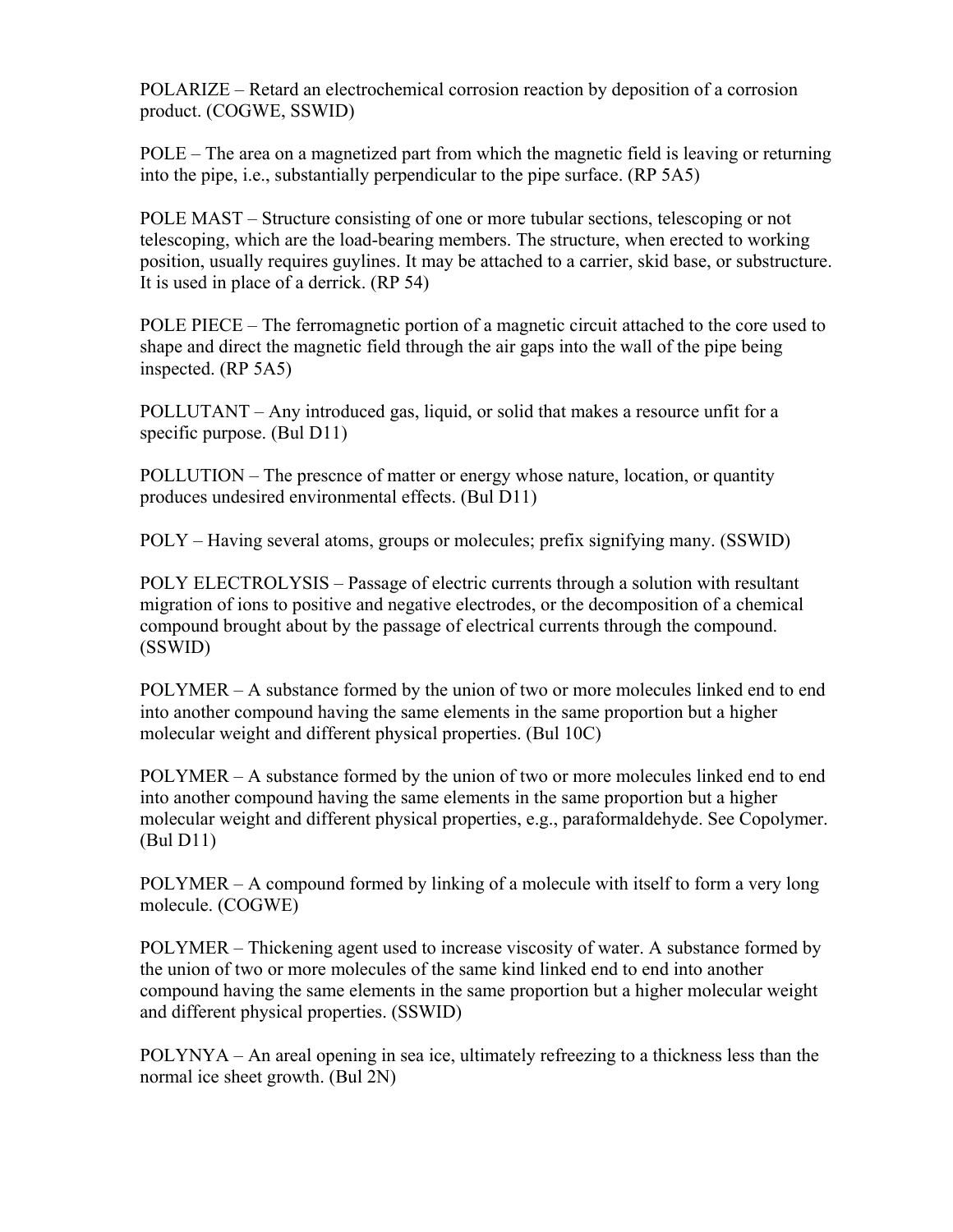POLYPHOSPHATE – A phosphate compound used for water stabilization and corrosion inhibition. (COGWE, SSWID)

POND – See Preferred Terms: Pool. (Bul 13C)

PONTOONS – Horizontal, cylindrical or rectangular buoyancy members of the hull structure which interconnect with columns to form a frame below the waterline. (RP 2T)

PONY ROD – A sucker rod made in short lengths of 2 ft to 8 ft. (ITOGP)

POOL – The reservoir of fluid formed in a decanting centrifuge in which classification or separation occurs due to application of centrifugal force to accelerate solids settling rates. (Bul 13C)

POP-OFF VALVE (POP VALVE) – See Pressure-Relief Valve. (ITOGP)

POROSITY – Property that indicates the ratio of the volume of voids to the total volume of an ice feature. Voids can consist of air, snow, or water. (Bul 2N)

POROSITY – Voids in a metal, usually resulting from shrinkage or gas entrapment occurring during solidification of a casting or weldment. (Bul 5T1)

POROSITY – The amount of void space in a formation rock, usually expressed as percent voids per bulk volume. Absolute porosity refers to the total amount of pore space in a rock, regardless of whether or not that space is accessible to fluid penetration. Effective porosity refers to the amount of connected pore spaces, i.e., the space available to fluid penetration. See Permeability. (Bul 10C, Bul D11)

POROSITY (OF A RESERVOIR ROCK) – The percentage that the volume of the pore space bears to the total bulk volume. The pore space determines the amount of space available for storage of fluids. See Effective Porosity. (ITOGP)

 $PROROSITY - (0)$  Porosity,  $(0)$ , is the percentage by volume of pore space within a sample. It is defined as the ratio of pore volume to bulk volume multiplied by 100. The Berea sandstone core, after oven drying, is evacuated and saturated fully with salt water. It is weighted both in the dry state and in the saturated state. The difference in weight divided by the density of the salt water gives pore volume directly. The bulk volume is calculated using the physical dimensions of the core. (RP 43)

POROSITY – The percentage by volume of porous space within a formation. Porosity combined with permeability to permit fluid flow is termed "effective porosity." (SSWID)

POTABLE MAST – Refer to "Derrick (Mast)." (RP 54)

PORTABLE WELL TESTER – Specialized unit, usually trailer mounted, complete with all necessary separation equipment and measuring instruments to obtain fluid production measurement on a well. Unit is connected to a well or battery on a temporary basis, and can be disconnected for moving to other locations as needed. (WT)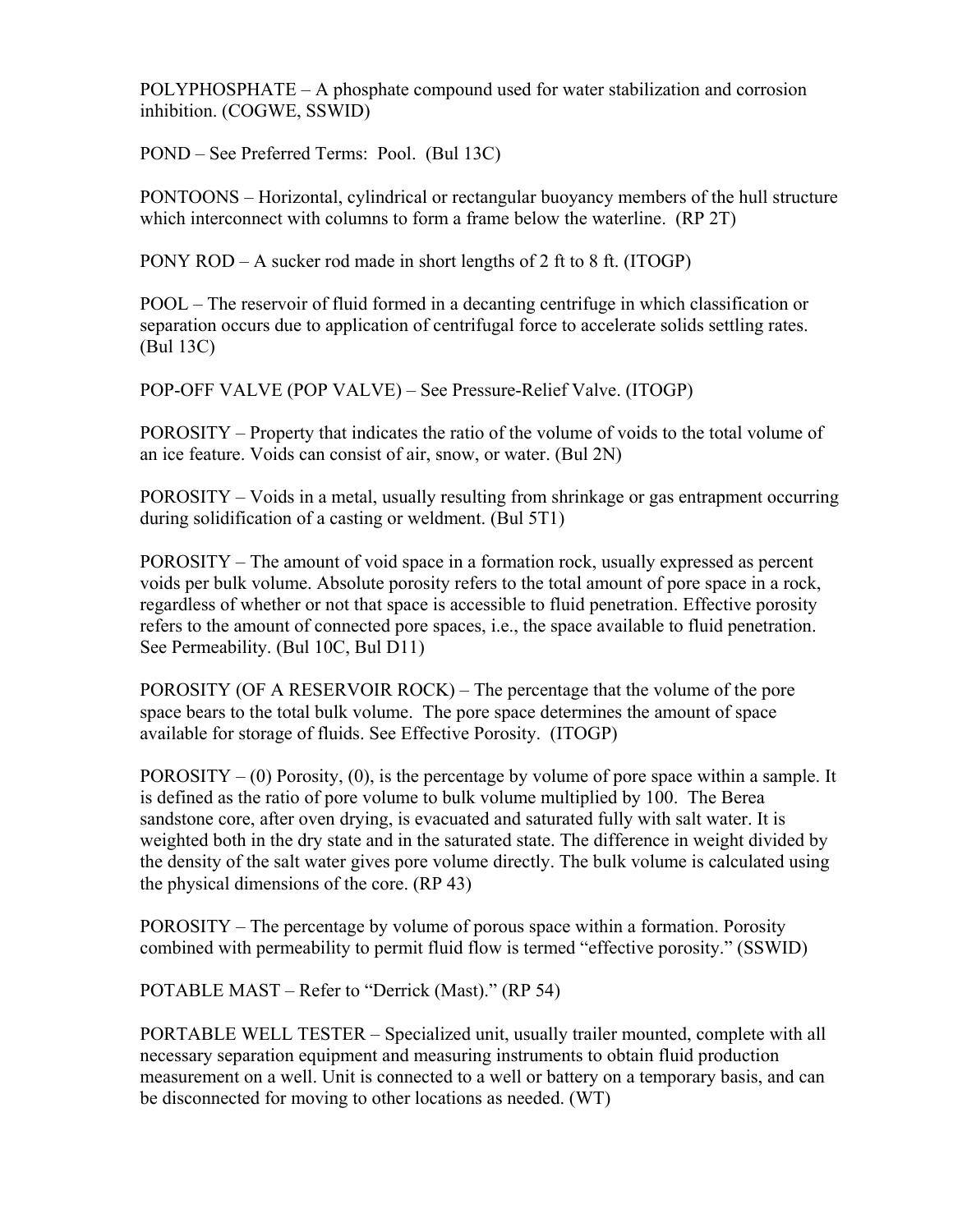PORTLAND CEMENT CLINKER – Hard granular nodules composed essentially of hydraulic calcium silicates, with smaller quantities of calcium aluminates and ferrites, produced by the heat treatment of cement raw materials in a kiln. Clinker is pulverized with the proper quantity of calcium sulfate in the manufacture of portland cements. (Bul 10C)

PORTS – The openings in a centrifuge for entry or exit of materials. Usually applied in connection with a descriptive term, i.e., feed ports, overflow ports, etc. (Bul 13C)

POSITIVE CHOKE - Choke with a fixed orifice size. To change the size of the orifice the choke beam or choke nipple is changed. (WLOP)

POSITIVE-DISPLACEMENT METER (PD METER) – A mechanical, fluid-measuring device that measures by filling and emptying chambers of a specific volume. (ITOGP)

POSITIVE DISPLACEMENT METERS – Meters in which rotation causes a positive displacement of an exact measured volume of fluid with each revolution. (WT)

POST WELD HEAT TREATMENT – Any heat treatment subsequent to welding, including stress relief. (Spec 6A, Spec 16A)

POTABLE WATER – Water suitable for drinking or cooking purposes from both health and aesthetic considerations. (Bul D11)

POTASSIUM – One of the alkali metal elements with a valence of 1 and anatomic weight of about 39. Potassium compounds, most commonly potassium hydroxide (KOH), are sometimes added to drilling fluids to import special properties, usually inhibition. (Bul D11)

POTENTIAL – Voltage under standardized conditions. (COGWE, SSWID)

POTENTIAL TEST – A test which indicates the maximum rate at which a well can produce. (ITOGP)

POTENTIOMETER – Instrument used to measure electrical potentials. (COGWE, SSWID)

POTTING – The encapsulation of electrical components with epoxy, elastomeric, silicone or asphaltic or similar compounds for the purpose of excluding moisture of vapors. Potted components are not necessarily hermetically sealed. (RP 14F)

POUND EQUIVALENT – A laboratory unit used in pilot testing. One gram or pound equivalent to 1 lb/bbl  $(=2.85 \text{ kg/m}^3)$ . (Bul 10C, Bul D11)

POUR POINT – Temperature above which a liquid will flow freely. (WT)

POWDER DRY – A pipe surface that is sufficiently dry so as to allow any type of powder, applied to the surface, to be blown from the surface without a remaining residue. (RP 5A5)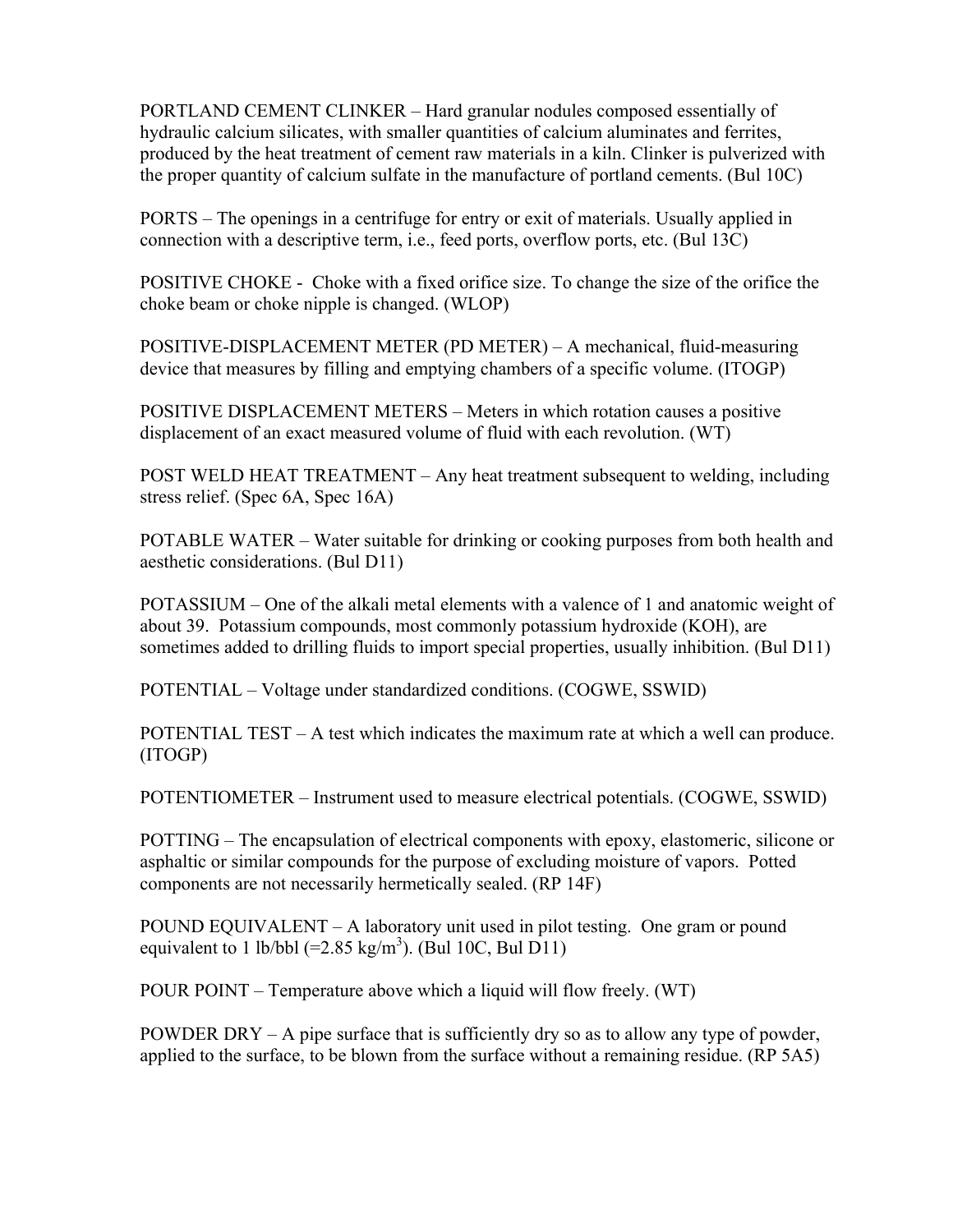POWER CONTROLLED LOWERING – A system or device in the power train, other than the load hoist brake, which can control the lowering rate of speed of the load hoist mechanism. (Spec 2C)

POWER OIL – Oil pumped down a tubing string to operate a free pump or jet pump down hole. (WT)

POWER RATING – Rating given by a manufacturer of an engine operating at its most efficient output. (ITOGP)

POWER TIGHT – A threaded connection that has been fully made up by mechanical means using power tongs or a screw-on machine. (RP 5A5, RP 5B1)

POWER TOOLS – Equipment operated hydraulically or by compressed air for making up and breaking out drill pipe, casing, tubing, rods, nuts, etc. (ITOGP)

POZZOLAN – A siliceous or siliceous and aluminous material, which in itself possesses little or no cementitious value, but will, in finely divided form and in the presence of moisture, chemically react with calcium hydroxide at ordinary temperatures to form compounds possessing cemetitous properties. See ASTM C618: Fly Ash and Raw or Calcined Natural Pozzolans for Use in Portland Cement Concrete. (Bul 10C)

POZZOLANIC REACTION – The chemical combination of certain finely divided siliceous or siliceous and aluminous materials with calcium hydroxide to form compounds which have cementitious properties. (Bul 10C)

PPM OR PARTS PER MILLION – Units of weight of solute per million unit weights of solution (solute plus solvent), corresponding to weight-per cent except that the basis is a million instead of a hundred. (Bul 10C)

PPM OR PARTS PER MILLION – Unit weight of solute per million unit weights of solution (solute plus solvent), corresponding to weight-percent except that the basis is a million instead of a hundred. The results of standard API titrations of chloride, hardness, etc., are correctly expressed in milligrams (mg) of unknown per liter but not in ppm. At low concentrations, mg/l is about numerically equal to ppm. A correction for the solution specific gravity or density in g/ml must be made as follows:

ppm  $=$  mg/1 soln den, g/ml % by wt  $=$  mg/l (10,000) (soln den, g/ml)  $=$  ppm 10,000

Thus 316,000 mg/l salt is commonly called 316,000 ppm or 31.6 percent, which correctly should be 264,000 ppm and 26.4 percent, respectively. (Bul D11)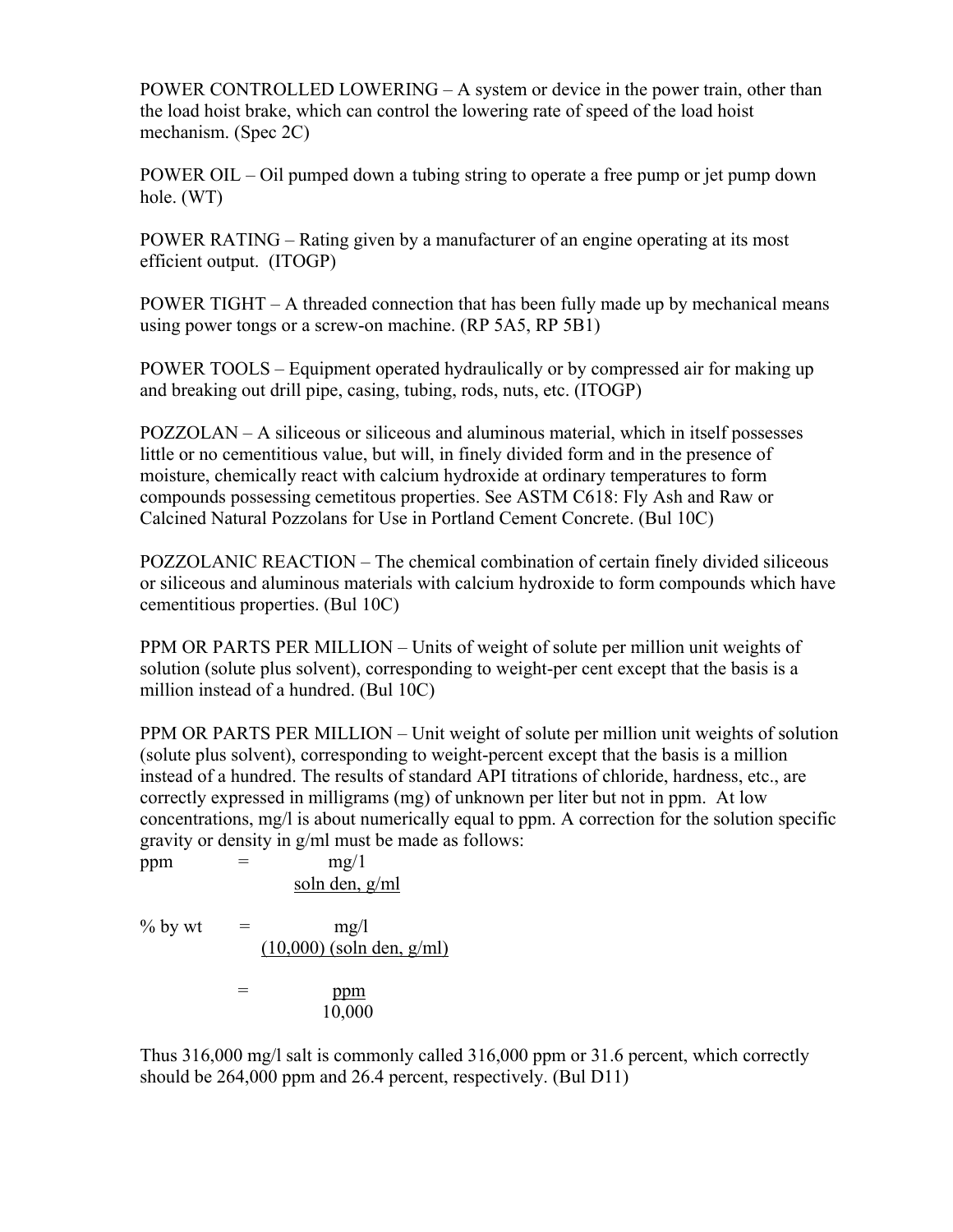PRECESSION – Motion about the vertical and/or horizontal axis of a gyro due to imbalance friction, earth's rotation, or externally applied forces. (Bul D20)

PRECIPITATE – Material that separates out of solution or slurry as a solid. Precipitation of solids in a drilling fluid may follow flocculation or coagulation, such as the dispersed red-bed clays upon addition of a flocculation agent to the fluid. (Bul D11)

PRECIPITATE – An insoluble solid substance produced as a result of a chemical reaction. (SSWID)

PRELOAD – Load purposely induced in a component to improve its in-service strength, fatigue life, or sealing capabilities. (RP 2T)

PRESENTATION – The method used to show ultrasonic wave information. This may include A, B, or C scans displayed on various types of recorders or cathode ray tube instruments. (RP 2X)

PRESERVATIVE – Usually paraformaldehyde. Any material used top prevent starch or any other substance from fermenting through bacterial action (Bul D11)

PRESSURE – A force of thrust distributed over a surface divided by the area of the surface Normally indicated by a gage in pounds per square inch. (WT)

PRESSURE – Force per unit area.

Bottom Hole Circulating Pressure – The pressure at the bottom of a well during circulation of any fluid. It is equal to the hydrostatic head plus the annular friction loss required to move the fluid to the surface plus any back pressure held at the surface.

Bottom Hole Static Pressure – The pressure at the bottom of a well after the well is shut-in long enough to reflect ambient formation pressure.

Circulating Pressure – The pressure at a specified depth required to circulate a fluid in a well at a given rate.

Final Squeeze Pressure – The pressure at the completion of a squeeze cementing operation. Final squeeze pressure usually refers to the surface pressure. (Bul 10C)

PRESSURE BASE – The pressure of a gas-phase or liquid-phase system associated with its stated volume. (RP 44)

PRESSURE CHARGED VALVE – (a gas lift valve which uses a gas charge inside the responsive element to provide the closing force for the valve.) The gas is usually Nitrogen. The responsive element is usually a bellows. (GL)

PRESSURE-CONTAINING PARTS – Those parts whose failure to function as intended would result in a release of retained fluid to the atmosphere, such as bodies, bonnets, and stems. (Spec 6A)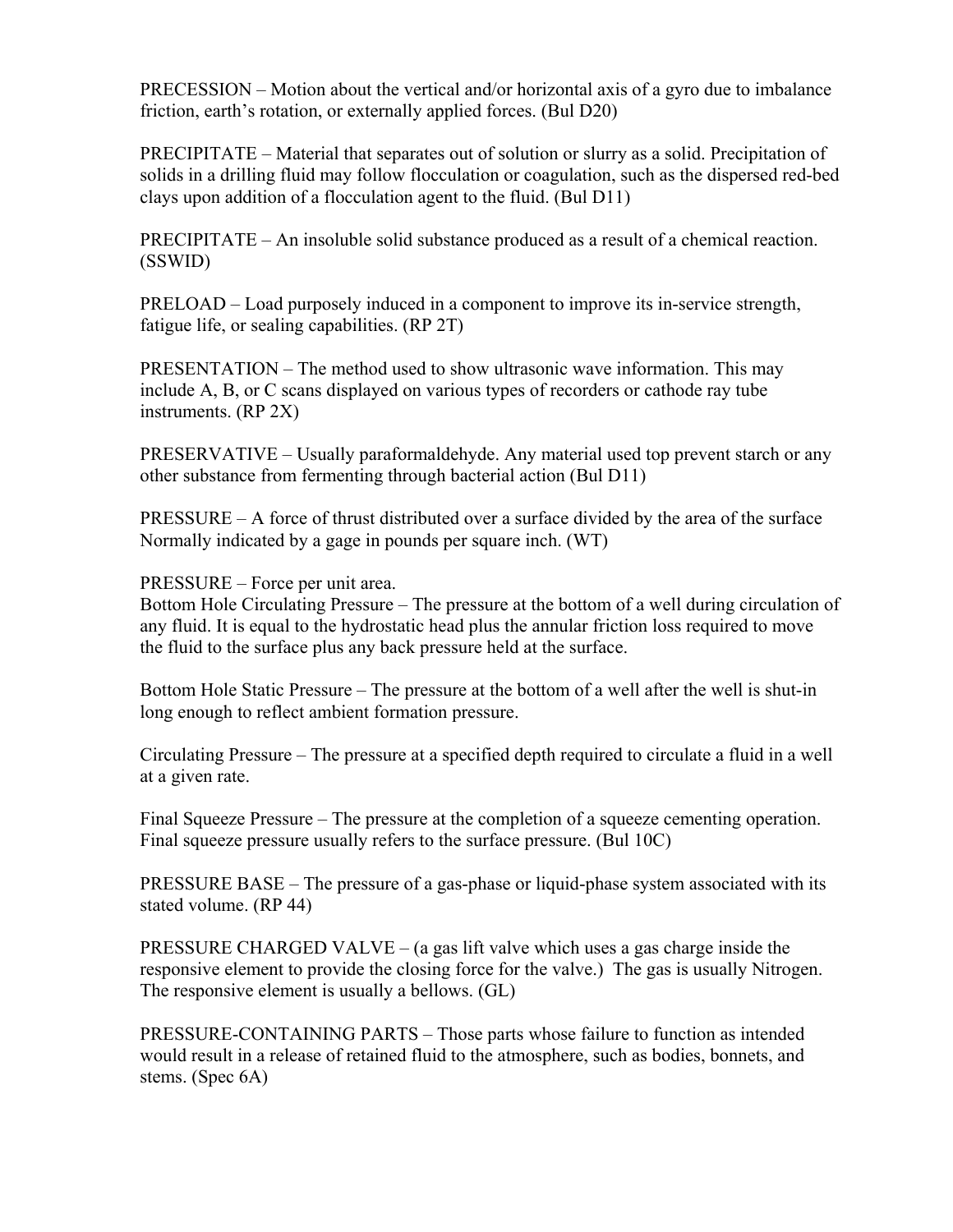PRESSURE CONTAINING PART(S) OR MEMBER(S) – Those parts exposed to well bore fluids whose failure to function as intended would result in a release of wellbore fluid to the environment, such as bodies, bonnets and stems. (Spec 16A)

PRESSURE CONTAINING PARTS (SSV/USV ACTUATORS) – The piston, cylinder and stem (shaft) comprise the SSV/ISV actuator pressure containing parts as used in Spec 14D. (RP 14H, Spec 14D)

PRESSURE CONTAINING PARTS (SSV/USV VALVE) – Body, bonnet, cover, gate (plug), seats, stem: Bonnet connections and end and outlet connections comprise the SSV/USV valve pressure containing parts as used in API Spec 14D. (RP 14H, Spec 14D)

PRESSURE-CONTROLLING PARTS – Those parts intended to control or regulate the movement of pressurized fluids, such as valve bore sealing mechanisms and hangers. (Spec 6A)

PRESSURE CONTROLLING PART(S) OR MEMBER (S) – Those parts intended to control or regulate the movement of wellbore fluids, e.g., packing elements, rams, replaceable seats within a pressure containing member or part (s). (Spec 16A)

PRESSURE-DROP LOSS – The pressure lost in a pipeline or annulus due to the velocity of the liquid in the pipeline, the properties of the fluid, the condition of the pipe wall and the alignment of the pipe. (Bul 10C)

PRESSURE-DROP LOSS – The pressure lost in a pipeline or annulus due to the velocity of the liquid in the pipeline, the properties of the fluid, the condition of the pipe wall, and the alignment of the pipe. In certain drilling fluid mixing systems, the loss of head can be substantial. (Bul D11)

PRESSURE DRAWDOWN – The reduction in a well's bottom-hole pressure. See Drawdown. (ITOGP)

PRESSURE GAGE – An instrument for measuring fluid pressure. (ITOGP)

PRESSURE GAGE – An instrument for measuring fluid pressure. A pressure gage usually registers the difference between atmospheric pressure and the pressure of the fluid being measured by indicating effect of such pressure on a measuring element (as a column of liquid, a bourdon tube, a weighted piston, a diaphragm, or other pressure-sensitive device. (WLOP)

PRESSURE GRADIENT - See Gradient, Pressure. (ITOGP)

PRESSURE GRADIENT – Uniform change in pressure from one point to another. For example, the pressure gradient of a column of pure water is about 0.433 psi/ft of vertical elevation. (WLOP)

PRESSURE GRADIENT, NORMAL – The subsurface pressure proportional to depth, which is roughly equal to the hydrostatic pressure of a column of salt water  $(0.465 \text{ psi/ft})$ . (RP 53)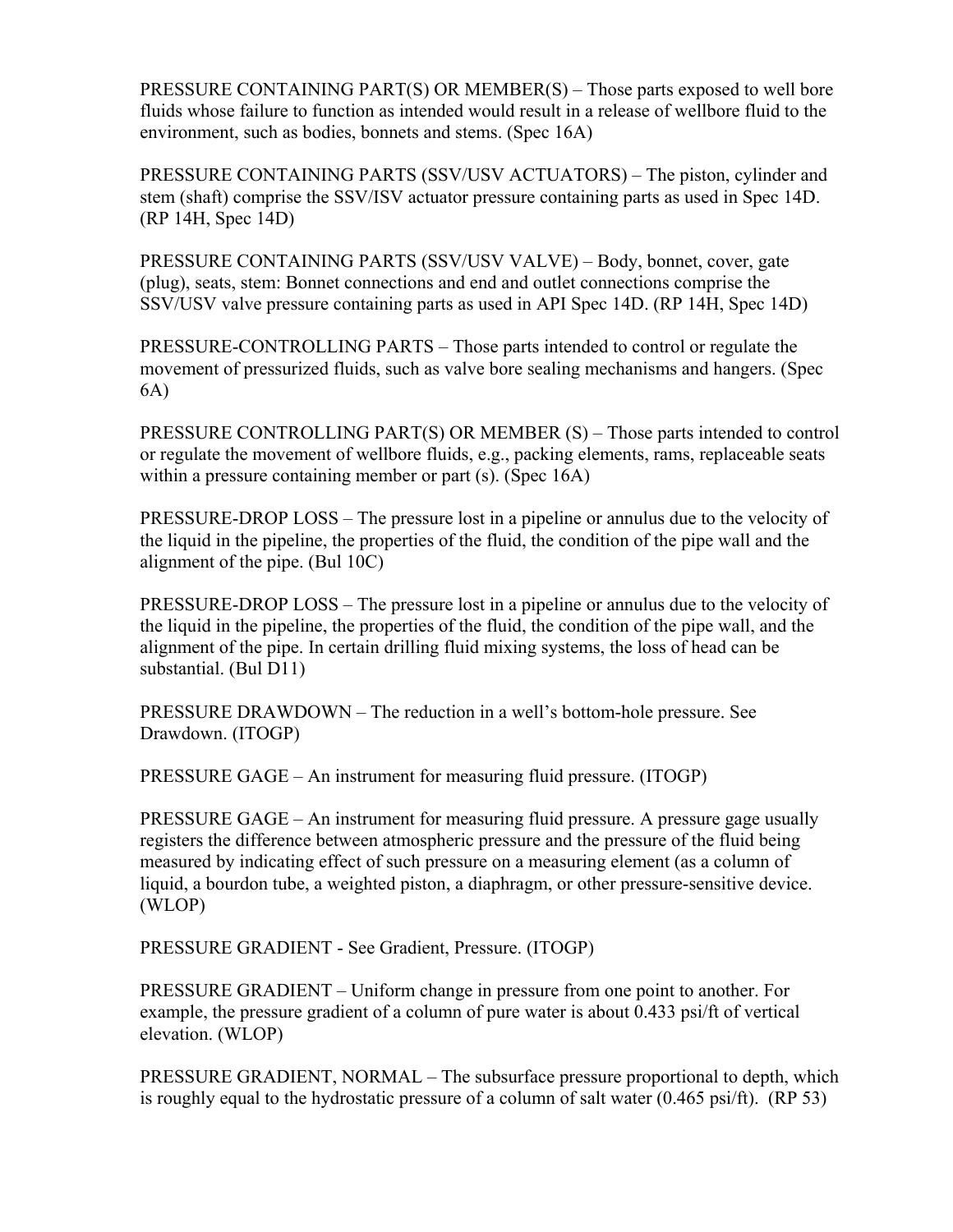PRESSURE MAINTENANCE – Maintaining reservoir pressure by injecting fluid, normally water or gas, or both. (ITOGP)

PRESSURE MAINTENANCE – The repressuring of oil fields from the beginning of operation in order to maintain the original pressure. Also, a method for increasing ultimate oil recovery by injecting gas, water, or other fluids into the reservoir before reservoir pressure has dropped appreciably, usually early in the life of the field, to reduce or eliminate a decline in pressure. (SSWID)

PRESSURE OPERATED VALVE – A gas lift valve that utilizes injection gas pressure as its primary operating medium. (GL)

PRESSURE REGULATOR – A device for maintaining pressure in a line, downstream from the device. (ITOGP)

PRESSURE-RELIEF VALVE – A valve that opens at a preset pressure to relieve excessive pressure within a vessel or line; also called a RELIEF VALVE, SAFETY VALVE, OR POP VALVE (ITOGP)

PRESSURE RETAINING PARTS (S) OR MEMBERS(S) – Those parts not exposed to wellbore fluids whose failure to function as intended would result in a release of wellbore fluid to the environment such as closure bolts, claims. (Spec 16A)

PRESSURE SENSOR – A device designed to detect a predetermined pressure. (RP 14E)

PRESSURE SURGE – A sudden, usually short-duration increase in pressure. When pipe or casing is run into a hole too rapidly, an increase in the hydrostatic pressure results, which may be great enough to create lost circulation. (Bul D11)

PRESSURE SURVEY – An operation to measure and record the pressures at various depths in the well bore with the well either producing or shut-in. The pressures may be measured and recorded by either a self-contained unit run on a solid wireline or a unit run on an electric wireline with an instantaneous recording at the surface. (GL)

PRESSURE TEST, BLOWOUT PREVENTER – The process of pressure testing internally, a blowout preventer or blowout preventer assembly. (RP 57)

PRESSURE VESSEL QUALITY – Metallic material whose integrity is such that it can be used to safely contain pressure without risk of leakage or rupture. (Spec 6A, Spec 16A)

PRESSURIZED SURGE VESSEL – An unfired pressure vessel used to provide for fluctuations in liquid flow to pumps. (RP 2G)

PRETENSION – Tension applied to a tendon in its static, zero offset equilibrium position. (RP 2T)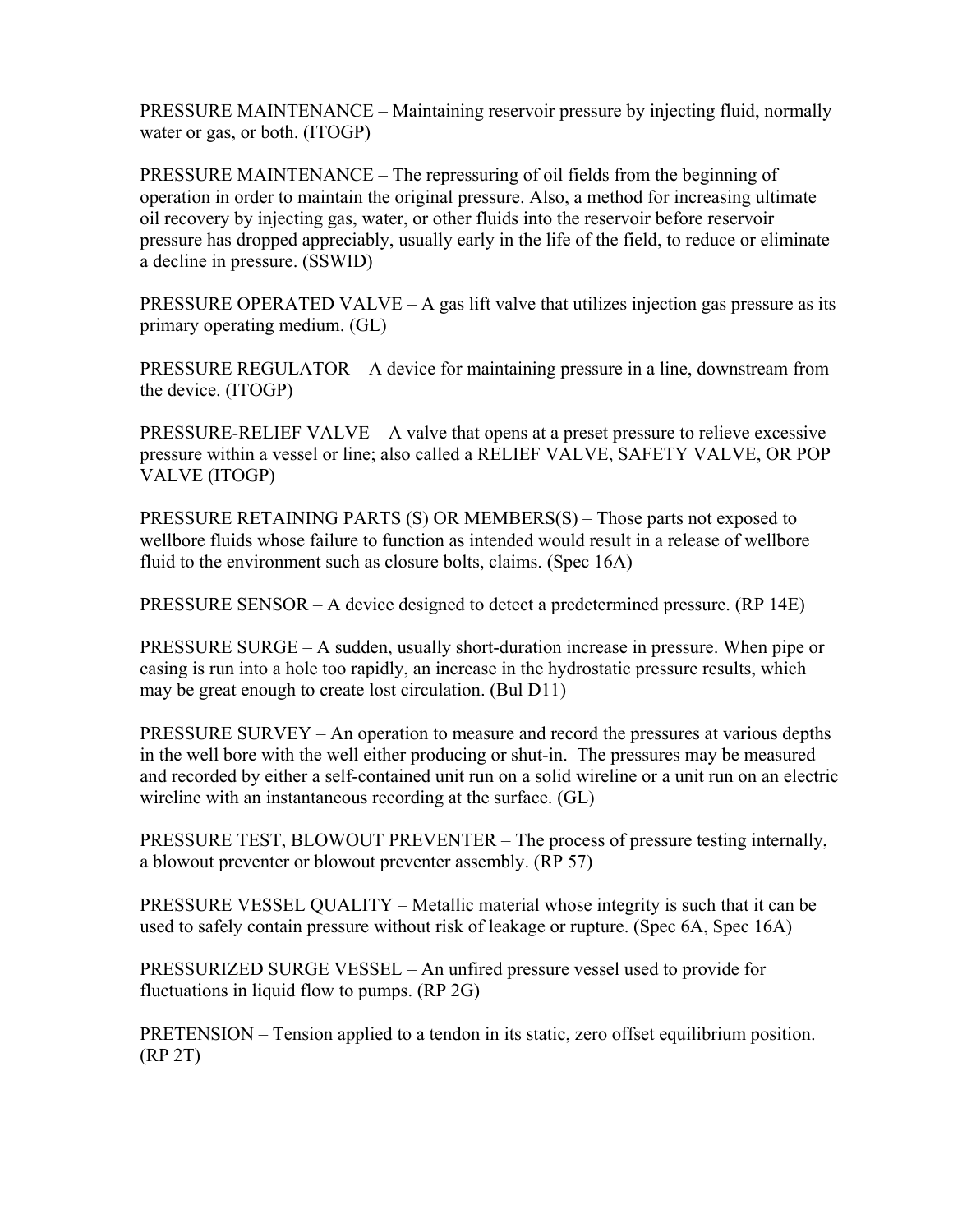PREVENTATIVE MAINTENANCE – Service operations performed on sub-surface safety valve equipment not initiated as a result of SSSV equipment malfunction or failure. (RP 14B)

PRIMARY CEMENTING – The original cementing operation performed immediately after casing has been run into the hole. See Casing Cementing. (Bul 10C)

PRIMARY DEFLECTING TOOLS – Historically, the whipstock, knuckle joint, and spudding bit, and more recently, the jet bit and downhole motor. (Bul D20)

PRIMARY LOAD CARRYING SUBSYSTEM – Structure tying column tops together and supporting deck levels. This structure may consist of either trusses, box girders, plate girders or a combination thereof. (RP 2T)

PRIMARY MEANS OF ESCAPE – Fixed stairways or fixed ladders of metal construction. (RP 14G)

PRIMARY RECOVERY – The amount of oil and/or gas produced from a reservoir by the reservoir's natural sources of energy. This includes gas-cap drive, dissolved-gas drive, water drive, or any combination of these. (ITOGP)

PRIMARY TREATMENT – The first stage in waste-water treatment in which substantially all floating or settleable solids are mechanically removed by screening and sedimentation. (Bul D11)

PRIME MOVER – The source of power for a pump or other device, usually gas engines or electric motors. (SSWID, WLOP)

PRIME MOVER – The electric motor, internal combustion engine or other source of power for the machinery being operated. (ITOGP)

PRIME PIPE – Pipe meeting all of the specificed inspection and testing requirements (RP 5A5)

PRIOR RATES – Incidence rates for those years preceding current experience. (Bul T5)

PROBE – Transducer or search unit. (RP 2X, RP 5A5)

PROCESS CAPABILITY – The ability of a process or method of NDT to repeatedly detect a defect under normal conditions of variability. Sometimes related to confidence level. (RP 5A5)

PROCESS COMPONENT – A single functional piece of production equipment and associated piping, used in a process station such as a separator, heater, pump or tank. (RP 14C, RP 14E)

PROCESS STATION – One or more process components performing a specific process function, such as separating, heating, pumping, etc. (RP 14C)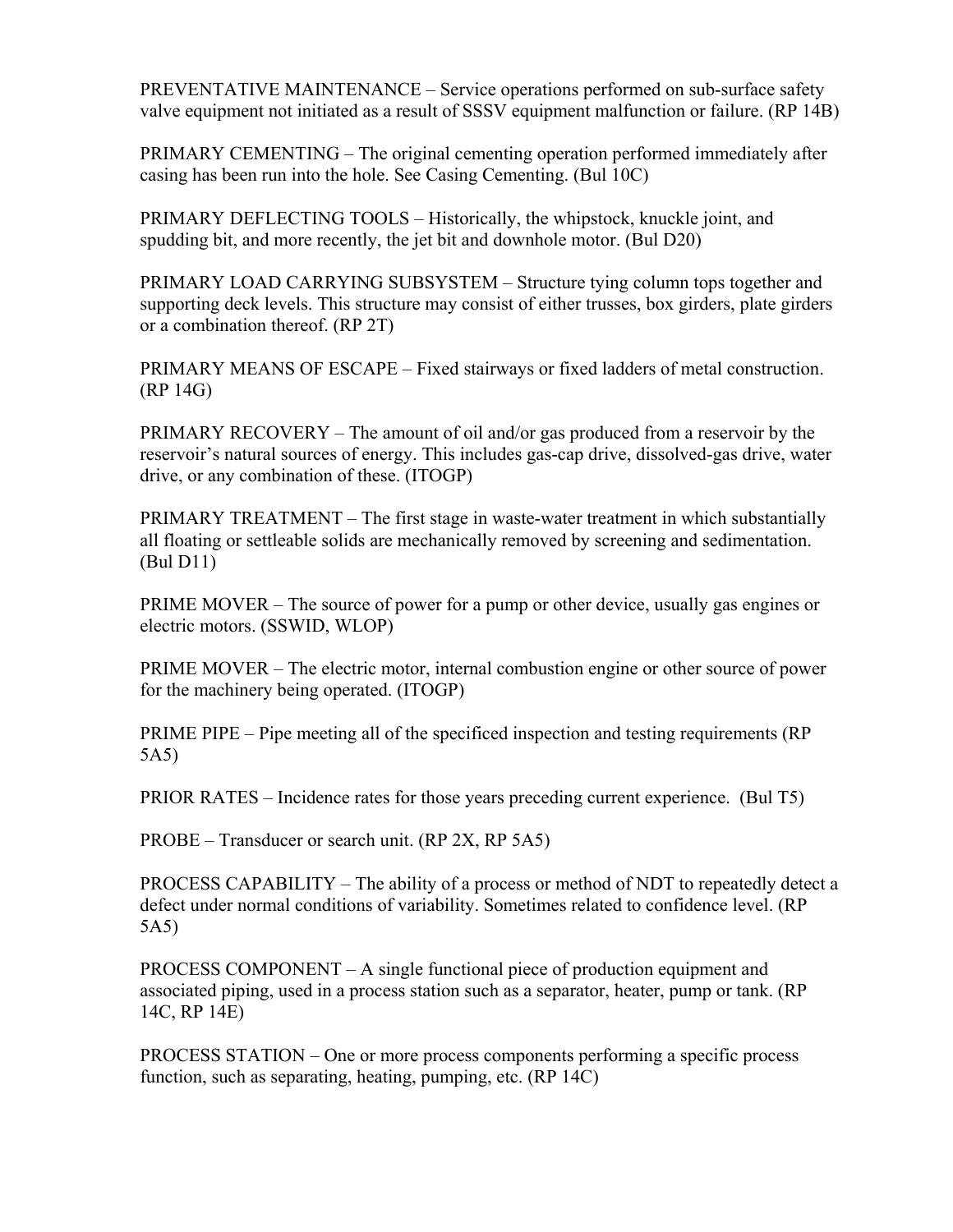PROCESS SHUTDOWN – The isolation of a given process station from the process by closing appropriate SDVs to shut-in flow to the process station or divert flow to another process station. (RP 14C)

PROD MAGNETIZATION – Magnetization of the pipe by direct contact, i.e., passing current through the pipe wall with prods. (RP 5A5)

PRODS – Hand-held electrodes attached to cables to transmit the magnetizing current from the source to the pipe under inspection. (RP 5A5)

PRODUCED GAS – That portion of reservoir gas recovered with fluid production from a well. (WT)

PRODUCING PLATFORM – An offshore structure accommodating a number of producing wells. Also see Well Platform. (ITOGP)

PRODUCTION – The yield of an oil or gas well. Also that branch of the petroleum industry that has to do with bringing the well fluids to the surface and separating them, and with storing, gaging, and otherwise preparing the product for the pipeline. (ITOGP)

PRODUCTION AREAS – Those areas where flammable petroleum gas and volatile liquids are produced, processed, store3ed, transferred, or otherwise handled prior to entering the transportation facilities. (RP 500B)

PRODUCTION CASING (PRODUCTION STRING) – The last string of casing set in a well; the casing string set to the top or through the producing formation and inside of which is usually suspended the tubing string. Also called the OIL STRING or LONG STRING. (ITOGP)

PRODUCTION CASING – Full length pipe string extending between the wellhead and elevation at or below pay formation inside of protective or surface casing and cemented in place to seal off productive zones and water-bearing formations. (RP 54)

PRODUCTION PACKER – A device installed in wells to effect a seal between the tubing string(s) and casing.  $(RP 57)$ 

PRODUCTION PLATFORM (PROCESSING PLATFORM) – An offshore structure providing a central processing and disposition point for fluids produced from wells on adjacent PRODUCING and WELL PLATFORMS. The treated oil and gas is moved to shore through submarine pipelines. Produced water is generally disposed of within the field. (ITOGP)

PRODUCTIVITY INDEX – The rate of liquid production (oil plus water) divided by the difference between the prevailing reservoir pressure and the flowing pressure at the formation face, expressed in barrels per day per pound per square inch. (RP 44)

PRODUCTIVITY TEST – A test of a well's ability to produce under specified conditions. (ITOGP)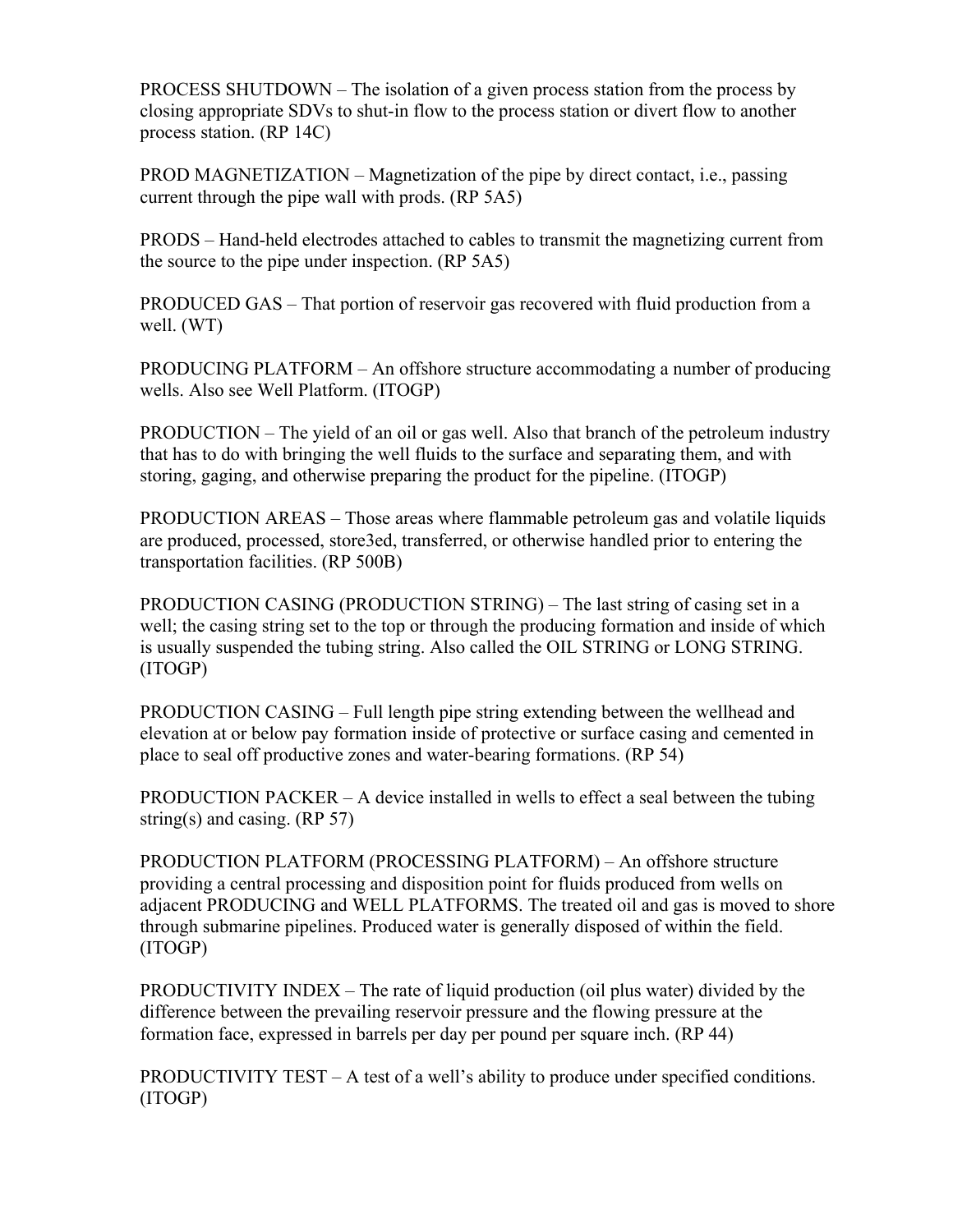PROFILE – A profile is an internal conduit configuration used to engage tools. (RP 6G)

PROPAGATION – Advancement of a wave through a medium. (RP 2X)

PROPORTIONAL LIMIT STRESS  $(F_p)$  – Stress above which the stress-strain curve is no longer linear and which represents the onset of plastic behavior. If no specific value for the steel being used is available  $F_p$  can be taken as 0.60  $F_v$ , where  $F_v$  is the yield stress. (Bul 2V)

PROPPANT MATERIAL – A granular substance (as sand grains, walnut shells, or other material carried in suspension by the fracturing fluid) that serves to keep the fracture open when the fracturing fluid is flowed back after a fracture treatment – propping agent. (SSWID)

PRORATION – A system of allocating the amount of oil or gas a well or field is allowed to produce within a given period by a regulatory agency. (ITOGP)

PRORATION LAWS – State regulations defining the allowed volumes of oil or gas or both that may be produced in a given unit of time for a particular well, unit or lease. (WT)

PROTECTED FIRED VESSEL – Any fired vessel that is provided with equipment (such as flame arresters, stack temperature shutdowns, forced draft burners with safety controls, and spark arrestors) designed to eliminate the air intake and exhaust as sources of ignition. (RP 500B)

PROTECTION CASING – A string of casing set to protect a section of the hole and to permit drilling to continue to a greater depth. Sometimes called "protection string" and "intermediate string." (Bul 10C)

PROTECTION CASING – A string of casing set to protect a section of the hole and to permit drilling to continue to a greater depth. Sometimes called INTERMEDIATE CASING. (ITOGP)

PROTECTIVE (INTERMEDIATE) CASING – Pipe string installed inside of surface casing in wells of such depth where drilling fluid cannot be balanced because of simultaneous lost circulation and high pressure entry of another zone or in regions where abnormal pressure gradients are encountered. (RP 54)

PROTECTIVE WALL – A barrier designed to withstand or deflect falling or flying objects, prevent flow of liquids from one area to another or restrain minor explosions. (RP 2G)

PROTOTYPE – An initial manufactured component or unit of a specific design. (Spec 2C)

PROVER – A device used to calibrate meters used in measuring oil. (ITOGP)

PSEUDOPLASTIC FLUID – A complex non-Newtonian fluid that does not possess thixotropy. A pressure or force in excess of zero will start fluid flow. The apparent viscosity or consistency decreases instantaneously with increasing rate of shear until at a given point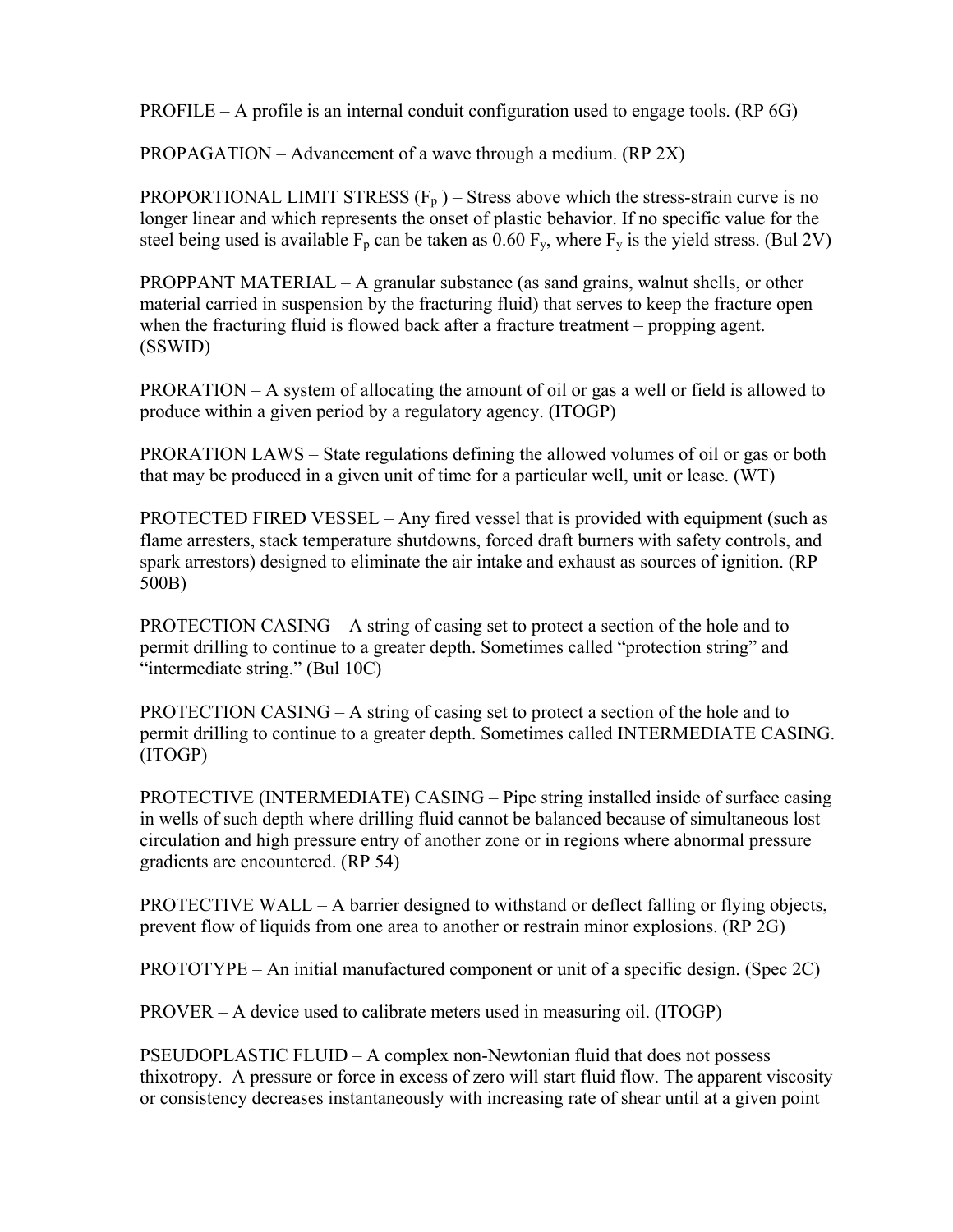the viscosity becomes constant. The yield point as determined by direct-indicating viscometer is positive, the same as in Bingham plastic fluids; however, the true yield point is zero. (Bul 10C)

PSEUDOPLASTIC FLUID – A complex non-Newtonian fluid that does not possess thixotropy. A pressure or force in excess of zero will start fluid flow. The apparent viscosity or consistency decreases instantaneously with increasing rate of shear until at a given point the viscosity becomes constant. The yield point as determined direct-indicating viscometer is positive, the same as in Bingham plastic fluids; however, the true yield point is zero. An example of a pseudoplastic fluid is guar gum in fresh or salt water. (Bul D11)

PSI – Pounds per square inch. (ITOGP)

PSI – Pounds per square inch pressure. (WT)

PSIA – Points per square inch absolute; pressure measurement which takes atmospheric pressure into consideration. (ITOGP)

PSIA – Pounds per square inch absolute. (See absolute pressure.) (WLOP)

PSIA – Points per square inch absolute is gage pressure plus the base standard atmospheric pressure at a particular location. (Example:  $300$  pig + 14.65 psia base = 314.65 psia). (WT)

PSIG – Pounds per square inch gage (as observed on a gage). (ITOGP)

PSIG – Pounds per square inch gage. (See gage pressure). (WLOP)

PSIG – Pounds per square inch pressure obtained from a pressure gage. (WT)

PTB – This term refers to pounds of salt per thousand barrels of crude oil. It is used in conjunction with BS&W to express the quality of untreated and treated crude oils in relation to desalting applications of emulsion treaters. (Spec 12L)

 $PUDDLING - (A)$  In cement evaluation work, the agitation of cement slurry in molds with a rod to remove trapped air bubbles. (B) In field practice, the movement by reciprocation or rotation of the casing during or after the cementing operation. (C) A type of cementing operation wherein the cement slurry is spotted in open hole through drill pipe or tubing, the casing is then run in the well and puddle into cement. Sometimes called a puddle job. (Bul 10C)

PULL A WELL – To remove rods or tubing from a well. (ITOGP)

PULLING FLANGE – The flange, or neck, on a pulling tool. (See fishing neck.) (WLOP)

PULLING UNIT (PULLING MACHINE) – A portable, truck-mounted mast equipped with winch, wirelines, and sheaves, used for pulling rods or well workover. (ITOGP)

PULSE – A short-wave train of mechanical vibrations. (RP 2X)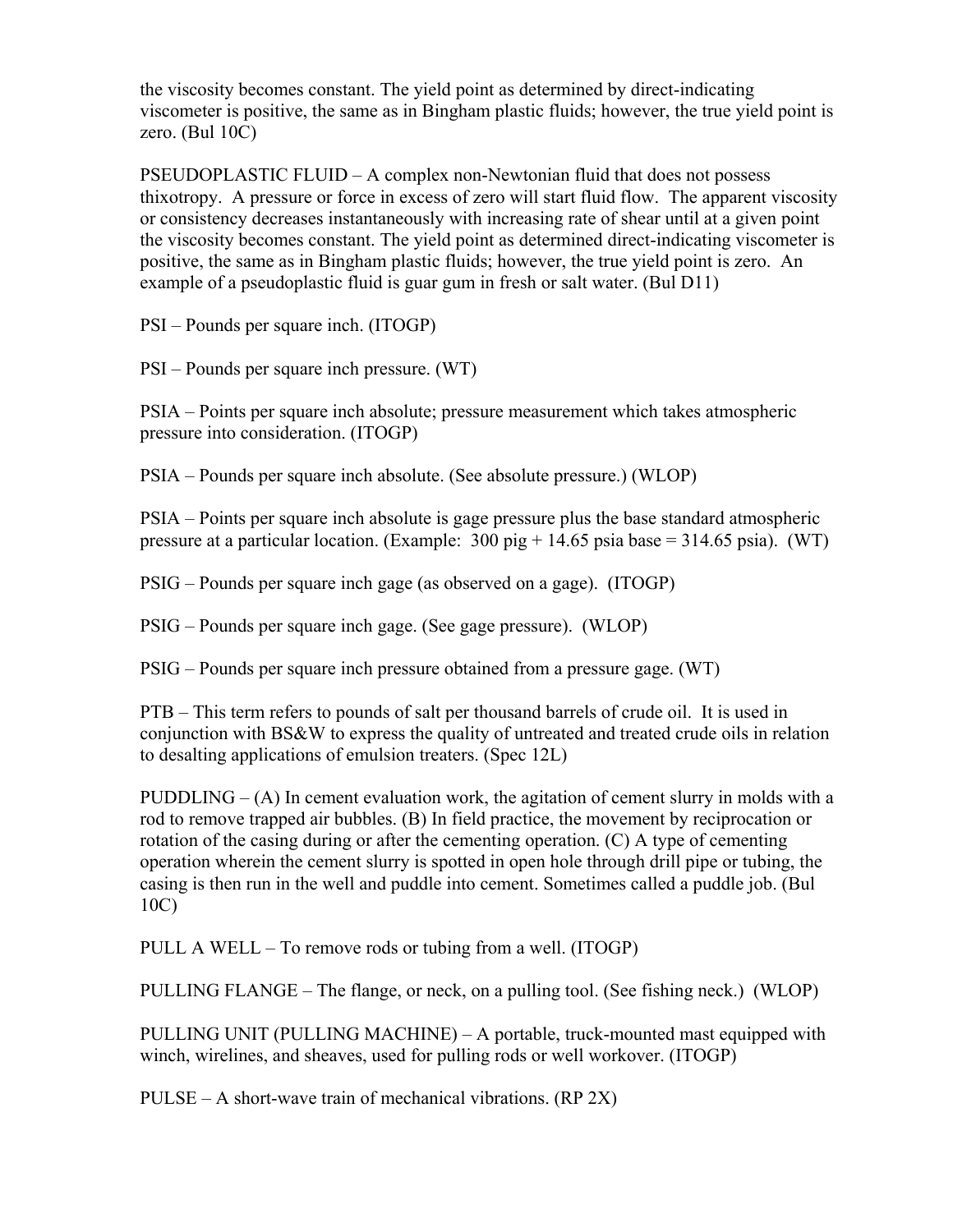PULSE – A wave of short duration. (RP 5A5)

PULSE-ECHO METHOD – A single crystal ultrasonic test method that both generates ultrasonic pulses and receives the return echo. (RP 2X)

PULSE-ECHO METHOD – An ultrasonic test method that both generates ultrasonic pulses and receives the return echo. (RP 5A5)

PULSE LENGTH – Time duration of the pulse from the search unit. (RP 2X)

PULSE LENGTH (OR PULSE DURATION) – The time between the points at which the instantaneous value of current exceeds 10% of the maximum pulse current. Measured in milliseconds. (RP 5A5)

PULSE RATE – For the pulse method number of pulses transmitted in a unit time. (Also called pulse repetition rate.) (RP 2X)

PULSE TUNING – Control on some instruments used to optimize the response of the search unit and cable to the transmitter by varying the frequency. (RP 2X)

PULSER – Electronic device and probe for generating a controlled magnitude magnetic pulse for standardizing transducers. (RP 5A5)

PUMP – A device used to increase the pressure of or move liquids. Types of pumps include: SUCKER ROD, RECIPROCATING, CENTRIFUGAL, ROTARY, GEAR and JET. (ITOGP)

PUMP – A rotating or reciprocating machine together with its driver and associated pipe, valves, pulsation dampners, etc., used to transfer fluids. (RP 2G)

PUMP – A rotating or reciprocating machine together with its driver and associated pipe, valves, pulsation dampners, etc., used to transfer fluids. (RP 2G)

PUMP INPUT HORSEPOWER – Mechanical horsepower put into the pump. (Bul D10)

PUMP OUTPUT HORSEPOWER – Hydraulic horsepower put out by pump. (Bul D10)

PUMP-THROUGH TUBING PLUG – A plug set inside the tubing string which will not permit back flow, but will permit pumping through from the top side. (RP 57)

PUMPDOWN – Pumpdown is a term applied to the hydraulic transport and manipulation of tools. (RP 6G)

PUMPED OFF – Said of a pump when fluid is not entering the pump intake. (ITOGP)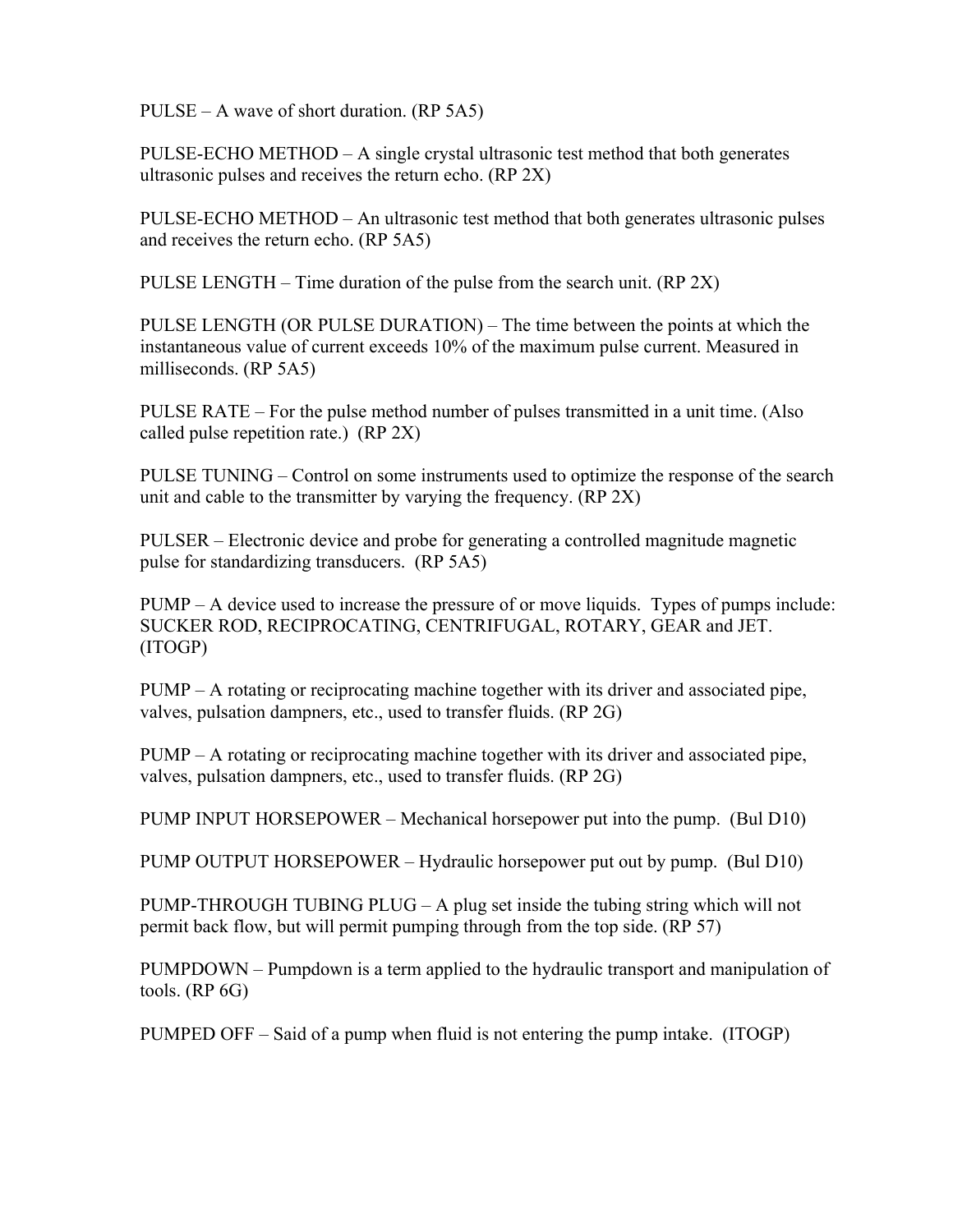PUMPING – Act of moving fluids by mechanical means, plunger pump, jet pump. In a well, the act of lifting fluid to surface by mechanical means, i.e., rod pump, hydraulic pump, etc. (WT)

PUMPING UNIT – Surface equipment assembled for the purpose of mechanically lifting fluids from a well. (RP 54)

PUP JOINT – A joint of pipe or tubing shorter than standard length. (ITOGP)

PURCHASER – The owner company or the authorized agency that buys the coated pipe. (RP 5L2)

PURCHASER – The person, firm, company, or corporation entering into a contract or agreement for the purchase of structural steel pipe fabricated under this specification. (Spec 2B)

PURGED ENCLOSURE – An enclosure supplied with clean air or an inert gas at sufficient flow and positive pressure to reduce to an acceptably safe level the concentration of any flammable gases or vapors initially present, and to maintain this safe level by positive pressure with or without continuous flow. (RP 14F)

PUT A WELL ON – To start a well flowing or pumping. (ITOGP)

PUT ON PUMP – To install an artificial lift pumping system to produce a well. (ITOGP)

PVC – Polyvinylchloride.

PVF – Pump Volume Factor.

## -O-

QUADRANT BEARING – An azimuth angle measured from north or south in the direction of east or west. (Bul D20)

QUADRATIC METHOD – A method in math modeling considering the wellbore as a curve; the projections into three vertical plans are quadratic functions. (Bul D20)

QUALIFIED – A person who, by possession of a recognized degree, certificate or professional standing or who by extensive knowledge, training, and experience, has successfully demonstrated the ability to solve or resolve problems relating to the subject matter and work. (Spec 2C)

QUALIFIED PART – A part manufactured under an authorized quality assurance program and, in the case of replacement, produced to meet or exceed the performance of the original part. (RP 14B, RP 14H, Spec 14A, Spec 14D)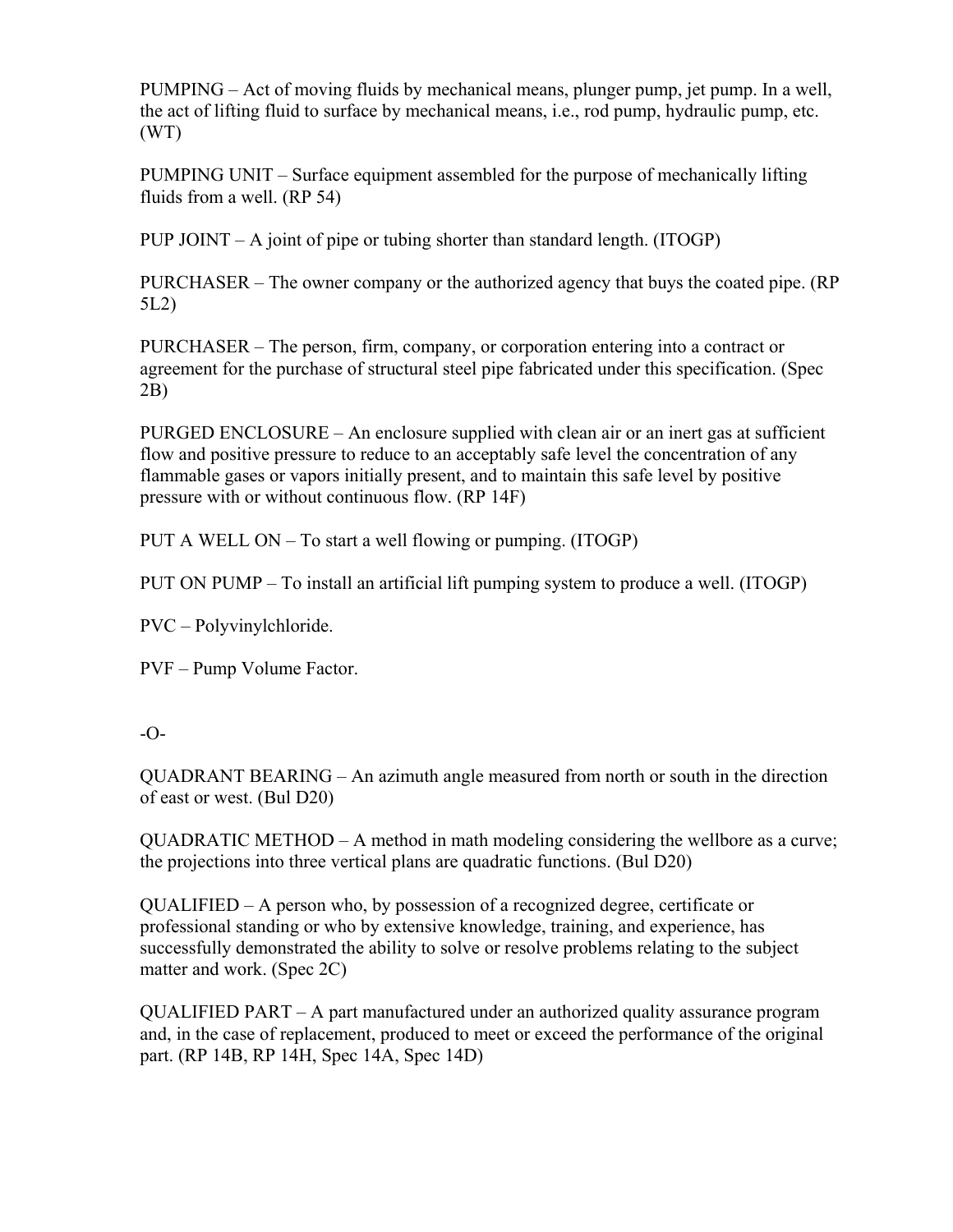QUALIFIED PERSON – An individual with characteristics or abilities gained through training or experience or both as measured against established requirements, such as standards or tests that enable the individual to perform a required function. (Instructions should be provided that include as a minimum this Standard and the Manufacturer's Operating Manual. (RP 14B, RP 14C, RP 14H, Spec 14A, Spec 14D)

QUALIFIED PERSON – A person who, by possession of a recognized degree, certificate, or professional standing, or who by knowledge, training, or experience, has successfully demonstrated the ability to solve or resolve problems relating to the subject matter, the work, or the subject. (RP 54)

QUALIFIED PERSONNEL – Individuals with characteristics or abilities gained through training experience, or both, as measured against the manufacturer/user/API established requirements. (Spec 6A, Spec 16A)

QUALIFIED TECHNICIAN – An individual or agency employee whose performance has been examined and found adequate to perform the designated inspections. (RP  $2X$ )

QUALITY – Conformance to specified requirements. (Spec Q1)

QUALITY ASSURANCE – Those planned, systematic, and preventive actions which are required to ensure that materials, products, or services will meet specified requirements. (Spec Q1)

QUALITY CONTROL – Inspection, test, or examination to ensure that materials, products, or services conform to specified requirements. (Spec Q1)

QUALITY PROGRAM – An established documented system to ensure quality. (Spec Q1)

QUEBRACHO – A drilling fluid additive used for thinking or dispersing to control viscosity and thixotropy. It is a crystalline extract of the quebracho tree consisting essentially of tannic acid. (Bul D11)

QUICK UNION – A union with coarse threads that employs an O-Ring seal for a quick lock. (WLOP)

QUICKLIME – Calcium oxide, Ca0. (Bul 10C)

QUICKLIME – Calcium oxide, Ca0. Used in certain oilbase drilling fluids to neutralize the organic acid. (Bul D11)

QUIESCENCE – The state of being quiet or at rest. Static. (Bul 10C, Bul D11)

-R-

RABBIT – A device that is put through casing or tubing before it is run to make certain it is the proper size inside and outside. A drift mandrel. (ITOGP)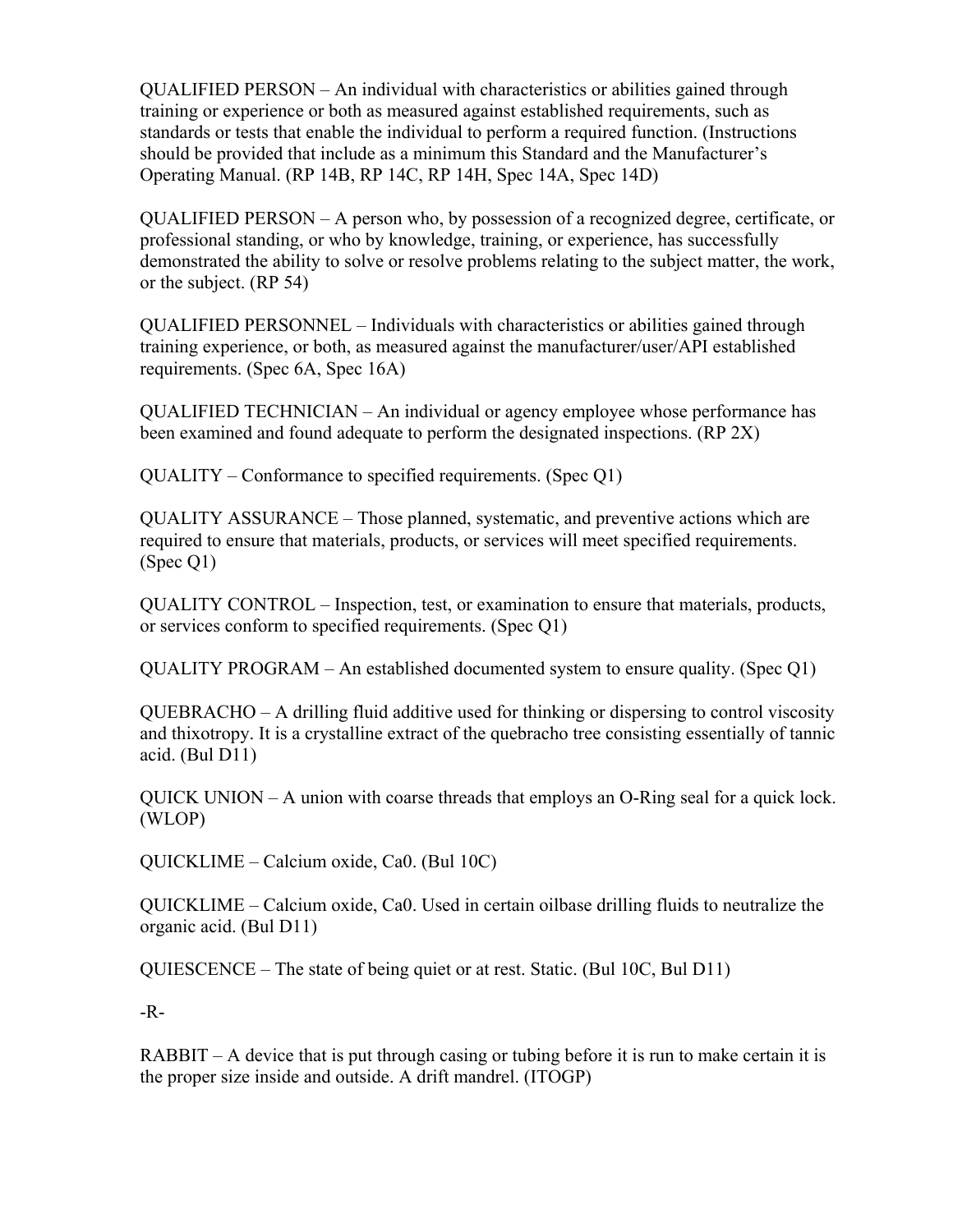RACK PIPE – To stand pipe in the derrick when coming out of the hole or to stack pipe on a pipe rack. (ITOGP)

RACKING PIPE OR RODS – Act of placing stands of pipe or rods in orderly arrangement in the derrick. (RP 54)

RACKING PLATFORM – A platform located at a distance above the working floor for laterally supporting the upper end of racked pipe. (Spec 4F)

RADIAL PRESSURE – Uniform external pressure acting only on the sides of a member. (Spec 2U)

RADIATION SAFETY OFFICER – An individual engaged in the practice of providing radiation protection. He is the representative appointed by the licensee for liaison with the Nuclear Regulatory Commission and with "agreement states" radiation control branches. (RP 5A5)

RADICAL – Two or more atoms behaving as a single chemical unit, i.e., as an atom; e.g., sulfate, phosphate, nitrate. (Bul D11)

RADIOISOTOPE – An unstable isotope of an element that disintegrates spontaneously, emitting radiation. (RP 5A5)

RADIUS OF CURVATURE METHOD – Uses the sets of angles measured at the top and bottom of the course length to generate a space curve (representing the wellbore path) that has the shape of a spherical arc passing through the measured angles at both the upper and lower ends of the measured course. (Bul D20)

RAFTED ICE – An ice sheet consisting of two or more layered ice sheets as a result of overriding. (Bul 2N)

RAM – The closing and sealing component on a blowout preventer. Rams are of three types: blind, pipe, and shear. Pipe rams, when closed, have a configuration such that they seal around the pipe; shear rams cut through drill pipe and then form a seal. Blind rams seal on each other with no pipe in the hole. (WLOP)

RAM BLOWOUT PREVENTER – A blowout preventer that uses rams to seal off pressure in the well bore; also called a ram preventer. (WLOP)

RANDOM SAMPLING – A prescribed number of units selected by the inspector from a lot for inspection such as one-in-ten, 10%, 20%, etc. (RP 2X)

RANGE (SEE SWEEP) – The maximum ultrasonic path length that can be displayed. (RP 2X)

RAPID SAND FILTER – A relatively small filtering unit containing sand. The liquid movement through the sand bed is fairly rapid. The filter bed usually has to be cleaned often, by backwashing. (SSWID)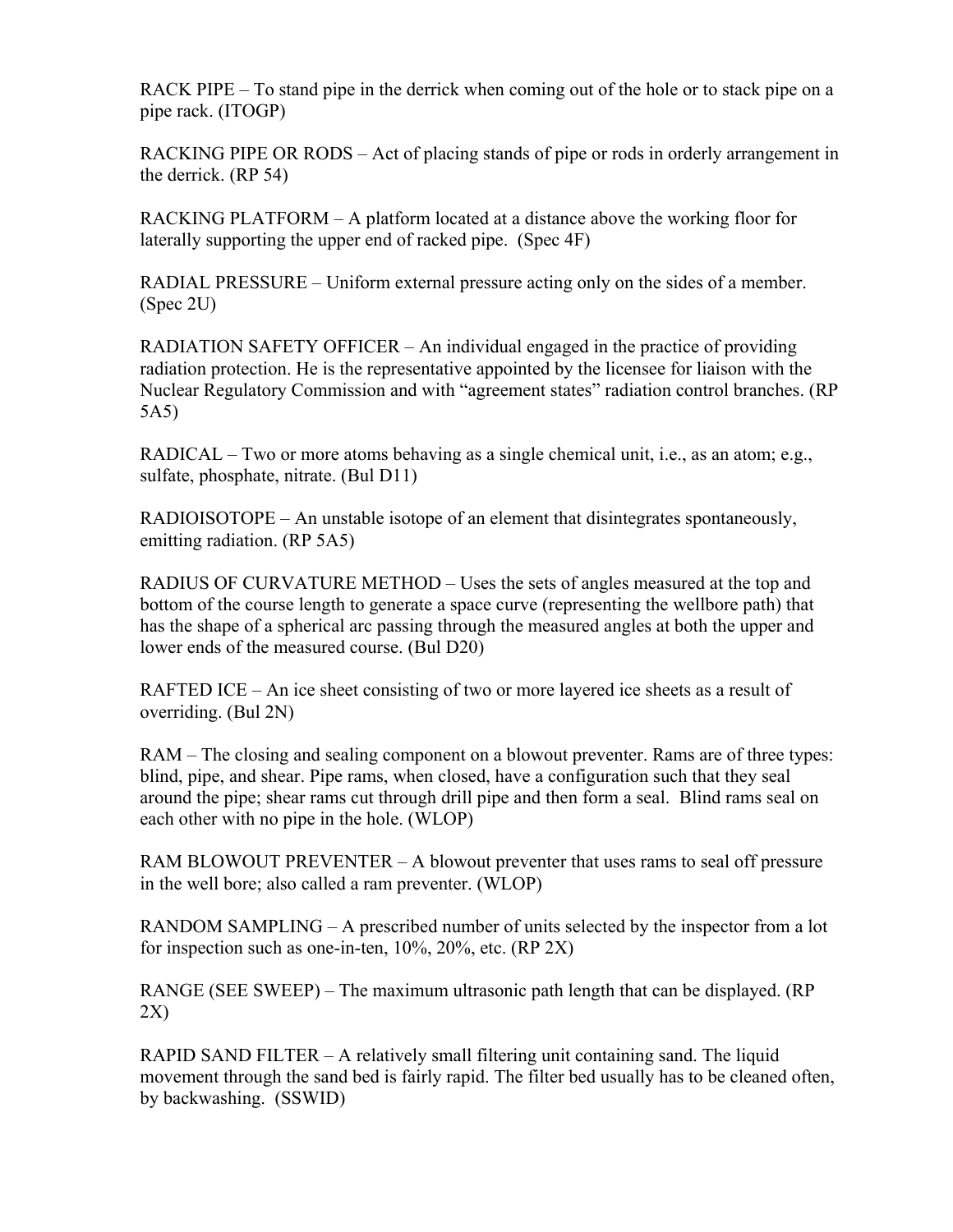RATE OF SHEAR – The rate at which an action, resulting from applied forces, causes or tends to cause two adjacent parts of a body to slide relatively to each other in a direction parallel to their plane of contact measured in reciprocal seconds. (Bul 10C)

RATE OF SHEAR – The rate at which an action, resulting from applied forces, causes or tends to cause two adjacent parts of a body to slide relatively to each other in a direction parallel to their plane of contact. Commonly given in rpm. (Bul D11)

RATE OF TRAVEL – The speed of material over the screening surface, usually expressed in feet per minute. (Bul 13C)

RATED CAPACITY – The rated load at specified radii as established by the manufacturer and are the maximum loads at those radii covered by the manufacturer's warranty. (Spec 2C)

RATED SETBACK LOAD – The maximum weight of tubular goods which can be supported by the substructure in the setback area. (Spec 4F)

RATED STATIC ROTARY LOAD – The maximum weight being supported by the rotary table support beams. (Spec 4F)

RATED WORKING PRESSURE – The maximum internal pressure equipment is designed to contain and/or control. Working pressure is not to be confused with test pressure. (Spec 6A)

RATED WORKING PRESSURE – The maximum internal pressure equipment is designed to contain and/or control. Rated working pressure is not to be confused with test pressure. (Spec 16A)

RAT HOLE (1) – Hole that is drilled ahead of the main wellbore and which is of a smaller diameter than the bit used in the main borehole (refer to "Pilot Bit"). (Bul D20)

RAT HOLE (2) – Surface facilities used to store the during tripping operations. (Bul D20)

RAW MUD – Mud to be processed by solids removal equipment, before dilution. (Bul 13C)

REACTIVE TORQUE – Based on the physical property that action equals reaction, the torque reacting on the drill stem is that torque being generated at the point in question, such as at the bit. (Bul D20)

READOUT – A device that visually indicates a condition or voltage or current. Typical devices used in inspection requirements are galvanometers and CRT. (RP 5A5)

REAM – Enlargement of the wellbore to straighten the hole. (Bul D20)

REAMER – Tool employed to smooth the wall of a wellbore, enlarge the hole, stabilize the bit, and straighten the wellbore where kinks or doglegs are encountered. (Bul D20)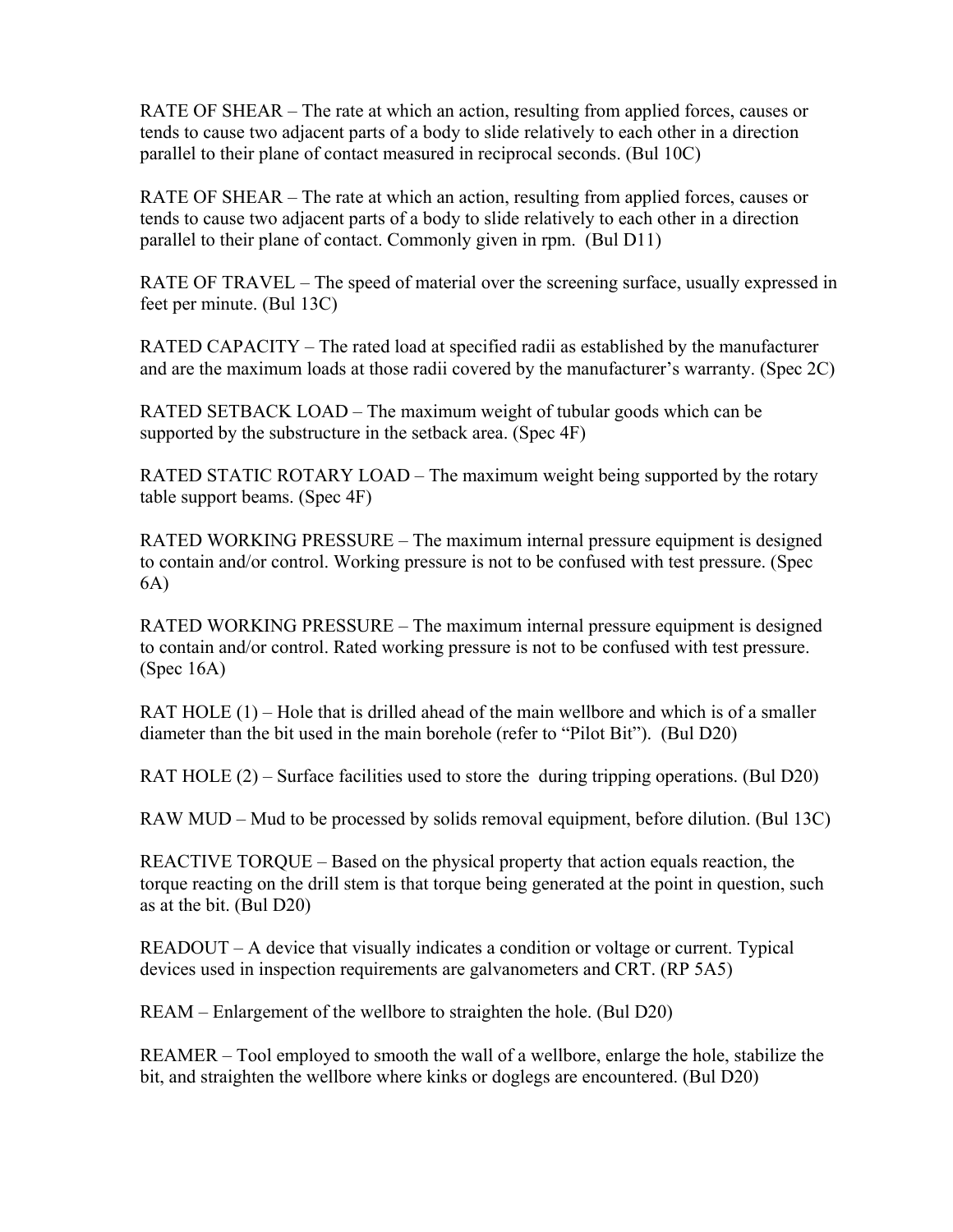REAMING – The operation employed to enlarge the hole to the size originally planned. (Bul 10C)

REAR END RADIUS – See Tail Swing. (Spec 2C)

RECEIVING WATERS – Rivers, lakes, oceans, or other bodies that receive treated or untreated waste waters. (Bul D11)

RECESS – The counter-bored section at the end of line pipe and oil country tubular goods couplings to facilitate stabbing the thread. (RP 5B1)

RECESS – A recess is an enlargement in conduit bore, generally concentric with the bore. (RP 6G)

RECLAIMED – Processed for reuse. (Bul 13C)

RECOMMENDED PRACTICE (RP) – A document which describes the approved recommended inspection or test procedure for a product. (RP 5A5)

RECOMPLETION OPERATIONS – To perform operations to change producing formations in an existing well. (ITOGP)

RECORDABLE CASE – All work-related cases that involve any of the following: Deaths recordable regardless of the time between injury and death of length of illness and death.

Injuries: All occupational injuries resulting in any of the following:

- 1. Lost workdays. (Either days away from work or days of restricted activity)
- 2. Medical treatment other than first aid
- 3. Lost of consciousness
- 4. Restriction of work or motion
- 5. Transfer. (Temporary or permanent transfer to another job)
- 6. Termination of the injured or ill employee

Illnesses: All occupational illness. (Bul T5)

RECORDS – Retrievable information. (Spec 6A, Spec 16A)

RECTANGULAR OPENING (SCREEN CLOTH) – When referring to wire cloth, having elongated openings defined by single or multiple cross wires. The mesh count in one direction is different from that at right angles to that direction. (Bul 13C)

RECYCLING – The process by which materials pass through a cycle and undergo change or treatment, thus permitting their reclamation in some form to further use. (Bul D11)

RED-LIME MUD – A red mud which has been converted to a lime-treated drilling fluid. The pH is usually 12.0 to 13.0. (Bul D11)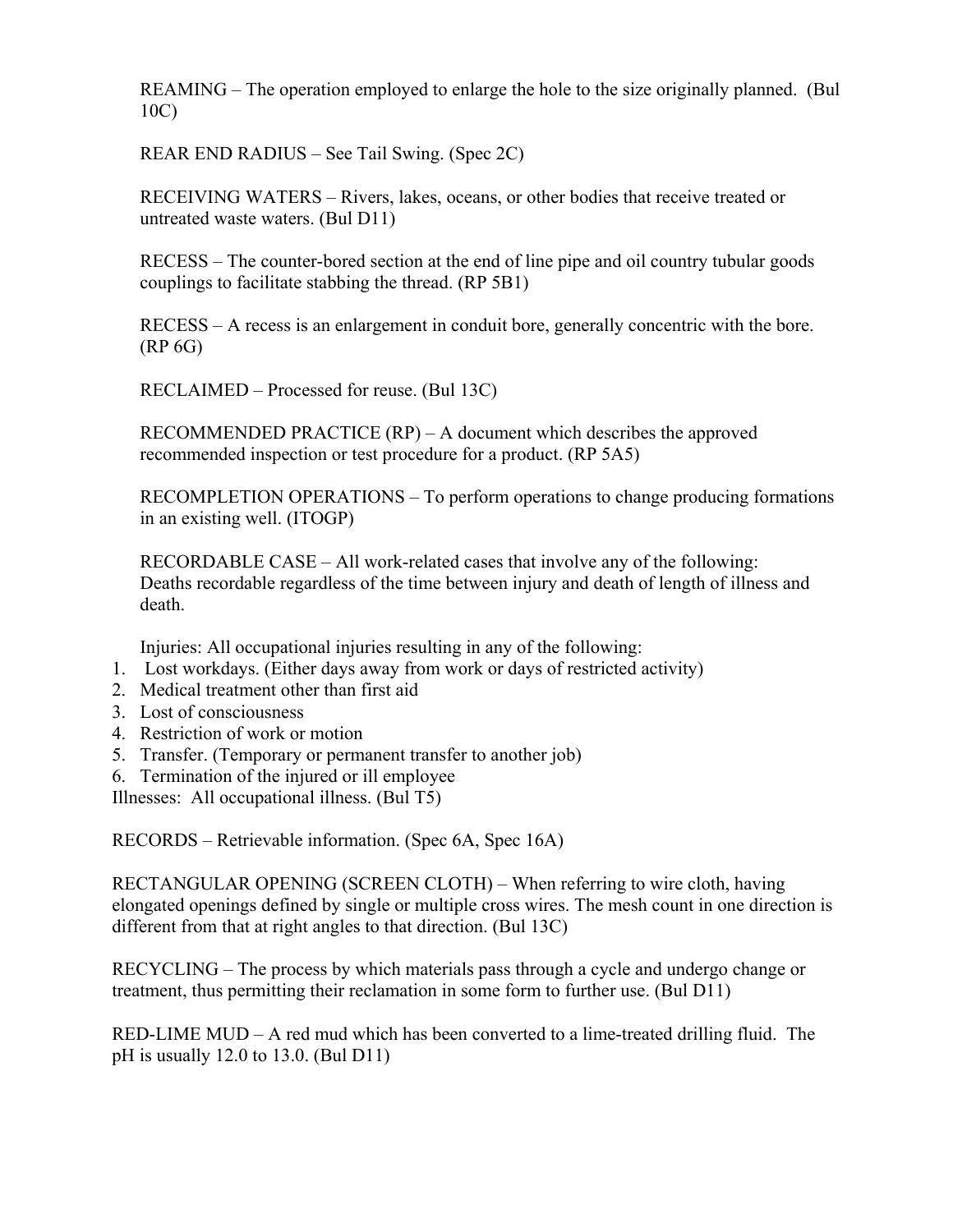RED MUD – A clay, water-base drilling fluid containing sufficient amounts of caustic sode and tannates to give a pronounced red appearance. Normally a high-pH drilling fluid. (Bul 10C, Bul D11)

REDRESS – Replacement of items as defined in the Manufacturer's Operating Manual. Redress may be performed on or away from well site. Each replacement item should be a qualified part. (RP 14B)

REEL SYSTEM – A circular drum and assorted mechanical equipment used to spool wireline. (WLOP)

REEVING – A rope system where the rope travels around drums and sheaves. (Spec 2C)

REFERENCE BLOCKS – A block or series of blocks of material containing artificial or actual discontinuities of one or more reflecting areas at one or more distances from the test surface, which are used for reference in calibrating instruments and in defining the size and distance of defective areas in materials. (RP 2X)

REFERENCE ELECTRODE – A standard cell of known voltage used for making voltage measurements of a corrosion cell. Calomel and copper sulfate are common reference electrodes. (COGWE, SSWID)

REFERENCE MAGNETS – Magnets inset in the wall of the non-magnetic drill collar. Used to indicate a position of the deflecting tool with respect to magnetic north. A picture of a magnetic needle compass at the magnets is imposed on the picture of the magnetic north compass. (Bul D20)

REFERENCE STANDARD – A pipe containing machined notches or natural defects used as a base for comparison or for inspection equipment standardization. (RP 5A5)

REFLECTION – The characteristic of a surface to change the direction of propagating acoustic energy; the return of sound waves from surface. (RP 2X, RP 5A5)

REFLECTOR – Any condition (not necessarily a discontinuity) capable of returning ultra sound energy to the transducer. (RP 2X)

REFRACTION – The characteristic of a material to change the direction of acoustic energy as it passes through an interface into the refracting material. A change in the direction and velocity of acoustic energy after it has passed at an acute angle through an interface into the refracting material. (RP 2X)

REFRACTIVE INDEX – The ratio of the velocity of a wave in one medium to the velocity of the wave in a second medium is the refractive index of the second medium with respect to the first. It is a measure of the amount a wave will be refracted when it enters the second medium after leaving the first. (RP 2X)

REFRACTORY – Resisting ordinary treatment and difficult to degrade. (Bul D11)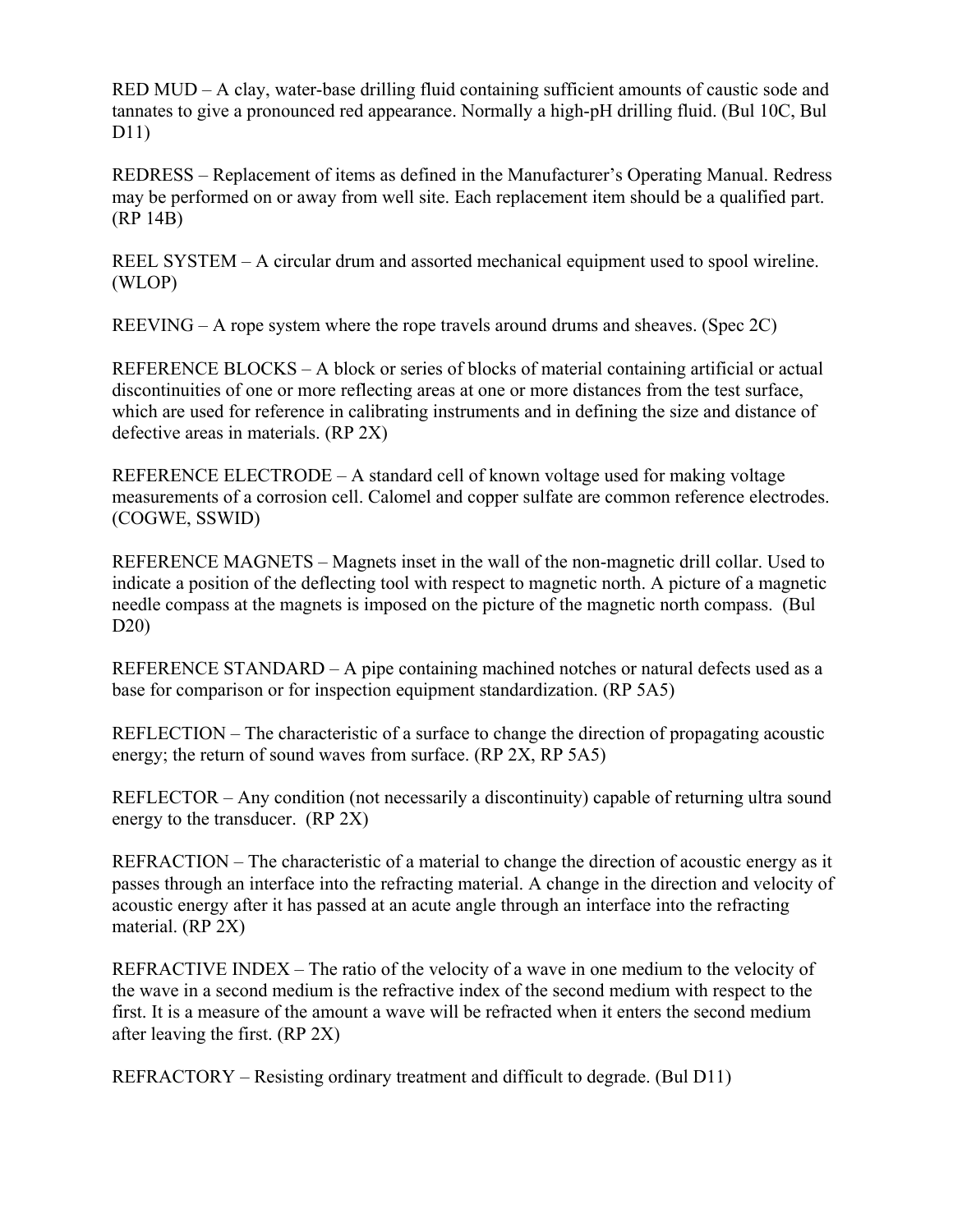REFROZEN LEAD – Lead in which ice has grown, but remains relatively smooth. Thickness can vary from a few inches to several feet. (Bul 2N)

REJECT (SUPPRESSION) – A control for minimizing or eliminating low amplitude signals (electrical or material "noise") so that larger signals are emphasized. (RP 2X)

REJECT LEVEL (TO BE EVALUATED) – The value that is established as a baseline test signal, and is used to determine whether specimens that are above or below the baseline may be rejectable, or otherwise distinguished from the remaining specimens. (RP 5A5)

REJECT OPENING – See Preferred Term: Underflow Opening. (Bul 13C)

RELEVANT INDICATION - An indication resulting from a discontinuity in the pipe. (RP 5A5)

RELIEF VALVE – See Pressure-Relief Valve. (ITOGP)

RELIEF WELL – A well drilled with the specific purpose to provide communication at a belowground position to another well which is out of control. (Bul D20)

RELIEF WELL – An offset well drilled to intersect the subsurface formation to combat a blowout. (RP 53)

REMANUFACTURE – Any activity involving disassembly, reassembly and testing of SSV/USV equipment or any item thereof, with or without the replacement of qualified parts where machining welding, heat treating or other manufacturing operation is employed. (RP 14B, RP 14H)

REMANUFACTURER – A person or company who performs remanufacture in an authorized facility. (RP 14B, RP 14H)

REMNANT PERMAFROST – Permafrost existing in a soil prior to construction and installation activities. (Bul 2N)

REMOTE CONTROL STATION – A centrally located station containing equipment to control and regulate operations in one or more fields. (ITOGP)

REMOTE READING GAGE – An instrument capable of providing indications of pressure, vacuum, voltage, etc., at a point remote from the place that such indications are actually taken. (WLOP)

REMOVABLE – Total component is field replaceable without welder assistance. (Spec 12K)

REPETITION RATE – The rate at which the individual pulses of acoustic energy are generated; also Pulse Rate. (RP 2X)

RESERVOIR – A pond, lake, tank, or basin, natural or man-made, used for the storage, regulation, and control of water or other fluids. (Bul D11)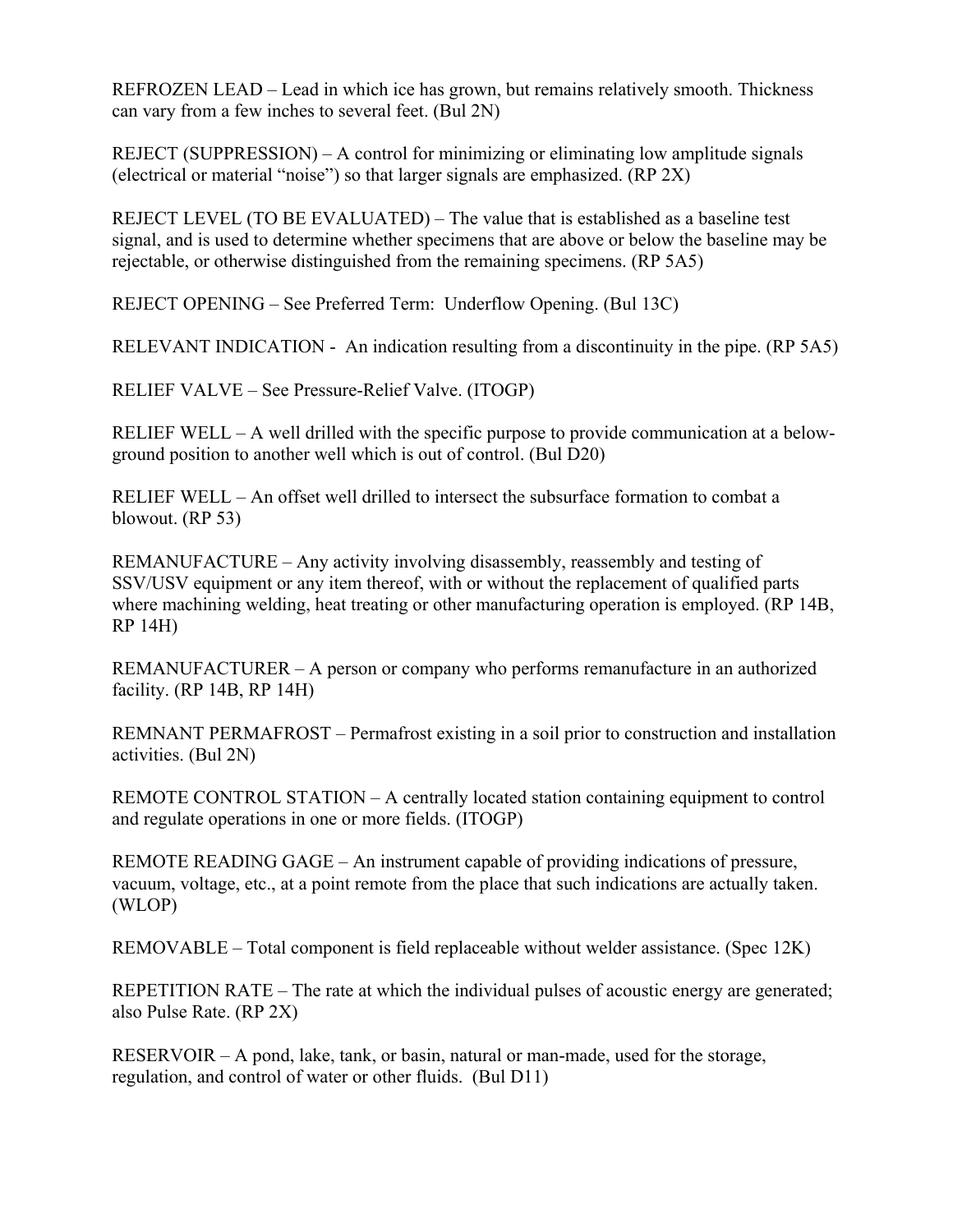RESERVOIR – A subsurface porous and permeable rock body that contains oil and/or gas. (ITOGP)

RESERVOIR FLUID – A natural underground accumulation consisting primarily of hydrocarbon compounds. The reservoir fluid may be either a liquid or a gas and may contain certain non-hydrocarbon compounds. The non-hydrocompounds which are of greatest importance in sampling are nitrogen, carbon dioxide, hydrogen sulfide, helium, and water. Free water (brine) which flows into the well with the reservoir fluid is not considered here to be a part of the reservoir fluid. (RP 44)

RESERVOIR PRESSURE – The pressure at the face of the producing formation when the well is shut in. (ITOGP)

RESERVOIR PRESSURE – The pressure that exists in an oil, gas, or water bearing formation or reservoir. (WLOP)

RESIDUAL FIELD – The remaining magnetic field retained by ferromagnetic materials after they have been exposed to a magnetic force. (RP 5A5)

RESIDUAL METHOD – Inspection utilizing the residual magnetic field remaining in the pipe after magnetization for obtain indications. (RP 5A5)

RESIDUAL OIL – In laboratory reservoir-fluid analysis, the liquid remaining at atmospheric pressure following the differential liberation of gas at reservoir temperature. (RP 44)

RESIDUAL STRESSES – The stresses that remain in an unloaded member after it has been formed and installed in a structure. Some typical causes are forming, welding and corrections for misalignment during installation in the structure. The misalignment stresses are not accounted for by the plasticity reduction factor. $\mathbf{u}$  (Bul 2U)

RESIDUAL STRESSES – The stresses that remain in an unloaded member after it has been formed and installed in a structure. Some typical causes are forming, welding and corrections for misalignment during installing in the structure. (Bul 2V)

RESIN – Semisolid or solid complex, amorphous mixture of organic compounds having no definite melting point nor tendency to crystallize. Resins may be a component of compounded materials that can be added to drilling fluids to impart special properties to the system, wall cake, etc. (Bul 10C)

RESISTIVITY – The electrical resistance offered to the passage of a current expressed in ohmmeters; the reciprocal of conductivity. (Bul 10C)

RESISTIVITY – The electrical resistance offered o the passes of a current, expressed in ohmmeters; the reciprocal of conductivity. Fresh-water drilling fluids are usually characterized by high resistivity; salt-water drilling fluids by a low resistivity. (Bul D11)

RESISTIVITY METER – An instrument for measuring the resistivity of drilling fluids and its cakes. (Bul 10C, Bul D11)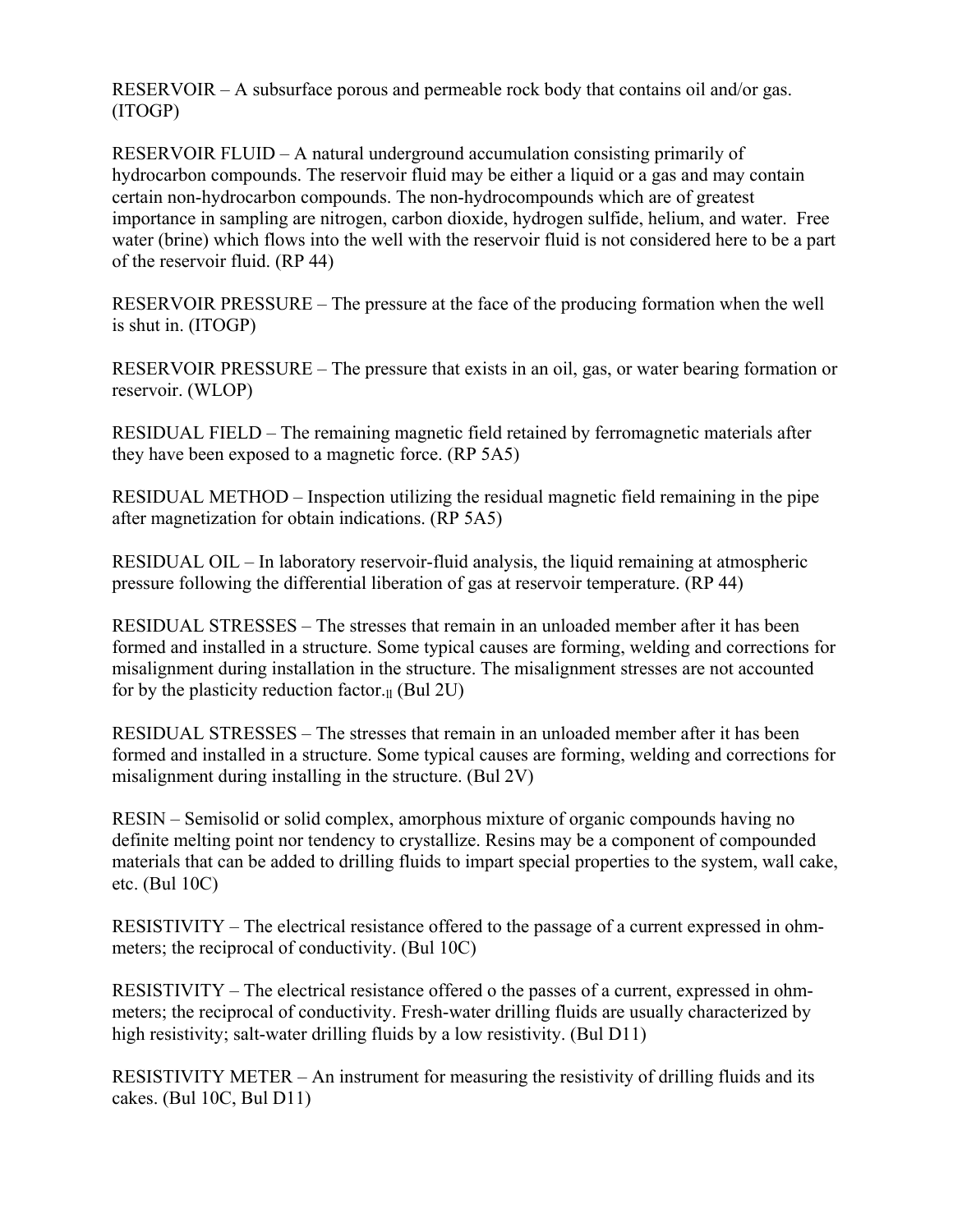RESOLUTION – The ability of ultrasonic equipment to give simultaneous, separate indications from discontinuities having nearly the same range and lateral position with respect to the beam axis. (RP 2X)

RESOLVING POWER (ULTRASONICS) – The measure of the capability of an ultrasonic system to separate in time two discontinuities at slightly different distances. (RP 5A5)

RESTRICTED AREA SEALING MEANS – A seal which encloses a pressure containment area smaller than the adjacent API ring gasket. (Spec 6A)

RETARDER – A chemical which is added to cements or slurries to lengthen thickening time. (Bul 10C)

RETENTION TIME (CENTRIFUGAL SEPARATORS) – The time the liquid phase is actually in the separating device. (Bul 13C)

RETENTION TIME (SCREEN) – The time any given particle of material is actually on the screening surface. (Bul 13C)

REVERSE CIRCULATE – The method by which the normal flow of a drilling fluid is reversed by circulating down from the annulus and up and out the drill string. (Bul 10C, Bul D11)

REVERSE CIRCULATION – Normal course of fluid circulation is downward inside the pipe and upward in the wellbore annular space surrounding the pipe. This normal circulation is sometimes reversed and the fluid returns to the surface through the pipe after being pumped down the annular space. (RP 54)

REVERSED CONE OFFSET – Refer to "Negatively Skewed Bit." (Bul D20)

REVOLVING UPPERSTRUCTURE – The rotating upper frame structure and the operating machinery mounted thereon. (Spec 2C)

REWORKING A WELL (REMEDIAL OPERATIONS) – To restore production from an existing formation when it has fallen off substantially or ceased altogether. See Workover. (ITOGP)

REYNOLDS NUMBER – A dimensionless number, Re, that occurs in the theory of fluid dynamics. (Bul 10C)

REYNOLDS NUMBER – A dimensionless number, Re, that occurs in the theory of fluid dynamics. The diameter, velocity, density, and viscosity (consistent units) for a fluid flowing through a cylindrical conductor are related as follows:

 $Re = (diameter)$  (velocity) (density) (viscosity) Or

 $= DV_{p/u^+}$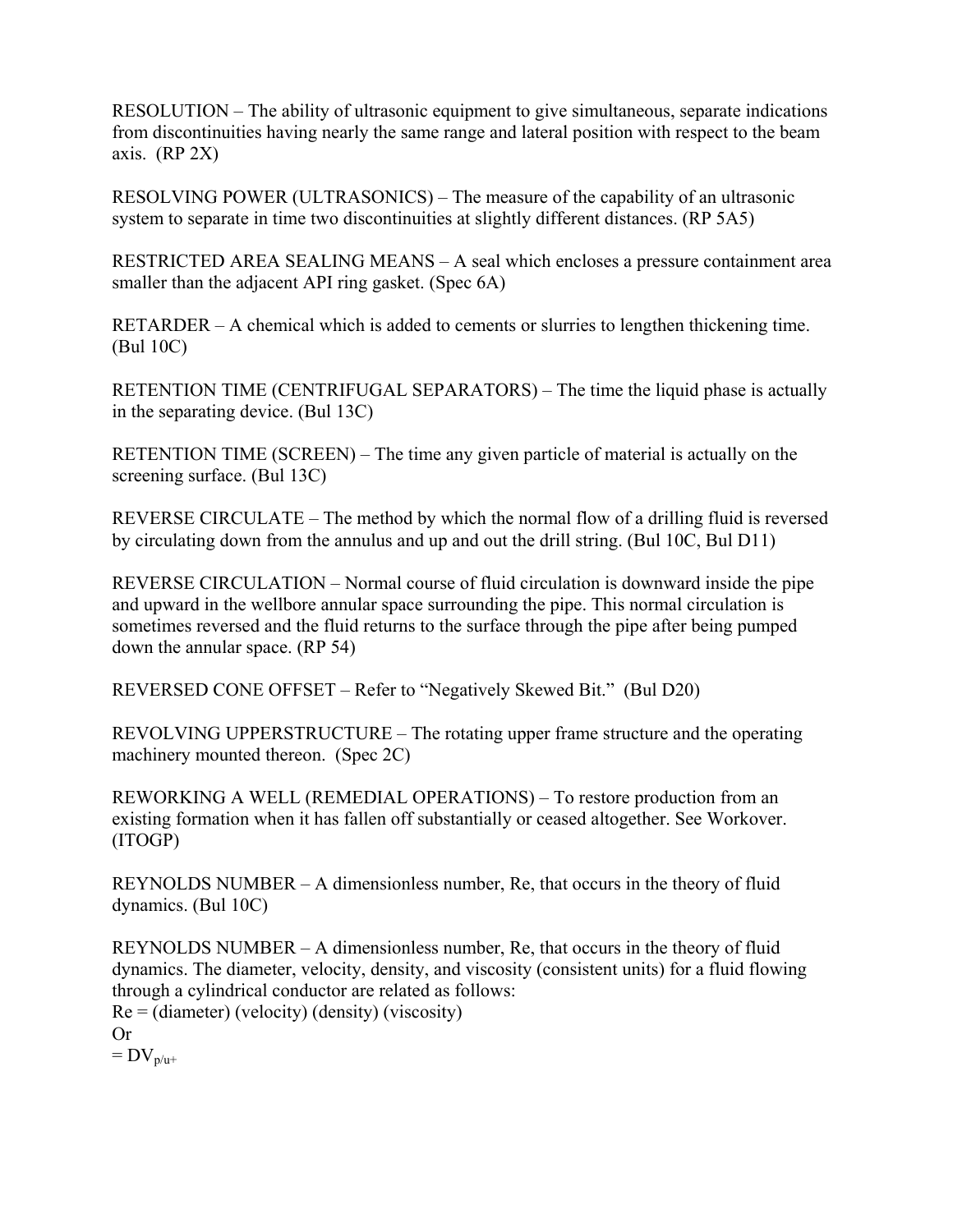The number is important in fluid hydraulics calculations for determining the type of fluid flow, i.e., whether laminar or turbulent. The transitional range occurs approximately from 2,000 to 3,000; below 2,000 the flow is laminar, above 3,000 the flow is turbulent. (Bul D11)

REYNOLDS NUMBER  $(R_e)$  – A dimensionless function that characterizes friction of fluid flow in pipes and is defined by the following: (Bul D10)  $R_e = \underline{vd}_p$ 

N

Wherein:

 $v =$  mean velocity, ft/sec  $d =$  diameter of pipe, ft  $_{p}$  = density, lb/cu ft  $N =$  absolute viscosity, lb/ft-sec  $= 0.000672$  x viscosity in centipoise or, in oil-field engineering units:  $R_e = 928 \text{ v}d_1p_1$  $N_1$ 

Wherein:

 $v =$  mean velocity, ft/sec  $d_1$  = diameter of pipe, in.  $_{\text{p1}}$  = density, lb/gal  $N_1$  = plastic viscosity, cp

or:

 $R_e = 379 \underline{G}_{p1}$  $N_1d_1$ 

Wherein:

 $G =$ flow rate, gal/min  $d_1$  = diameter of pipe, in.  $_{\text{p1}}$  = density, lb/gal  $N_1$  = plastic viscosity, cp

rf (RADIO FREQUENCY PRESENTATION) – A signal display that is not rectified. (RP 2X)

RHEOLOGY – The study of the deformation and flow of matter. (Bul 13D)

RHEOLOGY – The science that deals with deformation and flow of matter. (Bul 10C, Bul D11)

RIDGE KEEL – The portion of an ice ridge that extends below the water line. Can be partially consolidated in first-year ridges but the depth of consolidation is variable. (Bul 2N)

RIDGE SAIL – The portion of a ridge that extends above sea level. In early season the sail of a first-year ridge is generally composed of loosely stacked blocks. In multiyear ridges, the sail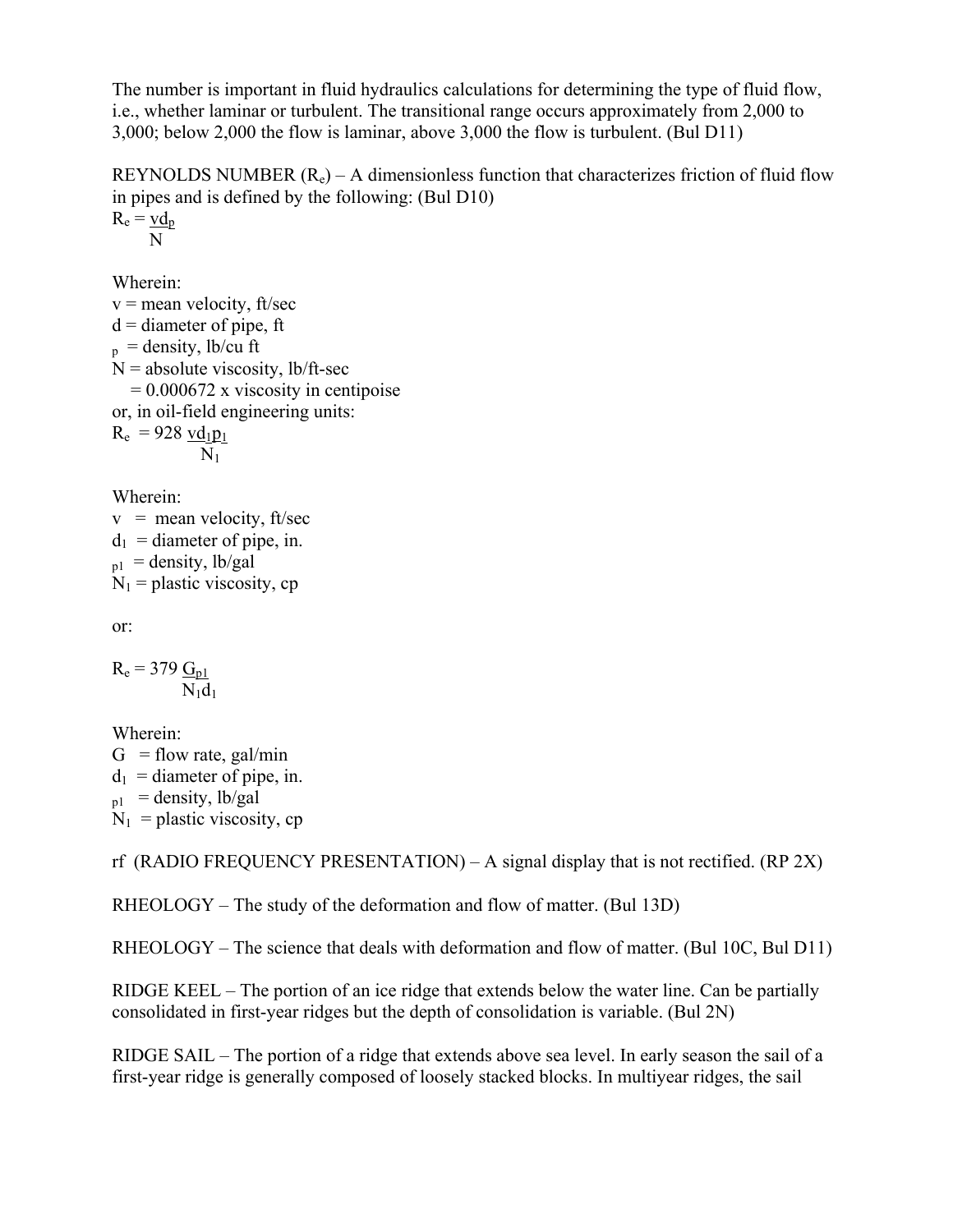becomes eroded or worn smooth due to summer melting and ultimate refreezing, and is generally composed of almost solid, freshwater ice (with numerous air pockets). (Bul 2N)

RIG – The derrick, drawworks and attendant surface equipment of a drilling or workover unit. (ITOGP)

RIGGING UP – The on-site erection and connection of the right components in preparation for drilling or well servicing operations. (RP 54)

RIGHT-HAND THREAD – A thread that winds in a clockwise receding direction when viewed axially. (RP 5B1)

RIGIDITY – Usually refers to the stiffness or flexibility characteristics of a bottom-hole assembly or an element thereof. (Bul D20)

RING GEAR – See Swing Gear. (Also called Bull Gear). (Spec 2C)

RING STIFFENED – A member with circumferential stiffeners. (Bul 2U)

RINGING – High frequency vertical vibration of the TLP spring-mass system excited by impulsive loading. (RP 2T)

RINGING TIME – The time that the mechanical vibrations of a crystal continue after the electrical pulse has stopped. (RP 2X)

RIPARIAN RIGHTS – Rights of a land owner to the water on or bordering his property, including the right to prevent diversion or misuse of upstream water. (Bul D11)

RISER – A pipe through which liquid travels upward. (ITGOP)

RISER – The vertical portion of a pipeline (including the bottom bend) arriving on or departing from a platform. (RP 14E)

RISER BOX – The female coupling member. (RP 2R)

RISER JOINT – A section of riser pipe having ends fitted with a box and a pin. (RP 2R)

RISER JOINT – A riser joint consists of a section of pipe, with couplings on each end. It may have provision for supporting integral and non-integral auxiliary lines (flowlines, choke and kill lines, control bundles, etc.) and buoyancy devices. (RP 2T)

RISER PIN – The male coupling member. (RP 2R)

RISER PIPE – The basic pipe from which riser joints are fabricated. (RP 2R)

RISER RUNNING/HANDLING EQUIPMENT – Usually consists of a riser handling sub and a riser spider. The riser bus latches on to the end of the riser joint permitting it to be connected to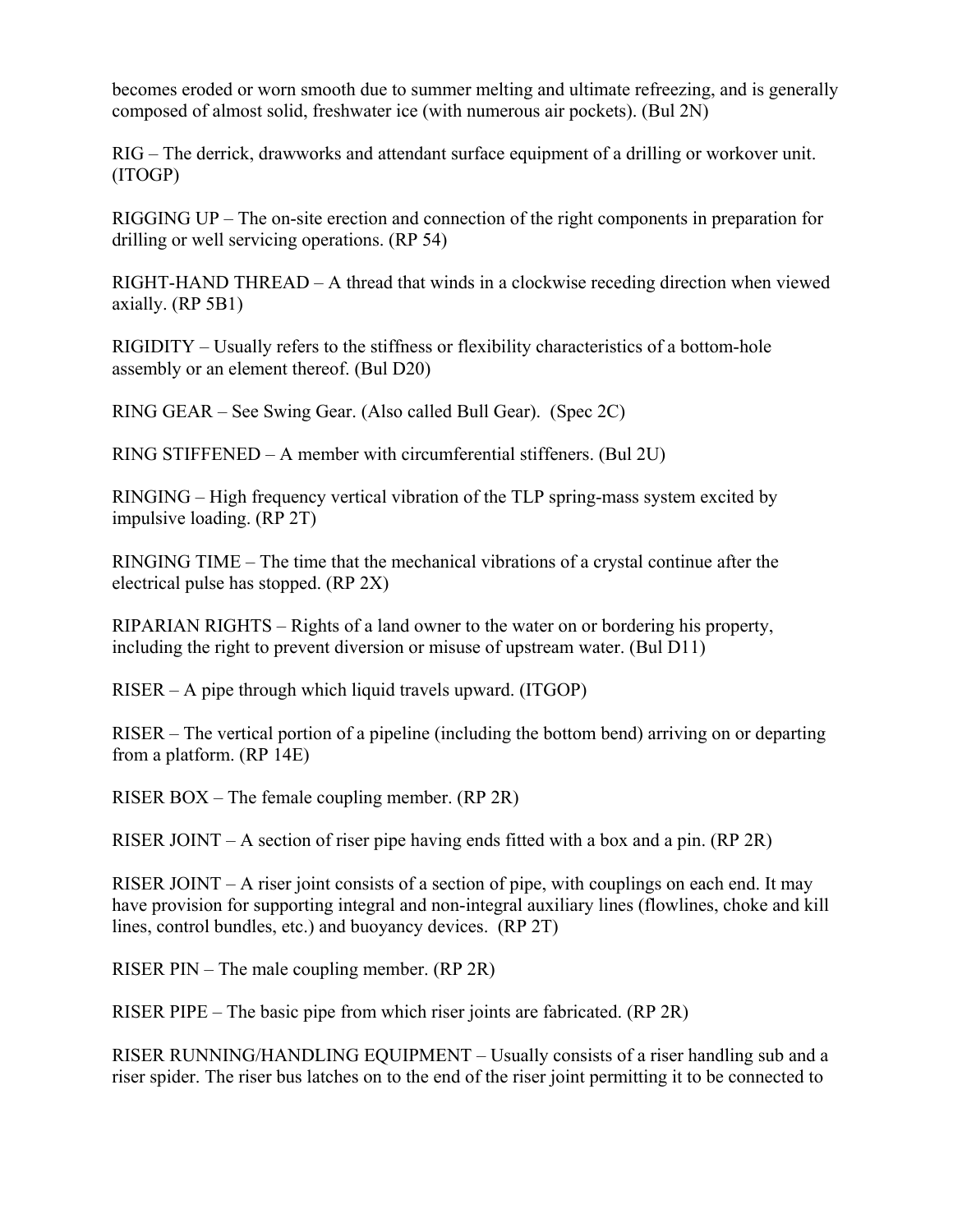the surface lifting device. The riser spider is used to support the riser string, during deployment/retrieval, as a joint is being made or broken. (RP 2T)

RISER SPACER FRAME – A purpose designed frame to maintain lateral separation among risers. (RP 2T)

RISER SPIDER – A device used to support the riser string as a joint is being made or broken during riser deployment/retrieval operations. (RP 2T)

RISER SPOILERS – Used in areas where high velocity currents are encountered to preclude vortex-induced riser vibration. Various types of spoilers have been effective in reducing these vibrations; however, they frequently result in an increase in drag forces. (RP 2T)

RISER SUB – A device which latches on to the end of the riser joint permitting it to be connected t the surface lifting device. (RP 2T)

ROCK A WELL – To alternately bleed pressure from the casing and then from, the tubing of a dead well until the well will flow on its own. (ITOGP)

ROCK ANISOTROPY – Refers to the differences in physical properties of rocks as related to the directional characteristic; for example, 'strength" or drillability" may be different when measured in different directions through the rock. (Bul D20)

ROCKWELL HARDNESS – A numerical value which expresses the resistance of a material to indentation with a small diamond point or a 1/16 in. diameter ball. This correlates directly with strength. (COGWE, SSWID, WLOP)

ROD BOARD – A platform located at a distance above the working floor for supporting rods. (Spec 4F)

RODS (SUCKER RODS) – A special steel rod, a number of which are screed together to make up the mechanical link from the surface pumping unit to the pump in the well. (RP 54)

ROLL – Platform rotation about the plant north-south axis. (RP 2T)

ROLL OFF – Correction in the facing of the deflection tool, usually determined by experience, and which must be taken into consideration in order to give the proper facing to the roll. (Bul D20)

ROLL MARK – A term applied to surface imperfections caused by improper roll alignment or roll surface damage. Such imperfections may be periodic or continuous. (Bul 5T1)

ROLLED-IN-SCALE (ALSO CALLED A SCAB) – A surface imperfection caused by scale, formed during a previous heating, which has not been eliminated prior to surface drilling. (Spec 11B)

ROLLED-IN SLUGS – A foreign metallic body rolled into the metal surface, usually not fused. (Bul 5T1)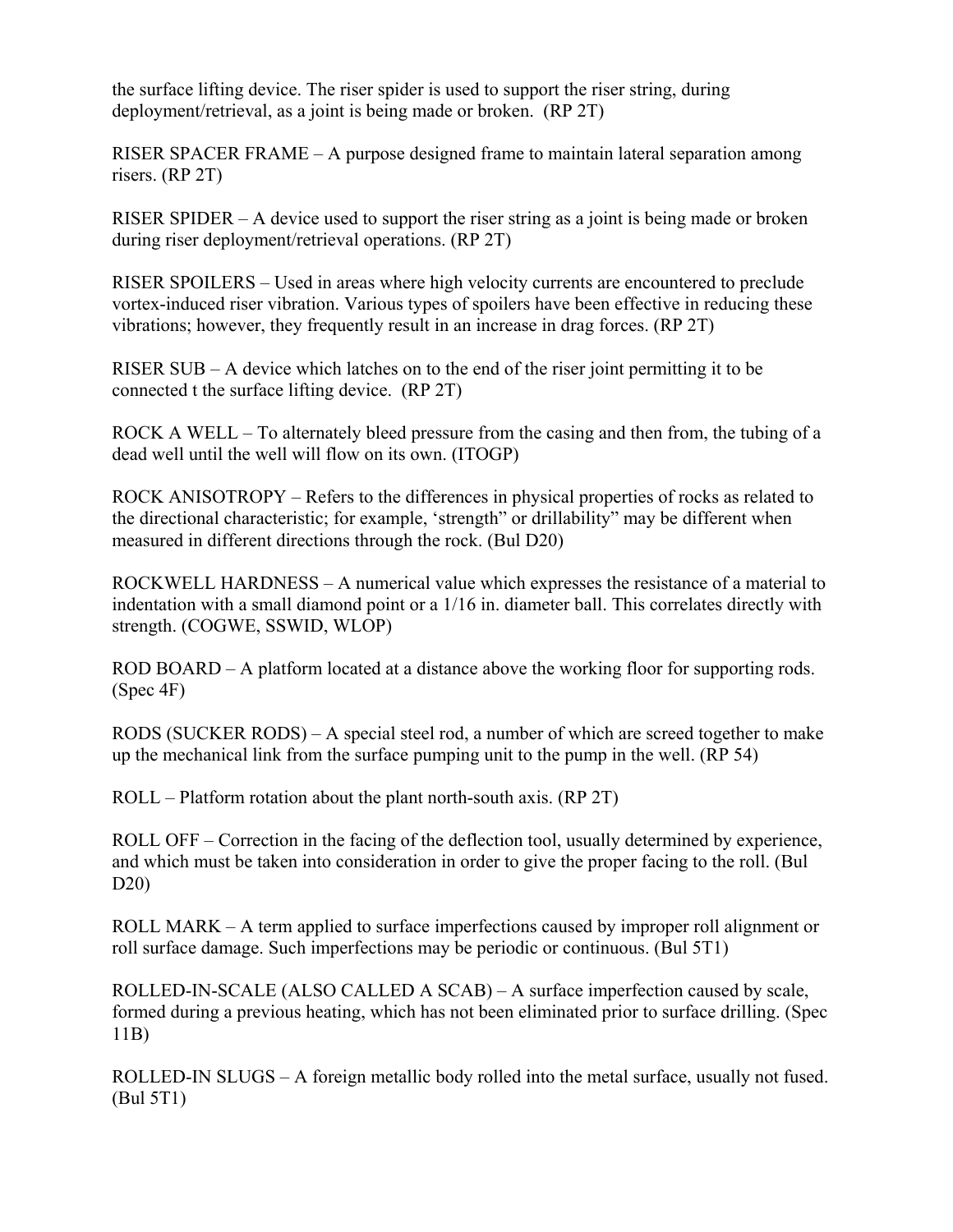ROLLER PATH – The surface upon which the rollers that support the revolving upperstructure bear. It may accommodate either cone rollers or live rollers. (Spec 2C)

ROLLING CUTTER REAMER – A reamer with the outermost radius provided by cutting roller members. (Bul D20)

ROLLING ELEMENT – The balls or rollers contained between the rings of the swing circle bearing. (Spec 2C)

ROOT – The bottom of a thread. (RP 5A5, RP 5B1)

ROOT TRUNCATION – The distance between the sharp root (root apex) and the finished root. (RP 5B1)

ROPE – Refers to wire rope unless otherwise specified. (Spec 2C)

ROPE DISCHARGE (OR ROPE) – The characteristic underflow of a hydrocyclone so viscous and overloaded with separable solids that not all the solids reporting to the underflow can crowd through the underflow opening. (Bul 13C)

ROPE FALLS – Block and tackle arrangements to assist in wireline operation equipment placements. (WLOP)

ROTARY DRILLING – The method of drilling wells that depends on the rotation of a column of drill pipe to the bottom of which is attached a bit. A fluid is circulated to remove the cuttings. (Bul 10C, Bul D11)

ROTARY DRILLING RIG – Includes prime movers, hoisting, rotating, circulating, and auxiliary equipment necessary for well drilling. (Bul D10)

ROTARY HORSEPOWER (RHP) – The horsepower required to rotate the drill string and the bit. (Bul D10) Torque  $(\text{ft-lb})^x$  rpm = RHP 5,250

ROTATING BASE – See Revolving Upperstructure. (Spec 2C)

ROTATING HEAD – A rotating pressure-sealing device used in drilling operations utilizing air, gas, foam, or any other drilling fluid whose hydrostatic pressure is less than the formation pressure. (RP 53)

ROTATION RESISTANT ROPE – A wire rope consisting of an inner layer of strand laid in one direction covered by a layer of strand laid in the opposite direction. This has the effect of counteracting torque by reducing the tendency of the finished rope to rotate. (Spec 2C)

ROTOR DIAMETER – Rotor diameter is the diameter of a circle by the rotor blades while rotating. Herein the main rotor diameter is referred to as "RD." (RP 2L)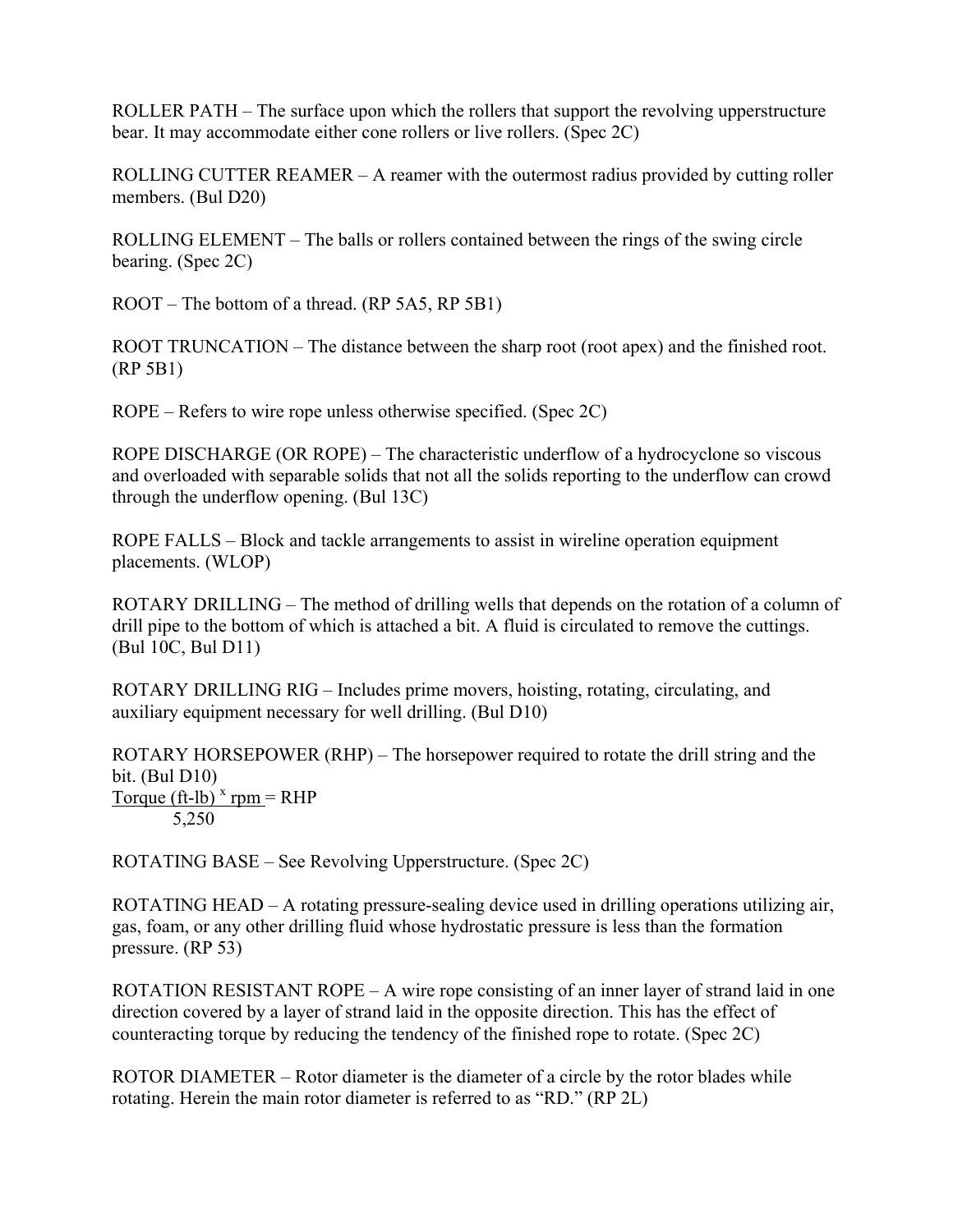ROUNDNESS – Grain roundness is a measure of the relative sharpness of grain corners, or of grain curvature. (RP 56)

ROUND-TRIP – To pull out and subsequently run back into the hole a string of drill pipe, tubing or sucker rods. Also terms TRIP. (ITOGP)

ROYALTY INTEREST – The fraction of the oil and gas retained by the mineral rights owner under the lease agreement. (ITOGP)

RP – Recommended Practice

RUBBLE FIELD – A region of deformed ice, usually composed of upturned blocks refrozen into an ice sheet. A rubble field may contain a series of closely-spaced ridges unseparated by sheet ice and has larger areal extent than a rubble pile. (Bul 2N)

RUBBLE FIELD – Floating or grounded first-year ice composed of broken ice blocks refrozen into a contiguous feature. (Bul 2N)

RUBBLE PILE – An ice feature of areal, rather than linear, extent, created by ice falling against a structure of a grounded feature. (Bul 2N)

RUBBLE PILE – A grounded first-year ice feature of areal, rather than linear extent, created by pressure and composed of broken ice blocks. (Bul 2N)

RUN – The amount of crude oil sold and transferred to the pipeline by the producer. (ITOGP)

RUN A TANK – To transfer oil from a stock tank into a pipeline. (ITOGP)

RUN IN – To go into the hole with tubing, drill pipe, etc. (ITOGP)

RUN TICKET – A record of oil transferred from the producer's storage tank to the pipeline. This is the basic legal instrument by which the lease operator is paid for oil produced and sold. (ITOGP)

RUNNING ROPE – A rope which travels around sheaves or drums. (Spec  $2C$ )

RUNNING TOOL – Specialized tools used to run equipment in a well, such as a wireline running tool for installing retrievable gas lift valves. Various tubing-type running tools are also used. (ITOGP)

RUNOFF – The portion of rainfall, melted snow, or irrigation water that flows across ground surface and eventually is returned to streams. Runoff can pick up pollutants from the air or the land and carry them to the receiving waters. (Bul D11)

RUNOUT – Intersection of the thread cone and the pipe outside surface. Location on the outer surface where the thread groove vanished. (RP 5B1)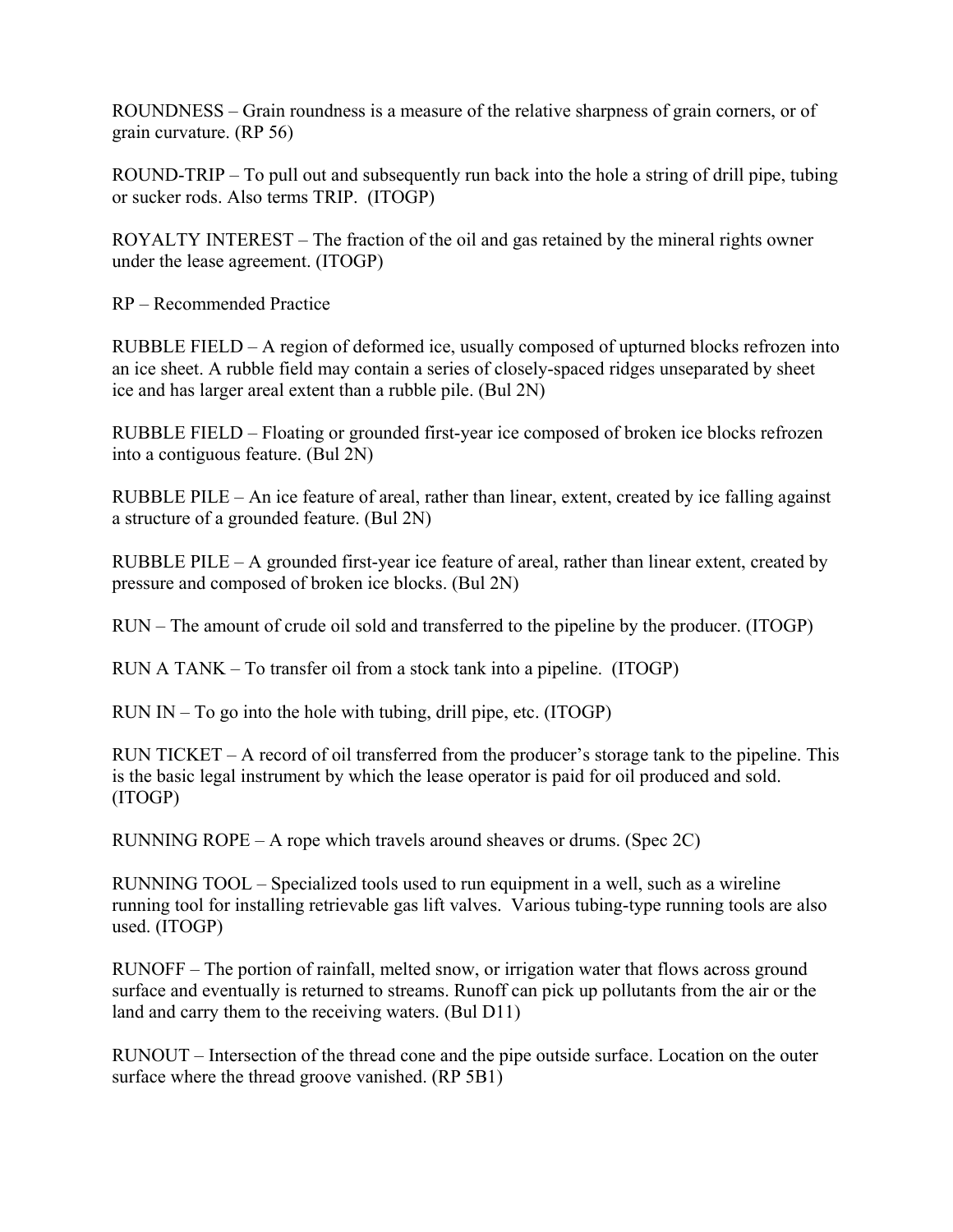-S-

S&W – Sediment and Water.

SACK – A weight measure. (Bul 10C)

SAE - Society of Automotive Engineers.

SAFE – Conforms in every detail to a design which has been demonstrated to perform satisfactorily in the service intended. (Bul S1)

SAFETY DEVICE – An instrument or control used within the safety system. (RP 14C)

SAFETY FACTOR – The ratio of the maximum permissible working load to the load causing failure. (RP 5B1)

SAFETY HAT – See Hard Hat. (ITOGP)

SAFETY NET – Safety net is a netting section around the perimeter of the flight deck used for personnel safety, and is normally provided in lieu of a safety shelf where the flight deck along provides ground cushion effect. (RP 2L)

SAFETY SHELF – Safety shelf is a section of solid construction around the perimeter of the flight deck used for safety of personnel, and may be included in the ground cushion area. (RP 2L)

SAFETY VALVE – See Pressure-Relief Valve. (ITOGP)

SAFETY VALVE – A valve available for quick installation in the pipe string to prevent flow. (RP 54)

SAFETY VALVE – An automatic valve designed to close or open when an abnormal condition exists. (WLOP)

SAFETY VALVE LANDING NIPPLE – A receptacle in the production string with internal sealing surfaces in which the SSSV can be installed. It can include recesses for locking devices to hold the valve in place and can be ported for communication to an outside source for valve operation. (RP 14B, Spec 14A)

SAFETY VALVE LOCK – A device attached to or a part of the SSV that holds the SSSV in place. (RP 14B, Spec 14A)

SAFETY VALVE, TUBING/DRILL PIPE – A full-opening valve with connections to match the tubing or drill pipe in use and which is maintained in a readily accessible location on the working level of the rig for use in controlling undesirable backflow and/or prevention of blowouts. (RP 57)

SALINITY – The degree of salt in water, expressed as ppm or as mg/l. (Bul D11)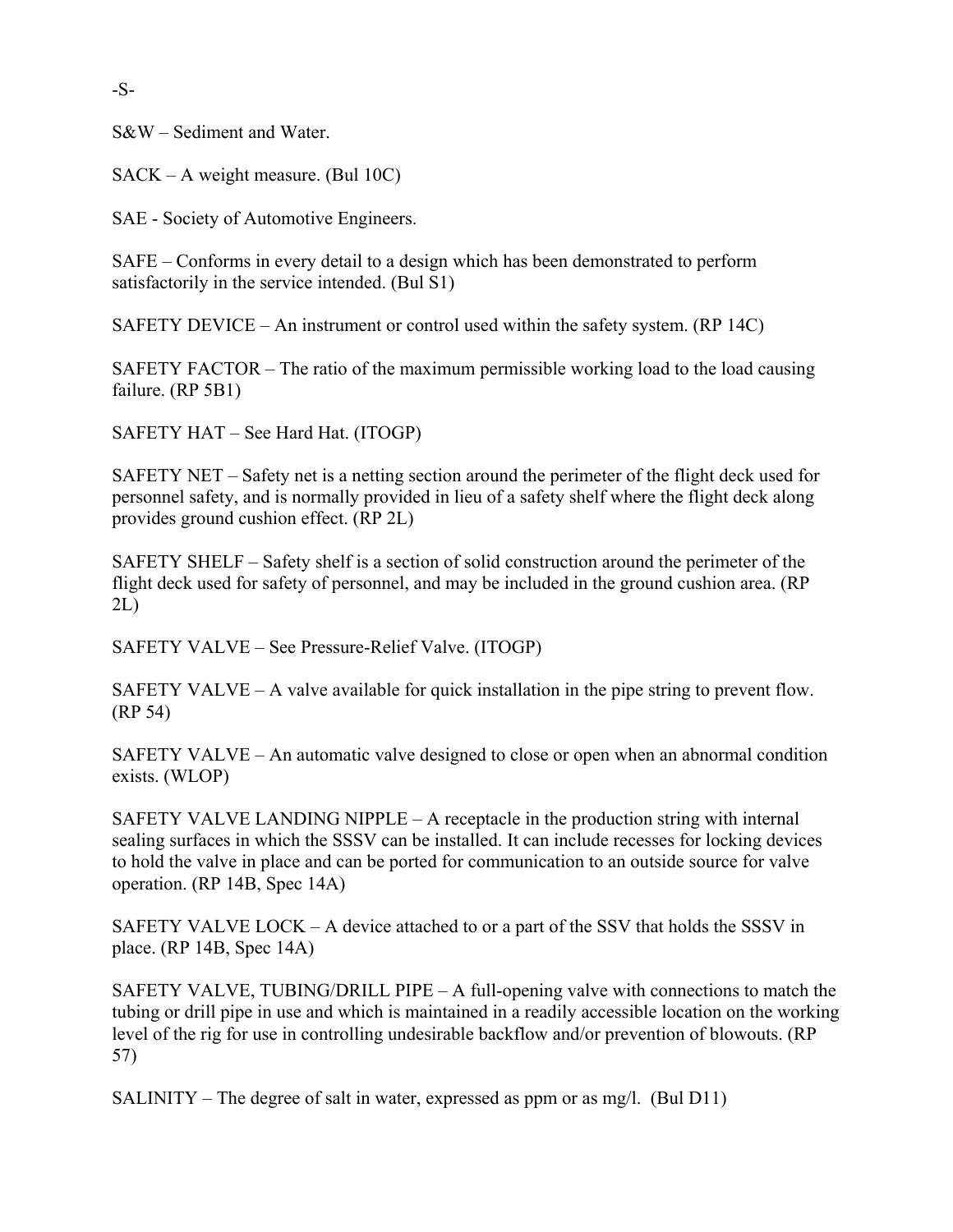SALT – Normally sodium chloride, NaCl. Chemically, the term salt is also applied to any one of a class of similar compounds formed when the hydrogen of an acid is partly or wholly replaced by a metal or a metallic radical. (Bul 10C)

SALT – In drilling fluid terminology, the term salt is applied to sodium chloride, NaCl. Chemically, the term salt is also applied to any one of a class of similar compounds formed when the acid hydrogen of an acid is party or wholly replaced by a metal or a metallic radical. Salts are formed by the action of acids on metals, or oxides and hydroxides, directly with ammonia, and in other ways. (Bul D11)

SALT-WATER CLAY – See Attapulgie Clay. (Bul 10C, Bul D11)

SALT-WATER DRILLING FLUIDS – A water-base drilling fluid comprising dissolved salt (brackish to saturated). Bul 10C)

SALT-WATER DRILLING FLUIDS – A drilling fluid containing dissolved salt (brackish to saturated). These fluids may also include native solids, oil, and/or such commercial additives as clays, starch, etc. (Bul D11)

SALT WATER FLOW – An influx of formation salt water into the wellbore. (RP 53)

SALT-WATER INTRUSION – The invasion of salt water into a body of fresh water, occurring in either surface or ground-water bodies. When this invasion is caused by oceanic waters, it is called sea-water intrusion. (Bul D11)

SALTWATER DISPOSAL – The method and system for the disposal of salt water produced with crude oil. A typical system is composed of collection centers and disposal wells in which treated salt water is injected into a suitable formation. (ITOGP)

SAMPLE MUD – A drilling fluid possessing properties to bring up suitable samples. (Bul 10C, Bul D11)

SAMPLES – Cuttings obtained for geological information from the drilling fluid as it emerges from the hole. (Bul 10C)

SAMPLES – Cuttings obtained for geological information from the drilling fluid as it emerges from the hole. They are washed, dried, and labeled as to the depth. (Bul D11)

SAND – Granular, hard, siliceous material. The produce of disintegration rock whose major constituent is silicon dioxide.  $(SiO<sub>2</sub>)$ . (Bul 10C)

SAND – A loose granular material resulting form the disintegration of rocks, most often silica. (Bul D11)

SAND – A loose material must commonly composed of small quartz grains formed from the disintegration of preexisting rocks. Also see Sandstone. (ITOGP)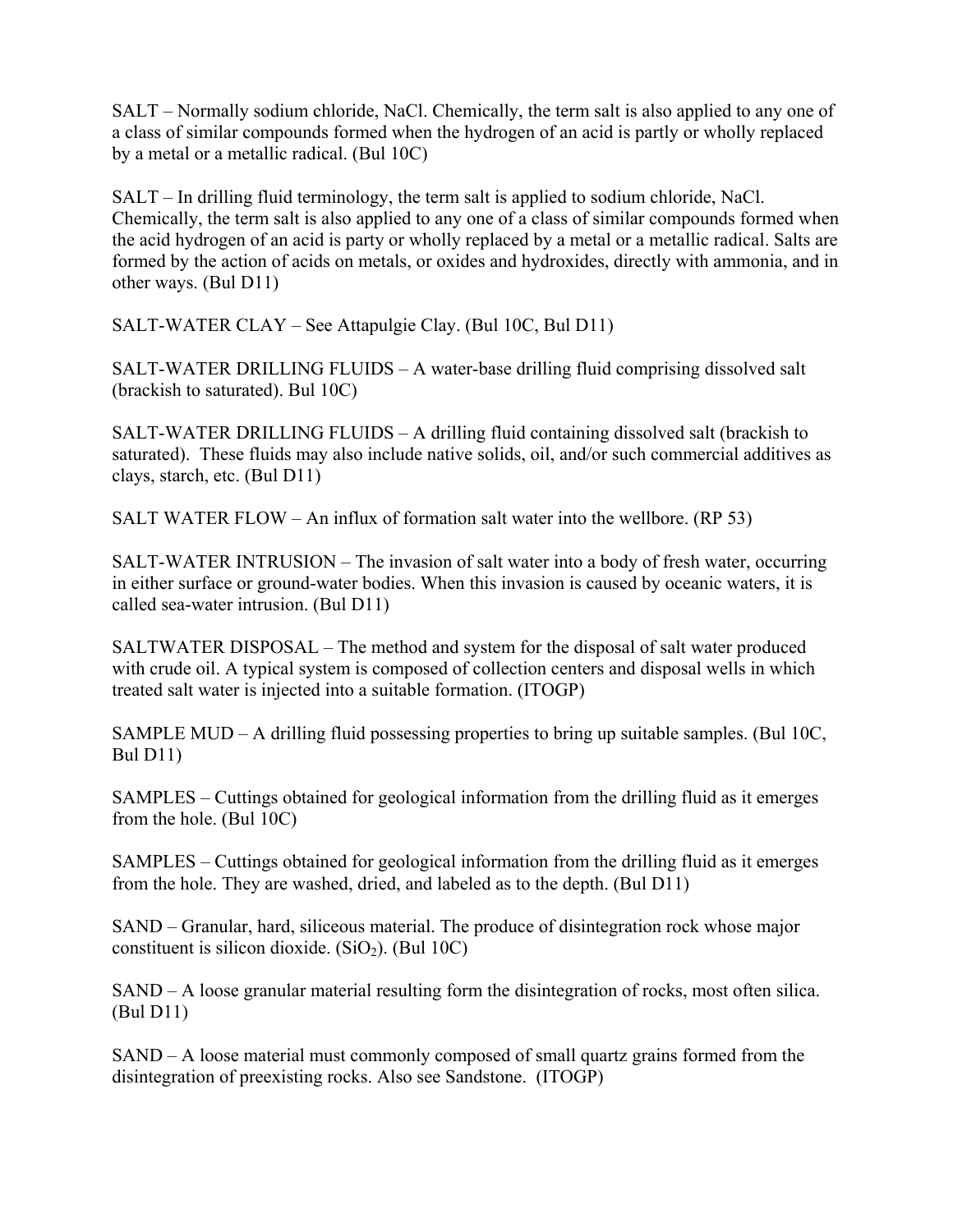SAND CONSOLIDATION – Any one of several methods by which loose, unconsolidated grains of a producing formation are caused to adhere together in order to prevent a well from producing sand yet still allow oil or gas to be produced. (ITOGP)

SAND CONTENT – In cementing work, the term refers to the weight of sand blended with dry cement powder. The sand content is expressed as percent by weight of cement or as pounds of sand per sack of cement. (Bul 10C)

SAND CONTENT – The sand content of a drilling fluid is the insoluble abrasive solids content rejected by a 200-mesh screen. It is usually expressed as the percentage bulk volume of sand in a drilling fluid. This test is an elementary type in that the retained solids are not necessarily silica nor may not be altogether abrasive. For additional information concerning the kinds of solids retained on the 200-mesh screen, more specific tests would be required. See Mesh. (Bul D11)

SAND CONTROL – Any method by which large amounts of sand are prevented from entering the wellbore. Methods include: Gravel Pack, Screen Liner, and Sand Consolidation. (ITOGP)

SAND DISCHARGE GATE – See Preferred Term: Underflow Opening. (Bul 13C)

SAND JETS – A system of one or more perforated pipes, or nozzles, located near the bottom of emulsion treaters which is used periodically to clean out sediments by flushing with water. (Spec 12L)

SAND PANS – Inverted angle baffles or troughs located above the sand (sediment) outlet connections to facilitate uniform sand or sediment removal. Notches in the troughs or pans increase the velocity of the water leaving the vessel to prevent bridging. (Spec 12L)

SANDED UP – Clogged by sand entering the wellbore. (ITOGP)

SANDSTONE – A compacted sedimentary rock composed of the minerals quartz or feldspar. Sandstone is a common rock in which petroleum and water accumulate. (ITOGP)

SATURATED LIQUID – A liquid which is in equilibrium with a vapor at the prevailing pressure and temperature. (RP 44)

SATURATED SOLUTION – A solution is saturated if it contains at a given temperature as much of a solute as it can retain. (Bul 10C)

SATURATED SOLUTION – A solution is saturated if it contains at a given temperature as much of a solute as it can retain. At 68°F I takes 126.5 lb/bbl salt to saturate 1 bbl of fresh water. See Supersaturated. (Bul D11)

SATURATED VAPOR – A vapor which is in equilibrium with a liquid at the prevailing pressure and temperature. (RP 44)

SATURATION PRESSURE – The pressure at which a vapor and a liquid are in equilibrium. "Saturation pressure" is often used interchangeably with "bubble-point pressure" and "dew-point pressure." (RP 44)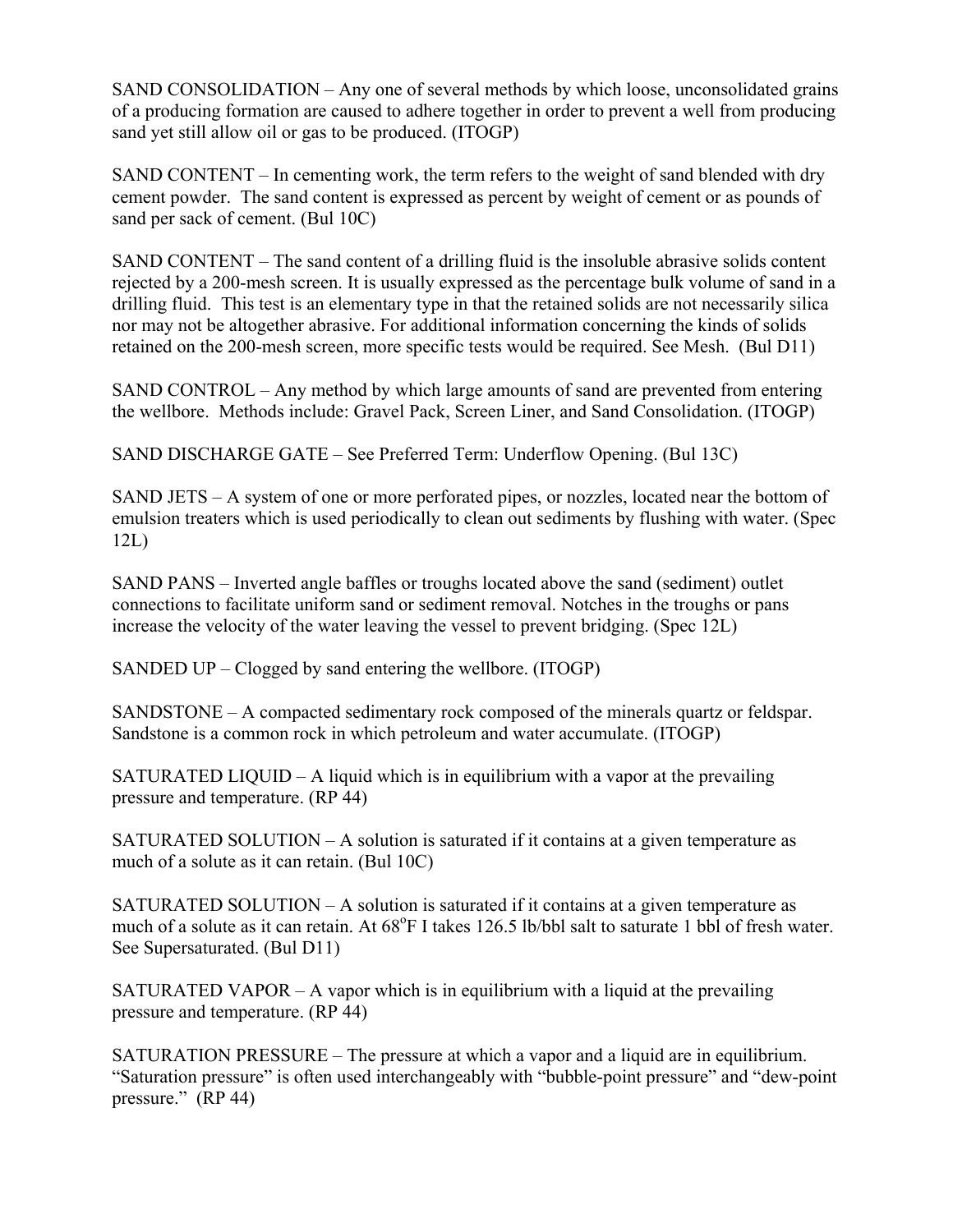SATURATION (SCOPE) – A term used to describe an indication of such a size as to reach full scope amplitude (100%). Beyond this point there is no visual display to estimate the actual real height of the response signal unless the equipment is provided with db readout. (RP 2X)

SCAB – An imperfection in the form of a shell or veneer, generally attached to the surface by sound metal. It usually has its origin in an ingot defect. (Bul 5T1)

SCALE – A deposit formed in place by chemical action, or temperature and pressure changes on surfaces in contact with water – i.e., calcium carbonate, magnesium carbonate, calcium sulfate. (SSWID, WLOP)

SCANNER – A detector assembly carrying one or more transducers for detecting flaws in pipe. (See detector unit.) Often the scanner is quipped with a magnetizer and is a part of it. (RP 5A5)

SCANNING – Relative movement of the search unit over a test piece. (RP 2X)

SCATTER – Secondary radiation which is emitted in all directions. (RP 5A5)

SCATTERED ENERGY – Energy that is reflected in a random fashion by small reflectors in the path of a beam of ultrasonic waves. (RP 2X)

SCATTERING – Dispersion of ultrasonic waves in a medium due to cause other than absorption. See Diffuse and Dispersion. (RP 2X)

SCF – Standard cubic foot measured at a set of standard conditions (for example: 14.65 psia and 60<sup>o</sup>F). (WT)

SCF/STB – Standard cubic feet per stock tank barrel. (GL)

SCOUR – Soil erosion from waves and current action. (Bul 2N)

SCRAPER – A device used to clean deposits of paraffin from tubing or flow lines. See Pig. (ITOGP)

SCRAPER – Any device (as a lien scraper, paraffin scraper, etc.) that is used to remove deposits (as scale or paraffin) from tubing, casing, rods, or flow lines. (WLOP)

SCRAPER TRAP – A pipeline quick connection for inserting or removing a scraper, or "pipeline pig." The pig is forced through the line for cleaning or testing for obstructions. (SSWID)

SCRATCHER – A device fastened to casing which aids in removal of mud cake from the annulus while the pipe is being moved during the cementing operation. (Bul 10C)

SCREEN – A machine with screening surface(s) used to classify materials by size. (Bul 13C)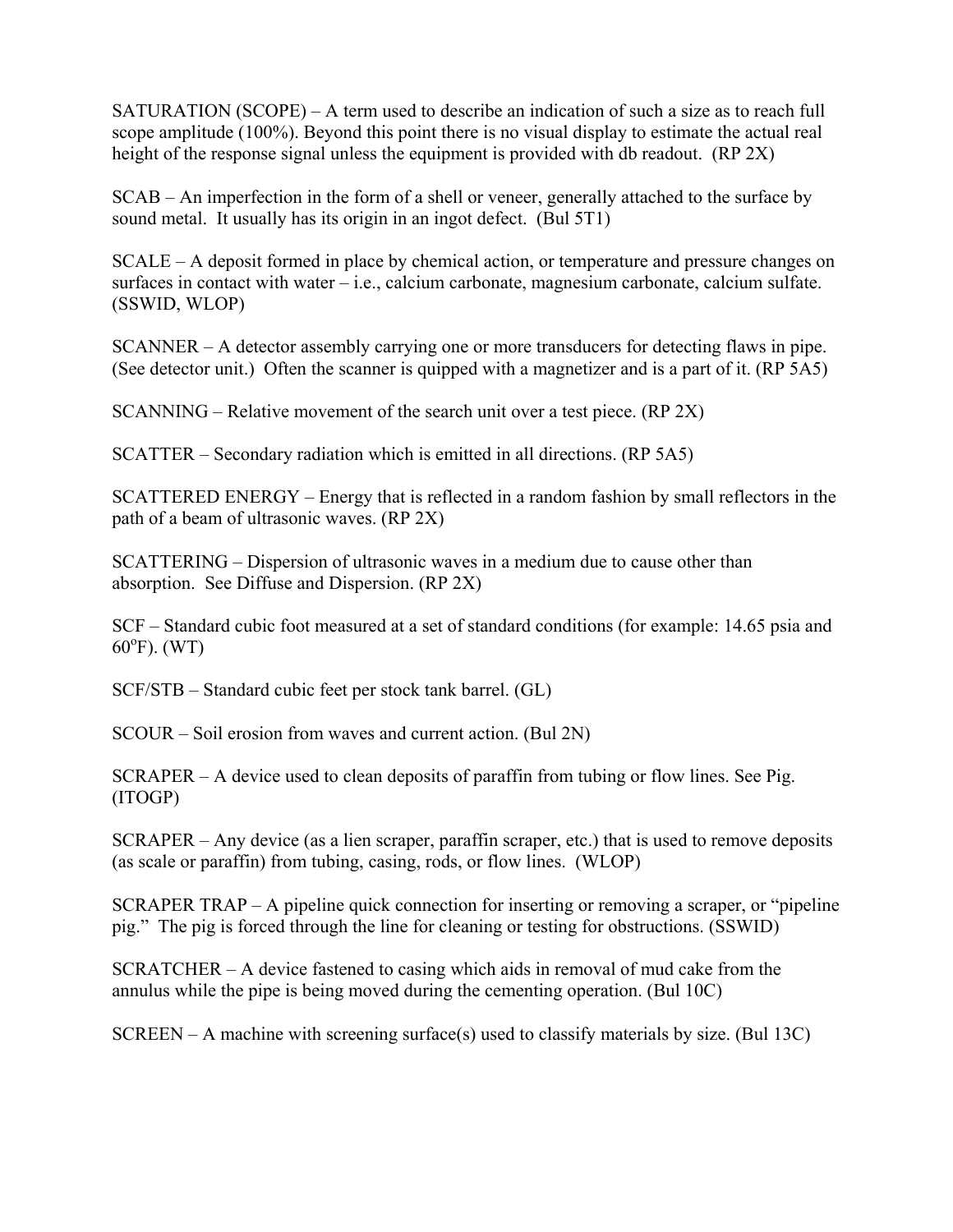SCREEN ANALYSIS – Determination of the relative percentages of substances, passing through or retained on a sequence of screens of decreasing mesh size. Analysis may be by wet or dry methods (synonym SIEVE ANALYSIS). See Mesh. (Bul 10C, Bul D11)

SCREEN CLOTH – (See Related Term: Wire Cloth.) – A type of screening surface, woven in square, rectangular, or slotted openings. (Bul 13C)

SCREEN CLOTH PROTECTOR – See Preferred Term: Support Rubber. (Bul 13C)

SCREEN SECTION – A finished piece of screening surface complete with edge or other preparation. (Bul 13C)

SCREENING – A mechanical process which accomplishes a division of particles on the basis of size by their acceptance or rejection by a screening surface. (Bul 13C)

SCREENING – The removal of relatively coarse floating and suspended solids by straining through rocks or screens. (Bul D11)

SCREENING SURFACE – The medium containing the apertures for passage of the undersize material. (Bul 13C)

SCSSV – Surface controlled subsurface safety valve – an SSSV controlled from the surface by hydraulic, electrical, mechanical or other means. (RP 14B, Spec 14A)

SCREW CONVEYOR – See Preferred Term: Conveyor. (Bul 13C)

SCROLL – See Preferred Term: Flute. (Bul 13C)

SCRUBBER – A vessel through which gas is passed to remove liquid and foreign matter. (ITOGP)

SCRUBBER – A scrubber is a type of separator which has been designed to handle flow streams with unusually high gas-to-liquid ratios. These are commonly used in conjunction with dehydrators, extraction plants, instruments, or compressors for protection from entrained liquids. (Spec 12J)

SEA-WATER DRILLING FLUIDS – A special class of salt-water drilling fluids where sea water is used as the fluid phase. (Bul 10C, Bul D11)

SEALING AGENTS – Any of many materials added to drilling fluid or cements to restore circulation. (Bul 10C, Bul D11)

SEALING BORE – The sealing bore is the polished section of conduit that receives a packing element. (RP 6G)

SEAM – Crevice in rolled metal which has been more or less closed by rolling or other work but has not been fused into sound meal. (Bul 5T1)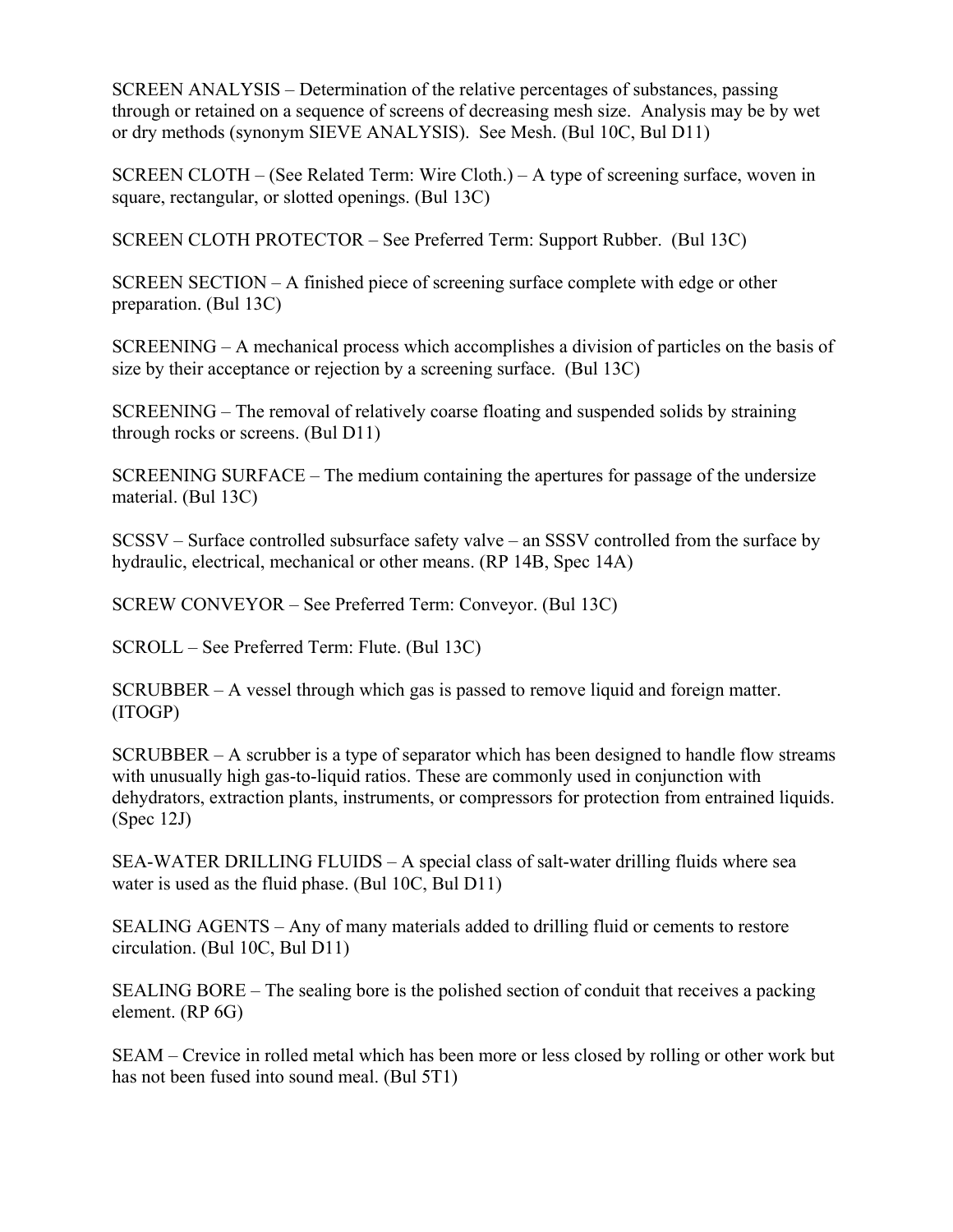SEAM – A straightline longitudinal crack or opening extending radially inward from the original outside surface. The seamless tube-making process generally imparts a spiral path to the seam, but this is not usually noticeable in the threaded area. Seams may be caused by ingot cracks, surface pits on ingots, subsurface blowholes, or poor heating practices. (RP 5A5)

SEAM – A longitudinal crevice in the rod which has been closed but without metallurgical bonding and has the appearance of a scratch or small longitudinal separation of the bar. (Spec 11B)

SEAMLESS PIPE – A wrought steel tubular product made without a welded seam. It is manufactured by hot working steel, or if necessary, by subsequently cold finishing the hotworked tubular product to produce the desired shape, dimensions, and properties. (RP 5A5, Spec 5A, Spec 5L)

SEAMLESS PIPE – Wrought steel tubular product made without a welded seam. It is manufactured by hot working steel, or if necessary, by subsequently cold finishing the hotworked tubular product to produce the desired shape, dimensions, and properties. Cold drawn tubular products, without appropriate heat treatment, are not acceptable. (Spec 5AX)

SEARCH COIL – Small coil or coils mounted in a transducer shoe. (RP 5A5)

SEARCH PROBE – A small coil or coil assembly that is placed on or near the pipe surface for detecting flaws and defects. (RP 5A5)

SEARCH UNIT – A device incorporating one or more transducers. (RP 2X)

SECANT METHOD – Has been used with two different meanings: (1) meaning the "Trapezoidal Method," and (2) meaning the "Average Angle Method." (Bul D20)

SECONDARY MEANS OF ESCAPE – Fixed stairways or fixed ladders of metal construction or portable flexible ladders, knotted man ropes, and other satisfactory devices. (RP 14G)

SECONDARY RECOVERY – Any method by which an essentially depleted reservoir is restored to a producing status by the injection of liquids or gases into the reservoir from extraneous sources. This effects a restoration of reservoir energy, which moves the formerly unrecoverable secondary reserves through the reservoir to the wellbore. May also be referred to as "enhanced recovery." (SSWID)

SECONDARY TREATMENT – Waste-water treatment, beyond the primary state, in which bacteria consume the organic parts of the wastes. This biochemical action is accomplished by use of trickling filters or the activated-sludge process. Effective secondary treatment removes virtually all floating and settable solids and approximately  $90\%$  of both BOD<sub>5</sub> and suspended solids. Customarily, disinfection by chlorination is the final stage of the secondary-treatment process. (Bul D11)

SECONDS API – A unit viscosity as measured with a Marsh funnel according to API procedure. See API RP 13B and Marsh Funnel. (Bul 10C, Bul D11)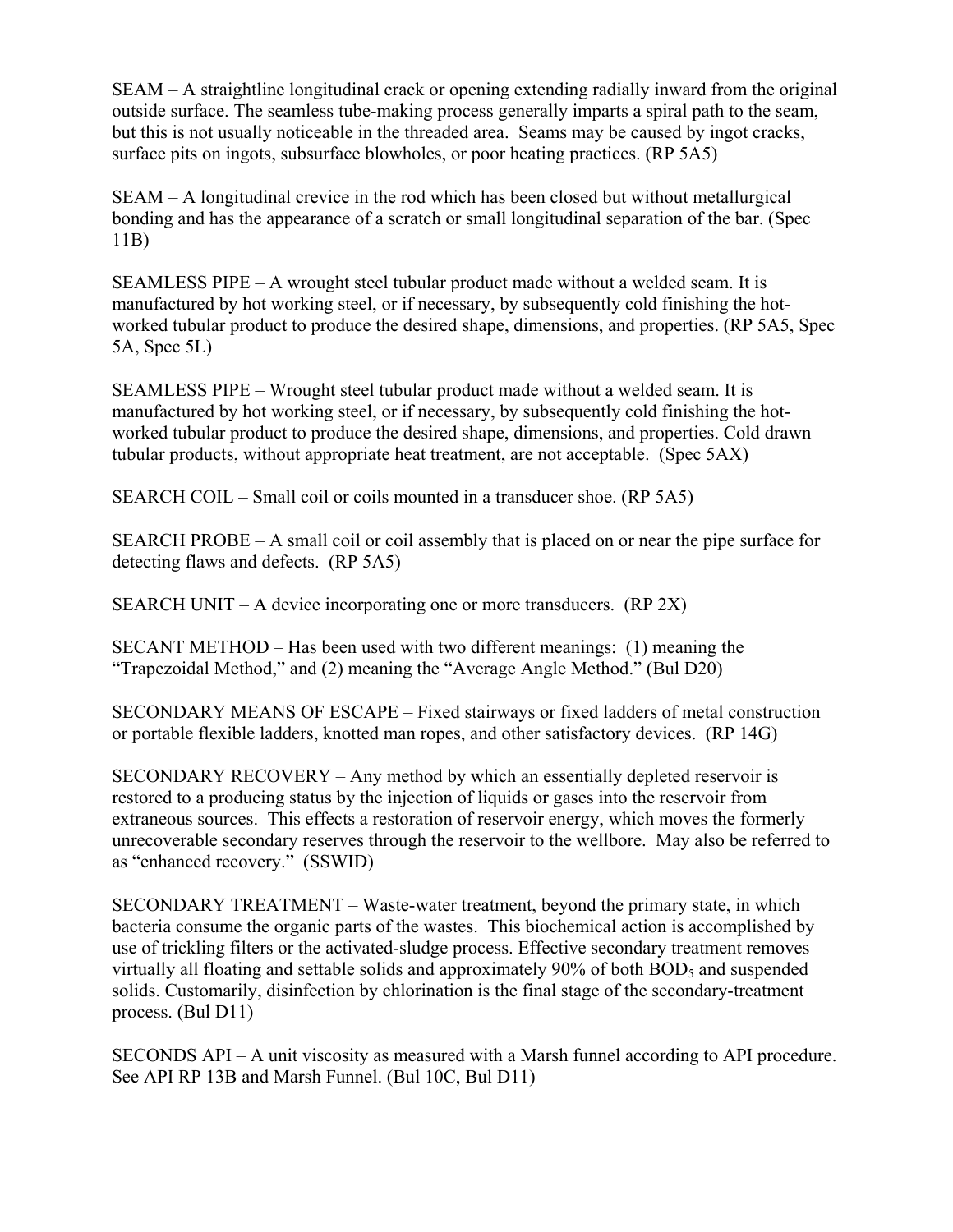SEDIMENTARY ROCK – A rock composed of materials that were transported to their present position by wind or water. Sandstone, shale, and limestone are sedimentary rocks. (ITOGP)

SEDIMENTATION – In waste-water treatment, the settling out of solids by gravity. (Bul D11)

SEEPAGE – Water that flows through the soil. (Bul D11)

SELECTROGRAPH – Chart used to select the minimum required length of non-magnetic drill collars. (Bul D20)

SEND/RECEIVE TRANSDUCER – A transducer containing two crystals mounted side by side separated by an acoustic barrier; one generates the acoustic energy and the other receives it. (RP 2X)

SENSING PROBE – Wireline instrument used in connection with "Electronic Yaw Equipment." (Bul D20)

SENSITIVITY – The ability to detect small discontinuities. The level of amplification at which the receiving circuit in an ultrasonic equipment is set. (RP 2X)

SENSITIVITY – The size of the smallest discontinuity detectable by a nondestructive test method with a reasonable signal-to-noise level. (RP 5A5)

SENSITIVITY, PERCENTAGE – A ratio of the smallest flaw detectable divided by the wall thickness of the pipe being examined. (RP 5A5)

SENSOR – A device which detects an abnormal operating condition and transmits a signal to perform a specific shutdown function. (RP 14C)

SEPARATOR – A pressure vessel used for the purpose of separating gas from crude oil and water. (ITOGP)

SEPARATOR – An unfired pressure vessel used to separate gas and liquids by differential gravity settling and/or centrifugal action. Separators are commonly cylindrical, either vertical, horizontal or spherical in shape. (RP 2G)

SEPARATOR – A separator is a vessel used in the field to remove wellstream liquid(s) from gas components. The separator may be either two-phase or three-phase. Two-phase separators remove the total liquid from the gas, while three-phase separators also remove free water from the hydrocarbon liquid. (Spec 12J)

SEPARATOR – Vessel used to separate gas from liquid produced, with gas discharged at top for use as fuel or for sale and liquid discharged at bottom for additional treating and/or sale. (WT)

SEPARATOR CONE – See Preferred Term: Hydrocyclone. (Bul 13C)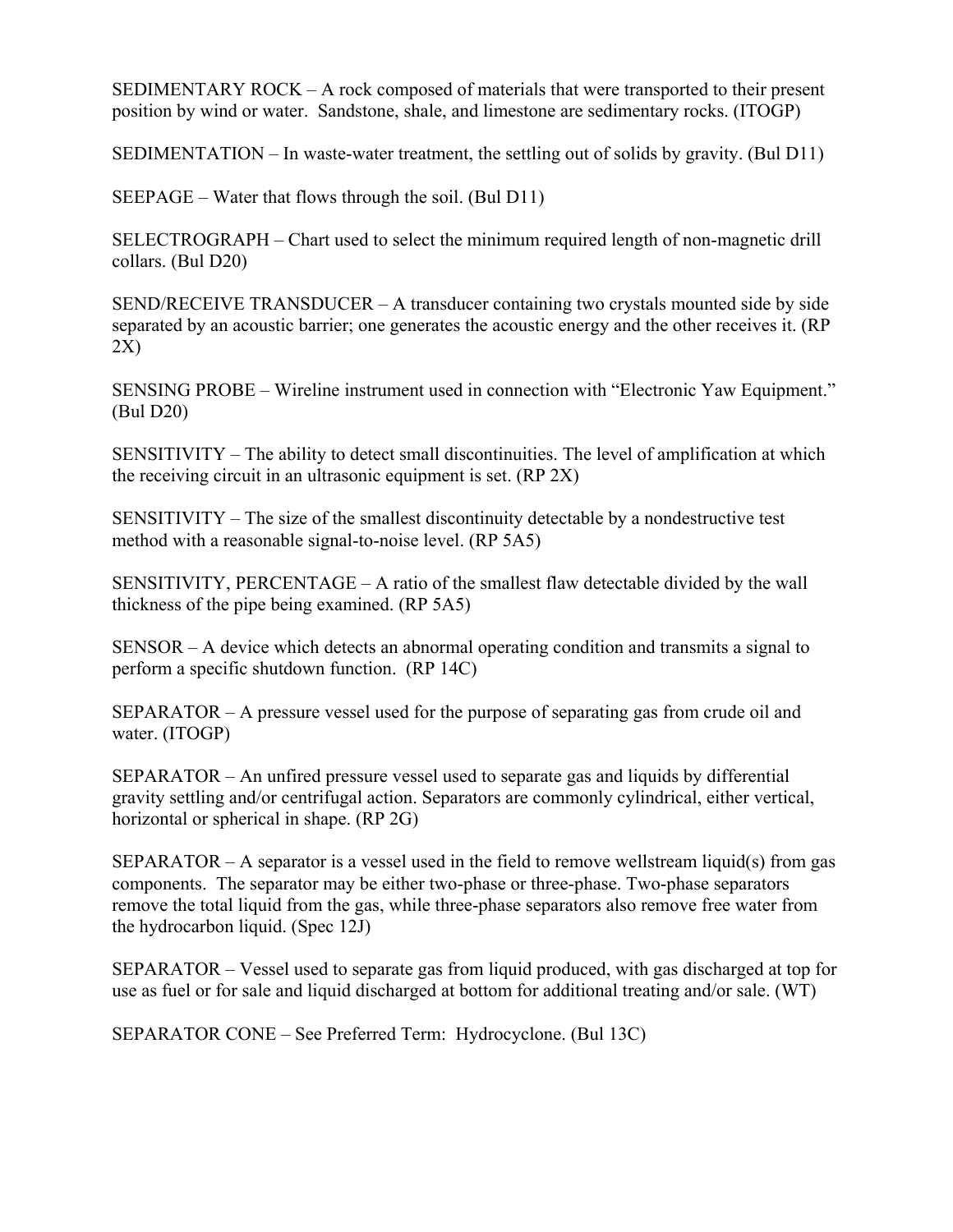SEPARATOR GAS-OIL RATIO – The ratio of separator gas rate to separator oil (or condensate) rate, expressed as cubic feet of separator gas per barrel of separator oil (or condensate). (RP 44)

SEPARATOR OIL RELATIVE-VOLUME FACTOR – The volume of separator oil at separator conditions of pressure and temperature divided by the volume of stock-tank oil at stock-tank conditions. (RP 44)

SEQUESTRATION – The formation of a stable, soluble complex by combing a metallic ion, such as calcium, magnesium, or iron, with a suitable agent thereby modifying the action of the ion. Representative sequestering agents are ethelenediamine tetraacetic acid (EDTA) or its sodium salts, pyrophosphates, tri-polyphosphates and citrates. (Bul D11)

SERIALIZATION – Assignment of a unique code to individual parts and/or pieces of equipment to maintain records. (Spec 6A, Spec 16A)

SERVICE WELL – A non-producing well used for injecting liquid or gas into the reservoir for enhanced recovery. Also a salt-water disposal well or a water supply well. (ITOGP)

SERVICE WELLS – A service well is one drilled or completed for the purpose of supporting production in an existing field. Wells of this class are drilled for the following purposes: gas injection (natural gas, flare gas, inert gas, propane, or butane), water injection, steam injection, air injection, salt water disposal, water supply for injection, and observation. In certain states, these service wells require API Well Number assignments. (Bul D12A)

SERVICEABILITY LIMIT STATE – Function of design variables which defines a condition at which a member no longer satisfies functional requirements, although it is still capable of carrying additional loads before reaching an ultimate limit state. (Bul 2V)

SET CASING – The installation of pipe or casing in a well bore. (Bul 10C)

SET CASING – The installation of pipe or casing in a well bore. Usually requires mudding up, reconditioning, or at least checking the drilling fluid properties. (Bul D11)

SETDOWN – The increase in TLP platform draft with offset due to tendon system restraint. (RP 2T)

SETTING OFF COURSE – A method of setting the direction of the wellbore in anticipation of the bit walking (refer to "Lead Angle"). (Bul D20)

SETTING TIME – A term defining the hardening time of construction cement. This term is not normally used with reference to well cement. (Bul 10C)

SETTLE – (a) To sink gradually to the bottom. (b) To become clear by a deposit of sediment or scum. (c) To become compact by sinking. (Bul 10C)

SETTLEABLE SOLIDS – Bits of debris and fine matter heavy enough to settle out of waste water. (Bul D11)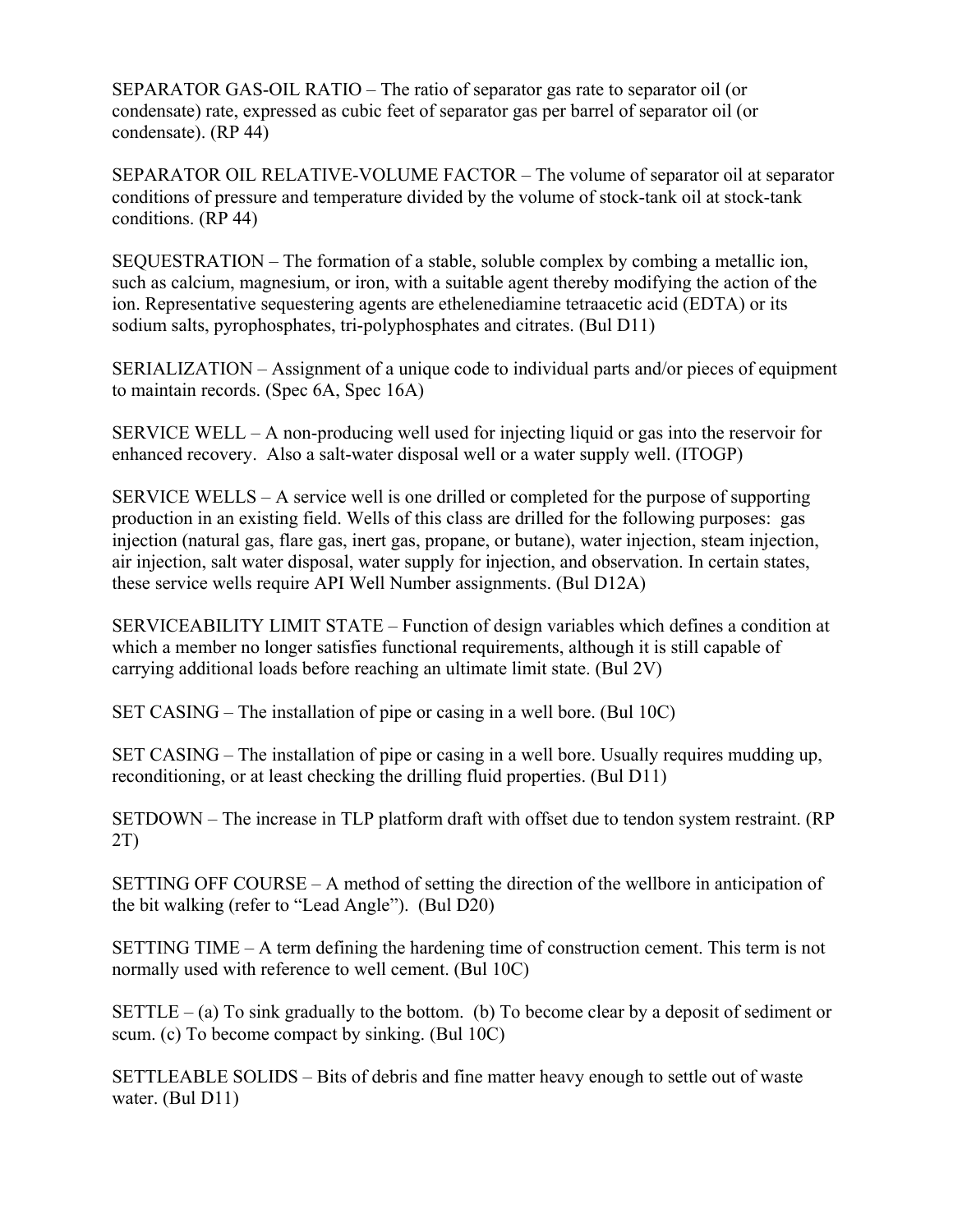SETTLING VELOCITY – The velocity at which a particle of particular size, type, specific gravity, and concentration will settle in a fluid of a particular specific gravity and viscosity. It is usually measured in millimeters per second. (SSWID)

SG – Specific Gravity.

SHADOW – A region in a body that cannot be reached by ultrasonic energy traveling in a given direction because of the geometry of the body or a discontinuity in it. (RP 2X)

SHAKE OUT – To spin a sample of oil at high speed to determine its BS&W content. Also called Grind Out. (ITOGP)

SHAKE-OUT – Small sample of a liquid is placed in graduated clear tube and spun in a centrifuge to force liquid separation according to density. Method used to determine BS&W content of produced or sale liquid. (WT)

SHALE – Fine-grained clay rock with slate-like cleavage. (Bul 10C)

SHALE – Fine-grained clay rock with slate-like cleavage, sometimes containing an organic oilyielding substance. (Bul D11)

SHALE – A fine-grained sedimentary rock composed of silt and clay sized particles. The most frequently occurring sedimentary rock. (ITOGP)

SHALE SHAKER – Any of several mechanical devices utilizing screens which remove cuttings and other large solids from the drilling fluid. (Bul 10C)

SHALE SHAKER – A general term for devices used to screen drilling fluids. (Bul 13C)

SHALE SHAKER – Any of several mechanical devices for removing cuttings and other large solids from the drilling fluid. Common examples are vibrating screen rotating cylindrical screen, etc. (Bul D11)

SHALL – Indicates that the "recommended practice(s)" has universal applicability to that specific activity. (RP 49)

SHALL – For the purpose of this document, indicates that the recommended practice is a minimum requirement that has universal applicability to that specific activity. (RP 54)

SHALL – Indicates that the function has universal applicability to the specific activity. (RP T1, RP T4)

SHALL – This word indicates that the rule is mandatory and must be followed. (Spec 2C)

SHALL – In this document the word "shall" is used to indicate requirements which must be satisfied or performed in order to comply with this specification. (Spec 6A, Spec 16A)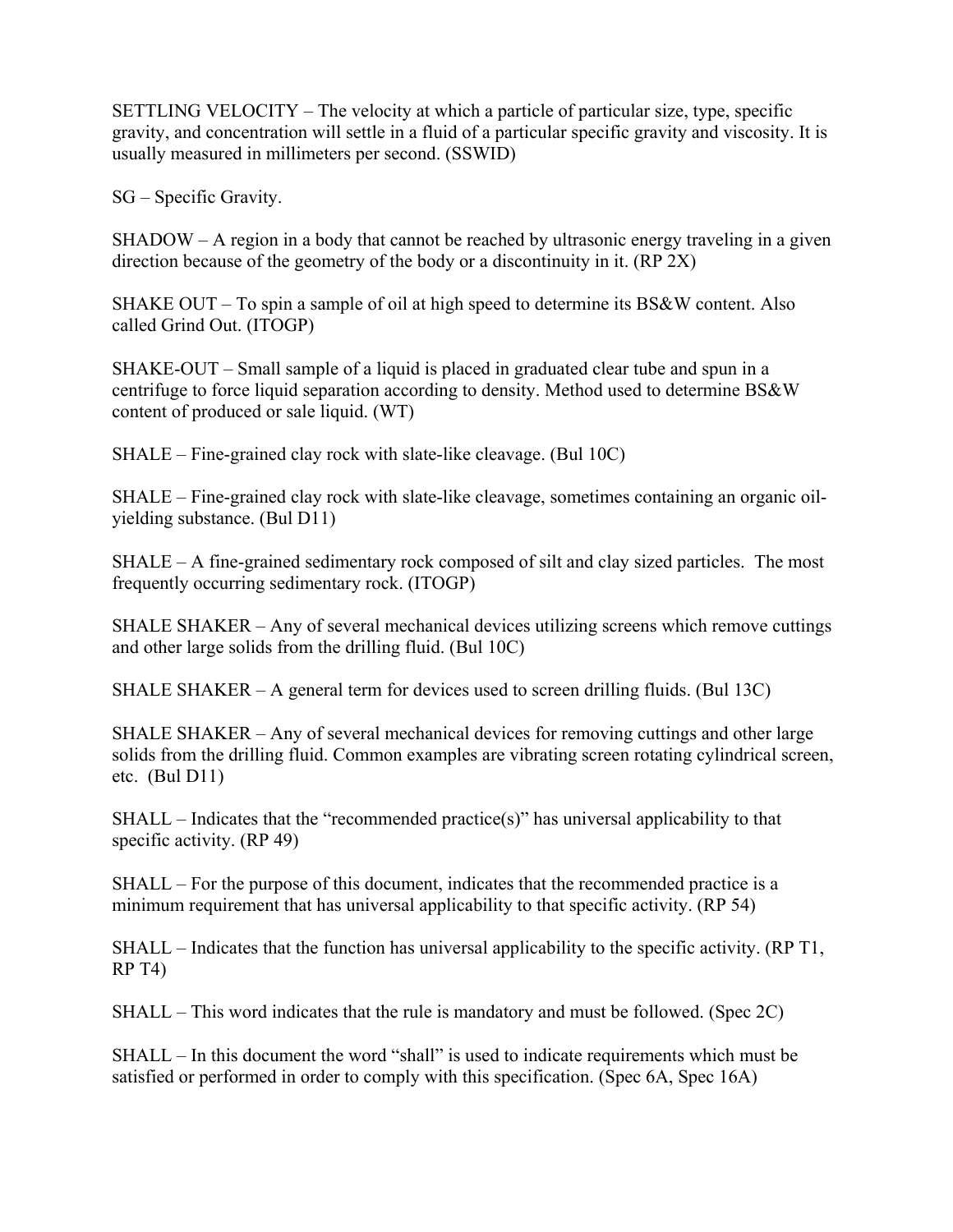SHALLOW FLAW OR DISCONTINUITY – A discontinuity which as little depth in proportion to wall thickness and does not exceed critical flaw size of the appropriate specifications. (RP 5A5)

SHARP CREST – The top intersection of the sides when the thread flanks are extended. (RP 5B1)

SHAVED (OR THIN) THREAD – A specific condition of improper thread form exhibiting an excessive narrowness of thread width. (Bul 5T1)

SHEAR (SHEARING STRESS) – An action, resulting from applied forces, which causes or tends to cause two contiguous parts of a body to slide relative to each other in a direction parallel to their plane of contact. (Bul 10C, Bul D11)

SHEAR LAG – Shear effects on beams which cause a non-uniform distribution of longitudinal bending stresses across the flange. (Bul 2V)

SHEAR RIDGE – First-year ridge formed primarily by relative motion of two ice sheets in the direction parallel to their common boundary, called a slip-page line. Composed of groundup ice chips, water-soaked and refrozen. (Bul 2N)

SHEAR STRENGTH – See Gel, Gel Strength. (Bul 10C)

SHEAR STRENGTH – A measure of the shear value of the fluid. The minimum shearing stress that will produce permanent deformation. See Gel Strength. (Bul D11)

SHEAR WAVE – The wave in which the particles of the medium vibrate in a direction perpendicular to the direction of propagation. (RP 2X)

SHEAROMETER – A device used as an alternative method for measuring gel strengths. See API RP 13B. (Bul 10C)

SHEAROMETER – A device used as an alternative method for measuring gel strengths. See API RP 13 B for specifications and procedure. (Bul D11)

SHEATH – Protective casing or covering. Cement sheath is the protective covering around the oil well casing. (SSWID)

SHEET ICE – A region of relatively undisturbed, smooth-first year ice that grows continuously throughout the winter season. (Bul 2N)

SHELL –The shell is normally a horizontal vessel which contains the coil, firetube and heater bath. (Spec 12K)

SHELL PANEL – That portion of a shell which is bounded by two adjacent rings in the longitudinal direction and two adjacent stringers in the circumferential direction. (Bul 2U)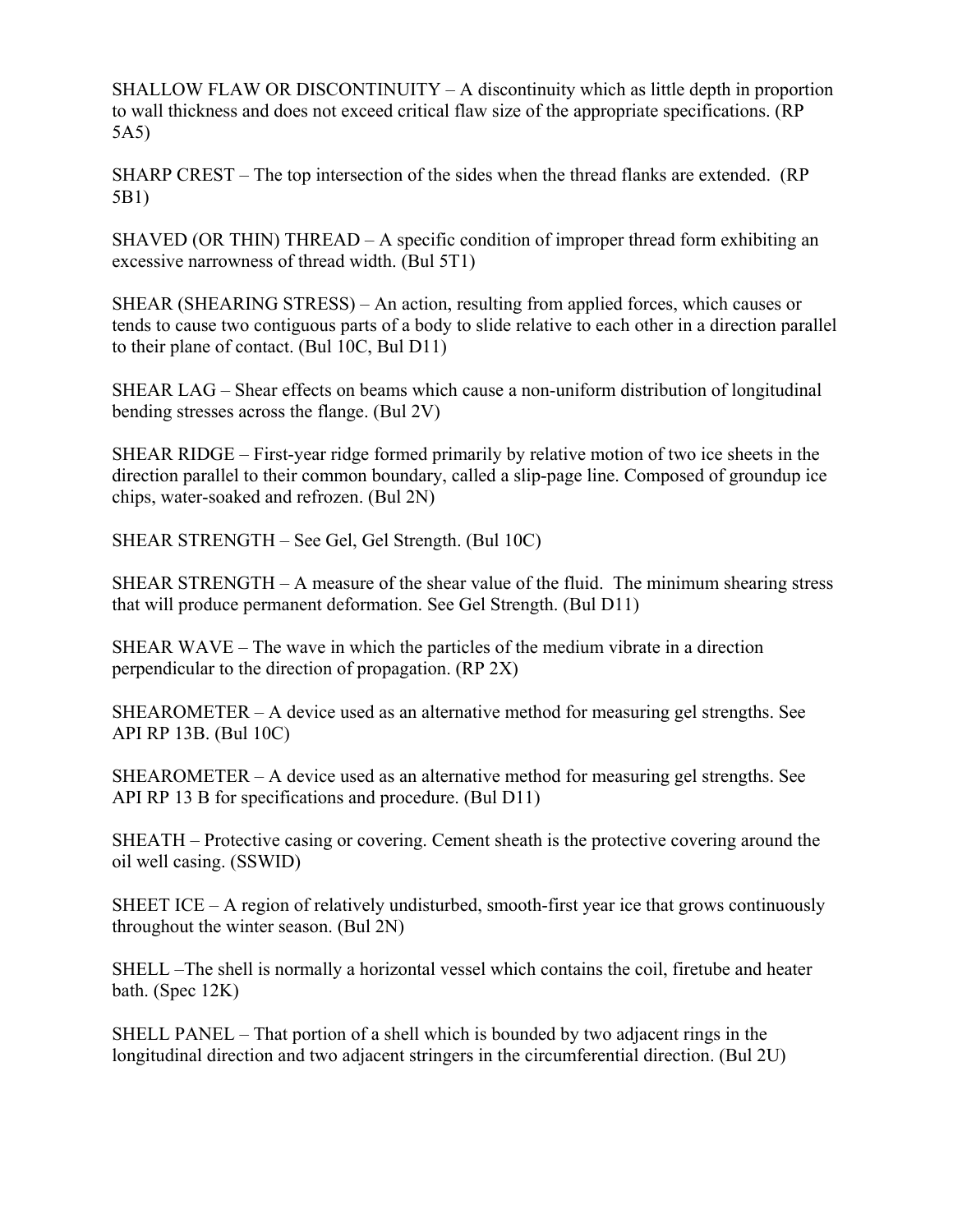SHIELD – A layer or mass of material used to reduce the passage of ionizing radiation. (RP 5A5)

SHOE – See Detector Shoe. (RP 5A5)

SHORT HOOK UP – Assembly composed of gauge bit, a near-bit gauge stabilizer, and one or more drill collars. Used to build angle after an initial kick off. (Bul D20)

SHORT STRING – In a dual well, the tubing string for the shallower zone. (ITOGP)

SHOOT – Pass a short-time pulse of high current through a conductor. (RP 5A5)

 $SHOOTING NIPPLE ASSEMBLY – A fabricated length of pipe equipped with a wireline$ blowout preventer and packoff installed above the blowout preventer stack to accommodate removal of logging or perforating tools and for protection against unexpected pressure while performing through-casing wireline operations. (RP 57)

SHOT – The measurement taken or the survey reading taken as a picture or as a punched hole on a chart (refer to "Picture"). (Bul D20)

SHOT – Short-time pulse of current. (RP 5A5)

SHOT FIELD – Residual magnetic field induced by a short impulse of magnetizing current. Often it is generated using a battery or capacitor discharge magnetizer. (RP 5A5)

SHOULD – Denotes a "recommended practice(s)" (1) where a safe comparable alternative practice(s) is available; (2) that may be impractical under certain circumstances; or (3) that may be unnecessary under certain circumstances. (RP 49)

SHOULD – For the purpose of this document, indicates a recommended practice (1) where an alternative practice(s) that is equally safe is available, or (2) that may be impractical under certain circumstances, or (3) that may be unnecessary for personnel safety and health under certain circumstances. (RP 54)

SHOULD – Indicates that: (1) the function may have an alternate practice that is equivalent and should be applied; or (2) the practice may not be practical or necessary under certain conditions; or (3) the practice may not be applicable to the specific facility or configuration. (RP T1, RP T4)

SHOULD – This word indicates that the rule is a recommendation, the advisability of which depends on the facts in each situation. (Spec 2C)

SHOULDER – A condition where an excess of metal appears adjacent to the last thread in one or more places around the circumference. Usually an excessive amount of black threads appear opposite the shouldered area. This condition may also be known as "hooked threads." (Bul 5T1, RP 5A5)

SHOULDER (THREAD PROFILE) – See Step. (Bul 5T1)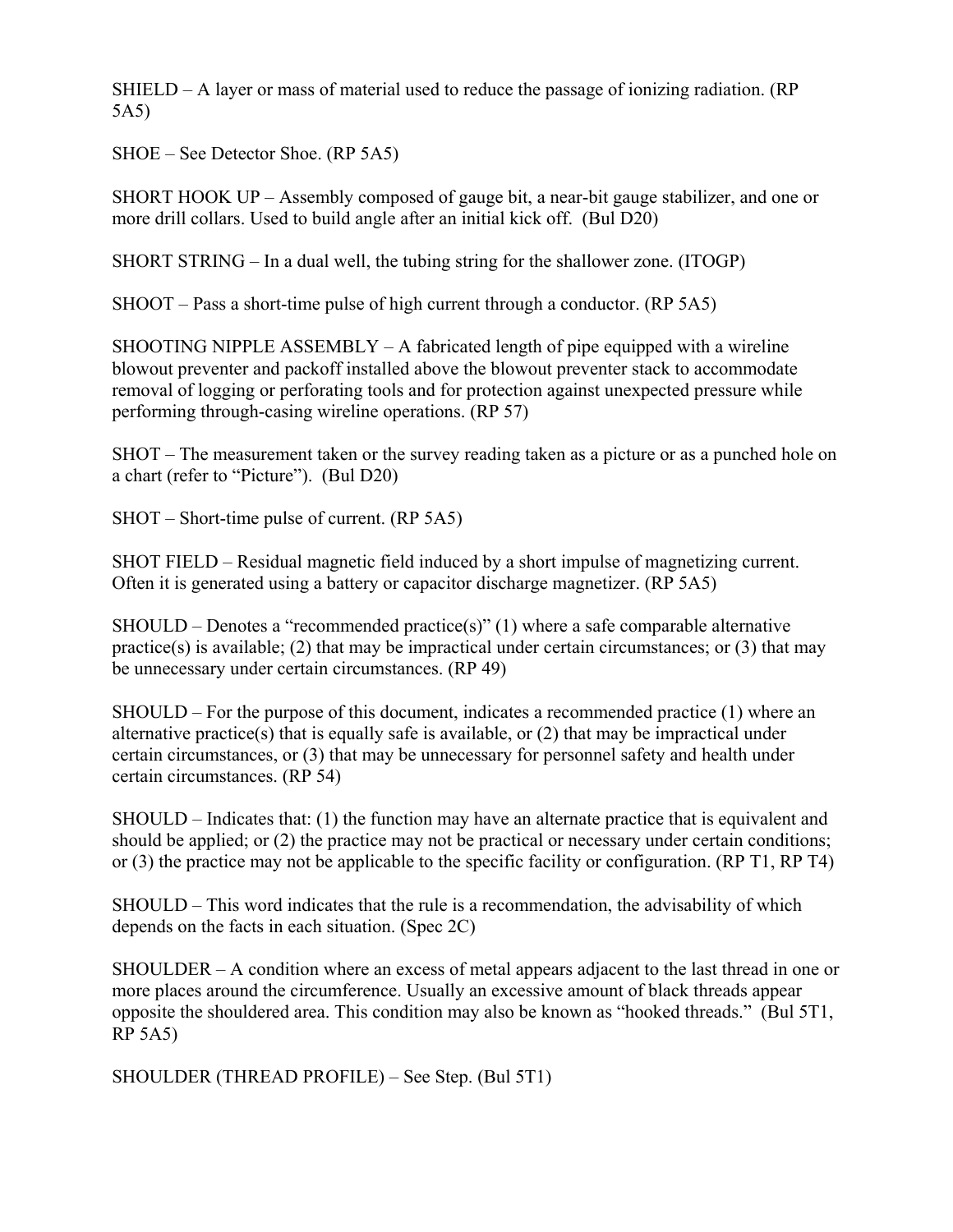SHRINKAGE – A decrease in oil volume caused by the vaporization of solution gas from the oil as pressure is reduced. (ITOGP)

SHUT IN – To close valves on a well so that it stops producing; said of a well on which the valves are closed. (ITOGP)

SHUT-IN BOTTOM-HOLE PRESSURE – The pressure existing at the bottom of a well when the well is completely closed. (See Formation Pressure.) (WLOP)

SHUT-IN PRESSURE – Pressure as recorded at the wellhead when the valves are closed and the well is shut in. (ITOGP)

SHUTDOWN VALVE (SDV) – An automatically operated normally closed valve used for isolating a process station. (RP 14C)

SHUTDOWN VALVE – An automatically operated valve used for isolating a process component or process system. (RP 14E)

SIDE-DOOR MANDREL – See Gas-lift Mandrel. (WLOP)

SIDE LOADING – A load applied at an angle to the vertical plane of the boom. (Spec 2C)

SIDE-POCKET MANDREL – See Gas-lift Mandrel. (WLOP)

SIDE TENSION – Tensioning of a screening surface across the direction of material flow. (Bul 13C)

SIDE TRACK – An operation performed to redirect the wellbore by starting a new hole at a position above the bottom of the original hole. (Bul D20)

SIDE TRACKING – Usually drilling past an obstacle which has become permanently lodged in the hole. (Bul 10C)

SIDE-RACKING POCKET – An enlargement of one side of the wellbore made to facilitate changing the direction of the wellbore. The wellbore enlargement is usually accomplished by use of jetting action. (Bul D20)

SIDETRACKING – See Whipstock. (Bul D11)

SIEVE – See Preferred Term: Testing Sieve. (Bul 13C)

SIEVE ANALYSIS – See Screen Analysis. (Bul 10C, Bul D11)

SIEVE ANALYSIS – See related Term: Particle Size Distribution. A statement by particle size and percentages of the amount of material in various particle size groupings. (Bul 13C)

SIGNAL – A response of electronic NDT equipment to a pipe imperfection or defect. (RP 5A5)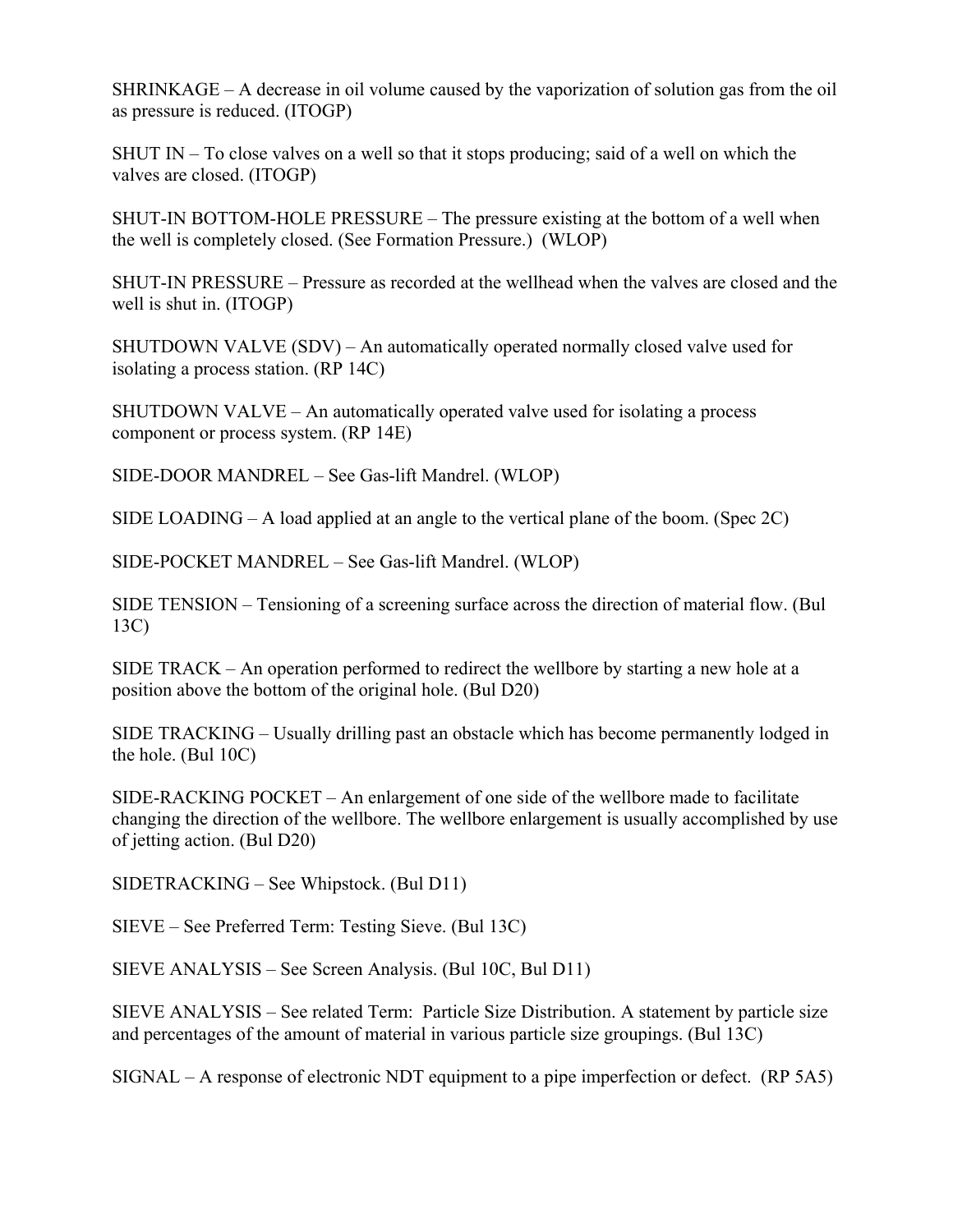SIGNAL-TO-NOISE RATIO – The ratio of amplitudes of indications from the smallest defect considered significant and those caused by random factors, such as heterogeneity in grain size, etc. (RP 2X)

SIGNAL-TO-NOISE RATIO – The ratio of signals generated from surface noise to the signal from a significant flaw or defect. (RP 5A5)

SILICA FLOUR – A fine powder manufactured by grinding sand to a particle size in the range of about 0.074 mm to 0.044 mm. It is added to cementing formulations to prevent cement strength deterioration in high temperature well applications. (Bul 10C)

SILICA GEL – A porous substance consisting of  $SiO<sub>3</sub>$ . Used on occasion as a dehydrating agent in air or gas drilling where small amount of water is encountered. (Bul D11)

SILICA SAND – A high purity graded sand of a particle size in the range of about 0.210 mm to 0.088 mm. It is used in cementing formulations where a high density slurry with strength deterioration protection from high temperatures is required. (Bul 10C)

 $SILICATE - A compound containing Si$  = which may be used for the prevention of metal corrosion caused by oxygen. (COGWE, SSWID)

SILT – Materials that exhibit little or no swelling whose particle size generally falls between 2 microns and 74 microns (200-mesh). A certain portion of dispersed clays and barite for the most part also fall into this same particle-size range. (Bul D11)

SIMPSON'S RULE METHOD – Uses as many measured angle values as are available (a minimum of three sets) to recreate the wellbore path through Simpson's rule for numeric integration, which approximates by passing a parabola through three points. (Bul D20)

 $SINGLE - One$  joint of drill pipe, tubing, or rods.  $(RP 54)$ 

SINGLE-SHOT SURVEY – A measurement of the inclination and direction of a wellbore at one position with one recording. (Bul D20)

SINGLE THREAD – A thread having lead equal to the pitch. (RP 5B1)

SINKER BAR – A heavy weight or bar run with a wireline tool to add weight so that the tool will lower properly into the well. (ITOGP)

SINKER BAR – A heavy weight or bar placed in the wireline tool string. The bar adds weight so that the tool will lower properly through the well fluids. (WLOP)

SINKING – A method of controlling oil spills that employs an agent to entrap oil droplets and sink them to the bottom of the body of water. The oil and sinking agent are eventually biologically degraded. (Bul D11)

SINTERED CARBIDES – Most commonly, iron, chromium, or tungsten carbides bonded together with nickel or cobalt. (COGWE, SSWID)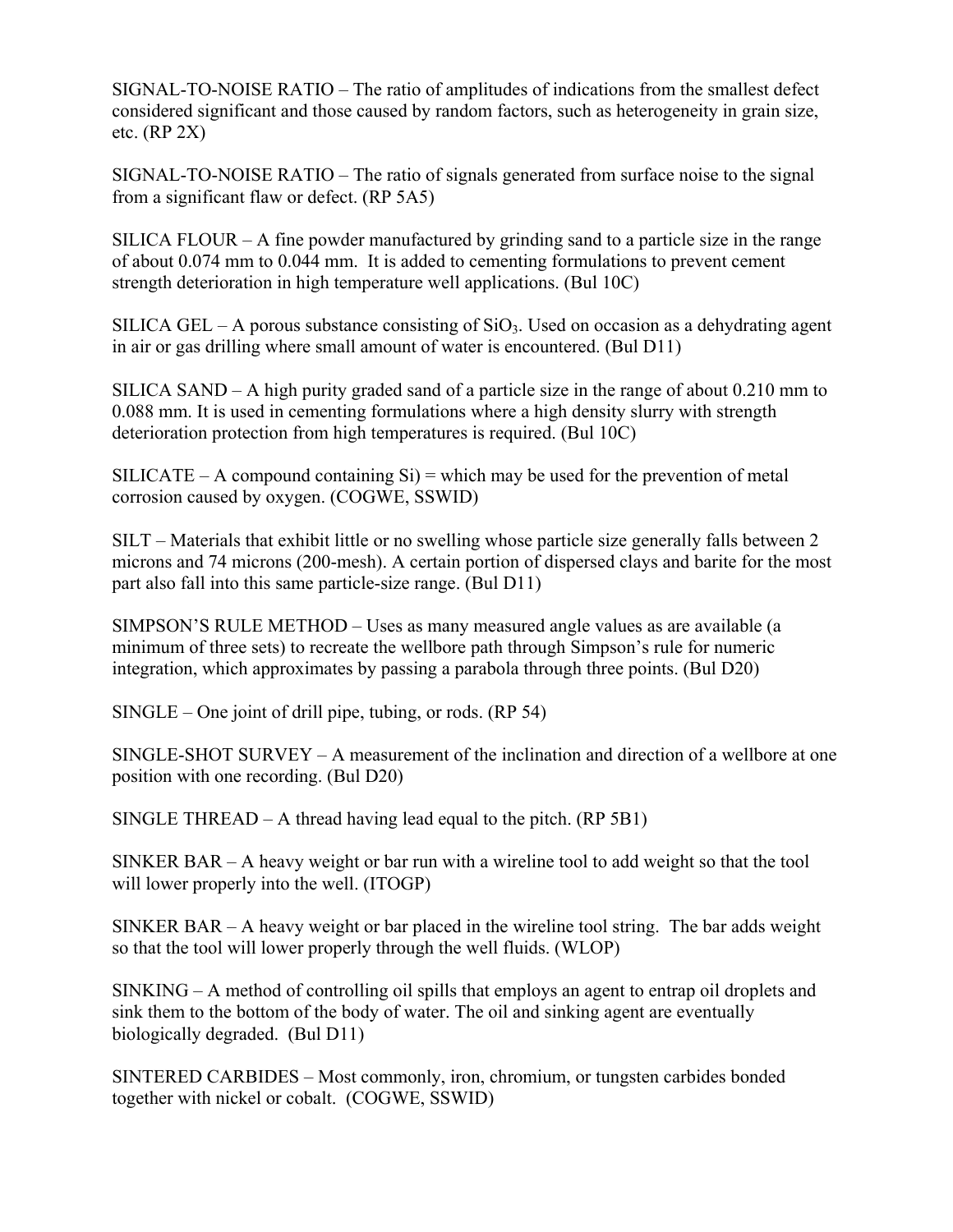SINTERING – Property that indicates the degree of boding of ice blocks as a function of contact pressure, temperature and time where the voids are either air or snow. (Bul 2N)

SKELP – The rolled steel sheet used in the making of ERW pipe. (RP 5A5)

SKEW ANGLE – The angle by which the beam deviates right or left relative to its normal path in front of the transducer, due to curvature effects. (RP 2X)

SKEW (DIRECTIONAL DRILLING) – The angular difference between the wellbore direction and the formation dip direction. (Bul D20)

SKID – Moving a rig from one location to another, usually on tracks where little dismantling is required. (Bul D11)

SKIMMER TANK – A produced water processing tank designed to skim oil from the surface of the water. (ITOGP)

SKIMMING – The mechanical removal of oil or scum from the surface of water. (Bul D11)

SKIP DISTANCE – The surface distance required for an angle beam to traverse the metal thickness, be reflected form the far side, and return to the original surface. (RP 2X)

SLAG INCLUSIONS – Non-metallic solid material entrapped in the weld deposit or between weld metal and base metal. (Bul 5T1)

SLANT HOLE – A non-vertical hole; usually refers to a wellbore purposely inclined in a specific direction; also used to define a wellbore which is non-vertical at the surface. (Bul D20)

SLANT PORTION OF A WELL – The straight portion of the wellbore that is not vertical; the "locked-in" angled portion of the wellbore. (Bul D20)

SLANT RIG (SLANT-HOLE RIG) – Drilling rig specifically designed to a drill a wellbore which is non-vertical at the surface; the mast is slanted and special pipe handling equipment is needed. (Bul D20)

SLANT-TYPE DIRECTIONAL HOLE – Usually refers to a wellbore which has a vertical section, an angle-build section, and an angled-but-straight section to total depth (refer to "Straight-in Directional Hole"). Also used to define a wellbore which is non-vertical at the surface (refer to "Slant Hole"). (Bul D20)

SLENDERNESS RATIO  $(KL_t/r)$  –The ratio of the effective length of a member to the radius of gyration of the member. (Bul 2N)

SLEWING – See Swing. (Spec 2C)

SLICK LINE – A smooth, single-strand, high-strength, steel wire used in wireline operations. (RP 57)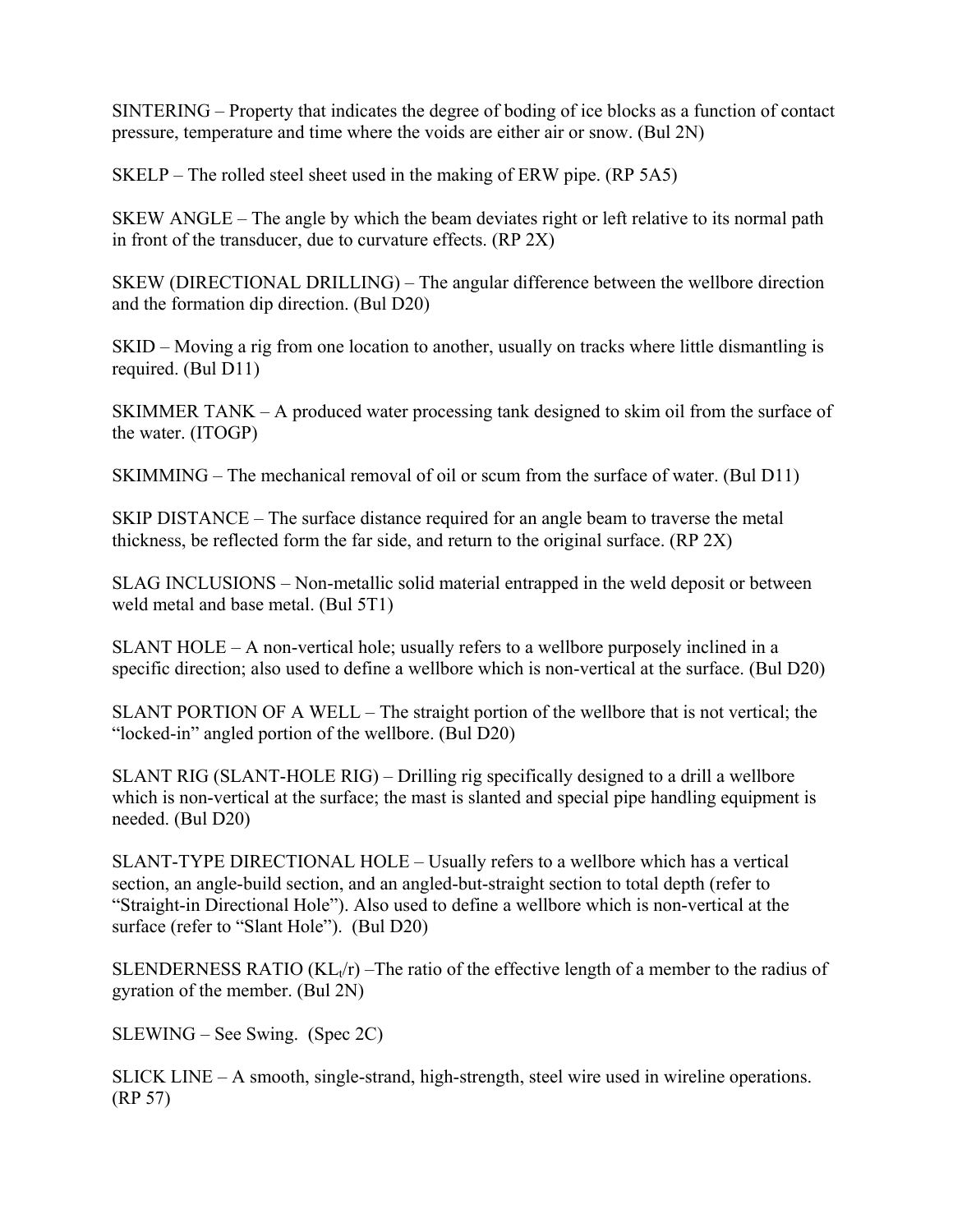SLICK LINE – See Solid Wire Line. (WLOP)

SLIDING-SLEEVE NIPPLE – A special device placed in a string of tubing which can be operated by a wireline tool to open or close orifices (openings) to permit circulation between the tubing and annulus. It may also be used to open or shut off production from various intervals in a well. (WLOP)

SLING – An assembly which connects the load to the material handling equipment. (Spec 2C)

SLIP RAM PREVENTER – A ram blowout preventer with pipe slips that, when engaged, prevent movement of the pipe but does not control flow. (RP 57)

SLIP VELOCITY – The difference between the annular velocity of the fluid and the rate at which a cutting is removed from the hole. (Bul 10C, Bul D11)

SLIPS - Wedge-shaped pieces of metal with teeth or other gripping elements, used to prevent pipe from slipping down into the hole or for otherwise holding pipe in place. Packers and other downhole equipment are secured in position by means of slip that engage the pipe as a result of action performed at the surface. (ITOGP)

SLIVER – An extremely thin elongated piece of metal that has been rolled into the surface of the parent metal to which it is attached usually by only one end. (Bul 5T1)

SLIVERS – Loose or torn segments of steel rolled into the bar surface at the mill or formed during forging. (Spec 11B)

SLOPE – The angle with the horizontal made by the first or top deck screen section(s). Must be specified as uphill or downhill. (Bul 13C)

SLOT – A manmade cut in an ice sheet. May be wet (completely through the ice), partially refrozen, or dry (partially through the ice). (Bul 2N)

SLOUGHING – The partial or complete collapse of the walls of a hole resulting from incompetent, unconsolidated formations, high angle of repose, and wetting along internal bedding planes. See Heaving. (Bul 10C, Bul D11)

SLOW SAND FILTER – A very large filtering unit containing said. The fluid flows through the sand bed very slowly because of the large bed size. Generally, these filters are too large to be economically practical. (SSWID)

SLUDGE – See Preferred Term: Underflow. (Bul 13C)

SLUDGE – A deposit formed in one place which may be deposited in another place (low flow rate areas – tanks or vessels or bends in lines). (SSWID)

SLUG-FLOW – See Heading. (WT)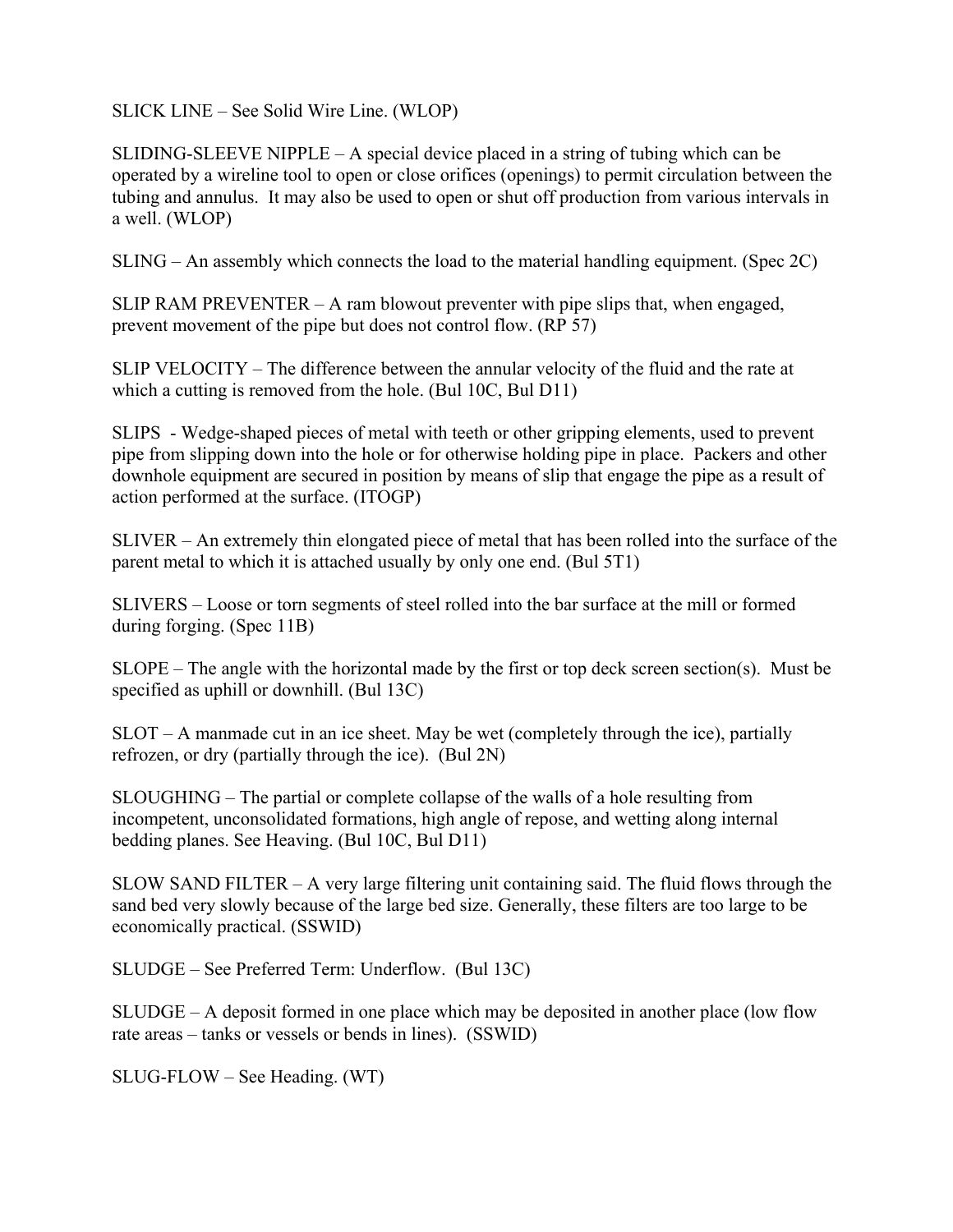SLUG THE PIPE  $-A$  procedure before pulling the drill pipe whereby a small quantity of heaving drilling fluid is pumped into the top section to cause an unbalanced column. As the pipe is pulled, the heavier column in the drill pipe will fall, thus keeping the inside of the drill pipe dry at the surface when the connection is unscrewed. (Bul D11)

SLURRY – Suspension of solids in water, oil or mixture of both. (Bul 10C)

SLURRY – A mixture and/or suspension of solid particles in one or more liquids. (Bul 13C)

SLURRY DENSITY – The density of a cement slurry expressed in either pounds per gallon  $(kg/L)$  or pounds per cubic foot  $(g/cm)$ . Bul 10C)

SLURRY VOLUME – The sum of the absolute volumes of solids and liquids that constitute a slurry. (Bul 10C)

SLURRY WEIGHT – See Slurry Density. (Bul 10C)

SLURRY YIELD – The volume of cement slurry in cubic feet that is obtained from a sack of cement. (Bul 10C)

SMOOTH ICE – Any area of sea ice that has not been noticeably affected by ice deformation mechanism. (Also referred to as sheet ice.) (Bul 2N)

SNT – Society for Non-Destructive Testing.

SNUBBING – Pulling or running pipe under pressure through a resilient sealing element where special equipment is used to apply external force to push the pipe into the well or to control the pipe movement out of the well. (RP 54, RP 57)

SOAP – The sodium or potassium salt of a high-molecular-weight fatty acid. When containing some metal other than sodium or potassium, they are called "metallic" soaps. Soaps are commonly used in drilling fluids to improve lubrication, emulsification, sample size, defoaming, etc. (Bul D11)

SODA ASH – See Sodium Carbonate. (Bul 10C, Bul D11)

SODIUM – One of the alkali metal elements with a valence of 1 and an atomic weight of about 23. Numerous sodium compounds (all of which see) are used as additives to drilling fluids. (Bul D11)

SODIUM BICARBONATE (NaHCO<sub>3</sub>) – A material used extensively for treating cement contamination and occasionally other calcium contamination in drilling fluids. (Bul 10C)

SODIUM BICARBONATE (NaHCO<sub>3</sub>) – A material used extensively for treating cement contamination and occasionally other calcium contamination in drilling fluids. It is the halfneutralized sodium salt of carbonic acid. (Bul D11)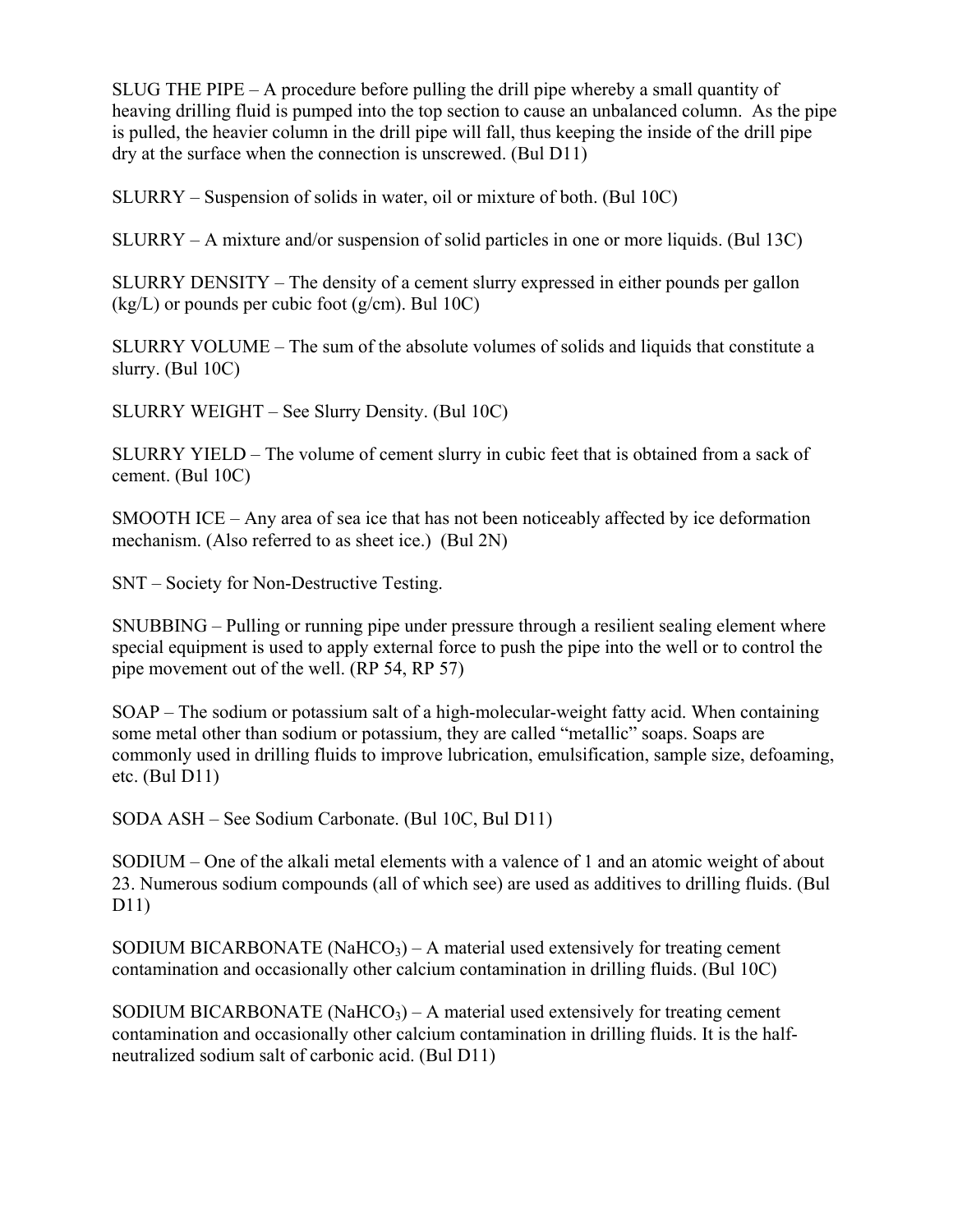SODIUM BICHROMATE (Na<sub>2</sub>Cr<sub>2</sub>O<sub>7</sub>) – Also correctly called "sodium dichromate." (Bul 10C, Bul D11)

SODIUM CARBONATE  $(Na_2CO_3) - A$  material used extensively for treating-out various types of calcium contamination. It is commonly called "soda ash." (Bul 10C)

SODIUM CARBONATE ( $Na_2CO_3$ ) – A material used extensively for treating out various types of calcium contamination. It is commonly called "soda ash." When sodium carbonate is added to a fluid, it increases the pH of the fluid by hydrolysis. Sodium carbonate can be added to salt (NaCl) water to increase the density of the fluid phase. (Bul D11)

SODIUM CARBOXYMETHYLCELLULOSE – Commonly called CMC. Available in various viscosity grades and purity. An organic material used to control filtration, suspend weighting material, and build viscosity in drilling fluids (abbr. CMC). Bul 10C)

SODIUM CARBOXYMETHYLCELLULOSE – Commonly called CMC. Available in various viscosity grades and purity. An organic material used to control filtration, suspend weighting material, and build viscosity in drilling fluids. Used in conjunction with bentonite where lowsolids drilling fluids are desired. (Bul D11)

SODIUM CHLORIDE – NaCl. (Bul 10C)

SODIUM CHLORIDE (NaCl) – Commonly known as salt. Salt may be present in the drilling fluid as a contaminant or may be added for any of several reasons. See Salt. (Bul D11)

SODIUM CHROMATE  $(Na_2CrO_4)$  – See Chromate. (Bul 10C, Bul D11)

SODIUM CHROMATE  $(Na_2CrO_4)$  – An inorganic water-soluble chromium compound useful as an inhibitor of iron corrosion caused by oxygen. (COGWE, SSWID)

SODIUM DICHROMATE ( $Na_2Cr_2O_7$ ) – Sodium chromate in acid systems. (COGWE)

SODIUM DICHROMATE (Na<sub>2</sub>Cr<sub>2</sub>O<sub>7</sub>) – Sodium chromate in acid systems. Also a corrosion inhibitor. (SSWID)

SODIUM HYDROXIDE (NaOH) – Commonly referred to as "caustic" or "caustic soda." A chemical used primarily to impart a higher pH. Bul D11)

SODIUM HYDROXIDE (NaOH) – Commonly referred to as "caustic" or "caustic soda."

SODIUM NITRITE  $(NaNO<sub>2</sub>) - An inorganic water-soluble chemical useful as an inhibitor of$ iron corrosion caused by oxygen. (COGWE, SSWID)

SODIUM POLYACRYLATE – A synthetic, high molecular weight, hydrolyzed polymer of acrylonitrile. (Bul 10C)

SODIUM POLYACRYLATE – A synthetic high-molecular-weight polymer of acrylonitrile used primarily as a fluid-loss-control agent. (Bul D11)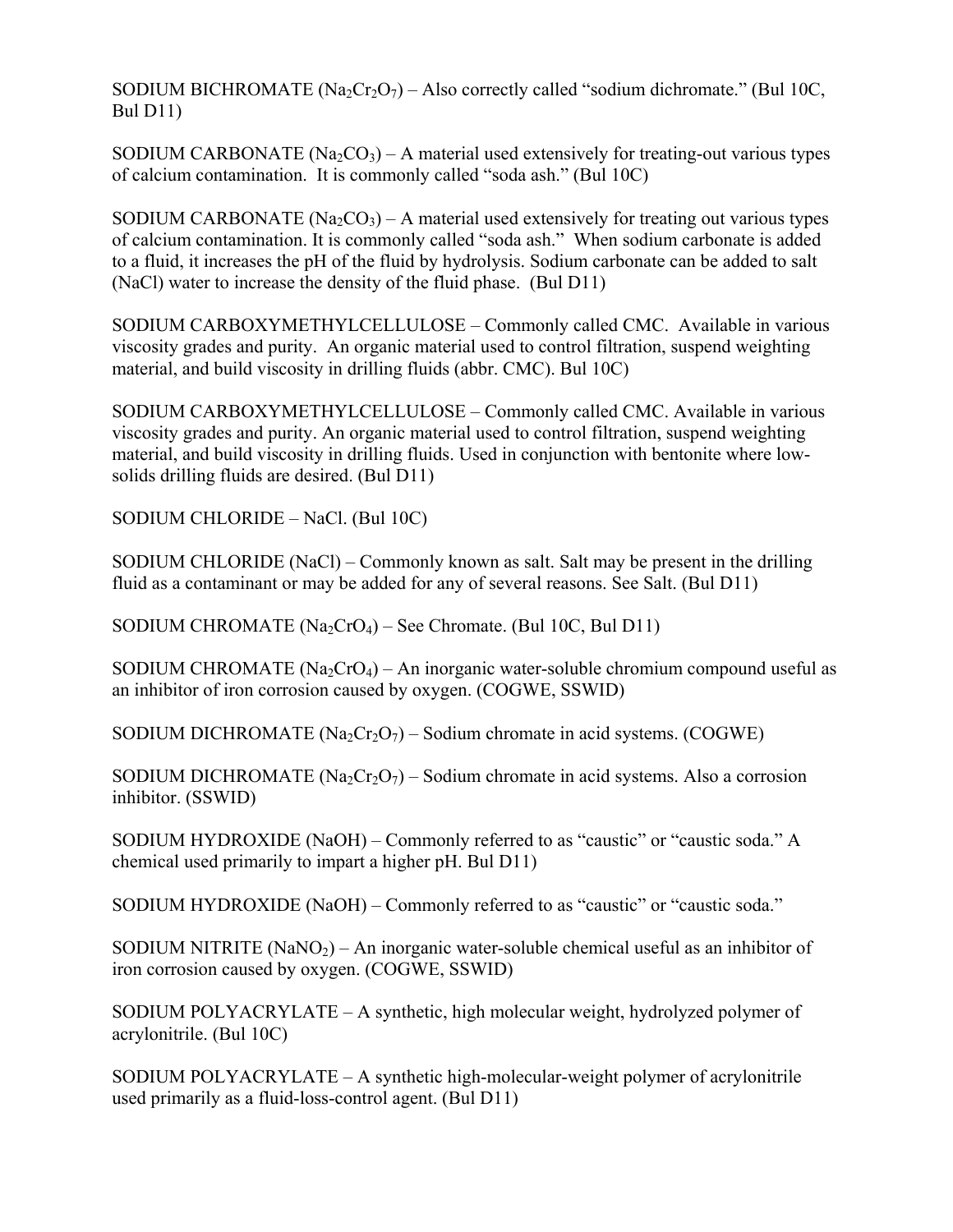SODIUM SILICATE MUDS – Special class of inhibited chemical drilling fluids using as their bases sodium silicate, salt, water, and clay. (Bul 10C, Bul D11)

SOFT LINE – A fiber rope. (ITOGP)

SOL – A general term for colloidal dispersions, as distinguished from true solutions. (Bul D11)

SOLID WIRE LINE – A special wire line of very strong steel, usually 0.066 to 0.092 inch in diameter. (Sometimes referred to as "slick line.") (WLOP)

SOLIDS – All particles of matter in the drilling fluid, i.e., drilled formation cuttings, barite, etc. (Bul 13C)

SOLIDS CONCENTRATION OR CONTENT – The total amount of solids in a drilling fluid as determined by distillation includes both the dissolved and the suspended or undissolved solids. The suspended-solids content may be a combination of high and low specific gravity solids and native or commercial solids. Examples of dissolved solids are the soluble salts of sodium, calcium, and magnesium. Suspended solids make up the wall cake; dissolved solids remain in the filtrate. The total suspended and dissolved solids contents are commonly expressed as percent by the volume, and less commonly as percent by weight. (Bul D11)

SOLIDS DISCHARGE – That stream from a liquid solids separator containing a higher percentage of solids than does the feed. (Bul 13C)

SOLIDS DISCHARGE CAPACITY – The maximum rate at which a liquid-solids separator can discharge solids without overloading. (Bul 13C)

SOLUBILITY – The degree to which a substance will dissolve in a particular solvent. (Bul 10E, Bul D11)

SOLUBILITY – The quality of being soluble; capability of being dissolved in a fluid. (SSWID)

SOLUBLE OILS – Compounds which may possess corrosion-inhibition properties, are dispersible in water, and are soluble in oil. (COGWE, SSWID)

SOLUTE – A substance which is dissolved in another (the solvent). (Bul 10C, Bul D11)

SOLUTION – A mixture of two or more components that form a homogenous single phase. (Bul 10C)

SOLUTION – A mixture of two or more components that form a homogeneous single phase. Example solutions are solids dissolved in liquid, liquid in liquid, gas in liquid. (Bul D11)

SOLUTION GAS – Natural gas dissolved in crude oil and held under pressure in the oil in a reservoir. See Solution-Gas Drive. (ITOGP)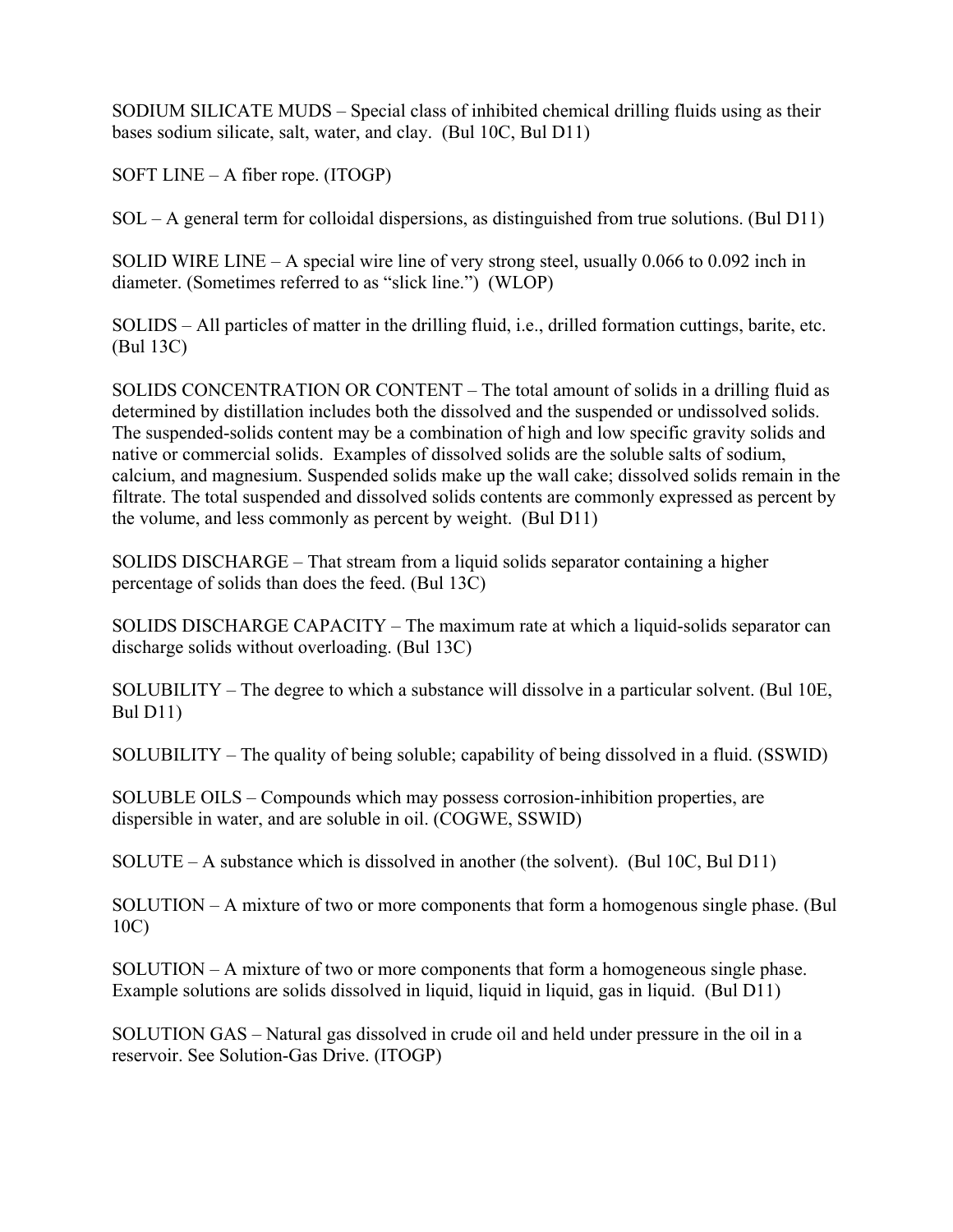SOLUTION GAS – Gas produced with liquid which was in solution in liquid in the formation. Reduction in pressure permits gas to separate (break out). See Gas Breakout. (WT)

SOLUTION-GAS DRIVE – A natural drive mechanism where an oil reservoir derives its energy for production from the expansion of the natural gas in solution in the oil. Also called Dissolved-Gas Drive and Depletion Drive. (ITOGP)

SOLVENT – Liquid used to dissolve a substance (the solute). Bul 10C, Bul D11)

SONIC – Sound pulses used in various instruments to determine sound travel times from which densities may be calculated, fluid levels in wells determined, and many other applications. (WT)

SOP – An acronym for Standard Operating Procedures. (RP 5A5)

SORPTION – A term including both adsorption and absorption. Sorption is basic to many processes used to remove gaseous and particulate pollutants from an emission and to clean up oil spills. (Bul D11)

SOUNDNESS – A measure of the expansive properties of a cement as determined by the autoclave expansion test given in ASTM C 151: Test for autoclave expansion of Portland Cement. (Bul 10C)

SOUR CRUDE OIL (SOUR CRUDE) – An oil containing free sulphur or other sulphur compounds whose total sulphur content is in excess of one percent. (ITOGP)

SOUR ENVIRONMENTS – Fluids containing water as a liquid and hydrogen sulfide are considered sour environments and may cause sulfide stress cracking of susceptible materials. This phenomenon is affected by complex interactions of parameters including: (1) metal chemical composition, strength, heat treatment, and microstructure; (2) pH; (3) hydrogen sulfide concentration and total pressure;) 4) total tensile stress; (5) temperature; (6) time. The user shall determine the environment conditions in which the metallic materials are to meet the requirements of this Standard. The following guidelines are offered to assist the user in making this judgment.

Sour Gas – Materials shall be selected to be resistant to sulfide stress cracking or the environment should be controlled if the gas being handled is at a total pressure of 65 psia (448 Mpa) or greater and if the partial pressure of hydrogen sulfide in the gas is greater than 0.05 psi (0.34 Kpa). Systems operating below 65 psia total pressure or below 0.05 psia hydrogen sulfide partial pressure are outside the scope of this Standard. Partial pressure is determined by multiplying the mol fraction (mol percent divided by 100) of hydrogen sulfide in the gas by the total system pressure. Figure C.1 provides a convenient means of determining whether the partial pressure of hydrogen sulfide in a sour environment exceeds 0.05 psia. Examples: (1) partial pressure of hydrogen sulfide in a system containing 0.01 mol percent hydrogen sulfide (100 ppm or 6.7 grains per 100 SCF) at a total pressure of 1000 psia exceeds 0.05 psia (Point A on Figure C.1), and (2) partial pressure of hydrogen sulfide in a system containing 0.005 mol percent hydrogen sulfide (50 ppm or 3.3 grains per SCF) at a total pressure of 200 psia does not exceed 0.05 psia (Point B on Figure C.1).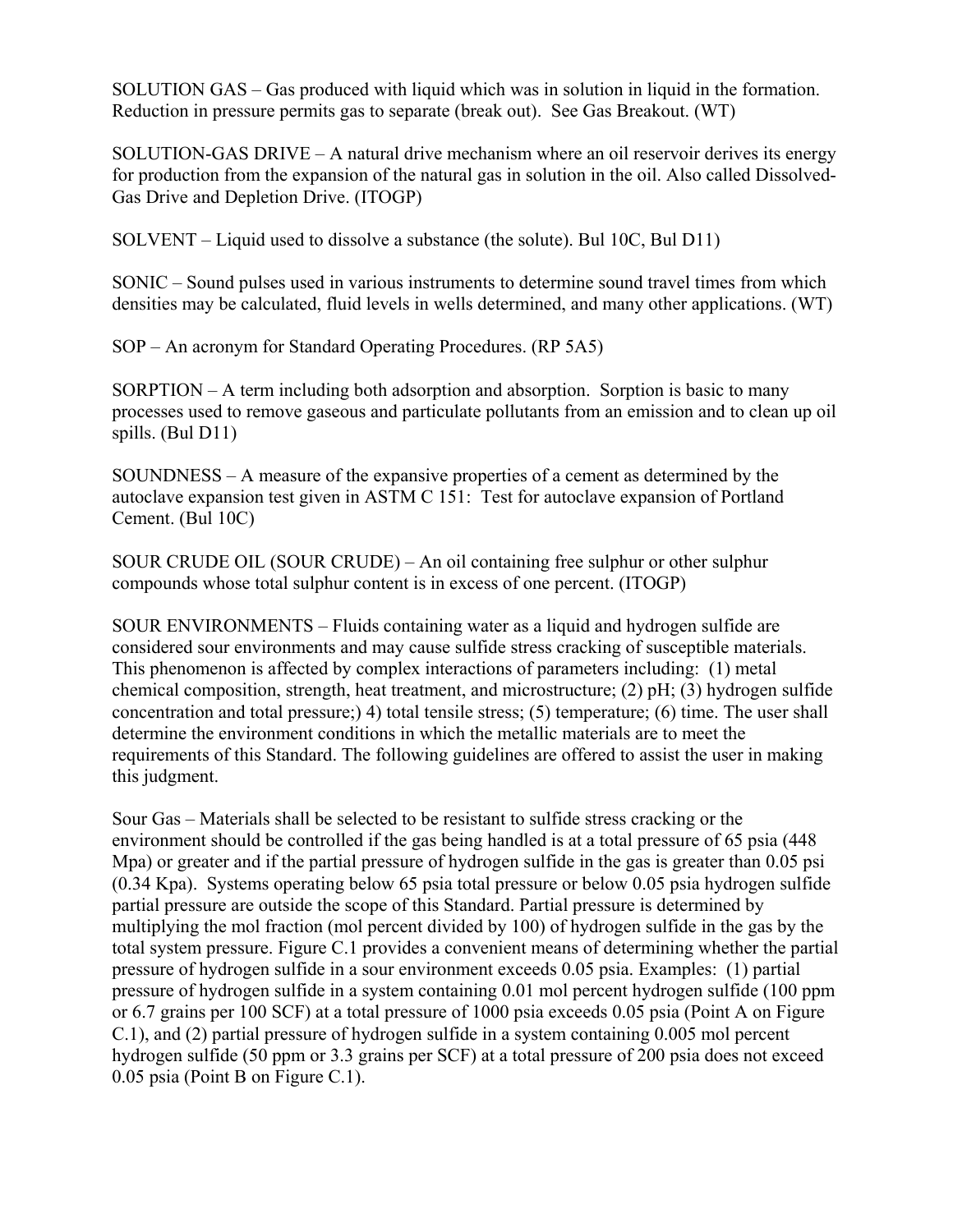Sour Oil and Multiphases – Sour crude oil systems which have operated satisfactorily using offthe-shelf equipment are outside the scope of this Standard when the fluids being handled are either crude oil or two- or three-phase crude, water, and gas when: (1) the maximum gas/liquid ratio is 500 SF/bbl; (2) the gas phase contains a maximum of 15% hydrogen sulfide; (3) the partial pressure of hydrogen sulfide in the gas phase is a maximum of 10 psia (69 kPa); and (4) the surface operating pressure is a maximum of 265 psia (1.8 Mpa) (see Figure C.2). The satisfactory service of off-the-shelf equipment in these low pressure systems is believe to be a result of the inhibitive defect of the oil and the low stresses encountered under the low pressure conditions. (RP 49)

SOUR GAS – Natural gas containing hydrogen sulfide. (ITOGP)

SOURCE – The origin of radiation; an X-ray tube or a radioisotope. (RP 5A)

SOURING – A term commonly used to mean fermentation. See Fermentation. (Bul D11)

SPACE – See Location. (RP 500B)

SPACING – Distance between wells producing from the same reservoir (usually expressed in terms of acres, e.g., 10-acre spacing). (ITOGP)

SPALLING - Flaking off in small chips. (COGWE, SSWID)

SPARK ARRESTOR – A device placed on the exhaust of the stack to prevent sparks from being emitted to the outside atmosphere. It normally consists of a metallic wire screen attached across the top diameter of the stack. (Spec 12K)

SPEAR – A fishing tool designed to go inside pipe that is lost in a well to obtain a friction grip and permit recovery of the pipe. (ITOGP)

SPECIAL PROCESSES – Operations which convert or affect material properties. (Spec 16A, Spec Q1)

SPECIAL SERVICES – Those operations utilizing specialized equipment and personnel to perform work processes to support well drilling and servicing operations. (RP 54)

SPECIALIST – Person capable of formulating a UT Procedure (e.g., ASNT Level III). (RP 2X)

SPEED – The frequency at which a vibrating screen operates, usually expressed in RPM or CPM; the bowl rpm of a decanting centrifuge; the rotor rpm of a perforated cylinder centrifuge. (Bul 13C)

SPECIFIC ACOUSTIC IMPEDANCE – A characteristic which acts to determine the amount of reflection which occurs at an interface and represents the product of the density of the medium in which the wave is propagating and the wave velocity. (RP 2X)

SPECIFIC GRAVITY – See Gravity, Specific. (Bul D11. Bul 10C)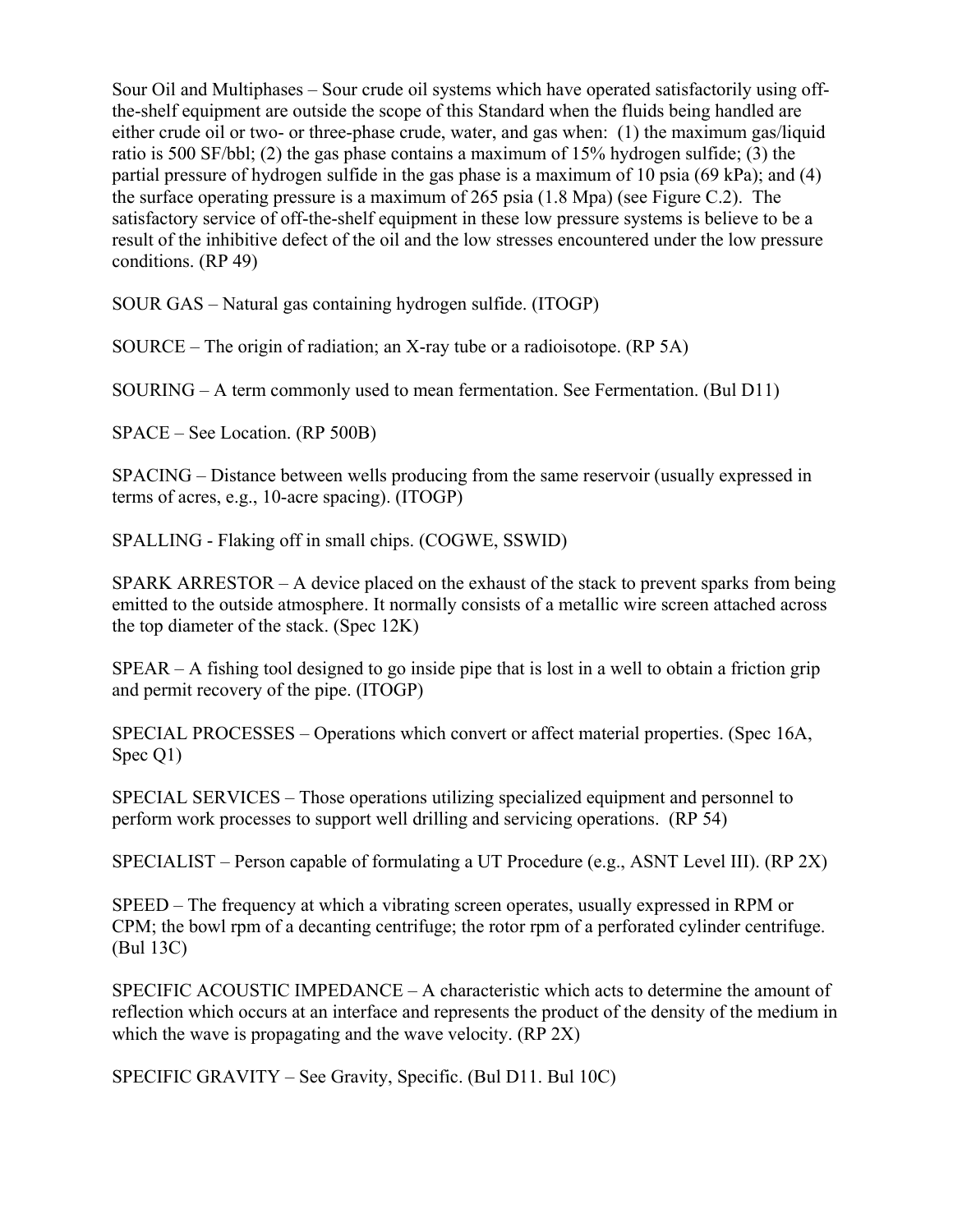SPECIFIC GRAVITY – The ratio of the weight of a substance to the weight of an equal volume of a standard substance. Water is the standard for liquids and air is the stand for gases. (GL)

SPECIFIC HEAT – The number of calories required to raise 1 gram of a substance 1 degree Celsius at a specified temperature. (Bul 10C)

SPECIFIC HEAT – The number of calories required to raise 1 g of a substance 1 deg Centigrade. The specific heat of a drilling fluid gives an indication of the fluid's ability to keep the bit cool for a given circulation rate. (Bul D11)

SPHERICITY – Particles sphericity is a measure of how close a sand particle or grain approaches the shape of a sphere. (RP 56)

SPHEROIDIZED CARBIDES – Iron carbides in steel present as tiny round spheres. (COGWE, SSWID)

SPIRAL DRILL COLLAR – Drill collar on which large grooves have been machined on the outer diameter in a helical or spiral configuration. (Bul D20)

SPIRAL WELD PIPE – Pipe having a helical seam produced by automatic submerged-arc welding. At least one pass shall be made on the inside and at least one pass on the outside. (Spec 5L)

SPIRALED WELLBORE – A wellbore which has attained a changing configuration as of a spiral or helical form. (Bul D20)

SPLASH ZONE – The part of the structure subjected to periodic wetting and drying due to rides, waves, and spray. (Bul 2N)

SPLIT DECK – See Preferred Term: Divided Deck. (Bul 13C)

SPOIL – Dirt or rock that has been removed from its original location (Bul D11)

SPOOL – A pressure containing piece of equipment having API end connections, used below or between equipment functioning to space apart, adapt, or provide outlets in an equipment assembly. When outlet connections are provided, they shall be API connections. (Spec 16A)

SPPE – The process or control equipment whose primary function is safety or the prevention of pollution in offshore oil and gas operations. (RP 14B, Spec 14A)

SPRAY DISCHARGE – The characteristic underflow of certain hydrocyclones discharging t the atmosphere and not overloaded with separate solids. (Bul 13C)

SPREADER(S) – A device or system designed to distribute the incoming emulsion as uniformly as practical through the cross section of the vertical or horizontal shell. (Spec 12L)

SPRING LOADED VALVE – A gas lift valve which uses a spring to provide the closing force for the valve (GL)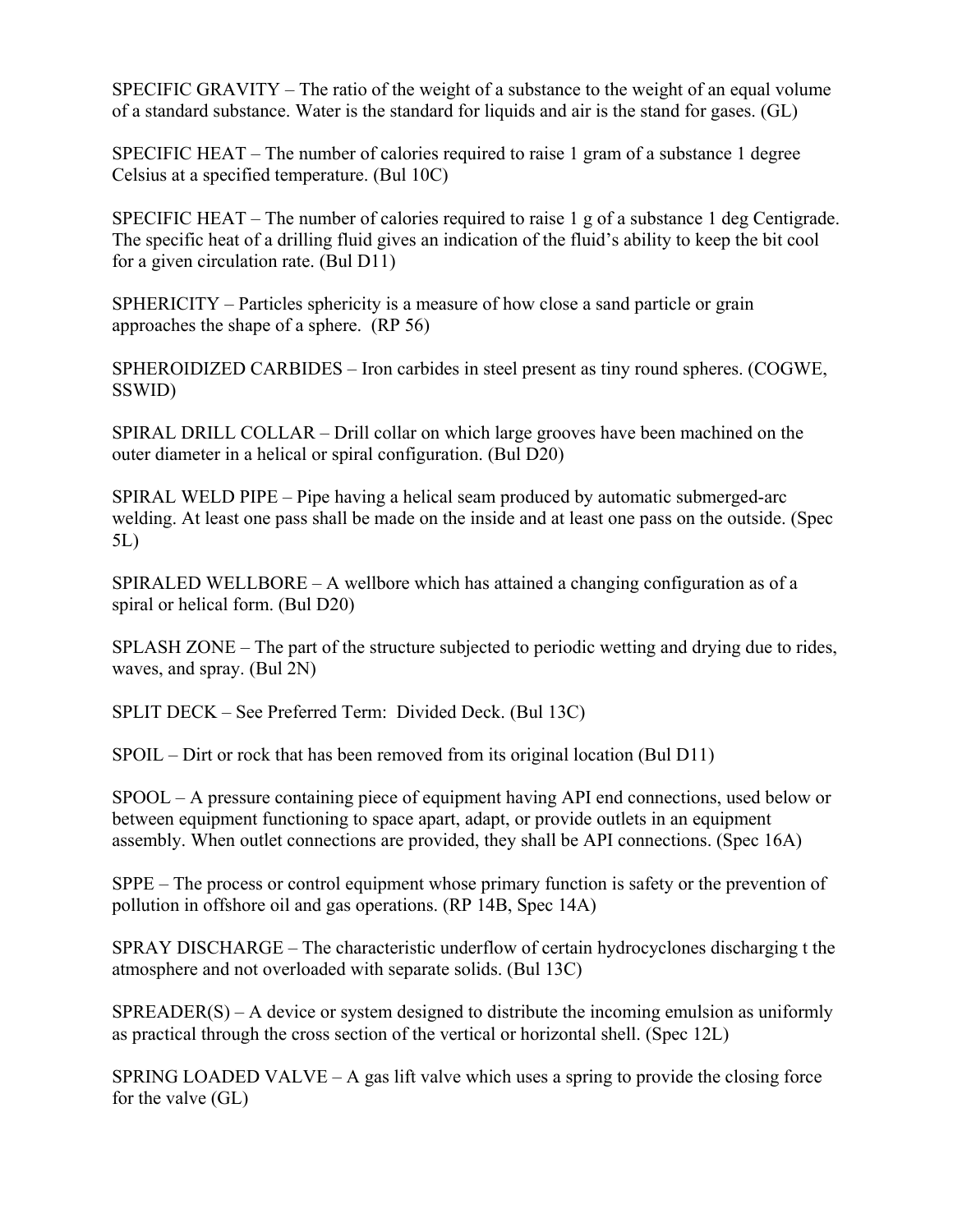SPRINGING – The high frequency vertical vibration of the TLP spring-mass system excited by cyclic loading at or near the TLP pitch or heave resonant periods. (RP 2T)

SPUD BIT – In directional drilling, a special bit used to change the direction and inclination of the wellbore. (Bul D20)

SPUD MUD – The fluid used when drilling starts at the surface, often a thick bentonite-lime slurry. (Bul D11)

SPUDDING IN – The starting of the drilling operations of a new hole. (Bul D11)

SPURT LOSS – See Surge Loss. (Bul D11)

SQUARE DRILL COLLAR – A drill collar fabricated with the outer cross section in the form of a square; the corners are normally rounded off. (Bul D20)

SQUARE MESH – Wire cloth with mesh count the same in both directions. (Bul 13C)

SQUEEZE – A procedure whereby slurries of cement, drilling fluid, gunk plug, etc., are forced into the formation by pumping into the hole while maintaining a back pressure, usually by closing the rams. (Bul 10C, Bul D11)

SQUEEZE CEMENTING – The process of forcing cementing material under pressure into a specific portion of a well, such as fractures, openings, or permeable zones.

Hesitation-Squeeze Cementing – The process of forcing cementing material under pressure into the points to be squeezed with a final pressure equal to or greater than the formation breakdown pressure and with a final temperature equal to the bottom hole static temperature.

High Pressure Squeeze Cementing – The forcing of cement slurry into the desired position with a final pressure equal to or greater than the formation fracture pressure.

Low Pressure Squeeze Cementing – The forcing of cement slurry into the desired position with a pressure less than the formation fracture pressure. (Bul 10C)

SSCSV – Subsurface controlled subsurface safety valve – an SSSV actuated by the pressure characteristics of the well. These devices are usually actuated by differential pressure through the SSCSV (Velocity Type) or by tubing pressure at the SSCSV (High or Low Tubing Pressure Types). (RP 14B, Spec 14A)

SSSV – Subsurface safety valve – A device installed in a well below the wellhead with the design function to prevent uncontrolled well flow when actuated. These devices can be installed and retired by wireline (Wireline Retrievable) and/or pump down methods (TFL-Thru Flow Line) or be an integral part of the tubing string (Tubing Retrievable). (RP 14B, Spec 14A)

SSSV ASSEMBLY – A SSSV and safety valve lock. This term shall include only the SSSV when referring to tubing retrievable type SSSVs. (RP 14B, Spec 14A)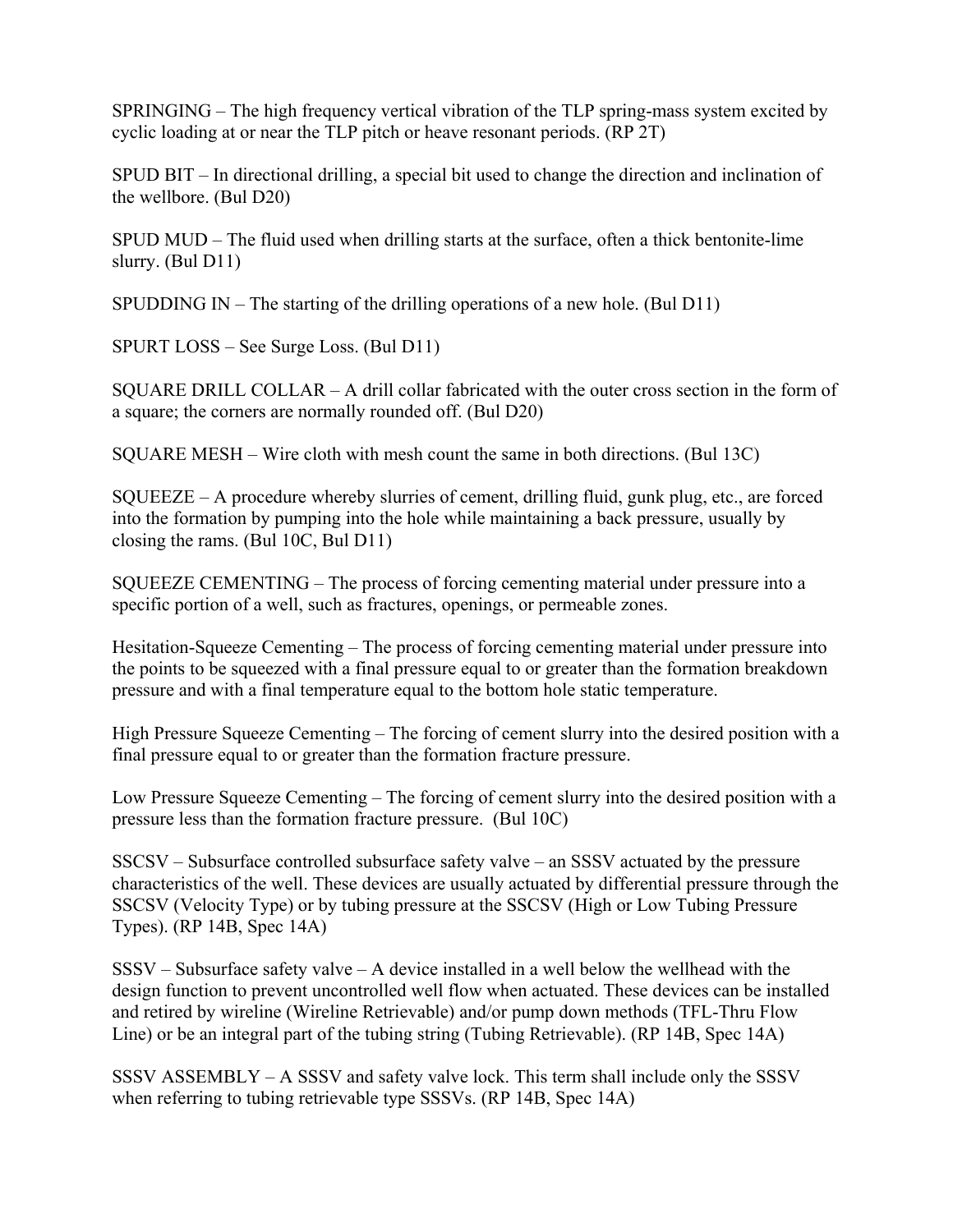SSSV EQUIPMENT – The SSSV, safety valve lock and safety valve landing nipple and related downhole accessories. (RP 14B, Spec 14A)

SSSV System – The down-hole components, including the SSSV, safety valve lock, landing nipple, flow couplings and any required control components. (RP 14B)

SSU – Saybolt Seconds Universal.

SSV/USV ACTUATOR – The device which causes the SSV/USV valve to open when power is supplied and to automatically close when power is lost or released. (RP 14H, Spec 14D)

SSV/USV VALVE – The portion of the SSV/USV which contains the wellstream and shuts off flow when closed. (RP 14H, Spec 14D)

STAB – To guide the end of a pipe into a coupling when making up a connection. (ITOGP)

STABILIZER – A tool placed in the drilling assembly to:  $(1)$  change or maintain the inclination angle in a wellbore by controlling the location of the contact point between the hole and drill collars, (2) center the drill collars near the bit to improve drilling performance, and/or (3) prevent wear and differential sticking of the drill collars. (Bul D20)

STABBING A VALVE – Aligning and screwing a valve onto the end of a pipe. (RP 54)

STABBING BOARD – Temporary platform in the derrick on which employee works while casing is being run to aid in guiding a tubular joint into another joint for makeup. (RP 54)

STABILITY METER – An instrument to measure the breakdown voltage of invest emulsions. (Bul D11)

STABILIZATION – Continuous operation to a time when conditions remain at a constant or unfluctuating level, or t a time when fluctuating conditions follow a definite repetitive sequence. (WT)

STABILIZED – A well is considered "stabilized" when, in the case of a flowing well, the rate of production through a given size of choke remains constant, or, in the case of a pumping well, when the fluid column within the well remains constant in height. (ITOGP)

## STABILIZER TYPES

Rotating Blade – Stabilizer with the largest outside diameter sections composed of narrow blades extending from the stabilizer body, (i.e., welded blade, replaceable blade, integral blade, etc).

Non-rotating Blade – Stabilizer used to center drill stem in the wellbore without reaming the hole. Stabilizer ribs, usually of rubber, will not wear out rapidly since rotation occurs between the sleeve and a mandrel.

Full-body, Spiral-grooved – Full-gauge long stbailizer with sets of spiral grooves cut along the full body length.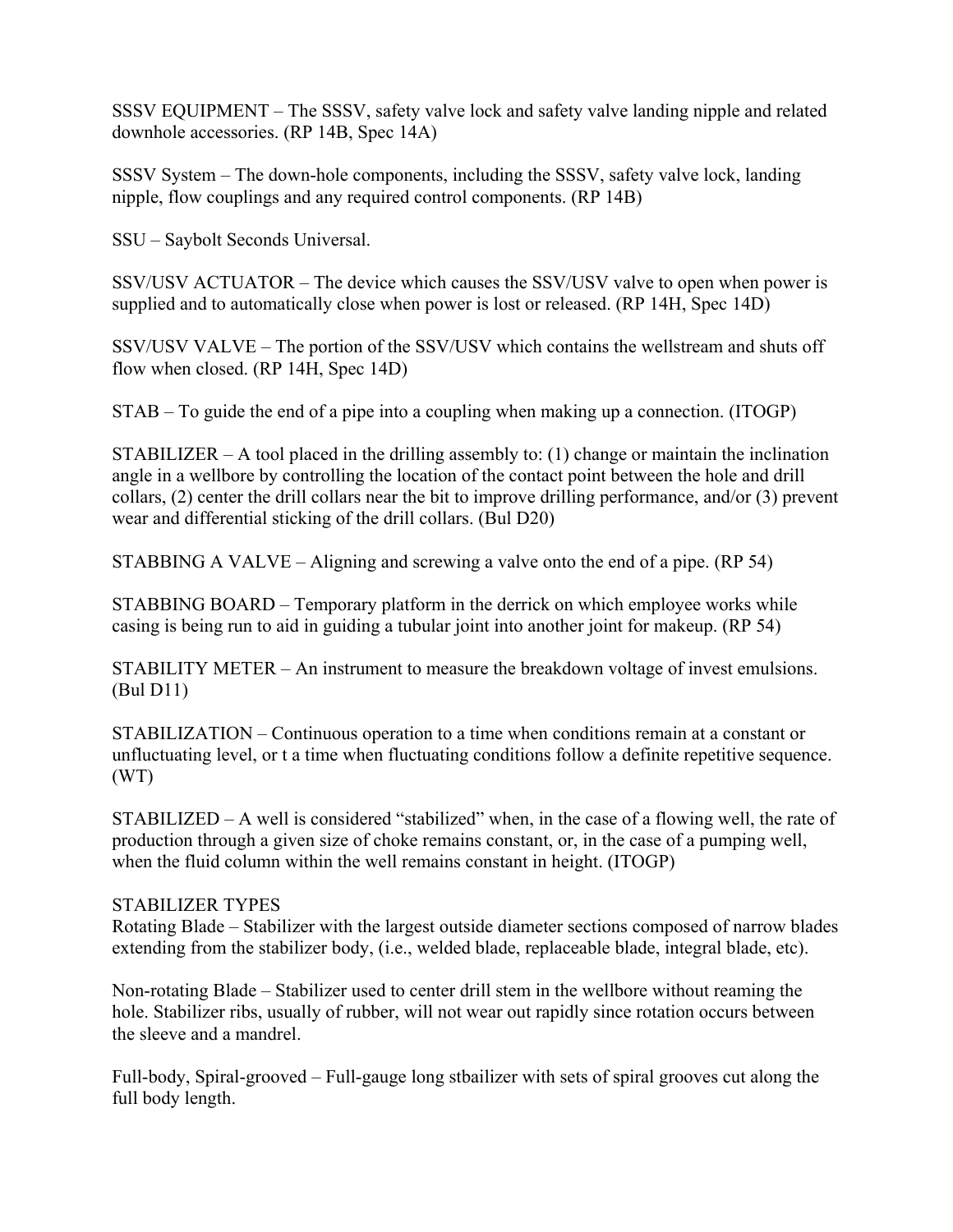Round-fluted – Round integral blade stabilizer milled and machined from a solid forging to produce flutes and grooves on the outer diameter. (Bul D20)

STACK – A vertical pipe on the exhausted end of the firetube which exhausts the products of combustion and creates draft through the firetube. (RP 12N)

STACK DOWNDRAFT DIVERTER – A device attached to the top of the stack designed to reduce the effects of wind currents on the burner system. (Spec 12K)

STACK FLAME ARRESTOR – A device placed on the exhaust of the stack to prevent propagation of flame from inside the firetube to the outside atmosphere. It normally consists of a corrugated aluminum or stainless steel cell mounted in a metal housing which attaches to the top of the stack. (Spec 12K)

STACK RAIN SHIELD – A device attached to the top of the stack to prevent rain from falling directly into the stack. It may also serve as a stack downdraft diverter. (Spec 12K)

STACKING A RIG – Storing a drilling upon completion of a job when the rig is to be withdrawn from operation for a period of time. (Bul D11)

STAGE SEPARATION – An operation hereby well fluids are separated into component liquids and gases by passing consecutively through two o more separators. The operating pressure of each succeeding separator is lower than the one preceding it. (ITOGP)

STAINLESS STEEL  $- (1)$  Non-magnetic (austenitic): An alloy of over 16 percent chromium, over 7 percent nickel, and iron. Manganese can be used to partially replace nickel. (2) Magnetic (ferritic): an alloy of over 11 percent chromium and iron. (COGWE, SSWID)

STAND OF PIPE – One, two, three, or sometimes four joints of pipe screwed together and sometimes referred to as a single, double, thribble, or fourble, respectively. (RP 54)

STANDARD – A prescribed set of voluntary rules, conditions, or requirements concerned with the definition of terms; classification of components; delineation of procedures; specification of dimensions; construction criteria, materials, performance, design, or operations; measurement of quality and quantity in describing materials, products, systems, services, or practices; or descriptions of fit and measurement of size. Standards is an all-inclusive term denoting Specifications, Recommended Practices and Bulletins. (Bul S1)

STANDARD – An all inclusive term covering Specifications, Recommended Practices and Bulletins. (RP 14B, Spec 14A)

STANDARDIZATION – The adjustment of instruments, prior to use, to an arbitrary reference value. (RP 5A5)

STANDARDIZATION CHECK – A check of the standardization adjustments to ensure that they remain correct. (RP 5A5)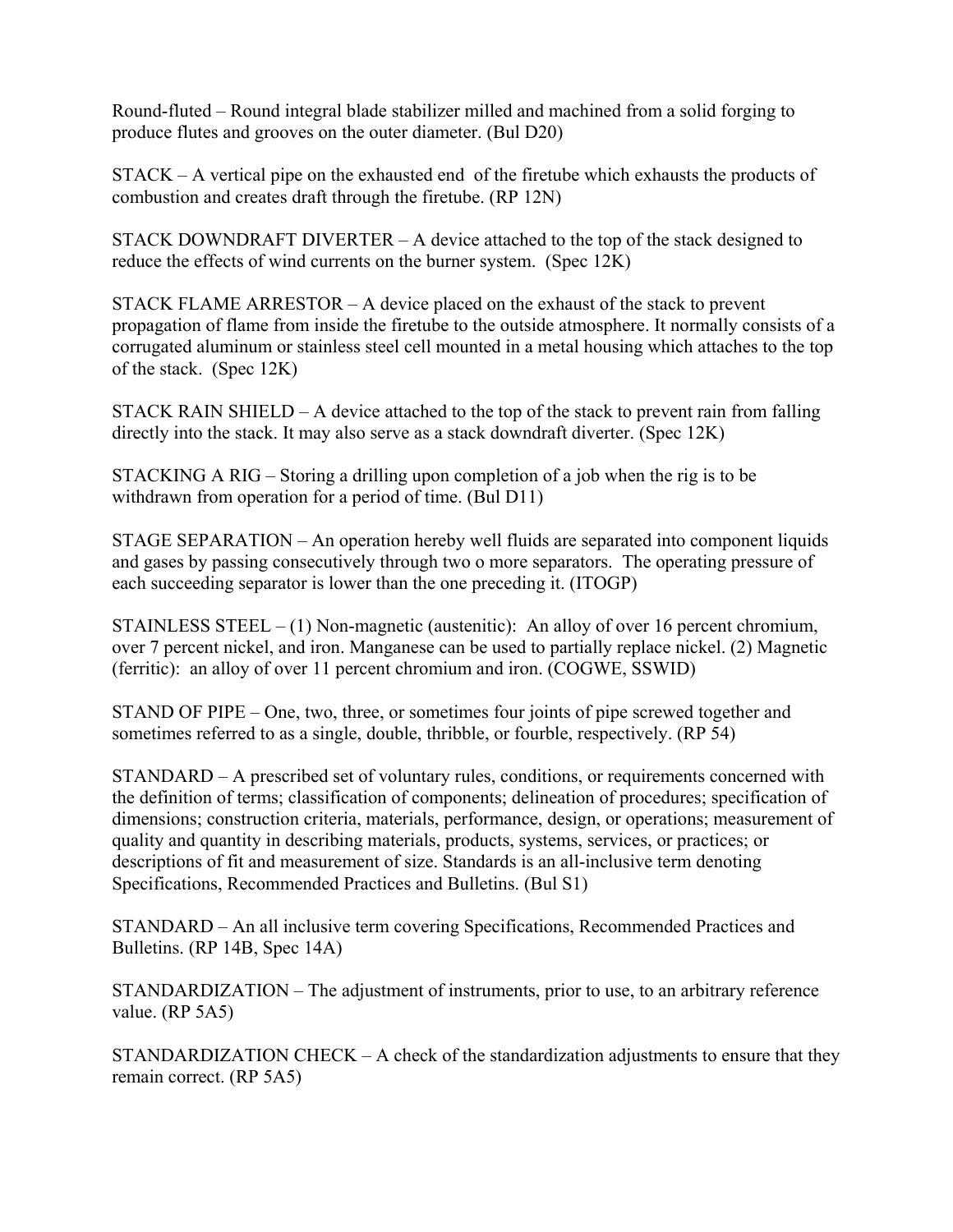STANDING FLUID LEVEL – Static or unchanging level of fluid in a wellbore. (WT)

STANDING (GUY) WIRE ROPE – A supporting non-operating wire rope which maintains a constant distance between the points of attachment to the two components connected by the wire rope. (Spec 2C)

STANDING VALVE – A fixed ball and seat valve situated at the lower end of the barrel of a sucker-rod pump. The standing valve and its cage do not move as does the traveling valve. (ITOGP)

STANDING WAVE – A wave in which the energy flux is zero at all points. Such waves in elastic bodies result from the interaction of similar trains of waves running in the opposite direction and are usually due to reflected waves meeting those which are advancing. (RP 2X)

STANDOFF –The longitudinal axial distance between specified reference points. A distance from the coupling face to the vanish point on the pipe. (RP 5A5)

STANDOFF – The axial distance between specified reference points. A distance from coupling face to vanish point to the pipe. (RP 5B1)

STANDS – Connected joints of pipe racked in the derrick when making a trip. (ITOGP)

STARCH – A group of carbohydrates occurring in many plant cells. Starch is specially processed (pregelatinized) or use in drilling fluids to reduce filtration rate and occasionally to increase the viscosity. Without proper protection, starch can ferment. (Bul D11)

STATIC – Opposite of dynamic. See Quiescence. (Bul 10C, Bul D11)

STATIC BOTTOMHOLE PRESSURE – The pressure at formation depth in a well after the well is shut-in and the pressures have been stabilized. (GL)

STATIC FLUID LEVEL – The level to which fluid rises in a well when the well is shut in. (ITOGP)

STATIC FLUID LEVEL –The depth below the surface to which reservoir fluids will rise when the producing conduit is open to atmospheric pressure. (GL)

STATIC HOOK LOAD – See Maximum Rated Static Hook Load. (Spec 4F)

STATIC PRESSURE – The force exerted by a fluid at rest and confined within a tank, line or well as measured by a gage. (ITOGP)

STATION BILL – A posted list which sets forth the special duties and duty stations of each member of the personnel of a manned platform for emergencies, including a fire. (PR 14G)

STATION INTERVAL – The length of the course with one end at the depth described as the station course length. (Bul D20)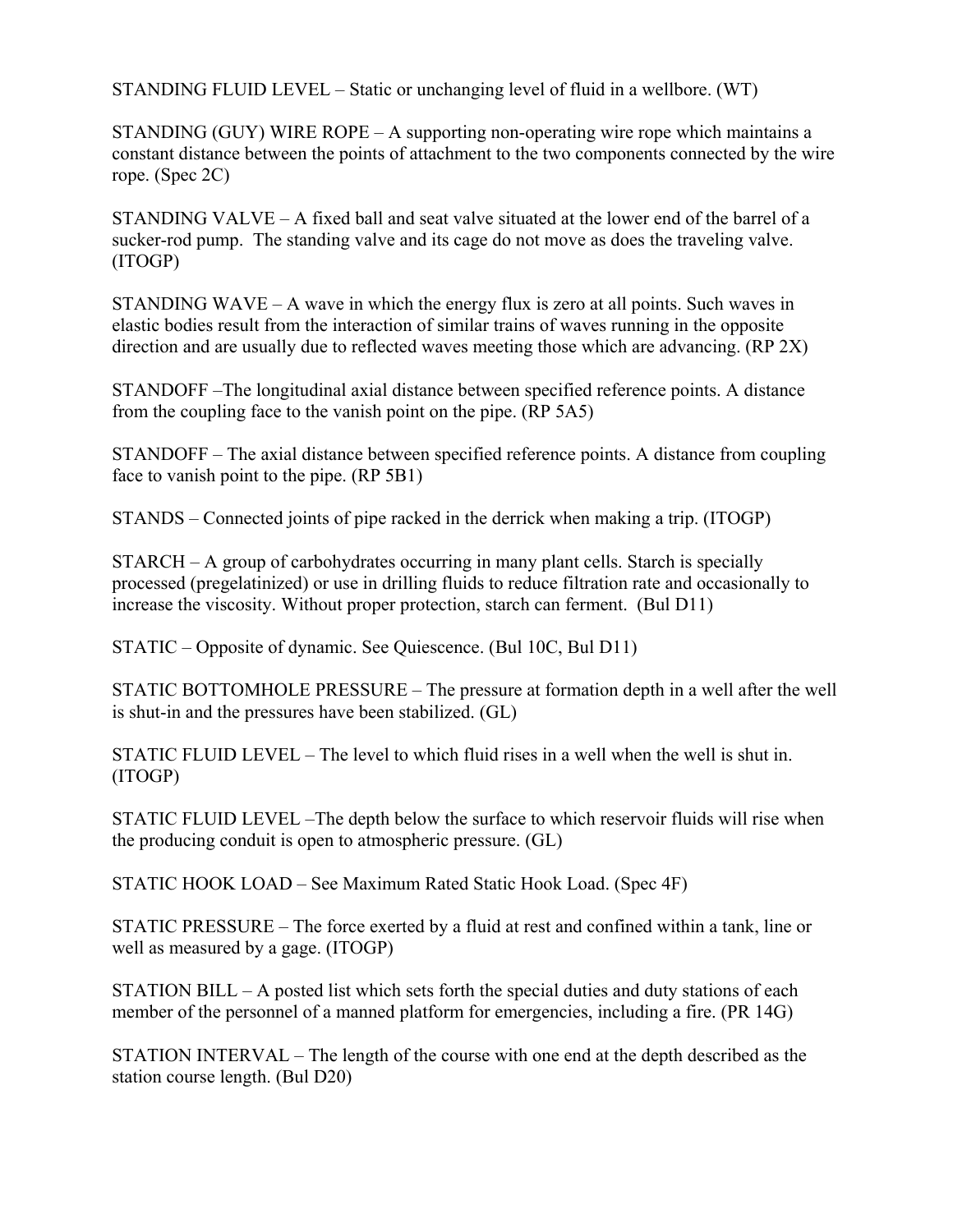STB – Stock tank barrel. The volume of oil, water or total liquid as measured in the stock tank. (GL)

STB – Stock tank barrels. (WT)

STB/D – Stock tank barrels per day. (WT)

STBO – Stock Tank Barrels Oil (BBL)

STEADY-STATE PHASE FLOW – An equation of flow in which time is assumed to have no significance. (SSWID)

STEAM RIG – A rotary drilling rig with steam boilers and stream-driven equipment. (Bul D10)

STEARATE – Salt of stearic acid, which is a saturated, 18-carbon fatty acid. Certain compounds, such as aluminum stearate, calcium stearate, zinc stearate, have been used in drilling fluids for one or more of the following purposes: defoamer, lubrication, air drilling in which a small amount of water is encountered, etc. (Bul D11)

STEEL – An alloy of iron and carbon having two main constituents – iron and iron carbide. (COGWE, SSWID)

STEERING READOUT – Directional instrument indication of the drilling tool alignment taken while drilling (refer to "MST Tool" and "EYE Tool"). (Bul D20)

STEP – A specific condition of improper thread form that exhibits an abrupt machining deviation above or below the normal thread profile. (Bul 5T1)

STEP DECK – A series of screening surfaces, each located in progressively lower parallel planes along the vibrating screen. (Bul 13C)

STIFF HOOKUP – A well-stabilized, rigid bottomhole assembly to maintain inclination and direction of the hole; opposite to limber hookup. (Bul D20)

STIFFENED PANEL – Structural component comprising one or two sets of equally spaced uniform stiffeners of equal cross section supporting a thin plate. If there is only one set of stiffeners the panel is uniaxially stiffened, and if there are two the panel is orthogonally stiffened. (Bul 2V)

STIFFENER – Straight and slender thin walled member of uniform cross section containing at lest one plane of symmetry, which serves as a stiffening element for a flat plate structure. (Bul 2V)

STIFFNESS – Quality or state of being rigid, resistance to bending under stresses within the elastic limit. (Bul D20)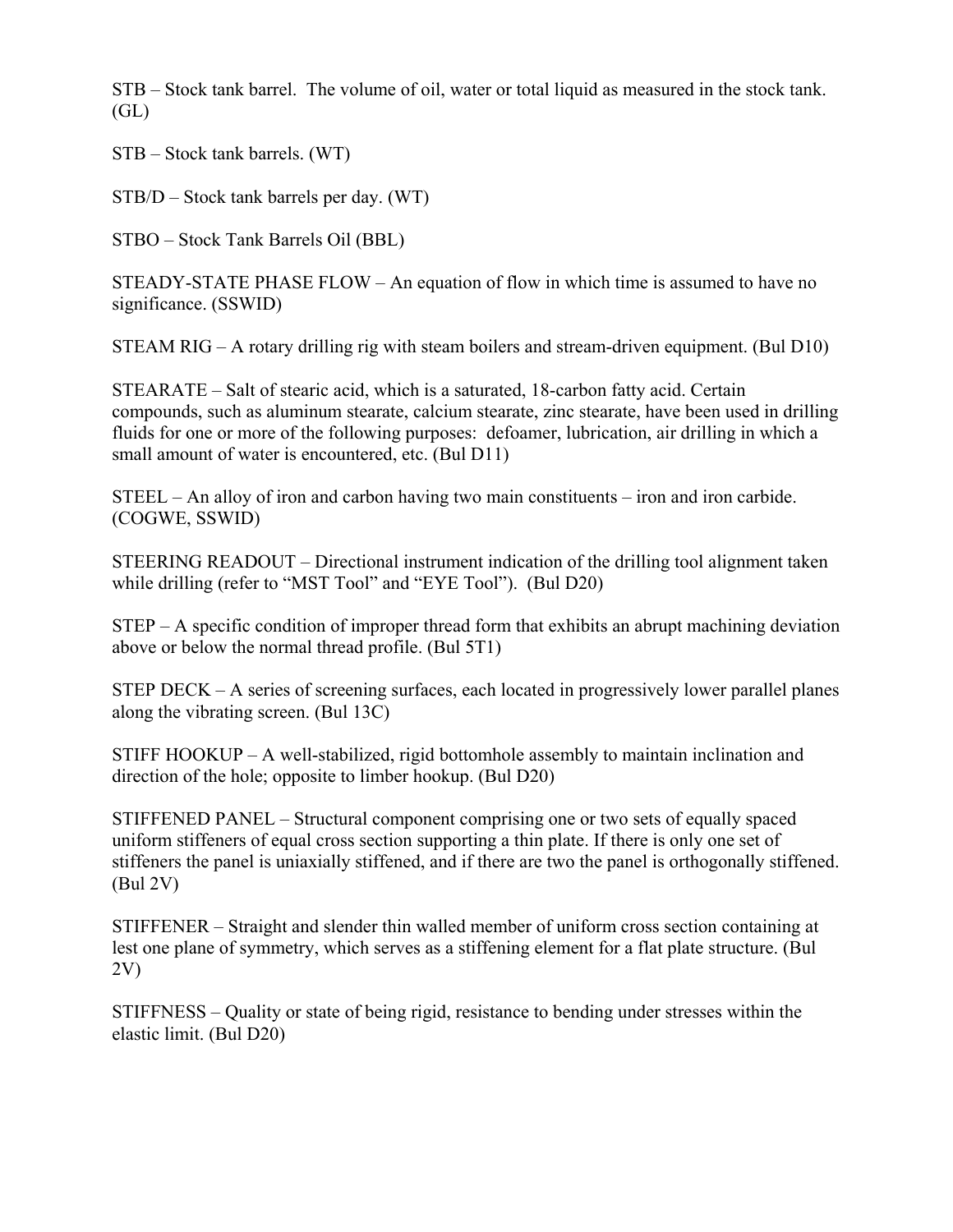STIMULATION – The descriptive term used for several processes to enlarge old channels, or create new ones, in the producing formation of a well, i.e., ACIDIZING or FRACTURING. (ITGOP)

STITCHING – Variation in the properties of the weld occurring at short regular intervals along the weld line due to repetitive variation in welding heat. The variation in properties gives rise to a regular pattern of light and dark areas visible only when the weld is broken in the weld line. (Bul 5T1)

STOCK TANK – A tank for holding the produced liquids at atmospheric pressure prior to pumping them elsewhere. (GL)

STOCK TANK – A lease tank into which a well's production is run. (ITOGP)

STOCK TANK – Storage vessel to receive saleable oil production from a well or lease and store until sold to purchaser. (WT)

STOCK-TANK GAS-OIL RATIO – The ratio of separator gas rate to stock-tank oil rate, expressed as cubic feet of separator gas per barrel of stock-tank oil. (RP 44)

STOCK-TANK OIL – The hydrocarbon liquid (oil or condensate) which is collected in a surface storage tank at atmospheric pressure after the produced well fluid has been processed through a gas-oil separation system. (RP 44)

STOKING – Refer to "Methods of Orientation." (Bul D20)

STRAIGHT BEAM – A vibrating pulse wave train traveling normal to the test surface. (RP 2X)

STRAIGHT-HOLE DOWNHOLE MOTOR – A downhole motor designed to drill straight ahead; usually a straight-hole ahead; usually a straight-hole motor that is longer, larger and provides more torque than does a "directional" downhole motor. (Bul D20)

STRAIGHT-HOLE TURBODRILL – Refer to "Straighthole Downhole Motor." (Bul D20)

STRAIGHT-IN DIRECTIONAL HOLE – Wellbore with a build and a straight locked-in section. There is no drop-off section. (Bul D20)

STRAIGHT MECHANICAL DRIVE – Internal-combustion engines connected to leads by clutches which can be slipped a moderate amount. (Bul D10)

STRAIGHT WELLBORE – Wellbore drilled with the intention to proceed in a non-changing direction. (Bul D20)

STRAP – To measure and record the dimensions of oil tanks for the purpose of preparing a tank table to accurately determine the volume of oil in a tank at any measured depth. (ITOGP)

STRATIFICATION – The phenomenon occurring when a body of water becomes divided into distinguishable layers. (Bul D11)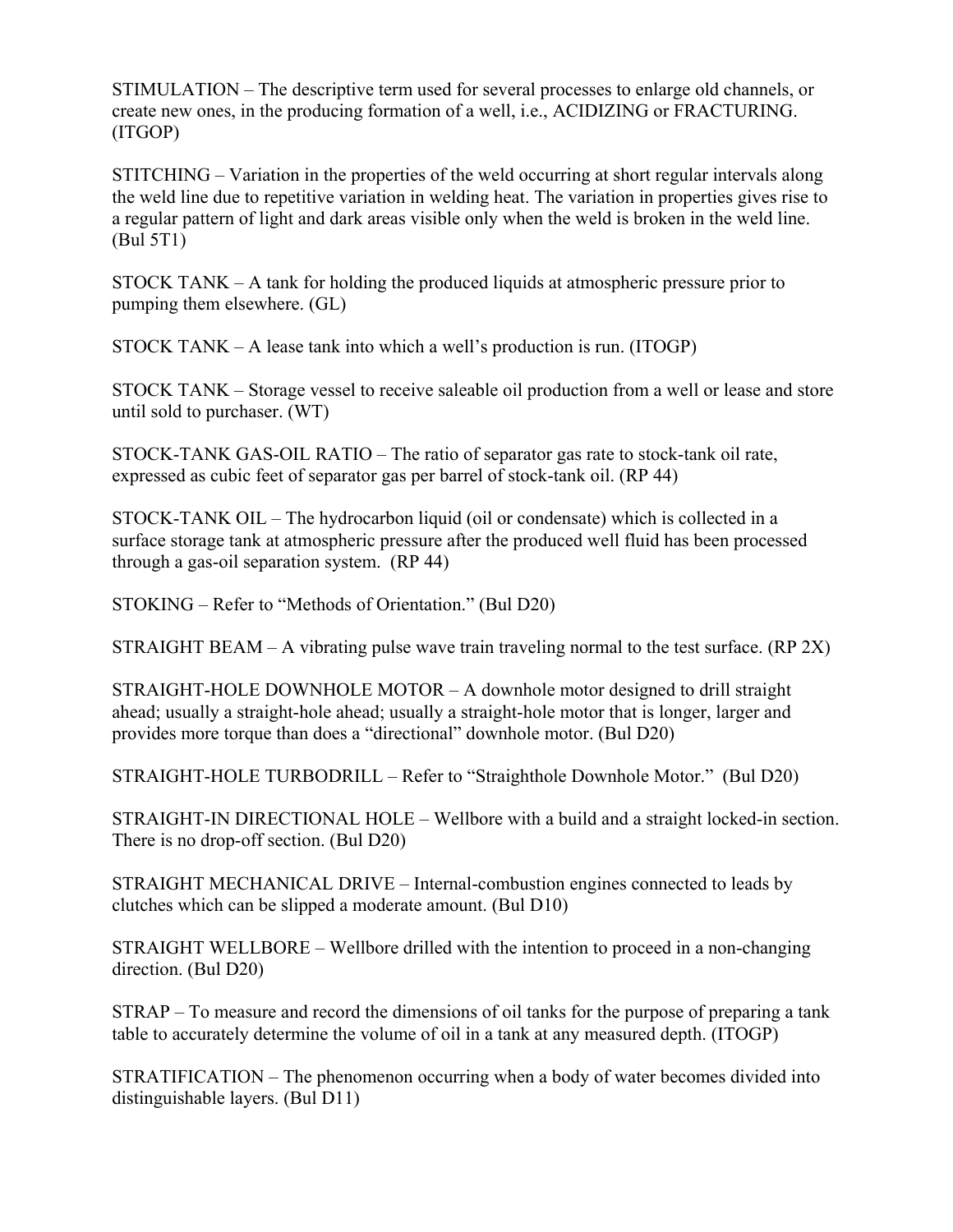STRATIFICATION – The natural layering or lamination usually characteristic of sediments and sedimentary rocks. (Bul D20)

STRATIGRAPHIC (CORE) TEST – A stratigraphic test in a drilling effort, geologically directed, to obtain information pertaining to specific geological conditions that might lead to the discovery of an accumulation of hydrocarbons. Such wells are drilled without the expectation of being completed for hydrocarbon production. This classification also includes tests identified as core tests by some operators. (Bul 12A)

STREAMING POTENTIAL – The electrokinetic portion of the SP (spontaneous potential) electric-log curve which can be significantly influenced by the characteristics of the filtrate and mud cake of the drilling fluid that was used to drill the well. (Bul D11)

STREAMLINE FLOW – See Laminar Flow. (Bul D11)

STRENGTH RETROGRESSION – The decline with age of strength of the hardened cement slurry. This may occur at temperatures above a critical temperature. (Bul 10C)

STRESS – The load per unit area. (RP 5A5)

STRESS CORROSION CRACKING – The cracking which results from a combination or corrosion and stress when certain susceptible materials are exposed to specific corrosive media. (RP 14H, Spec 14A, Spec 14D)

STRESS RELIEF – Controlled heating of material to a predetermined temperature for the purpose of reducing any residual stresses after welding. (Spec 6A, Spec 16A)

STRESS RELIEVED – The residual stresses are significantly reduced by post weld heat treatment. (Bul 2U)

STRESS REVERSAL – Change in stress from tension to compression, or vice versa. (Bul D20)

STRETCH MILL INDENTATION – Localized thinning of the pipe body wall – usually located on the inside surface. (Bul 5T1)

STRIKE PLATE – Extra piece of metal to protect the bottom of a tank from plumb-bob at end of gager's tape. (COGWE, SSWID)

STRING – Refers to the casing, tubing, or drill pipe in its entirety, i.e., the casing string, etc. (ITOGP)

STRING REAMER – Reamer placed within the drill stem assembly that will increase the diameter of any keyseat through which it passes; used to remove doglegs and keyseats and to straighten the wellbore. (Bul D20)

STRING STABILIZER – Stabilizer placed anywhere in the drill stem assembly above the nearbit stabilizer. (Bul D20)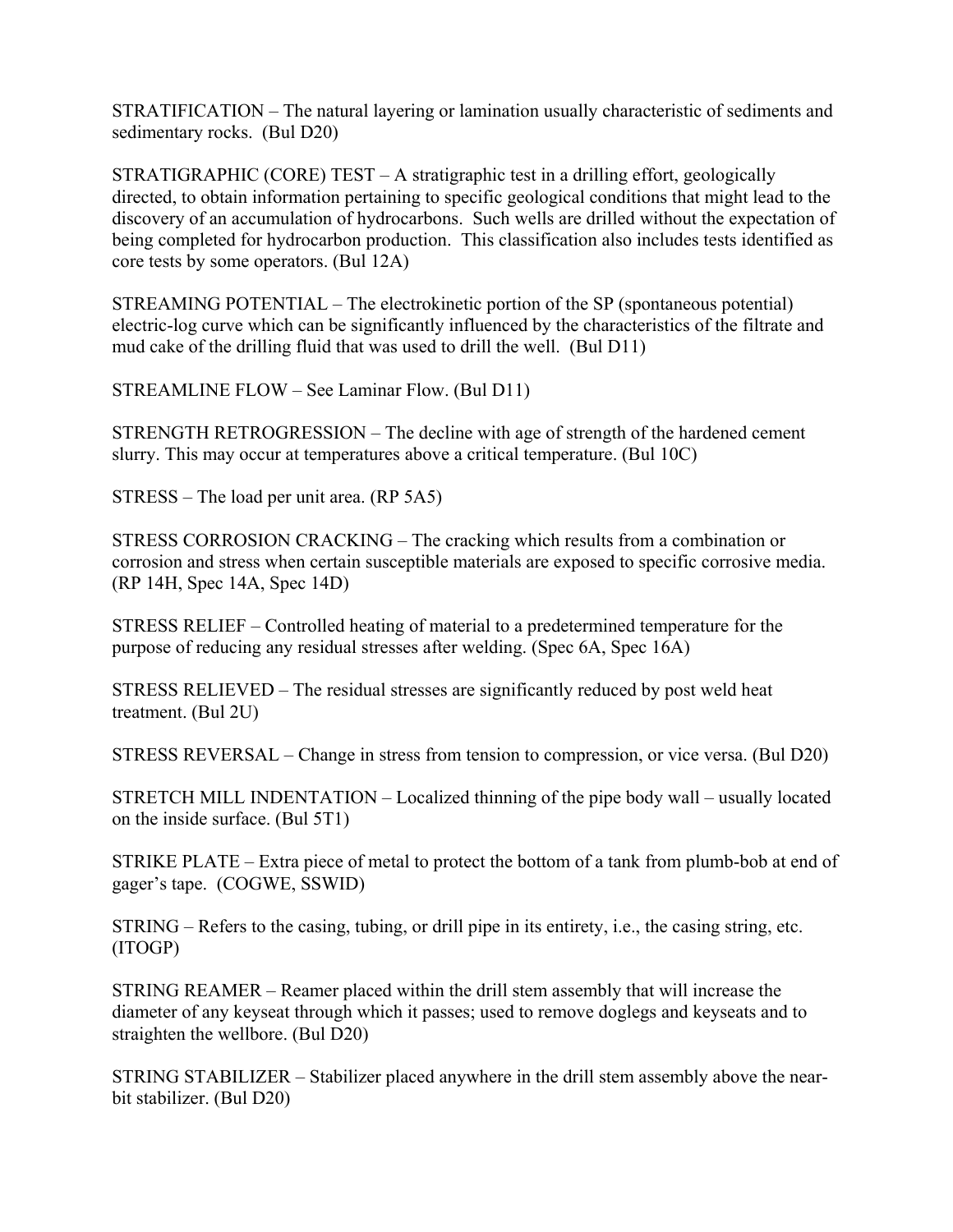STRINGER STIFFENED – A member with longitudinal stiffeners. (Bul 2U)

STRIP A WELL – To pull rods and tubing from a well at the same time. Tubing must be "stripped" over the rods a joint at a time. (ITOGP)

STRIP CHART – In lieu of the circular chart for recording gas flow through an office meter, strip charts are sometimes used. (ITOGP)

STRIPPER – A well nearing depletion that produces a very small amount of oil or gas. (ITOGP)

STRIPPER – A device with an elastomer packing element that is used to effect a seal in the annulus. This device is used primarily to run or pull tubulars under low or moderate well pressure. (RP 57)

STRIPPING – Pulling or running pipe under pressure through a resilient sealing element. (RP 54, RP 57)

STROKE – (See Related Term: Amplitude.) The distance between the extremities of motion; viz., the diameter of a circular motion. (Bul 13C)

STRUCTURAL COMPETENCE – The ability of the machine and its components to withstand the stress imposed by applied loads. (Spec 2C)

STRUCTURAL STEEL PIPE – A cylindrical tubular member formed from plate steel with longitudinal and circumferential butt-welded seams and having a uniform wall thickness. (Spec 2B)

STRUCTURE – An underground geological feature capable of forming a reservoir for oil and gas. (ITOGP)

STUCK – A condition whereby the drill pipe, casing, or other devices inadvertently become lodged in the hole. May occur while drilling is in progress, while casing is being run in the hole, or while the drill pipe is being hoisted. Frequently a fishing job results. (Bul D11)

STUCK PIPE – Refers to pipe or tubing inadvertently stuck in the hole. (ITOGP)

STUCK PIPE – A condition in which the pipe sticks or hangs and cannot be moved. (RP 54)

STUDDED CONNECTIONS – Connections in which thread-anchored studs are screwed into tapped holes. (Spec 16A)

STUDDED-FLANGE CONNECTIONS – Flanged end and outlet connections in which thread anchored studs screwed into tapped holes replace the holes for bolt studs. (Spec 6A)

STUFFING BOX – A packing gland; a chamber or "box" to hold packing material around a moving pump rod, valve stem or wireline to prevent the escape of gas or liquid. (ITOGP)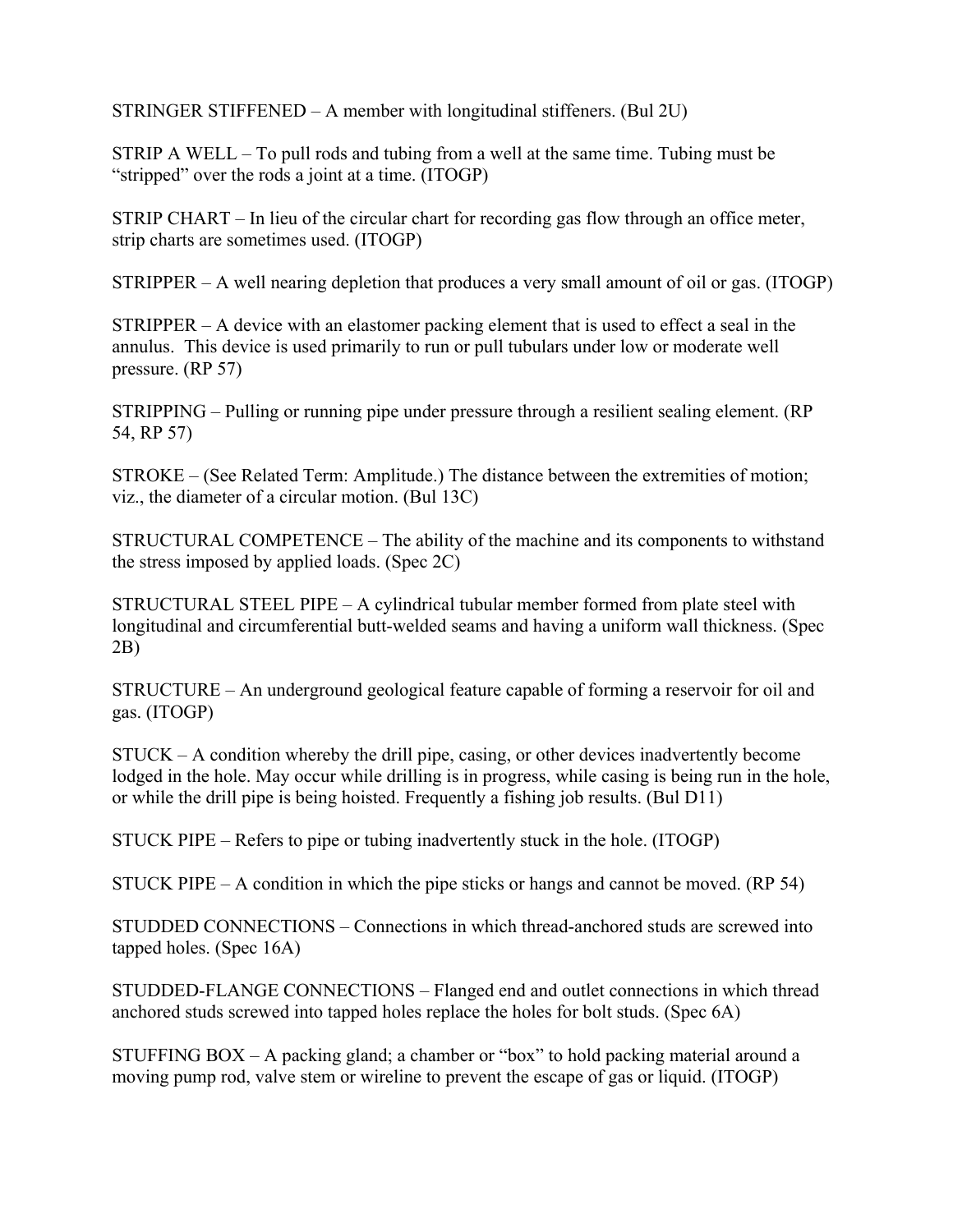STUFFING BOX – A packing gland that may be adjusted to allow a wireline or polished rod to operate through it while containing well pressure and well fluids. (WLOP)

S-TYPE WELL (S-SHAPED WELL) – Well drilled with a vertical portion, a deviated portion, and a return toward the vertical. (Bul D20)

 $SUB - A$  short length of tubing containing a special tool to be used downhole; a short pipe adaptor. (ITOGP)

SUBMERGED-ARC WELDED PIPE – Pipe having one longitudinal seam formed by automatic submerged-arc welding. At least one pass shall be made on the inside and at least one pass on the outside. (Spec 5L)

SUBMERGED ZONE – The part of the structure below the splash zone. (Bul 2N)

SUBSEA DIVERTER - A piping manifold positioned at the top of the drilling riser to divert formation gas and liquid to an acceptable discharge point, preventing flow to working areas. (RP 2T)

SUBSEA MANIFOLD – The subsea well template may incorporate a subsea manifold when wells are completed with subsea trees. Here, production fluid is conveyed from the trees via pipes on the template to a subsea manifold at the base of a production riser. Production fluid may be commingled at the manifold if the number of subsea wells exceeds the number of production risers available. (RP 2T)

SUBSEA TREE – A subsea tree is a Christmas tree, wet or dry, placed below the ocean surface. (RP 6G)

SUBSEA WELL TEMPLATE  $- A$  structural frame which provides location and anchor points for the subsea wellheads, riser systems, and guidance systems. (RP 2T)

SUBSTRUCTURE – Structure on which the derrick and engines sit. May provide space for wellhead and well control equipment. (RP 54)

SUBSURFACE CONTROLLED SUBSURFACE SAFETY VALVE (SSCSV) – A SSSV actuated by the pressure characteristics of the well. (RP 14C)

SUBSURFACE DISCONTINUITY OR IMPERFECTION – Any discontinuity that does not open onto the surface (either ID or OD). (RP 5A5)

SUBSURFACE EQUIPMENT – Equipment put into a well to perform an operation below the wellhead. (WLOP)

SUBSURFACE SAFETY VALVE (STORM CHOKE) – A safety device installed in the well's tubing below the surface to automatically shut the well in when predetermined flow rate, pressure, or other conditions are reached. (ITOGP)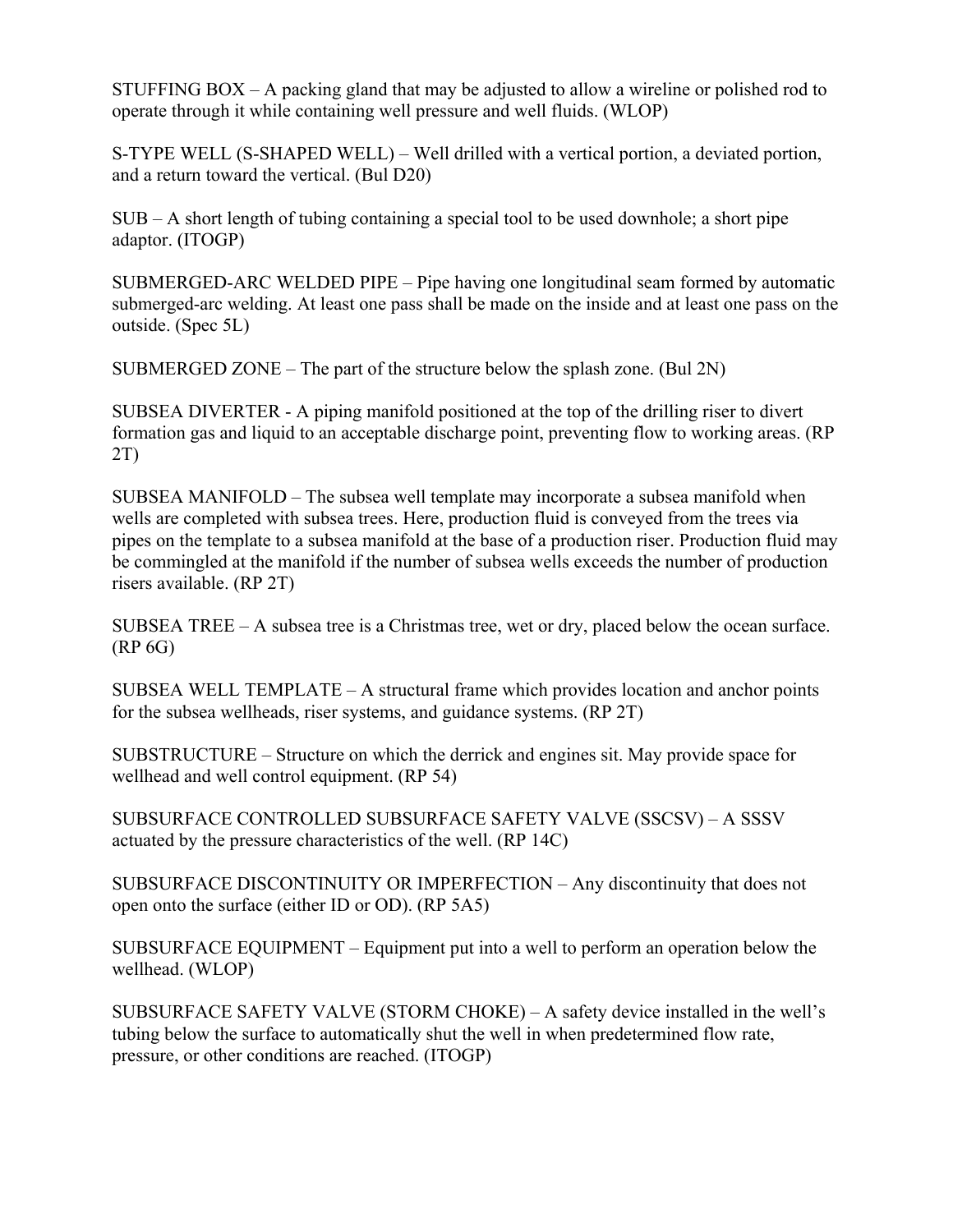SUBSURFACE SAFETY VALVE – A device installed in the production tubing in a well below the wellhead and designed to prevent uncontrolled well flow when actuated. These devices can be installed and retrieved by wireline (wireline retrievable) and pump down methods or be an integral part of the tubing string (tubing retrievable). (RP 57)

SUBSURFACE SAFETY VALVE (SSSV) – A device installed in a well below the wellhead with the design function to prevent uncontrolled well flow when actuated. (PR 14C)

SULFATE RESISTANCE – The ability of a cement to resist deterioration in the presence of sulfate ions. (Bul 10C)

SULFIDE STRESS CRACKING – The stress corrosion cracking of high strength steels which results when the corrosive media contains hydrogen sulfide  $(H_2S)$ . Spec 14A)

SULFIDE STRESS CRACKING – The stress corrosion cracking of susceptible materials which occurs when exposed to wellstreams containing Hydrogen Sulfide  $(H<sub>2</sub>S)$  in high enough concentrations. (RP 14H, Spec 14D)

SULFIDE STRESS CRACKING – Cracking of metallic materials due to exposure to hydrogen sulfide containing fluids. (Spec 6A)

SULFIDE STRESS CRACKING SERVICE – Process streams which contain water or brine and hydrogen sulfide (H2S) in concentrations high enough to induce stress corrosion cracking of susceptible materials. (RP14E)

SULFUR DIOXIDE – A toxic product of combustion of hydrogen sulfide bearing fluids in operations such as well flaring or well ignition. This gas is slightly heavier than air. Inhalation at certain concentrations can lead to injury or death. (RP 49)

SUMMARY OF OCCUPATIONAL INJURIES AND ILLNESSES – Annual report form used to submit experience to the National Safety Council for inclusion in the annual evaluation of incidence rates and the annual industry rates series of reports to the National Safety Council. (Bul T5)

SUN-RESISTANT – Ability to withstand exposure to direct sunlight as defined by UL Std. 62, Safety Standard for Flexible Cord and Fixture Wire. (RP 14F)

SUPERSATURATION – A solution containing a higher concentration of a solute in a solvent than would normally correspond to its solubility at a given temperature. (Bul 10C)

SUPERSATURATION – If a solution contains a higher concentration of a solute in a solvent than would normally correspond to its solubility at a given temperature, this constitutes sueprsaturation. This is an unstable condition, as the excess solute separates when the solution is seeded by introducing a crystal of the solute. The term "supersaturation" is frequently used erroneously for hot salt drilling fluids. (Bul D11)

SUPERVISOR – Person who has been given the control, direction, or supervision of work performed by one or more employees. (RP 54)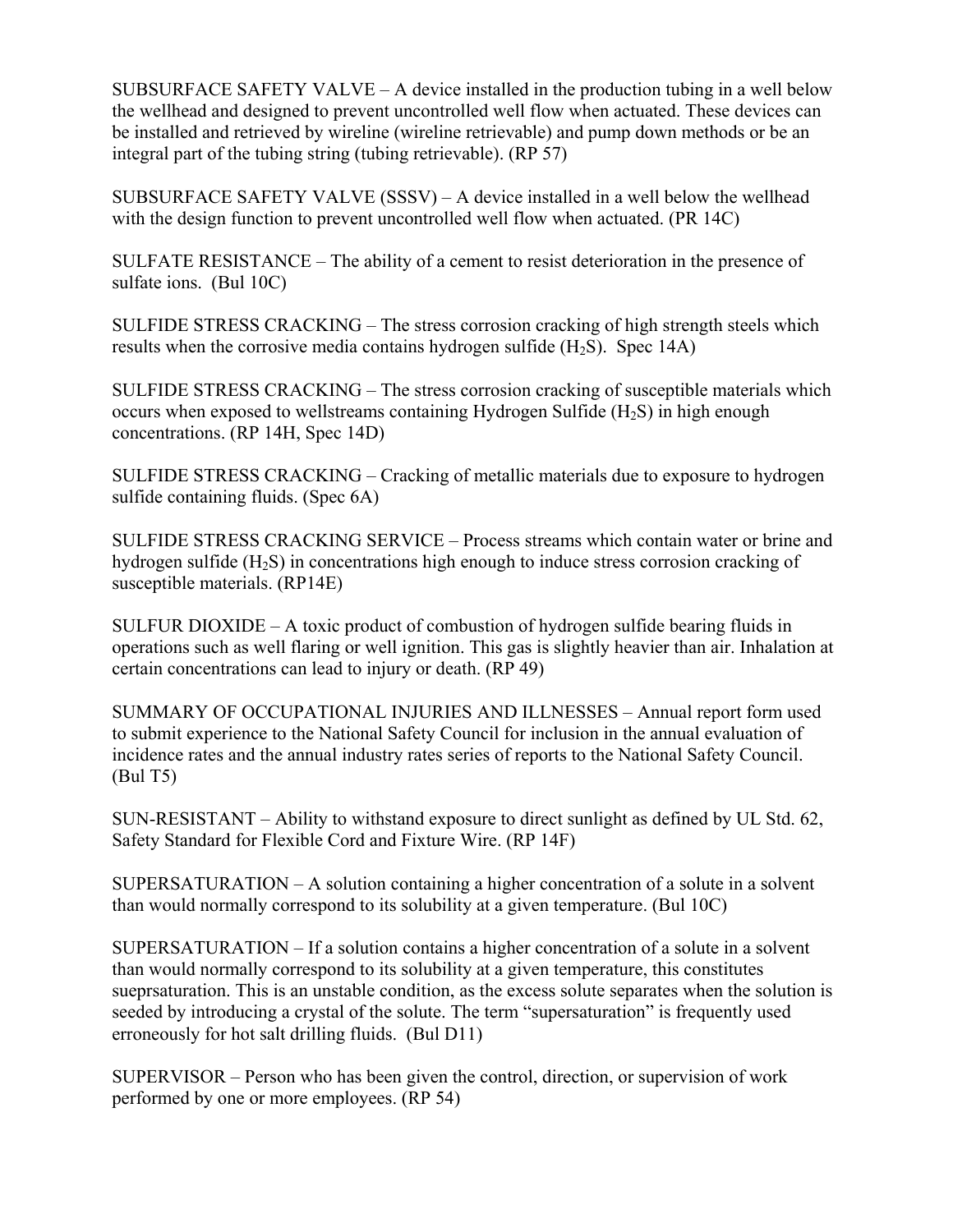SUPPLIER – The manufacturer and/or distributor of the coating material and their authorized qualified technician. (RP 5L2)

SUPPLIER – Any individual or organization who furnishes materials, products, or services to the manufacturer. (Spec Q1)

SUPPORT BAR – Member of the screening surface support frame that forms the crown of the deck. Also knows as bar rail, bridge rail, bucker-up bar, or longitudinal bar. (Bul 13C)

SUPPORT FRAME – A vibrating frame component which supports the screening surface. (Bul 13C)

SUPPORT RUBBER – Resilient member covering the support bar. (Bul 13C)

SURFACE-ACTIVE MATERIALS – See Surfactant. (Bul 10C, Bul D11)

SURFACE CASING – The shallowest casing string required to protect fresh water zones, to provide sufficient pressure control during drilling operations, and to support the wellhead. It is not to be confused with a drilling conductor pipe nor with a large caisson in an offshore area which enclosed several separate and unique surface casings at the surface. (Bul 12A)

SURFACE CASING – The first string of casing to be set in a well. Its principal purpose is to protect fresh water sands. (ITOGP)

SURFACE CASING – Outside and first casing string installed in the wellbore, except for drive pipe or conductor pipe, to seal off surface sands and provide blowout protection and prevent loss of circulation while drilling deeper. (RP 54)

SURFACE CONTOURS – Lines of equal elevation drawn on a surface map, resulting in a topographic map. (SSWID)

SURFACE CONTROL SYSTEM – The surface equipment including manifolding, sensors, and power source to control the SCSSV. (RP 14B)

SURFACE CONTROLLED SUBSURFACE SAFETY VALVE (SCSSV) – A SSSV controlled from the surface by hydraulic, electric, mechanical or other means. (RP 14C)

SURFACE DISTANCE – The surface projection of metal path distance. (RP 2X)

SURFACE EQUIPMENT – Equipment used above ground level. (WLOP)

SURFACE PIPE – See Pipe. (Bul 10C)

SURFACE PRESSURE – Pressure measured at the wellhead. (WLOP)

SURFACE SAFETY VALVE (SSV) – An automatic wellhead valve assembly which will close upon loss of power supply. (RP 14C)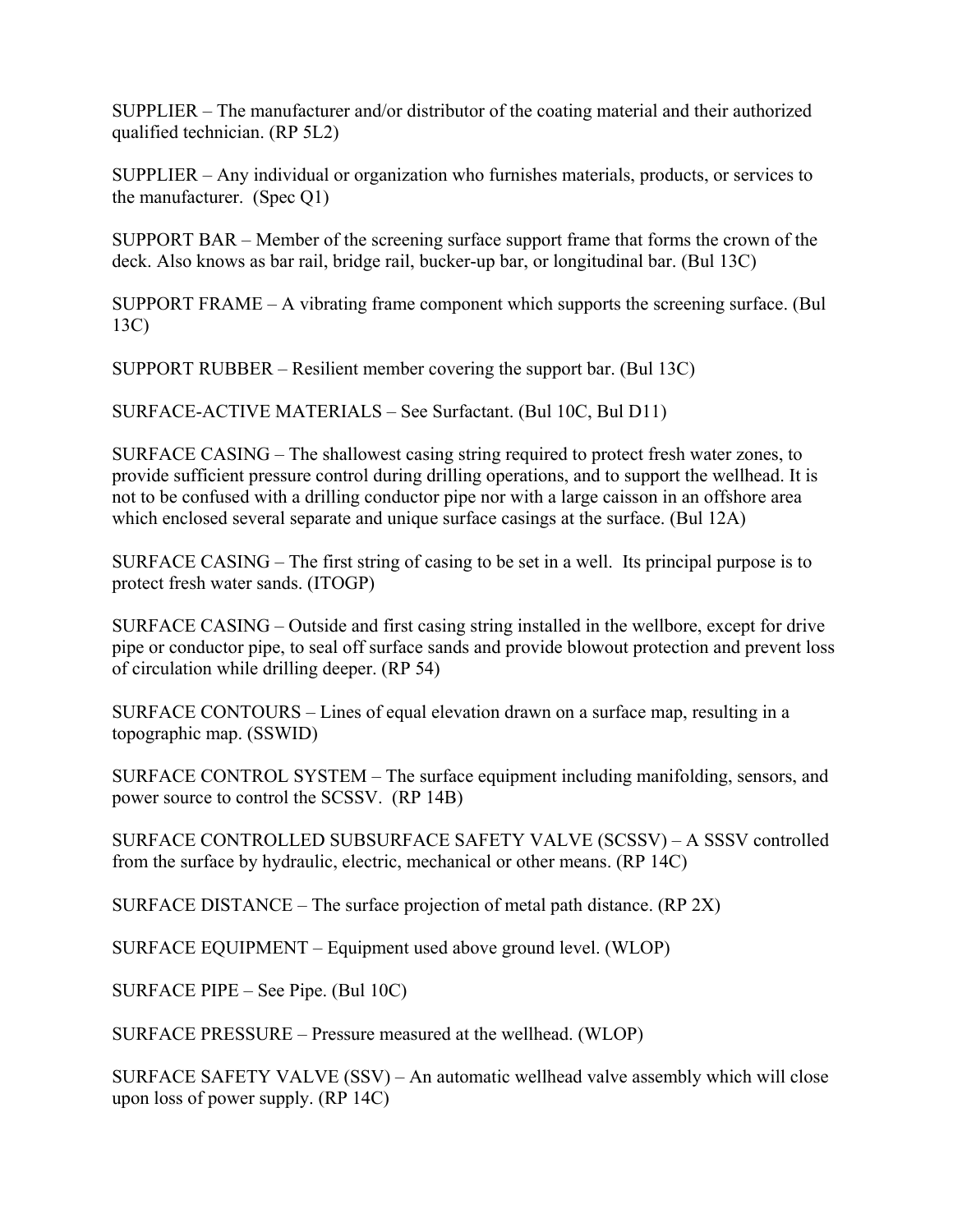SURFACE SAFETY VALVE (SSV) – An automatic wellhead valve which will close upon loss of power supply. When used in this specification it includes SSV valve, SSV actuator, and heat sensitive lockopen device. (RP 14B, RP 14H, Spec 14D)

SURFACE SAFETY VALVE – A Christmas tree valve and actuator assembly designed to prevent uncontrolled well flow when actuated. (RP 57)

SURFACE SAFETY VALVE – A device mounted in the wellhead assembly that serves to stop the flow of fluids from the well should damage occur downstream of the well. (WLOP)

SURFACE SPEED – Velocity of transducer shoe over the surface of the pipe. (RP 5A5)

SURFACE TENSION – Generally, the force acting within the interface between a liquid and its own vapor which tends to maintain the area of the surface at a minimum and is expressed in dynes per centimeter. (Bul 10C)

SURFACE TENSION – Generally, the force acting within the interface between a liquid and its own vapor which tends to maintain the area of the surface at a minimum and is expressed in dynes per centimeter Since the surface tension of a liquid is approximately equal to the interfacial tension between the liquid and air, it is common practice to refer to values measured against air as surface tension, and to use the term "interfacial tension" for measurements at an interface between two liquids, or a liquid and a solid. (Bul D11)

SURFACE TREES – A combination of valves which may be placed on the top of production risers to control pressure and divert flow. (RP 2T)

SURFACTANT – A material which tends to concentrate at an interface and lower interfacial tension. (Bul 10C)

SURFACTANT – A surface-active agent that tends to concentrate at an interface. Such agents lower the surface tension of water and aid in emulsifying oil and dispersing materials in water. Used in drilling fluids to control the degree of emulsification, aggregation, dispersion, interfacial tension, foaming, defoaming, etc. (Bul D11)

SURFACTANT – A material which tends to concentrate at an interface. Used in drilling fluids to control the degree of emulsification, aggregation, dispersion, interfacial tension, foaming, defoaming, wetting, etc. (Bul D11)

SURFACTANT – A substance that affects the properties of the surface of a liquid or solid by concentrating in the surface layer. Surfactants are useful in that they can ensure that the surface of one substance or object is put on contact with the surface of another substance. A soap or detergent (SSWID)

SURFACTANT MUD – A drilling fluid which contains a surfactant. (Bul 10C)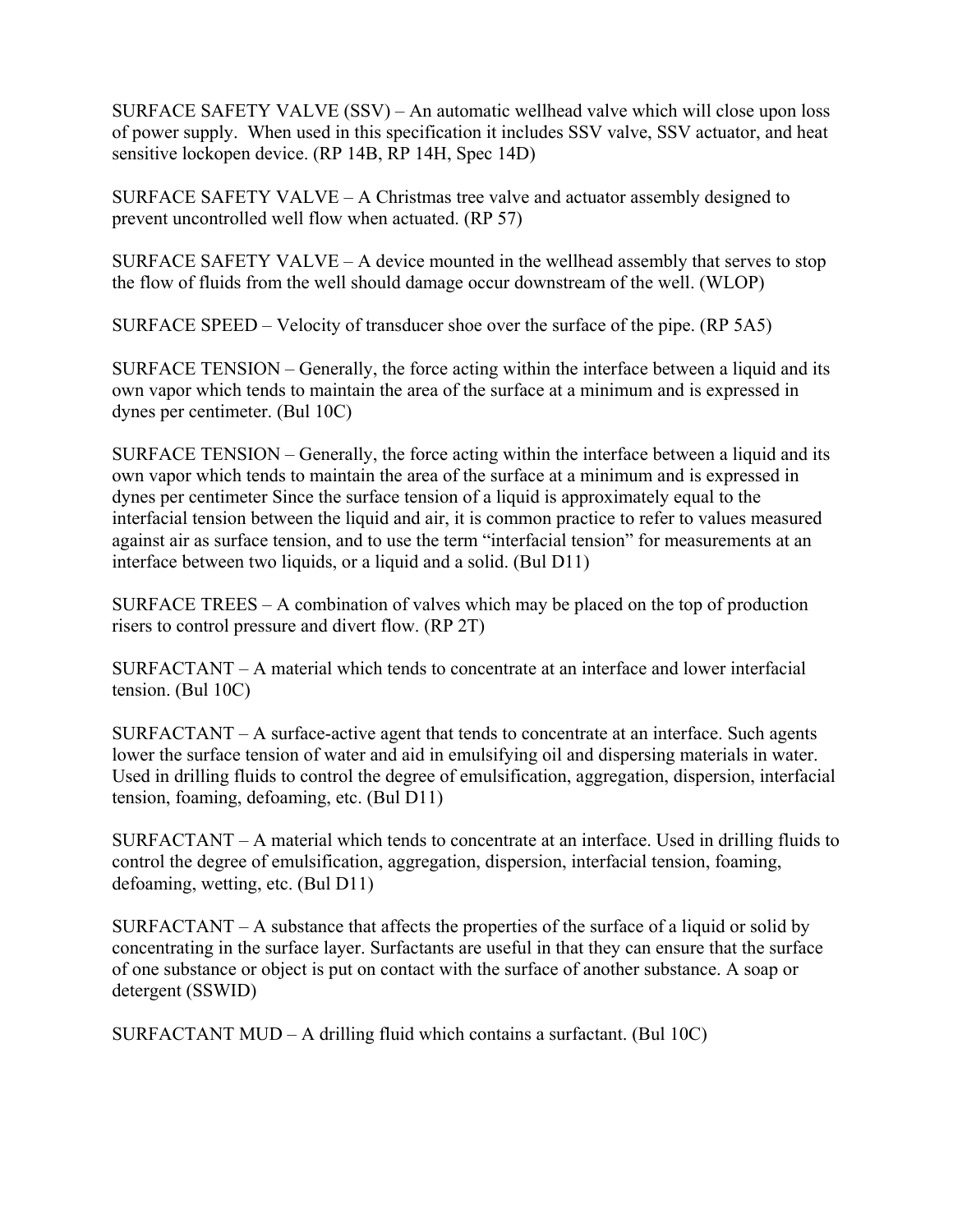SURFACTANT MUD – A drilling fluid which contains a surfactant. Usually refers to a drilling fluid containing surfactant material to effect control over degree of aggregation and dispersion or emulsification. (Bul D11)

SURGE – Horizontal motion of the platform in the plant north-south direction. (RP 2T)

SURGE LOSS – The flux of fluids and solids which occurs in the initial stages of any filtration before pore openings are bridged and a filter cake is formed. Also called "spurt loss." (Bul D11)

SURGE TANK – A vessel on a flow line whose function is to receive and cushion sudden rises or surges in the stream of liquid. (ITOGP)

SURVEILLANCE SYSTEM – A monitoring system to determine environmental quality. Surveillance systems are established to monitor all aspects of progress toward attainment of environmental standards and to identify potential episodes of high pollutant concentrations in time to take preventive action. (Bul D11)

SURVEY – An evaluation of the radiation levels incident to the presence and use of radioactive materials. (RP 5A5)

SURVEY – A documented investigation, including examination of objective evidence conducted by API to verify that a manufacturer is in conformance with the provisions of the API license agreement. (Spec Q1)

SURVEY CALCULATION METHODS – Refer to Wellbore Survey Calculation Methods. (Bul D20)

SURVEY DATA SHEET – Commonly called the calculation sheet. A paper form on which to tabulate the data and results of calculations of a wellborn survey. (Bul D20)

SURVEY INSTRUMENT – An instrument used to measure inclination of the wellbore and the direction of the inclination from a position within the wellbore. (Bul D20)

SURVEY METER – A portable instrument which measures dose rate of exposure of radiation intensity. (RP 5A5)

SURVEYING FREQUENCY – Refers to the number feet between survey records. (Bul D20)

SUSPENDED SOLIDS (SS) – Small particles of solid pollutants that contribute to turbidity and that resist separation by conventional means. The examination of suspended solids and the BOD test constitute the two main determinations for water quality performed at waste-water facilities. (Bul D11)

SUSPENSOID – A mixture consisting of finely divided colloidal particles floating in a liquid. The particles are so small that they do not settle but are kept in motion by the moving molecules of the liquid (Brownian movement). (Bul D11)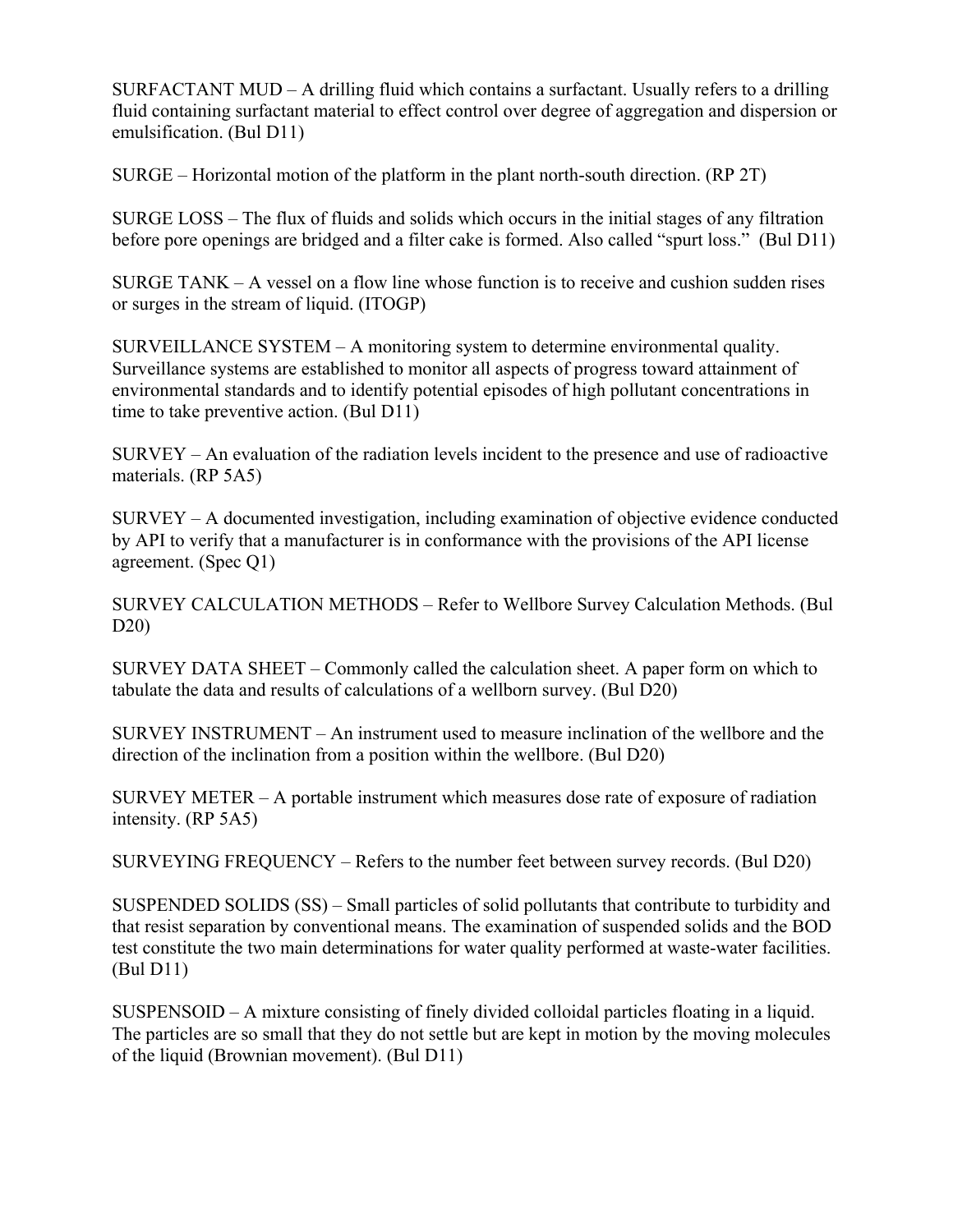SWAB – A rubber-faced device, which closely fits the inside of tubing, that is pulled through the tubing to lift fluid from the well. Also to pull such a device through the tubing. (ITOGP)

SWAB – n. A rubber-faced, hollow cylinder mounted on a hollow mandrel with a pin joint on the upper end to connect to the swab line. A check valve installed on the lower end of the swab and opening upward may be used to unload a well (remove fluids) when the well ceases to flow. (WLOP)

SWAB – v. To operate a swab on a wire line to bring well fluids to the surface when the well does not flow naturally. This is a temporary operation to determine whether or not the well will flow. If the well does not flow after being swabbed, it is necessary to install a pump or other permanent lifting device to bring oil to the surface. (WLOP)

SWAB VALVE – The uppermost valve in vertical line on the Christmas tree, always above the flow-wing valve. (RP 57)

SWABBING – When pipe is withdrawn from the hole in a viscous drilling fluid or if the bit is balled, a suction is created. (Bul D11)

SWABBING – Operation of a SWAB on a wire line (SWAB LINE) to bring well fluids to the surface when the well does not flow naturally. This is a temporary operation to determine whether or not the well can be made to flow or if artificial lift is needed. (ITOGP)

SWABBING – The lowering of the hydrostatic pressure in the hole due to upward movement of pipe and/or tools. (RP 53)

SWABBING – Planned lifting of well fluids to the surface using a piston-like device installed on a wireline. Swabbing may inadvertently occur due to piston action as pipe or assemblies are pulled from the well. (RP 54)

SWAGE – A Tool for straightening damaged or collapsed tubing in a well. (WLOP)

SWAGE NIPPLE – A pipe fitting having external threads of one size on one end and a different size on the other end. (WLOP)

SWAY – Horizontal motion of the platform in the plant east-west direction. (RP 2T)

SWEEP – The uniform and repeated movement of an electron beam across the CRT. (RP 2X)

SWEET – Said of oil or gas when it contains no sour impurities. (ITOGP)

"S" WELLBORE – Refers to S-type Well. (Bul D20)

SWELLING – See Hydration. (Bul D11)

SWING – Rotation of the upperstructure for movement of loads in a horizontal direction about the axis of rotation. (Spec 2C)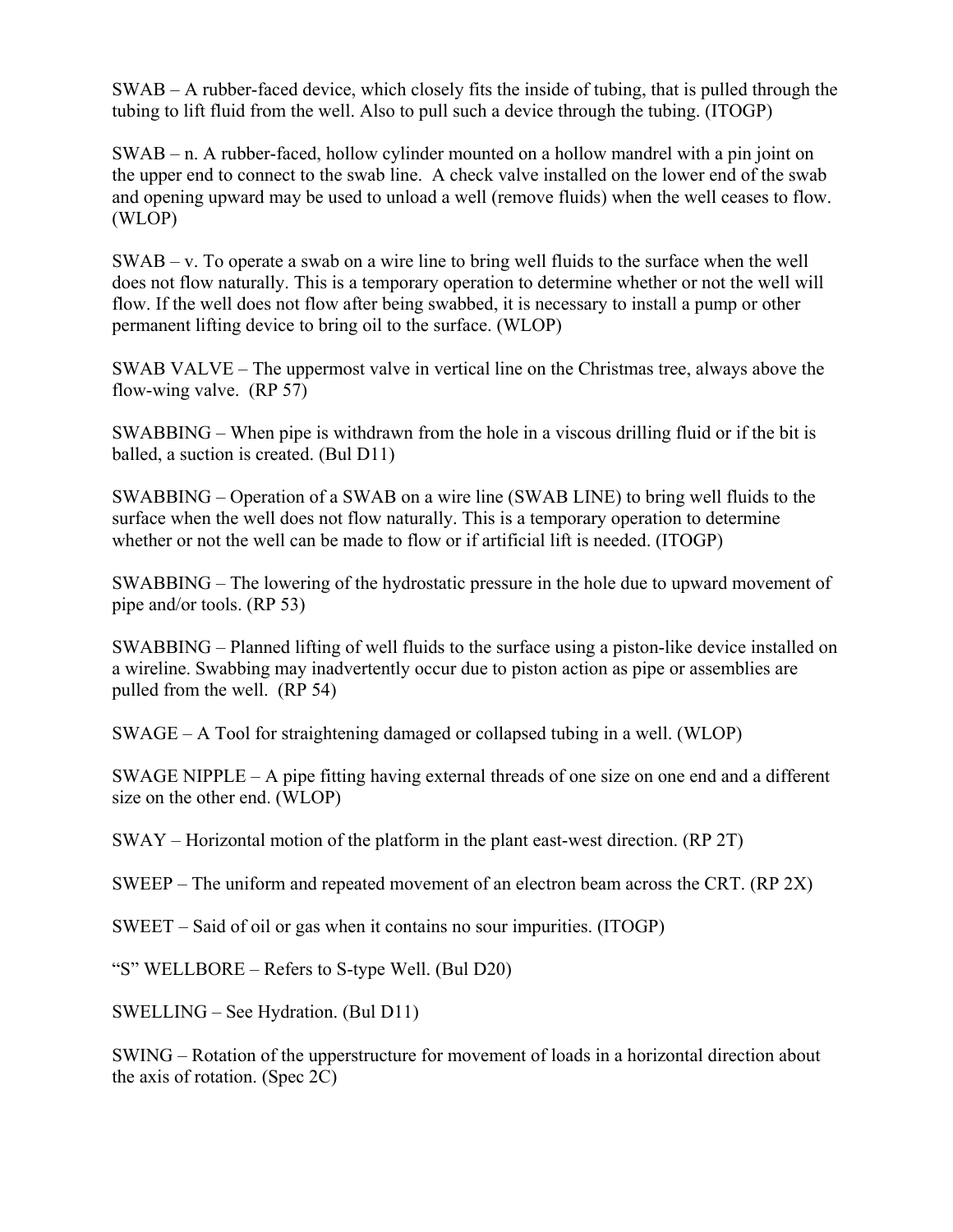SWING BEARING – A combination of rings with balls or rollers capable of sustaining radial, axial, and moment loads of the revolving upperstructure with boom and load. (Spec 2C)

SWING CHECK – A type of check valve. (ITOGP)

SWING CIRCLE – See Swing Bearing and Roller Path. (Spec 2C)

SWING GEAR (ALSO KNOWN AS RING GEAR OR BULL GEAR) – External or internal gear with which swing pinion on revolving upperstructure meshes to provide swing motion. (Spec 2C)

SWING MECHANISM – The machinery involved in providing dual directional rotation of the revolving upperstructure. (Spec 2C)

SWINGING SQUARE – A square drill collar located between two round drill collars. (Bul D20)

SWINGLINE – A vertically suspended rope knotted on the lower end to provide hand grips, hung above the boat landing on an offshore platform, and used to facilitate safe personnel transfer between boat and platform and vice versa. (RP 54)

SWIVEL – Device at top of the drill stem which permits simultaneous circulation and rotation. (RP54)

SWIVEL – A load carrying member with thrust bearings to permit rotation under load in a plane perpendicular to the direction of the load. (Spec 2C)

SWIVELING – The rotation of the load attachment portion (hook or shackle) or a load block (lower) or hook assembly about its axis of suspension in relation to the load lines(s). (Spec 2C)

SYNERESIS – The separation of liquid from a gel caused by contraction. (Bul 10C)

SYNERGISM – The cooperative action of separate substances so that the total effect is greater than the sum of the effects of the substances acting independently. See Synergism in Section 1. (Bul D11)

SYNERGISM, SYNERGISTIC PROPERTIES – An effect obtained when two or more products are used simultaneously to obtain a certain result. Rather than the results of each product being additive to the other, the result is a multiple of the effects. (Bul 10C)

SYNERGISM, SYNERGISTIC PROPERTIES – Term describing an effect obtained when two or more products are used simultaneously to obtain a certain result. Rather than the results of each product being additive to the other, the result is a multiple of the effects. See Synergism in Section 2. (Bul D11)

SYSTEM, EMERGENCY GAS RELIEF – A system for discharging gas by manual actuation or by an automatic pressure relief valve from a pressurized system to the atmosphere for the purpose of relieving an abnormally high pressure. (RP 2G)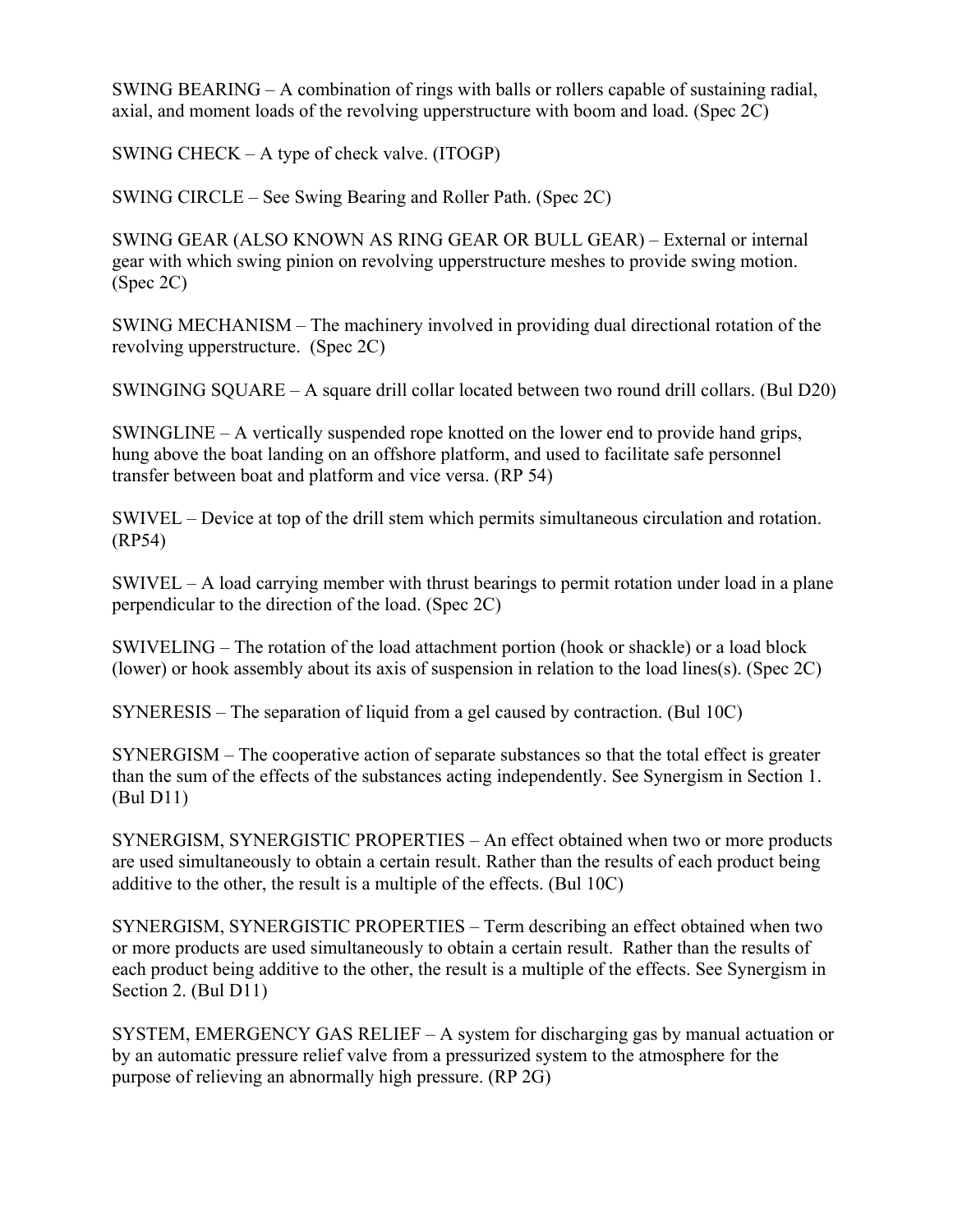SYSTEM, FLARE – A system for discharging gas through a control valve from a pressurized system to the atmosphere during normal operations. This discharge may be either continuous or intermittent, and may or may not be ignited. (RP 2G)

SYMMETRICAL – Of the same size and shape, repetition of data or a series of data where one series of events is the same as the immediately preceding series over same period of time. (WT)

-T-

TACKLE-HOIST – Assembly of ropes and sheaves arranged for pulling. (Spec 2C)

TAIL CHAIN – The short length of chain, with a hook attached, on the end of a winch line. (ITOGP)

TAIL GAS (RESIDUE GAS) – Gas from a processing unit after extraction of liquids. (ITOGP)

TAIL OUT RODS – To pull the bottom end of a sucker rod away from a well when laying rods down. (ITOGP)

TAIL PIPE – Pipe run in a well below a packer. (ITOGP)

TAIL PLUG – The plug in the end of a gas lift valve which is the final seal on the dome. (GL)

TAIL SWING – Clearance distance from center of rotation to maximum rear extension of revolving upperstructure. Also called Rear End Radius. (Spec 2C)

TAKE A STRAIN ON – To begin to pull on a load. (ITOGP)

TALLY – To measure and record the length of pipe or tubing. (ITOGP)

TALLY – The overall length of the pipe and connections measured in 1/100 of a foot. This dimension is commonly used when purchasing casing and tubing. At the well site commonly a "makeup" tally is made measuring from the last scratch on the pin end to the far end of the coupling or box. (RP 5A5)

T & C – Acronym for threaded and coupled. (RP 5A5)

TANDEM SQUARES – Two or more square drill collars adjacent in a bottom-hole assembly. (Bul D20)

TANDEM STABILIZERS – Refers to the use of two or more stabilizers at one position in a bottom-hole assembly. (Bul D20)

TANGENTIAL METHOD – Uses only the inclination and direction angles measured at the lower end of the course length. The wellbore path is assumed to be tangent to these angles throughout the course. This method is not recommended. (Bul D20)

TANK BATTERY – See Battery. (ITOGP)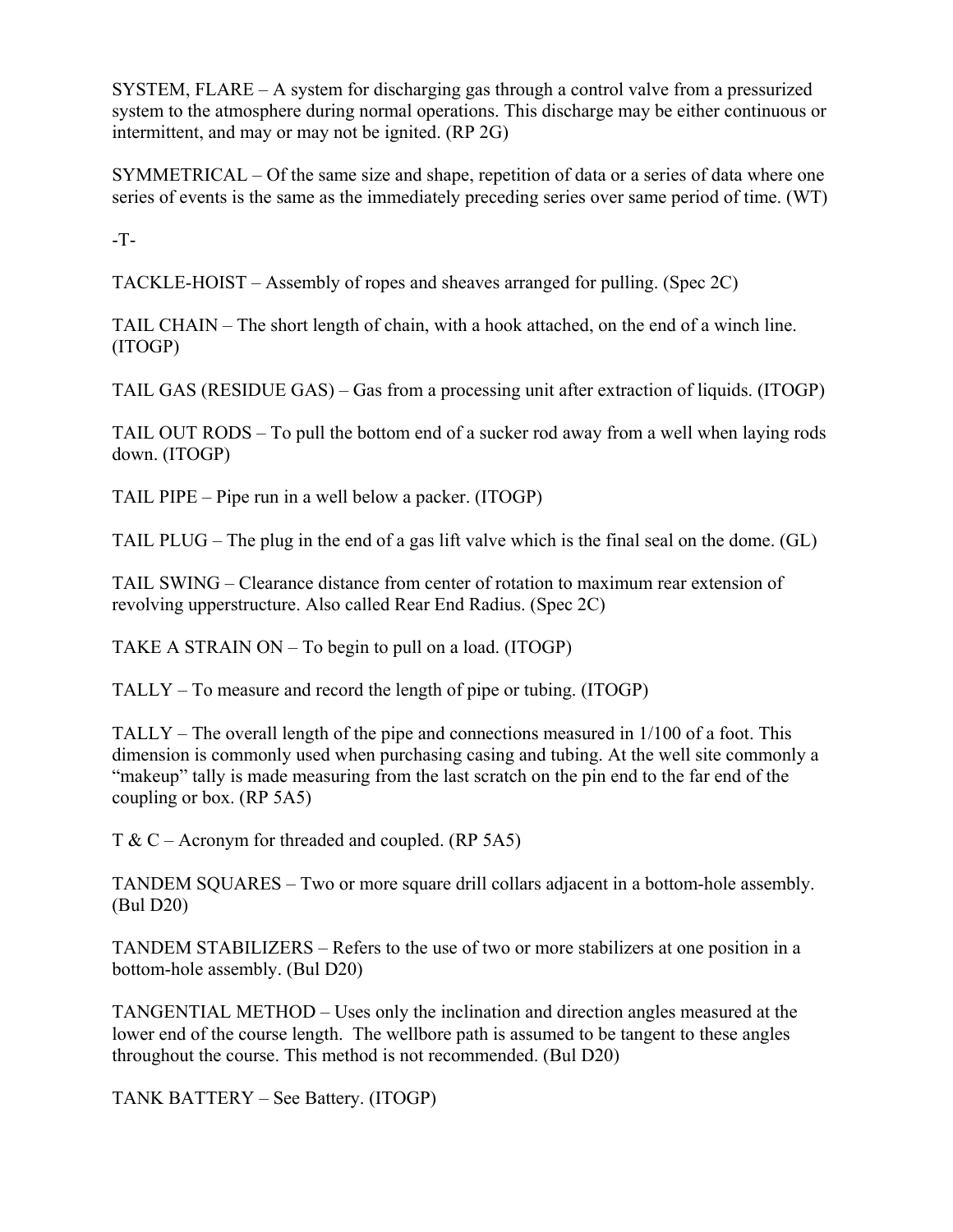TANK DIKE – See Fire Wall. (ITOGP)

TANK TABLE – A table giving the barrels of fluid contained in a storage tank corresponding to the linear measurement on a gage line. See Strapping. (ITOGP)

TANK TABLES – A tabulation of total tank contents from bottom to top, usually in barrels for oil field use. Normally shown for each 1/8 inch increase in liquid depth. (WT)

TANNIC ACID – The active ingredient of quebracho and other organic tannins. (Bul 10C)

TANNIC ACID – The active ingredient of quebracho and other quebracho substitutes such as mangrove bark, chestnut extract, hemlock, etc. (Bul D11)

TAP – A threaded opening in a line or vessel in which a gage or valve may be installed. Also, a notched tool used to cut inside threads. (ITOGP)

TAPER – The change in the pitch diameter of round thread and the change in the root diameter of the buttress thread. (RP 5A5, RP 5B1)

TARGET – A bull plug or blind flange at the end of a tee to prevent erosion at a point where change in flow direction occurs. (RP 53)

TARGET AREA – A defined area at a prescribed vertical depth which is planned to be intersected by the wellbore. (Bul D20)

TARGET POINT – The coordination in space considered to be the preferred point within the target area for the wellbore intersection. The planned point, within the target area, for the wellbore to intersect. (Bul D20)

TATTLETALE – A device on an instrument control panel to indicate the cause of a system shutdown or alarm signal. (ITOGP)

TCG – Time controlled gain circuitry in the instrument which compensates for attenuation losses in the metal. (RP 2X)

TD – Total depth. The maximum depth drilled. (WLOP)

TECHNICIAN – A person capable of performing adequate UT inspections, given clear instructions. (RP 2X)

TEE – A pressure containing fitting with three openings. Two openings opposite one another to form the run portion of the tee, and one opening at  $90^\circ$  to the line of the run. Tees may be threaded, flanged, or studded-flange. (Spec 6A)

TEFC – Totally Enclosed Fan Cooled.

TELEMETRY – A system for the electronic transmission of oil field data. (ITOGP)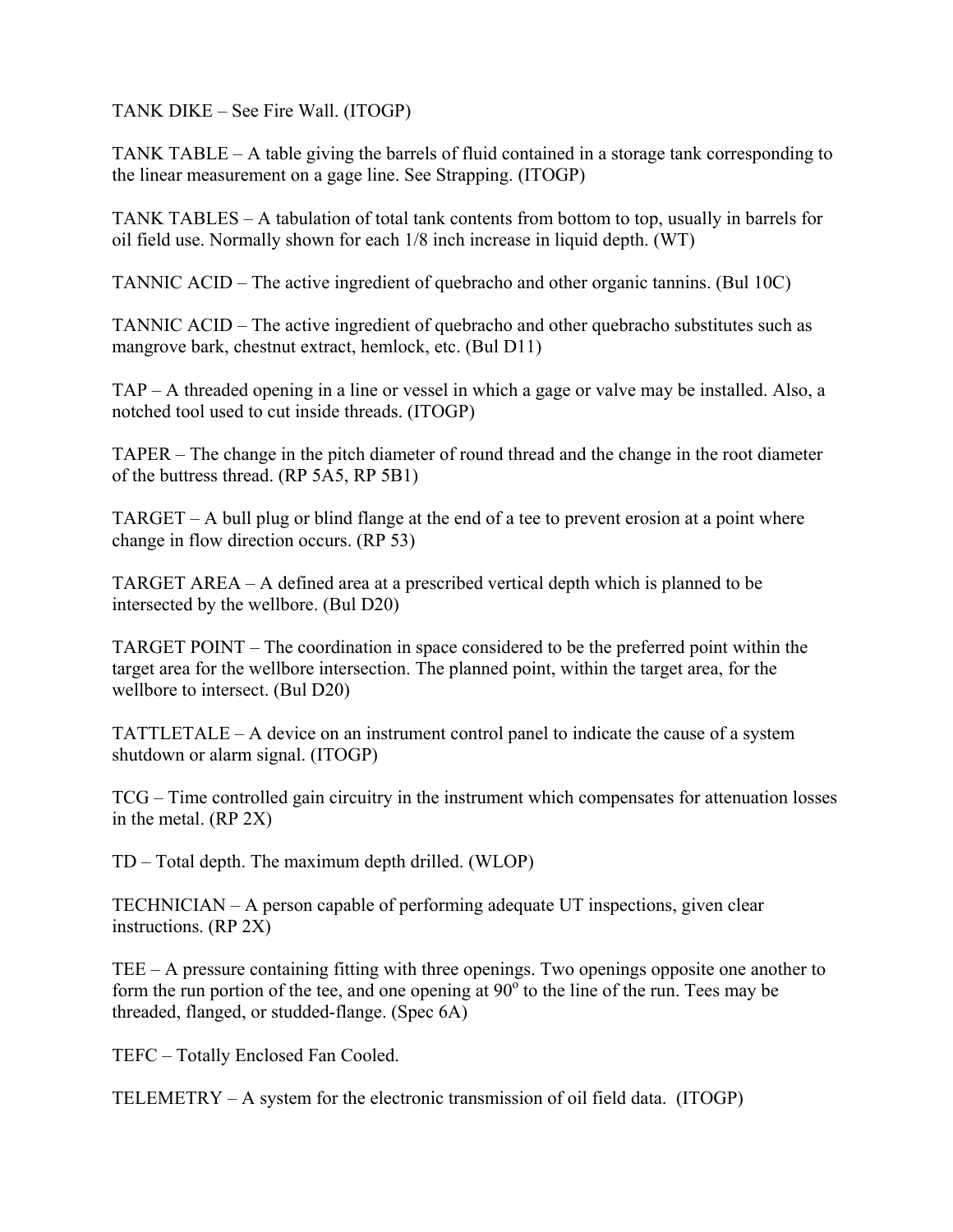TELESCOPIC JOINT – Riser joint designed to permit a change in length of the riser to accommodate platform movements. Sometimes called a slip joint. (RP 2T)

TELESCOPING BOOM – Consists of a base boom from which one or more boom sections are telescoped for additional length. (Spec 2C)

TEMPERATURE – The degree of heat, usually expressed in either U.S. customary units as degrees Fahrenheit ( ${}^{\circ}$ F) or metric equivalent units as degrees Celsius ( ${}^{\circ}$ C).

Casing Cementing Temperature – The temperature of a cement slurry at any point while it is being displaced in a cementing operation.

Circulating Temperature – The temperature of any fluid at any specified depth in a well while it is being circulated.

Squeeze Cementing Temperature – The temperature of any fluid at any specified depth in a well while it is being displaced at the maximum cementing depth in a squeeze cementing operation. Static Temperature – The temperature attained at a specified depth in a well after the well is shut-in long enough to reflect the ambient formation temperature at that depth. (Bul 10C)

TEMPERATURE BOMB – An instrument lowered into a well to record down-hole temperature. (ITOGP)

TEMPERATURE GRADIENT – The rate of change of temperature with displacement in a given direction. As the depth of a well increases, so does the temperature; this phenomenon is known as the temperature gradient. It varies according to geographical location and geological formations encountered. (WLOP)

TEMPERATURE STABILITY – The chemical characteristics of a material which determine its resistance to thermal decomposition (Bul 10C)

TEMPERATURE SURVEY – An operation to determine temperatures at various depths in the hole. Usually a continuous log over a given depth range. (Bul 10C)

TEMPERATURE SURVEY – An operation to determine temperatures at various depths in the hole. This survey is used to find the location of inflows of water into the hole, where doubt exists as to proper cementing of the casing and for other reasons. (Bul D11)

TEMPERATURE SURVEY – An operation to measure and record the temperatures at various depths in the wellborn with the well either producing or shut-in. The temperatures may be measured and recorded at either a self-contained unit run on a solid wireline or a unit run on an electric wireline with an instantaneous recording at the surface. (GL)

TEMPERATURE SURVEY – An operation to determine temperatures at various depths in the wellbore. This survey is used to determine the height of cement behind the casing when there is doubt as to the height, to find the location of water influx into the wellbore, and for other reasons. Wireline equipment may be used. (WLOP)

TENDON – A system of components which form a link between the TLP platform and the subsea foundation for the purpose of mooring the TLP. (RP 2T)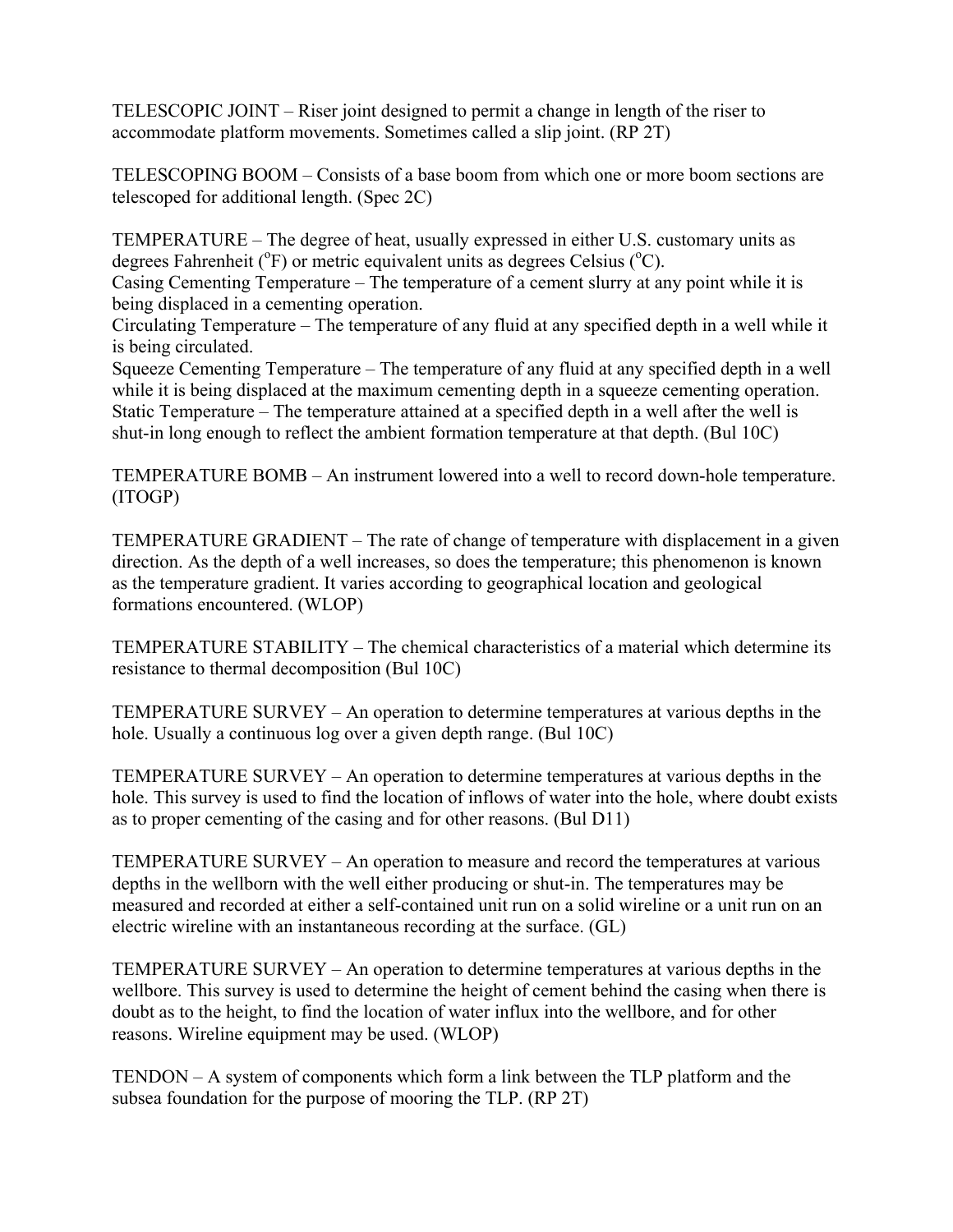TENDON ACCESS TUBE – A conduit within a platform column between the bottom of the column and the tendon top connector through which a tendon passes. (RP 2T)

TENDON CONNECTOR – A device used to connect a tendon to the platform hull (top connector) or to the foundation template (bottom connector). (RP 2T)

TENDON COUPLING – A device which connects one tendon element to another or to a specialty component. (RP 2T)

TENDON ELEMENT – Each of the similar or identical but discrete structural components which, when assembled with the flex elements, top and bottom connectors, and any other special components, comprise a complete tendon. (RP 2T)

TEN-MINUTE GEL – See Gel Strength, 10-min. (Bul D11)

TENSION – Actual tension in the pipe due to its own weight plus the product of the drilling fluid pressure and the cross-sectional area on which the pressure acts. (Bul D20)

TENSION BOLT – Threaded bolt used with tension member. (Bul 13C)

TENSION LEG – The collective group of tendons associated with one column of the platform. (RP 2T)

TENSION MEMBER – A general term for any of a number of devices which engage the edge of the screen surface and pull it taut over the support frame. (Bul 13C)

TENSION PLATE (BOARD) – Type of tension member that is located above the screening surface and closes the gap between the edge of the screen surface and the sideplate. (Bul 13C)

TENSIONER – A device, usually pneumatically or hydraulically powered, used to apply tension to tendons or riser. (RP 2T)

TENSIONER SYSTEM – Tensioner units are used to maintain risers in tension as the platform moves in response to wind, waves and current. Horizontal motions, heave, and setdown of the platform necessitate changes in length of the risers. Tensioners accommodate these movements, as well as relative angular motion between the platform and riser, while maintaining a nearly constant tension on the risers. (RP 2T)

TENSIONING – The stretching of the screening surface within the vibrating frame. (Bul 13C)

TENV – Totally enclosed Nonventilated.

TERMINAL ANGLE – The inclination and direction angles of the lower end of the course. (Bul D20)

TERMINAL ANGLE METHOD – Refer to "Tangential Method." (Bul D20)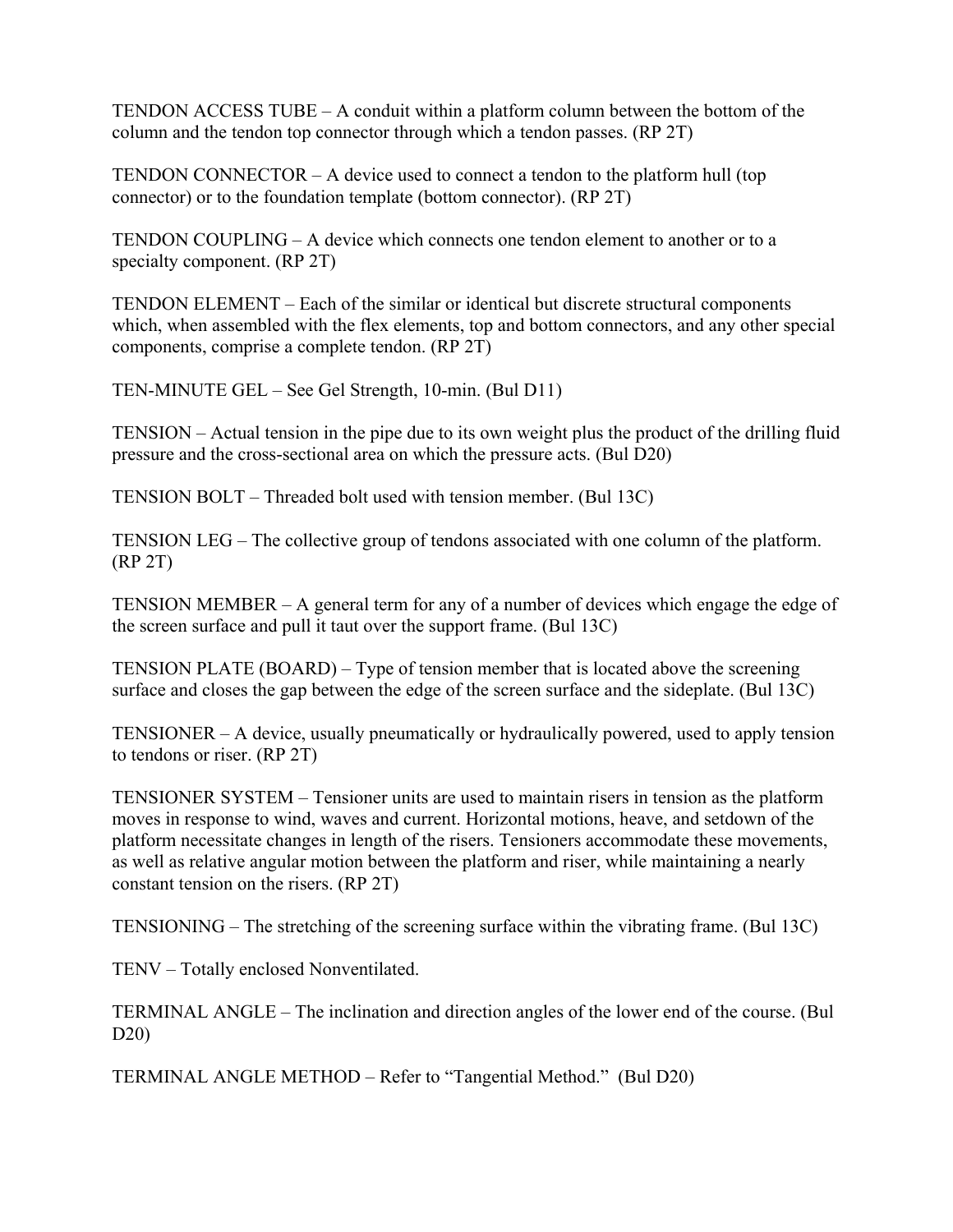TERTIARY TREATMENT – Waste-water treatment, beyond the secondary or biological stage, that includes removal of nutrient such as phosphorous, nitrogen, and a high percentage of suspended solids. Tertiary treatment, also known as advanced waste treatment, produces a highquality effluent. (Bul D11)

TEST AGENCY – Any independent third party which owns or otherwise provides a test facility and administers a testing program recognized by the manufacturers and/or operator as being capable of meeting the SSSV performance test requirements of this specification. (Spec 14A)

TEST AGENCY – Any independent third party which owns or otherwise provides a test facility and administers a testing program recognized by the operator as being capable of meeting the Class 2 SSV/USV Valve Performance Test requirements of API Spec 14D. (RP 14H)

TEST BLOCK – Special precision-made blocks, used as standards to facilitate rapid calibration of an inspection instrument. (RP 5A5)

TEST RACK (TESTER) – An arrangement of gas lift receivers, gages, valving, etc., so that nitrogen gas pressure may be applied to the bellows of a gas lift valve and simultaneously measured to determine the pressure required to open the gas lift valve. (GL)

TEST SURFACE – That surface of a part through which the ultrasonic energy enters or leaves the part.  $(RP 2X)$ 

TEST TANK – A receiving vessel used for temporary measurement and storage of produced liquid during a well test. (WT)

TESTING SIEVE – A cylindrical or tray-like container with a screening surface bottom of standardized apertures. (Bul 13C)

TFL – The abbreviation "TFL" stands for through flowline. (TP 6G)

THEORETICAL PERMEABILITY RATIO – The theoretical permeability ratio  $(k_i/k_0)$  is the ratio of the ideal perforated permeability to the original effective permeability. (RP 43)

THERMAL ANOMALIES – Unusual or abnormal temperature differences. (WT)

THERMAL DECOMPOSITION – The chemical breakdown of a compound or substance by temperature into simple substances or into its constituent elements. Starch thermally decomposes in drilling fluids as the temperature approaches 300 F. (Bul D11)

THERMAL HORSEPOWER (THP) – Btu/min 42.42 (Bul D10)

THERMAL SHIELD – A heat sink and insulator used to prolong the life of heat sensitive instruments used in wellbore surveys. (Bul D20)

THETA ANGLE – The angle that will correct grid north to true north. (Bul D20)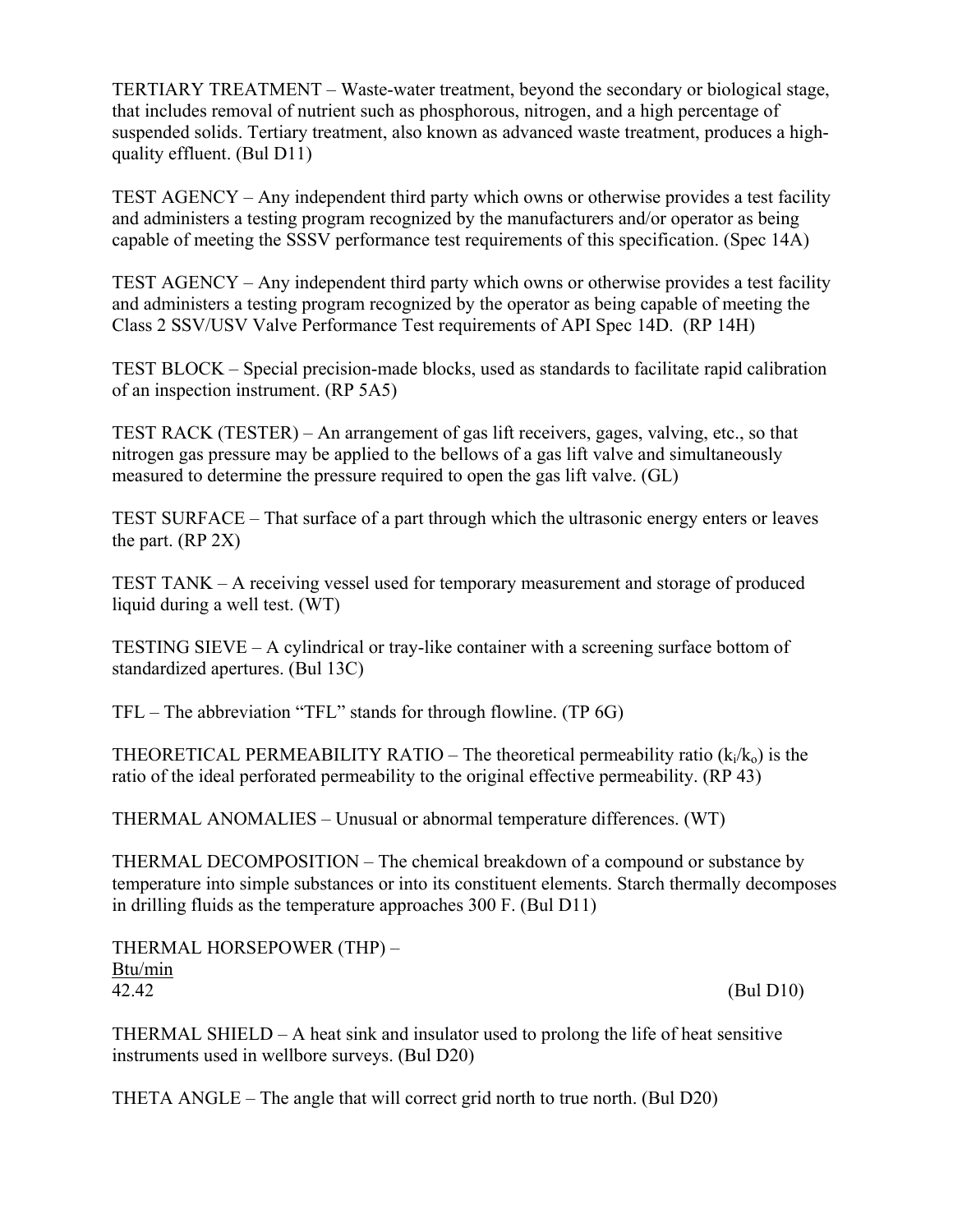THICK THREADS – Threads that have the appearance of being cut off-form. This appearance would have to be substantiated with the use of a thread comparator, lead gauge, and/or depth gauge. (Bul 5T1, RP 5A5)

THICKENING TIME – The time required for a cement slurry of a given composition to reach a consistency of 100 Bearden units of consistency (Bc), determined by methods outlined in API Spec 10. (Bul 10C)

THIEF – A metal cylinder with a spring actuated closing device that is lowered into a tank to obtain samples of oil at any given depth. (ITOGP)

THIEF HATCH – An opening in the top of a tank large enough to admit a thief and other oilsampling equipment. (ITOGP)

THIEFING – Obtaining fluids at different levels in a vessel to determine BS&W content. (WT)

THINNER – Any of various organic agents (tannins, lignites, lignosulfonates, etc.) and inorganic agents (pyrophosphates, tetraphospates, etc.) that are added to a drilling fluid to reduce the viscosity and/ore thixotropic propreties. (Bul 10C, Bul D11)

THIRD PARTY INSPECTOR – An independent (not employee of manufacturer or user) inspector or company contracted to determine whether the produce meets the required specification(s). Persons retained by the owner to observe the inspection being done by others are usually agents for the owner. (RP 5A5)

THIXOTROPY – The property exhibited by certain systems of gelling when in a static state, and then liquefying when subjected to agitation. (Bul 10C)

THIXOTROPY – The ability of fluid to develop gel strength with time. That property of a fluid which causes it to build up a rigid or semi-rigid gel structure if allowed to stand at rest, yet can be returned to a fluid state by mechanical agitation. This change is reversible. (Bul D11)

THREAD (SCREW THREAD) – A ridge of uniform section in the form of a helix on the internal or external surface of the pipe. (RP 5B1)

THREAD ANGLE – The included angle between the thread flanks. The flank angle of thread shall be defined as the angles between the flanks and a perpendicular to the thread axis. For 60 degree threads, the flank angles are half angles of the thread and therefore equal. For buttress threads, the leading flanks are 20 degrees and the following flanks are 3 degrees. For extremeline threads, the leading flanks are 6 degrees and the following flanks are 6 degrees. (Spec 5B)

THREAD AXIS – The axis of pitch cone of the thread, and the longitudinal central line through the threads. In basic thread design, all length measurements are related to the thread axis. (RP 5A5, RP 5B1)

THREAD FORM – The form of thread is the thread profile in an axial plane for a length of one pitch. (RP 5A5, RP 5B1, Spec 5B)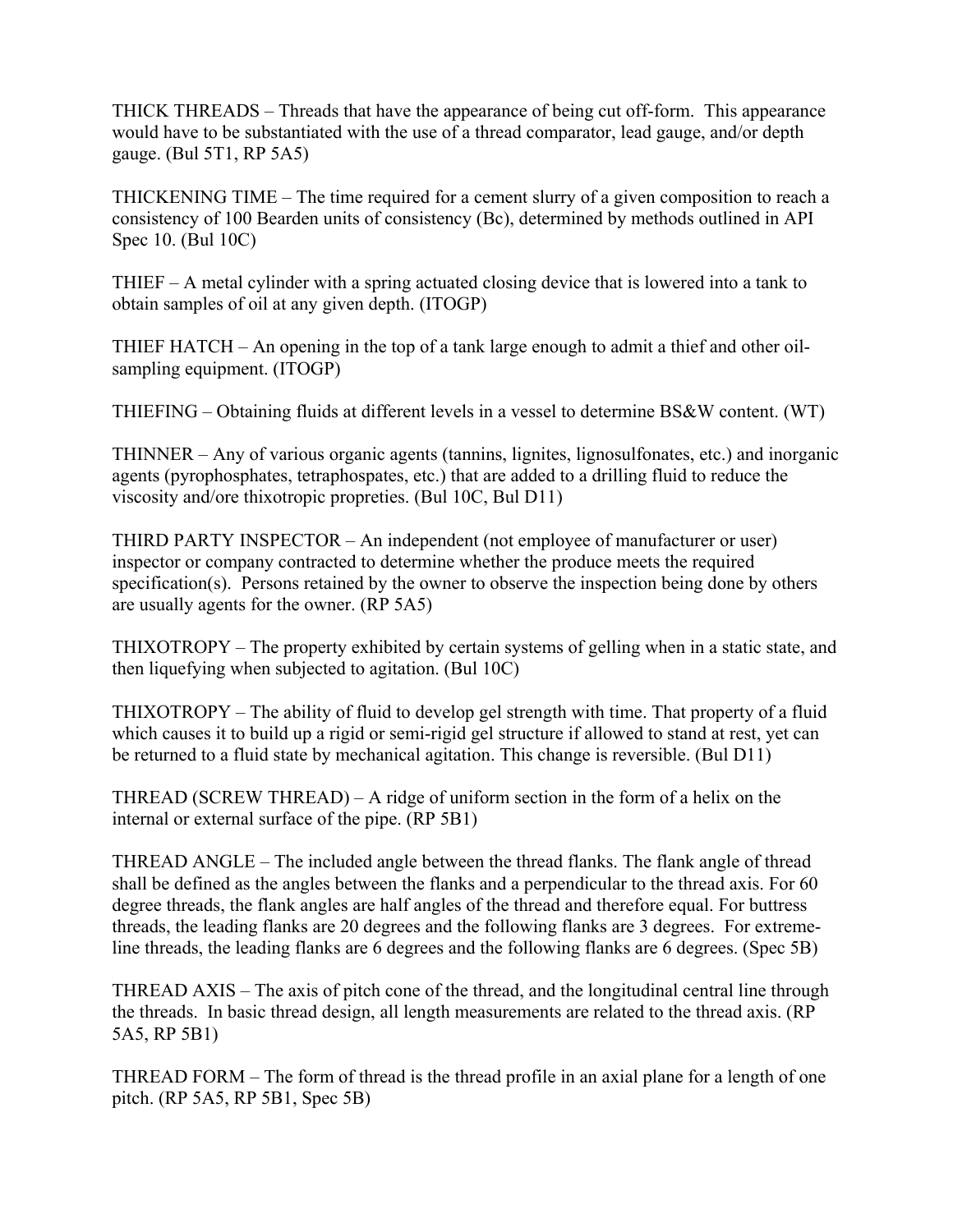THREAD PROTECTOR – A device screwed onto pipe threads to protect the threads from damage when not in use. (ITOGP)

THREAD PROTECTOR – Plastic or steel protection device placed on the end of the pipe to protect threads and seals from damage. (RP 5B1)

THREAD RUN-OUT ON FACE – See Featheredge. (Bul 5T1)

THREADS PER INCH – The number of threads in one inch of thread length. (RP 5B1)

THREE-DIMENSIONAL RADIUS OF CURVATURE METHOD – Refer to "Minimum Curvature Method." (Bul D20)

THREE PHASE SEPARATOR – Production vessel capable of separating gas, oil and water, and discharging in three separate streams. (WT)

THREE-PIECE SUCKER ROD – A rod whose body and pin or box ends are joined by threaded connections. (Spec 11B)

THRESHOLD DOSE – The minimum dose of a given substance necessary to produce a measurable physiological or physiological effect. (Bul D11)

THROUGH TRANSMISSION – A test method using two transducers in which the ultrasonic vibrations are emitted by one and received by another on the opposite side of the part. The ratio of the magnitudes of vibrations transmitted and received is used as the criterion of soundness. (RP 2X)

THROW – See Preferred Term: Stroke. (Bul 13C)

TIGHT FORMATION – A formation of relatively low permeability. (ITOGP)

TIGHTEN UP EMULSION OR DRILLING FLUID – Drilling fluid jargon to describe a condition in some systems to which oil has been added and the oil breaks out and rises to the surface. Any chemical or mechanical means which will emulsify the free oil is known as "tightening up." (Bul D11)

TILTED RIG – Refer to "Slant Rig." (Bul D20)

TITRATION – A method, or the process of using a standard solution, for the determination of the amount of some substance in another solution. The known solution is usually added in a definite quantity to the unknown until a reaction is complete. (Bul D11)

TOLERANCE – The relative capability of an organism to endure an unfavorable environmental factor. (Bul D11)

TOLERANCE – The permissible deviation from the specified value. (RP 5A5)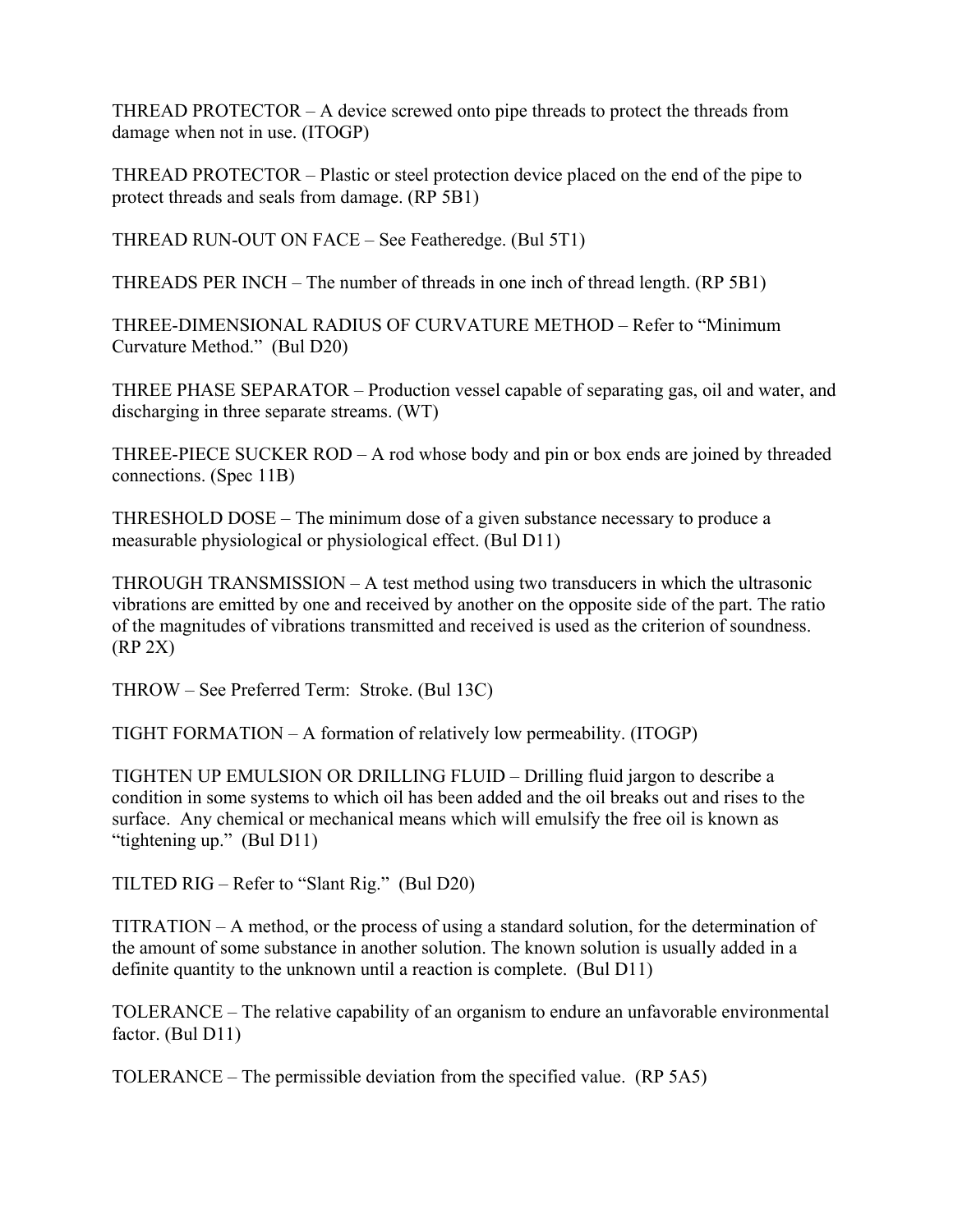TOLERANCE – The amount of variation permitted. (RP 5B1)

TOOL AZIMUTH ANGLE – The angle between north and the projection of the tool reference axis onto a horizontal plane. (Bul D20)

TOOL HIGH-SIDE ANGLE – The angle between the tool reference axis and a line perpendicular to the hole axis and lying in the vertical plane. (Bul D20)

TOOL JOINT – A drill pipe coupler consisting of a pin and box of various designs and sizes. The internal design of tool joints has an important effect on drilling fluid hydrology. (Bul D11)

TOOL JOINT – A heavy coupling element for drill pipe having coarse, tapered threads and seating shoulders designed to sustain the weight of the drill stem, withstand the strain of repeated makeup and breakout, and provide a leak-proof seal. The male section (pin) is attached to one end of a length of drill pipe and the female section (box) is attached to the other end. Tool joints may be welded to the drill pipe, screwed onto the pipe, or a combination of screwed on and welded. (Bul D20)

TOOL MARK – Surface roughness on thread, chamfer, or counterbore surfaces caused by the machining action and condition of the cutting edge of single-point, die, or chaser tools; also can occur in the form of a longitudinal ridge across thread crests due to an improperly shaped or adjusted chaser. (Bul 5T1)

TOOL MARKS – Cuts or tears to thread crests caused by thread dies or chasers; ridges, steps, or burrs in the thread flanks caused by chipped or broken threading tools, and shaved threads. (RP 54)

TOOLPUSHER – Supervisor in charge of one or more drilling or well servicing rigs. (RP 54)

TOP – See Preferred Term: Overflow. (Bul 13C)

TOP CONNECTION – The uppermost fitting of a Christmas tree through which the tubing of the well may be entered with completion or workover tools. (Spec 6A)

TOP OUT – To finish filling a tank. (ITOGP)

TORN THREAD (TEARS) – Thread surfaces which have portions that are chipped, rough, or ragged. (Bul 5T1)

TORN THREADS (TEARS) – Thread crests which have portions that are chipped, rough, or tagged. (RP 5A5)

TOROUE – A measure of the force or effort applied to a shaft causing it to rotate. (Bul 10C)

TORQUE – The tangential force (pounds) times lever arm length. (Bul D10)

TORQUE - A measure of the force or effort applied to a shaft causing it to rotate. On a rotary rig this applies especially to the rotation of the drill stem in its action against the bore of the hole.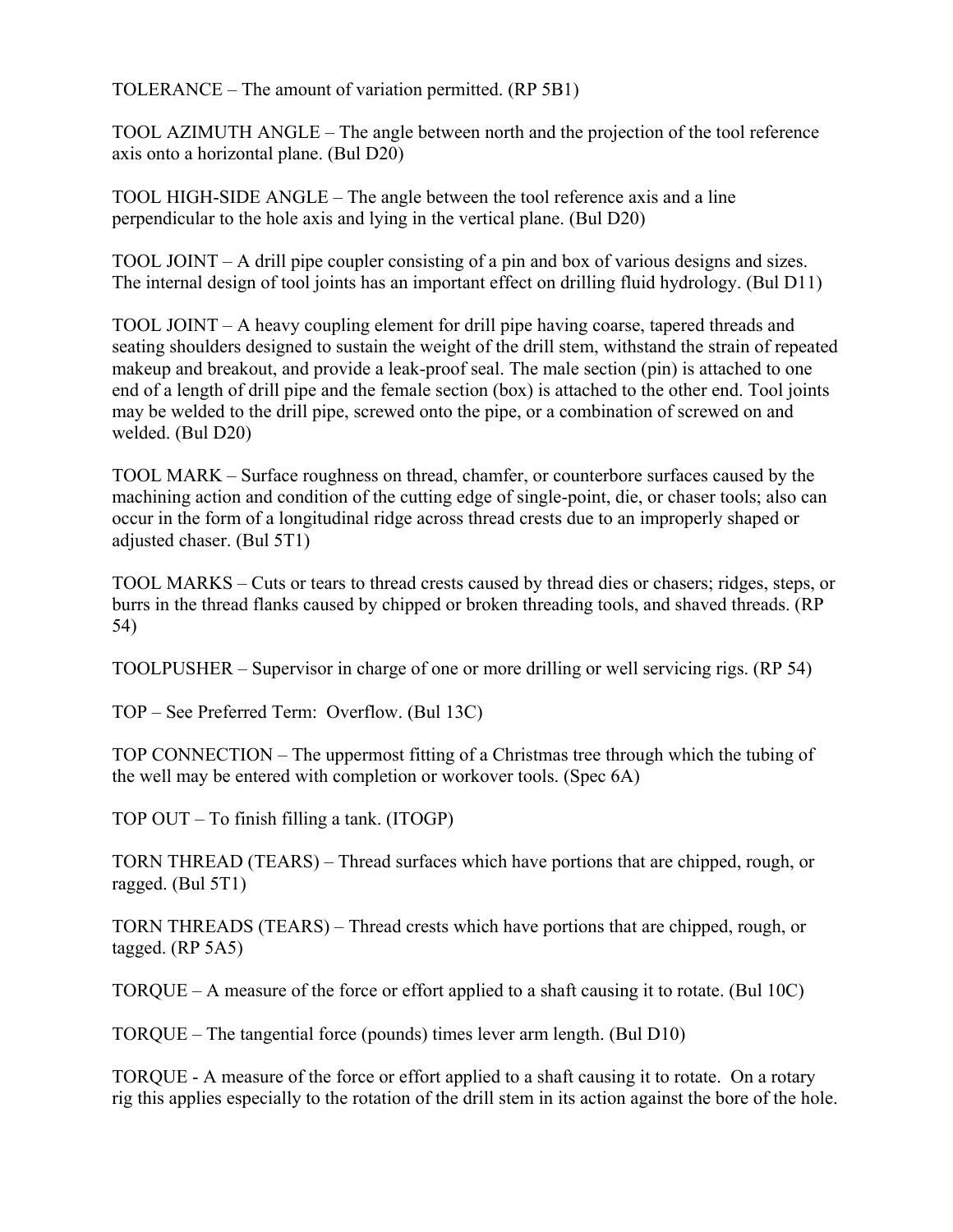Torque reduction can usually be accomplished by the addition of various drilling fluid additives. (Bul D11)

TORQUE – A twisting force that tends to produce rotation – the force causing a threaded connection to makeup. (RP 5B1)

TORQUE CONVERTER – Fluid drive which increases torque and reduces rpm. (Bul D10)

TORQUE CONVERTER – Auxiliary transmission connected to prime mover which multiples engine torque as load increase with corresponding decrease in speed. (Sec 2C)

TOTAL CORE PENETRATION (TCP) – Total core penetration, TCP, is the distance from the original Berea sandstone core face to the depth probed. It is obtained by subtracting from the total target penetration, TTP, the combined thickness of the steel and Hydromite. (RP 43)

TOTAL CURVATURE – Implies three-dimensional curvature (refer to "Dogleg Severity"). (Bul D20)

TOTAL DEPTH (OR TD) – The greatest depth reached by the drill bit. (Bul 10C, Bul D11)

TOTAL DEPTH (TD) – The maximum depth reached in a well. (ITOGP)

TOTAL HARDNESS – See Hardness of Water. (Bul 10C, Bul D11)

TOTAL SOLIDS – The total amount of solids in a waste water, both in solution and suspension. (Bul D11)

TOTAL TARGET PENETRATION (TTP) – Total target penetration, TTP, is the distance from the exterior steel face of the core target to the probe depth. The probe depth shall be determined by the maximum depth from the exterior steel face to the deepest point that can be probed with a 0.1-in. OD tube using 50 psi air pressure and a probe force not exceeding 10 pounds. (RP 43)

TOUR – A person's turn in an orderly schedule. The word, which designates the shift of a drilling crew, is pronounced as if it were spelled t-o-w-e-r. (Bul D11)

TOXIC SUBSTANCE – A substance or material which can be detrimental to human health or the functional capacity of a person having exposure to it. (RP 57)

TOXICANT – A substance that kills or injures an organism through its chemical pr physical action, or by altering its environment; for example, cyanides, phenols, pesticides, or heavy metals. (Bul D11)

TOXICITY – The quality or degree of being poisonous or harmful to plant or animal life. (Bul D11)

TRACEABILITY – The ability to determine the product history through markings and records. (Spec Q1)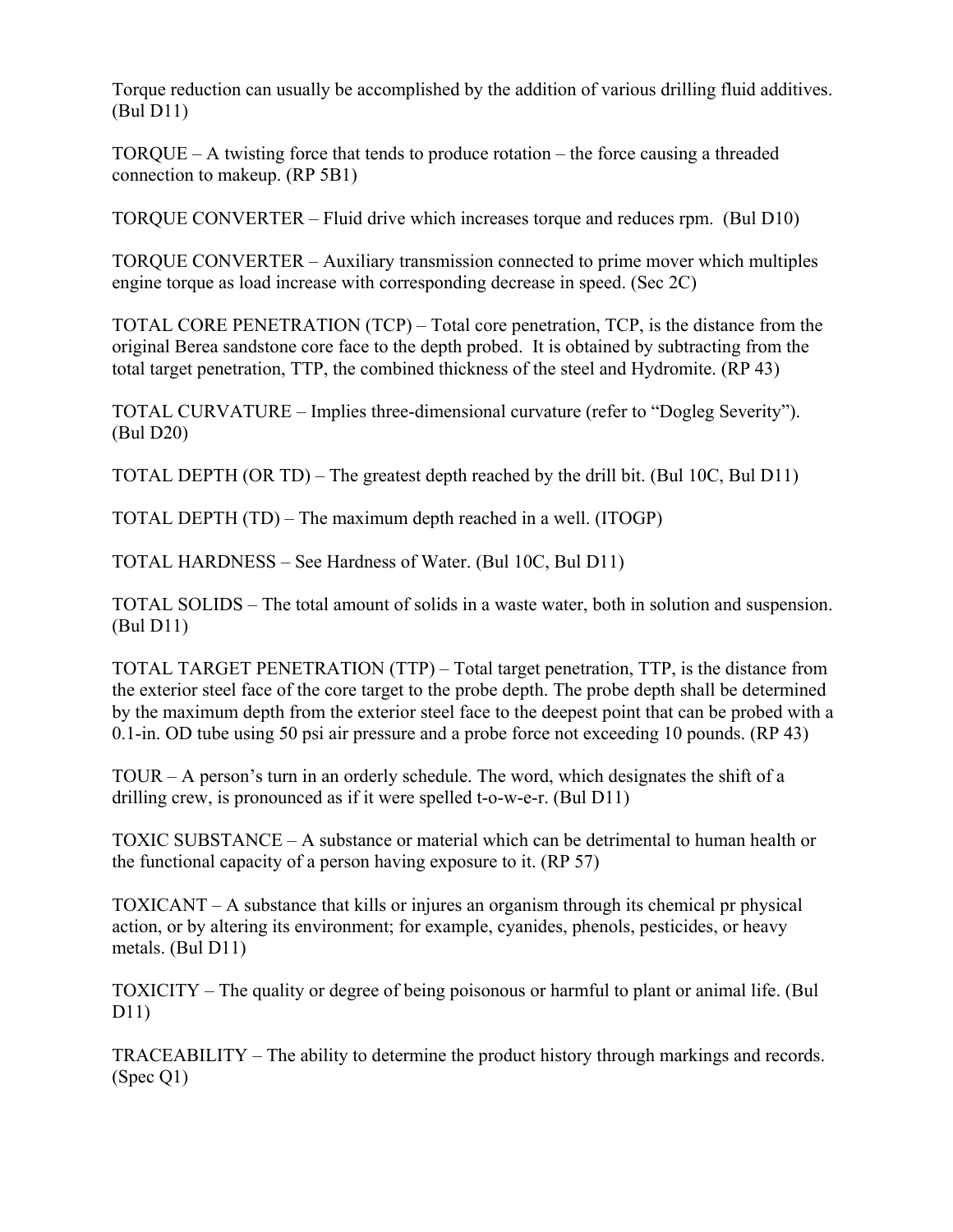TRACEABILITY, JOB LOT – The ability for parts to be identified as originating from a job lot which identifies the included heat(s). (Spec 6A, Spec 16A)

TRANSDUCER – An instrumentation device for converting a signal from one form to another. A pressure transducer. (ITOGP)

TRANSDUCER – An electro-acoustical device for converting electrical energy into acoustical energy and vice versa. (RP 2X)

TRANSDUCER – Device used for converting a pipe condition into an electrical signal. This is a term which includes all ultrasonic proves, search coils, eddy current probes and most other detectors. (RP 5A5)

TRANSFER MECHANISM – A procedure to account for the effects of differences in surface texture, curvature, etc. between calibration block and workpiece. (RP 2X)

TRANSITION ZONE – The ice region existing between fast ice and the artic pack, usually heavily deformed. It may vary in width from hundreds of feet to tens of miles depending on seasonal and annual changes. Fast ice may be found in this zone, adjacent to grounded features. (Also referred to as the shear or Stamukhi zone.) (Bul 2N)

TRANSMISSION ANGLE – The incident angle of the transmitted ultrasonic beam. It is zero degrees when the ultrasonic beam is perpendicular to the test surface. (RP 2X)

TRANSMISSION LOSS – The difference between output horsepower and input horsepower. It may conveniently be expressed as percentage of input horsepower. (Bul D10)

TRANSVERSE – Literally means "across," usually signifying circumferential or substantially circumferential in direction. (RP 5A5)

TRANSVERSE WAVE – Same as shear wave. (RP 2X)

TRAP (GEOLOGIC) – An arrangement of rock strata or structures that halts the migration of oil and gas and causes them to accumulate. (ITOGP)

TRAPEZOIDAL METHOD – Uses of the measured inclination and direction angles at both ends of the measured course in a fashion that recreates the wellbore path. This is done by a sequence of trapezoidal integration segments using the measure angles as constraints on the integral over the measured course. Results obtained are essentially the same as the "Acceleration." Balanced Tangential," and "Vector Averaging" Methods. (Bul D20)

TRAVELING CYLINDER VIEWS – A plat of the well profile within the control cylinder. (Bul D20)

TRAVERSE TABLES – Tables of numerical values used in calculating wellbore survey results. (Bul D20)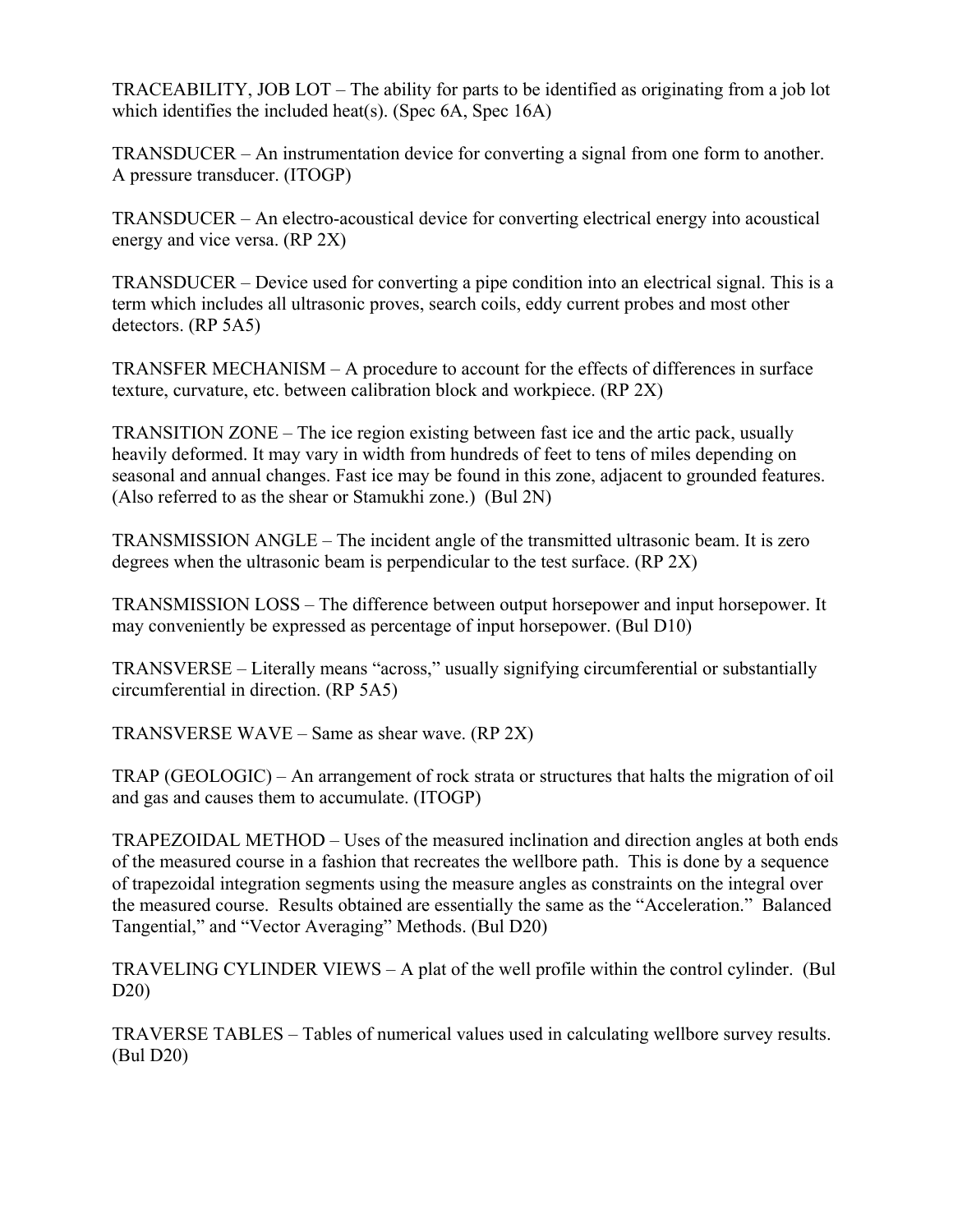TREATER – Production vessel equipped to heat liquid, and in which treating chemical is usually added to aid in separating oil and water emulsions. (WT)

TREATING – Separation of gas, oil and water from emulsified well streams by gravity and enhanced means of breaking emulsions such as heating, chemical and/or coalescing sections. (Spec 12L)

TREE, CHRISTMAS – An assembly of valves and fittings used for production control which includes, as applicable, the tubing head top flange, the bottom most master valve, the crown valve (swabbing valve), the wellhead choke and all valves and fittings in between. (RP 14H, Spec 14D)

TRIGGER BIT – A bit with a removable center through which surveying instruments were run into the open hole. Used prior to industry's general acceptance of non-magnetic drill collars. (Bul D20)

TRIP – See Round-trip. (ITOGP)

TRIP GAS – An accumulation of gas which enters the hole while a trip is made. (RP 53)

TRIPPING – Torsional buckling of stiffener. (Bul 2V)

TROUBLESHOOTING – The process of determining and correcting a problem with a gas lift well. (GL)

TRUE NORTH – The direction from any geographical location on the earth's surface to the north geometric pole. (Bul D20)

TRUE VERTICAL DEPTH (TVD) – The actual vertical depth of an inclined wellbore (refer to "Vertical Depth"). (Bul D20)

TUBING – In petroleum production this is the tubular product used to bring the product to the surface. API sixes range from 1.050 inch OD to 4.5 inch OD inclusive. (RP 5A5)

TUBING – Pipe used in wells to conduct fluid from the well's producing formation into the Christmas tree. Tubing is distinguished from casing as being susceptible to manipulation under operating conditions; whereas, casing is ordinarily considered a fixed or permanent installation. (Spec 6A)

TUBING – Pipe installed in the wellbore inside all casing strings and extending from the wellhead to an elevation at or above the formation, and through which formation fluids normally are transported to the surface. (RP 54)

TUBING ANCHOR – A downhole, packer-like device run in a string of tubing that grips the wall of the casing to prevent up and own movement of the lower section of tubing as the well is pumped by a rod pump. (ITOGP)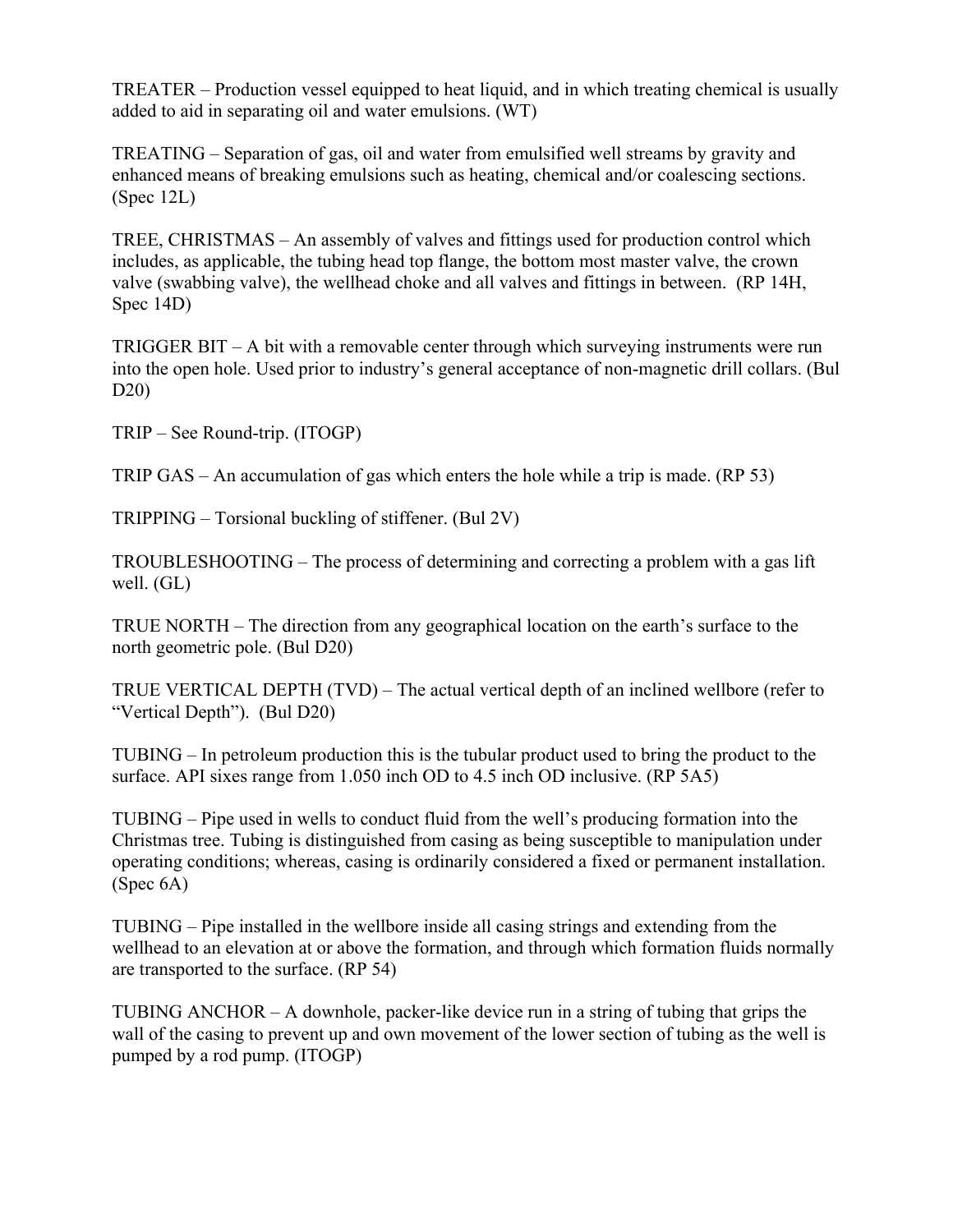TUBING COUPLINGS – May be called tubing collars. Tubular steel with internal threads into which are made up the ends of tubing joints, to form a continuous flow string. (WT)

TUBING FLOW – Formation fluids are produced up through and recovered form the tubing at the surface. (GL)

TUBING HANGER, THREADED (MANDREL) – A mechanism used to support a tubing string in a tubing head by means of a male or female thread attached to the tubing. (Spec 6A)

TUBING HEAD – The top of the string of tubing with control and flow valves attached. (ITOGP)

TUBING HEAD ADAPTER – That equipment which adapts the uppermost flange of a tubing head to the lowermost valve of the Christmas tree. (Spec 6A)

TUBING HEAD SPOOL – A piece of equipment attached to the uppermost casing head or smallest casing string which serves to suspend the tubing and to seal the annular space between the tubing and casing. (Spec 6A)

TUBING JOB – The pulling and running of tubing. (ITOGP)

TUBING RETRIEVABLE GAS LIFT VALVE – Commonly called a conventional gas lift valve. A gas lift valve mounted on a tubing retrievable mandrel. It is necessary to pull the tubing to recover the valves. This was the first method of mounting gas lift valves; consequently the name of conventional gas lift valve. (GL)

TUBING RETRIEVABLE MANDREL – Commonly called conventional or standard mandrel. A tubing pup joint with a lug for mounting a conventional or tubing retrievable gas lift valve. The mandrel is an integral part of the rubbing string. (GL)

TUBINGLESS COMPLETION – A method of completing a well in which a small diameter production casing is set through the producing zone with no tubing or inner production string employed to bring formation fluids to the surface. (RP 57)

TUBULAR GOODS – Any kind of pipe. Oilfield tubular goods include tubing, casing, drill pipe, and line pipe. (WLOP)

TUGGER LINE – Tugger line is a wire rope line powered by a motor (pneumatic, hydraulic, or other) and used for the controlled lifting and lowering of light loads around a rig. (RP 54)

TURBIDITY – A measure of the resistance of water to the passage of light caused by suspended and colloidal matter. (Bul 10C, SSWID)

TURBOLATORS – A core of baffles designed to induce turbulence in the return leg of firetubes which enhances heat transfer efficiency. (Spec 12L)

TURBULENT FLOW – Fluid flow in which the velocity at a given point changes constantly in magnitude and the direction of flow. (Bul 10C)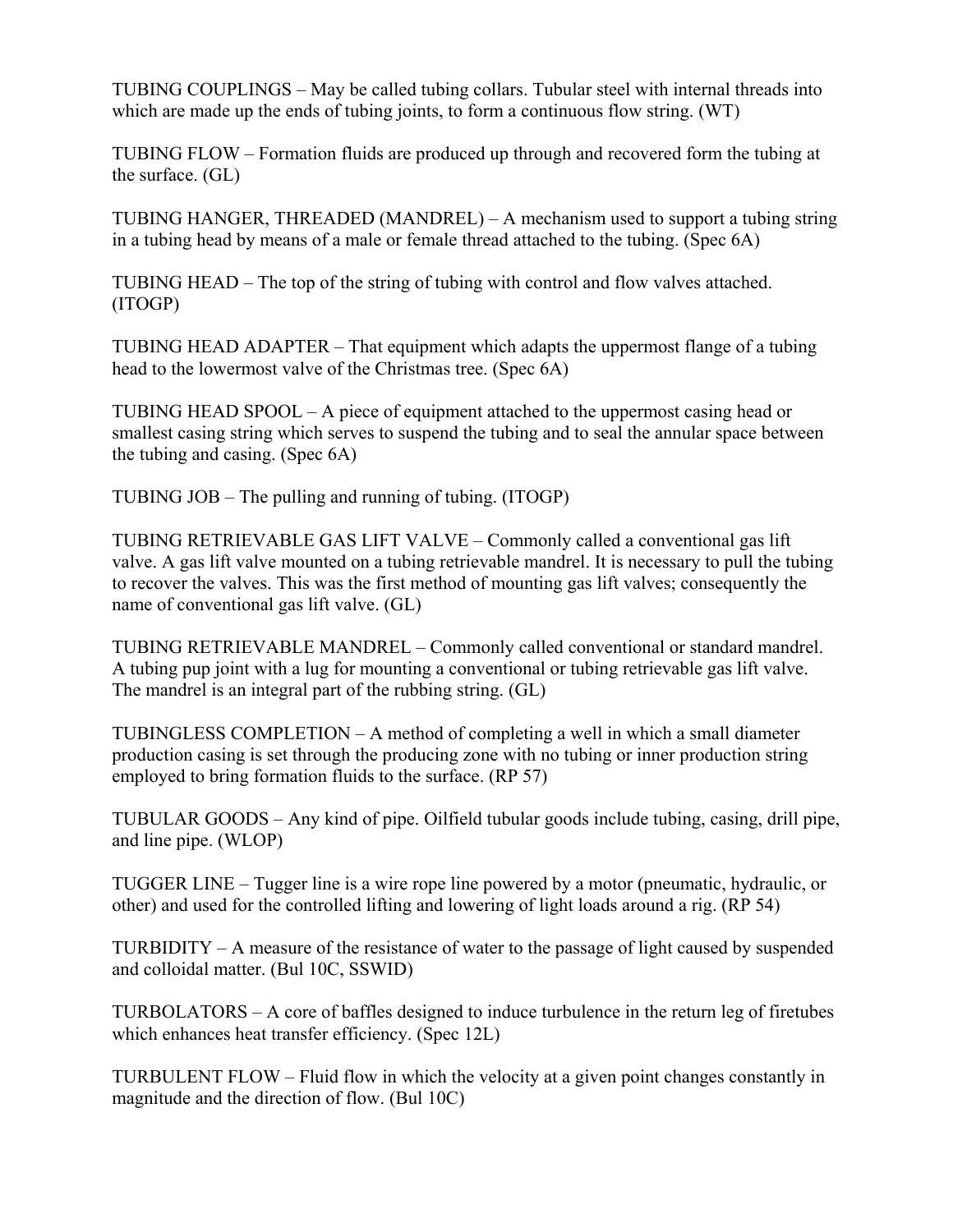TURBULENT FLOW – Fluid flow in which the velocity at a given point changes constantly in magnitude and the direction of flow; pursues erratic and continually varying courses. Turbulent flow is the second and final stage of flow in a Newtonian fluid; it is the third and final stage in a Bingham plastic fluid. See Critical Velocity and Reynolds Number. (Bul D11)

TURN – Change in bearing of the hole. Usually spoken of as the right or left turn with orientation that of an observer who views the well course from the surface site. (Bul D20)

TURNS PER INCH – The number of thread turns in one inch of thread length. (RP 5B1)

TURNTABLE – See Revolving Upperstructure. (Spec 2C)

TWIST-OFF – The severing in two of a joint of drill pipe or other pipe stem elements by excessive force applied by the rotary table. (Bul D11)

TWO-BLOCKING – The condition when the lower load block or hook assembly comes in contact with the upper load block or boom point sheave assembly. (Spec 2C)

TWO-CRYSTAL METHOD – Use of two transducers for sending and receiving. May be sendreceive or through-transmission method. (RP 2X)

TWO PHASE SEPARATOR – Production vessel capable of separating gas from liquid. (May also include water knockouts which separate water from oil). (WT)

TYPE – An SSSV with unique control characteristics which differentiate it from other SSSVs. The SCSSV, the Velocity Type SSCSV and the Low Tubing Pressure Type SSCSV are examples of SSSV types. (Spec 14A)

 $-II-$ 

UL – Underwriters' Laboratories, Inc.

ULTIMATE LIMIT STATE – Function of design variables which defines the resistance of a member to failure (i.e., its maximum load carrying capacity at failure). (Bul 2V)

ULTRASONIC – Pertaining t mechanical vibrations having a frequency greater than approximately  $20,000$  H<sub>2</sub>. (RP 2X)

ULTRASONIC – Relating to frequencies above the audible range, i.e., in excess of 20 kilohertz (kHz). (RP 5A5)

ULTRASONIC ABSORPTION – A dampening of ultrasonic vibrations that occurs when the wave transverses a medium. (RP 2X)

ULTRASONIC INSPECTION – An examination of materials and fabrication by a qualified technician, responsible to the inspector, using pulse echo ultrasonic equipment for the purpose of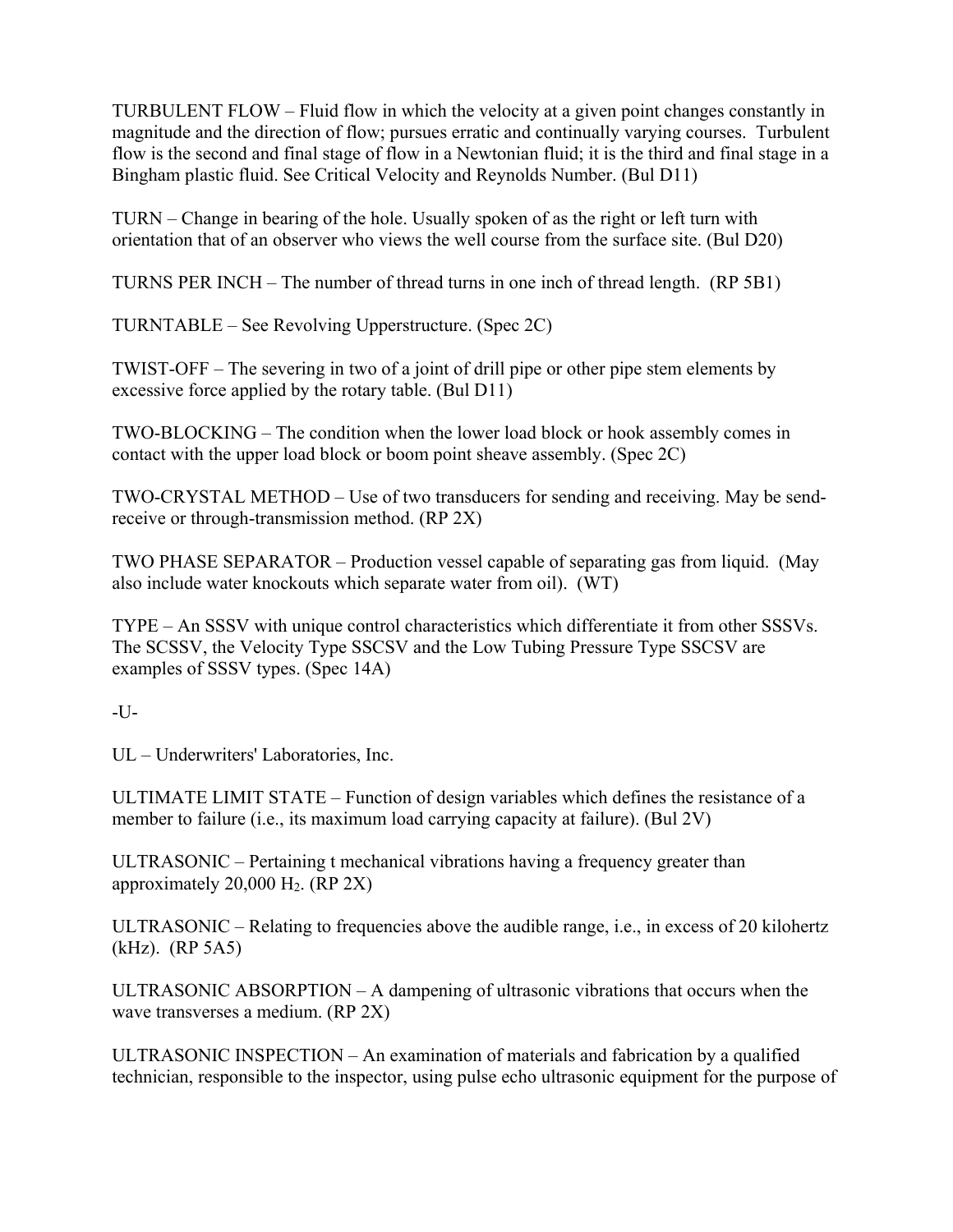locating and sizing discontinuities in the welds and reporting such findings to the inspector for evaluation of compliance with the acceptance criteria. (RP 2X)

ULTRASONIC INSPECTION PROCEDURE – The detailed written procedure outlining the specific ultrasonic inspection techniques and criteria to be utilized during the construction of a particular platform. (RP 2X)

ULTRASONIC SPECIALIST – An individual with extensive experience in the preparation and application of ultrasonic inspection procedures. (Individuals classified by the American Society for Nondestructive Testing Certification Panel as Level III technicians or any engineering technician specializing in nondestructive inspection with emphasis on ultrasonic techniques.) (RP 2X)

ULTRASONIC SPECTRUM – The frequency span of elastic waves greater than the highest audible frequency, generally regarded as being higher than 2.0 x 10 cycles per second, to approximately 10 cps. (RP 2X)

ULTRASONIC TESTING  $(UT) - A$  nondestructive method of inspecting materials by the use of high frequency sound waves. (RP 5A5)

ULTRAVIOLET LIGHT – Light waves shorter than the visible blue-violet wave of the spectrum. Crude oil, colored distillates, residuum, a few drilling fluid additives, and certain minerals and chemicals fluoresce in the presence of ultraviolet light. These substances, when present in drilling fluid, may cause the fluid to fluoresce. (Bul D11)

ULTRAVIOLET LIGHT (UV) – Light in the ultraviolet wavelengths of 3200 to 4000 Angstrum, just shorter than visible light. (RP 5A5)

UMBRELLA DISCHARGE – See Preferred Term: Spray Discharge. (Bul 13C)

UNCLASSIFIED LOCATION – See Classification. (RP 14F, RP 500B)

UNCLASSIFIED LOCATION – An unclassified location is a location not classified as Division 1 or Division 2. (RP 500B)

UNCONTROLLED SIDETRACK (BLIND SIDE-TRACK) – The side tracking of a wellbore where direction is unimportant and not controlled. (Bul D20)

UNDER-CUT – Under-cutting on submerged arc-welded pipe is the reduction in thickness of the pipe wall adjacent to the weld where it is fused to the surface of the pipe. (Bul T1)

UNDER-REAM – To enlarge a drill hole below the casing. (Bul 10C)

UNDERFILL – Formed during bar rolling when the bar does not completely fill the rolling die. Also formed during rod end forging when there is insufficient material to fill the die. (Spec 11B)

UNDERFLOW – (See General Term: Solids Discharge.) The discharge stream from centrifugal separators that contains a higher percentage of solids than does the feed. (Bul 13C)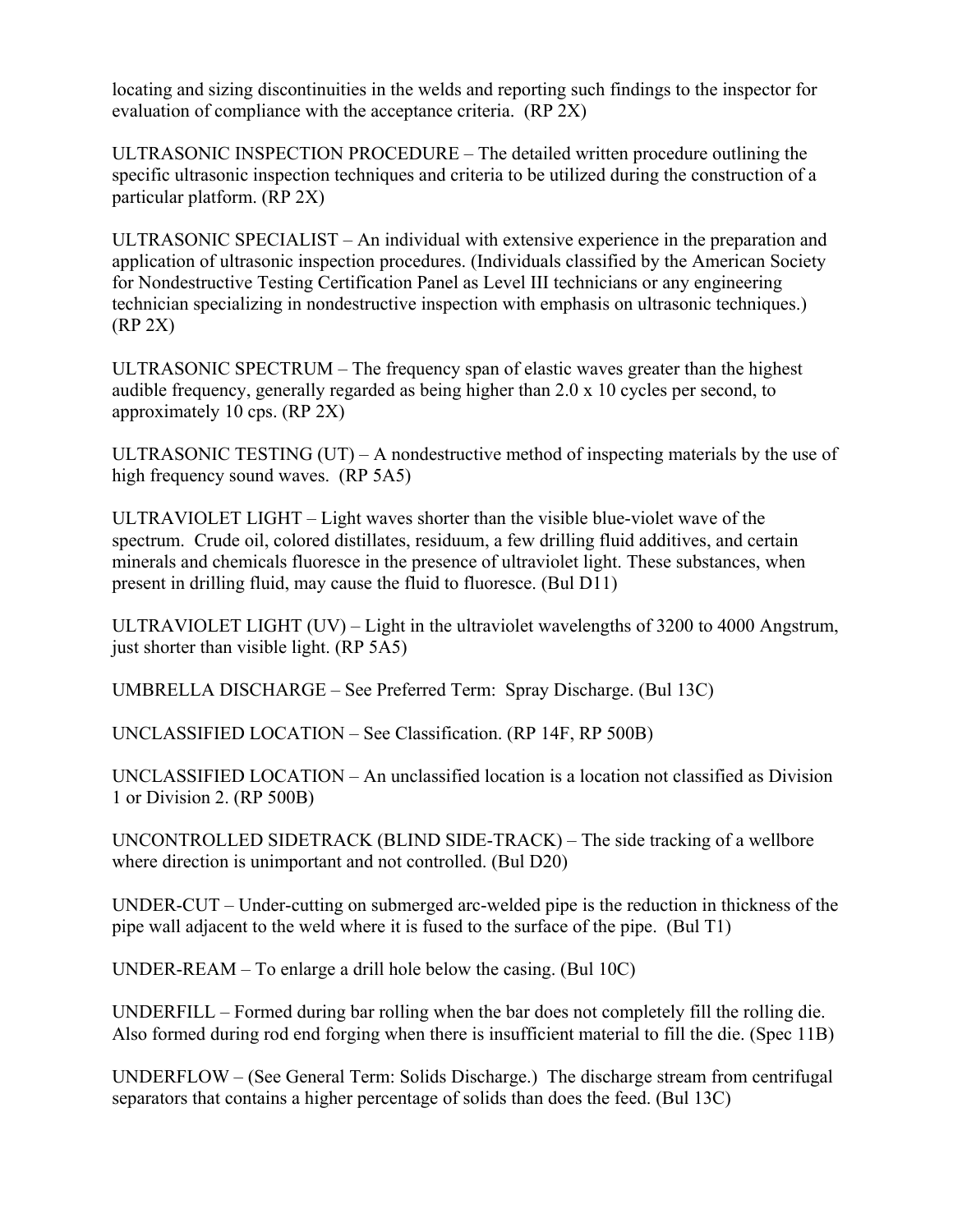UNDERFLOW HEADER – (See Related Term: Underflow Manifold.) A pipe, tube, or conduit into which two or more hydrocyclones discharge their underflow. (Bul 13C)

UNDERFLOW MANIFOLD- An arrangement by which the underflow from one or more hydrocyclones or from one or more underflow headers can be diverted. (Bul 13C)

UNDERFLOW OPENING – The actual opening through which the underflow leaves the centrifugal separator. (Bul 13C)

UNDERGROUND BLOWOUT – An uncontrolled flow of well fluids and/or formation fluids into lower pressured subsurface zones. See Blowout. (Bul D11)

UNDERPRESSURE – Pressure in a process component less than the design collapse pressure. (RP 14C)

UNDERSATURATED FLUID – A liquid capable of holding additional gaseous components in solution or a vapor capable of holding additional liquid components in solution at the specified pressure and temperature. (RP 44)

UNDERSIZE – Material consisting of particles smaller than a specified aperture. (Bul 13C)

UNDERWATER SAFETY VALVE (USV) – An automatic valve assembly (installed at an underwater wellhead location) which will close upon loss of power supply. When used in this specification, it includes USV valve and USV actuator. (Spec 14D)

UNDERWATER SAFETY VALVE (USV) – An automatic valve assembly (installed at an underwater wellhead location) which will close upon loss of power supply. (RP 14C)

UNDERWATER SAFETY VALVE (USV) – An automatic valve assembly (installed at an underwater wellhead location) which will close upon loss of power supply. When used in this standard, it includes USV valve and USV actuator. (RP 14H)

UNDESIRABLE EVENT – An adverse occurrence or situation in a process component or process station which poses a threat to safety such as overpressure, underpressure, liquid overflow. etc. (RP 14C)

UNFIRED PROCESS AREA – That area that contains process equipment that does not have a flame. (RP 2G)

UNIFORMITY COEFFICIENT – A term used in specifying sand. It is the ratio of the sieve size that will pass 60 percent of the filter sand, to the effective size. (SSWID)

UNION – A coupling device used to connect pipe without the need to rotate the pipe. The makeup is accomplished by a flanged, threaded collar on the union. (WLOP)

UNIT – A single qualified reporting establishment, such as a plant or location. See paragraphs 3 through 8 under Award Plan. (Bul T5)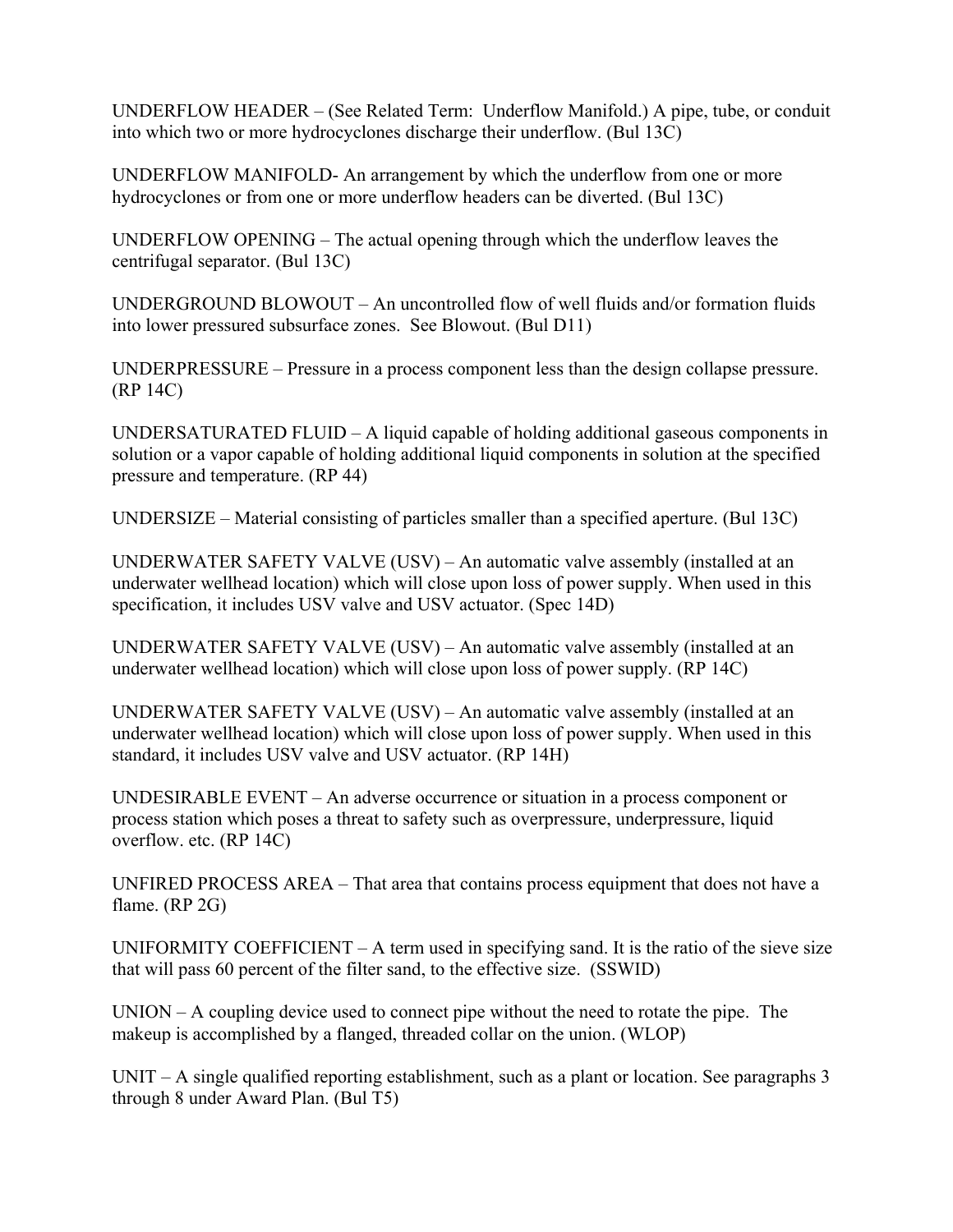UNIT OPERATOR – The company designated to operate unitized properties. (ITOGP)

UNITIZATION – Unitization is the process whereby the owners of adjoining properties pool their reserves and form a single UNIT for the operation of the properties by only one of the owners. The production from the UNIT is then divided on the basis established in the UNIT AGREEMENT. The purpose of such agreement is to produce the reserves more efficiently, increasing the recovery for every participant. Important where enhanced recovery is anticipated. (ITOGP)

UNIVALENT – Monovalent. See Valence. (Bul D11)

UNMANNED PLATFORM – A platform upon which persons may be employed at any onetime, but upon which no living accommodations or quarters are provided. (RP 2A)

UP-DIP WELL – A well located high on the structure. (ITOGP)

UPPER DECK – Upper or roof deck level consisting of girder beam and plate elements. (RP 2T)

UPPERSTRUCTURE – See Revolving Upperstructure. (Spec 2C)

UPSET – A forged metal pipe end with increased wall thickness and diameter used for threading or welding. (RP 5A5)

UPSET TUBING – Tubing that is "upset" is made with a thicker wall and larger outside diameter on both ends of a joint to compensate for cutting the threads. (ITOGP)

UPSET UNDERFILL – A depression on the outside of inside surface of an upset caused by insufficient flow of metal to completely fill out the upset to the desired shape. (Bul 5T1)

UPSET WRINKLES – Surface irregularity occurring on pipe upsets in the form of transverse forging laps. (Bul 5T1)

USAS – United States of America Standard. (Now American National Standards Institute.)

USCG – United States Coast Guard.

USERS – A term denoting individuals or companies who use equipment and/or material, or implement Recommended Practices. (Bul S1)

USGS – Abbreviation for United States Geological Survey. See MMS). (WLOP)

-V-

VACUUM – Pressure in a process component less than atmospheric pressure. (RP 14C)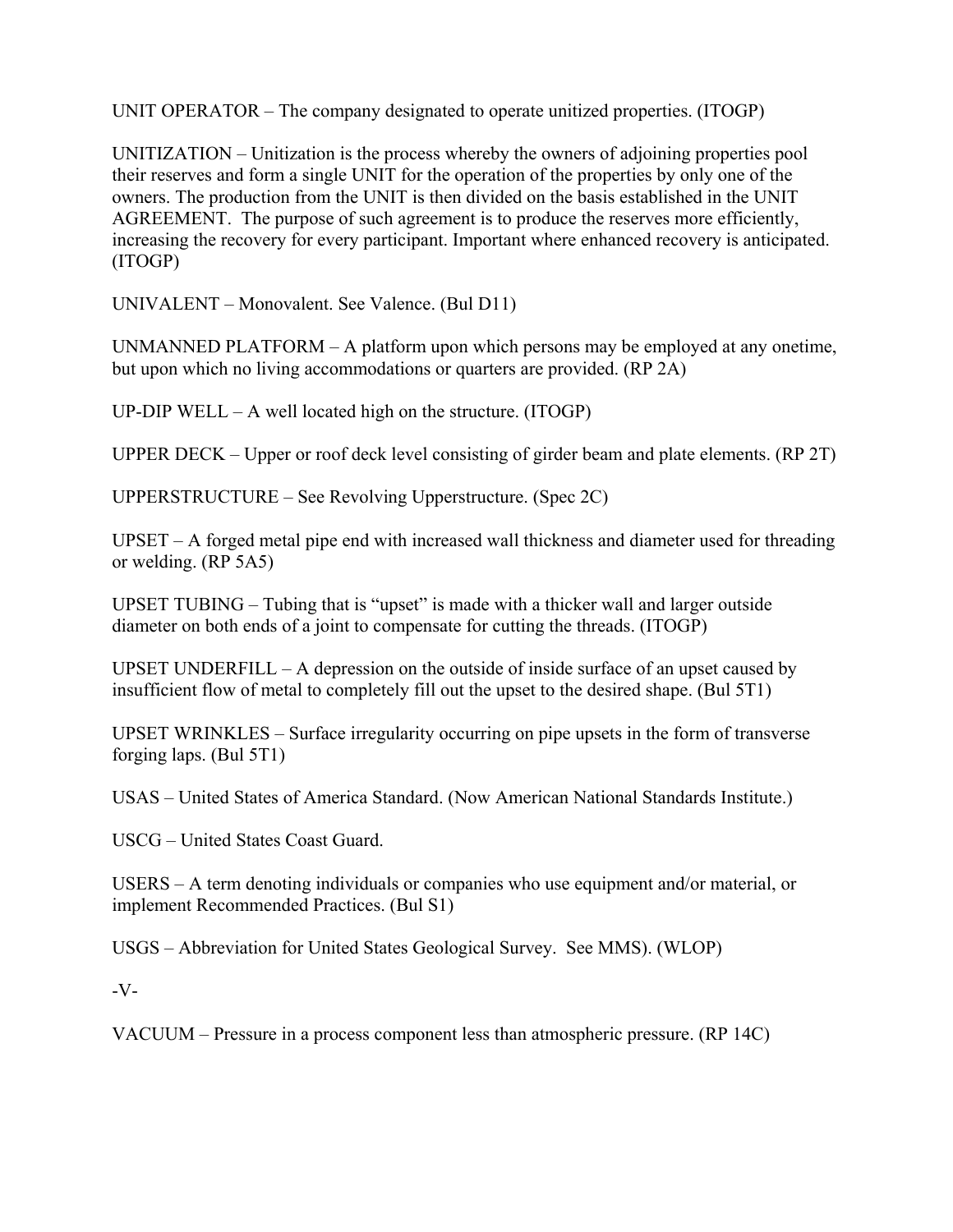VACUUM – Theoretically, a space absolutely devoid of all matter and exerting zero pressure. However, vacuum is commonly used to describe a condition that exists in system when pressure is reduced below atmospheric pressure. (WLOP)

VACUUM STRIPPING – To remove gases from a liquid by applying a vacuum. (SSWID)

VALENCE OR VALENCY – A number representing the combining power of at atom, i.e. the number of electrons lost, gained, or shared by an atom in a compound. It is also a measure of the number of hydrogen atoms with which an atom will combine or replace, e.g., an oxygen atom combines with two hydrogens, hence has a valence of 2. Thus, there are mono-, tri-, etc., valent ions. (Bul D11)

VALENCE EFFECT – In general, the higher the valence of an ion the greater the loss of stability to emulsions, colloidal suspensions etc., these polyvalent ions will impart. (Bul D11)

VALVE – A device used to control the rate of flow in a line, to open or shut off a line completely, or to serve as an automatic or semiautomatic safety device. Those valves that find extensive usage in the oil industry include the gas valve, plug valve, globe valve, needle valve, check valve, and relief valve (also called a safety valve). (WLOP)

VALVE BORE SEALING MECHANISMS – Those internal valve parts which close off the flow through the valve bore, such as gates, balls, plugs, poppets, flappers, and their respective seats. (Spec 6A)

VALVE, CHECK – A valve that permits fluid to flow freely in one direction and contains a mechanism to automatically prevent flow in the other direction. (Spec 6A)

VALVE CROWN – The uppermost valve on the vertical bore of the Christmas tree above the flowline outlet. (Spec 6A)

VALVE DRILLING OPERATION – Drilling of a hole through the blocking element of a valve that is stuck in the closed position with pressure on the well side of the valve. The drilling is accomplished through a lubricator that confines the pressure after the valve is penetrated. (RP 54)

VALVE, DRILLING THROUGH – A valve with an oversize bore. These valves must pass a drift test. (Spec 14D)

VALVE, FULL-BORE – A valve whose closure mechanism has the same bore dimensions as the valve body. (Spec 6A)

VALVE, FULL-BORE – A valve with a minimum opening dimension corresponding to the nominal end connection size. (Spec 14D)

VALVE, GATE – A valve assembly with a gate operating within the body, 90 degrees to the conduit, to effect a closure. (Spec 6A)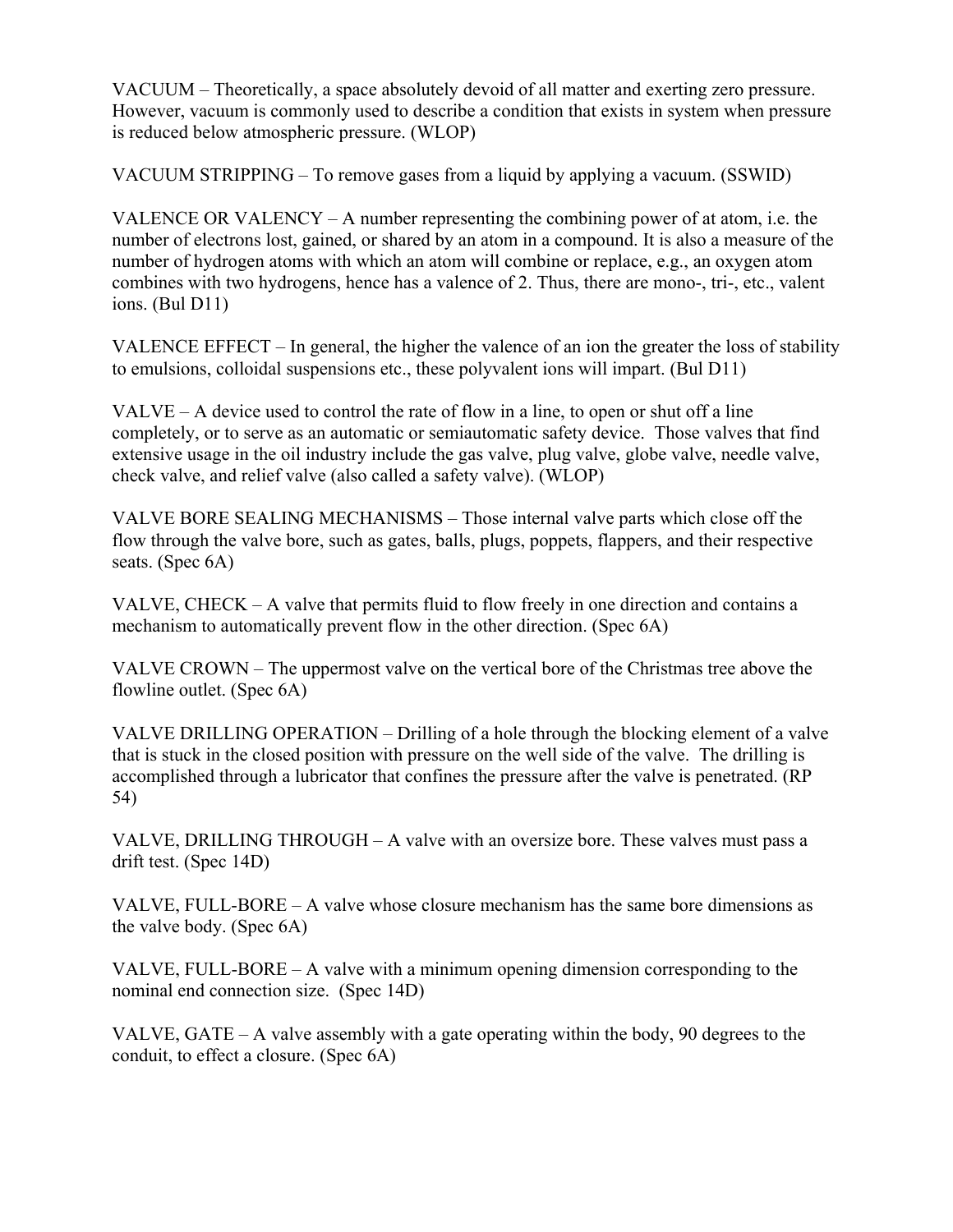VALVE, GATE – A valve designed to function in either a full open or full close position in which the closure member (gate) is moved in a direction perpendicular to the flow direction (Spec 14D)

VALVE, MASTER – The lowermost valve on the vertical bore of the Christmas tree. It is used to completely shut in the well. (Spec 6A)

VALVE, MASTER – A valve located in the vertical run of a Christmas tree whose primary purpose is to shut off well flow. (RP 14H, Spec 14D)

VALVE, PLUG – A valve assembly with a plug (straight, tapered, ball, etc.) permanently mounted across the conduit so that when rotated 90 degrees it effects a closure. (Spec 6A)

VALVE, PLUG – A valve in which the closure member (plug) is rotated. This plug may be cylindrical, conical or spherical in shape, solid, or split, with a conduit bore which aligns with the seat bore in the open position. (Spec 14D)

VALVE, REDUCED-OPENING – A valve which has a reduced opening through its closure mechanism. (Spec 6A)

VALVE, REGULAR OPENING – A valve which may have a reduced opening, either round or oblong, through the closure member. The area of this opening is usually from 50 to 100 percent of the pipe cross sectional flow area. (Spec 14D)

VALVE, SWAB – See definition for crown valve. (Spec 6A)

VALVE, VENTURI – A valve with a reduced opening, in which the transformation from the full opening ends to the reduced closure area is well streamlined to reduce pressure loss. (Spec 6A)

VALVE, VENTURI – A valve with a reduced opening, either round or substantially rectangular, through the closure member in which the transformation from the full opening ends to the reduced closure member opening is well streamlined to reduce the pressure loss. The area of the opening is usually about 40 percent of the cross sectional flow area of the pipe of the same nominal size as the valve. (Spec 14D)

VALVE, WING – A valve located on the Christmas tree, but not in the vertical run, which can be used to shut off well flow. (RP 14H, Spec 6A, Spec 14D)

VANISH POINT – The location where the thread root runs out or terminates on the pipe surface. The point where the lead of the chaser tool makes its final cut. (RP 5A5)

VANISH POINT – That location where the thread took mark runs out or terminates on the pipe surface. (RP 5B1)

VAPOR RECOVERY UNIT – A facility for collecting stock or storage tank vapors to prevent their loss to the atmosphere. (ITOGP)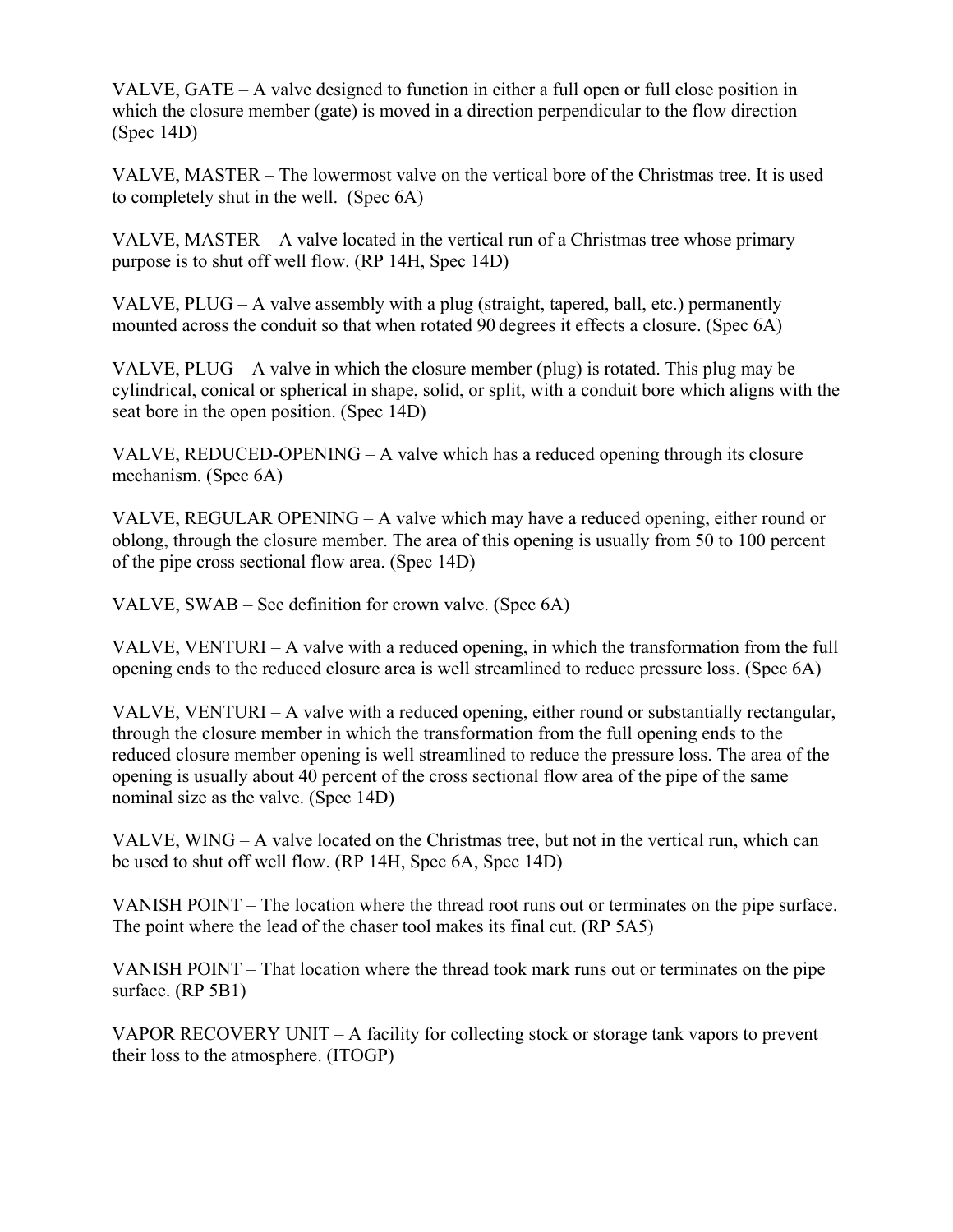VAPOR-TIGHT LIGHTING FIXTURE – See Enclosed and Gasketed Lighting Fixture. (RP 14F)

VARIANCE – Sanction granted by a government body for delay or exception in the application of a given law, ordinance, or regulation. (Bul D11)

VD (Vertical Pump Intake Setting Depth (Ft.) – Is the true vertical pump setting depth measured from the surface.

VECTOR AVERAGING METHOD – Uses inclination and direction measurements at both ends of the measured course to establish vector space directions. It is then assumed that each of these two vectors is projected for one-half the course length in creating the wellbore path. Each "halfcourse length" segment can be treated tangentially. Results obtained are essentially the same as the "Acceleration," "Balanced Tangential," and "Trapezoidal" Methods. (Bul D20)

VEE PATH – The angle-beam path in materials starting at the search-unit examination surface, through the material to the reflecting surface, continuing to the examination surface in front of the search unit, and reflection back along the same path to the search unit. The path is usually shaped like the letter "V." (RP 2X)

VELOCITY – Time rate of motion in a given distance. (Bul 10C)

VELOCITY – Time rate of motion in a given direction and sense. It is a measure of the fluid flow and may be expressed in terms of linear velocity, mass velocity, volumetric velocity, etc. Velocity is one of the factors which contribute to the carrying capacity of a drilling fluid. (Bul D11)

VELOCITY – The speed at which sound waves travel through a medium. (RP  $2X$ )

VELOCITY, CRITICAL – That velocity at the transitional point between laminar and turbulent types of fluid flow. This point occurs in the transitional range of Reynolds numbers of approximately 2,000 to 3,000. (Bul 10C, Bul D11)

VELOCITY, ULTRASONIC – The speed at which sound waves travel through a medium. (RP 5A5)

VENT – A connection in a vessel, line or pump to permit the escape of air or gas. (ITOGP)

VENT – A pipe or hatch on a vessel that opens to the atmosphere. A vent line might contain a pressure and/or vacuum relief device. (RP 14C)

VENT – An opening to allow gas to escape, and to prevent pressure buildup in the vessel to which attached. (WT)

VENTILATION, ADEQUATE – Ventilation (natural or artificial) which is sufficient to prevent the accumulation of significant quantities of vapor-air mixtures in connections above 25% of their lower flammable (explosive) limit (LEL). (RP 500B)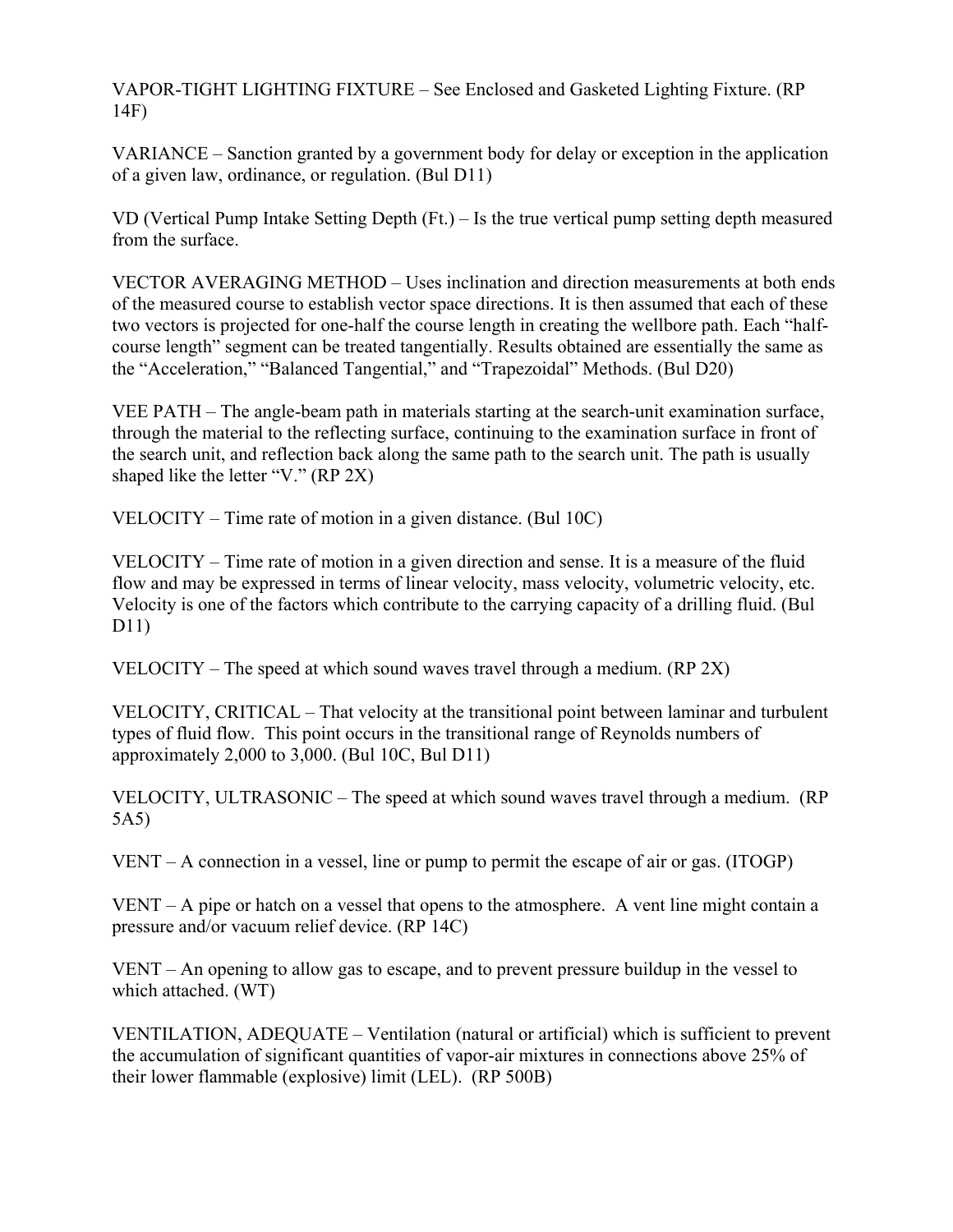VENTILATION, INADEQUATE – Ventilation which is less than adequate. (RP 500B)

VENTILATION, LIMITED – Ventilation (natural or artificial) which is sufficient to reasonably assure that significant quantities of vapor-air mixtures in concentrations above 25% of the lower flammable (explosive) limit (LEL) will not accumulate for significant periods of the time due to hydrocarbon emissions which are relatively small in size or short in duration. (RP 500B)

VERIFY – To determine conformance to specified requirements. (Spec Q1)

VERTICAL DEPTH – Vertical component of the measured well depth. (Bul D20)

VERTICAL DRILLING – The action of drilling a hole with the intent of maintaining the borehole in a position vertically below the surface location. (Bul D20)

VERTICAL HOLE – A hole in which the wellbore is nearly maintained in a position vertically below the surface location. (Bul D20)

VERTICAL LIMIT – The maximum readable level of vertical indications determined either by an electrical or a physical limit an A-scan presentation. (RP 2X)

VERTICAL PROFILE (VERTICAL SECTION) – A projection of the borehole into a vertical plane parallel to the course bearing and scaled with vertical depth. (Bul D20)

V-G METER OR VISCOSITY-GEL VISCOMETER – The name commonly used for the directindicating viscometer. See Viscometer, Direct-Indicting. (Bul 10C, Bul D11)

VIBRATING SCREEN – A screen with motion in a vertical plane which operates generally above 600 RPM at less than 1-inch stroke. (Bul 13C)

VIBRATING SCREEN – See Shale Shaker. (Bul D11)

VIDEO PRESENTATION – The rectified rf signal. (RP 2X)

VISC – Viscosity (SSU).

VISCOMETER, DIRECT-INDICATING – Commonly called a "V-G meter." The instrument is a rotational-type device powered by means of an electric motor or handcrank, and is used to determine the apparent viscosity, plastic viscosity, yield point, and gel strengths of fluids. See API Spec 10 or RP 13B for operational procedures. (Bul 10C, Bul D11)

VISCOMETER STORMER – A rotational shear viscometer used for measuring the viscosity and gel strength of drilling fluids. This instrument has been largely superseded by the directindicating viscometer. See Viscometer, Direct-indicting. (Bul D11)

VISCOMETER (VISCOSIMETER) – An apparatus to determine the viscosity of a fluid or suspension. (Bul 10C)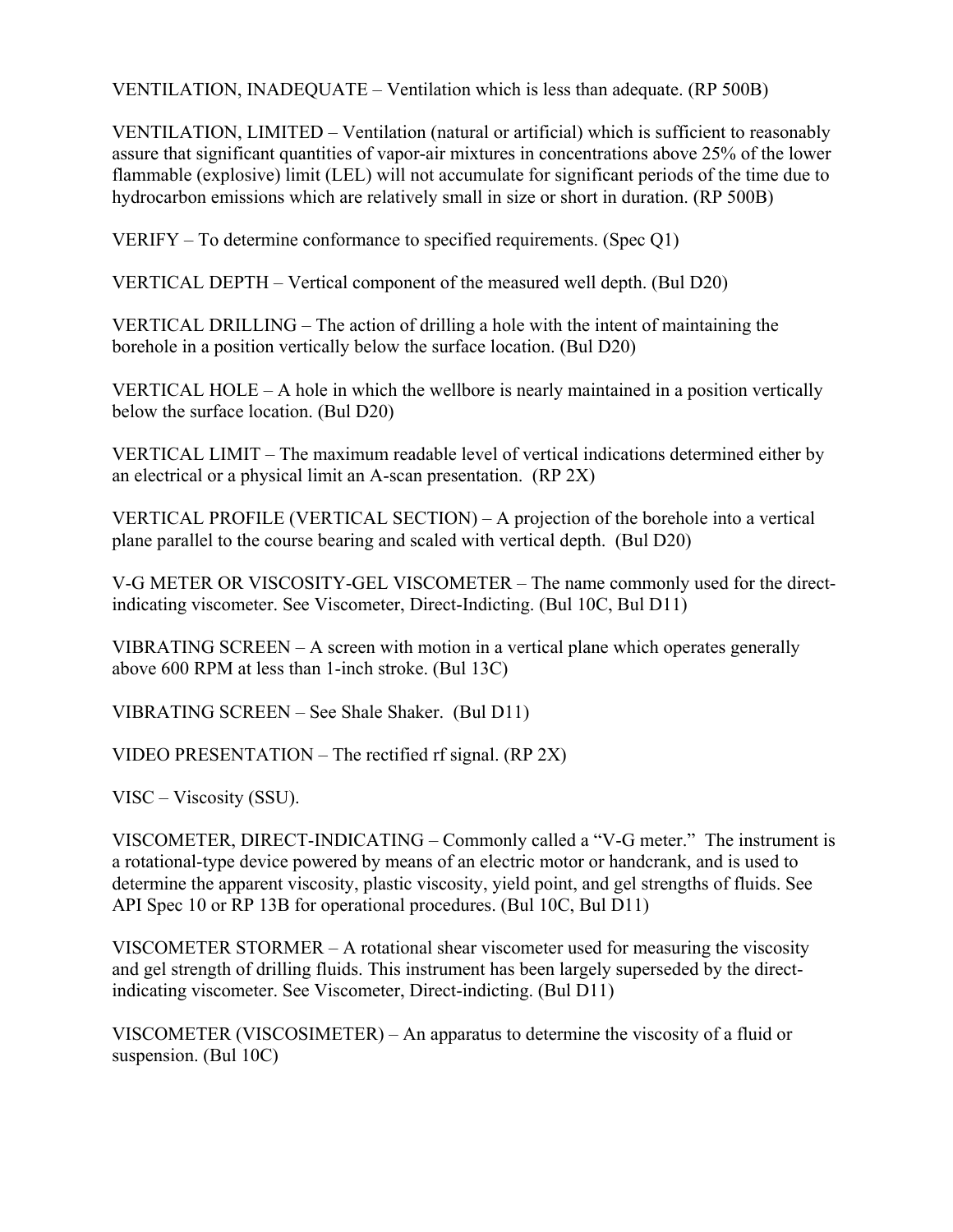VISCOMETER – (VISCOSIMETER) – An apparatus to determine the viscosity of a fluid or suspension. Viscometers vary considerably in design and methods of testing. (Bul D11)

VISCOSIMETER- See Viscometer. (Bul D11)

VISCOSITY – A measure of the thickness of fluid or how easily it will pour. (SSWID)

VISCOSITY – The internal resistance offered by a fluid to flow. See Apparent Viscosity and Plastic Viscosity. (Bul 10C)

VISCOSITY – The internal resistance offered by a fluid to flow. This phenomenon is attributable to the attractions between molecules of a liquid, and is a measure of the combine effects of adhesion and cohesion to the effects of suspended particles, and to the liquid environment. The greater this resistance, the greater the viscosity. See Apparent Viscosity and Plastic Viscosity. (Bul D11)

VISCOSITY – A measure of how easily a liquid will pour or flow. (ITOGP)

VISCOSITY – A measure of the resistance of a liquid to flow. (WLOP)

VISCOSITY, FUNNEL – See Marsh Funnel. (Bul 10C)

VISCOSITY, FUNNEL – See Funnel Viscosity. (Bul D11)

VISCOUS FLOW – See Laminar Flow. (Bul 10C, Bul D11)

VISUAL EXAMINATION – Examination of parts and equipment for visible defects in material and workmanship. (Spec 6A, Spec 16A)

VOLATILE – Evaporating readily at a relatively low temperature. (Bul D11)

VOLATILE FLAMMABLE LIQUID - A flammable liquid having a flash point below  $100^{\circ}$ F  $(37.8<sup>o</sup>C)$ , or a flammable liquid whose temperature is above its flash point, or a Class II combustible liquid having a vapor pressure not exceeding 40 psia  $(276 \text{ kPa})$  at  $38^{\circ}$ C  $(100F)$ whose temperature is above its flash point. (RP 500B)

VOLATILE MATTER – Normally gaseous products, except moisture, given off by a substance, such as gas breaking out of live crude oil that has been added to a drilling fluid. In distillation of drilling fluids, the volatile matter is the water, oil, gas, etc., that are vaporized, leaving behind the total solids which can consist of both dissolved and suspended solids. (Bul D11)

VOLTAGE (V) – The unit of potential causing the flow of current. (RP 5A5)

VOLUMETRIC EFFICIENCY – The percentage relation between the actual delivered capacity of a pump and the calculated displacement of the pump. (Bul D10)

VOLUMETRIC NONDESTRUCTIVE EXAMINATION – Examination for internal material defects by method such as radiography and/or ultrasonic testing. (Spec 6A, Spec 16A)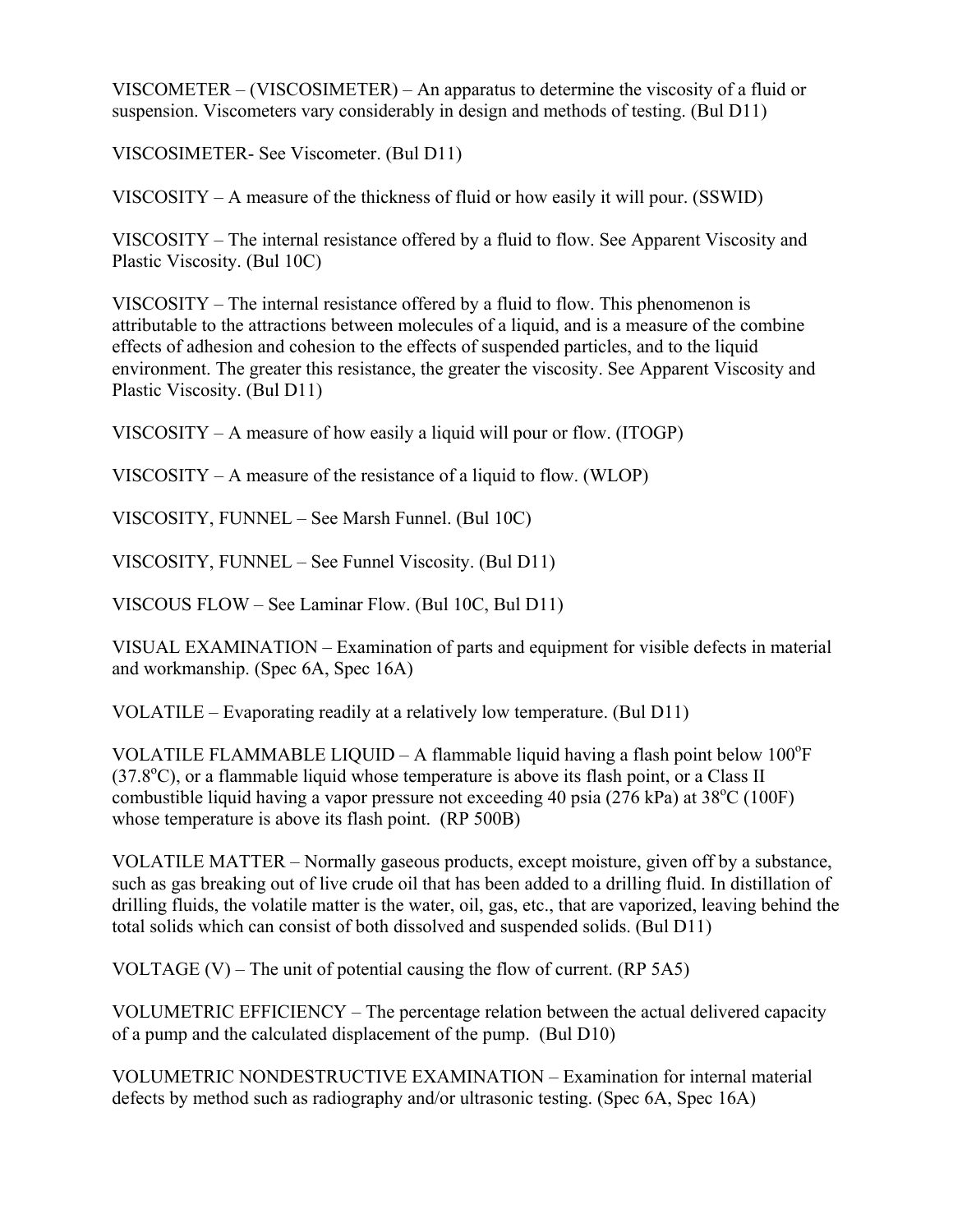VORTEX (AIR) – A cylindrical or conical shaped core of air or vapor lying along the central axis of the rotating slurry inside a hydrocyclone. (Bul 13C)

VORTEX BREAKER – A device located on outlet nozzles to prevent vortex formation. (Spec 12L)

VORTEX FINDER – A hollow cylinder extending axially into the barrel of a hydrocylcone forming an annulus into which the feed enters tangentially. The overflow exists from the separating chamber through the vortex finder, and the vortex is centered in the hydrocyclone by the hole in the vortex finder, hence the name. (Bul 13C)

VUG – Natural cavity formed in certain formations caused by leaching out of soluble minerals. (Bul 10C)

-W-

WAITING ON CEMENT – The time necessary for the cement to set or harden in the well bore (abbr. W.O.C.). (Bul D20)

WALK (OF BIT) – The action of the bit to change the direction of the wellbore by its tendency to turn into the side of the wellbore while rotating. (Bul D20)

WALK (OF HOLE) – The tendency of a wellbore to deviate in the horizontal plane; generally thought to be caused by the bit rotating preferentially into the side of the hole and the anisotropic nature of the formation. (Bul D20)

WALL CAKE – The solid material deposited along the wall of the hole resulting from filtration of the fluid part of the drilling fluid or cement slurry into the formation. (Bul 10C, Bul D11)

WALL STICKING – See Differential-Pressure Sticking. (Bul D10, D11)

WARM UP (A CONNECTION) – See Heat. (A connection). (ITOGP)

WASHOUT (OF HOLE) – Excessive wellbore enlargement by solvent or erosional action of the drilling fluid. (Bul D20)

WASTE WATER – Water carrying wastes from homes, businesses, and industries that is a mixture of water and dissolved or suspended solids. (Bul D11)

WATER-BASE DRILLING FLUID – Common conventional drilling fluids. Water is the suspending medium for solids and is the continuous phase, whether or not oil is present. (Bul D11)

WATER BLOCK – Reduction of the permeability of a formation caused by the invasion of water into the pores (capillaries). (Bul 10C)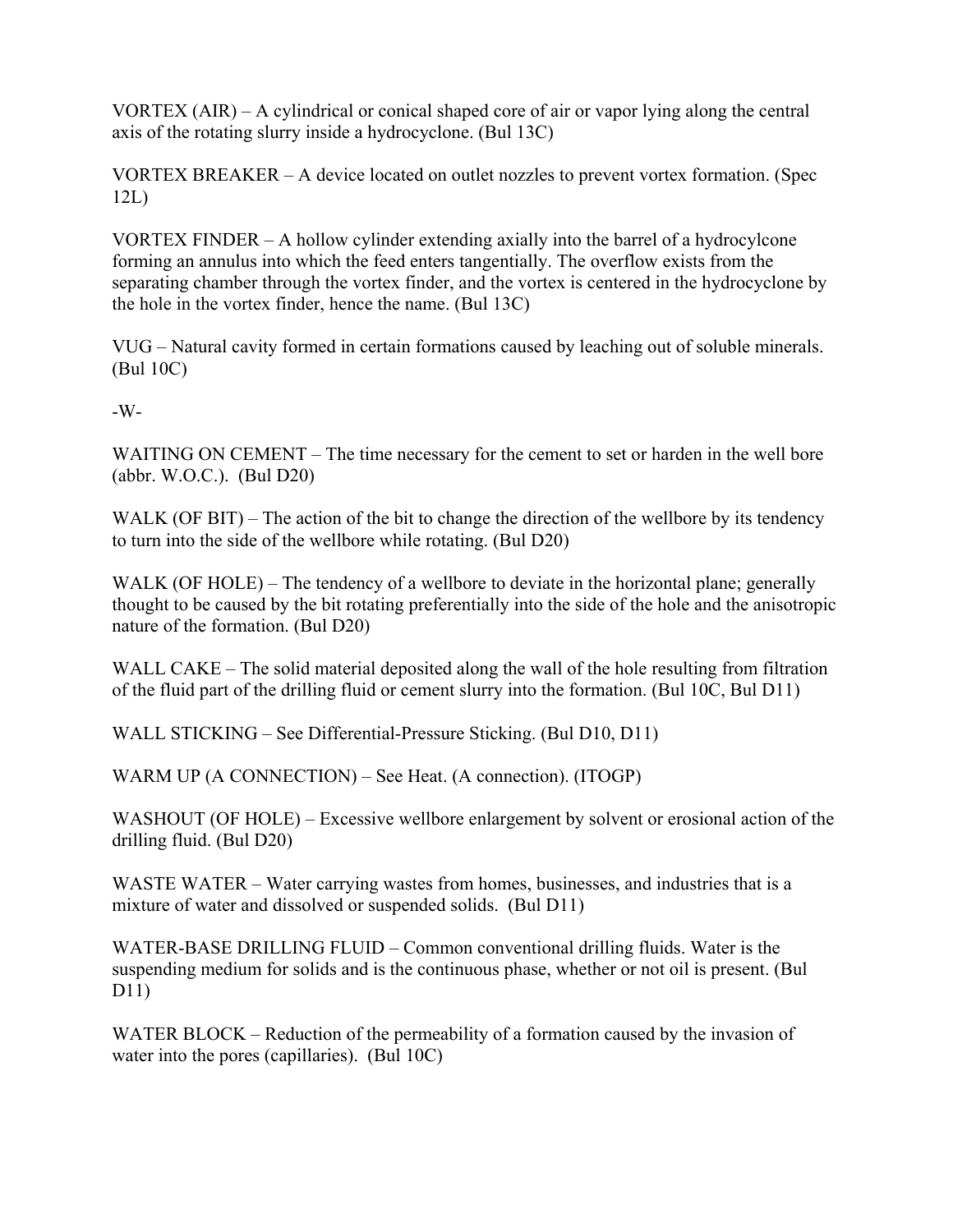WATER BLOCK – Reduction of the permeability of a formation caused by the invasion of water into the pores (capillaries). The decrease in permeability can be caused by swelling of clays, thereby shutting off the pores, or in some cases by a capillary block of the pores due to surface tension phenomena. (Bul D11)

WATER CEMENT RATIO – The ratio by weight of water to cement in a cement slurry (abbr. W/C). (Bul 10C)

WATER-CONING – The upward encroachment of water into a well due to pressure drawdown from production. (ITOGP)

WATER DRIVE – The Reservoir-Drive Mechanism whereby oil is produced by the expansion of the underlying water, which forces the oil into the wellbore. (ITOGP)

WATER FEED – Water to be added for dilution of the mud feed into a centrifugal separator. (Also see Dilution Water.) (Bul 13C)

WATER FLOODING – One method of enhanced recovery in which water is injected into an oil reservoir to force additional oil out of the reservoir rock and into the well bores of producing wells. (ITOGP)

WATER-IN-OIL EMULSION – See Invert Oil-emulsion Mud. (Bul D11)

WATER LOSS – See Fluid Loss. (Bul 10C, Bul D11)

WATER LOSS CONTROL – See Fluid Loss Control. (Bul D10C)

WATER OF HYDRATION – The water chemically combined with the solid to form a crystalline compound. (Bul 10C)

WATER PATH – The distance from the transducer to the test surface in immersion or water column testing. (RP 2X)

WATER POLLUTION – The addition of sewage, industrial wastes, or other harmful or objectionable material to water in concentrations or in sufficient quantities to result in measurable degradation of water quality. (Bul D11)

WATER QUALITY CRITERIA – The levels of pollutants that affect the suitability of water for a given use; generally, water use classification includes: public water supply, recreation, propagation of fish and other aquatic life, agricultural use, and industrial use. (Bul D11)

WATER OUALITY STANDARD – A plan for water quality management containing four major elements: the use (recreation, drinking water, fish and wildlife propagation, industrial, or agricultural) to be made of the water; criteria to protect those uses; implementation plans (for needed industrial-municipal waste treatment improvements); and enforcement plans and an antidegradation statement to protect existing high quality waste water. (Bul D11)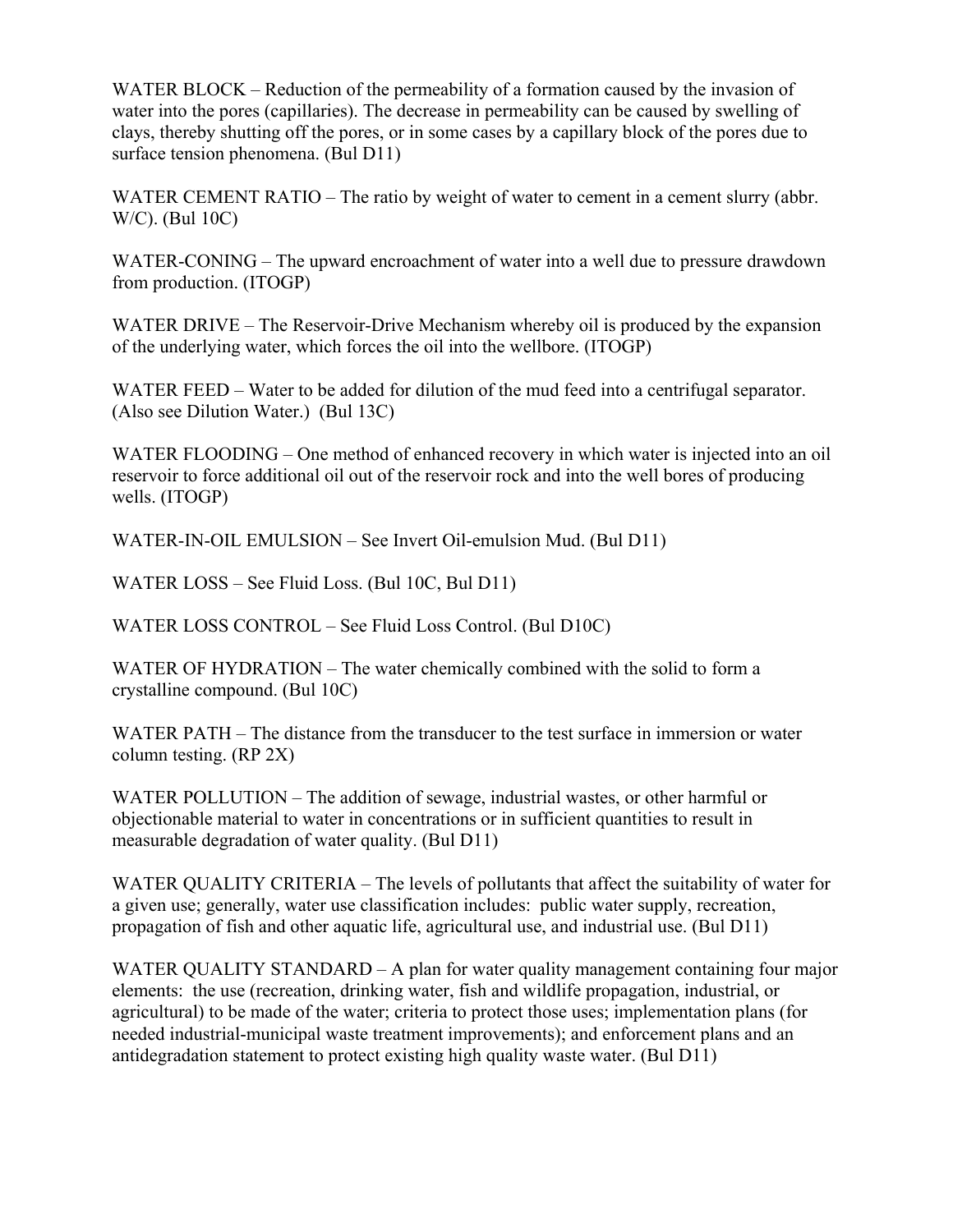WATER SAVER – A chamber may be directly connected to the heater shell to permit the shell to be completely filled with water. The water in this chamber exists at a lower temperature than the heater bath which reduces evaporation losses. It may also be referred to as an economizer or expansion tank. Its capacity should be sufficient to contain the water expansion between ambient and operating temperatures. (Spec 12K)

WATER SIPHON (WATER LEG, GRASSHOPPER) – A piping system for the controlled flow of water from the treater which sets the water/oil interface level with the treater. To accomplish this control the water flows through a vertical loop of piping set at an adjustable level below the treater oil level with the top of the loop equalized in pressure with the gas zone of the treater. (Spec 12L)

WATER-SOLIDS RATIO – The ratio by weight of water to the total solids in a cement slurry. (Bul 10C)

WATER TABLE – The upper level of ground water. (Bul D11)

WATER WELL – A well drilled to  $(1)$  obtain a fresh water supply to support drilling and production operations, or (2) obtain a water supply to be used in connection with an enhanced recovery program. (ITOGP)

WATERFLOOD KICK – The first indication of increased oil production as the result of a waterflood project. (ITOGP)

WAVE FRONT – A continuous surface drawn through the most forward points in a wave disturbance which have the same phase. (RP 2X)

WAVE LENGTH – The distance in the direction of propagation of a wave for the wave to go through a complete cycle. (RP 2X)

WAVE TRAIN – A succession of ultrasonic waves arising from the same source, having the same characteristics, and propagating along the same path. (RP 2X)

WAVY THREAD – A cyclic variation in the helix angle of a thread, and/or its radial location. (Bul 5T1)

WEATHERED CRUDE – Crude oil which has lost an appreciable quantity of its entrained gas due to evaporation during storage. (ITOGP)

WEDGE – A device used to direct ultrasonic energy into the material at an angle. (RP 2X)

WEIGHT – In drilling fluid terminology, this refers to the density of a drilling fluid. This is normally expressed either lb/gal, lb/cu ft, or psi hydrostatic pressure per 1,000 ft of depth. (Bul D11)

WEIGHT INDICATOR – An instrument that shows the weight suspended from a wireline or hook. (WLOP)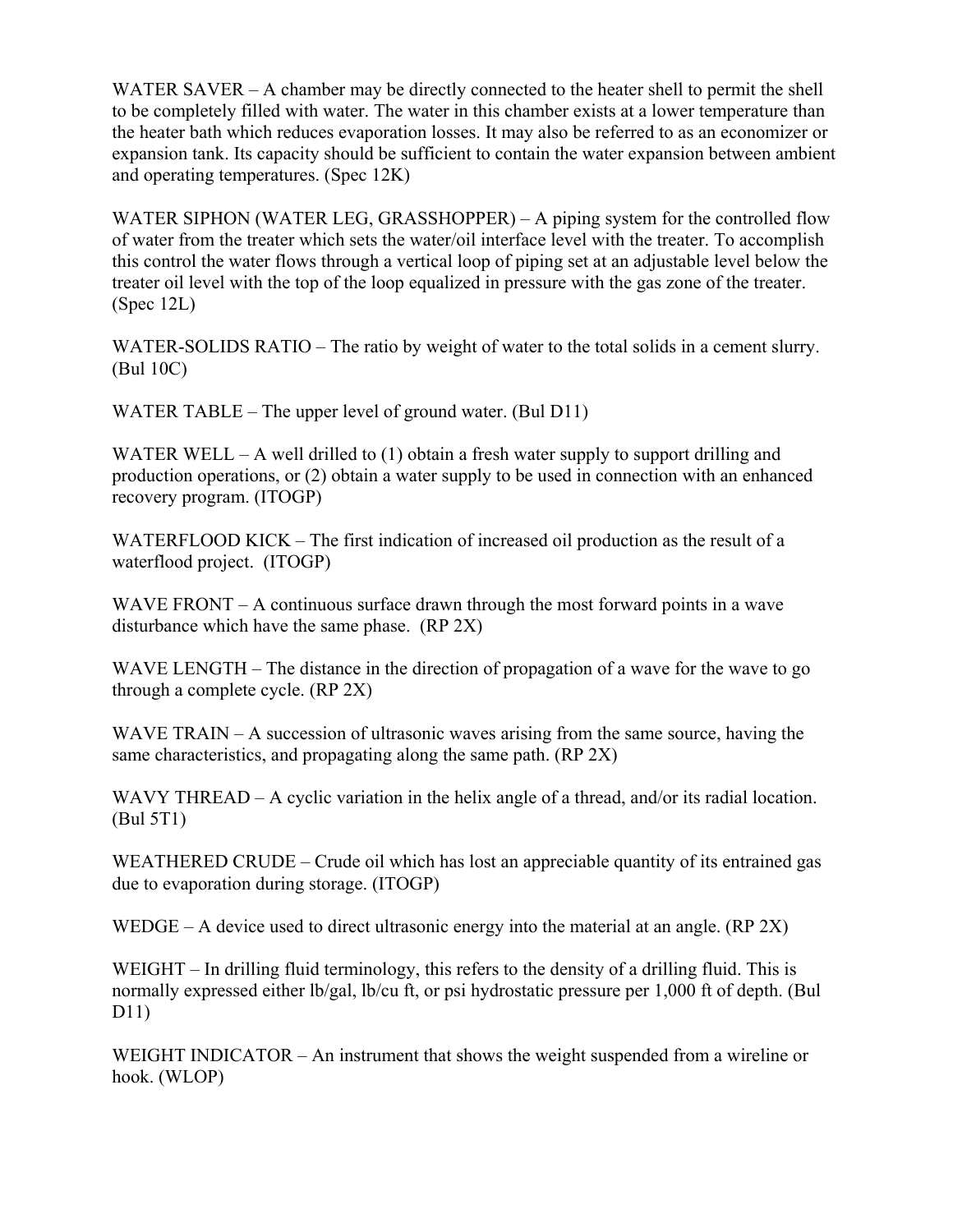WEIGHT MATERIAL – Any of the high specific gravity materials used to increase the density of drilling fluids. This material is most commonly barite but can be galena, etc. In special applications limestone is also called a weight material. (Bul D11)

WEIGHTED RATES – Incidence rates determined by combining percentages of separate industry rates in proportions equal to the reporter's employee-hours of exposure in the separate industries. Used for evaluation of organization wide experience of multi-establishment organizations only. (Bul T5)

WEIGHTING MATERIAL – A material which when added to a cement slurry increases the density of the slurry. (Bul 10C)

WELD AREA CRACK – A crack in or immediately adjacent to the weld line. (Crack – A stressinduced separation of the metal which, without any other influence, is insufficient in extent to cause complete rupture of the material.) (Bul 5T1)

WELD AREA CRACK – A crack in the weld line or the weld upset zone. (Crack – A stressinduced separation of the metal which, without any other influence, is insufficient in extent to cause complete rupture of the material.) (Bul 5T1)

WELD AREA CRACK – A crack that occurs in the weld deposit, the fusion line, or the heat affected zone. (Crack – A stress-induced separation of the metal which, without any other influence, is insufficient in extent to cause complete rupture of the material.) (Bul 5T1)

WELD, FABRICATION – A weld joining two or more parts. (Spec 6A, Spec 16A)

WELD GROOVE – An area between two metals to be joined that has been prepared to receive weld filler metal. (Spec 6A, Spec 16A)

WELD JOINT – A description of the way components are fitted together in order to facilitate joining by welding. (Spec 6A, Spec 16A)

WELD, NON-PRESSURE CONTAINING – A weld, the absence of which will not reduce the pressure containing integrity of the part. (Spec 6A, Spec 16A)

WELD, PRESSURE-CONTAINING – A weld, the absence of which will reduce the pressurecontaining integrity of the part. (Spec 6A, Spec 16A)

WELDING – The fusion of materials, with or without the addition of filler materials. (Spec 6A, Spec 16A)

WELL – The hole-in-the-ground drilled from the point of entry at the earth's surface to total depth of the hole. The well is normally drilled through a single and specific surface causing for the purpose of: (1) finding or producing crude oil or natural gas; or (2) providing services related to the production of crude oil or natural gas. (Bul D12A)

WELL – A hole drilled in the earth for the purpose of finding or producing crude oil or natural gas. Also see Service Well. (ITOGP)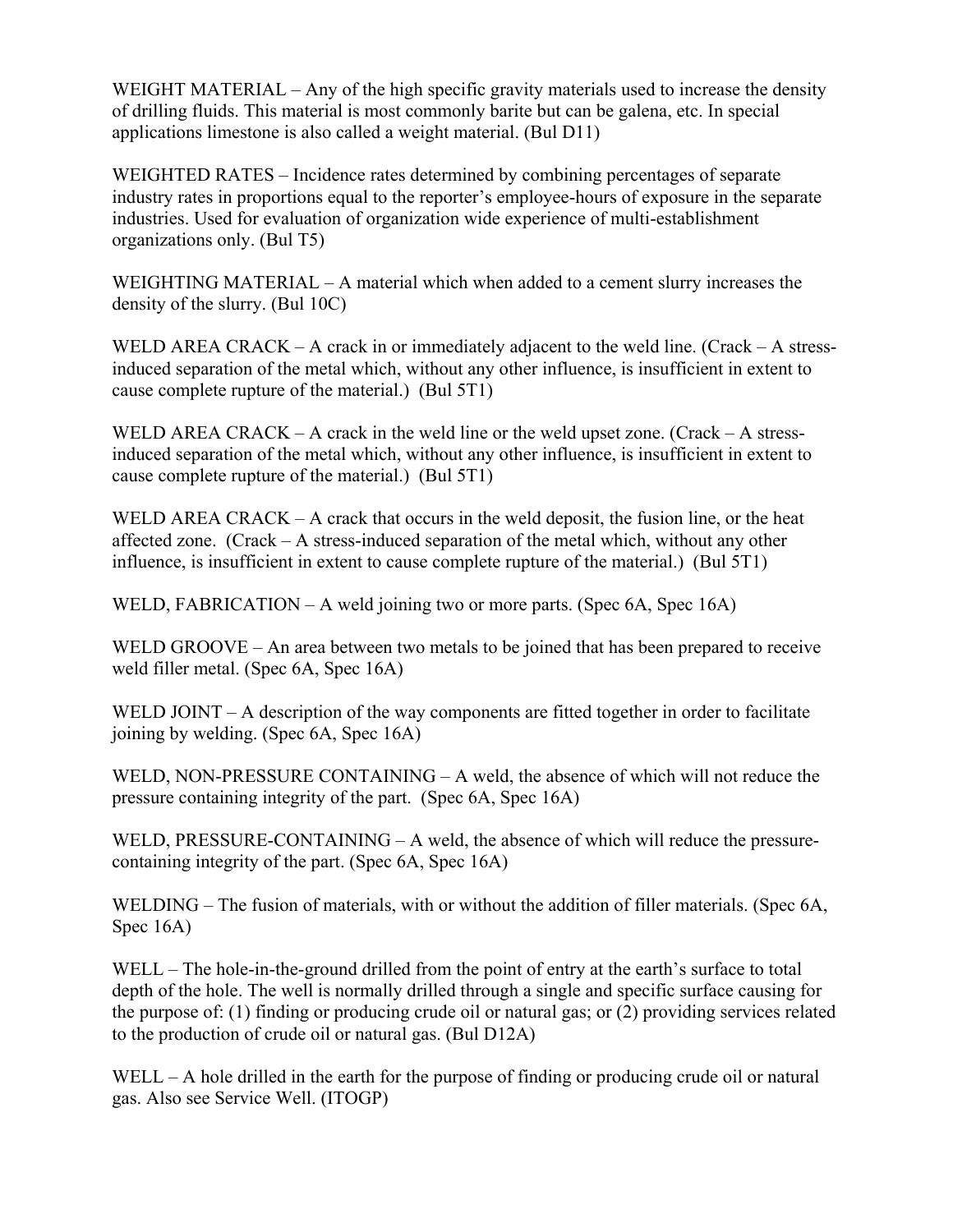WELL DEPTH – Measured depth in the wellbore. Usually measured form the bushing, derrick floor, or foundation as a datum. Refer to "Measured Depth." (Bul D20)

WELL LOG – A record of one or more physical parameters of geological formations as a function of depth in a bore hole. Distinction is sometimes made between a log as an entire record which may contain several curves showing specific measurements and the individual cures themselves, which are also called logs. (Bul 10C)

WELL LOGGING – See Electric Logging and Mud Logging. (Bul D11)

WELL PERMIT – The authorization to drill a well issued by a governmental regulatory agency. (ITOGP)

WELL PLATFORM – An offshore structure with a platform above the surface of the water that supports the producing well's surface controls and flow piping. (ITOGP)

WELL PROFILE – The projection of the wellbore onto a plane. (Bul D20)

WELL PLATFORM – An offshore structure with a platform above the surface of the water that supports the producing well's surface controls and flow piping. (ITOGP)

WELL PROFILE – The projection of the wellbore onto a plane. (Bul D20)

WELL SERVICING – The maintenance work performed on an oil or gas well to improve or maintain the production from a formation already producing in the well. Usually, it involves repairs to the pump, rods, gas-lift vales, tubing, packers, etc. (ITOGP)

WELL SERVICING – Maintenance and repair work performed on an oil or gas well to improve or maintain the production from a formation already producing in the well. Usually, it involves repairs to the pump, rods, gas-lift valves, tubing, packers, etc. Also refers to people who do this work, such as a well servicing company. (WLOP)

WELL SERVICING RIG – Equipment and machinery assembled primarily for the purpose of any well work involving pulling or running tubulars or sucker rods, to include but not limited to, redrilling, completing, recompleting, workover, sucker rod or tubing pulling, and abandoning operations. (RP 54)

WELL SIMULATION TEST – A test performed in accordance with API Spec 10 under conditions simulating those encountered in wells. (Bul 10C)

WELL TEST – The measurement of any factor, or factors relating to production or injection of oil, water or gas from, or into, a well in a given length of time for a given or established set of conditions to assist in prediction of production or injection capability. (WT)

WELL TEST RATE – The stabilized rate at which the well is currently being produced on a routine basis. (RP 14B)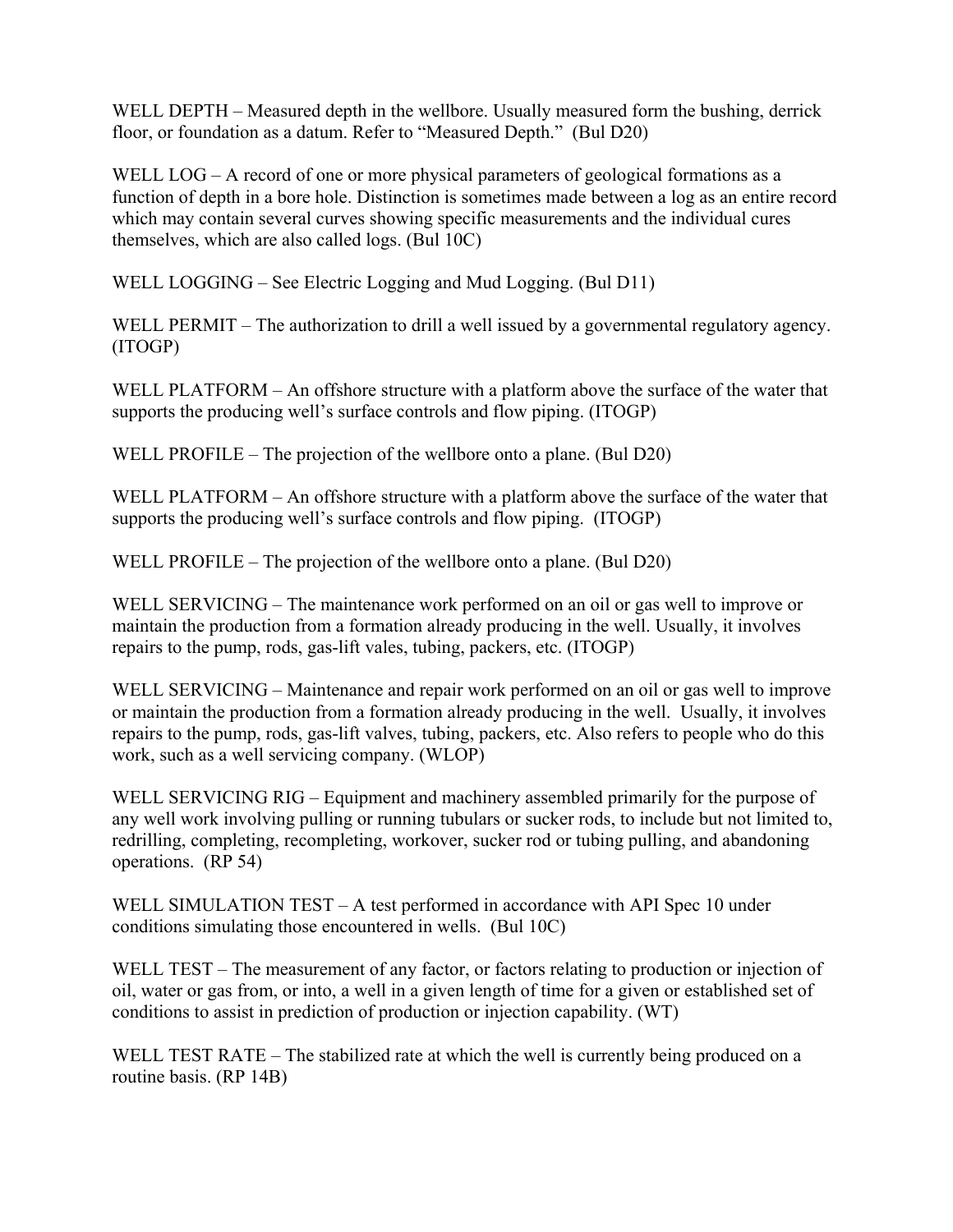WELL TESTER – One who performs well tests. The title is usually reserved for one whose duty involves only well tests, or may be one who performs specialized tests such as buttonhole pressure measurement, or critical measurement of specific production characteristics. Some tests may be performed by lease operator rather than well tester. (WT)

WELLBORE SURVEY CALCULATION METHODS – Refers to the mathematical methods and assumptions used in reconstructing the path of the wellbore and in generating the space curve path of the wellbore from inclination and direction angle measurements taken along the wellbore. These measurements are obtained from magnetic or gyroscopic instruments of either the single-shot or multi-shot type. (Bul D20)

WELLBORE SURVEY CALCULATION METHODS – Refers to the mathematical methods and assumptions used in reconstructing the path of the wellbore and in generating the space curve path of the wellbore from inclination and direction angle measurements taken along the wellbore. These measurements are obtained from gyroscopic or magnetic instruments of either the single-shot or multi-shot type.

Acceleration Method – Utilizes the angles at the top and bottom of the course length and from these generates a curve on the assumption that the measured angles change smoothly from top to bottom of the measured course as though under the influence of a constant force of an acceleration. The results obtained are the same as "Balanced Tangential," "Trapezoidal," and Vector Averaging" Methods.

Average Angle Method – Uses the angles measured at both the top and bottom of the course length in such a fashion that the average of the two sets of measured angles is the assumed inclination and direction. The well bore survey is then calculated tangentially using these averaged angles over the course length.

Angle Averaging Method – Refer to "Average Angle Method."

Backward Station Method – Refer to "Tangential Method."

Balanced Tangential Method – Uses the inclination and direction angles at the top and bottom of the course length in a manner so as to tangentially balance the two sets of measured angles over the course length. Results obtained are the same as the "Acceleration," "Trapezoidal," and Vector Averaging" Methods.

Circular Arc Method – Uses both sets of measured angles associated with each course length to recreate the wellbore path as a sequence of small circular arcs constrained by the measured angles to pass through the end points with inclination and direction angles as measured. Compensated Acceleration Method – Refer to "Mercury Method."

Combined Method – Refer to "Mercury Method."

Mercury Method – A combination of the "Tangential" and "Balanced Tangential" Methods so as to treat that portion of the measured course defined by the length of the measuring tool as a straight line (tangentially) and the remainder of the measured course trapezoidally. Refer to "Compensated Acceleration Method" and "Combined Method."

Minimum Curvature Method – Uses the sets of angles measured at the top and bottom of the course length to establish coordinate velocities through which a space curve (which represents the calculated path of the wellbore) passes in a manner that minimizes its total curvature. Quadratic Method – A method in math modeling considering the wellbore as a curve; the

projections into three orthogonal planes are quadratic functions.

Radius of Curvature Method – Uses the sets of angles measured at the top and bottom of the course length to generate a space curve (representing the wellbore path) that has the shape of a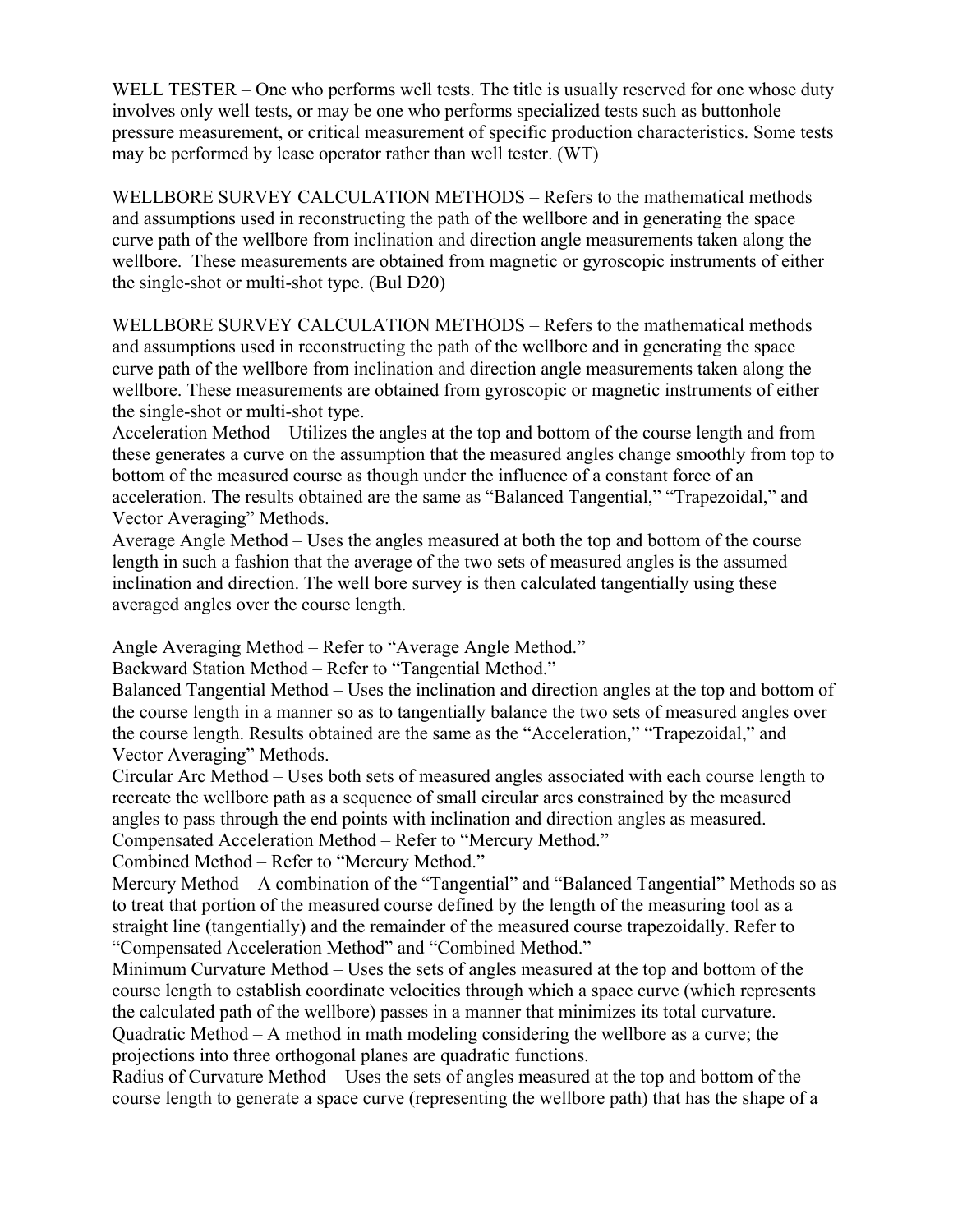spherical arc passing through the measured angles at both the upper and lower ends of the measured course.

Secant Method – This name has been applied with two different meanings: (1) meaning the "Trapezoidal Method," and (2) meaning the "Average Angle Method."

Simpson's Rule Method – Uses as many measured angle values as are available (a minimum of three sets) to recreate the wellbore path through Simpson's Rule for numeric integration, which approximates by passing a parabola through three points.

Tangential Method – Uses only the inclination and direction angles measured at the lower end of the course length. The wellbore path is assumed to be tangent to these angles through the course. Terminal Angle Method – Refer to "Tangential Method."

Trapezoidal Method – Uses the measured inclination and direction angles at both ends of the measured course in a fashion that recreates the wellbore path. This is done by a sequence of trapezoidal integration segments using the measured angles as constraints on the integral over the measured course. Results obtained are essentially the same as "Acceleration," "Balanced Tangential," and "Vector Averaging" Methods.

Vector Averaging Method – Uses inclination and direction measurements at both ends of the measured course to establish vector space direction. It is then assumed that each of these two vectors is projected for one-half the course length in creating the wellbore path. Each "half course length" segment can be treated tangentially. Results obtained are essentially the same as the "Acceleration, "Balanced Tangential," and "Trapezoidal" Methods. (Bul D20)

WELLHEAD – The stack of valves and fittings at the surface on top of a well. (GL)

WELLHEAD – The equipment used to maintain surface control of a well. (ITOGP)

WELLHEAD – As assembly of valves and fittings used for control of the flow from a producing well or to an injection well. A wellhead usually includes a casing head, tubing head, master valve(s), wing valve or choke may be included. Offshore structures usually include several wellheads. (RP 2G)

WELLHEAD – The wellhead is a composite of equipment used at the surface to maintain control of the well. Included in wellhead equipment are casing heads – lowermost and intermediate – tubing heads, Christmas three equipment with valves and fittings, casing and tubing hangers, and associated equipment. (RP 14B)

WELLHEAD – An assemblage of valves and spools located below the Christmas tree and above the casing strings for the purpose of handing and isolating the various tubular strings. (RP 57)

WELLHEAD – A wellhead is all permanent equipment between the uppermost portion of the surface casing and the tubing head adapter flange. (Spec 6A)

WELLHEAD – The equipment used to maintain surface control of a well. It is formed of the casing head, tubing head, and appropriate valves. The Christmas tree is installed on top of the tubing head. (WLOP)

WELLHEAD – Equipment installed on a well at surface to permit well control, to hang tubing in well, and to which production lines are connected. (WT)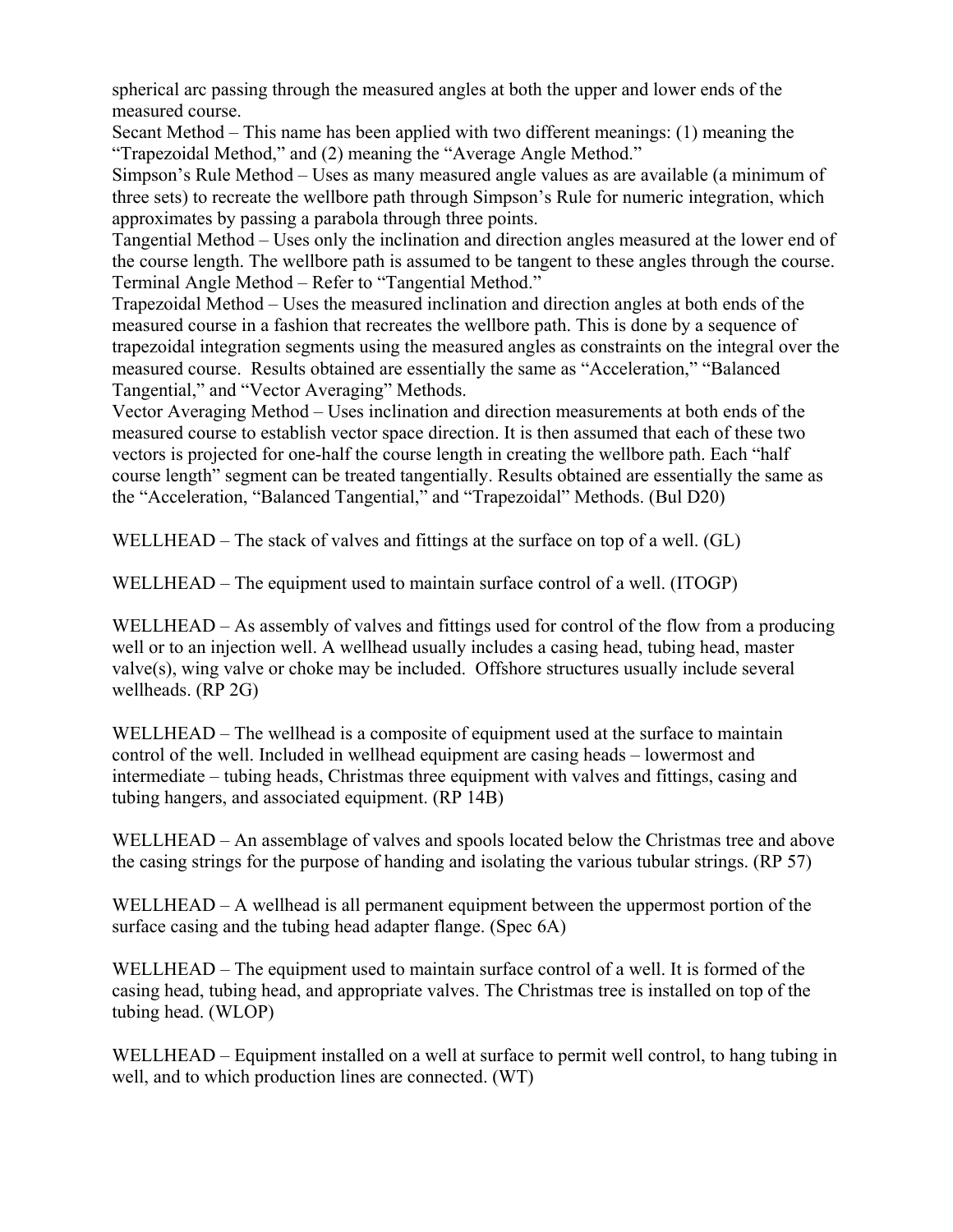WELLHEAD AREA – That area of deck that surrounds the individual wellhead(s). (RP  $2G$ )

WELLHEAD PRESSURE – The maximum shut-in surface pressure that may exist in a well. (RP 14E)

WET GAS – Natural gas containing significant amounts of liquefiable hydrocarbons. (ITOGP)

WET JOB – Pulling tubing full of oil or water. (ITOGP)

WET METHOD – The magnetic particle inspection method employing ferromagnetic particles suspended in a liquid path. (RP 5A5)

WETTING – The adhesion of a liquid to the surface of a solid. (Bul D11)

WETTING AGENT – A chemical or composition which, when added to a liquid, reduces the surface tension and increases the spreading of the liquid on a surface or the penetration of the liquid into a material. (Bul D11)

WETTING AGENT – A substance or composition which, when added to a liquid, increases the spreading of the liquid on a surface or the penetration of the liquid into a material. (Bul D11)

WETTING AGENT – A substance which lowers the surface tension of a liquid. (RP 5A5)

WHIPLINE – A secondary rope system usually of lighter load capacity than provided by the main rope system. Also known as "Auxiliary." (Spec 2C)

WHIPSTOCK – A device inserted in a well bore used for deflecting or for directional drilling. (Bul 10C, Bul D11)

WHIPSTOCK – A long wedge and channel-shaped piece of steel with a collar at its top through which the subs and drill stem can pass, the face of the whipstock sets an angle to deflect the bit. (Bul D20)

WICKER (OR WHISKER) – A wire-like piece of metal peeled from a thread or chamfer surface, and which may be attached to the machined surface at one end. (Bul 5T1)

WILDCAT – A well in unproved territory. (Bul D11)

WILDCAT WELL – A well drilled in previously unexplored areas. Also RANK WILDCAT. (ITOGP)

WINCH – A machine used for pulling or hoisting by winding rope or cable around a powerdriven drum or spool. (ITOGP)

WINDOW – A section of casing milled out to provide an opening to sidetrack or kick off. (Bul D20)

WIRE CLOTH – Screen cloth of woven wire. (Bul 13C)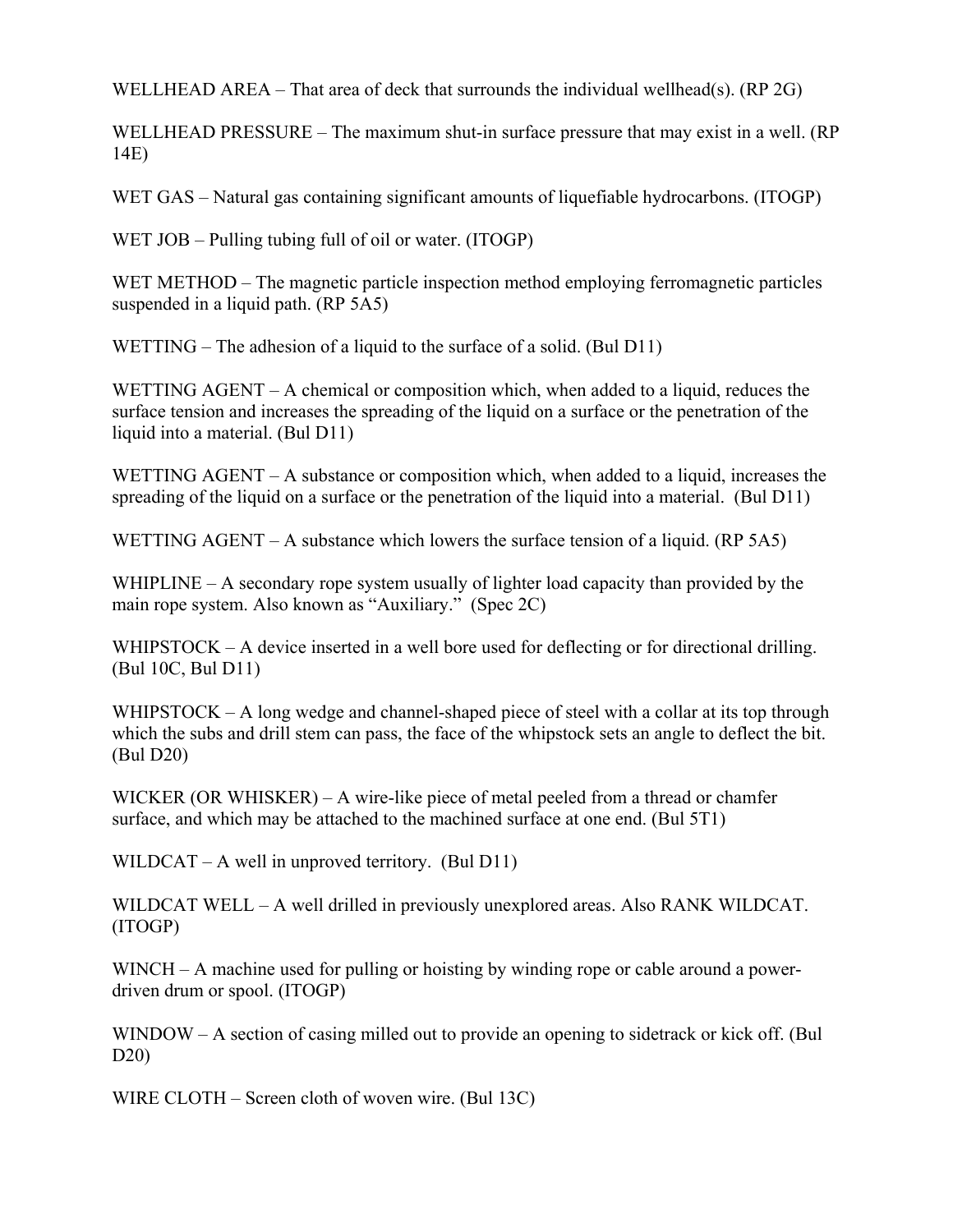WIRELINE – See Solid Wire Line. (WLOP)

WIRE ROPE – A flexible, multi-wired member usually consisting of a core member around which a number of multi-wired strands are "laid" or helically wound. (Spec 2C)

WIRE ROPE – A rope composed of steel wires twisted into strands that are twisted around a central core. Wire rope is sometimes referred to as "wireline" or "cable." (WLOP)

WIRELINE CUTTING TOOL – A special device, usually run on a solid wire line, that is used to cut another wire line that may be stuck in a well. (WLOP)

WIRELINE OPERATIONS – Operations performed in a wellbore by use of tools which are run and pulled on small diameter slick, braided, or electric wirelines. (RP 57)

WIRELINE PREVENTERS – Preventers installed on top of the well or drill string as a precautionary measure while running wirelines. The preventer packing will close around the wireline. (RP 53)

WIRELINE PREVENTER – A manually, operated, ram type blowout preventer that is especially adapted for closure around a wire line. (WLOP)

WIRELINE (RETRIEVABLE) MANDREL – A tubular member with an internal receiver for a wireline (retrievable) gas lift valve. The mandrel becomes an integral part of the tubing string. (GL)

WIRELINE (RETRIEVABLE) VALVE – A gas lift valve mounted inside the tubing that can be installed and recovered by solid wireline operations without disturbing the tubing. (GL)

WIRELINE SPEAR – A special fishing tool fitted with prongs to catch and recover wireline that has been broken and left in a well. (WLOP)

WIRELINE TOOLS – Special tools or equipment made to be lowered into and retrieved from the well on a wireline (small-diameter steel cable), e.g., packers, swabs, gas lift valves, measuring devices, etc. (ITOGP)

WIRELINE TRUCK (WIRELINE UNIT) – A service vehicle or unit on which the spool of wireline is mounted for use in downhole wireline work. (ITOGP)

WIRELINE WIPER – A flexible, rubber device used to wipe off mud, oil, or other liquid from a wire line as it is pulled out of a well. (WLOP)

WIRELINE WORK AREAS – Those areas in which wireline work is being performed on a well through a lubricator. (RP 500B)

WMO – World Meteorological Organization.

WOGA – Western Oil and Gas Association.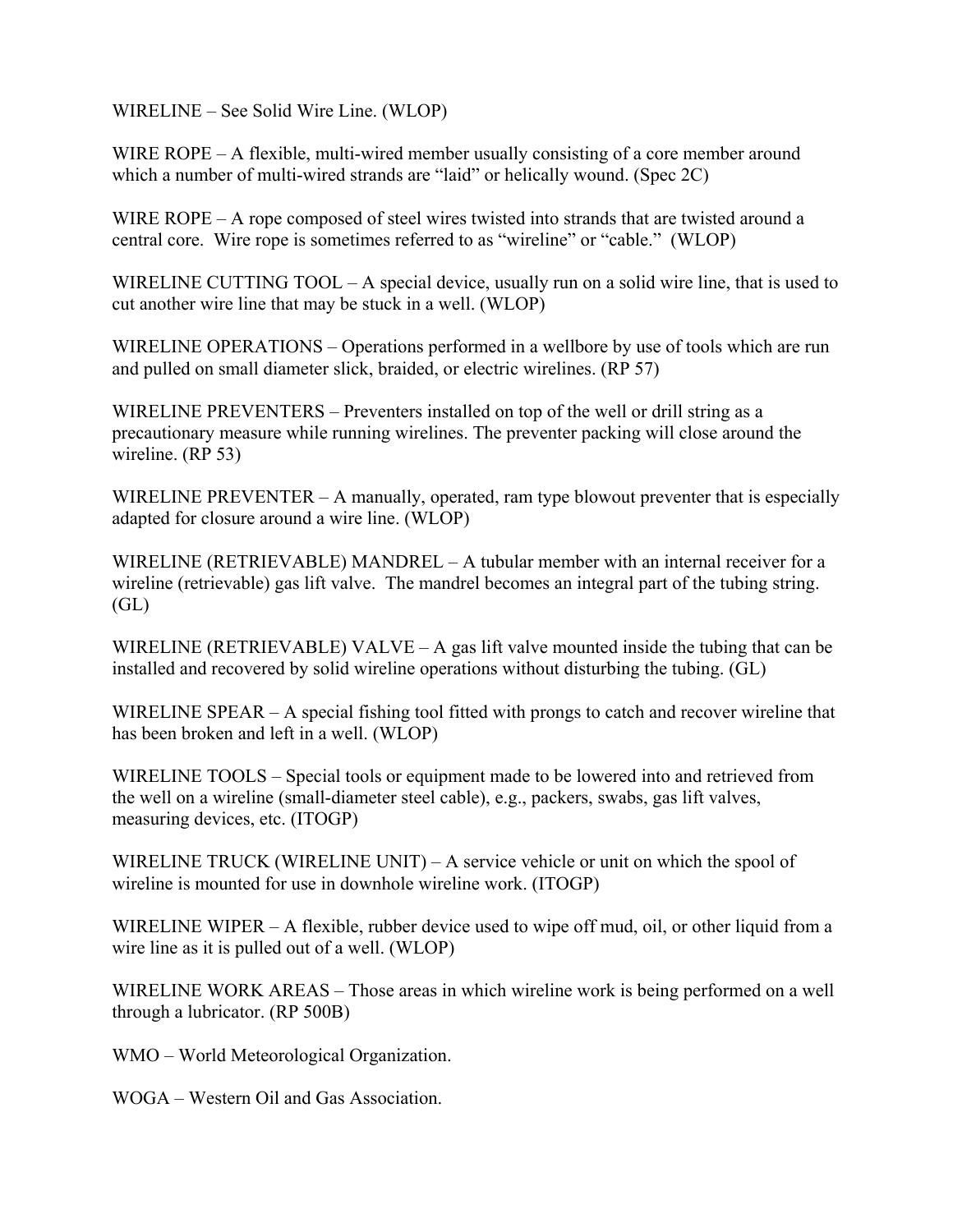WOODPECKER DRILL COLLAR – Refer to "Indented Drill Collar." (Bul D20)

WORK BOAT – A boat or self-propelled barge used to carry supplies, tools, and equipment to job site off-shore. (ITOGP)

WORK-OVER – To perform one or more of a variety of remedial operations on a producing well with the hope of restoring or increasing production. (Bul 10C)

WORKING INTEREST – The operating interest under an oil and gas lease. (ITOGP)

WORKING PRESSURE – The pressure to which a particular piece of equipment is subjected during normal operations. (Bul 10C)

WORKING PRESSURE – Maximum internal pressure for which the SSV/USV valve or SSV/USV actuator is designed. (RP 14H, Spec 14D)

WORKING PRESSURE – The pressure at which a system or item of equipment is designed to operate. (ITOGP)

WORKING PRESSURE – The maximum pressure at which an item is to be used at a specified temperature. (SSWID, WLOP)

WORKOVER – Operations on a producing well to restore or increase production. A workover may be done to wash out sand, acidize, hydraulically fracture, mechanically repair or for other reasons. See Reworking a Well. (ITOGP)

WORKOVER FLUID – Any type of fluid used in the workover operation of a well. (Bul 10C, Bul D11)

WRENCH TIGHT – When thread protector is tightened by hand using strap wrench, pipe wrench or thread protector wrench, i.e., 30-100 foot-pounds torque. (RP 5A)

WROUGHT PRODUCTS – Products shaped by means of forging. (Spec 6A)

WROUGHT STRUCTURE – One that contains no cast dendritic structure. (Spec 6A)

WYE SECTION – The wye section is that piping section where the loop joins the vertical tubing bore. (RP 6G)

-Y-

YAW – Platform rotation about the vertical axis. (RP 2T)

YIELD – A term used to define the quality of a clay by describing the number of barrels of a given centipoise slurry that can be made from a ton of the clay. Based on the yield, clays are classified as bentonite, high-yield, low-yield, etc., types of clays. Not related to yield value below. See API RP 13B for procedures. (Bul D11)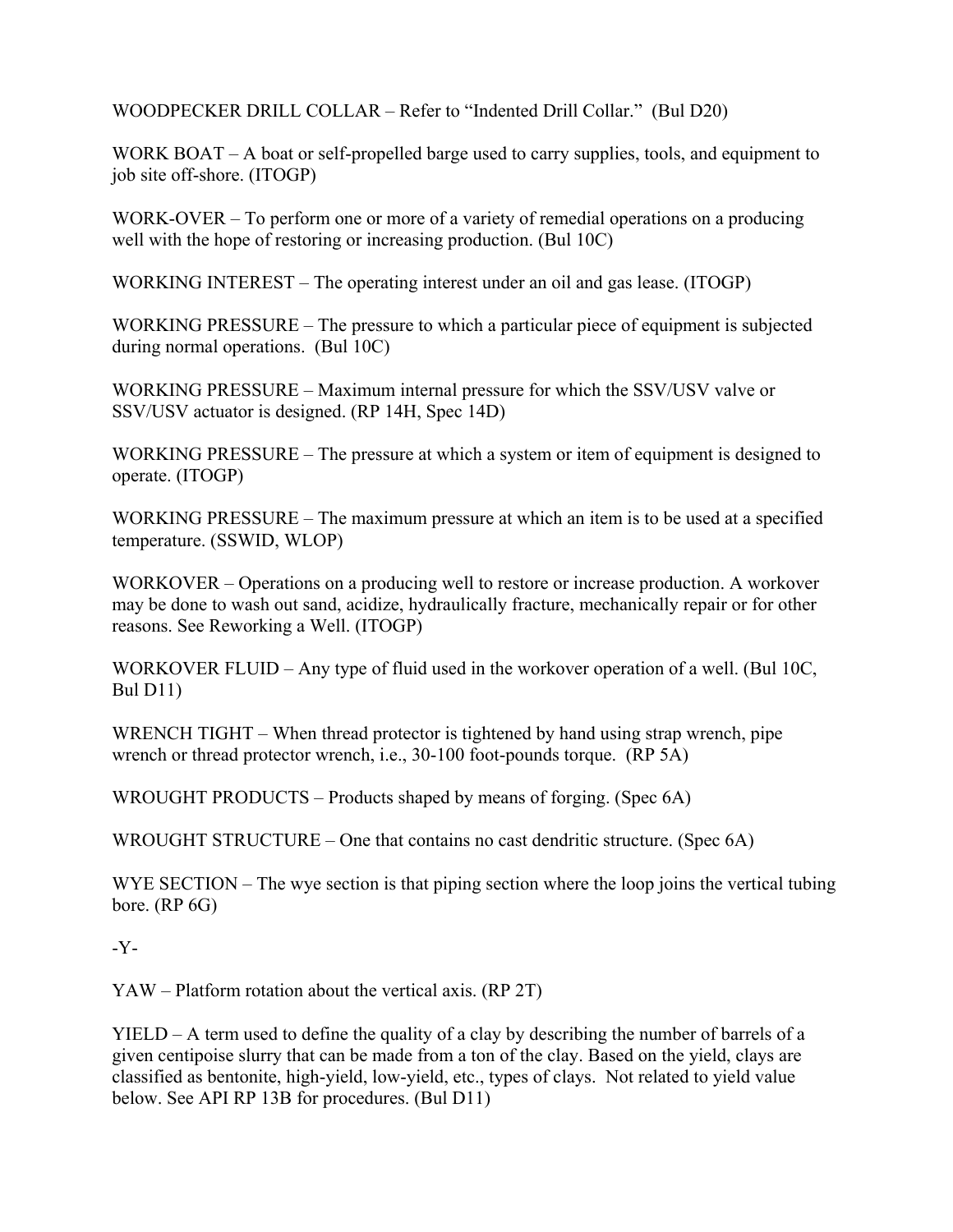YIELD – A term used to define the quality of a clay by describing the number of barrels of a given centipoises slurry that can be made from a ton of the clay. Based on the yield, clays are classified as bentonite, high-yield, low-yield, etc., types of clays. Not related to yield value below. See API RP 14B for procedures. See Slurry Yield. (Bul 10C)

YIELD POINT – In drilling-fluid terminology, yield point means yield value (see Yield Value). Of the two terms, yield point is by far the mostly commonly used expression. (Bul D11)

YIELD POINT – The shear stress intercept resulting from an extrapolation of higher shear stress-shear rate values to a zero shear rate. (Bul 10C)

YIELD STRENGTH – The stress level measured at room temperature, expressed in pounds per square inch of loaded area, at which material plastically deforms and will not return to its original dimensions when the lead is released. All yield strengths specified in this standard shall be considered as being the 0.2% yield offset strength per ASTM A370. (Spec 6A, Spec 16A)

YIELD STRESS – The yield stress of the material determined in accordance with ASTM A307. (Bul 2U)

YIELD VALUE – See Yield Point. (Bul 10C)

YIELD VALUE – The yield value (commonly called "yield point") is the resistance to initial flow, or represents the stress required to start fluid movement. This resistance is due to electrical charges located on or near the surfaces of the particles. The values of the yield point and thixotropy, respectively, are measurements of the same fluid propreties under dynamic and static states. The Bingham yield value, reported in lb/100 sq ft, is determined using the directindicating viscometer by subtracting the plastic viscosity from the 300 rpm reading. (Bul D11)

YOKE – A C-shaped piece of soft magnetic material, either solid or laminated, around which is wound a coil carrying the magnetizing current. (RP 5A5)

YOKE MAGNETIZATION – A magnetic field induced in a pipe, or in an area of a pipe, by means of an external electromagnet shaped like a yoke. (RP 5A5)

-Z-

ZERO – The act of setting a dial indicating depth gauge for "zero depth." Past tense is "zeroed." (RP 5A5)

ZERO-ZERO GEL – A condition wherein the drilling fluid fails to form measurable gels during a quiescent time interval (usually 10 min.). (Bul 10C, Bul D11)

ZETA POTENTIAL – Electrokinetic potential of a particle as determined by its electrophoretic mobility. This electric potential causes colloidal particles to repel each other and stay in suspension. (Bul D11)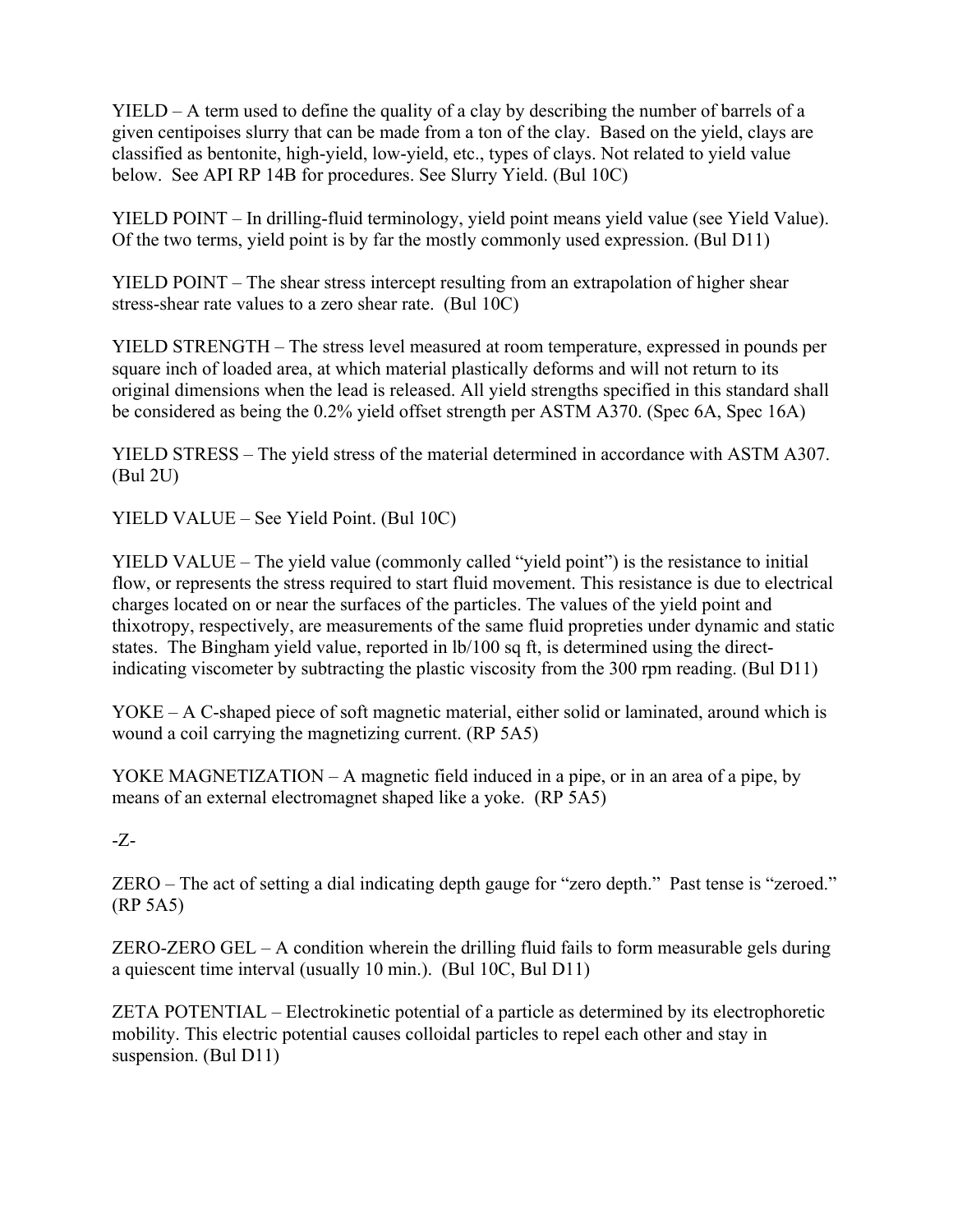ZINC CHLORIDE  $(ZnCl) - A$  very soluble salt used to increase the density of water to points more than double that of water. Zinc, chloride will accelerate the thickening time of a cement slurry. (Bul 10C)

ZINC CHLORIDE  $(ZnCl) - A$  very soluble salt used to increase the density of water to points more than double that of water. Normally added to a system first saturated with calcium chloride. (Bul D11)

ZONE – The term "zone," as applied to reservoirs, is used to describe a unique interval which has one or more distinguishing characteristics, such as lithology, porosity, saturation, etc. (ITOGP)

ZONE – A term used to distinguish different rock strata (e.g., shale zone, sand zone, pay zone, etc.) (RP 57)